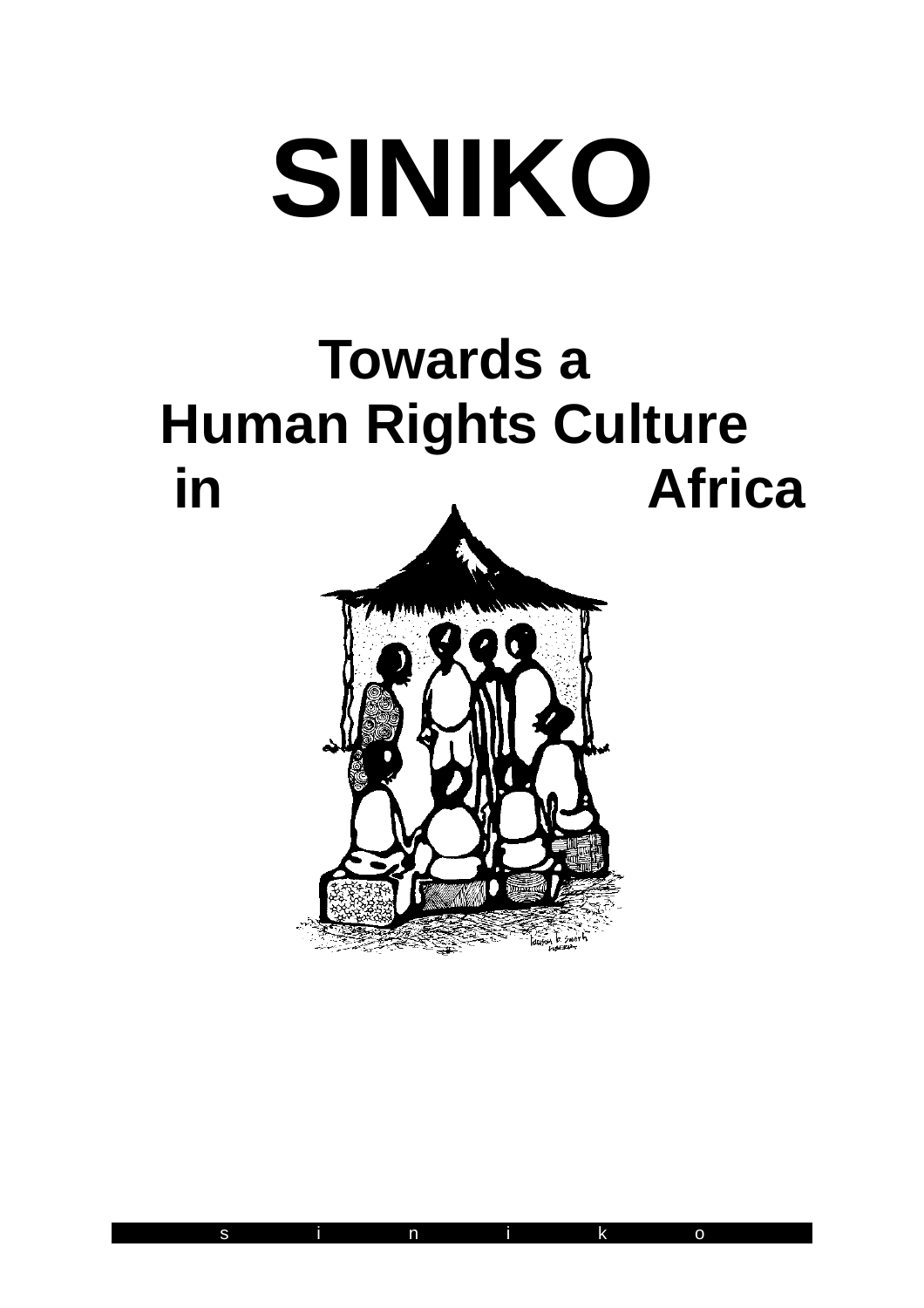### **A manual for teaching human rights**

#### **Introduction**

'Siniko' is a word in Bambara, Mandingo and Dioula which means literally 'tomorrow's business'. It translates loosely into 'things that the future holds' or 'what we want for future generations'. Human rights education is aimed at the development of the skills, knowledge and attitudes that people need to work towards a world free of human rights violations. It is in the hope of a better tomorrow that we choose to teach about human rights.

This manual is for teachers and educators in Africa who work with young people both in formal and non-formal educational environments and who want to introduce human rights in their teaching practices. It is designed as a basic introduction, with advice on methodology, activities for older and younger children and ideas for action. The approach stresses the practical rather than the theoretical. The intention is that educators can take this material and adapt it to suit their own circumstances and context.

'Siniko' has been produced by Amnesty International as part of the worldwide campaign to mark the 50th anniversary of the Universal Declaration of Human Rights on 10 December 1998. Its publication is also intended to highlight the United Nations Decade for Human Rights Education (1995-2004) and the Organization of African Unity (OAU) Decade for Education (1997-2006).

#### **Acknowledgements**

Special thanks and credit are due to Professor David McQuoid-Mason, Kennedy Quagrain, Norah Matovu-Winyi, Fred Kpoor and Amadu Shour who allowed us to benefit from their expertise, knowledge and creativity in the production of 'Siniko'. Thanks are also due to Lawson B. Sworh for providing us with the wonderful illustrations for this manual and to Patrice Vahard for suggesting the title.

Production of this manual would not have been possible without the financial support of the European Human Rights Foundation.

'Siniko' is an adaptation of an earlier publication by Amnesty International - 'First Steps: A manual for starting human rights education' which was produced in 1996 for use in Eastern and Central Europe. We are indebted also to the many people and organizations who contributed their hard work, support, materials and expertise to the original version:

Felisa Tibbitts, Nancy Flowers, Hugh Starkey, Jana Kviečinská, Corina Leca, Jana Ondráčková, Cheryl Law, Branka Emeršič, Anna Henry, Nick Wilson. The Citizenship Foundation -- UK; Centre International de Formation à l'Enseignement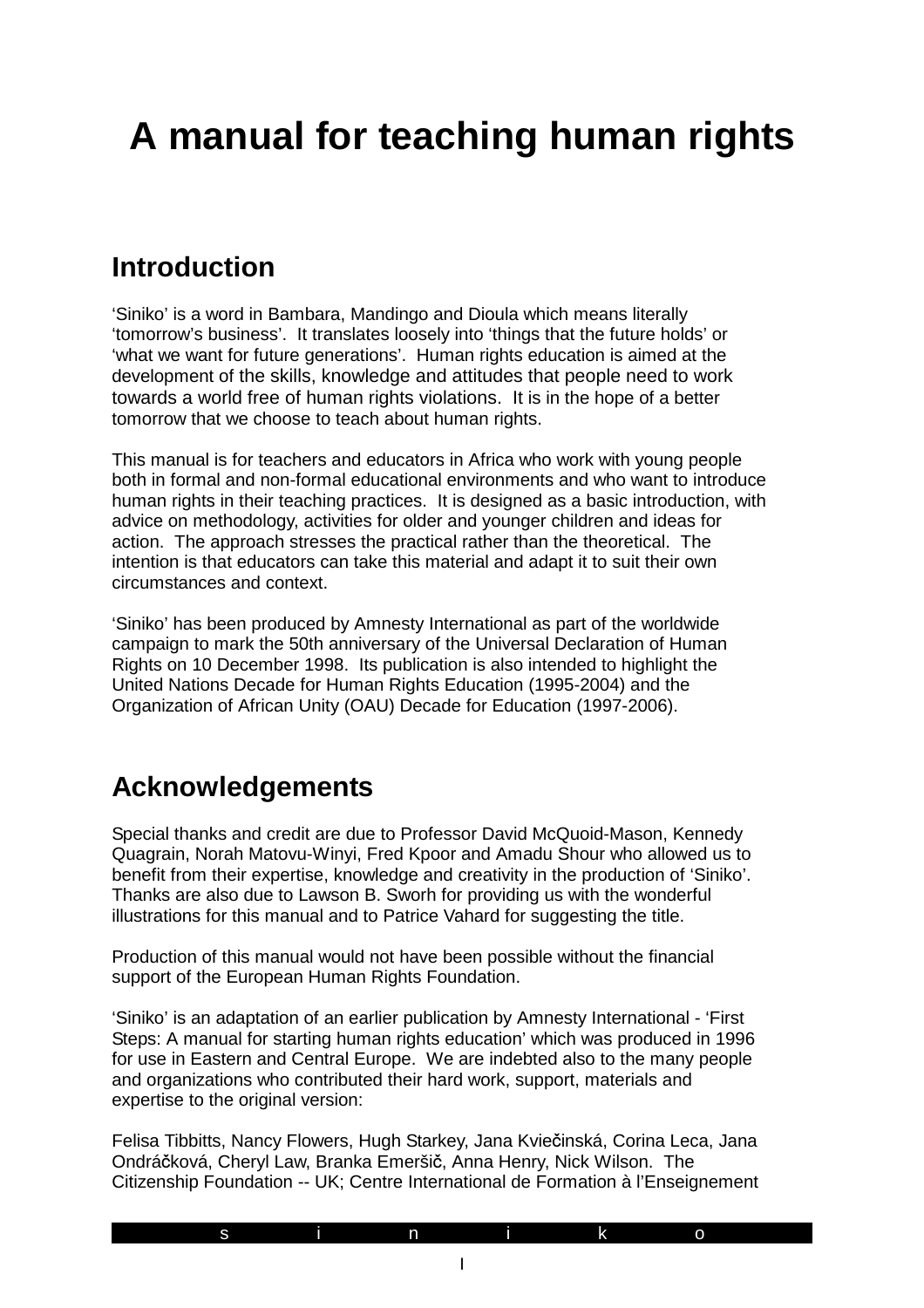des Droits de l'Homme -- CH; Council of Europe - Human Rights Centre; David Shiman -- AIUSA; Gerald Kador -- AI Austria; Gerard Mensink and Harry Hummel - - AI Netherlands; Humanities Education Centre Tower Hamlets PDC -- UK; Minority Rights Group -- UK; The Netherlands Helsinki Committee; Save the Children Fund -- UK; William Kriedler and Thomas Lickona.

#### **How to use the manual**

This manual is divided into six parts. Part One explains what human rights are and what we understand by human rights education. It also answers some common questions about human rights education. Part Two contains useful teaching methods, ideas for designing your own teaching activities and how they can be incorporated into the curriculum, as well as information on evaluation. Parts Three and Four contain example activities for older and younger children which can be adapted to suit your own circumstances and context. For reference purposes, Part Five contains the full or simplified text of selected human rights documents and Part Six has ideas for networking, organizing your own workshop and lists of useful resources.

You are free to photocopy, adapt or translate all or parts of this manual according to your own needs.

| Title:            |                                                                                                                                                                                                              |
|-------------------|--------------------------------------------------------------------------------------------------------------------------------------------------------------------------------------------------------------|
| Aim:              | This, and the brief introduction to each group of activities, tells<br>you why they are useful.                                                                                                              |
| Learning points:  | These are the key concepts contained in the activity. Keep<br>them in mind as you do it.                                                                                                                     |
| What you need:    | This tells you what materials you will need and what to prepare<br>before the lesson.                                                                                                                        |
| Time:             | The times shown are estimates of how long it will take to do the<br>activity.                                                                                                                                |
| How to do it:     | This part explains the activity step by step. Where specific<br>methods are used, these are explained in Part Two of this<br>manual.                                                                         |
| <b>Questions:</b> | Most of the activities use open questions and discussion to<br>help learners to think about the issues raised by the activity.<br>Advice on using open questions and discussion is available in<br>Part Two. |
| <b>Choices:</b>   | These are suggestions for further work on an issue, or ideas<br>for adapting activities for another age group.                                                                                               |

To make them easier to use, the activities in Parts Three and Four are designed with the same format.

It is important to read through each activity before attempting it, and to check that you have all the items listed under "What you need". You are also advised to plan the session carefully, and to work out an appropriate timeframe for every activity.

Educators should familiarize themselves with the Universal Declaration of Human Rights, the African Charter on Human and Peoples' Rights and other relevant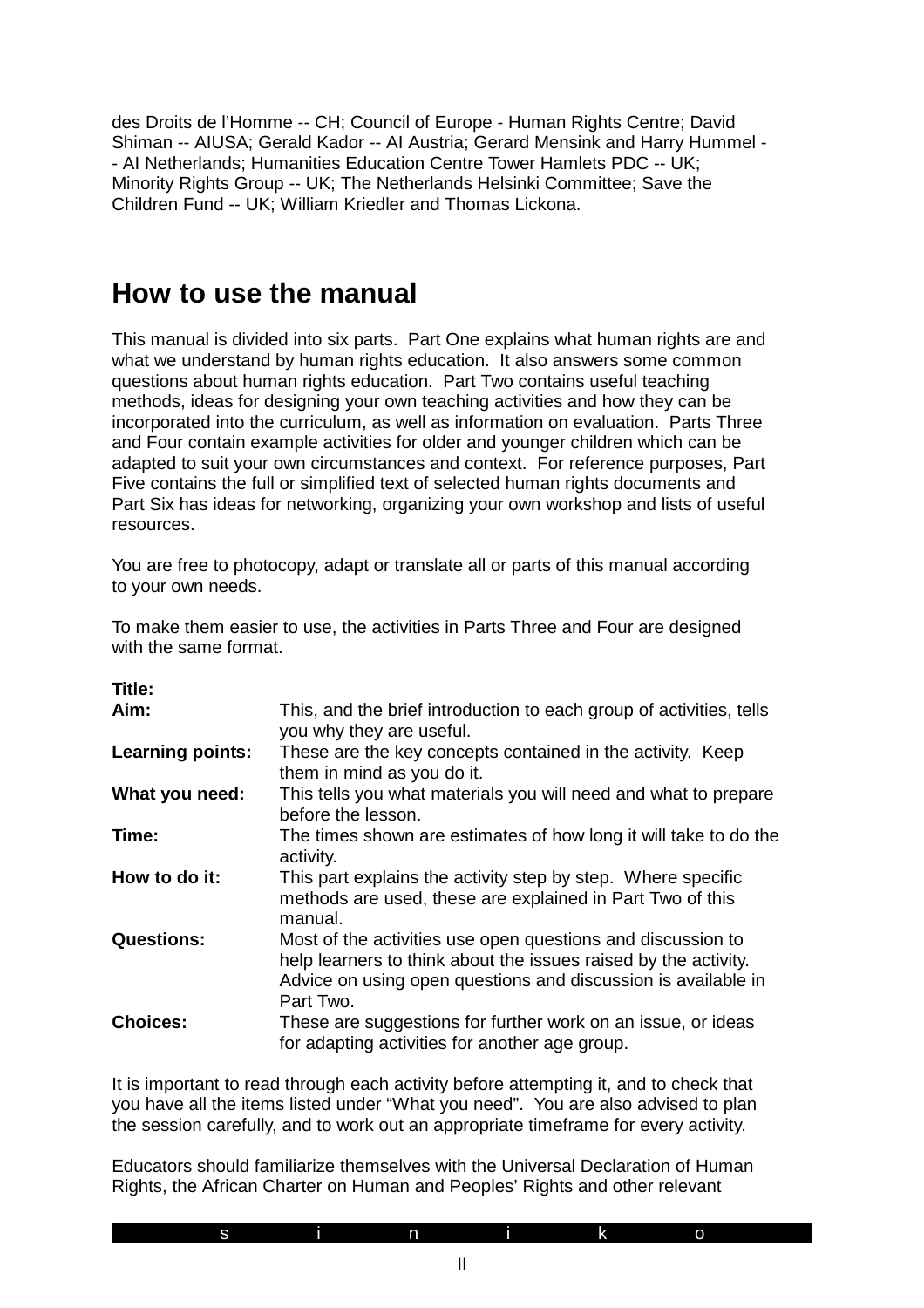human rights documents and instruments, including your country's Constitution or Bill of Rights. You are encouraged not to lecture on a topic for more than 10 minutes, and thereafter to involve the participants in an activity. Educational research has shown that students learn much more effectively through interactive or participatory methods of teaching.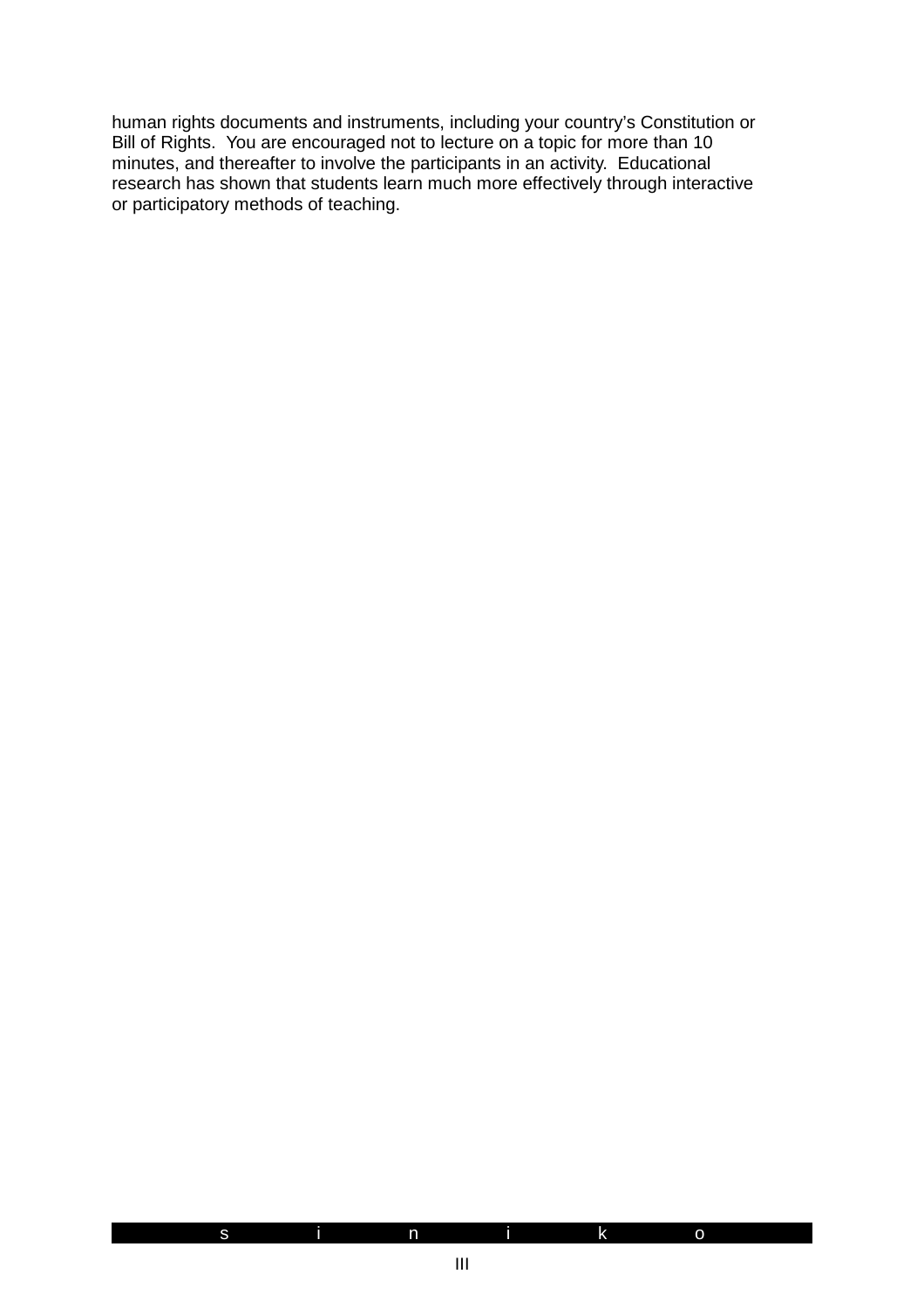# **Part One: First Steps**



## **This part contains:**

- ! What are human rights?
- ! What is Human Rights Education?
- ! Common questions about Human Rights Education

*" Without respect for human rights there can be no just African society "* **African human rights educator**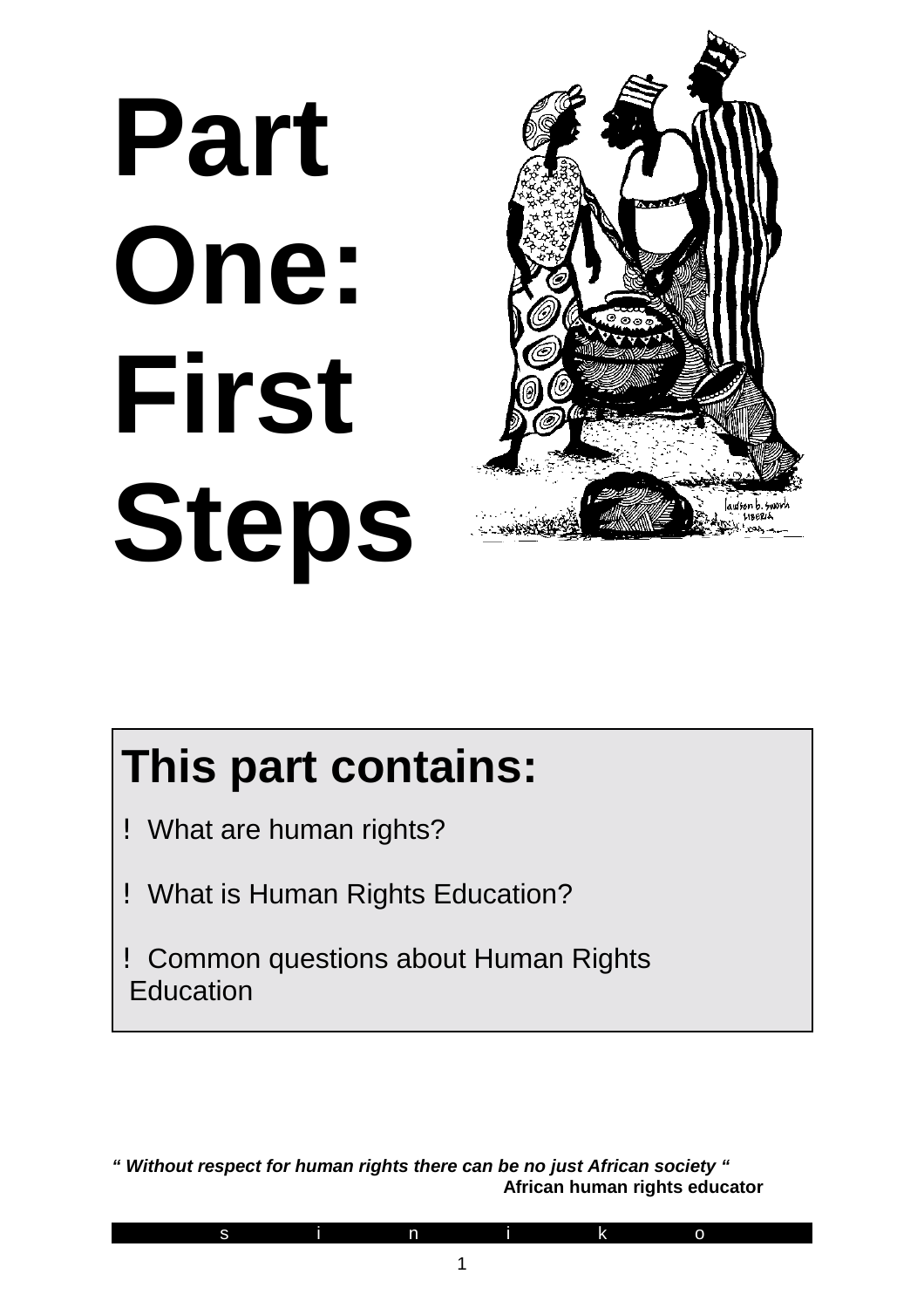

## **What are human rights?**

Human rights can be defined as those basic standards without which people cannot live in dignity as human beings. Human rights are the foundation of freedom, justice and peace. Their respect allows the individual and the community to develop fully.

The development of human rights has its roots in the struggle for freedom and equality everywhere in the world. The basis of human rights - such as respect for human life and human dignity - can be found in most religions and philosophies.

Human rights are proclaimed in the Universal Declaration of Human Rights and in the African Charter on Human and Peoples' Rights. Documents such as the International Covenants on Human Rights set out what governments must do and also what they must not do to respect the rights of their citizens. Many countries in Africa have also included reference to respect and protection of human rights in their constitutions.

#### **Characteristics of human rights**

! Human rights do not have to be given, bought, earned or inherited, they belong to people simply because they are human - **human rights are 'inherent'** to each individual. Human rights are inherent because we are born with them.

! Human rights are the same for all human beings regardless of race, sex, religion, ethnicity, political or other opinion, national or social origin. We are all born free and equal in dignity and rights - **human rights are 'universal'**. Human rights are universal because they apply to everyone in the world.

! Human rights cannot be taken away - no one has the right to deprive another person of them for any reason. People still have human rights even when the laws of their countries do not recognise them, or when they violate them - for example, when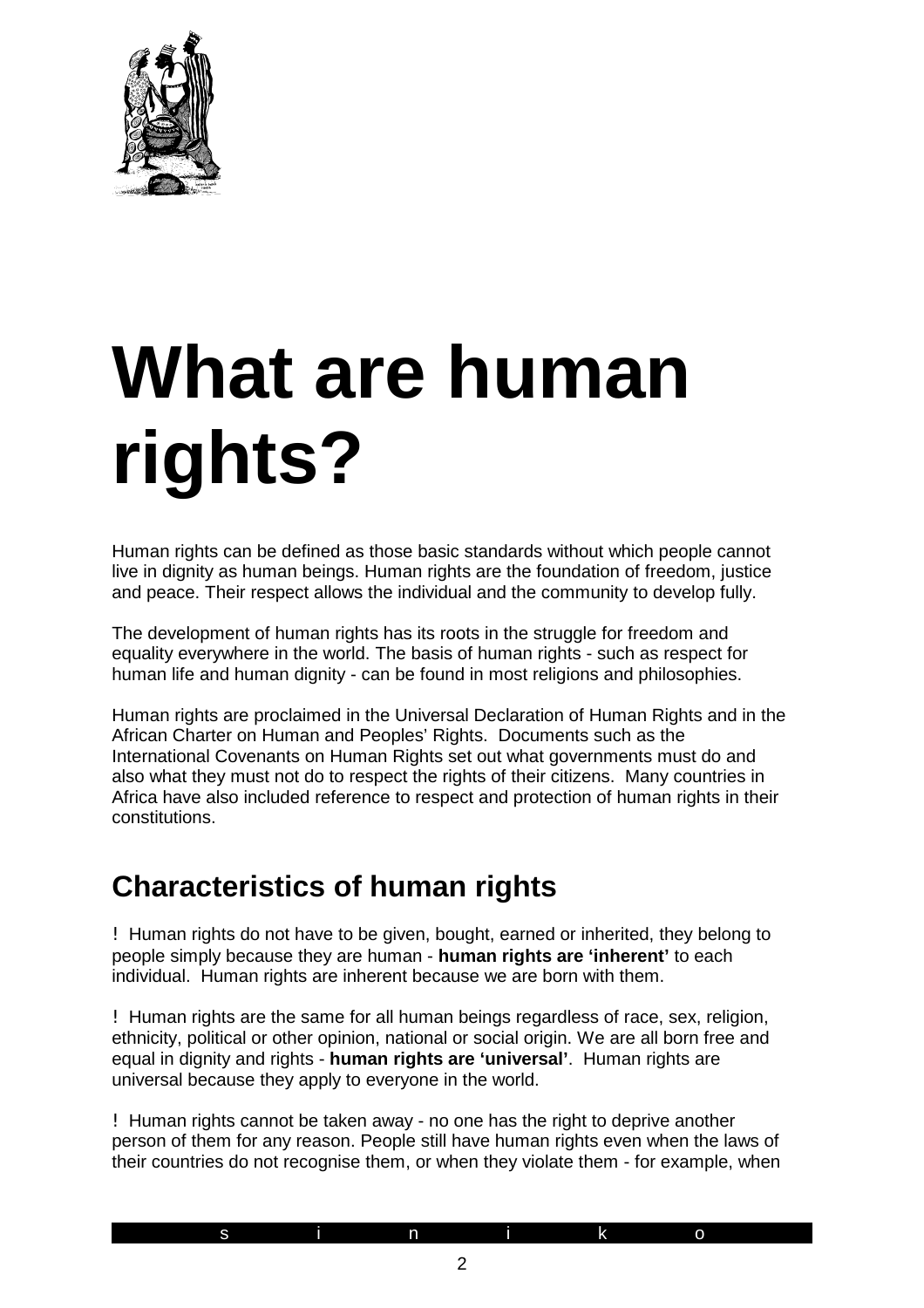

slavery is practised, slaves still have rights even though these rights are being violated - **human rights are 'inalienable'**.

! To live in dignity, all human beings are entitled to freedom, security and decent standards of living concurrently - **human rights are 'indivisible'**.

#### **Categories of Rights**

**Rights can be put into three categories:**

**1. Civil and political rights**. These are 'liberty-orientated' and include the rights to: life, liberty and security of the individual; freedom from torture and slavery; political participation; freedom of opinion, expression, thought, conscience and religion; freedom of association and assembly.

**2. Economic and social rights**. These are 'security-orientated' rights, for example the rights to: work, education, a reasonable standard of living, food, shelter and health care.

**3. Environmental, cultural and developmental rights**. These include the right to live in an environment that is clean and protected from destruction, and rights to cultural, political and economic development.

These classifications are not always clear cut however as some rights may fall into more than one category.

When we say that each person has human rights, we are also saying that each person has responsibilities to respect the human rights of others. As a famous judge once said: "My right to swing my fist ends where your nose begins".

#### **The Universal Declaration of Human Rights**

The most widely accepted statement of human rights in the world is the Universal Declaration of Human Rights (UDHR). Its core message is the inherent value of every human being. The UDHR was unanimously adopted on 10 December 1948 by the United Nations (although 8 nations did abstain). It sets out a list of basic rights for everyone in the world whatever their race, colour, sex, language, religion, political or other opinion, national or social origin, property, birth or other status. It states that governments have promised to uphold certain rights, not only for their own citizens, but also for people in other countries. In other words, national borders are no barrier to helping others achieve their rights. Since 1948 the Universal Declaration has been the international standard for human rights. In 1993 a world conference of 171 states representing 99% of the world's population reaffirmed its commitment to human rights.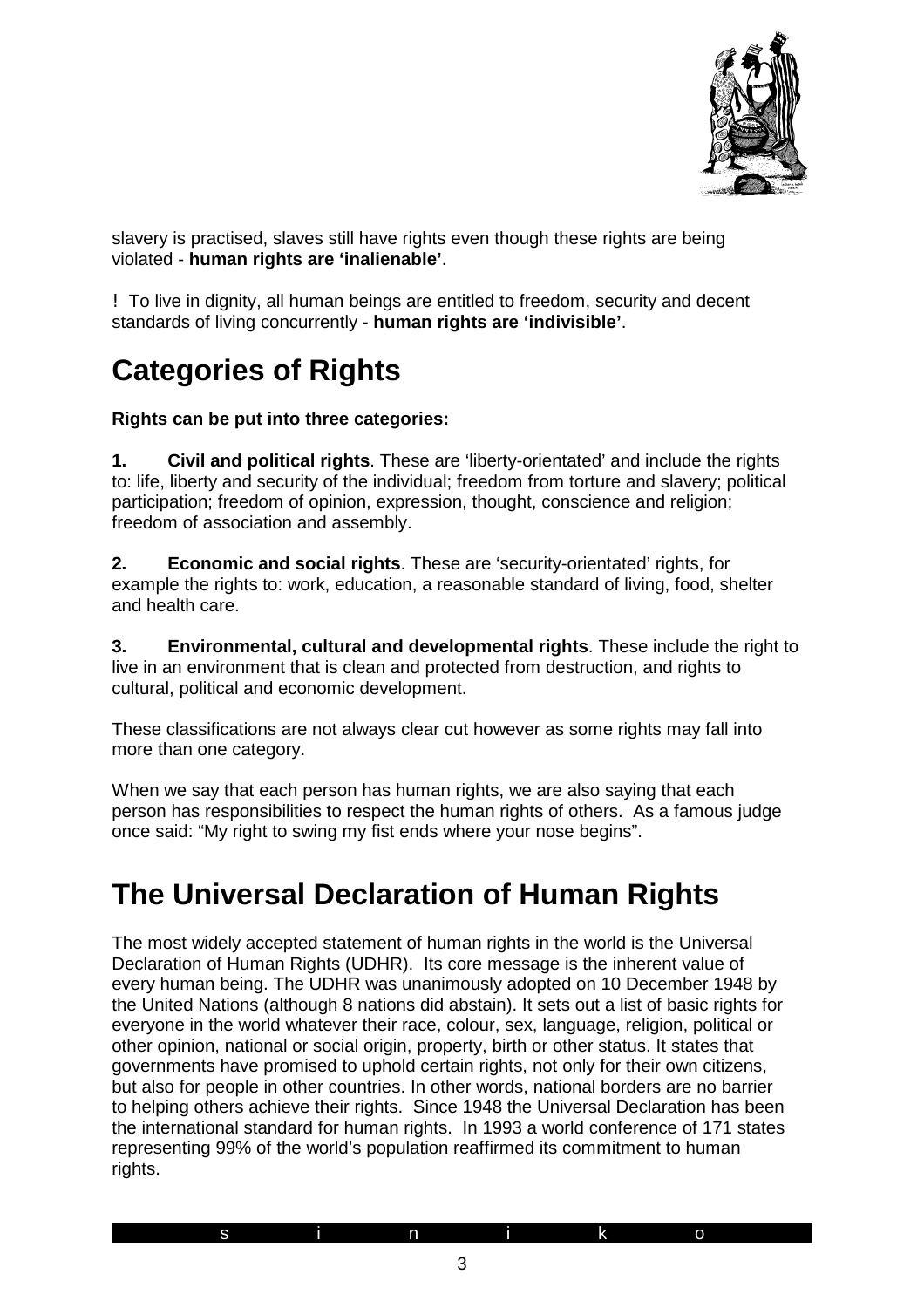

Even though the UDHR is the inspiration for most international human rights law, it is not itself a legally binding document. However, as a general statement of principles, it does have power in the world of public opinion. Its principles have been translated into legal force in the form of The International Covenant on Civil and Political Rights (ICCPR) and The International Covenant on Economic, Social and Cultural Rights (ICESCR). Countries that have ratified these Covenants commit themselves to making laws in their country to protect these human rights. However, over half the countries of the world have not ratified the ICCPR or the ICESCR.

There are also Regional Human Rights Instruments inspired by the UDHR such as the African Charter on Human and Peoples' Rights; the European Convention of Human Rights and the American Convention on Human Rights. Many national legal codes also guarantee human rights.

#### **The African Charter on Human and Peoples' Rights**

The African Charter on Human and Peoples' Rights was adopted in June 1981 by the eighteenth Assembly of Heads and State and Government of the Organization of African Unity (OAU), held in Nairobi, Kenya. This same conference also reaffirmed the member states' adherence to the principles of human and peoples' rights and freedoms contained in the Universal Declaration of Human Rights and all other declarations, conventions and other instruments adopted by the OAU and the United Nations.

The African Charter on Human and Peoples' Rights is made up of 68 articles and covers:

- Human and Peoples' Rights
- Responsibilities of individuals and of governments
- Establishment and Mandate of the African Commission on Human and Peoples' Rights

The committee which drafted the Charter was guided by the principle that "it should reflect the African conception of human rights, [and] should take as a pattern the African philosophy of law and meet the needs of Africa." It also recognized the value of international human rights standards that many African countries had already promised to respect.

As a result the Charter sets out to combine the specific needs and values of African cultures with standards that have been recognized as universally valid.

One of the African Charter's distinctive features is that it recognizes the rights of peoples, such as the right of all peoples to self-determination. The African Charter is also unique in emphasizing the responsibilities of the individual towards the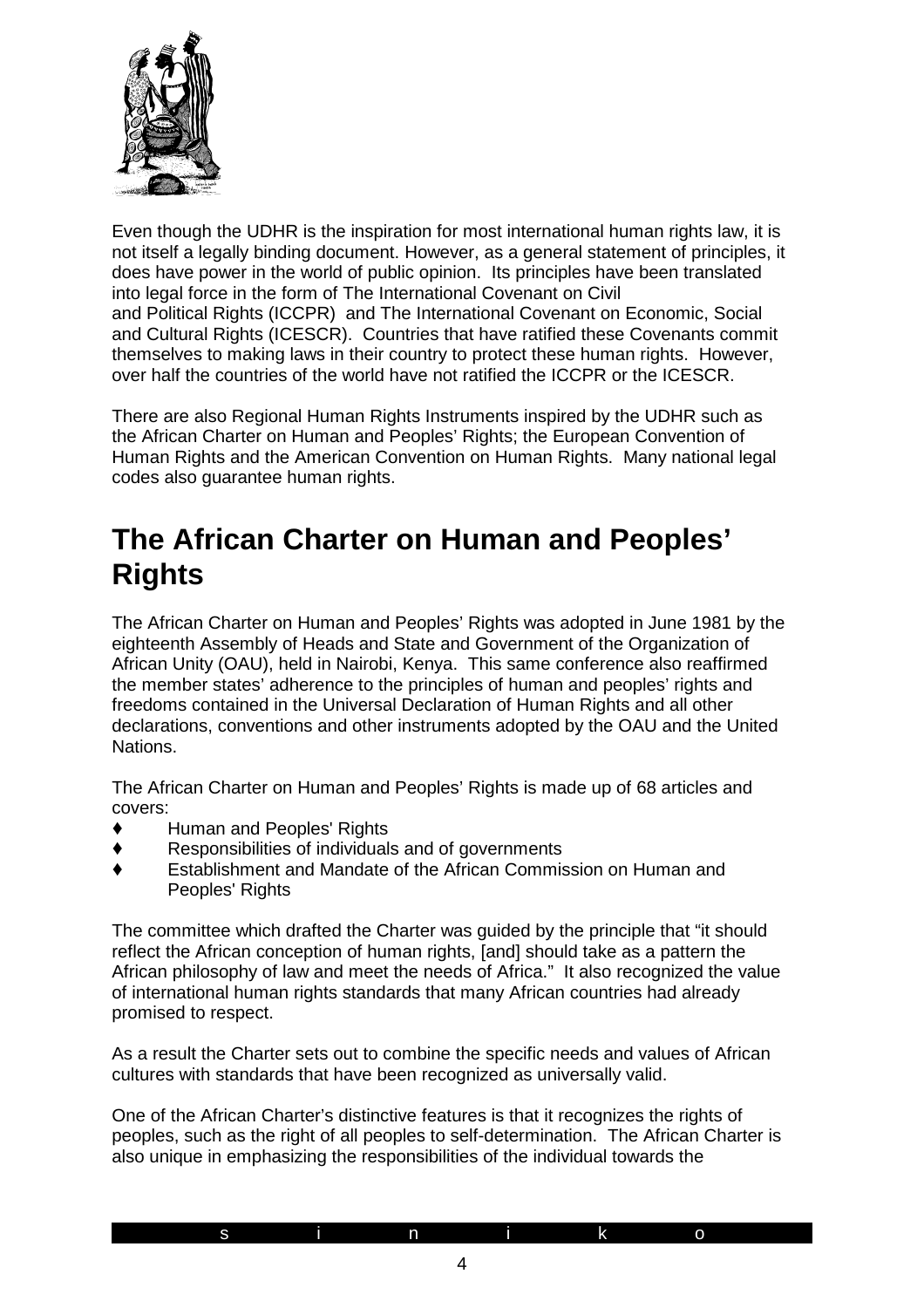

community and the state, and for giving people fleeing persecution the right not just to seek asylum, but also to obtain it.

The activities below can be used by an individual or groups of educators who are interested in introducing human rights into the curricula of their school or educational project. They are designed to help you think about and deepen your understanding of human rights. The activities could also be adapted and used as an introductory exercise in a workshop for educators (see Part Six).

#### **First Thoughts about Rights**

- - To help you to think about human rights, spend 10 minutes writing down things which you think should be human rights.
- - If you are in a group, do this individually, then spend 15 minutes exchanging your ideas with the rest of the group. Make one composite list on a board or flipchart including everyone's ideas.
- - Look at the simplified version of the Universal Declaration of Human Rights (UDHR) in Part Five of this manual. Compare your list of human rights with the UDHR. Are the rights you listed included in the Universal Declaration?
- - Then spend 15 minutes looking at the simplified version of the African Charter on Human and Peoples' Rights (see Part Five) and compare these two documents.

#### **Options:**

- - Discuss why is there considerable treatment of duties and responsibilities in the African Charter, but almost no mention of these in the UDHR? Does this reflect the different cultural values of Africans?
- - Try to classify the rights in your list according to the three categories
	- Civil and Political rights
	- Economic and Social rights
	- Environmental, Cultural and Development rights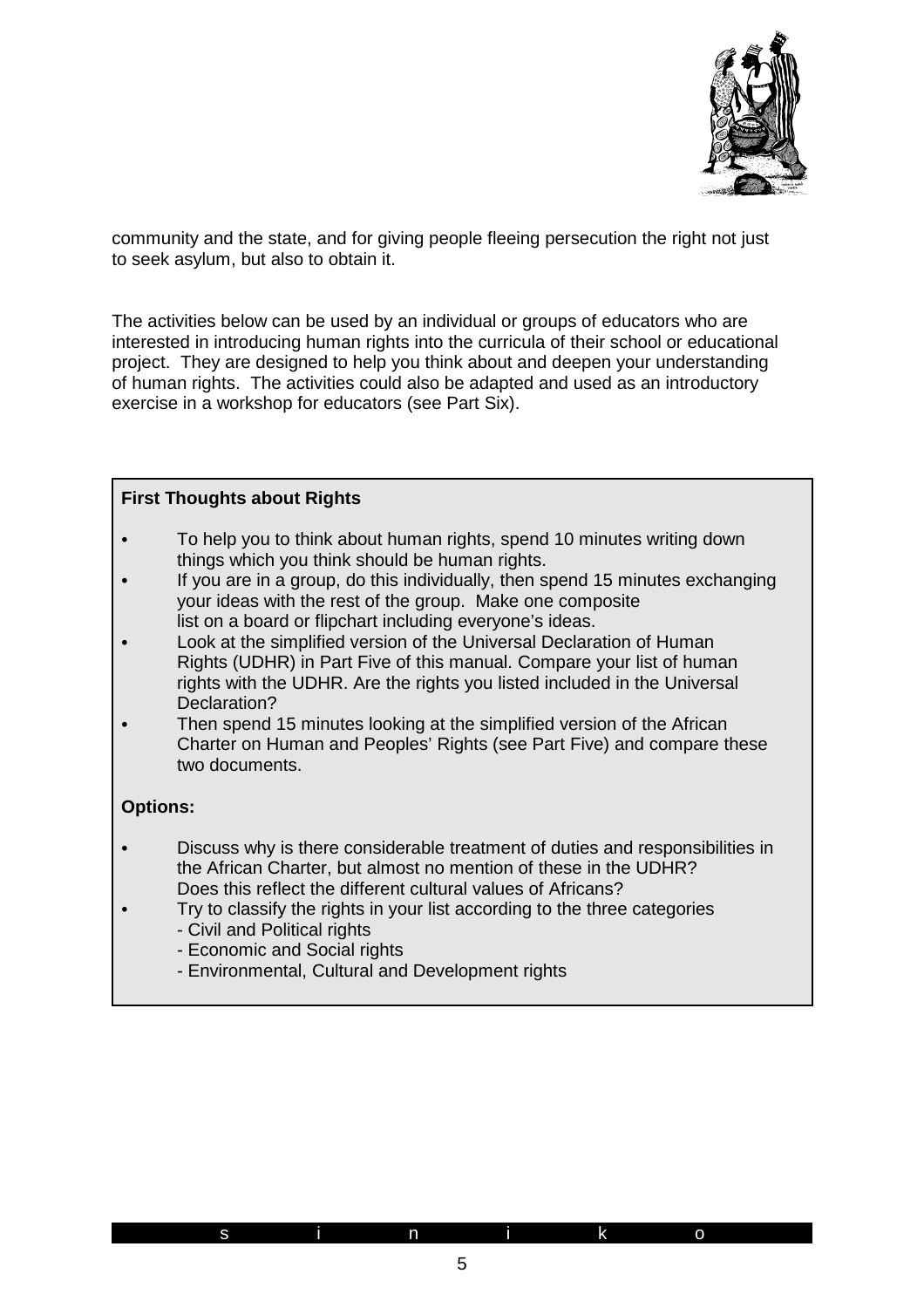

#### **The Principles Game**

You might also find it useful to do the following activity to help you think about rights. It works best in a group. Each group should look at ten of the articles of the Universal Declaration of Human Rights (see Part Five of this manual).

For example, one group could study articles 1, 4, 7, 10, 13, 16, 19, 22, 25, 28. A second group could study articles 2, 5, 8, 11, 14, 17, 20, 23, 26, 29. And a third group could study articles 3, 6, 9, 12, 15, 18, 21, 24, 27, 30.

Spend 15 minutes trying to identify the principles which underlie these articles. In plenary, share the results of each group. Discuss why these principles are important.

In what practical ways would your country change if these principles were respected by everyone? For example, how would participation in local government change?

Principles you might be able to identify include:

| <b>Responsibility</b> | Justice          | Freedom    |
|-----------------------|------------------|------------|
| Equality              | <b>Tolerance</b> | Solidarity |
| Security              | <b>Identity</b>  | Peace      |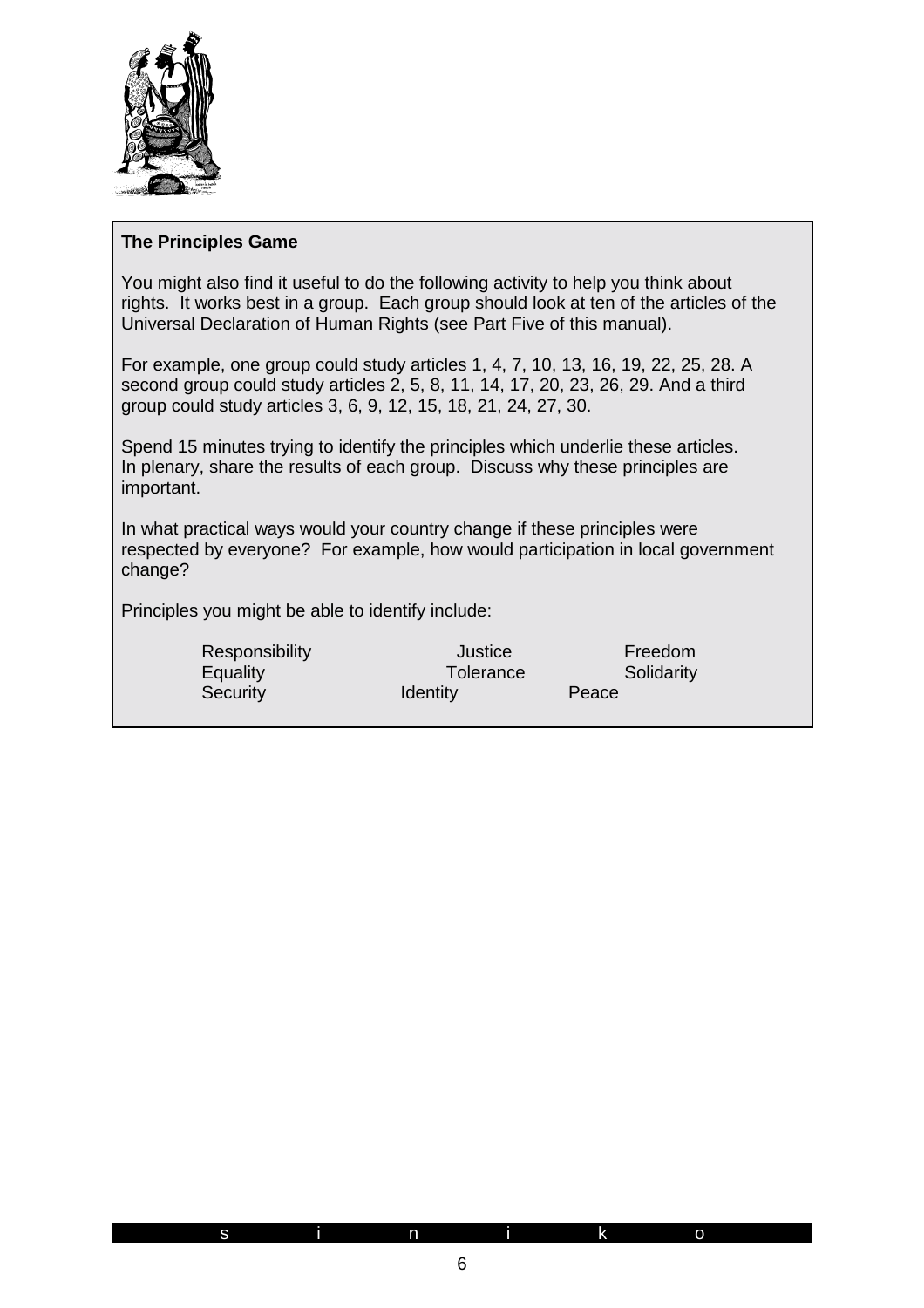

## **What is Human Rights Education?**

All education as defined by recognized International Human Rights Standards should teach **about** and **for** human rights.

For example:

- Teaching people **about** the law or **about** their rights and responsibilities.
- Teaching people how to respect and protect rights, is teaching **for** human rights.

In this context Amnesty International defines *human rights education or training* as a program which aims to provide knowledge and understanding about human rights, and seeks to introduce human rights values in the teaching or training practices and curricula of both formal and non-formal educational programs.<sup>1</sup>

Education about and for human rights includes the development of skills such as critical thinking, communication skills, problem-solving and negotiation, all of which are essential for effective human rights activism and participation in decision-making processes.

Human Rights Education is all about helping educators/teachers/trainers to understand human rights and to feel that these are important and should be respected, defended and **taught to all students everywhere regardless of age, gender, ethnic background or the educational setting**.

Teaching for and about human rights involves the use of **participatory methodology**.

Participatory, interactive methodology has been found by educators to be the most relevant and appropriate way to develop skills and attitudes, as well as knowledge, in both children and adults. Such methodology involves students fully in their own learning. They become active explorers of the world around them, rather than passive recipients of the educator's expertise. This methodology is particularly

<sup>&</sup>lt;sup>1</sup>**Formal** education is understood as the official education system comprising nursery, primary, secondary and tertiary education. While **non-formal** education refers to those teaching programs outside the formal education system, often managed by non-governmental organizations, which aim to provide literacy and other skills to the many millions of children and adults who are denied access to the formal education system.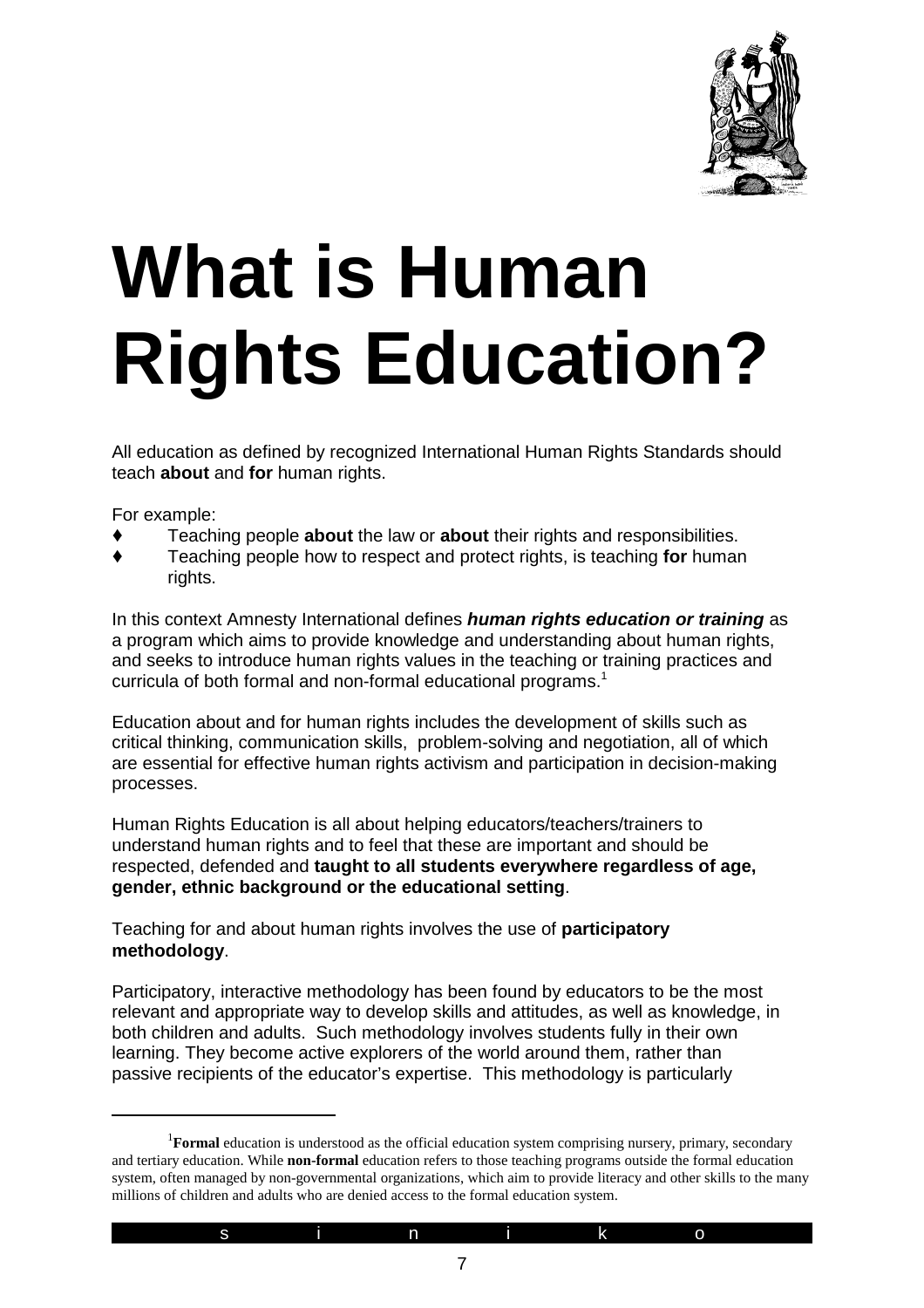

appropriate when dealing with human rights issues, where there are frequently many different points of view on an issue, rather than one 'correct' answer.

The activities in this manual are aimed at giving young people **SKILLS**, **KNOWLEDGE**, and **ATTITUDES** which they will need to work towards a world free of human rights violations.

**SKILLS:** Such as listening to others, critical analysis, cooperating, communicating and problem solving. These skills help us to:

- analyzee the world around us
- understand that human rights are a way to improve our lives and the lives of others
- take action to protect the rights of individuals and the community

**KNOWLEDGE**: Such as knowing that human rights documents exist and which rights they contain, and that these rights are universally applicable to all human beings and inalienable. It also involves understanding the consequences of violating human rights. This knowledge helps children to protect their own rights, the rights of others and the rights of the community.

**ATTITUDES:** Such as that human dignity is important, that we all have equal rights and responsibilities, that cooperation is better than conflict, that we are responsible for our actions, and that we can improve our world if we try. These attitudes help young people develop morally and prepare them for positive participation in society.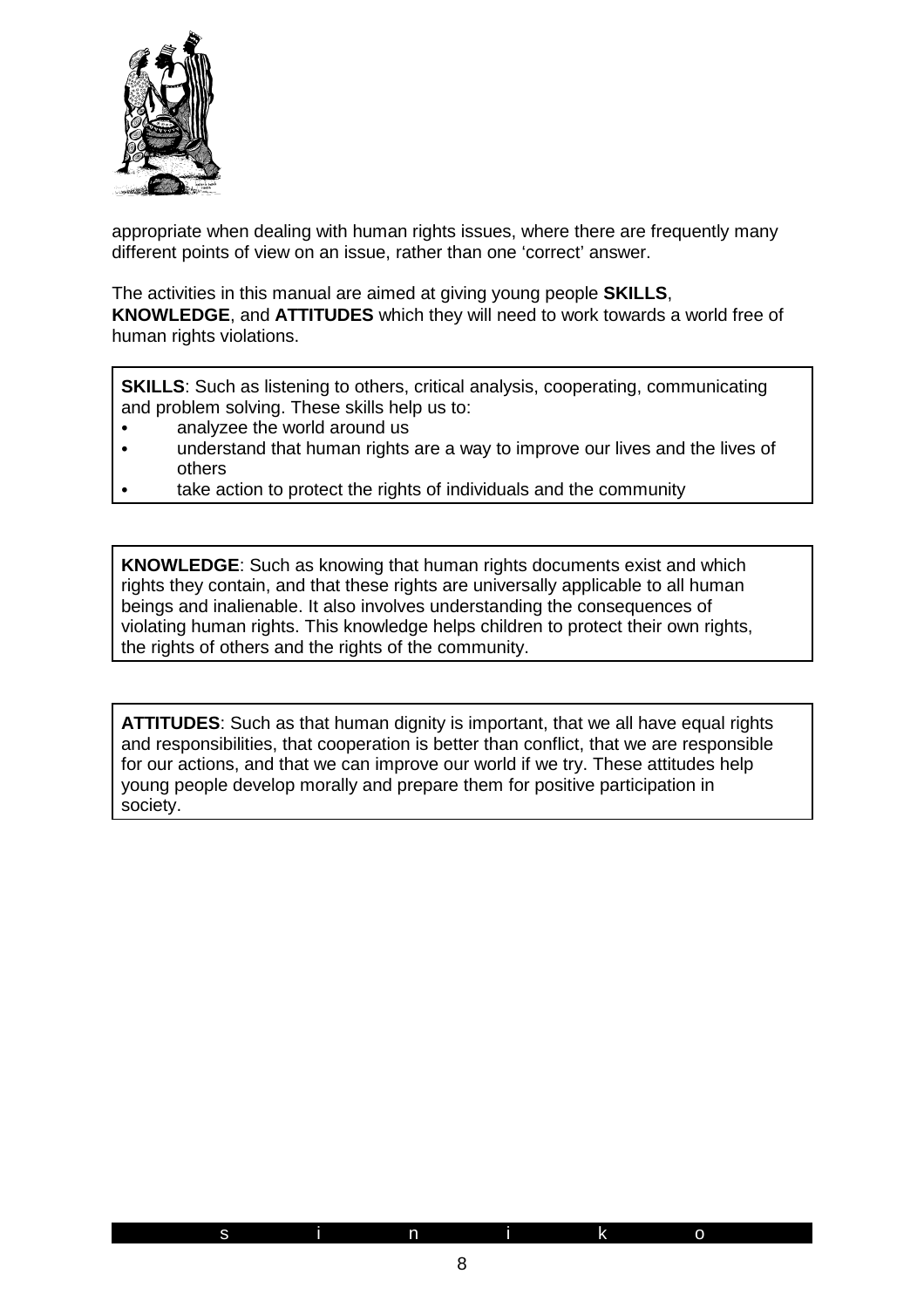

## **Common questions about Human Rights Education**

The following questions are often asked by educators and administrators who are thinking about incorporating human rights into their teaching practices or educational programs. The answers given here are short, but may help with some of your concerns.

**Question:** "Children need to be taught responsibility, not rights." **Answer:** This manual places equal emphasis on rights and responsibilities. The activities are designed to show that the relationship between an individual's rights and other people's rights is not always clear cut, and that everyone has a responsibility to respect the rights of others.

#### **Question:** "Won't human rights topics frighten the young?"

**Answer:** Teaching human rights is positive, not negative, because young people learn about their own value as human beings and about the importance of human dignity. Of course, giving them information about human rights violations alone is not enough, and can be distressing for young children. Although learning about human rights is sometimes based on the knowledge that bad things happen, it should also give young people the skills that they need to be able to do something about these negative realities and should develop in them the attitude that it is possible for them to act to change a bad situation.

**Question:** "What if my students ask a question I can't answer?"

**Answer:** When teaching human rights, answers are rarely simple. Complex moral questions cannot be answered with yes or no. Raising the question is more important than finding one "correct" answer. By introducing these complex issues to children and allowing them to think about them, we can equip them to deal with them later in life. Part Two of this manual explains teaching methods which can help you to explore human rights issues with your learners, without having to have the "correct" answer to every question.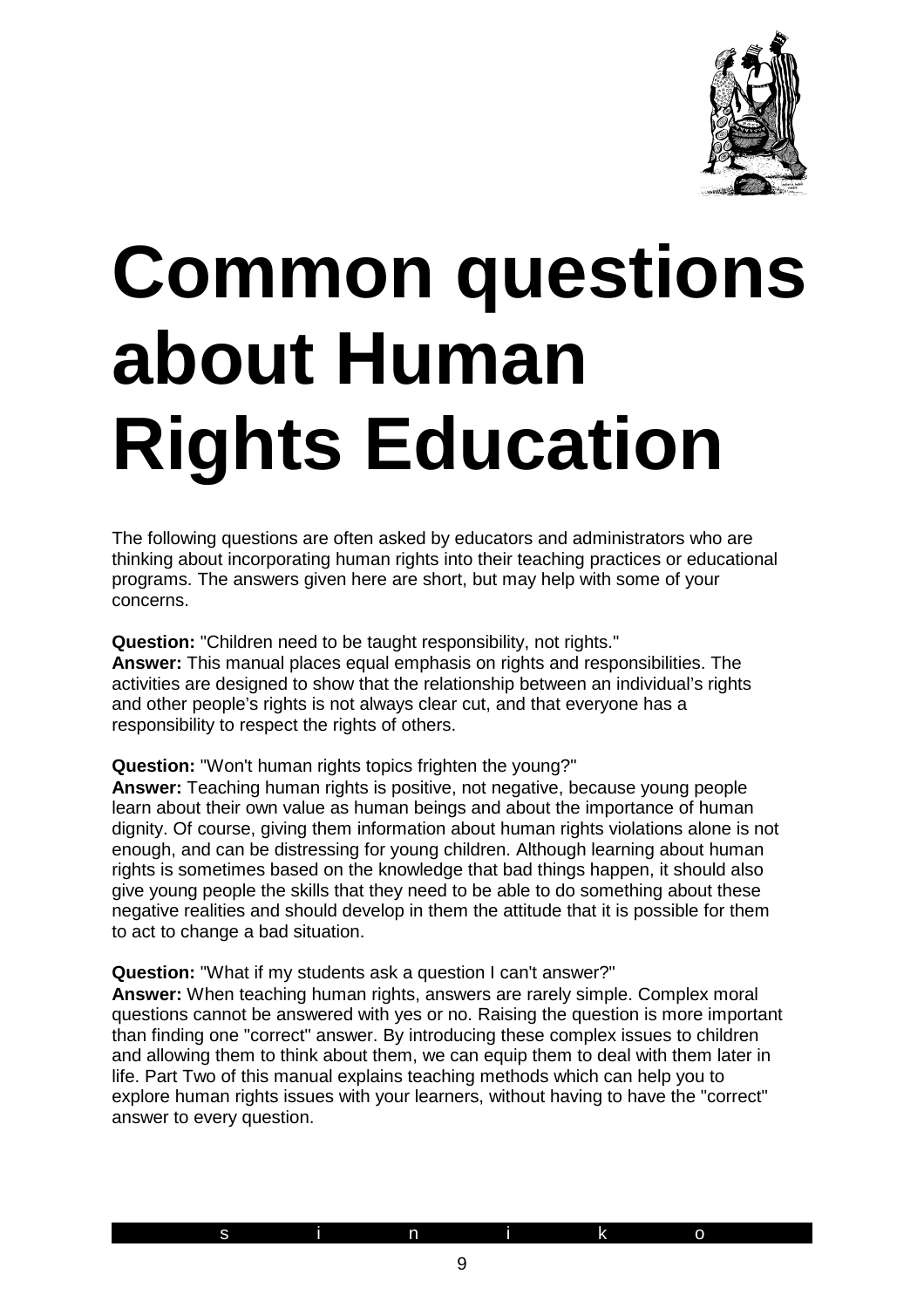

**Question:** "What is the purpose of using participatory activities?" **Answer:** We learn and remember things better by doing them rather than just by hearing about them. Although the activities in this manual are fun, they have serious aims, usually the explanation of a human rights concept/value. These aims are explained at the start of each activity.

**Question:** "We don't have a photocopier, or enough materials" **Answer:** Most of the activities in this manual are designed so that they don't need expensive materials or a photocopier. It is also relevant to note that in many African countries there are a growing number of human rights non-governmental organizations (NGOs) and resource centres, where you may be able to obtain materials that would be of use to you.

#### **Question:** "I want to teach adults too"

**Answer:** This manual is aimed at educators working with young people. However, many of the activities can also be adapted to use with adults. Part Two contains ideas for developing your own activities, and the organizations listed in Part Six can give advice about teaching human rights to adults.

**Question:** "Will parents, teachers, and school heads not oppose the teaching of human rights as political indoctrination which will incite rebellious behaviour?" **Answer:** Human rights make students better able to participate in society and in the development of their country. However, it is important to distinguish between participation skills and party politics. Human rights are about rights and also about responsibilities. Respect for the process of the law will ensure a responsible behaviour and attitudes from students. An understanding of human rights will encourage them to develop critical enquiring minds and make them question, discuss and behave rationally.

**Question:** "Isn't it the government's responsibility to ensure that people have the opportunity to learn about human rights?"

**Answer:** Member countries of the United Nations have an obligation to promote human rights education in all forms of learning. Article 25 of the African Charter on Human and Peoples' Rights declares that "States Parties of the present Charter shall have the duty to promote and ensure through teaching, education and publication, the respect of the rights and freedoms contained in the present Charter..." Furthermore, the Organization of African Unity (OAU) has given an undertaking to encourage the development of human rights education in Africa. Despite this, many governments in Africa and elsewhere in the world have done very little towards the promotion of human rights education and the incorporation of human rights in the curricula. Individual educators and non-governmental organizations can do a lot to encourage the development of human rights education through their own or collaborative efforts in schools and other educational programs, and also by lobbying and putting pressure on their governments to fulfil their obligations in this regard.

**Question:** "Why introduce human rights in the teaching curricula of non-formal education programs?"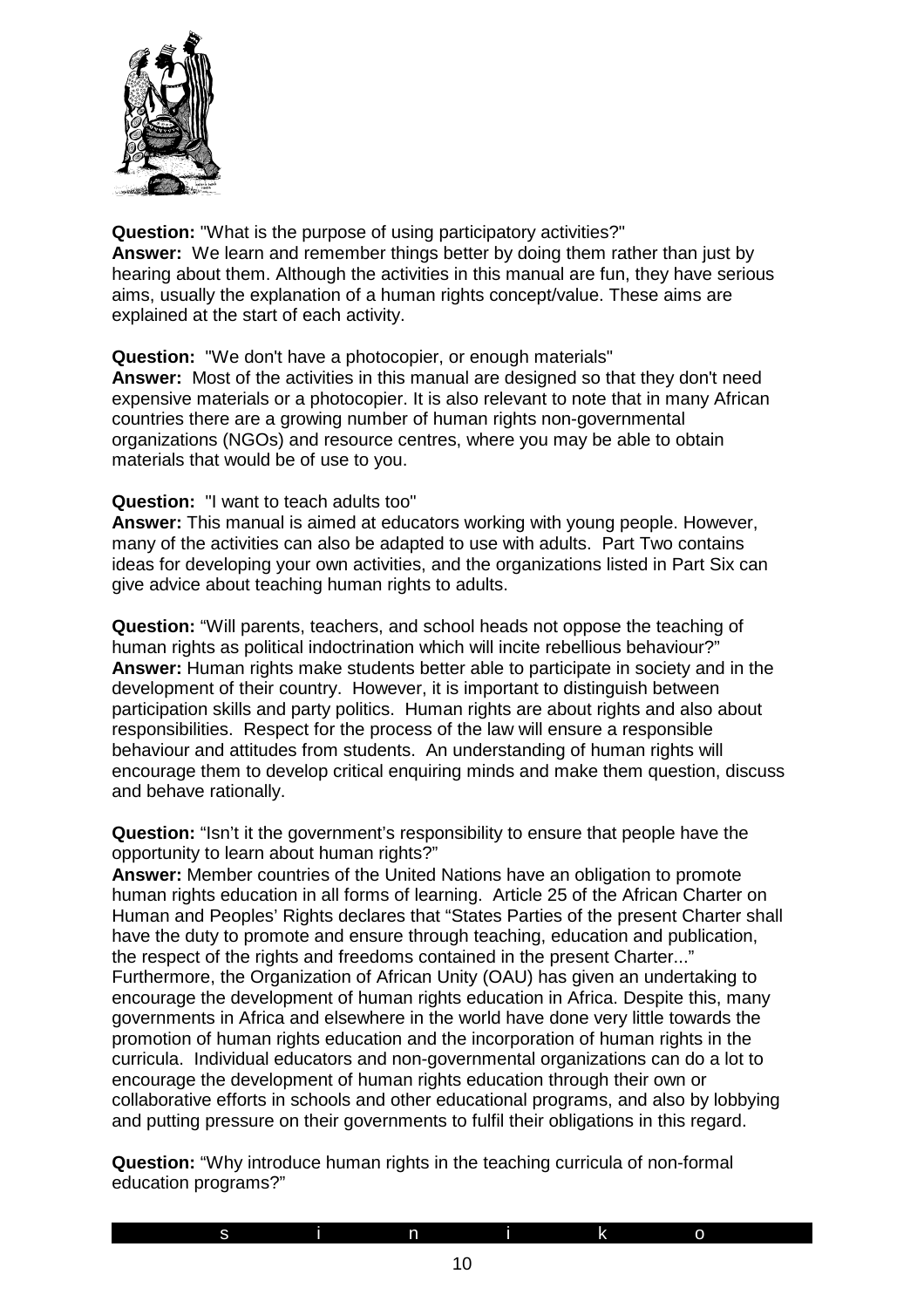

**Answer:** Large numbers of children in Africa do not have access to formal education. Moreover, the sometimes difficult or even violent environment they live in makes them more vulnerable to human rights abuses. As a result of this hard reality many non-governmental organizations (NGOs) have developed non-formal educational programs so as to provide learning opportunities for those children who are excluded from the formal education system and and who are unable to obtain school certificates.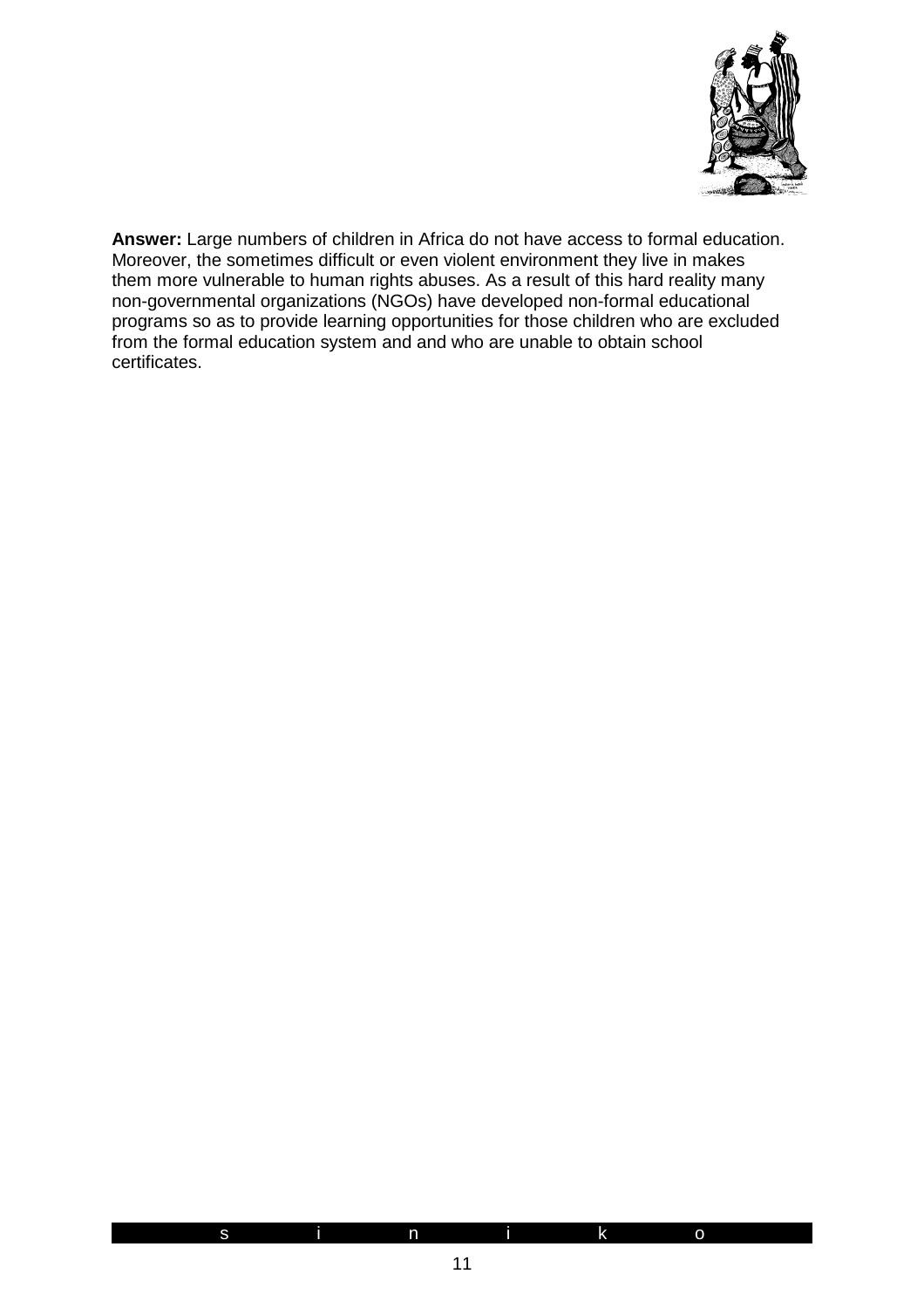# **Part Two: Tools**



#### **This part contains:**

- ! Exploring the learning environment
- ! How can human rights be part of any teaching curriculum?
- ! Useful teaching methods
- ! How to design your own human rights teaching activities
- ! Evaluating your teaching activities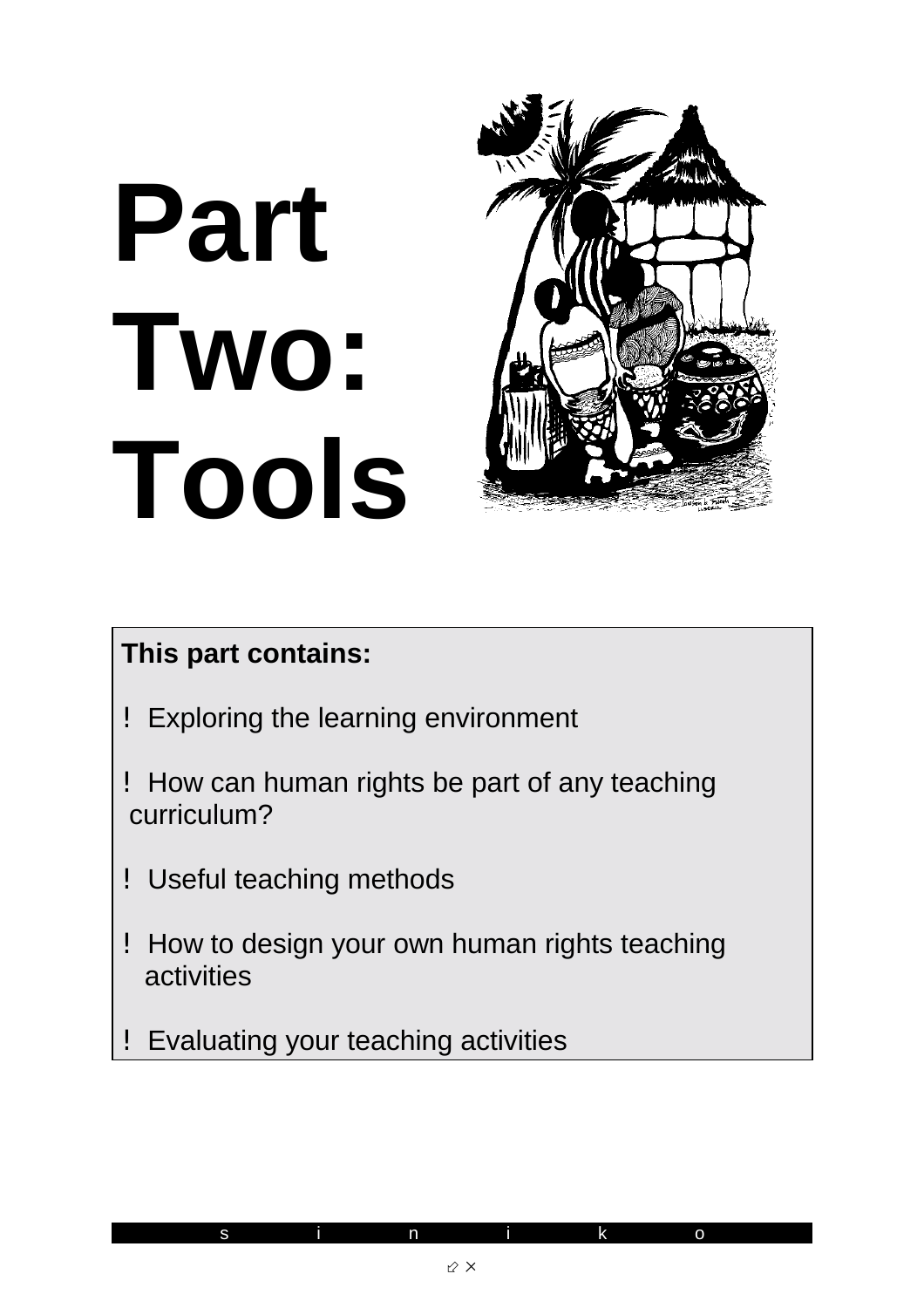

*"Human rights education is a central component in the campaign to develop a human rights culture".* 

*Nelson Mandela*

## **Exploring the learning environment**

An understanding of human rights is best achieved by experiencing them in action. Everyday school and community life can provide this experience, and can reinforce understanding of abstract concepts such as freedom, tolerance, fairness and truth.

However, the environment in which most young people are taught and learn often discourages, rather than encourages respect for human rights. Assumptions and prejudices which deny the human rights of some people in the school and the community often persist and go unchallenged. For example, if young people are allowed to call others from a different religious or ethnic group offensive names, and no action is taken by educators and parents, this sends a message that intolerance is acceptable, even desirable.

It is fundamental to change these kinds of messages if human rights teaching is to succeed in both formal and non-formal educational settings. To make this change we must explore the environment in which we teach so as to identify those attitudes and behaviours we need to change or maybe eliminate completely, if we want our human rights theory to match our daily reality as well as that of our students.

Detailed observation of the environment in which you teach will enable you to see the problems that you need to address. Please read the following questions and think about the environment in which you work. The aim of these questions is not to attack the discipline and order of the classroom, school or educational program, but to make teaching easier by creating a climate of respect for others in our daily life.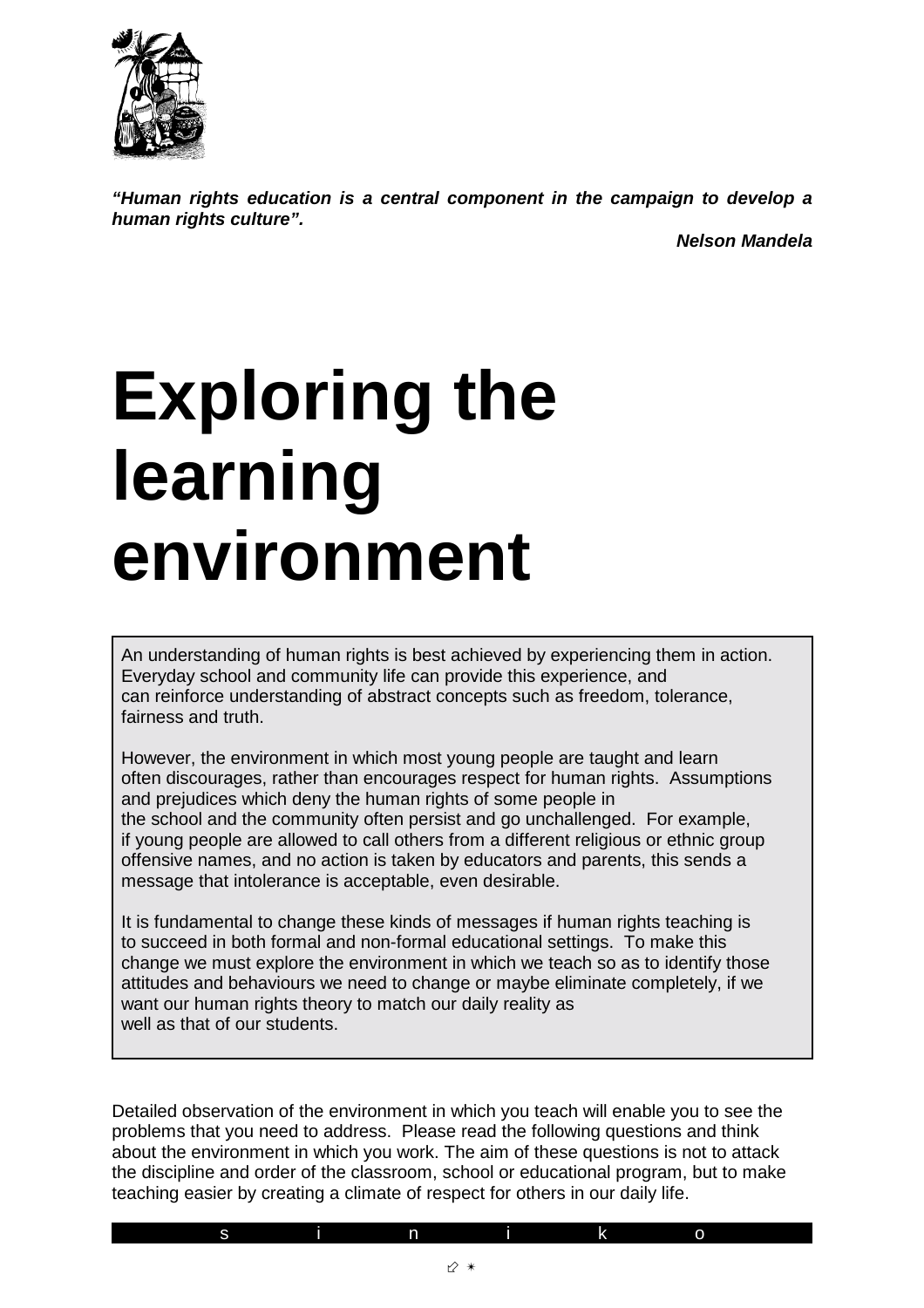

#### **Relations both between the group or class members and with the educator(s):**

- Are there cases of violence or humiliation? For example, through namecalling?
- Are there prejudices against students or educators because of their ethnic or religious backgrounds or their gender?
- Do students feel able to complain about violence? What happens? Is it effectively addressed?
- Is the grading system used to impose discipline, or to promote a few at the expense of many?
- Are you sensitive to the different ethnic, cultural and social backgrounds of your students and responsive to their different needs?
- What values are promoted in the institutional rules?
- Are students expected to blindly obey all rules for the sake of obedience and discipline? Is discipline humane?
- Are there rules that humiliate students?
- Do the rules apply to all the students equally?
- Can students help to make the rules or are they imposed on them?
- Are conditions in the building where you work healthy?
- Are learning materials and equipment equally available for students regardless of gender or social status?
- Do students have a private, secure place where they can leave their belongings? Or where they can be alone?

#### **Relations between educators/teachers, the program head or director and parents:**

- Are educators afraid to complain or to give suggestions to the director?
- Are educators given a voice in policy decisions?
- Are all educators and other staff treated equally?
- Is promotion based on performance or on political or personal considerations?
- What about relations between teachers and educational authorities?
- Are parents afraid to complain to the educators when they do not like the way their children are treated or what they are taught?
- Do parents fear that complaining might make things worse for their children?
- Are parents involved in running the school or educational project where you work? How could their participation be improved?

#### **Other issues which it may be helpful for you to think about:**

- Are there any human rights NGOs at the local and national levels who may be able to provide you with some support?
- Do you enjoy support (dialogue and recognition) from the community?
- Does your school receive a fair allocation of resources from the government?
- Are the educators/teachers trained to teach human rights?
- Are you conscious of the ethical dimensions of your programmes?
- Are there any inbuilt monitoring and assessment mechanisms for evaluating your programmes?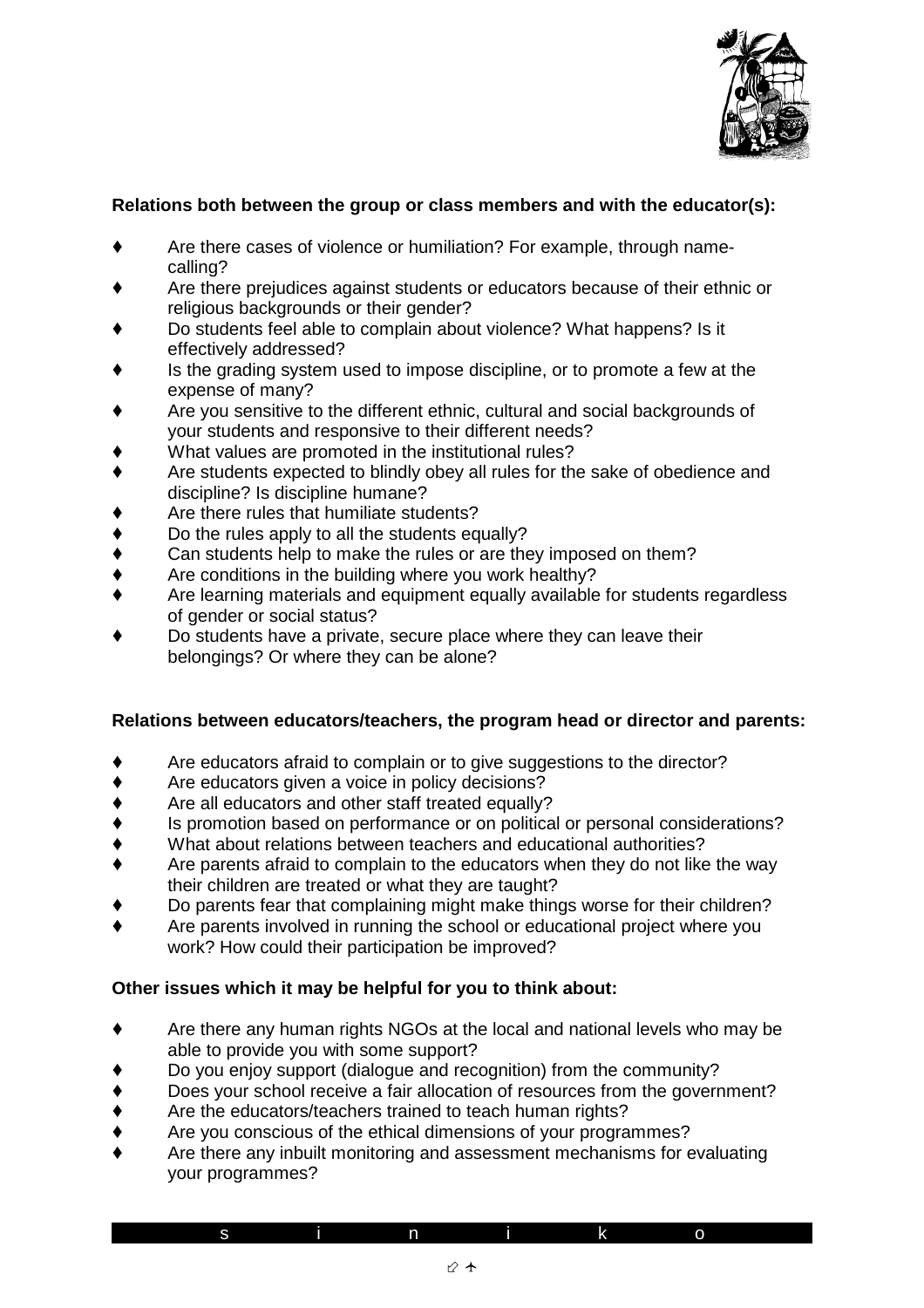

- Do you treat all learners as individuals? Do you address them by their personal names? If so, do you take care to say their names correctly?
- Do you support your students and reassure them of your attention and concern?
- Do you apologise when you have made a mistake?
- Do you allow learners to make decisions for themselves? For example, about what to do next, what books to read......?
- Do you encourage good listening habits? For example, do you sound a musical note to get silence, or do you find yourself shouting?
- Do you smile in the classroom?
- Do you reward the whole group for something well done together? Do you praise cooperation, caring, and peacefulness, or just good academic work?
- Do you label learners as bad or good? Or do you praise their potential equally?
- Do you ridicule members of the group when they can't answer a question?
- Do you treat all children equally regardless of gender, ethnicity, religion, social background? Why?
- Are you personally open and honest with the children?
- Is your personal behaviour at variance with the moral issues you teach? Do you provide a good example for your students?
- Are you afraid of confusion and noise, even when it is caused by the learners working hard?

The questions above focus on some human rights issues when teaching in a formal or non-formal educational setting; you may want to think of a few others which are relevant to your particular context.

If possible, it would be more effective if you are able to involve other educators/teachers or administrators in carrying out this reflection about the learning environment in your school or non-formal education project.

Ideally you should make a list of those issues/problems you have identified and draft a plan/strategy to improve the environment in which you work - - to make it more compatible with human rights principles. Do not forget to include moments of reflection so that you can review how the implementation of your plan is advancing and so that you can make adjustments.

#### **What can be done to improve the learning environment?**

A group of teachers might like to get together to brainstorm a list of ways in which the learning environment could be improved.

- -Follow the rules for brainstorming (see Part Two).
- -List suggestions on a blackboard or flipchart.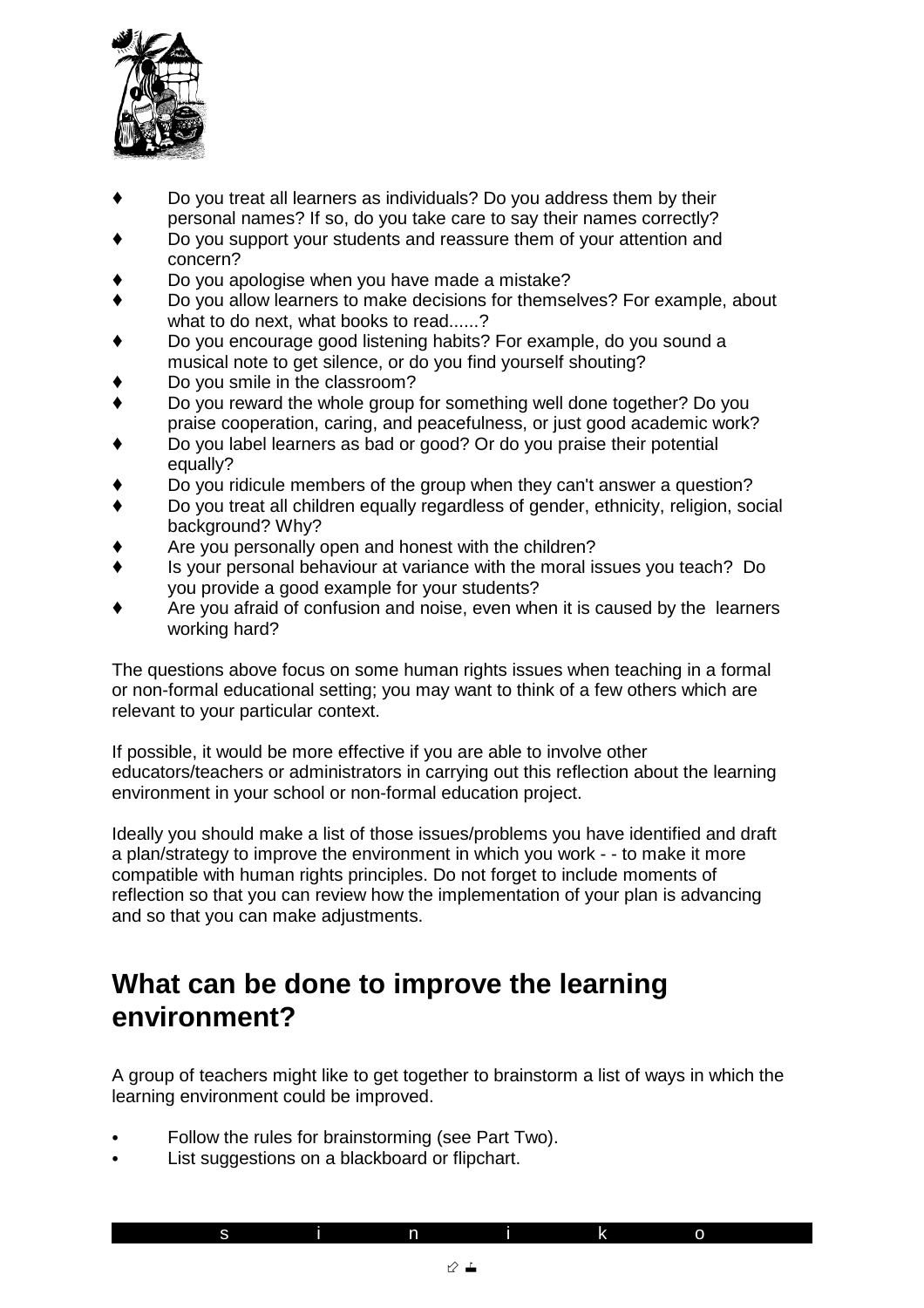

- -When ideas have run out, consider each suggestion one by one and discuss whether it would be possible to implement it.
- - Draw up a action plan/list of things you will be able to implement in order to improve the learning environment.
- -Set a date when you will review implementation of your action plan.

Below are some specific suggestions which may help improve the learning environment. They are based on the idea that if young people are involved in making rules, and in deciding what to do when rules are broken, then they will be more likely to respect these rules.

#### **Violence, conflicts and prejudices:**

Educators, parents and young people can work together to develop a specific policy to deal with these situations. For example, this is a suggested course of action for dealing with violent conflicts:

- ◆ Stop physical or verbal aggression.
- Find out the real problem by asking those involved and those witnessing for brief statements.
- All sides should be willing to work to resolve differences.
- ◆ There should be a good facilitator who works towards a mutually acceptable resolution to the fight.
- Ask those involved for suggestions for resolving the conflict and be prepared to contribute one or two ideas.
- Discuss the alternatives on the basis of searching for a fair solution.
- Agree on a course of action and follow it. If it is not working after a trial period, consult and try another solution.
- Follow up the incident with a discussion, a story, role play or artwork. Ask the group to compare it with similar incidents.

#### **Rules:**

If the students find some rules unnecessary, unfair or without reason, why not allow them to suggest changes? Rules in school, at home and in community projects are necessary if we want to avoid confusion and chaos, but each rule should be revised from time to time to see if it is fair or still valid. Adults should be prepared to compromise with the needs of the younger ones if a change to the rules is suggested which would contribute to the effective running of the school and the community project as a whole. Every member of the group should then feel a responsibility to respect the rules.

*(Adapted from Educating for Character by T. Lickona p.149-151).*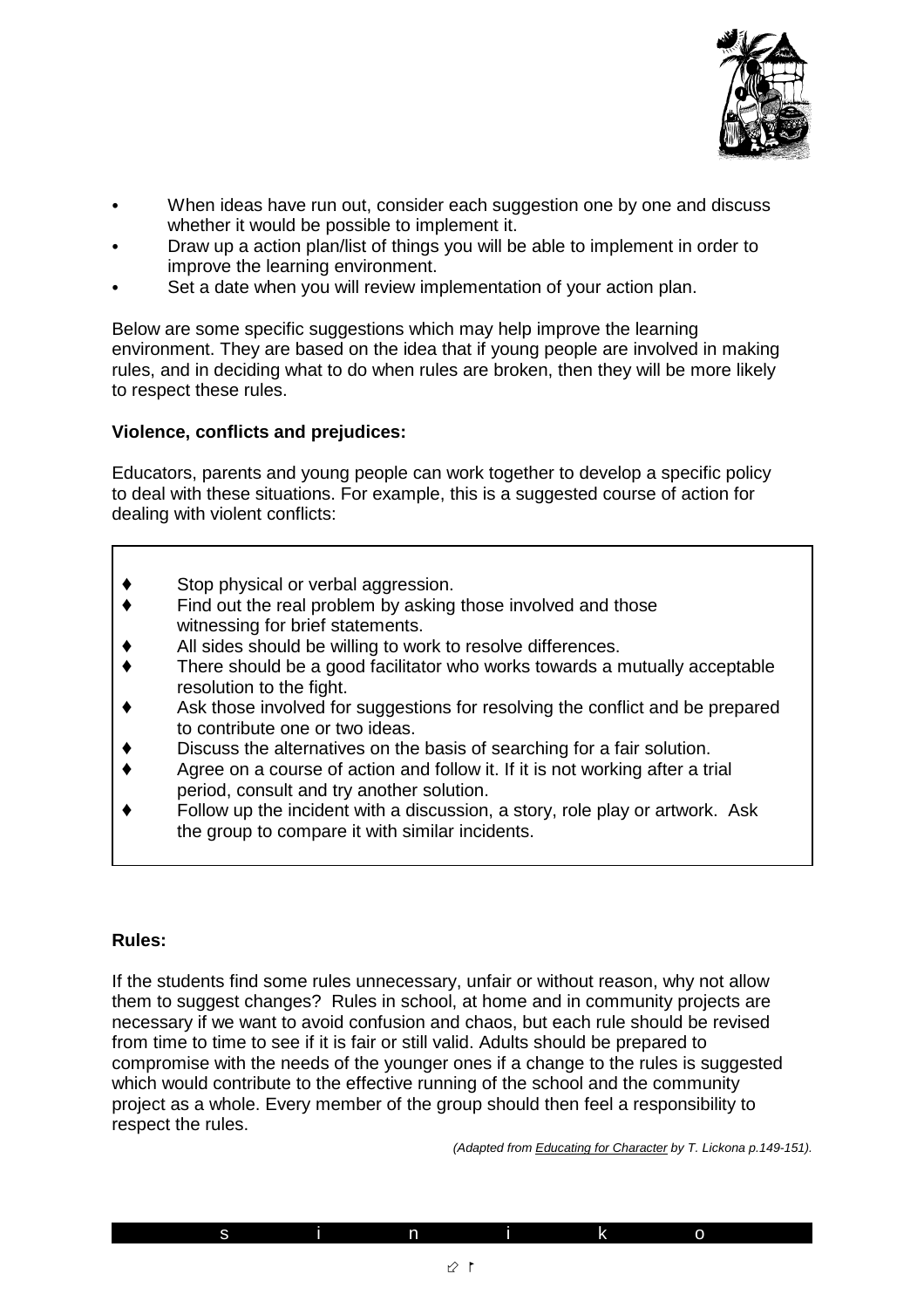

## **How can human rights be part of any teaching curriculum?**

Ideally, human rights should be a part of all educational activities, and should permeate the student's whole learning experience. However, because circumstances are different in each country and region, educators have used many different tactics for fitting human rights into their teaching/training curricula. These tactics can be placed in two broad categories:

- Starting to teach human rights at a "grassroots" level in whichever way you can.
- Persuading the local or national educational authorities to change the system, to make funding and time available for human rights teaching.

Often, educators have combined these tactics by beginning with their "grassroots" teaching then using their successes as evidence to persuade the authorities to change the system.

#### **Working with young children:**

Teaching young children is generally less exam oriented, and educators usually teach several subjects to one group. As a result of this, educators have often found it quite easy to get permission to teach human rights. Some educators describe their teaching about rights as a "line" running through all subjects, which they have used to help children to understand that different subjects, different people, and the world around them are interconnected.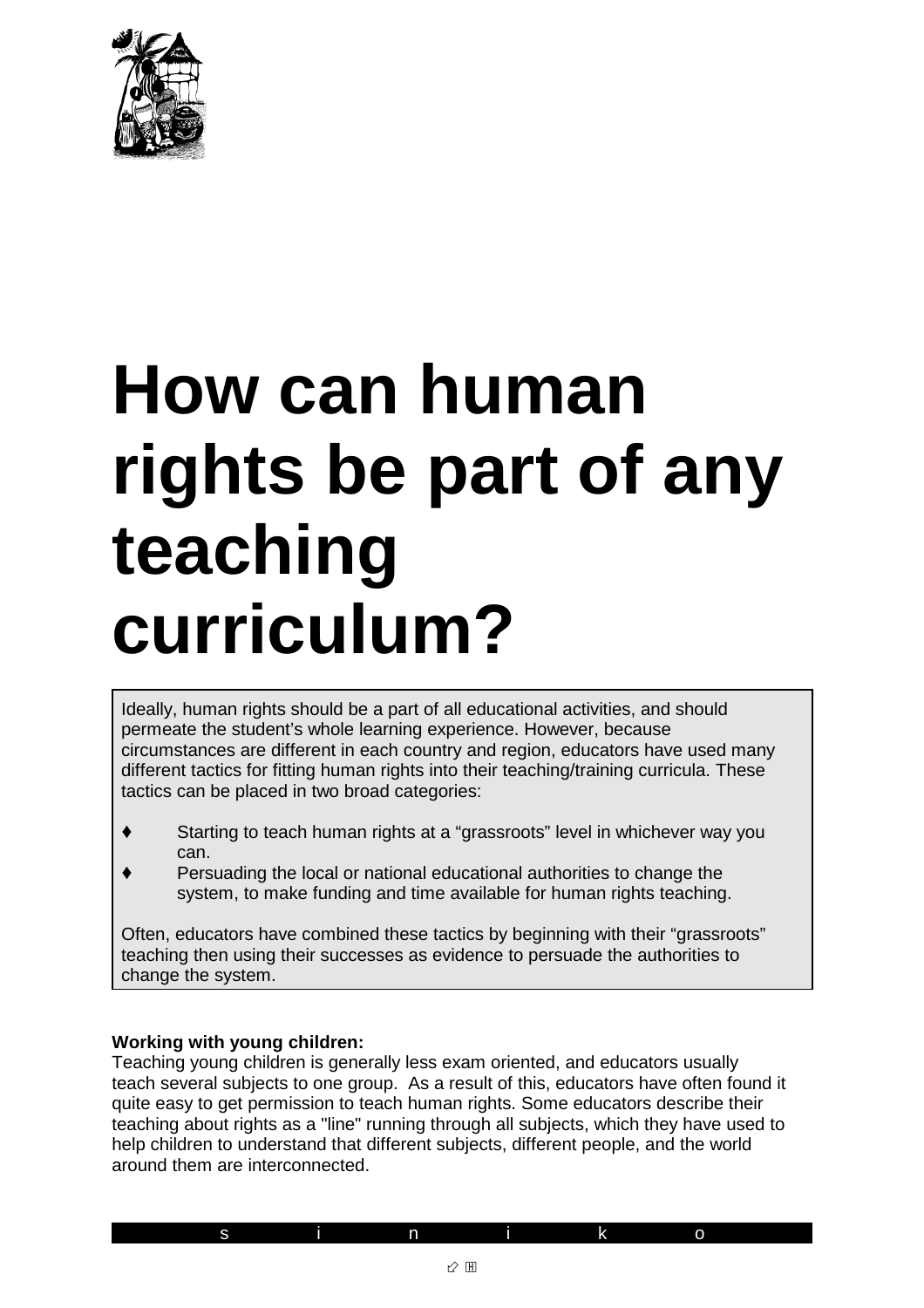

#### **Working with older children:**

Teaching for human rights at this level can be more difficult. A lot depends on the attitude of the director of the non-formal education project or, if working in a school, the school head and the educational authorities who are often worried about the already-overcrowded timetable and the fact that students need to prepare for major examinations (especially in the last grades of school). The subject specialisation at this level also means that cooperation between staff is needed to integrate human rights across the curriculum.

However, many educators have successfully introduced human rights issues, concepts and values at this level in the following ways:

- As an optional, separate subject after school or in weekly class "free time". This approach gives teachers and young people the freedom to explore teaching human rights without pressure, but has the disadvantage that students sometimes do not take seriously subjects which are not part of examinations.
- Some teachers have started teaching human rights within their own specialist subject. There are ideas for how to do this on the next few pages. In particular, human rights teaching fits well with Civics and Social Studies, although teachers who have used this approach stress that it is important to avoid presenting human rights as an academic subject unrelated to real life.
- Teachers have also planned jointly with colleagues to involve students in project work which involves several core subjects. This avoids the danger that students might see human rights as one academic subject, and helps them to see the relevance of school subjects to the real world around them.

### **Ideas for teaching human rights in core subjects**

#### **History**

When teaching history, human rights can be introduced around traditional subject matter. Here are some examples.

| ! Documents: | Magna Carta (1215 England)                                 |
|--------------|------------------------------------------------------------|
|              | US Declaration of Independence (1776 USA)                  |
|              | The Declaration of the Rights of Man (1789 France)         |
|              | National Declaration of Independence & the National        |
|              | Constitution                                               |
|              | African Charter on Human and Peoples' Rights (1981 Banjul) |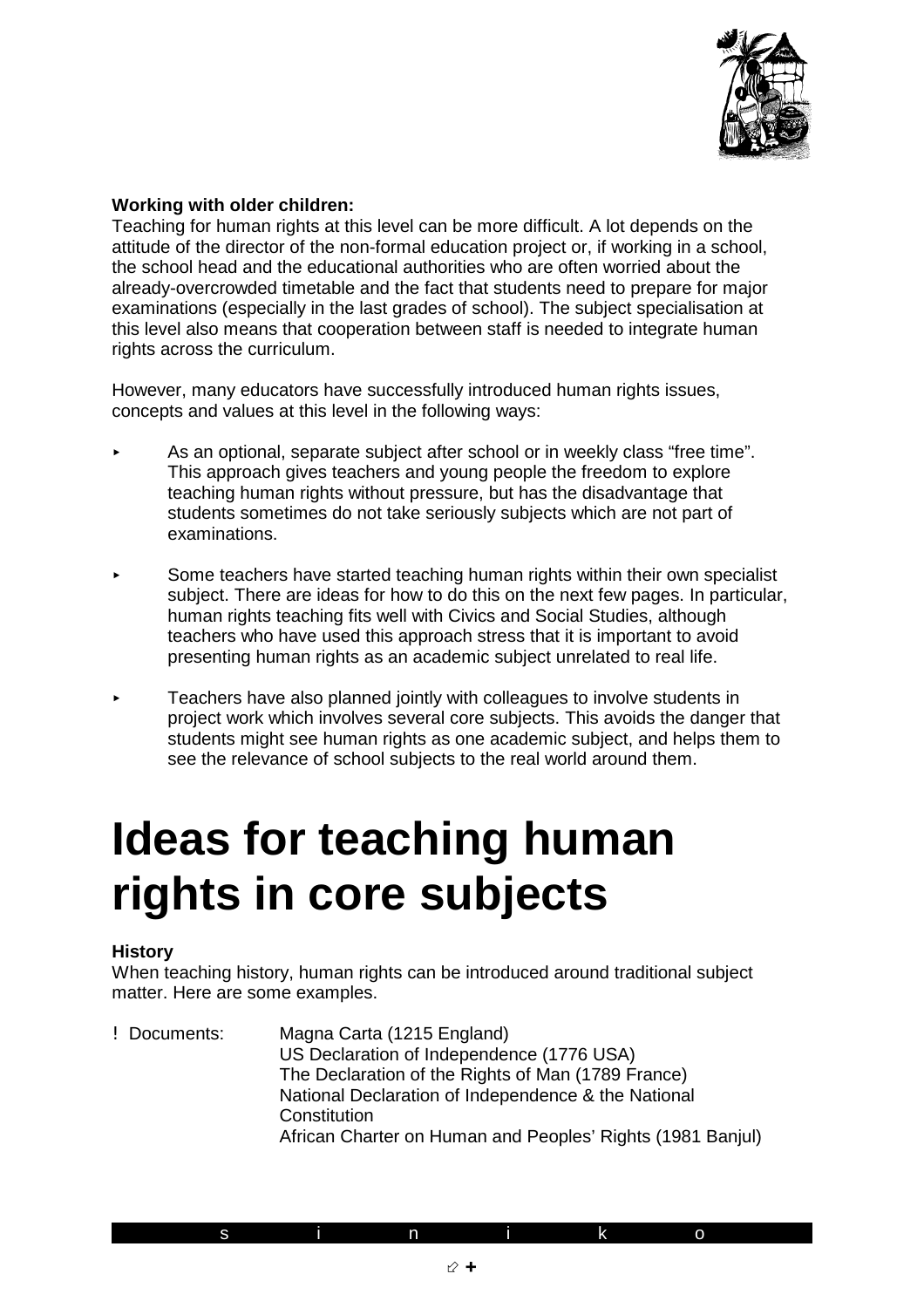

! Major events: War, slavery, colonialism, and Nazism, can all be studied with special attention to their violation of human rights. More recent history, for example apartheid in South Africa, civil war in Liberia, genocide in Rwanda, the abuse of children's rights in northern Uganda, also provides a lot of opportunity to teach about human rights.

! The growth of human rights through history: For example, the origins and growth of democratic thinking and organization, the development of the United Nations, the Organization of African Unity (OAU), the work of the International Red Cross, etc.

! Historical Figures: Nelson Mandela (South Africa) Martin Luther King (USA) Mahatma Gandhi (India)

Study of well known figures can lead on to study of 'unknown' people who have had their rights violated or who have fought for human rights and peace. For example, slaves throughout history, or ordinary people, such as people who have had their rights violated by war, or school children in South Africa during the Soweto uprising.

#### **Geography**

Urban geography can include problems of poverty in urban areas, and how this affects people's human rights. Economic geography can study the effect of investment and trade on standards of living, or the link between environmental degradation and ill health. Population studies could include examination of how famine and poverty are created, and how racism, colonialism and the treatment of minorities and women have negatively affected development.

#### **Government/Civics**

This subject is an opportunity to teach young people about the responsibilities, as well as the rights, which living in peace involves. For example, studies of the structure and processes of government can emphasise the role of individual citizens.

Teaching from a human rights perspective can be especially useful if this part of the curriculum has previously focused on obedience to the state. The responsibility of the government and of citizens to uphold national and international laws against religious, gender and racial discrimination should be studied. The way in which human rights are developed, recognised, and made into laws should also be examined here.

The subject also lends itself to teaching about the Bill of Rights in the country's Constitution and comparing the latter to the Universal Declaration of Human Rights and the African Charter on Human and Peoples' Rights.

#### **Social Studies**

In this subject, social inequalities and their causes can be examined. For example, xenophobia, poverty, ethnic and religious discrimination, and the mechanisms and social structures which combat these injustices. Also, the functions and responsibilities of the police, trade unions, education and mass media should be looked at. A study of how societies deal with dissent can be particularly useful for bringing up issues of human rights, such as freedom of expression, movement, association and assembly.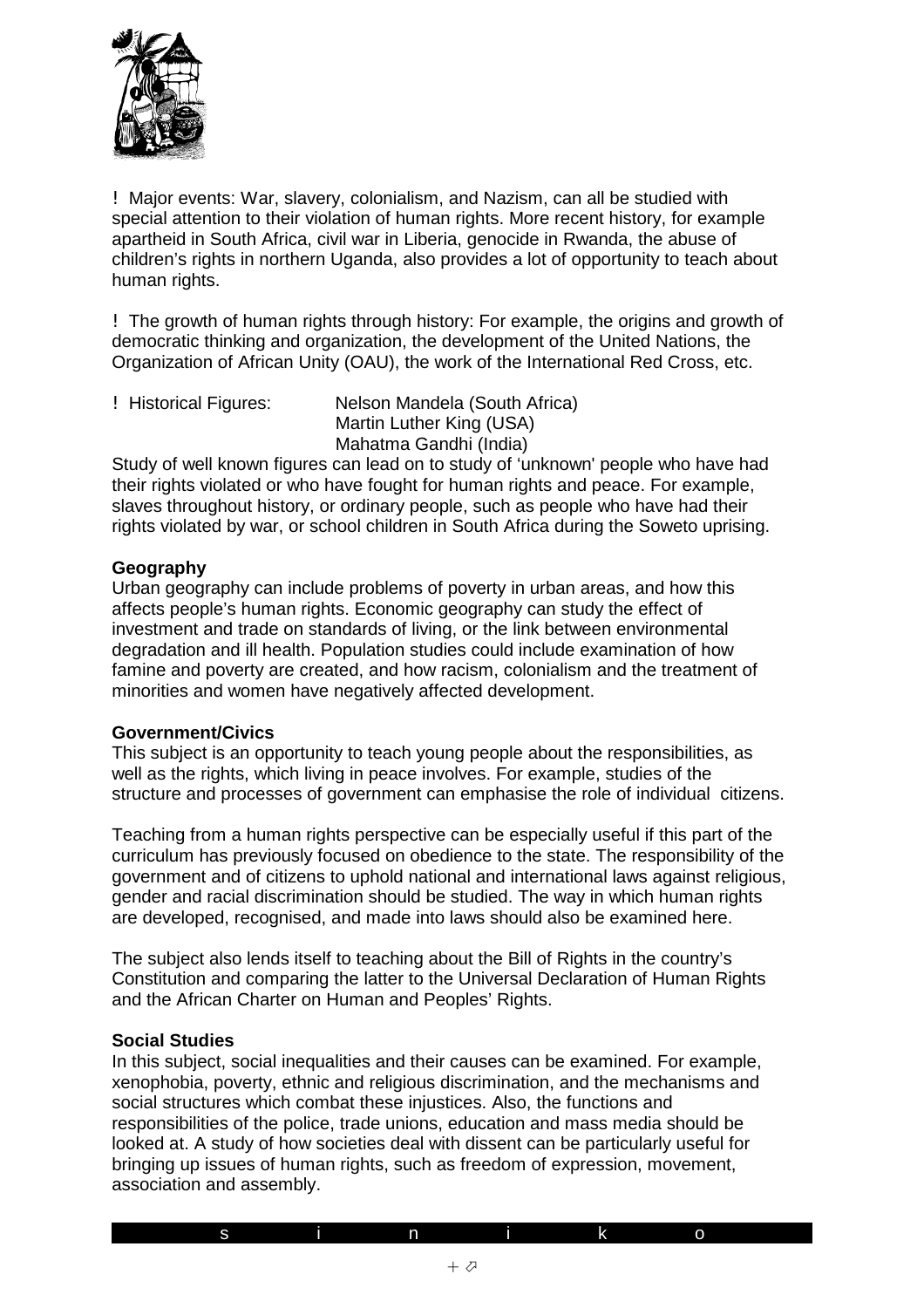

#### **Literature**

Books and poems are excellent resources for vivid accounts of human rights violated or defended. Historical literature is an opportunity for History and Literature teachers to work together to make human rights vivid for the youth.

Some useful books might be: Animal Farm / Nineteen Eighty-Four (George Orwell) Cry, The Beloved Country (Alan Paton)

Long Walk to Freedom (abridged version) (Nelson Mandela)

Of course, there will be other relevant books from your own literary history.

#### **Science**

Health issues are a good way to introduce human rights in this subject. For example, children have a right to health care, but also the responsibility to respect their own and other people's health. Where appropriate, reference could also be made to traditional health practices and tribal customs affecting health. There are great opportunities for cross-departmental teaching. For example, a biology lesson examining myths about racial or ethnic superiority can inform the learners to make better judgements in a parallel study of racism in history.

#### **Mathematics/Physics**

Statistics can be used to hide or reveal human rights abuses. The maths teacher can also show young people how to critically interpret figures which appear in newspapers.

#### **Foreign languages**

Language skills can be used to study interesting current themes from other countries. The aim would be to give students an understanding of the human rights issues facing people in other countries, as well as knowledge of a foreign language. If available, foreign language press or literature is helpful for this teaching style, but not essential.

Foreign language classes are opportunities for learners to talk and discuss. They will be most motivated to discuss when the topic is one on which there are different opinions or when the topic is relevant to their age and/or everyday life. Questions of discrimination or of gender equality make good discussion topics.

Students can also enjoy roleplay. Foreign language classes are also a chance for young people to correspond with others of a similar age in different countries. They could ask about political systems, current social questions, the treatment of minorities and any other questions relating to human rights.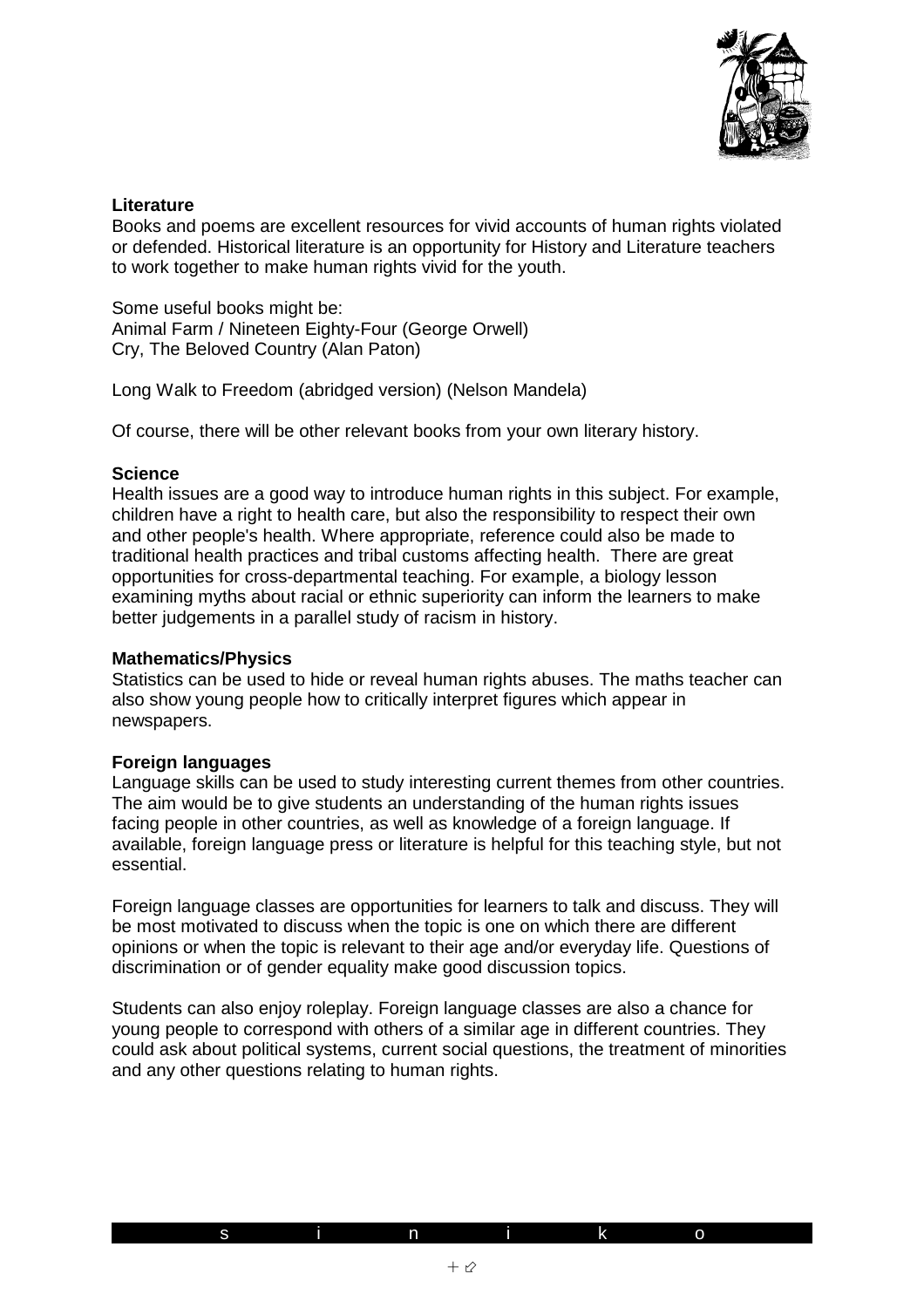

## **Useful teaching methods**

The activities in this manual are based on the methods explained here. They are simple, and practice will make them easier. If you are worried that they will disrupt your classroom or youth group, start with a simple method. You may find that letting go of some of your power as "the educator" helps the participants to relax and improves their contributions.

For each method there is a step-by-step explanation of **How to do it**. All the methods presented can be used in both formal and non-formal educational settings.

When using these teaching methods it is always important to work out appropriate time frames for each activity so that students know how much time they have. It is also important to give clear instructions about the activity itself.

## **Roleplay**

A roleplay is a short drama played by the participants. It is mostly improvised, although students draw on their own life experiences to roleplay the situation. It aims to bring to life circumstances or events which are unfamiliar to the participants. Roleplays can improve understanding of a situation and encourage empathy towards those who are involved in it. For example, in a roleplay about a robbery, the learners, by acting the part of the victim, can gain insight into what it is like to be the victim of crime.

Roleplays differ from simulations in that although the latter may also consist of short dramas they are usually scripted and do not involve the same degree of improvisation.

#### **How to do it:**

- Identify the issue which the roleplay will illustrate. For example, the right to property (Article 14 of the African Charter on Human and Peoples' Rights).
- Decide on the situation, the problem, and who the characters are. For example, if the class is studying the right to property, they could think of a situation where someone might be deprived of their land because of the ethnic group they belong to.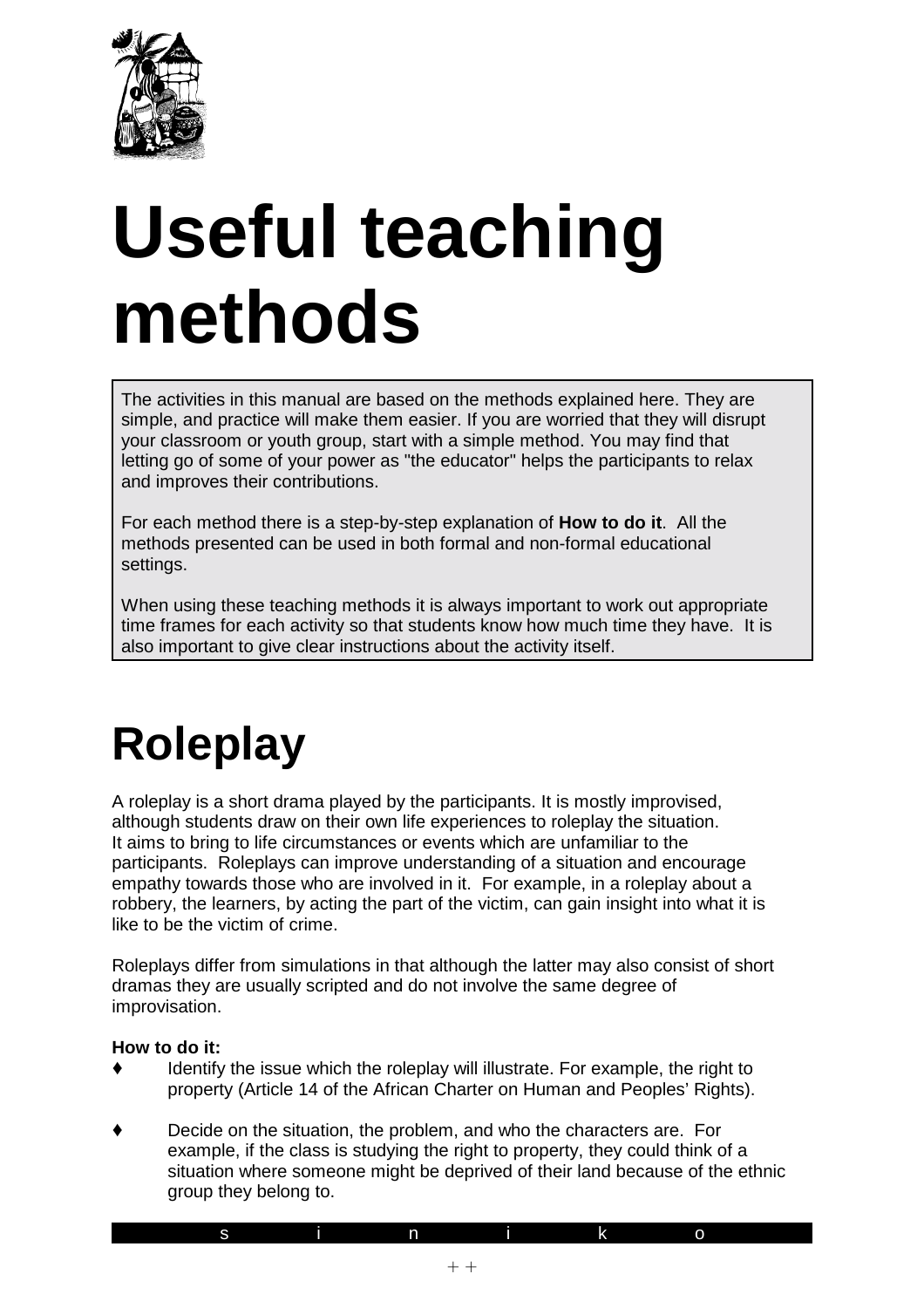

- Decide how many children will do the roleplay, how many will be observers, whether to do the roleplay simultaneously in small groups, or all together as one group. Encourage shy children to be involved.
- Also, decide how the roleplay will work. For example, it could be: - told as a story, where a narrator sets the scene and others act out the rest of the story from the point of view of "their" character.
	- a drama, where the characters interact, inventing dialogue on the spot.
	- a mock trial, where participants pretend to be witnesses testifying in a court.
- Now allow a couple of minutes for the learners to think about the situation and their roles. If the furniture in the room you are working in needs to be rearranged to make space, do it now.
- The participants perform the roleplay.
- During the roleplay, it might be useful to stop the action at a critical point to ask everyone about what is happening. For example, in a roleplay where there is a violent episode, ask the children if they can think of a way that the situation could be resolved peacefully, then ask that the different possible endings be played out.
- After the roleplay, it is important that participants think about what just took place, so that it is not just an activity, but is also a learning experience. When planning the roleplay, be sure to leave time at the end to reinforce the purpose and learning points of the activity. For example, if the roleplay was a mock trial with witnesses, ask participants to decide on a verdict, then discuss this verdict and how it was reached to bring out the learning points.
- If the roleplay worked badly, ask the young people how it could be improved. If it went well, maybe it could be performed for the whole school or community, with an explanation of the subject it illustrates.

#### **Remember:**

 Because roleplays imitate real life, they may raise questions to which there is no simple answer; for example, about the right or wrong behaviour of a character. **Do not** give the impression that there is one answer for every question if there is not. It is very important that facilitators and participants accept different points of view as a natural, normal situation. Facilitators should not impose their view on controversial matters or try to get consensus at any price. However, you can summarize the points where agreement seems to have been reached, and leave open other points which are debatable. During the process you should make sure that you have listed all the viewpoints and have left it to the participants to draw their own conclusions. You can also experiment with different roleplays to achieve the same learning objective.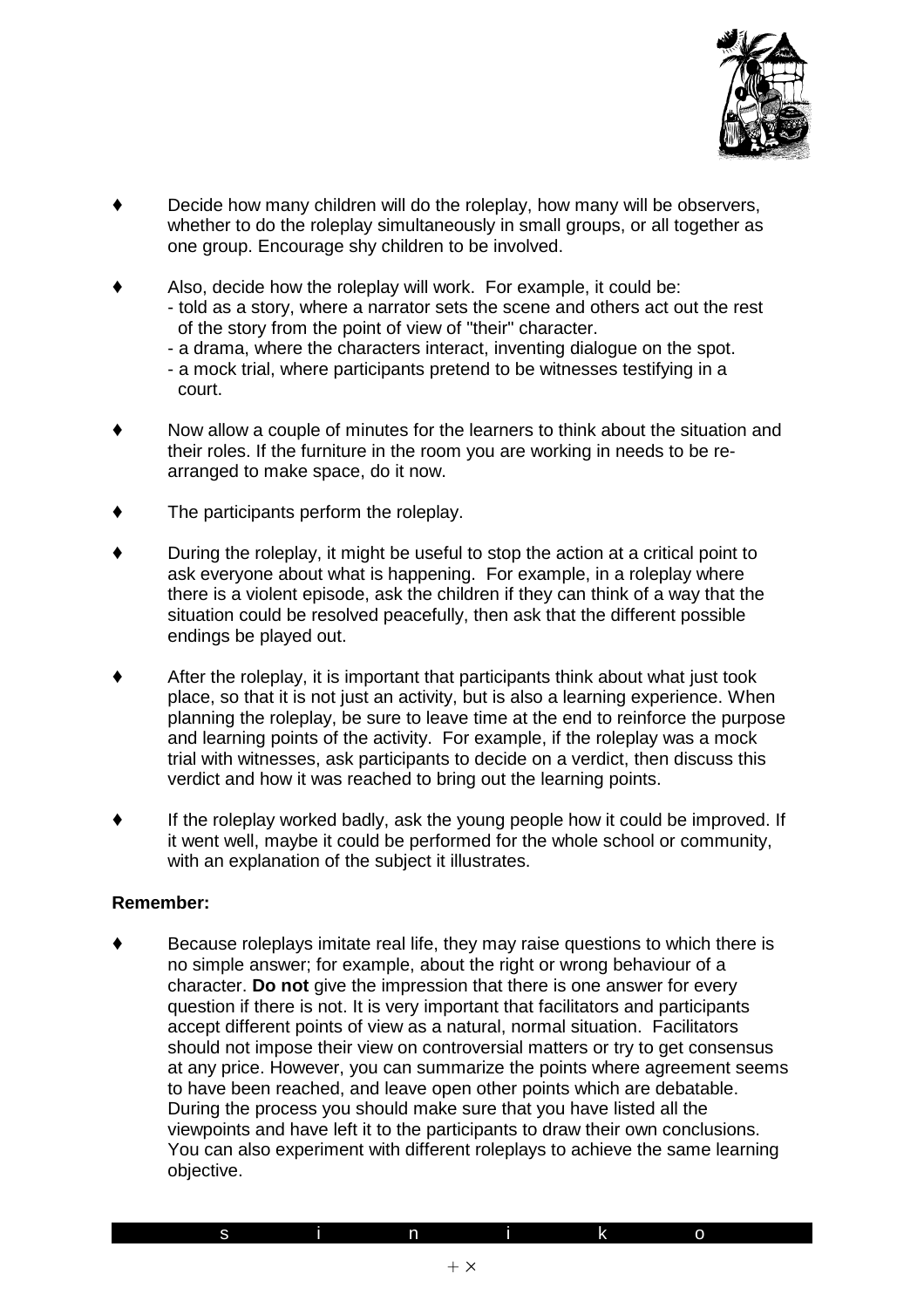

- Roleplays need to be used with sensitivity. The facilitator needs to respect the feelings of individuals and the social structure of the class. For example, a roleplay about ethnic minorities needs careful handling if there are ethnic minorities in the classroom, so that those belonging to them will not feel exposed or marginalised.
- When designing roleplays try to avoid stereotyping of particular groups (ie ethnic, gender, religious groups etc).

### **Small Group Discussion**

Dividing the class into pairs or groups gives the participants opportunities to participate actively and to cooperate.

Small groups can be useful to generate a lot of ideas very quickly, or to help the class to think about an abstract concept in terms of their own experience. For example, if you were studying the right to life, you could give pairs or groups five minutes to decide "Is it ever right to kill someone?", before returning to the whole-class plenary for further discussion.

In order to ensure that small group discussions are effective and that everyone has a chance to participate the groups should generally consist of not more than four or five people.

#### **How to do it:**

- When organizing the groups, ask yourself questions like: Do I want to divide the group according to ability? Do I want to combine the sexes? Do I want friends to work together? Sometimes groups can be chosen at random. For example, by birth date, or by the first letter of their name. Or they can be chosen by numbering off participants according to the number of groups required (ie the number ones form one group, the number twos another etc).
- If the tables and chairs are fixed to the floor, the learners can form groups by turning around in their seats to face the person behind. Make sure that there is enough space for the groups to work in. If there are too many groups in one room, this may be distracting for the participants.
- If a group will be together for more than a few minutes, it might be necessary to have a chairperson and someone to write notes. The group would need to decide who will do these jobs.
- Organizing the group: Explain the task clearly. Seat participants where they can see each other. Tell the group how long they have for the task.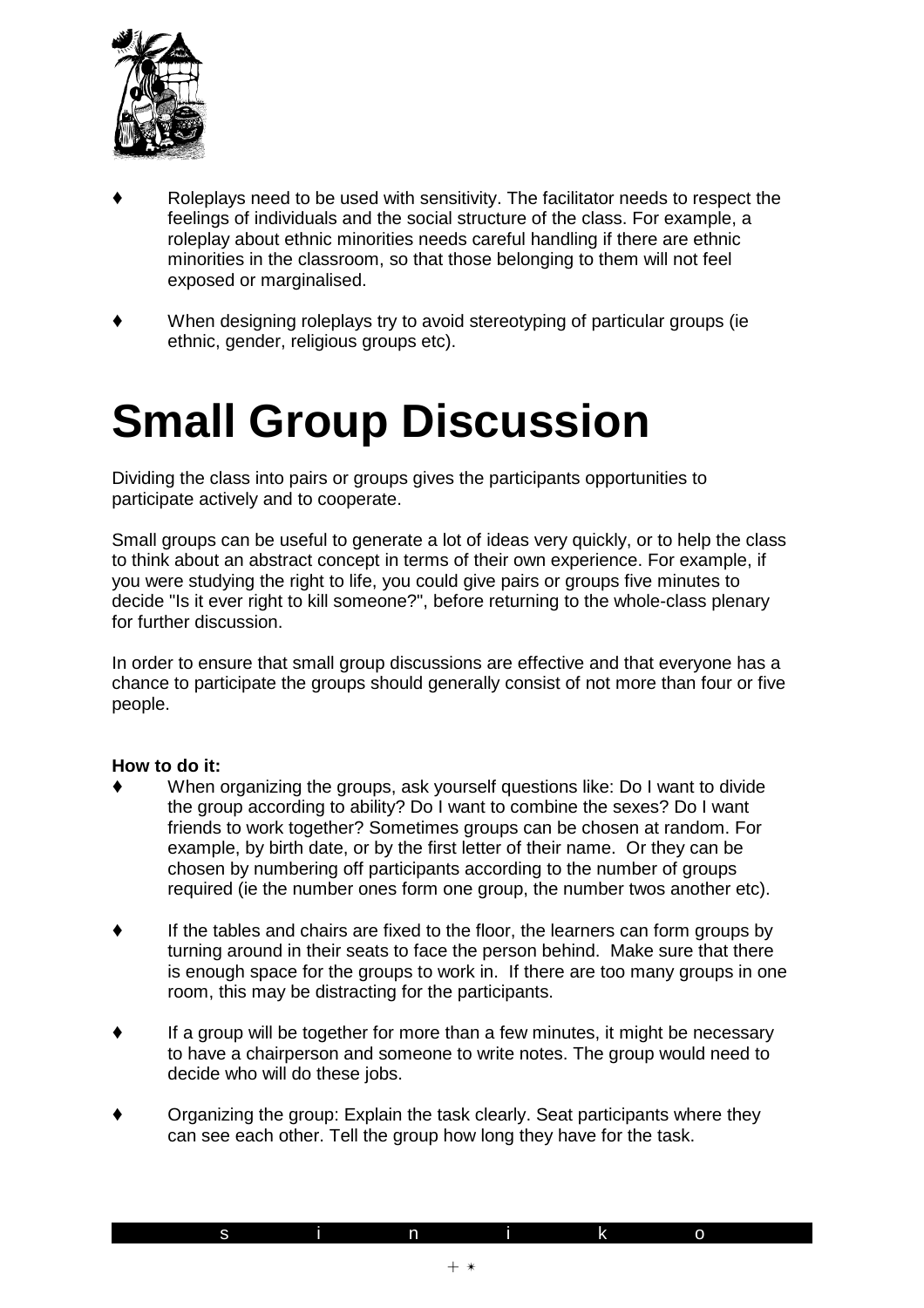

- When the pairs or groups are working:
	- Stand back, but be available.
	- Do not interrupt, unless a group has misunderstood the instructions.
	- Spread your attention between groups.
	- Allow group and pair discussions to flow, only intervene if asked to.
	- Groups sometimes need encouragement to get them going.
- Reporting back: It might be necessary for groups to report their work to the whole class. This might involve reporting a decision, summarizing a discussion, or giving information about how the group functioned. This sort of debriefing can be very useful for both the educator and the class for improving group-work technique. If the groups will need to report back, they need to know this at the start so that they can select someone for this task.
- Evaluation: Ask the group whether the activity was useful, and what they learned. If there is a negative response, ask how they would improve the activity. Use their ideas.

## **Brainstorming**

Brainstorming is a way to encourage creativity and to generate a lot of ideas very quickly. It can be used for solving a specific problem or answering a question.

Some ideas for when to use it might be:

- To find a solution to a problem. For example, after an "incident" involving conflict between individuals, ask the group to brainstorm all the possible nonviolent solutions.
- To introduce a new subject. Brainstorm everything that the group already know about the subject. This is a good way to arouse their interest and find out what they already know.
- As a quick creative exercise. For example, brainstorm possible endings for an unfinished story.

#### **How to do it:**

- Decide on the issue you want to brainstorm. Formulate it into a question which has many possible answers. Write the question where everyone can see it. For example: "In what ways can we improve our community?"
- Ask them to contribute their ideas. Write the ideas where everyone can see them. These should be single words or short phrases.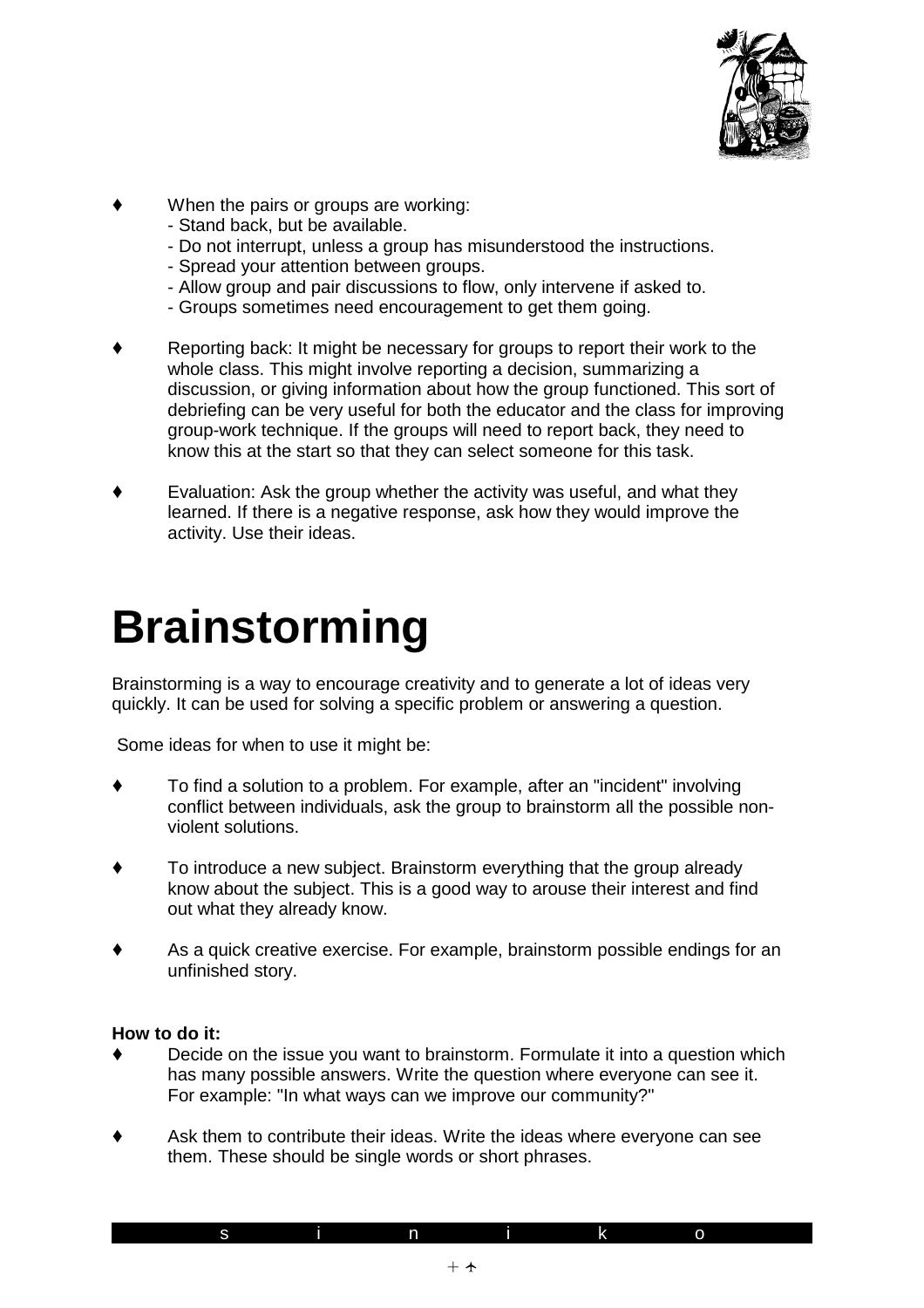

- Tell them that in a brainstorm they can't comment on each other's ideas until the end, or repeat ideas which have already been said.
- Encourage everyone to contribute, but do **NOT** move around the group in a circle, or force them to think of an idea - this is likely to discourage creativity.
- Don't judge the ideas as you write them down. If possible, ask a student to write them. Only give your own ideas if it is necessary to encourage the group.
- If a suggestion is unclear, ask the person to clarify it, or suggest a clarification and check that they agree to it.
- Write down **EVERY** new suggestion. Often, the most creative suggestions are the most useful and interesting!
- Stop the brainstorm when ideas are running out. **NOW**, you can go through the suggestions, asking for comments.
- Ranking can sometimes be used to prioritise ideas or solutions after a brainstorm has taken place in order to focus the discussion.

## **Whole Group Discussion**

*(Based on the essay "Establishing Rules for Discussion" by Felisa Tibbitts)*

Discussions are a good way for the educator or facilitator and the participants to discover what their attitudes are to human rights issues. This is very important for teaching human rights, because as well as knowing the facts, participants also need to explore and analyze issues for themselves.

Discussions are also an opportunity to practice listening, speaking in turn and other group skills which are important for respecting other people's rights. To allow everyone to participate, it is important that the group is of a manageable size. If your group is very large - say for example more than 15 or 20 people - you might be better to break into smaller groups for the discussion (see page 23). Bear in mind that the seating arrangement should encourage interaction and participation. It would be preferable to seat participants in a circle or semi-circle where they can see one another.

In order to have an open discussion, it is important to have an atmosphere of trust and mutual respect in the group. One way to help create a "safe" environment is to have the group develop "Rules for Discussion". This is best done at the beginning of the programme or school year, when standards of behaviour are normally being established, but these rules can be created at any time.

**How to do it:**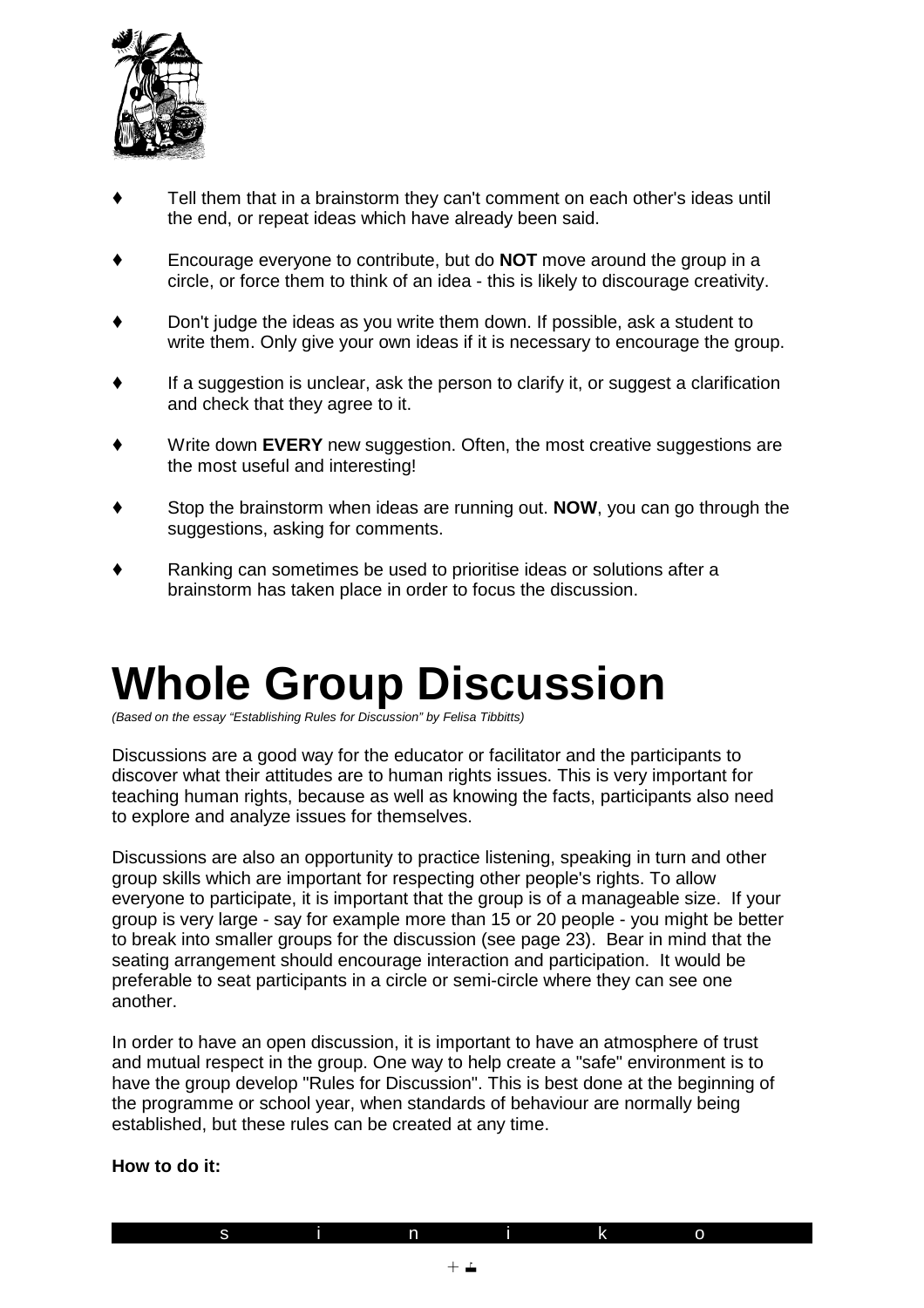

- Ask participants if they want their classroom, club or community group to be a place where they feel free to express themselves and to learn through discussion with each other.
- Suggest that it might be possible for the group to reach a common understanding of the protocol for listening and speaking.
- Ask the participants to think of some principles for group discussion which they think everyone should follow. Write all of these suggestions where everyone can see them.
- After they have brainstormed for a while, look and see if there are any suggestions which could be combined, and invite the group to discuss or comment. If they have not been suggested by the participants, you might want to suggest some of the following principles:
	- listen to the person who is speaking
	- only one person speaks at a time
	- raise your hand to be recognized if you want to say something
	- don't interrupt when someone is speaking
	- when you disagree with someone, make sure that you make a difference between criticizing someone's idea and the person themselves
	- don't laugh when someone is speaking (unless they make a joke!)
	- encourage everyone to participate
- Suggest that participants agree by consensus to follow the rules which they have listed. They are then responsible for applying the rules to themselves and to other members of the group. If serious violations of the rules occur, negotiate with participants to decide what should be the consequences of rulebreaking.
- Write the list up neatly on a large piece of paper and hang it in the room to be referred to, added to or altered as necessary.

## **Questioning**

Of course, all educators already use questions everyday, but what sort of questions? Often, they are questions such as "what did I just say?", which are used to control the class or to ridicule learners. Other questions which are used a lot are so-called "closed" questions. They have only one correct answer and are used to test knowledge. Participatory teaching encourages the educator to use open and divergent questions that will encourage the students to analyze, synthesise and evaluate information. This is also applicable when dealing with very young children.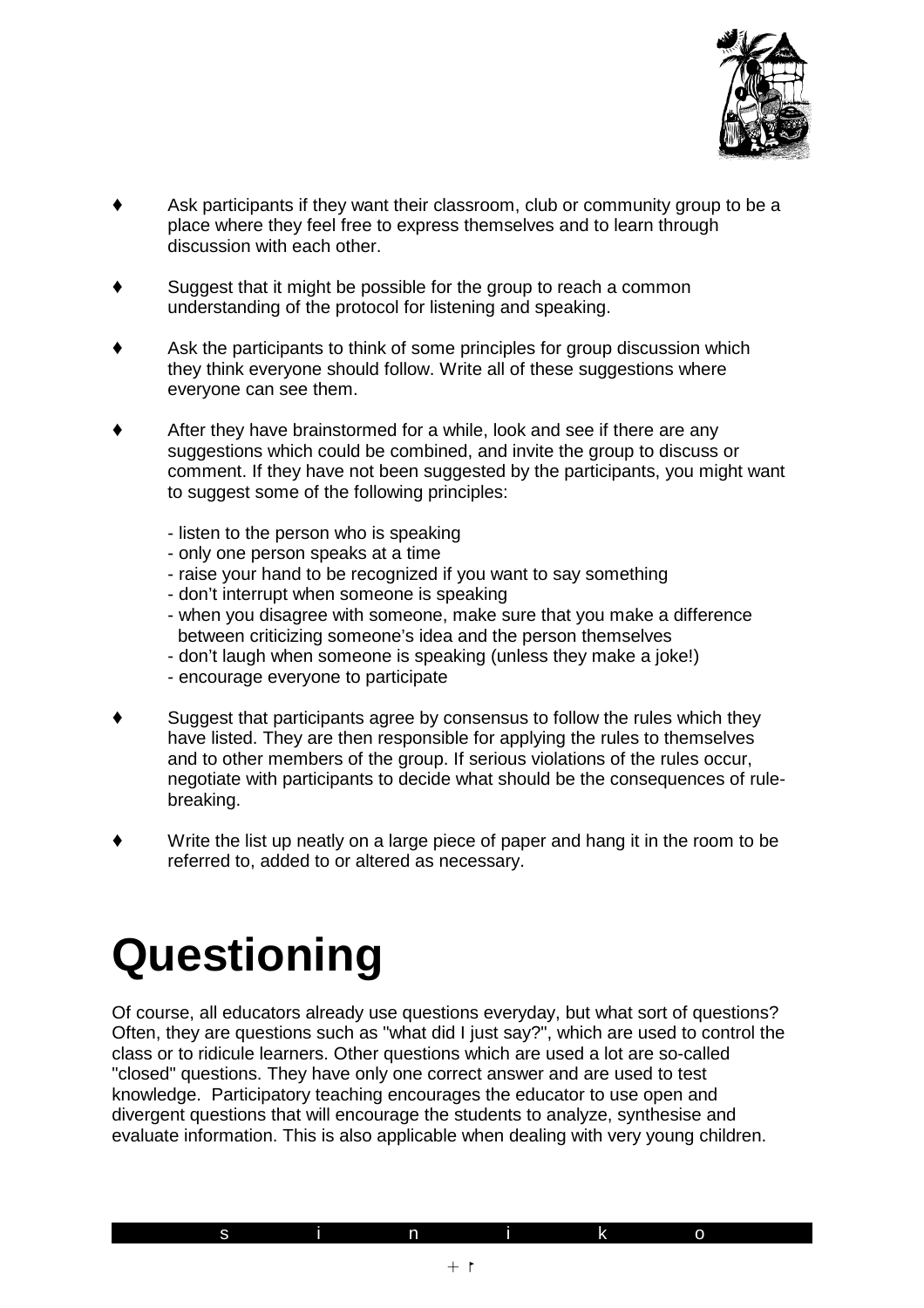

Here are some examples of "open" questions which you could use. If you practice using them, they will become easier. The key point to remember is: "What do I want from this class or meeting? 'Yes' and 'no' answers, or an open, interesting exchange where participants learn actively?

- Hypothetical questions: "What would you do/think if...?" These help participants to imagine situations and stimulate thought.
- Speculating: "How might we help to solve this problem?"
- Encouraging/supporting: "That's interesting, what happened next?" These draw out the participants own experience and views.
- Opinion seeking: "What do you think or feel about...?" This tells the group that their opinion is important and interesting for you.
- Probing: "Why do you think that?" If asked in a non-aggressive way, this can help the group to think deeply and justify/analyze their opinions.
- Clarifying/summarizing: "Am I right to say that you think that...?" Summarizing what a participant said and checking if you understand it will help others to think about whether they agree with what is being said.
- Identifying agreement: "Do most of us agree that...?" This can provoke discussion or can come at the end, where, by using a question like "Have we finished that part...?", you can agree to move on to the next topic.

Questions can also be asked to arouse interest or to determine the participants' level of knowledge or background experience in relation to a particular subject. Try to remember to avoid leading or trick questions such as "X is correct, isn't it?" These discourage participation. Asking too many questions at once or asking ambiguous questions should also be avoided. And remember, an occasional nod, a smile or even just sitting on the same level as the group, will improve the responses you get!

## **Projects**

*(Based on advice from Hugh Starkey)*

Projects are the independent investigation of topics over an extended period, ending in a final product. Projects are useful for teaching human rights because they:

- Help the learners to see links between separate subjects and the outside world.
- Give the learners practice at organizing themselves for action, planning their own time and working to a schedule.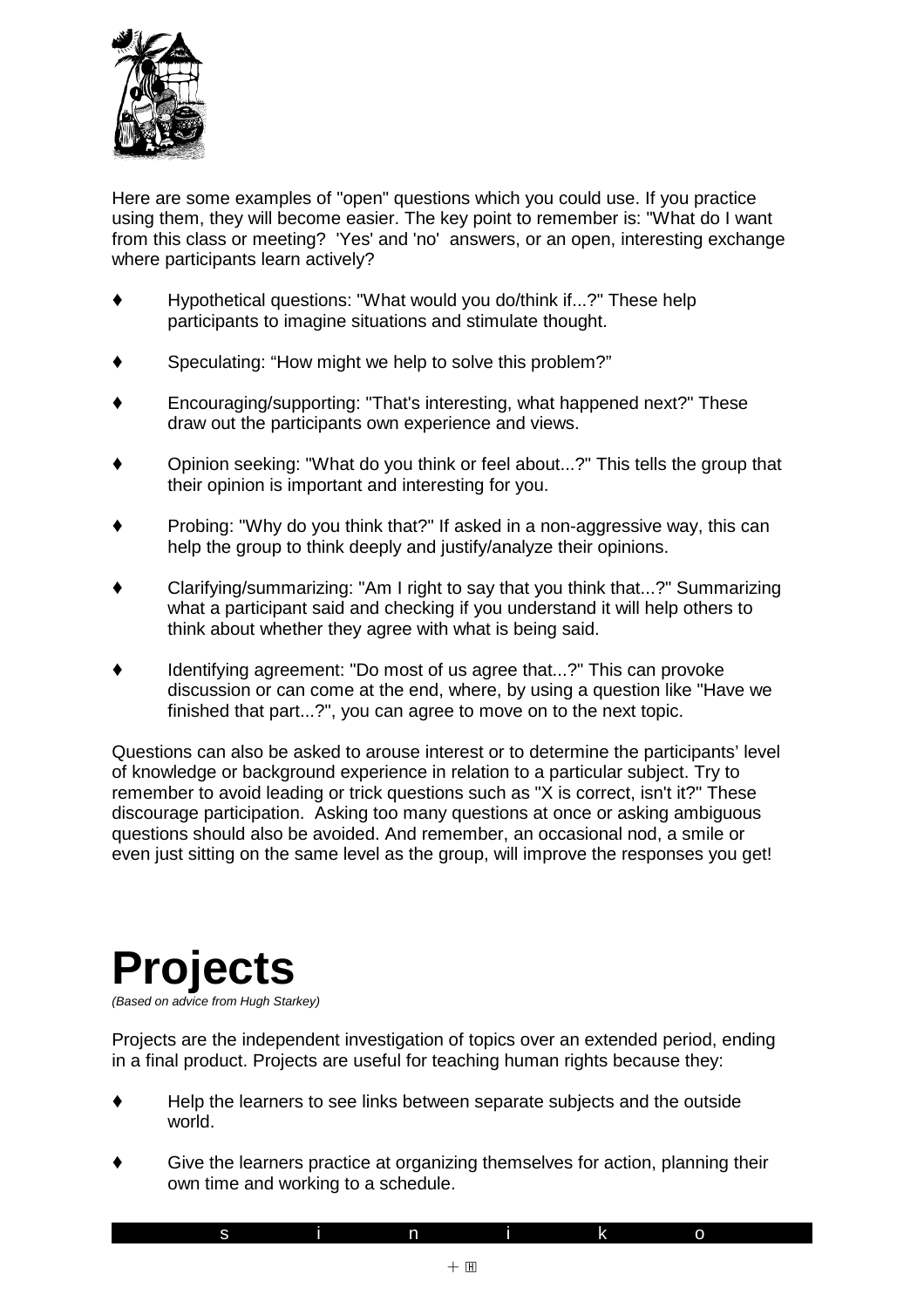

- Allow the learners to take control of their own learning, with the guidance of the teacher/facilitator.
- Create opportunities for the learners to interact with each other and with diverse people in the community.
- Give the learners practice at presenting and defending their own findings and opinions in public - an important skill for promoting human rights.

#### **How to do it:**

Projects have distinct stages. Throughout, the emphasis is on allowing participants to take responsibility for their own study.

#### **The topic or problem.**

These can be identified by the teacher or facilitator, and presented to the group as choices, or chosen directly by the group, for example, by brainstorming for ideas. It is good to have a direct question on an issue of interest to the group. For example, "Are foreign refugees in our town treated well?" or "What do local parents fear most about children and drugs?" The question needs to be specific to avoid getting 'lost' in the subject.

Alternatively, your starting point might be a particular sort of activity which you want the group to use during their project. For example, designing a questionnaire and carrying out interviews.

#### **Planning.**

The educator and the group need to decide when the project will begin, how long it will take, what resources will be used, where these can be found, whether each participant will work alone or in groups, on the same or different topics, and so on. Those individuals who are not used to doing research might find it easier to work in groups. It is very important to discuss at this stage how the project will be concluded (see below for more ideas about this).

#### **Research / action.**

Project work builds a lot of skills very quickly. For example, an investigative project about local health care might involve visits, interviews, reading, making drawings, collecting statistics, and analyzing data. The best projects combine academic, social and creative skills to involve all the participants' abilities. The educator can help during this stage by answering questions or offering advice, but the participants are responsible for doing the work.

#### **The product.**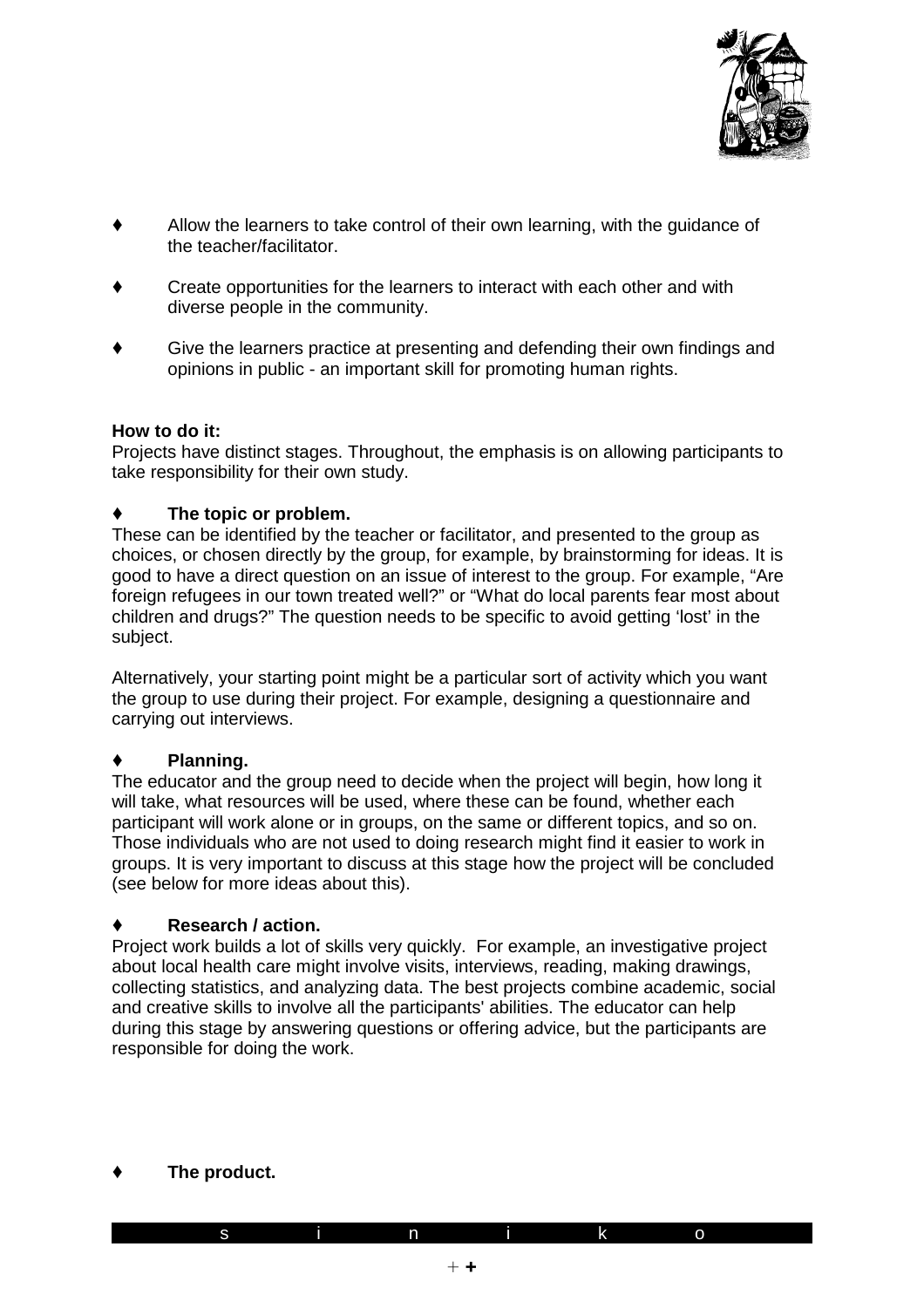

This might be a report, an exhibition, an oral presentation, a painting, a poem, etc. It is a good idea if the product records not only the students' findings but also the different stages of the project and the participants' own feelings about the topic being studied.

The product can be presented to the whole group, or to a wider audience. For example, a project about poverty in your area might interest the local newspaper or the municipal authorities might want to know the results of a project about environmental damage.

#### **Marking.**

Because projects are often multi-disciplinary, several educators/facilitators may need to give assessments of the product. Marking needs to reflect the diverse skills which have been used during the project (for example, presentation and creativity). It should not only focus on academic criteria.

### **Songs and stories**

In most African societies, songs and stories are used as a medium of preserving and transmitting social values. They arouse interest, recall experiences and reinforce learning. They can be used as vehicles to convey diverse historical, cultural and social realities. Many of them include human rights concepts and values.

Effective stories are those which are lively, well-illustrated and which do not preach. The informal nature of songs makes them very appealing to the community and the messages they carry tend to live on in people's hearts and minds.

#### **How to do it:**

- Choose a subject that you want to explore through songs or traditional stories. For example, you could get the group to search for local songs that talk about the past.
- If you divide the class in small groups, each can be assigned with different issues. Give them time to ask parents, grandparents and other people in the community and to collect texts.
- When their research has finished give each group time to look at and analyze their findings.
- Then give time for a representative from each group to present to the rest of the class their findings.
- Organize a discussion where you compare what the songs or stories are saying and what today's reality is.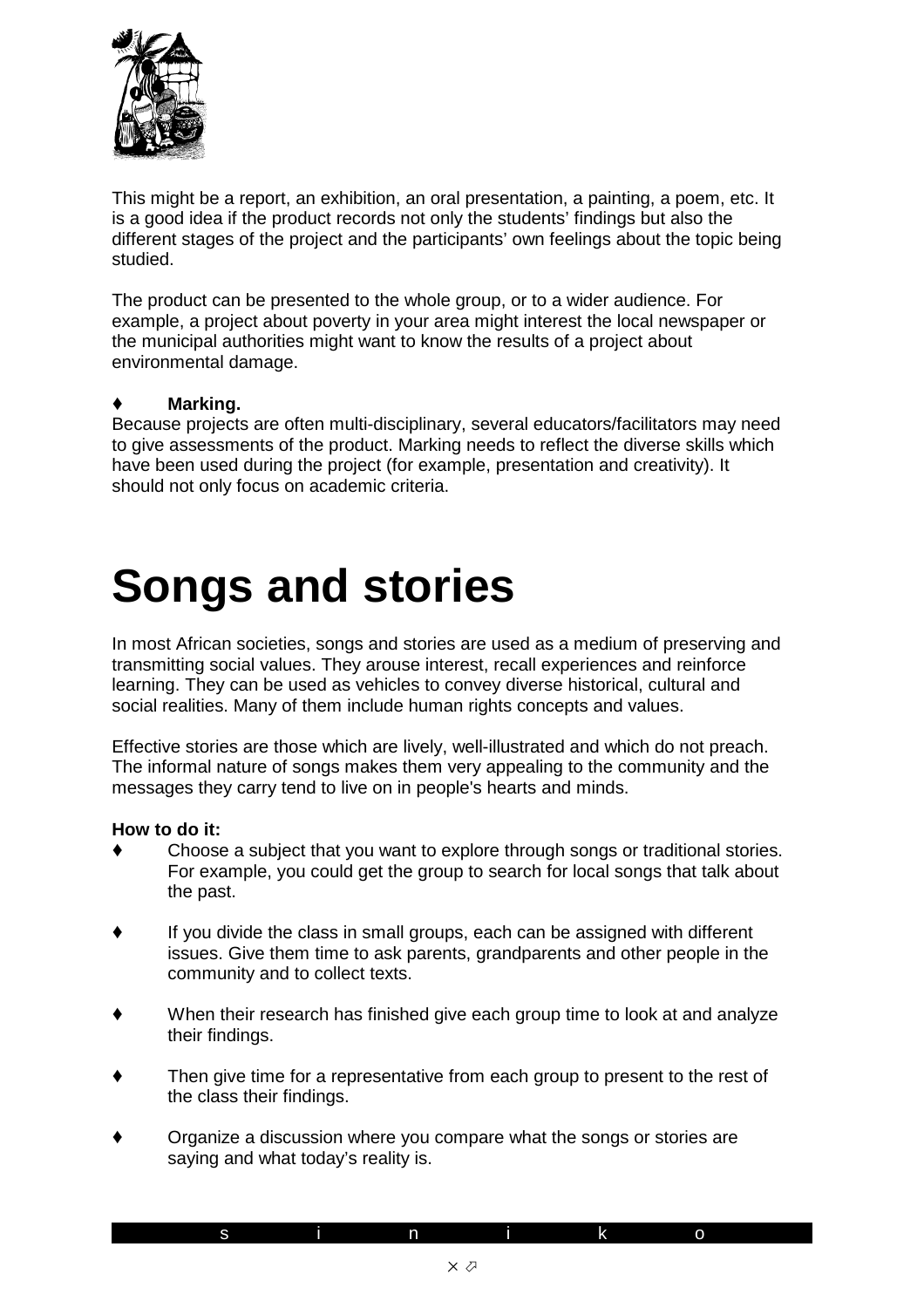

 If you are able to work with a music teacher you can then get group to learn a few of these songs or to tell some of the stories, or you may want to organize a cultural show for your community.

### **"Buzz session"**

Literally, buzzing is "to whisper or spread secretly". This principle is used as a teaching strategy to consolidate learners' understanding of a lesson. A "buzz session" might be used during a long presentation by the teacher/facilitator to break it up a bit, or to change the pace of the lesson.

Learners are given the opportunity to talk freely in small groups of twos or threes. They discuss salient or controversial issues the teacher has raised. Every member speaks and a record is kept for reporting back. It is a short but very important interjection. It makes learners reflect on issues that have been raised or discussed so far.

#### **How to do it:**

Use your judgement and stop during the lesson where you think a reasonable chunk of information has been given. Tell participants that for five minutes they can react to what has just been said by discussing in small groups. They should be given a specific task with clear objectives. They can say how they feel, what they think or ask each other questions about things they didn't understand. After the buzz session groups or pairs may be invited to share ideas or questions with the whole group.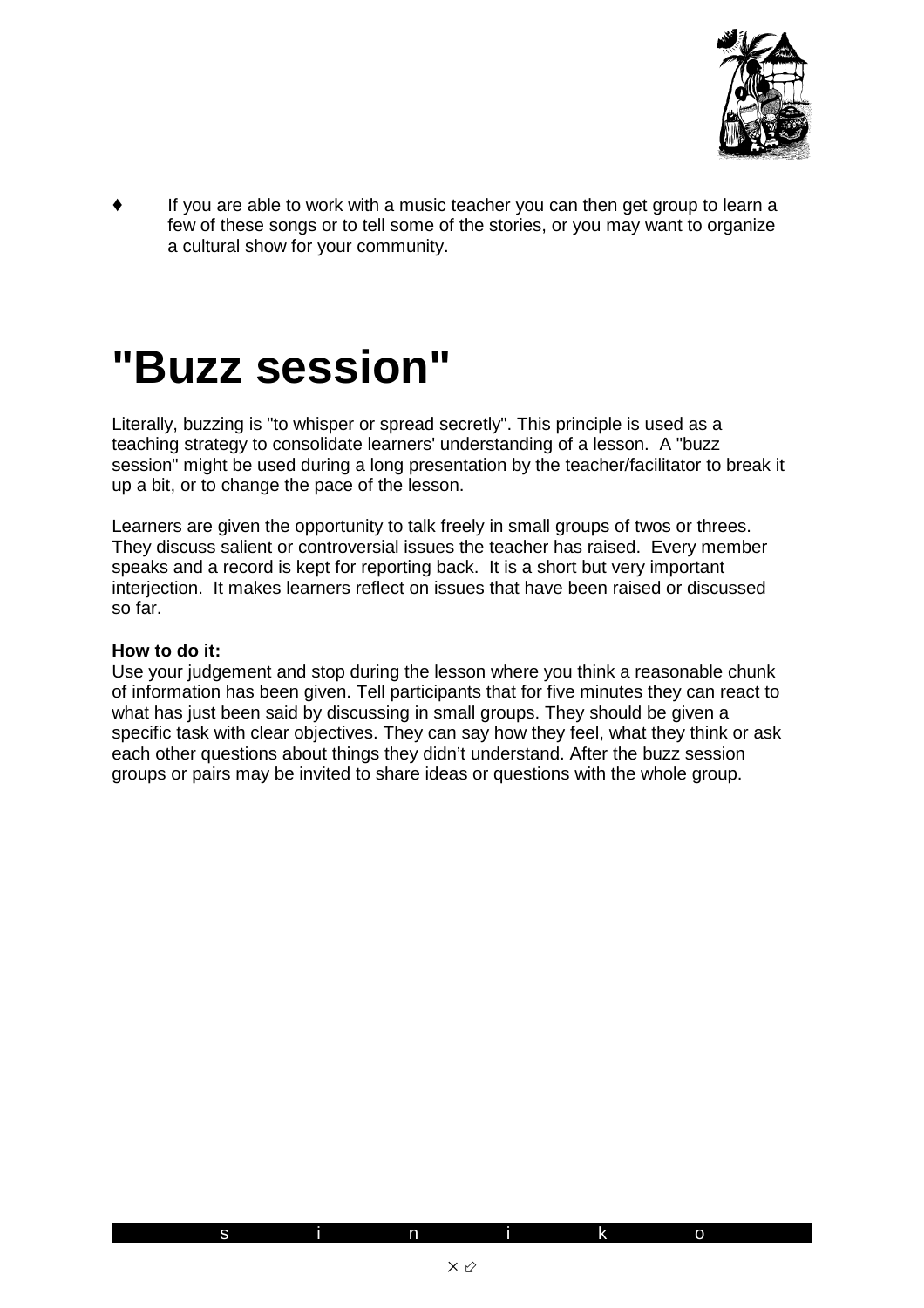

## **Drawing**

Drawing can be used to develop observation and cooperation skills, imagination, feelings of empathy for people in the pictures, or to get to know the other members of the group. Drawing is useful when teaching human rights because the work of the group can be exhibited in the school or community to communicate human rights values to others. Some ideas for using drawing are given below.

#### **How to do it:**

- Collect pictures, photographs, drawings on different topics from newspapers, magazines, books...
- Ask the group to work in pairs. Give every individual a picture and some drawing materials. Tell them not to show their picture to their partner.
- Each person describes his or her picture to a partner, who has to try to draw it from the description alone. After ten minutes, the pair reverse roles. Because of the time limit, the drawings will be quite simple. The important thing is the describing, not the drawing.
- They then take it in turns to compare their drawings with the original pictures. Ask them if anything important was left out? What? Why? Could they have presented their image better?

#### **or:**

Divide the group in pairs and ask each individual to draw their partner, while at the same time asking him/her questions about themselves, such as: - What is your favourite colour? - Where would you like to visit?

- $\bullet$  Ask each person to draw something to represent the answers to these questions around the edges of the portrait of their partner. (For a simpler version of this activity, ask participants to write their partners' names, instead of drawing them. The rest of the activity remains the same).
- When young people have a formal art lesson, there may be opportunities to create posters or artworks which express a concern for or a commitment to human rights.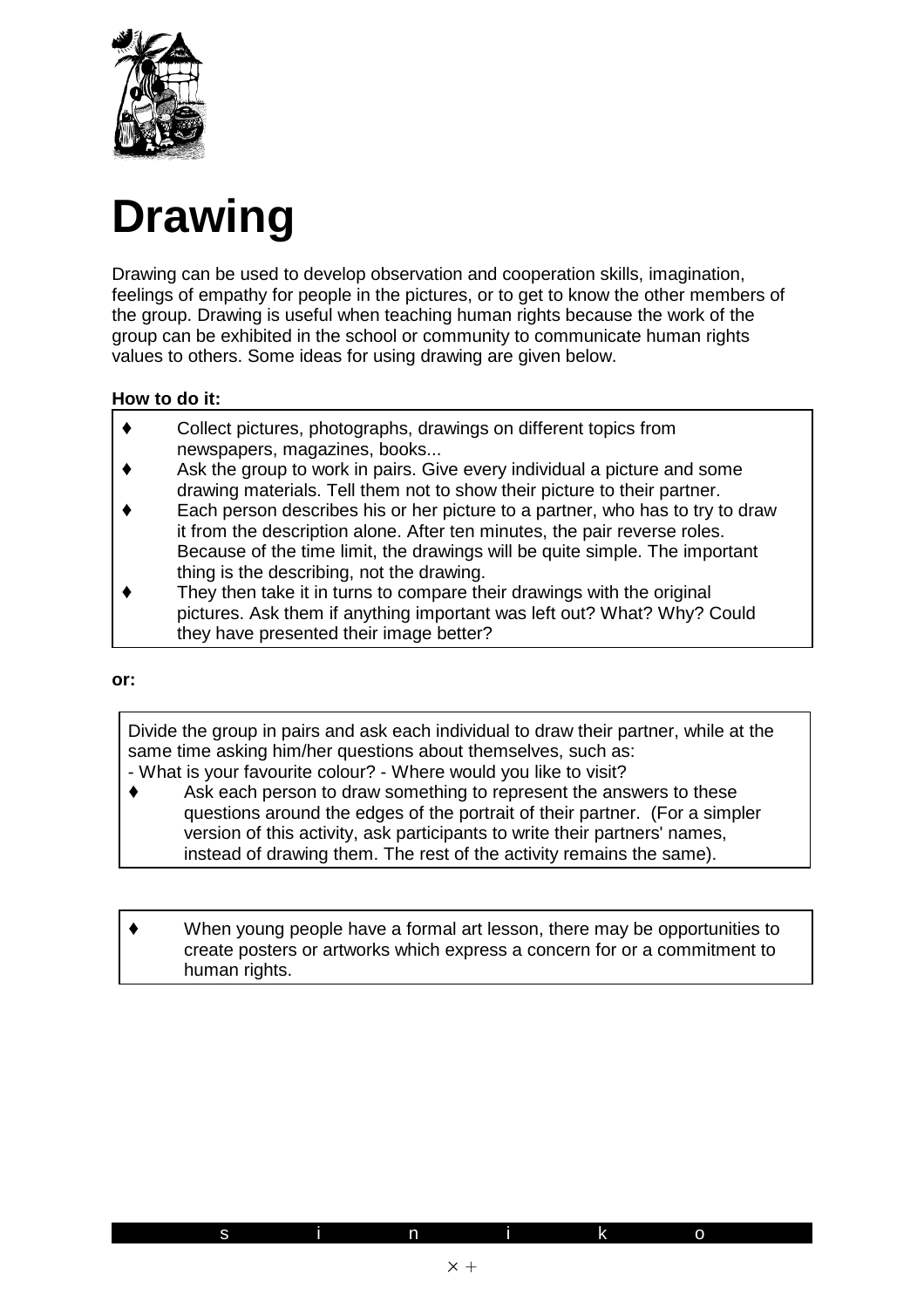

### **Pictures and Photographs**

Because pictures or photographs appear to be the same to all viewers, but are actually interpreted by us all in different ways, they can be extremely effective for showing learners how we all see things differently. Newspapers and magazines are an obvious source for pictures and photographs.

#### **How to do it:**

- Give participants in pairs a picture to look at. Each pair must have a different picture. Give each pair five minutes to write down all the questions they have about their picture. Ask them to choose the four most important questions. The pictures could be related to a topic that you want to discuss or teach about.
- Now ask each pair to show their picture and their questions to the neighbouring pair. Give them ten minutes to work together to find answers to all of their questions. Ask them to make two lists: 1. questions they can't find an answer to.
	- 2. questions with a possible answer.
- For the questions with possible answers it is important that they write down WHY they chose this answer. For example, if they think that a child in a picture is from a cold country, what clues were there in the picture that helped them to decide this?
- Make a display of all the pictures, questions and answers. Ask the participants to look at all the pictures, questions and answers, and make further comments where necessary. Leave a space where teachers, parents or others can also comment and contribute their own ideas about the pictures.

(See Parts Three and Four for more activities using photographs).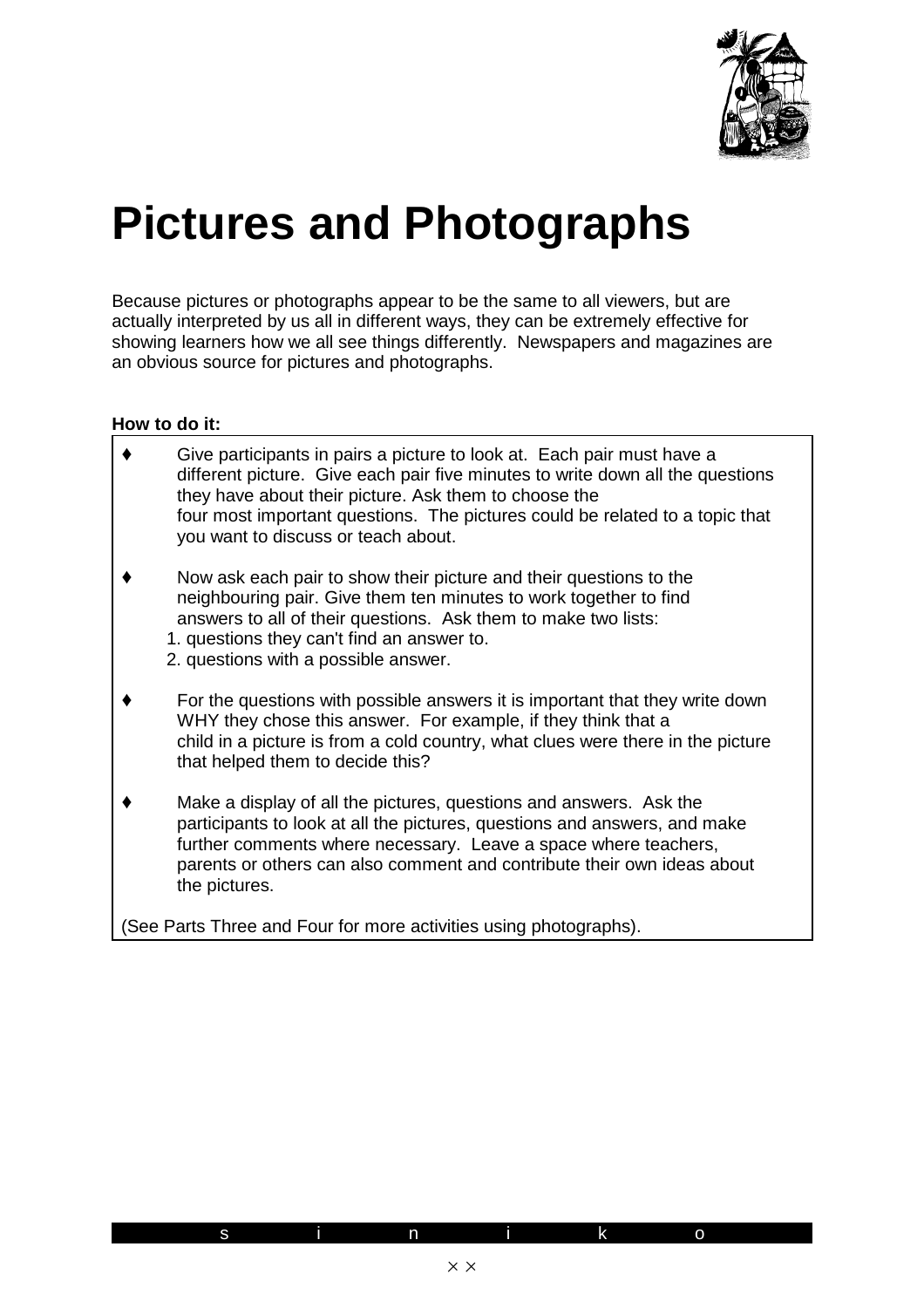

## **Cartoons and comics**

Cartoons and comics are powerful influences on young people. They can entertain and inform or encourage prejudices and stereotypes. They can be used in a learning situation in many different ways. For example, you can prepare for a discussion about violence in the media by asking the group to count how many episodes of violence occur in cartoons and comics over a set period of time. Cartoons drawn by the students themselves can also be used as a way to communicate human rights issues to the rest of the school or community.

#### **How to do it**

| Take cartoons/strips from newspapers, magazines, comics and adverts<br>which relate to the subject being studied. For example, violence,<br>intolerance, or racism. Ask participants to discuss them in groups. Then ask:                                                                                                                                                                                                                     |
|-----------------------------------------------------------------------------------------------------------------------------------------------------------------------------------------------------------------------------------------------------------------------------------------------------------------------------------------------------------------------------------------------------------------------------------------------|
| - What is your first emotional response?<br>- What is the message of the comic story?<br>- Are the images effective in telling the story?<br>- Does it criticize an idea, or a group of people?<br>- Does it include stereotypes or prejudices towards a particular group of<br>people, such as women, ethnic groups, refugees, people with disabilities?<br>- Is it serious, humorous or ironic? How does this contribute to the<br>message? |
|                                                                                                                                                                                                                                                                                                                                                                                                                                               |

#### **or:**

| Ask each participant to choose a human rights issue and draw a cartoon or<br>comic strip about it. Ask them to try to present this topic in the most<br>powerful way, so that the pictures will make people think about the issues. |
|-------------------------------------------------------------------------------------------------------------------------------------------------------------------------------------------------------------------------------------|
| Display the results.                                                                                                                                                                                                                |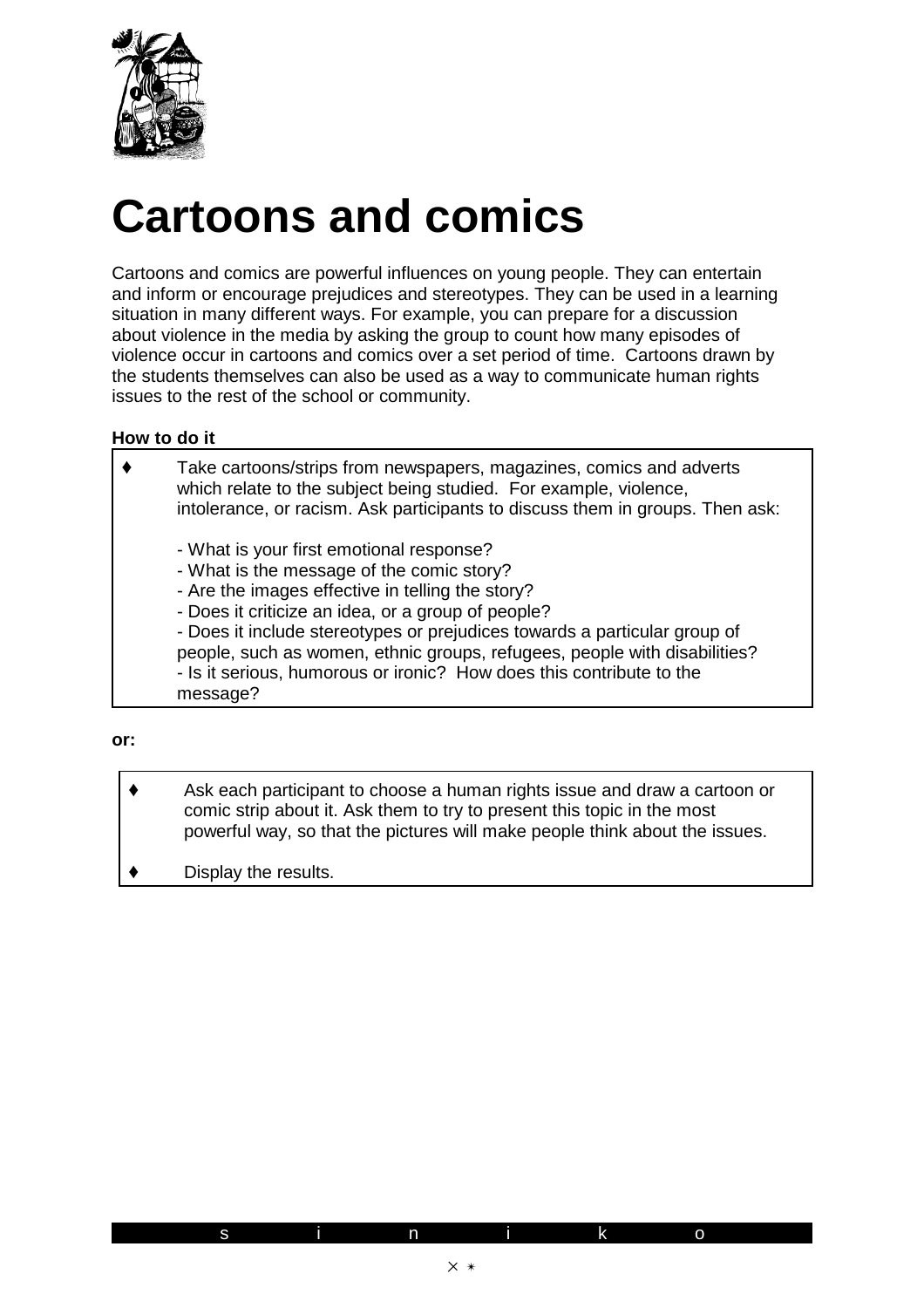

## **Video and Documentary films**

Videos/films are a powerful audio-visual tool for the teaching of human rights issues. The impression they leave on learners goes a long way to change their perceptions and attitudes. Amnesty International has produced video cassettes for use with young people (see Part Six of this manual). Parts of the TV News or a documentary film can also be useful in the teaching of human rights. Here are some points to remember when using videos:

#### **How to do it:**

- It is good for the facilitator to view the material in advance to determine its suitability for the group. Edit as and when appropriate.
- Determine the most effective way the material can be integrated into the session to enhance its utility (for example, working out the timing and deciding what activities you want to have before and after viewing).
- Arrange the seating to ensure that each participant can see the screen clearly.
- If participants analyze information received from videos/films, they are more likely to remember it. For example, they could use their imagination to write a diary from the point of view of a character seen in the video, or use the video as the basis for a discussion.
- Videos can be used most effectively in a classroom setting if short extracts of relevant human rights issues are shown, rather than full-scale productions, as this leaves more time for interactive discussion.
- Ensure that you test the equipment before the session begins. In places where electricity is a problem, secure a generator.

## **Radio**

FM Radio is widely available in Africa. Radio broadcasts can often provide a useful additional source of information about topics discussed in the classroom, including human rights issues. A radio set is portable and can be used easily in a variety of settings. News programmes broadcast on the radio are also a good source of material.

#### **How to do it:**

 Know the time schedule of the radio broadcast and inform the class in advance of both the time and the topic.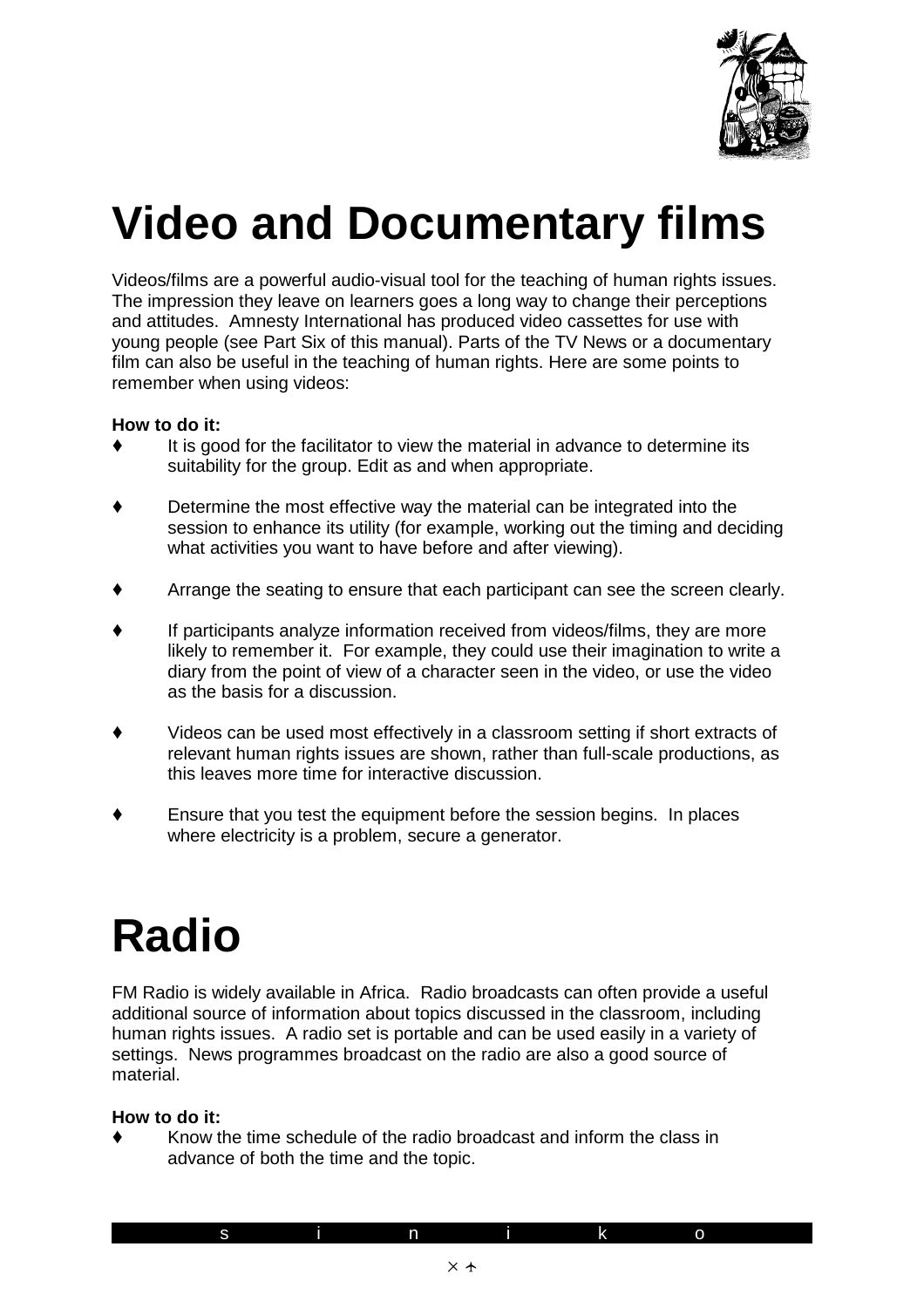

- Determine the most effective way that the broadcast can be integrated into your teaching program. Plan the activities you will use both before and after the broadcast.
- Arrive at the class early with the radio set and make sure it is in working order.
- Arrange the seats so that the radio can be in the middle. Adjust the volume appropriately.
- Brief the listeners before the broadcast begins on the topic to be discussed and how to benefit most from listening to the program. Highlight any points that you may want them to pay particular attention to or questions that you would like them to consider.
- Discuss the content with the students after the broadcast. Ask them:
	- their initial reaction to the broadcast
	- the points they most agreed with
	- the points they disagree with
	- the points they regard as controversial and that need further discussion by the group

### **Newspapers**

The media are essential for enabling information to circulate. However we sometimes find subjective reporting using stereotypes and prejudices. Identifying and analyzing prejudice in newspapers prepares participants to identify it and oppose it in everyday situations. This sort of activity also improves communication skills.

#### **How to do it:**

For example, choose a current rights issue which receives a lot of media coverage in your country. Alternatively, choose a trend which lies behind several different stories, such as sexism/discrimination.

- Divide participants into groups of four or five (depending on the numbers).
- Give each group at least one story from local or national newspapers about the chosen topic. If necessary, the same report can be used by all the groups. Reports from different newspapers about the same event are good for comparison.
- Ask each group to discuss some questions from the following list. Select questions appropriate to the reports being used, or invent others:
	- Does the title of the report suggest its view on the issue?
	- What is your first impression of the situation described?
	- Does anyone seem to be at fault? If so, who?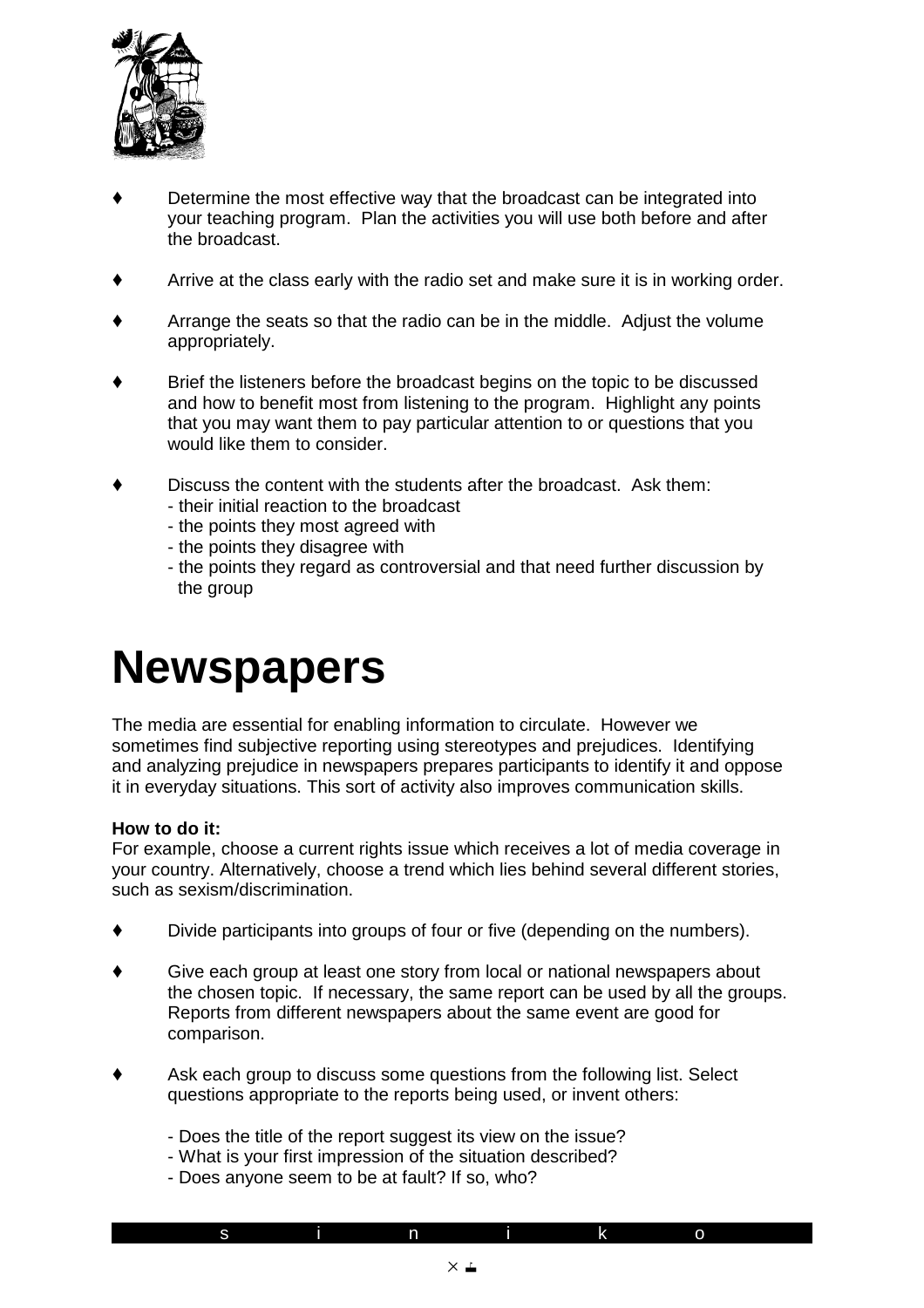

- Are direct accusations made against anyone? If so, list them.
- Is any proof offered to support the allegations?
- How much of the report criticizes someone?
- How much supports or defends them?
- Are there any direct quotes from the people who are being criticized?
- Which words do you think are the most important in creating your impression of the report?
	- What impressions, if any, are given of ordinary people's views on the issue?
	- What is the attitude of people in authority?
- This sort of analysisis can be followed up in many ways. For example, through a wider discussion, or participants writing their own newspaper-style reports or comparing newspaper coverage of an issue with that on TV/radio.
- You could also ask participants to bring in interesting articles or stories they have found in newspapers. In this way, a collection of articles can be formed, which can be used as a basis for group discussions. Parents and other family members can become involved by helping learners to identify interesting articles.

## **Interviewing**

When teaching human rights, we can look in books for the letter of the law, but for concrete examples of rights in action we can look around us in our own communities. For example, if the group is learning about the rights of the child, their parents and their grandparents will be an important source of information about how the lives of children have changed over the years.

Interviews are a good way to bring the wider community into the school or youth organization, to tie learning to real life, and also to improve young people's skills in dealing with all kinds of people.

#### **How to do it:**

See page 78 for an example of a class interview.

## **Word association**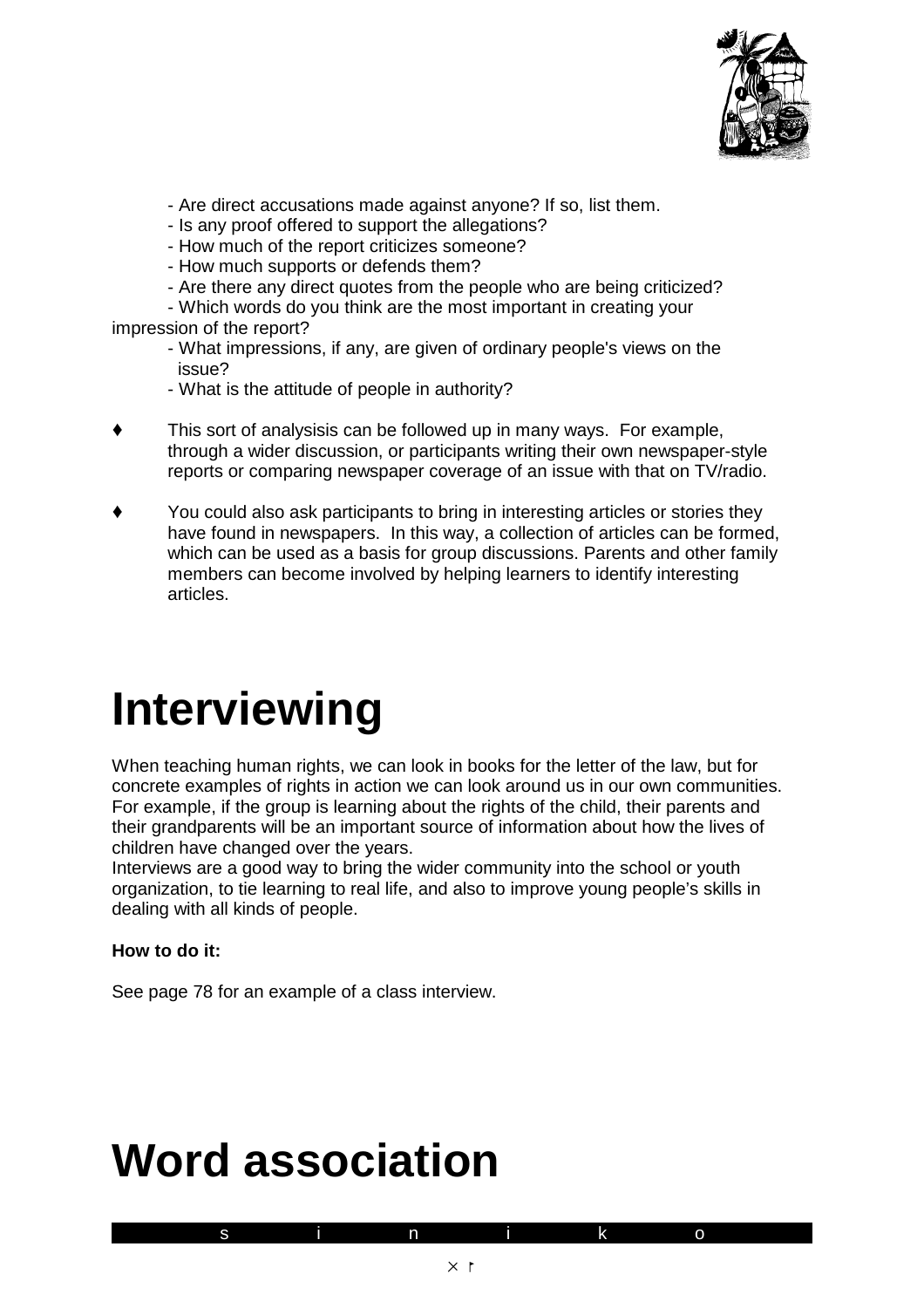

This method can be used with a group when beginning to examine a topic to find out how much they already know about it, and at the end to find out how much they learned.

#### **How to do it:**

- Take a key word related to the issue being examined or studied.
- Ask the group to quickly write down other words that they think of when they hear this word. This is a very short exercise, a minute or two is enough time.
- Make it clear that writing nothing at all is quite acceptable. The result is a "snapshot" of the range of vocabulary which the learners associate with the original trigger-word.
- To evaluate the learning process, "before" and "after" results can be compared. This can help you to evaluate your teaching, and participants can see the progress they are making.

## **Re-creating information**

A good way to internalize and to understand information is to re-create it in another form. For example, to listen to a story and then tell it in pictures. Participants will have to identify the most important part of the information and decide how to recreate it. A participant has to decide, "I'm going to do it this way because...".

This technique helps to develop the imagination, as well as skills of observation, selection and reasoning.

#### **How to do it:**

- With the group, choose a source such as a story, a picture, a poem, a cartoon or a film. For example, if the group is studying the right to be with one's family, a picture of a refugee child could be used.
- Participants read, look at or listen carefully to the original version.
- They decide which parts of the story to transfer to the new medium, and explain their choices. If you are using a picture, then they will need to imagine the story behind the picture.
- If they want to add things that were not in the original, they need to explain why.
- Participants produce the new version.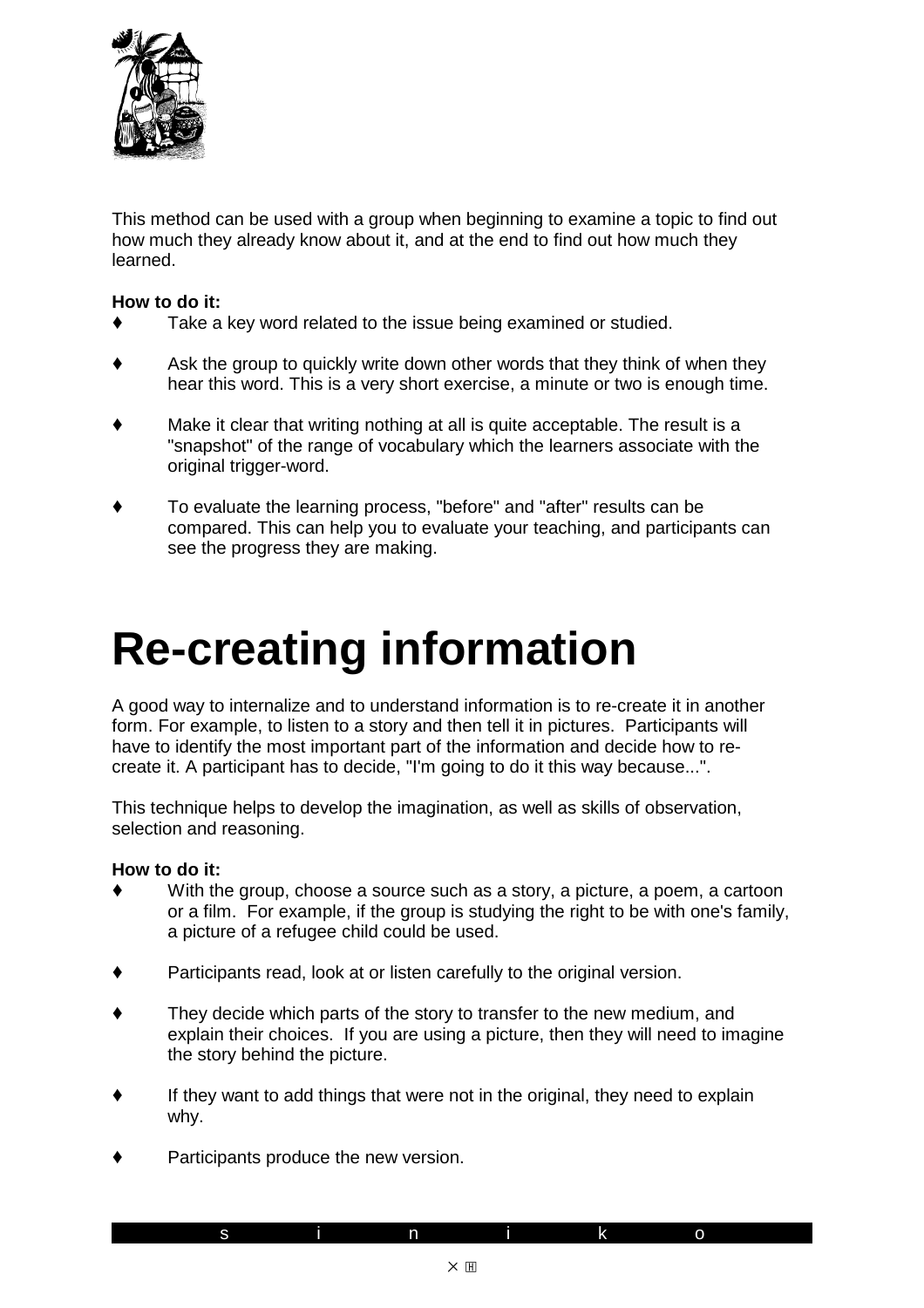

#### **Ideas for re-creating media:**

- a "radio play" creating dialogue
- a written short story
- a story in comic strip form
- a narrative poem
- a painting
- a story told to the group
- a display for the group

## **Inviting Outside Speakers**

It is always interesting to have an expert from a particular profession come and talk about his/her work. When discussing a difficult ethical issue or a subject where it is clear that there is more than one answer, you may want to invite two or three different people to speak to your group and in so doing show them the different views and approaches that exist on this one issue.

#### **How to do it:**

- You will need to identify the most appropriate speaker(s). This can be done in consultation with the group.
- You should contact them in advance to invite them to speak to your students on the subject you have chosen. Alternatively ask the group to write an invitation letter. Set a day and time and organize the room (make sure that there is drinking water for the speaker to make them feel comfortable).
- If you are inviting more than one person you may want to invite them to come at the same time or perhaps on different days, depending on the time you have available and which way is going to be more appropriate to listen to what they have to say -- you decide.
- If the participants have never attended a conference, and to ensure they get involved in the subject, you may want to give them a brief introduction in advance of the presentation to get them thinking about any questions they may want to ask the speaker(s).
- After the presentation(s) have finished and you are alone with your students you can ask them if they found it interesting and review with them the issues that transpired from the presentation(s).

### **Case Studies**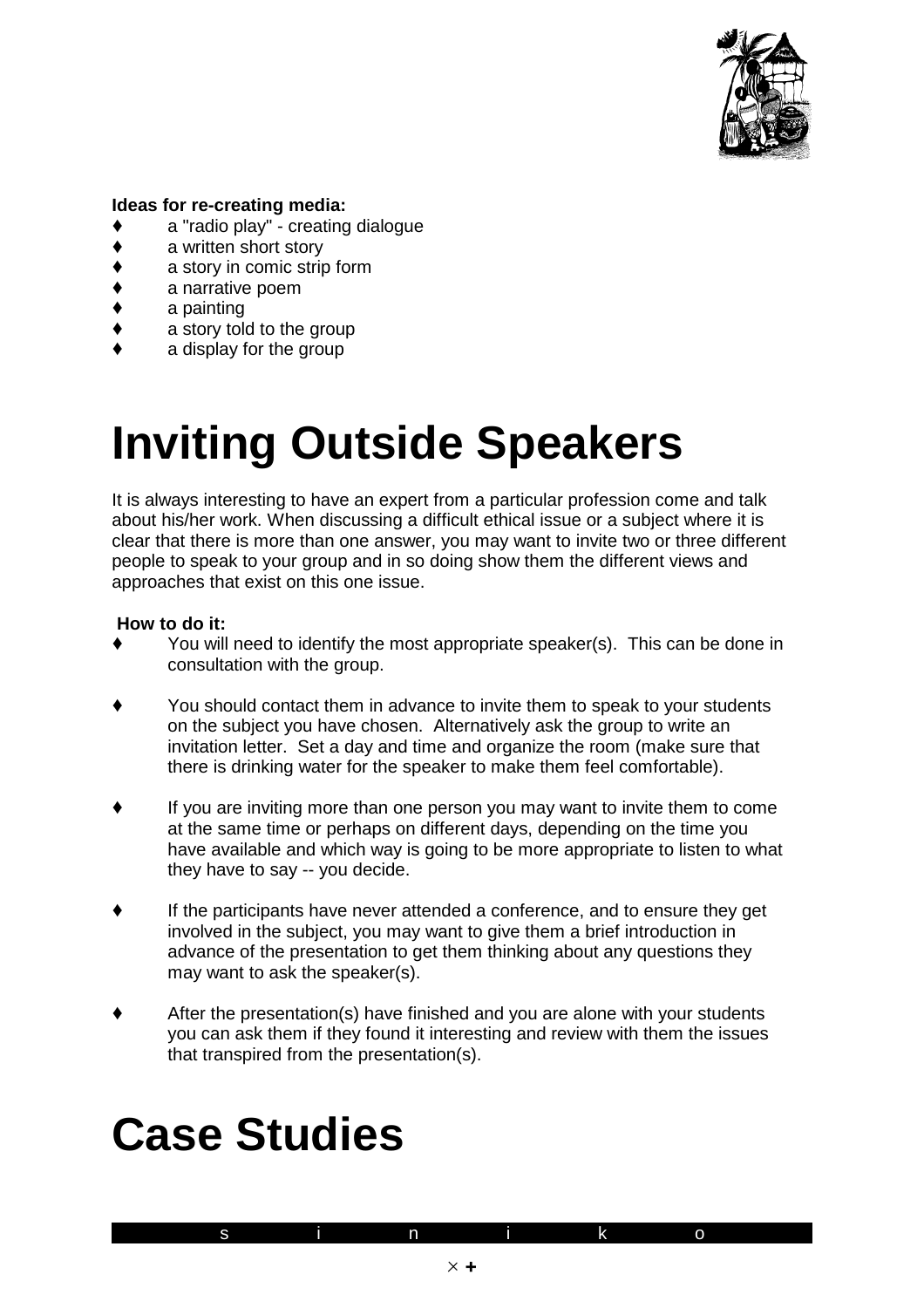

Case studies provide examples of real or hypothetical situations for students to discuss and consider. They are useful as a way of introducing issues where there may be more than one point of view or answer. They are good for developing analytical skills, encouraging creativity in problem-solving and for developing teamwork.

When teaching in a country with a hostile human rights environment, hypotheticals can be particularly useful. This is because educators can argue that the examples they use are related to some other country and not to conditions in their own country.

Case studies are usually text-based, but you could also use short extracts from a video or audio tape to present the case. The case study must be long enough to give all the relevant details, but at the same time not too long otherwise time will be wasted simply trying to understand the facts of the situation rather than analyzing it. Useful sources of material for case studies can be found in textbooks, newspapers or on TV.

For some examples of case studies, refer to the activities on pages 107 and 111.

#### **How to do it:**

- Work through the case study yourself before the session. It often helps to get another person to help you to test it.
- Explain the context to the participants why you are giving them a case study and what they can hope to gain from it. Give them clear instructions on what they will have to do.
- Issue the case study. Allow some reading time.
- Check understanding of the text if necessary. People with reading/learning difficulties can be given it ahead of time so that they have time to read at their own pace.
- Write up on a board or flip chart a list of questions/issues that you want the participants to discuss. Check that they understand what they have to do.
- Give participants time to work on the case study. This can be done individually, in pairs or in small groups (see advice on Small Group Discussion on pages 23 and 24).
- Review with the participants their responses to the questions/issues raised and draw out the learning points.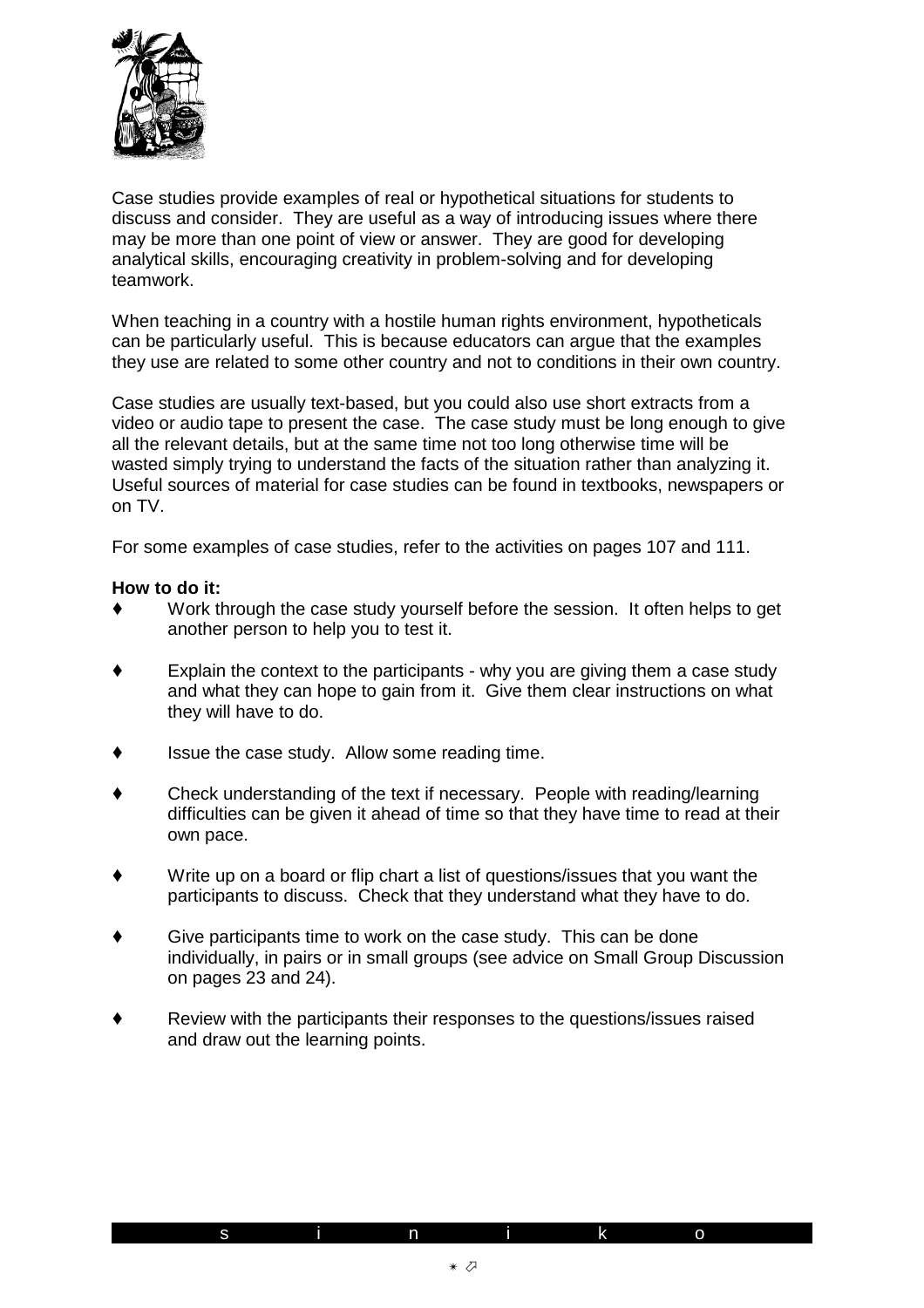

## **How to design your own human rights teaching activities**

Each activity in this manual has suggestions which will help you to adapt it for your own needs. You might also want to design your own completely new activities, based on human rights issues in your own country. Here is a simple model which will help you to do this.

Before you read this, look back at "What is Human Rights Education" in Part One.

*(The advice on this page is based on discussions with the Citizenship Foundation and on the essay "Developing a Lesson" by Felisa Tibbitts.)*

#### **Some basic steps**

- **Overview:** select a general topic or theme. The topic could be from a current event (such as a local election), a theme that is of interest to you (tolerance) or an issue required in the curriculum.
- **Objectives:** decide which skills, knowledge and attitudes you want your learners to develop around this topic. Write these down (see the boxes on page 8 for more ideas about skills, attitudes and knowledge).
- At this point you may need to do some research on the topic you have chosen in order to strengthen your own knowledge/understanding of the issue and to find out what resources are available. This part of teaching ensures that we, the educators, never stop learning too.
- Decide what **time** is available to you for that particular session. This is very important since it will help determine the chunk of material you will be able to cover and the particular method to use.
- **Procedure:** choose your method of teaching or the materials on which you want to base the lesson. It might help to focus on a core activity, around which the lesson will be built. This might be a conventional activity such as the young people reading a text and responding to it in discussion and essays, or a less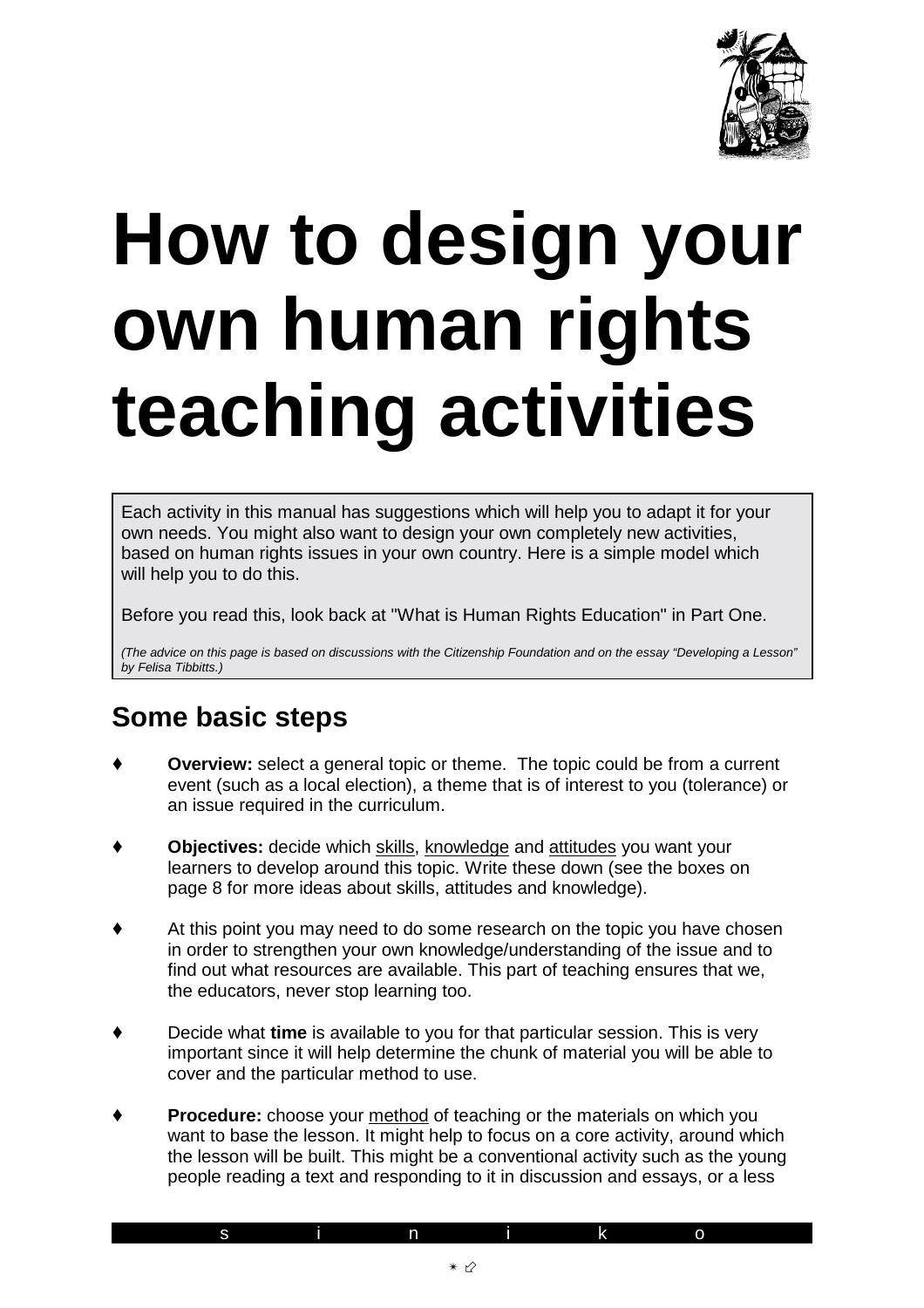

-

conventional activity such as a research project, the use of newspapers, the organization of a debate, or the writing of a poem.

- Write an outline of the different stages which you would like to have in the lesson. Most activities in this manual have the following structure:
	- warm-up, motivation exercise (such as open-ended questions)
	- concrete task (done individually or in small groups)
	- whole group discussion (following presentation of small group work, if appropriate)
	- ending and follow-up assignments
- - Now think what previous knowledge participants will need. Also, think how you will evaluate the activity (see below and also Part Six of this manual for more ideas about evaluation). Remember to estimate the time needed for each part of the activity.
- - Now return to your original list of goals. Have you covered them all in your preparation? Think about having an overall balance between presentation, discussion, thought and action in the classroom.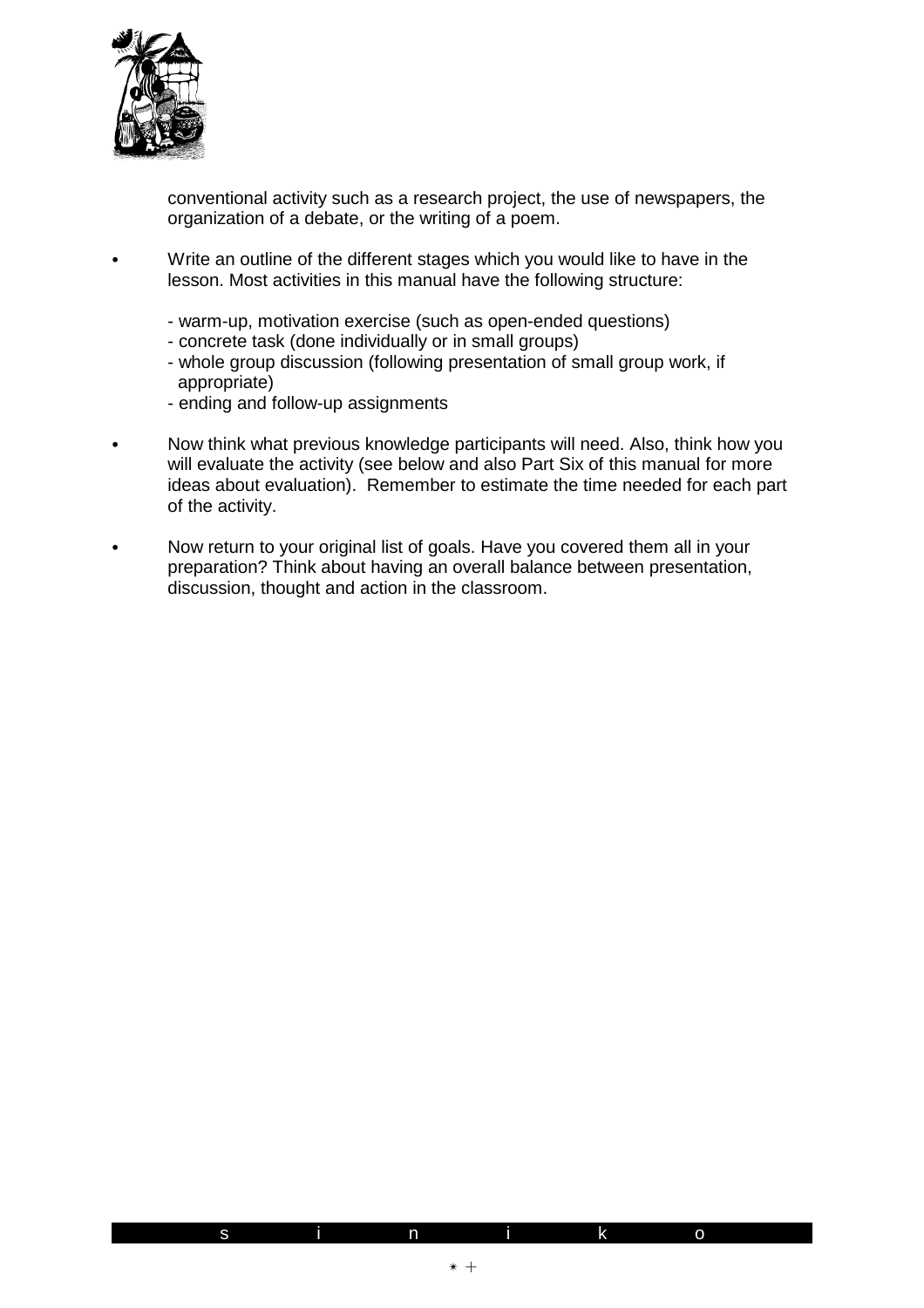

## **Evaluating your teaching activities**

Depending on how you introduce teaching for human rights into your educational program, evaluation may be something which you are obliged to do or which you want to do. Whatever your motive, there are many good reasons to do it:

- It is a chance to prove to yourself that your efforts are working and are worthwhile (or to see why they are not working and how to change them).
- It gives your efforts credibility with educational authorities.
- It gives the children the opportunity to monitor their own progress.
- It can be part of the process of improving participants' personal responsibility for their learning.

Below are some ideas about evaluating in the classroom. For ideas about evaluating in workshops, see Part Six. *(This advice is based on the essay "Lesson Evaluation in the Human Rights Classroom" by Felisa Tibbitts)*

Academic evaluation methods (such as marking essays on factual accuracy), although useful for evaluating the knowledge part of human rights teaching, are not so useful for evaluating skills and attitudes.

Also, it is relatively easy to take a pile of essays home to mark, but quite difficult to monitor the development of skills and attitudes in a busy group particularly if they are working in small groups. This has led educators introducing human rights to combine traditional marking techniques with new evaluation techniques designed to assess the effectiveness of the skills and attitudes aspects of their teaching.

#### **How can I assess skills and attitudes?**

Assessing development of skills and attitudes is made easier if:

- you have clear criteria or standards (preferably agreed in advance with the learners) against which you can evaluate a learner's performance.

- you ask participants to evaluate their behaviour themselves.

- you ask learners to constructively evaluate each other's behaviour.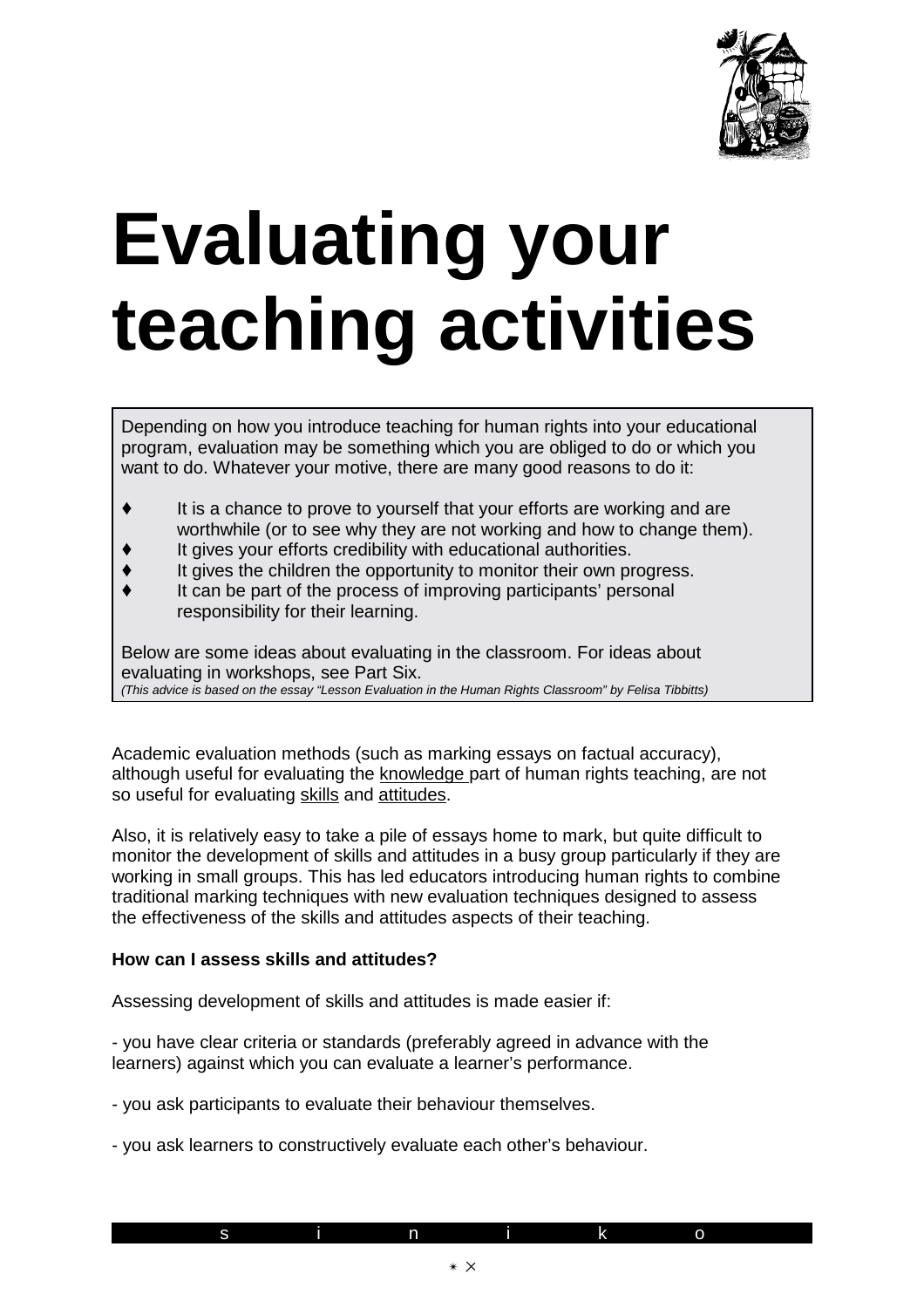

Involving learners in evaluating themselves and their colleagues has the added advantage that it encourages them to take more responsibility for their behaviour. However, some educators may worry about the possibility that a participant, the facilitator, and the other participants may all give conflicting assessments. In these circumstances, differences can be discussed and, if necessary, evaluation procedures adjusted.

It is possible to work with learners, for example, by brainstorming to list criteria or standards for participative work. Here is an example of such a list:

#### *Skills in small group work1*

Does the learner:

- keep the purpose or task in mind
- cooperate with other members of the group
- work without disturbing others
- act courteously to all group members
- complete a fair share of the work
- help find ways to improve group work

It is possible to assess attitudes in the same way. For example:

#### *Assessment of "open-mindedness"2*

Does the learner:

- consider new ideas and activities
- try new ways to do things
- put facts before feelings in discussions
- change conclusion in light of new facts
- base judgements on fairness to everyone
- consider all sides of an issue
- recognize stereotypes and prejudice

For self-assessment, a similar list can be used. For example:

#### *Assessment of developing values3*

How do you rate yourself on the items listed here?

 $(A = \text{very good}, B = \text{good}, C = \text{OK}, D = \text{very poor})$ 

- respect for others
- interest in others
- listening to others
- sticking to the job
- sensitive to others' needs
- fair judgement of others
- cooperating with others
- thinking before acting
- being honest
- helping others
- admitting errors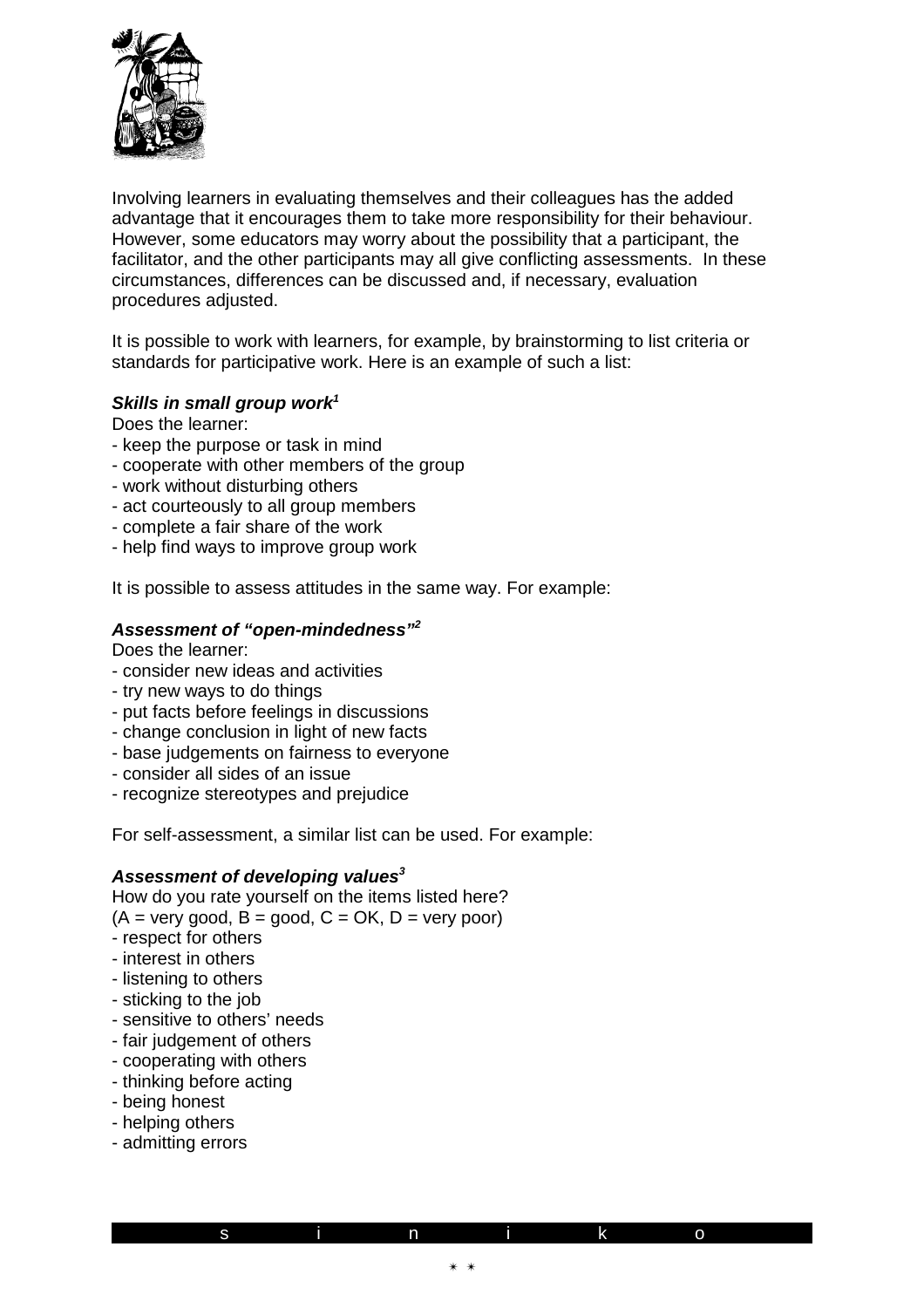

Finally, here is a sample marking system which includes evaluation of group work, discussions and joint projects, as well more traditional exercises and tests:

#### *Sample marking system for use over a 12 week period*

- Marks for each group activity (one per week), based on - participation (assigned individually - marked through self-evaluation and evaluation by other participants) - group result (assigned to group as a whole - marked by the facilitator)
- Written tests and homework assignments (marked by facilitator)
- Project work (one per term) Graded for design, execution, and educational value for the learner (marked by the facilitator and by other participants on the basis of oral presentation)
- Participation and contribution to classroom discussions (marked by teacher and classmates)

As with all aspects of Human Rights Education, once you try this sort of marking you will have your own ideas about how to do it with your own class - these pages are just a start for your own thoughts.

1,2 *(Taken from Michaelis, John U (1988), Social Studies for Children: A Guide to Basic Instruction, 9th edition (Englewood Cliffs: Prentice Hall, p388)*

3,*(Taken from Michaelis, John U (1988), Social Studies for Children: A Guide to Basic Instruction, 10th edition (Englewood Cliffs: Prentice Hall, p377)*

## **Sample lesson**

This sample lesson is on stereotyping.

#### **Prerequisite Knowledge**

Participants will have some general understanding of culture, generalizations and stereotypes, prejudices, discrimination etc.

#### **Objectives**

Participants will:

- distinguish between generalizations and stereotypes
- identify examples of stereotypes in their local community
- develop sensitivities for those groups that are negatively stereotyped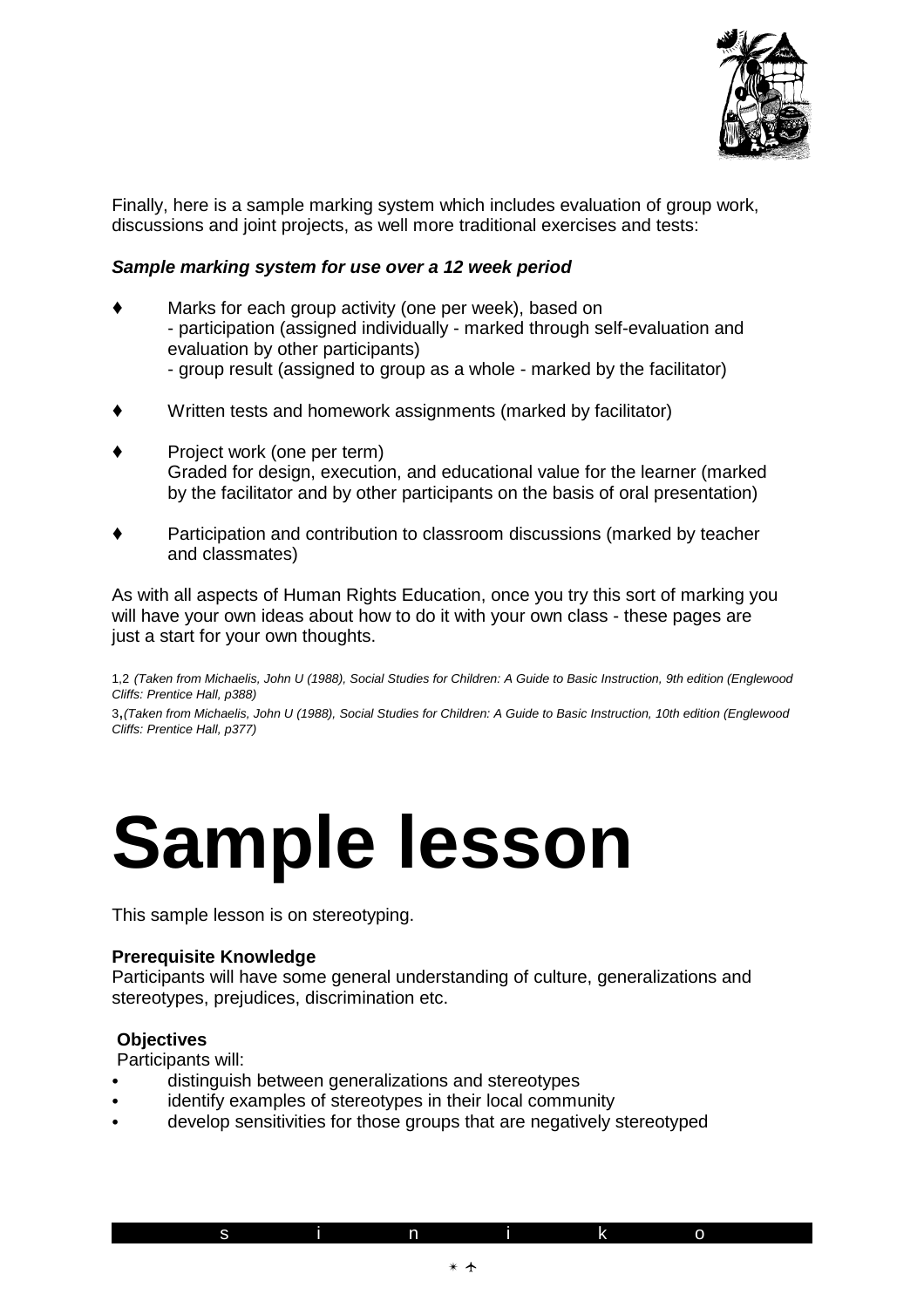

#### **Teaching-learning materials**

- Blackboard or large sheets of paper
- Newspapers and magazines

#### **Time:** 60 minutes

#### **Procedure**

**Step 1:** Introduction (10 minutes)

The facilitator writes on the blackboard certain categories of people (old person, girl, boy, handicapped person) and asks learners to suggest descriptive words which define these groups. Write these on the blackboard.

The facilitator summarizes these views, looking for links within categories, and decides with participants if the attributes mentioned are positive, negative or neutral.

The facilitator makes the distinction between a generalization and a stereotype and explains in some detail these concepts.

#### **Step 2:** Group work (10 minutes)

The facilitator asks participants to break into groups of four or five (depending on numbers). Each group appoints a chairperson and a rapporteur (secretary). Select some categories of people discriminated against in the community eg. women, refugees and displaced persons, ethnic minority group, disabled persons and beggars. Let each group deal with one category considering the examples of attitudes, prejudices and stereotypes they face in the community and also why and how they are formed.

#### **Step 3:** Discussion (25 minutes)

Ask all groups to reconvene in plenary session to present their findings. Examine and discuss the presentations from the point of view of the equality and nondiscrimination provisions of Universal Declaration of Human Rights.

The facilitator might take the opportunity to point out that:

- generalizations about certain groups are negative, and these can be called prejudices

- negative generalizations about whole groups of people are often not based on actual, personal contact with the group

- **Step 4:** Conclusion (5 minutes)
- -"What are the sources of these stereotypes?"
- - "What conclusions can be drawn about generalizations and stereotypes, based on this activity?"

(For example, that generalizations and stereotypes are found in many parts of the culture, in mass media, in the opinions of friends and family. That negative stereotypes are based on fear, and positive ones on envy).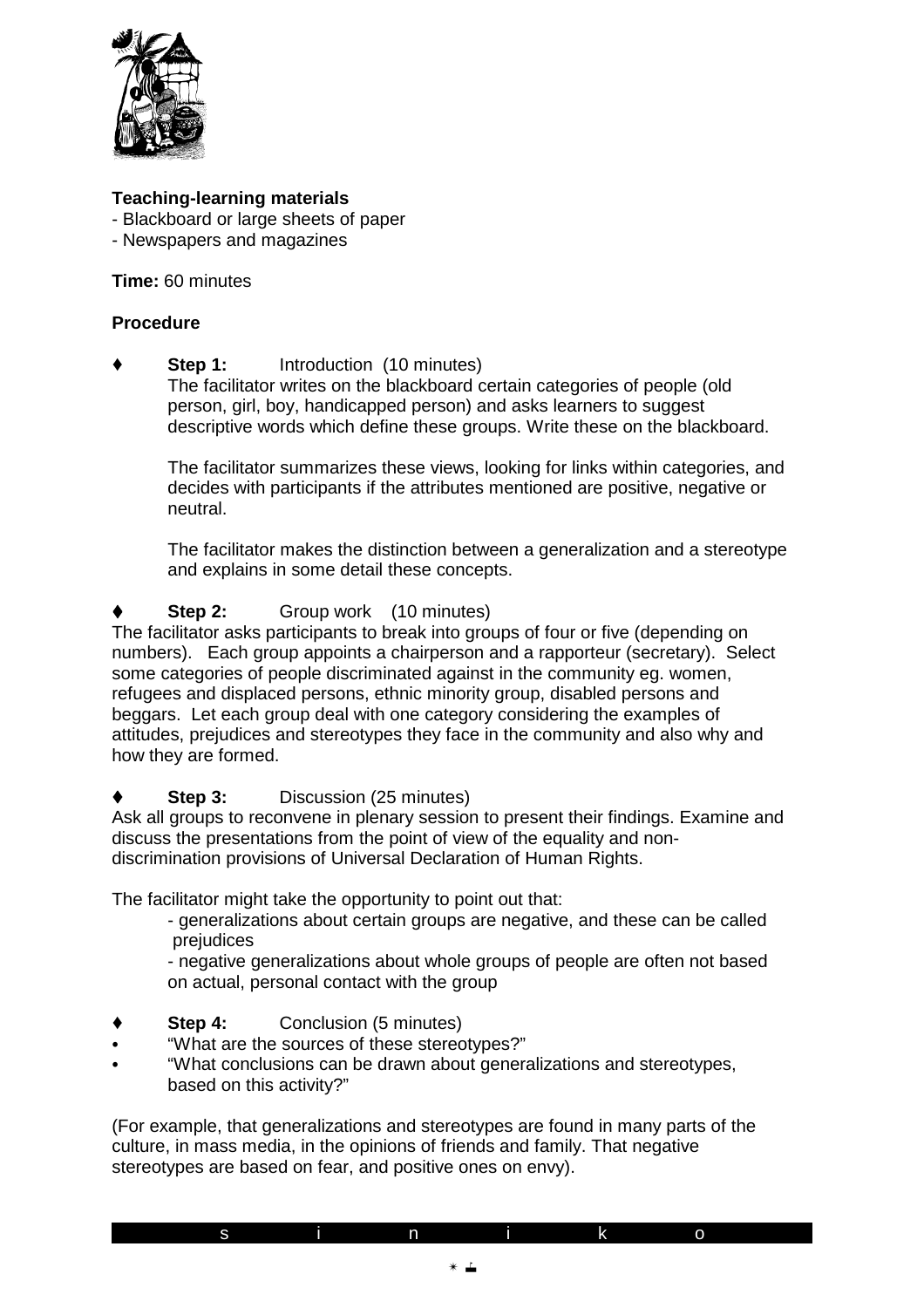

#### **Step 5:** Follow-up

Participants might write a short essay about an occasion when they felt that they were stereotyped in either a positive or negative way. How did this make them feel?

#### ◆ Step 6: Setting Evaluation Criteria

Your evaluation criteria for this activity could be:

- how did individual participants contribute to class discussion
- how did individual members participate / cooperate in group work
- result of group work (group mark)
- essay assignment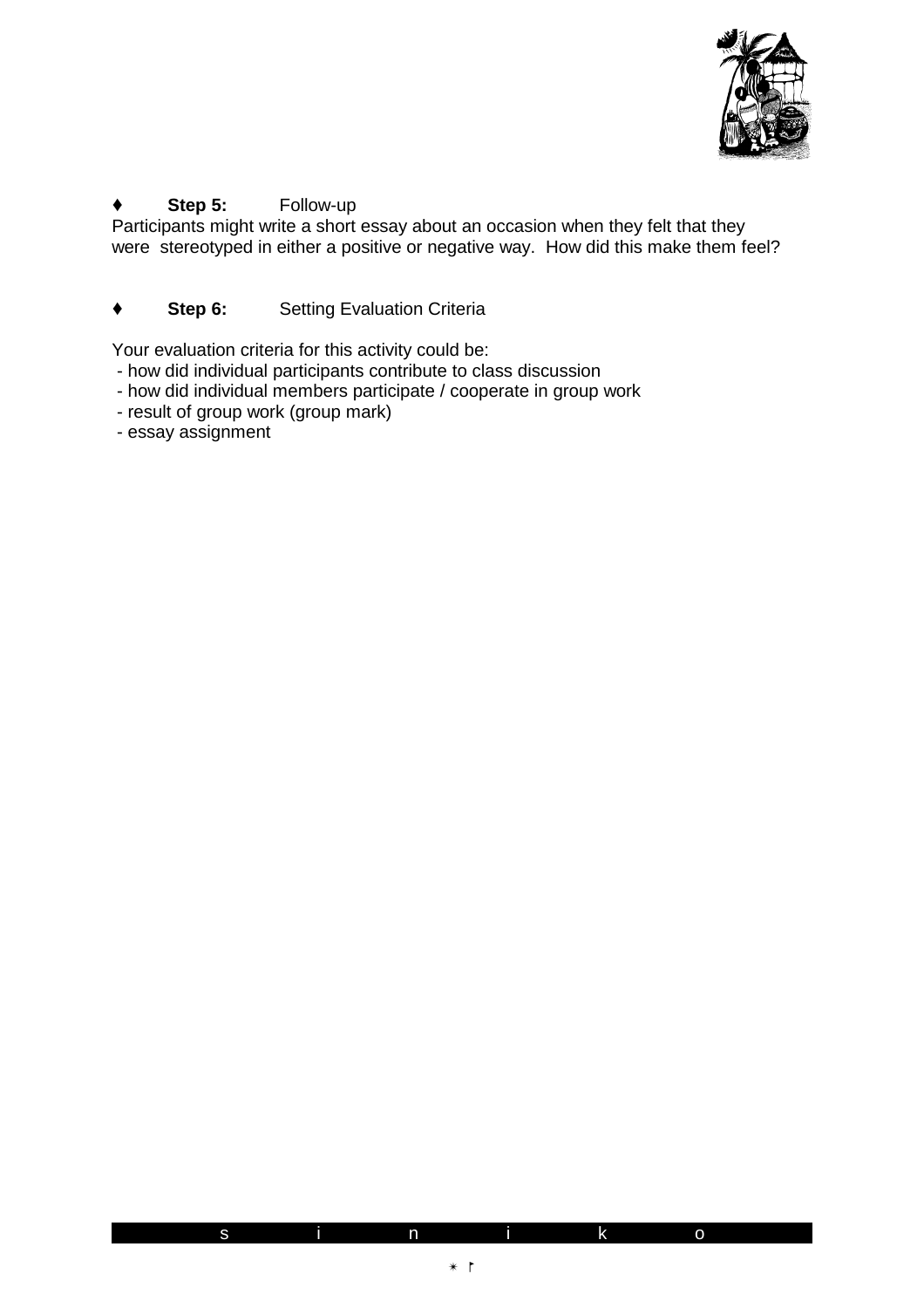# **Part Three: Young Children**



## **This part contains:**

- ! Starting up introductory activities
- ! You and me activities about diversity
- ! Who, me? activities about responsibility
- ! Rights for Life activities about the universality of rights
- ! What's fair? activities about justice
- ! My rights / Your rights activities about situations where rights conflict
- ! Action! Making human rights part of our daily life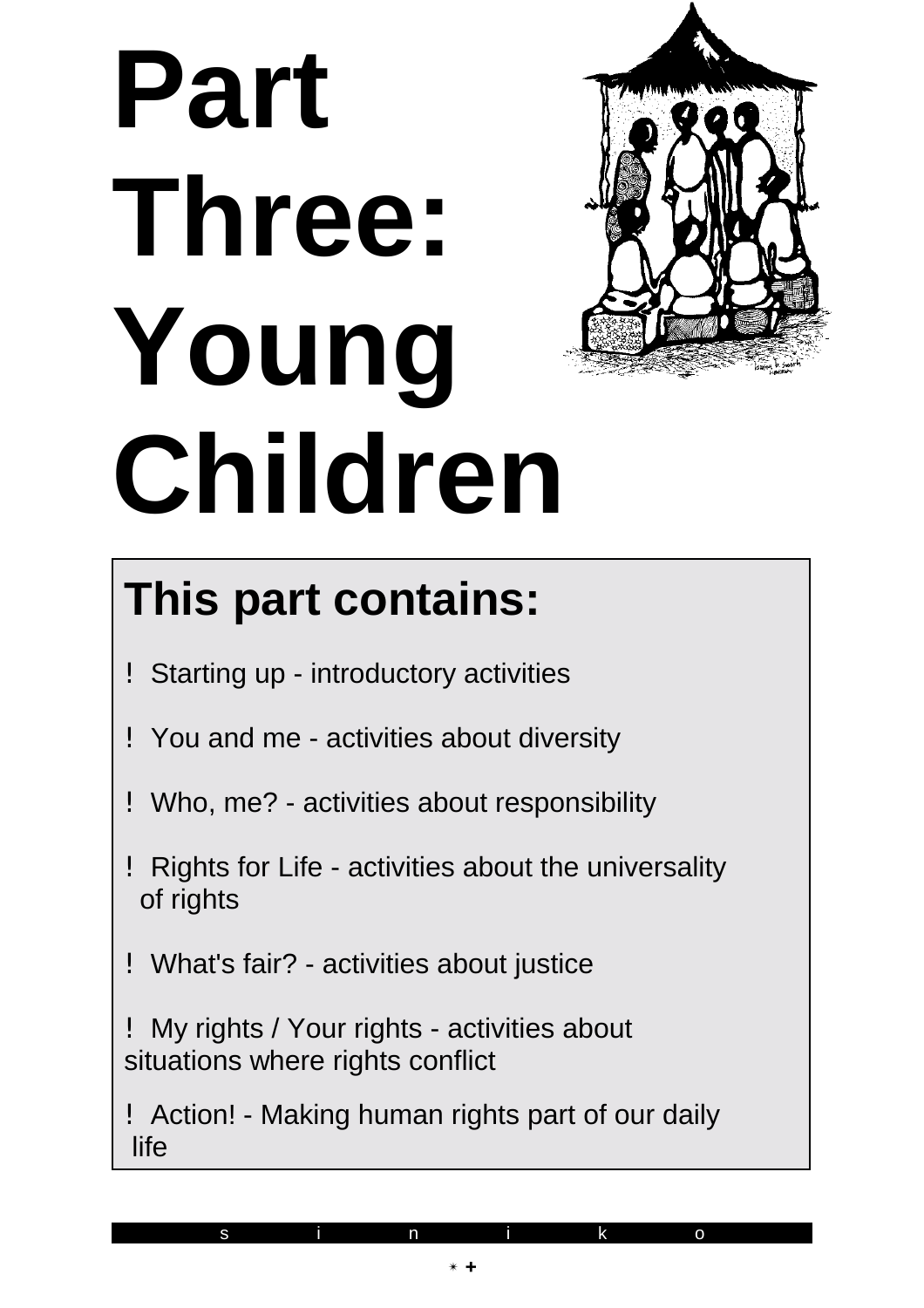

*"Education should prepare the child for life in a spirit of understanding, peace and tolerance."* 

**Convention on the Rights of the Child**

#### **Guide to the activities:** To make them easier to use, the activities in this part of the manual all have the same format.  **Title Aim:** This, and the brief introduction to each group of activities, tells you why they are useful.  **Learning points:** These are the key concepts contained in the activity. Keep them in mind as you do it.  **What you need:** This tells you what equipment you will need and what to prepare before the lesson. **Time:** The times shown are estimates of how long it will take to do the activity and any discussion component. **How to do it:** This part explains the activity step-by-step. Where specific methods are used, these are explained in Part Two of this manual.  **Questions:** Most of the activities use open questions and discussion to help students think about the issues raised by the activity. Advice on using open questions and discussion is available in Part Two of this manual. **Choices:** These are suggestions for further work on an issue. Some activities have ideas for adapting them to suit another age group. Others have ideas for human rights actions. **Information / Examples / Gamecards:**  Some activities have additional parts. To avoid missing anything, read the whole activity through before attempting it, and check that you have found all the items listed under "What you need".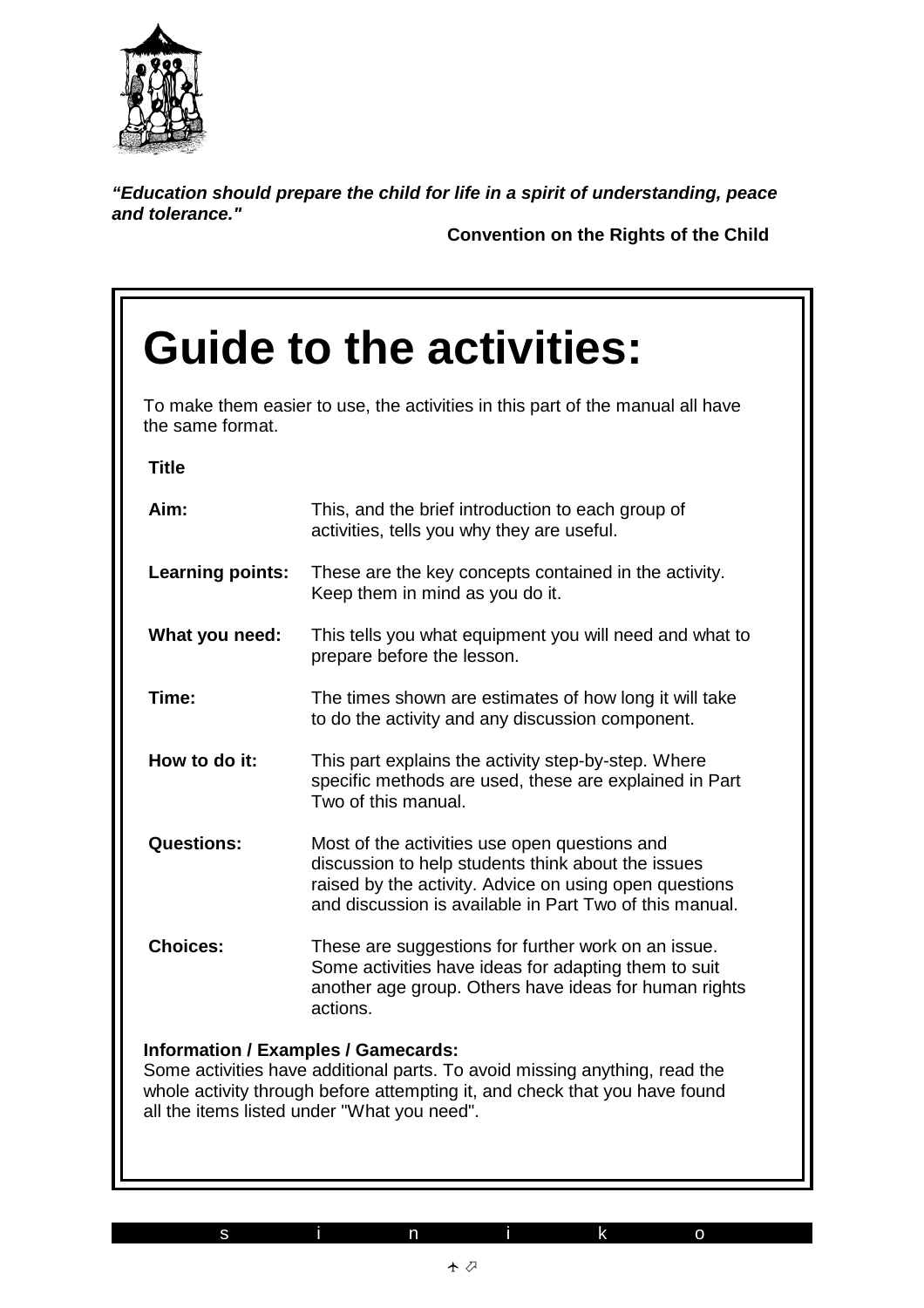

## **Starting up introductory activities**

Because several of the activities in this part of the manual refer to the Universal Declaration of Human Rights and the Convention on the Rights of the Child, here are two activities to help familiarize your class with them - the "Quick Quiz" and "Treasure Hunt". They can be used to test children's knowledge about rights.

### **Quick Quiz**

*(Based on an activity by David Shiman)*

**Aim:** This quiz is suitable for use with children aged 10 and above. It is useful at any stage of teaching human rights. If the children have not studied human rights before, it is a way to find out how much they already know. It can then be used to check on how their knowledge grows over time. It is also very useful for finding out what special interests and concerns children have about human rights.

#### **Learning Points:**

- We already know a lot about human rights.
- Sometimes, there are no correct answers when we discuss rights.

#### **What you need:**

- Quiz questions.
- Blackboard or a large piece of paper and pens.

#### **Time:** One hour

#### **How to do it:**

! Before the lesson, write the questions up on paper or the blackboard, or when the children arrive, read out the questions and ask them to copy them down, without answering them.

! Now, ask the children to move around the room for ten minutes, asking a different person for an answer to each of the questions. The person who answers a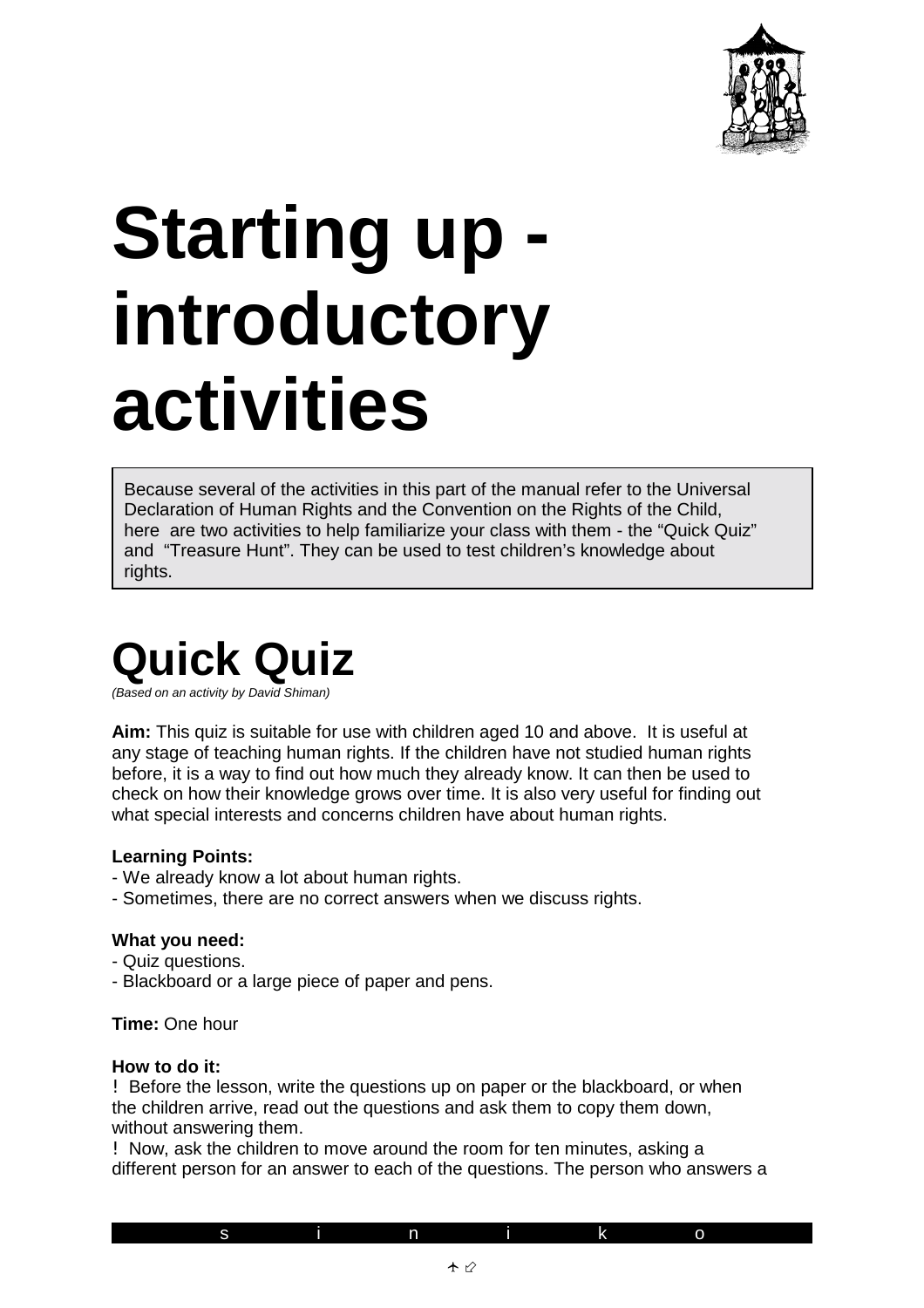

question should sign their answer. In this way, the children share what they know already about human rights. Alternatively, you could ask the children to answer the questions on their own.

! Go through the questions, asking the group for their answers. Write them on the blackboard or on paper stuck to the wall. There might be many answers for one question. Encourage the children to discuss their answers as you write them down (the advice on asking questions from Part Two might be useful here).

! The children will probably not be able to answer all of the questions. Also, their answers might be inaccurate. For example, they might not know that torture is against the law in Africa as well as in Europe, Asia and the Americas. Remember that the purpose of the quiz is to raise human rights issues, not to get "correct" answers.

! Questions which raise particularly interesting issues can form the basis of future discussions. For help with discussions about rights, see Part Two.

! If there is not much time, select a few questions instead, concentrating on those which are most relevant to the children.

#### **Quiz questions:**

Can you think of?.....

- ! A human right?
- ! A country where human rights are violated?
- ! A document which proclaims human rights?
- ! A group which was persecuted in the past?
- ! A country where people are denied rights because of their ethnicity?
- ! A country where people are denied rights because of their religion?
- ! A country where rights of different groups are in conflict?
- ! An organization which fights for human rights?
- ! A film or a book about rights?
- ! A country where people are tortured?
- ! A country where the human rights situation has improved?
- ! A country where people are denied the right to emigrate?
- ! A right denied to you in school or at home?
- ! An individual who fights for human rights?
- ! A right sometimes denied to women?
- ! A right all children should have?
- ! People who are denied the right to establish their own nation?
- ! A human right denied to some people in your country?
- ! A right your parents have which you don't?
- ! A right of yours that has never been violated?
- ! A violation of human rights that personally concerns you?

#### **Choices:**

! If you have a photocopier, draw a grid on a piece of paper, write a question in each box, leaving space for the children to write down their answers. Make a copy of the paper for each child.

! As a project (see Part Two) older children could select one of the questions and research it in depth, making a report of their findings to the group.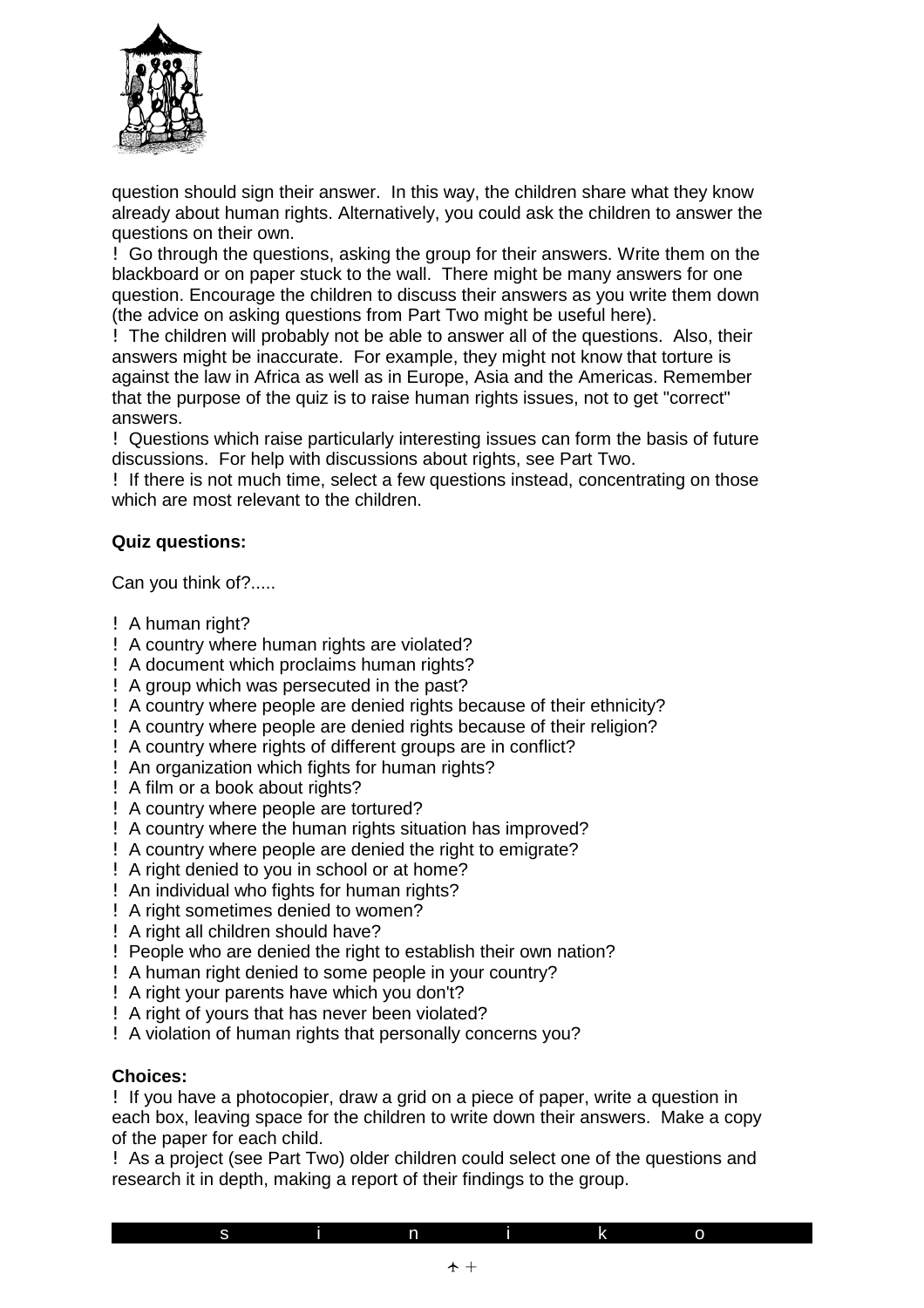

! As an action, children could ask visitors these questions at a school open day or they could ask family members at home to answer them.

## **Treasure Hunt**

**Aim:** This hide-and-seek activity is a quick way to introduce the Convention on the Rights of the Child. It is a helpful activity to use when the group first start learning about human rights. It can also be used to introduce the Universal Declaration of Human Rights.

#### **Learning Points:**

- Human rights are valuable.
- They are written down in special documents.

#### **What you need:**

- Convention on the Rights of the Child from Part Five of this manual. If the children are quite young, it is better to use the Summary of Rights from the Convention on the Rights of the Child - see Part Five of this manual. - Paper and pens.

**Time:** Up to half an hour

#### **How to do it:**

! Either write some articles from the Convention on the Rights of the Child on pieces of paper, or photocopy it and cut it up.

! Before the children arrive, hide each article in a different place in the room.

! When the children arrive, explain that there is something very valuable hidden on pieces of paper around the room. Ask the children to look for the articles. When an article is found, ask the finder to read it out, and to explain what it means. ! Ask the finder of each article to keep the piece of paper. That is now "their"

article. Later, when the group moves on to other human rights activities, the facilitator can ask the children to help when "their" article comes up. Over time, participants might be able to develop expert knowledge about the problems and issues surrounding "their" article.

#### **Choices:**

! If you are using the full Convention on the Rights of the Child, the Summary in Part Five of this manual can be used by the facilitator to explain any articles which children are unable to explain.

! As a project children could create a play, poem, poster or painting explaining "their" right.

! As an action, children could share the products of this project work with the school, with parents and with the rest of the community. For example, at a school or community concert on Human Rights Day.

! This activity could also be used to introduce the African Charter on Human and Peoples' Rights or a country's Bill of Rights or Constitution.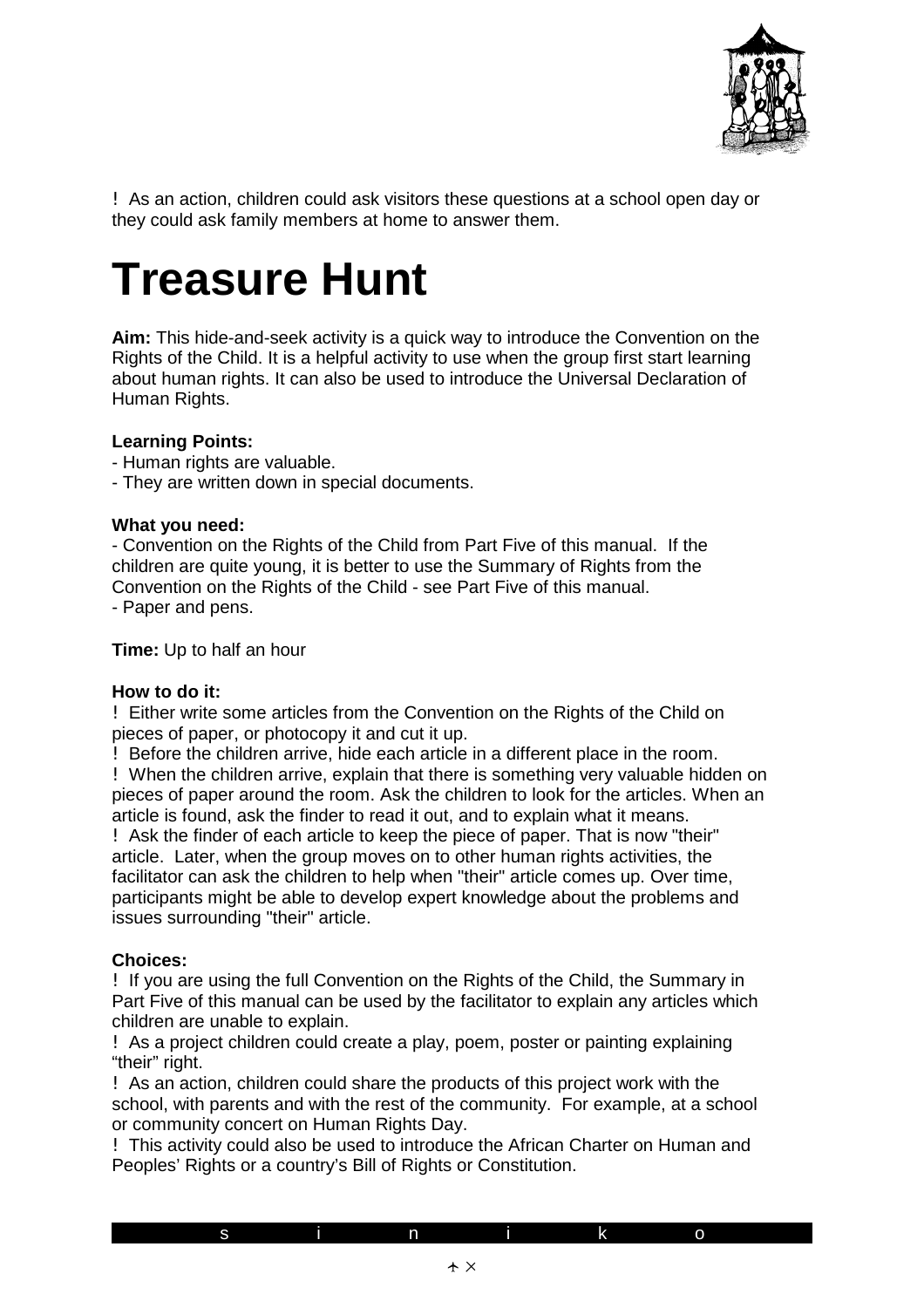

## **You and me activities about diversity**

These activities are about diversity - similarities and differences between people. They are designed to show that we are all different, yet all equal. Some of the activities focus on why differences are good and important for us as individuals with our own identities. Other activities draw attention to the similarities that all human beings share - for example, our love of stories, or music. Some activities are about living together as a caring community. These are all basic principles on which formal human rights standards, such as the Universal Declaration of Human Rights and the African Charter on Human and Peoples' Rights, are based.

## **This is Me**

**Aim:** Children reinforce their identity and raise their self-esteem through an art activity. The questions encourage them to think positively about differences between people.

#### **Learning points:**

- We are all different but we share many similarities.
- Rights are based on the similar needs of different people.

#### **What you need:**

- Summary of Rights from the Convention on the Rights of the Child (see Part Five of this manual).

- Sheet of paper for each child.
- Pens, crayons or paints.

#### **Time:** One hour

#### **How to do it:**

! Write each child's name on a sheet of paper, or ask them to do this themselves.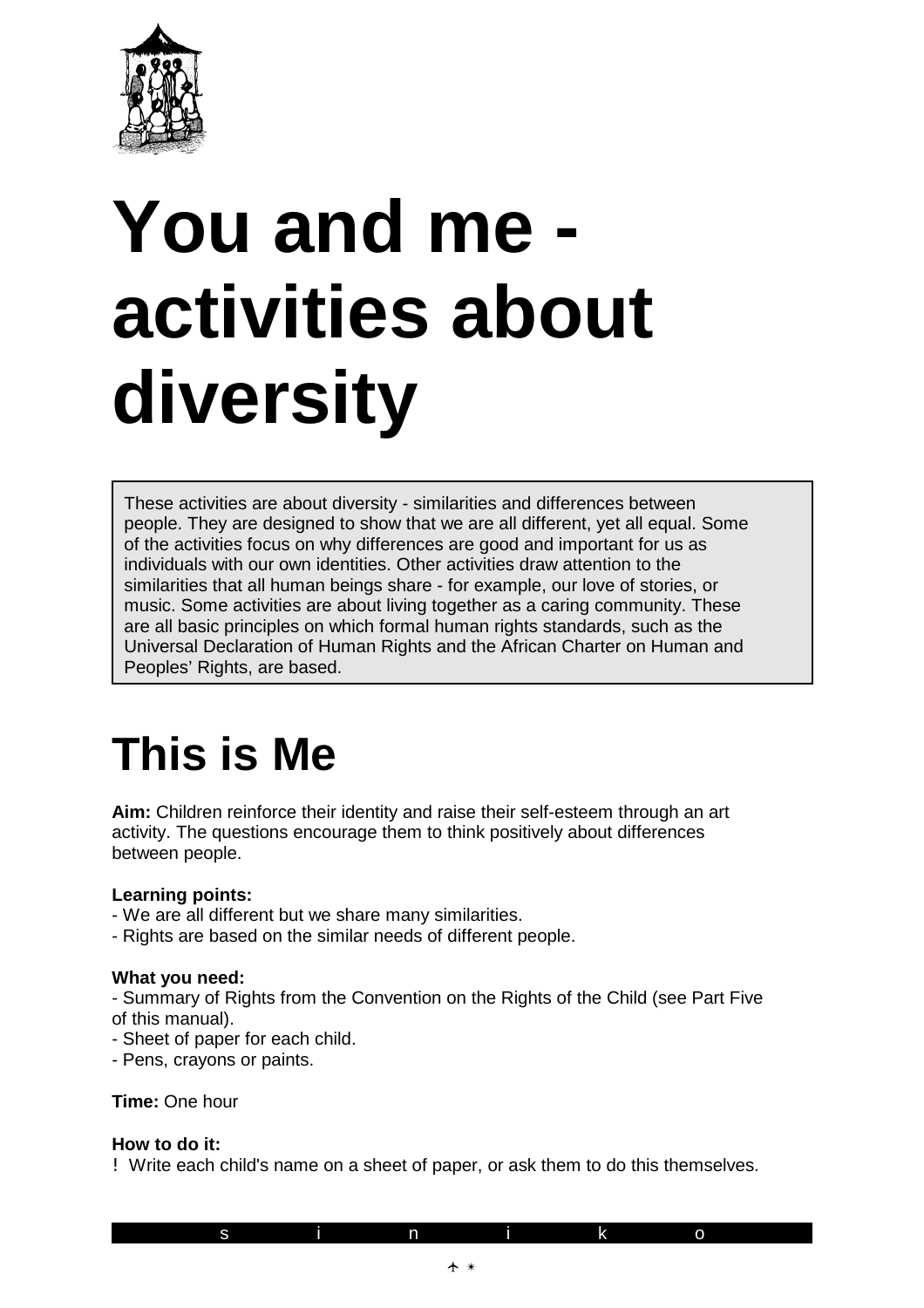

! Ask them to decorate their name using crayons. They can colour the name and draw some of their favourite things around it, such as toys, places, food and so on. ! Sitting in a circle, ask each child to show their name and explain their favourite things.

! Ask the questions listed below as a way to develop children's awareness of their similarities and differences.

! Display all the work in the school or community centre with a title such as "This is Us".

#### **Questions:**

! What did you learn about other people?

- ! Did you learn anything about yourself?
- ! How did it feel to see your name displayed?
- ! Were our favourite things the same or different?
- ! What would it be like if we were all the same?

#### **Choices:**

! The group can look at the Summary of Rights from the Convention on the Rights of the Child. Which rights mention children's similarities? Which rights mention children's differences?

! If the group is too big, or the children are too small to concentrate for long, ask them to talk to another child about their work. After a few minutes, each pair can show their work to another pair.

! Older children can sit opposite each other in pairs and draw each other. Ask them to talk to each other, finding out about the other person's interests, history, dreams, family, work, etc and drawing these things around the portrait of the other person.

! For another adaptation, ask the group to move around the room while music plays. When the music stops, they must find a partner, and ask each other any question. For example, what is your favourite colour or food? Do you have any brothers or sisters? Where would you like to travel? Restart the music and repeat the process until all children have exchanged their opinions. At the end, ask questions similar to those listed above. If no music is available the group could sing a popular song until the instructor tells them to stop singing. They must then find a partner and ask a question in the same way as if the music had stopped.

! As a project children could do this activity with their family and adult friends, explaining the learning points themselves. The results of this project could be displayed in the school or community.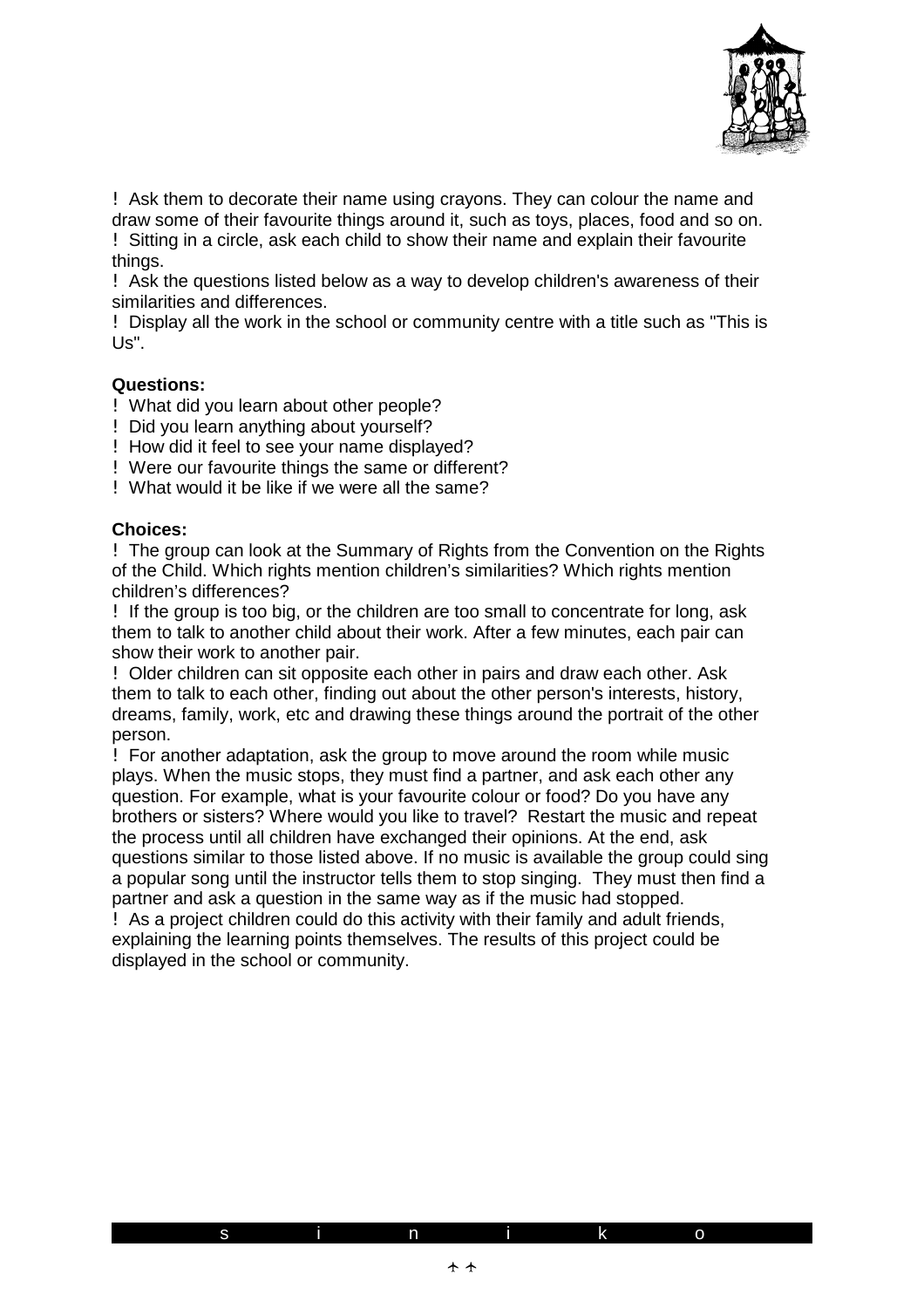

## **Look at me!**

**Aim:** A variation on "This is me", this activity builds on the ideas for drawing activities in Part Two of this manual. It increases children's self-esteem, which makes them more likely to be tolerant of others and respect others' rights. The activity also introduces ideas about how children can make their classroom and community a happier place through their own actions.

#### **Learning point**:

- "Do to others as you would have them do to you."

#### **What you need:**

- Summary of Rights from the Convention on the Rights of the Child
- Flipcharts or a blackboard, pens, crayons or paints.

**Time:** One hour

#### **How to do it:**

- ! Divide the children into pairs.
- ! One child lies flat on a long sheet of paper.
- ! The other child draws around the child on the paper. (This is also a great opportunity for language development about the parts of the body!)

! The child lies on the floor next to their outline. The other child can add details to the outline. For example, details of the face, colour of hair, clothing, and so on.

! If children are in groups of more than two children, they can work on different parts of the drawing to complete the portrait.

! Each child can then present the picture of their partner, explaining what he/she discovered about this person.

! Ask the questions listed below.

! The children can take their portraits home to show to family and friends.

#### **Questions:**

! The group can look at the Summary of Rights from the Convention on the Rights of the Child. How would people need to help each other to achieve these rights? (For example, by caring about friends and family...).

! How did it feel to be drawn?

! How did it feel to be drawing?

! Everyone needs to be cared for by someone - this is a right we all have. What happens when people don't get enough attention? (Children could write a story about a time when they felt lonely).

! If you moved to a new community, how would you want people to treat you?

! Can we think of any ways to make sure that no-one in our group is lonely?

#### **Choices:**

! The whole group could also draw one child, if you think this would be useful. For example, to make a "different" child feel part of the group.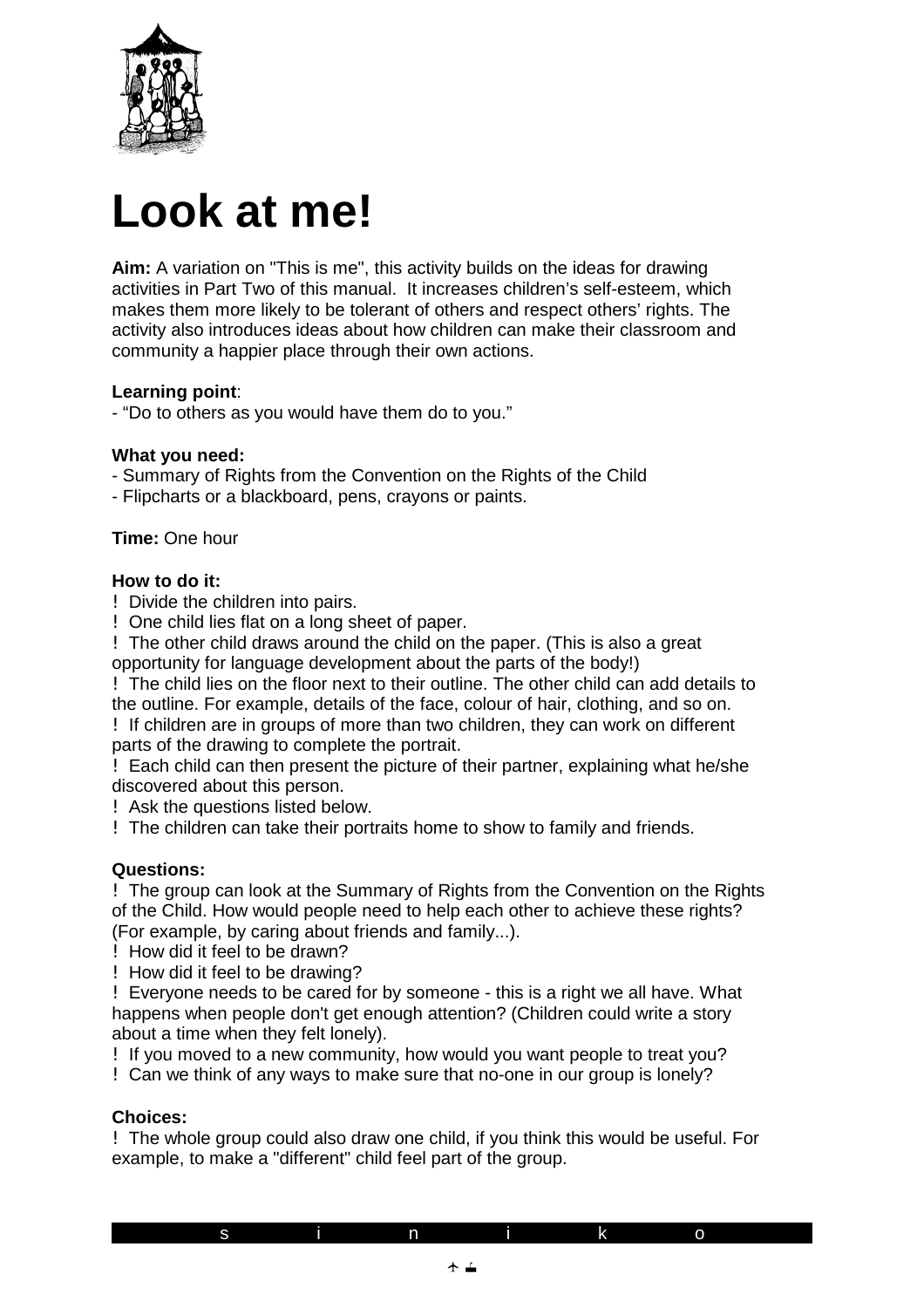

! The child can choose to be drawn as something they would like to be (a footballer, a dancer, a clown...)

! If a child is joining or leaving the group, this activity can be used to make them feel part of the community. (A child who is leaving could have all the things they will need in their new life added to the picture: love, friends, sun, smiles).

## **Hands up!**

**Aim:** This game helps children to develop feelings of community and to recognize that difference is necessary.

#### **Learning point:**

- Differences are useful and necessary.

#### **What you need:**

- Summary of Rights from the Convention on the Rights of the Child (see Part Five). - One blindfold.

**Time:** Half an hour

#### **How to do it:**

! Ask the children to stand in a circle. Ask for a volunteer to be blindfolded.

! Turn the volunteer around a few times then lead them to another child. By

touching the hair, face and clothes they must guess who the other child is.

! Try to ignore children's usual friendship groups for this activity.

! Continue until all children have had a go.

! Now ask the questions listed below as a way to develop children's awareness of their similarities and differences.

#### **Questions:**

- ! Why did we do that?
- ! How did you know who it was?
- ! What if someone had a different skin colour or different coloured eyes?
- ! What if everyone had the same nose, hair, ears?

#### **Choices:**

! The group can look at the Summary of Rights from the Convention on the Rights of the Child and discuss the question "Why do we need the same rights when we are so different?"

! This activity can also be used for teaching about disability by showing the children how it might feel to be blind.

! As a project children can "experiment" with other forms of disability and make a book recording how they felt and how they would want to be treated if they were a person with a disability.

! As a variation, use different objects, foods or smells to show how appearances can be deceptive.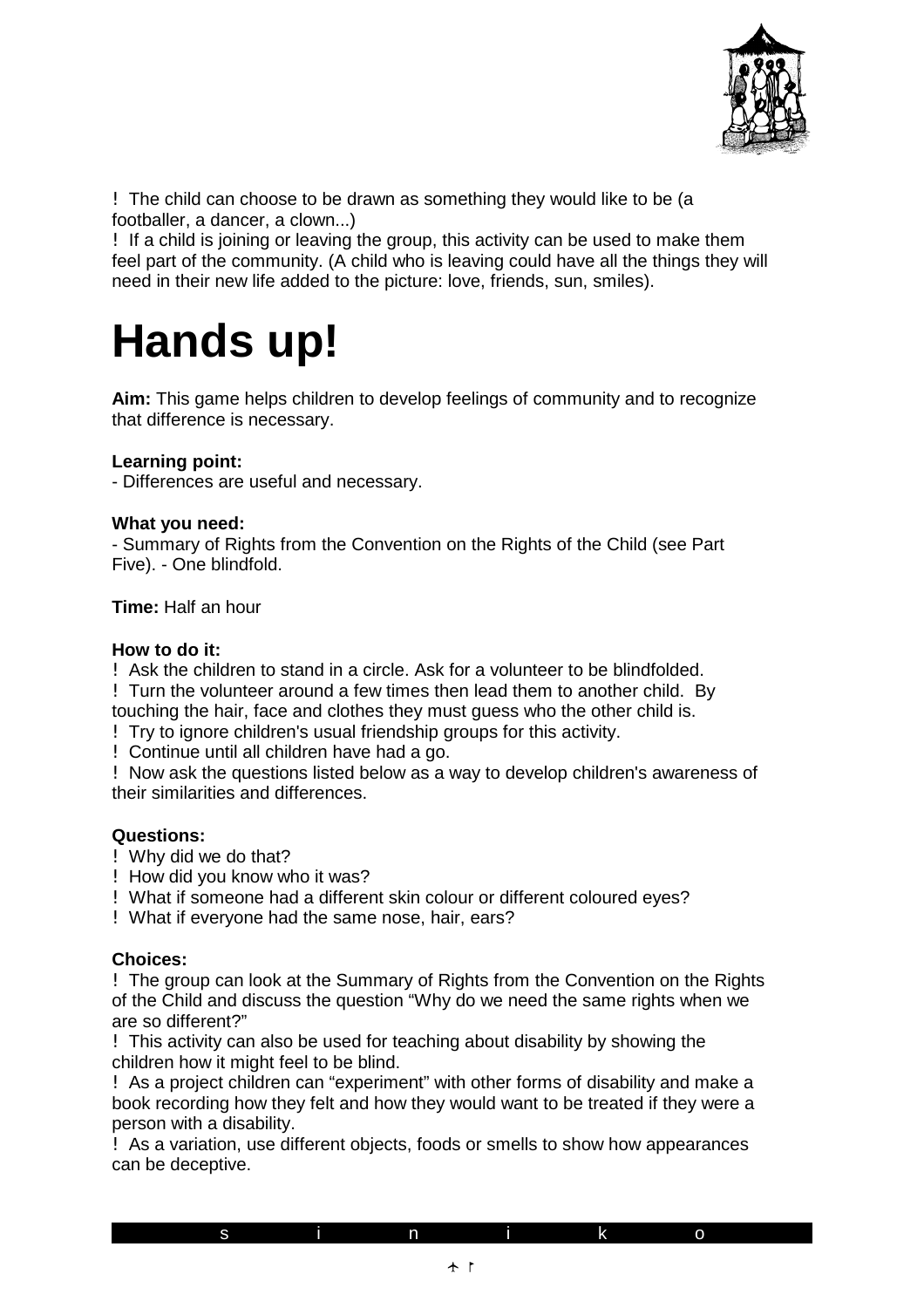

## **Children from around the World**

**Aim:** This activity with pictures helps children to explore the similarities amongst the children of the world regardless of nationality, gender or ethnic group.

#### **Learning points:**

- We are all different but we share many similarities.

- Rights are based on the similar needs of different people.

#### **What you need:**

**-** Summary of Rights from the Convention on the Rights of the Child in Part Five. - Photos of children from your local area and around the world. Choose pictures which show as many different sorts of food, climate, physical types and ways of life as possible. These can be cut from newspapers and magazines.

**Time:** One hour

#### **How to do it:**

! Share out the picture collection.

! Ask the children to help you to group the photos by obvious attributes. For example, boys and girls, hair colour, older or younger and so on. Try a mixture of attributes which mix up the pictures from around the world. For example, group together children who are talking, or playing, or who are older or younger than the group.

! Ask the questions listed below as a way to develop children's awareness of the similarities between the children in the pictures.

#### **Questions:**

! What was the same about the children in the pictures?

! What was different?

! Were there any things in the pictures that you didn't recognize?

! What do you think children in the pictures wouldn't recognize if they came here?

! How would you want to be treated if you had to go to their school? Why?

! Imagine that some children from the pictures are coming to visit you. What would you say to other children about how to treat the visiting children?

#### **Choices:**

! Children could write a letter to one of the children in the pictures, telling them about your community.

! As a project it may be possible for your group to get pen-friends from abroad or from another part of your country.

! As an action, children could write and perform a drama about someone who moves to a new community far away and who is treated kindly and unkindly by different children in their new environment.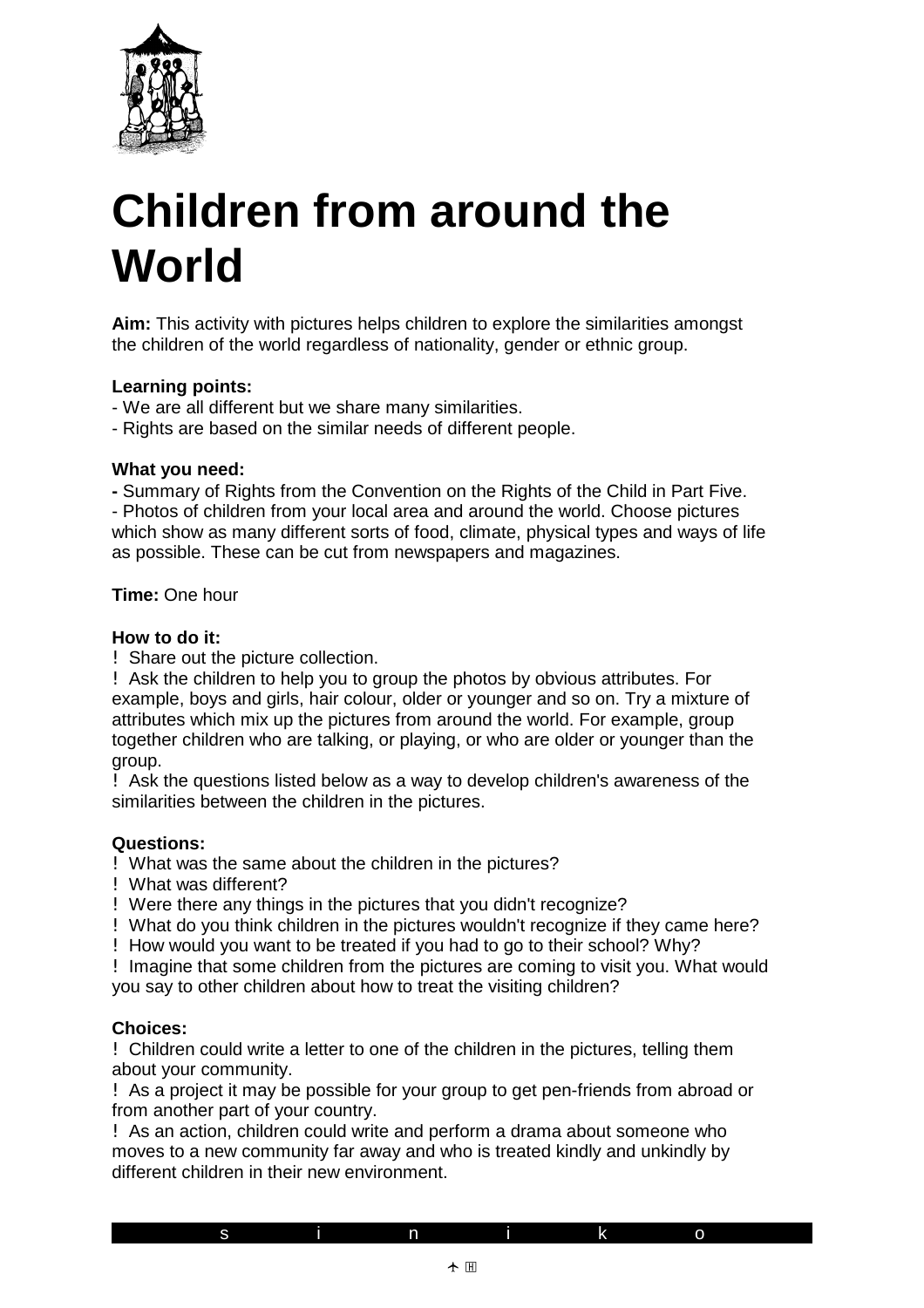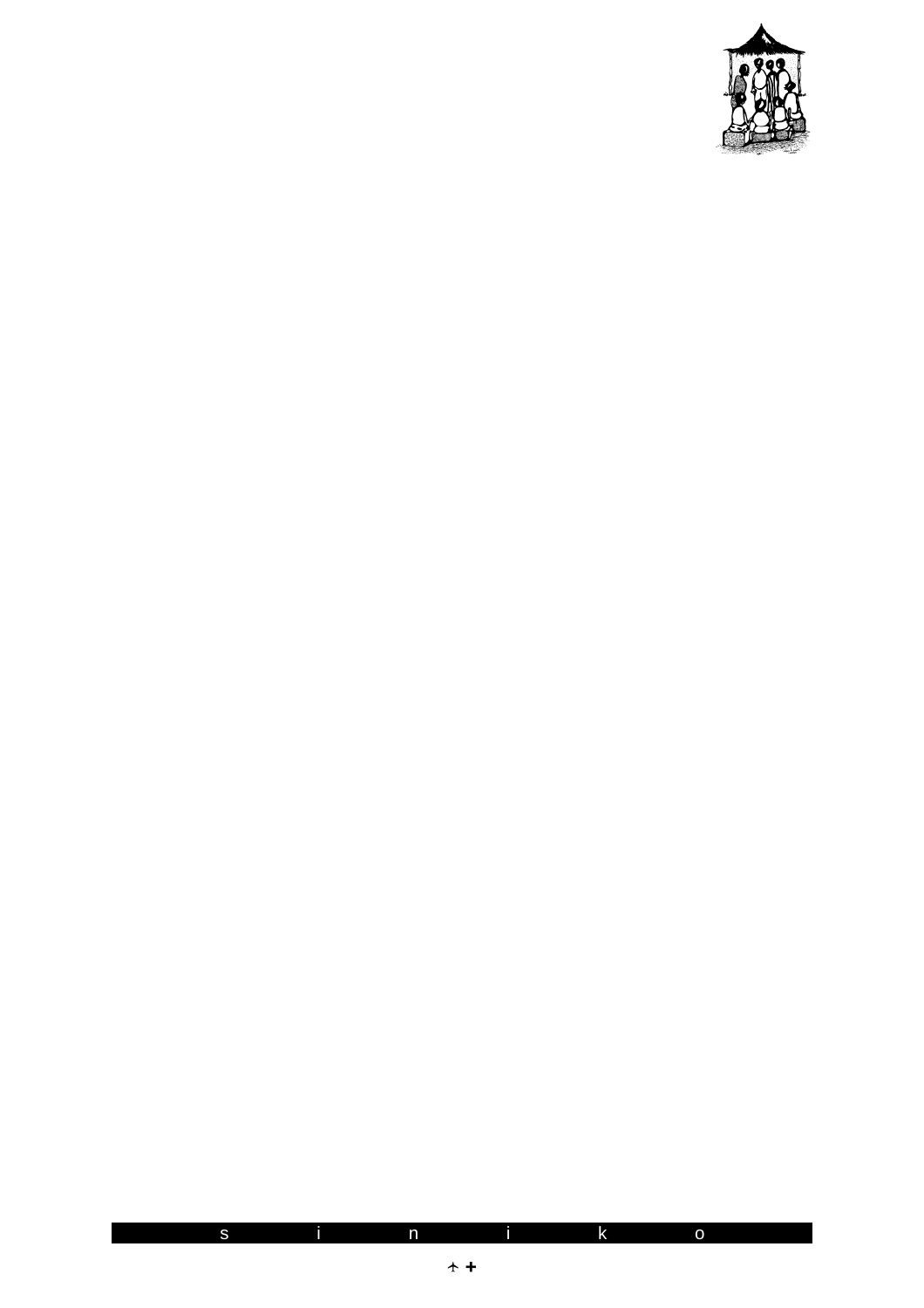

## **Everyone enjoys playing**

**Aim:** This activity with games helps children to explore the similarities amongst the children of the world regardless of nationality, gender or ethnic group. It also introduces children to the idea that they have inherent rights, including the right to play, which are written down in the Convention on the Rights of the Child.

#### **Learning points:**

- We are all different but we share many similarities.
- Rights are based on the similar needs of different people.

#### **What you need:**

- Summary of Rights from the Convention on the Rights of the Child (see Part Five). - The Convention on the Rights of the Child.

- The example games on the next page.

**Time:** About an hour and a half

#### **How to do it:**

! Explain that children all over the world play different, but very interesting games.

! Introduce games from different countries (if you have a globe or an atlas show them where those countries are). Play the games. There are some ideas given on the next page.

! Ask the children which game of theirs they would recommend to children all over the world. Play that game.

! If some children belong to an ethnic group, ask if they know some games from their own culture which you can play. (But if they don't want to, don't force them). ! Ask the questions listed below as a way to develop children's awareness of the similarities between children all over the world.

#### **Questions:**

! Did you enjoy one game more than the others? Why? What makes a good game?

! Would the new games become more fun if you were used to them?

! All children have the right to play. This right is written down in the Convention on the Rights of the Child. Why do you think play is specially mentioned in this document?

! Would it be possible for you to teach children from another country your games, even if they didn't speak your language? How?

#### **Choices:**

! This activity can also be done using songs from around the world, or from different parts of your country.

! As a project, children can make a "collection" of games from their families, books, stories.

! Children could split into two groups. One group shows the others how to play a new game by miming. Then swap.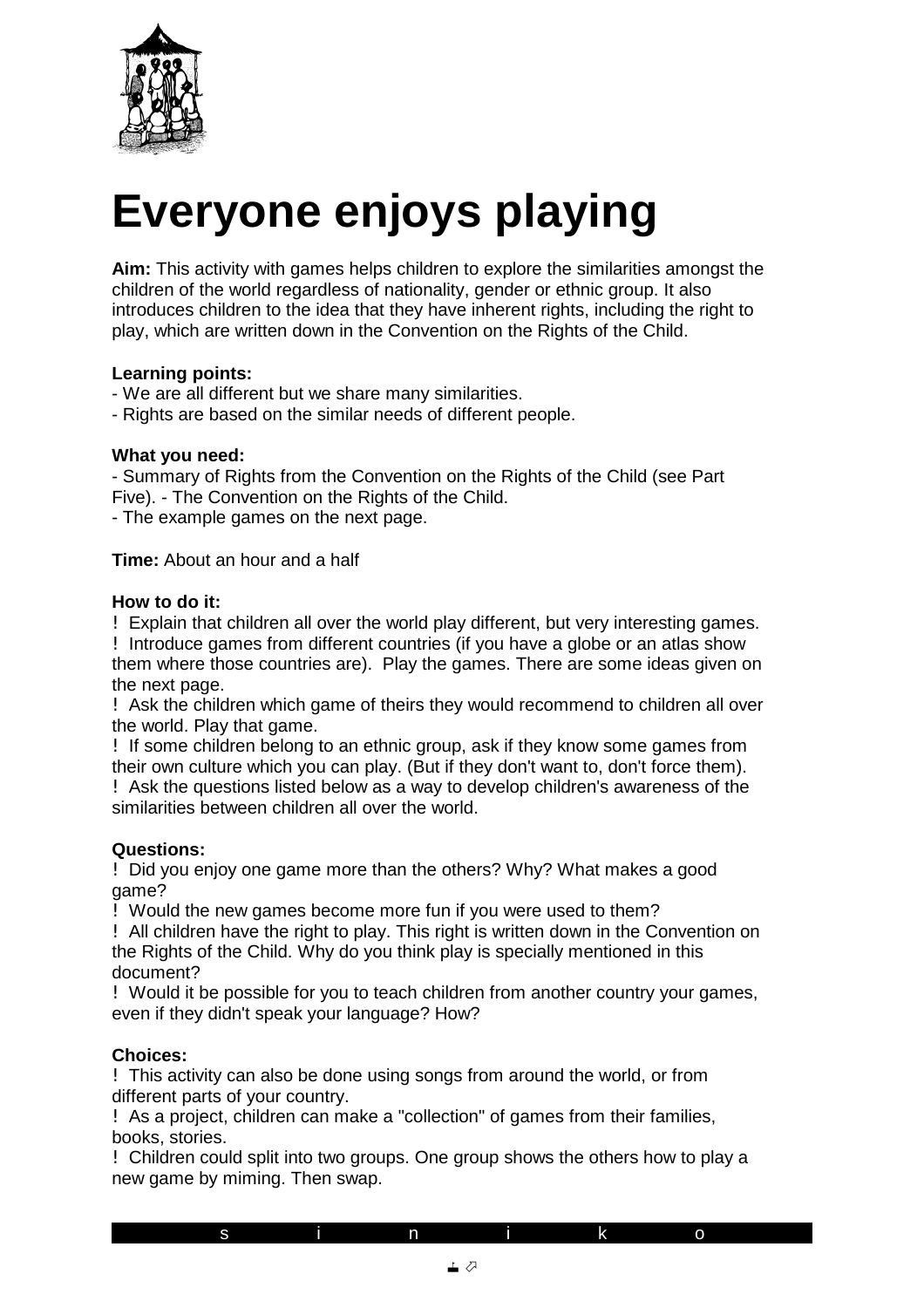

#### **Example games:**

#### **Cover your Ears (Korea).**

This game is a favourite of both children and adults. Any number of players can join the fun.

! The players sit in a circle. One player is chosen as the leader, and places both hands over their ears.

! The player to the left of the leader places their right hand over their right ear. The player to their right must place their left hand over their left ear. (In other words, the ears nearest to the leader are covered).

! The leader removes both hands and points to another player in the circle.

! The new leader puts both hands over their ears. Again, players immediately to the left and right of the leader cover their "near-side" ears. The new leader then points to another player and the game continues as quickly as possible.

! Any player who is slow to cover an ear, or who makes a mistake, is out of the game. The winner is the last player left in the game.

#### **Who is it? (Chile).**

This is a game for six to thirty players.

! One child is IT. The players stand in a line behind IT. IT should not see who is behind him/her.

! IT takes nine slow steps forward while the other players quickly change places. One of them takes the place directly behind IT.

! The other players ask IT: "Who is behind you? "

! IT can ask three questions before guessing who it is. For example: "Is it a boy or a girl?" , "Is she/ he short or tall?" , "Is she/ he dark or fair?"

! The other players give one word answers to the questions. IT must then guess who is standing immediately behind.

! If IT guesses correctly, that person remains IT for another turn. If IT guesses incorrectly, another player becomes IT.

(For more ideas about games, see Songs, Games, Stories from around the World. Details about this book are in Part Six of this manual).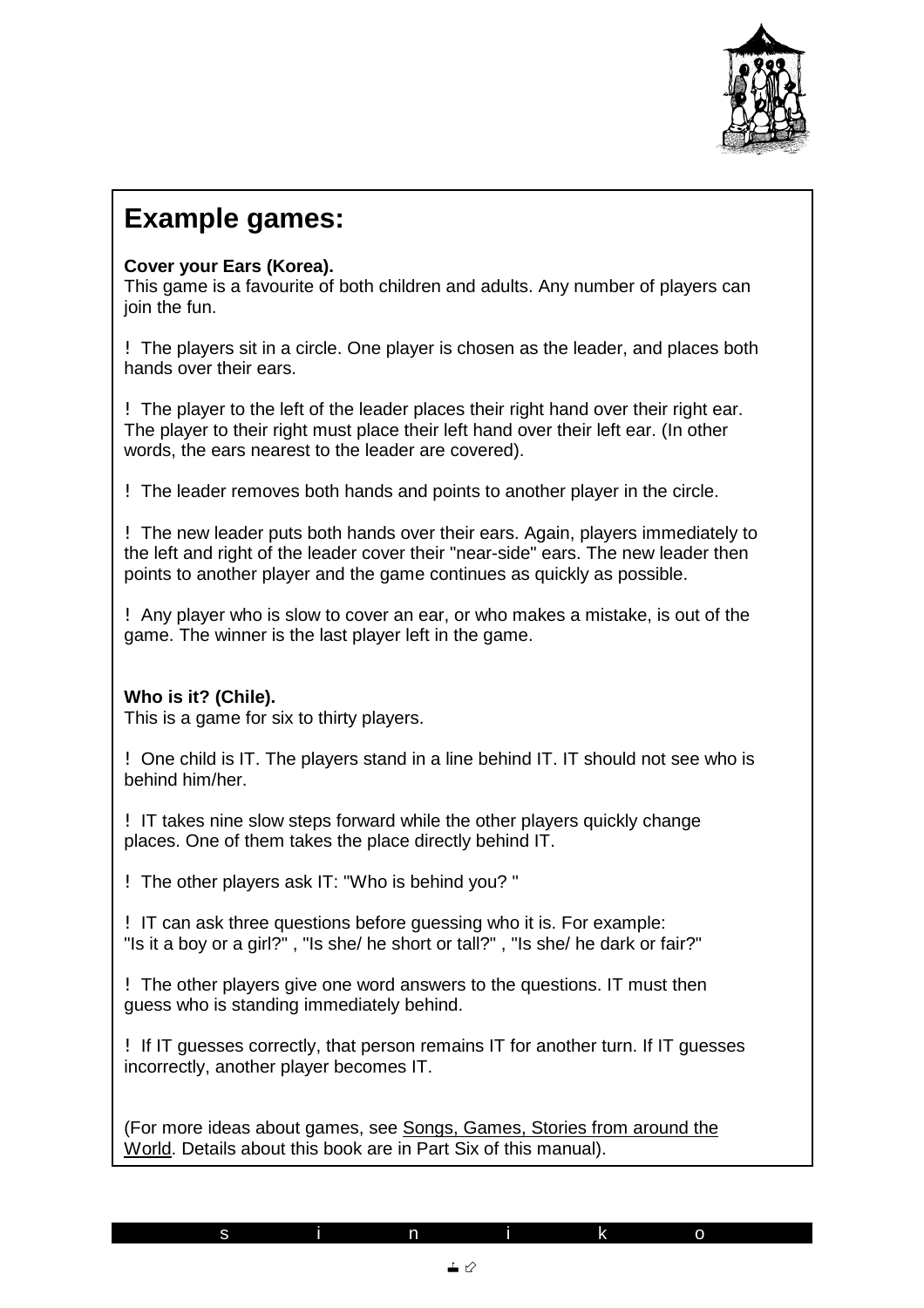

## **Stories have no borders**

**Aim:** This activity uses stories to help children to explore the similarities amongst the children of the world regardless of nationality, gender or race.

#### **Learning points:**

- We are all different but we share many similarities.

- Rights are based on the similar needs of different people.

#### **What you need:**

- Summary of Rights from the Convention on the Rights of the Child (see Part Five).

- Example stories on the following pages.

**Time:** About an hour

#### **How to do it:**

! Explain that children all over the world listen to different stories.

! Tell the children some stories from different countries (if you have a globe or an atlas show them where those countries are). There are some ideas given on the next page.

! Ask them which story from their country they like most and would tell to children in other parts of the world.

! If some children belong to an ethnic group, ask if they know some stories from their own culture which they might want to tell. (But if they don't want to, don't force them).

! Ask the questions listed below as a way to develop children's awareness of the similarities between children all over the world.

#### **Questions:**

! Which story did you like most? Why? What makes a good story?

! Why do people all over the world tell stories? What sort of stories can we think of?

#### **Choices:**

! "The Donkey, the Horse, the Sheep and the Cock" can be used to show that rights go with responsibilities. Ask the class to write their own stories on this theme.

! Folk tales from your country can be useful for teaching about human rights. For example, stories where children suffer can be used with reference to the Summary of the Convention on the Rights of the Child.

! As an action, children could write their own stories or perform a play to illustrate one of the articles of the Universal Declaration of Human Rights.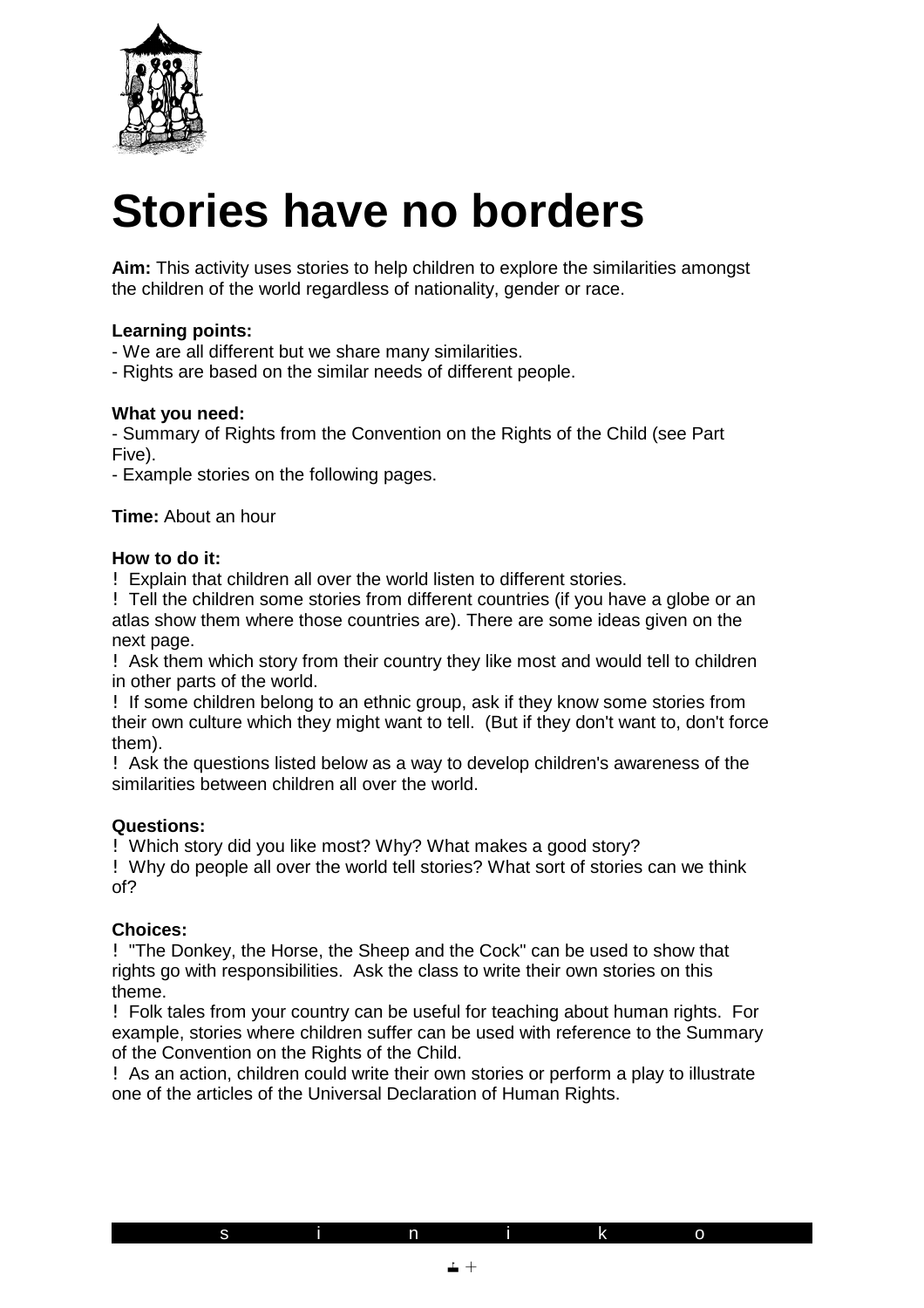

#### **Example stories:**

**The Inheritance (Ethiopia)**

**This story can be used to show that an injustice done to someone else is an injustice done to oneself.**

There were once two brothers who quarrelled over an inheritance which consisted of a donkey and two thatched roof huts that stood close together. One brother was rich, the other was poor. The rich brother wanted to make his poor brother poorer so that he would leave the village.

The rich brother said to his poor brother that they should kill the donkey and share its meat. The poor brother suggested that they should rather sell the donkey and share the money. As they could not agree they went to court and the judge ruled in favour of the rich brother. The donkey was killed and the rich brother gave his share of the meat to his dogs.

Next the rich brother wanted to set his hut on fire. The poor brother protested saying that his hut would also be burnt down. Again they went to court and again the court ruled in favour of the rich brother, saying a person may do whatever they like with their property. Accordingly the rich brother burnt his hut and the poor brother's hut was also destroyed by the fire.

Some time later the poor man planted chick peas on the land where his hut had been. When the chick peas were ripe for harvesting the poor brother caught his rich brother's daughter feasting on the crop. The poor brother took her before the court and demanded that he be allowed to cut open the girl's stomach and get the chick peas back. The rich brother offered to pay for the chick peas or to give the poor brother whatever else he wanted. The poor brother refused saying that he wanted the chick peas back.

The judge held that the poor brother was entitled to get his chick peas back and to cut open the girl's stomach to get them.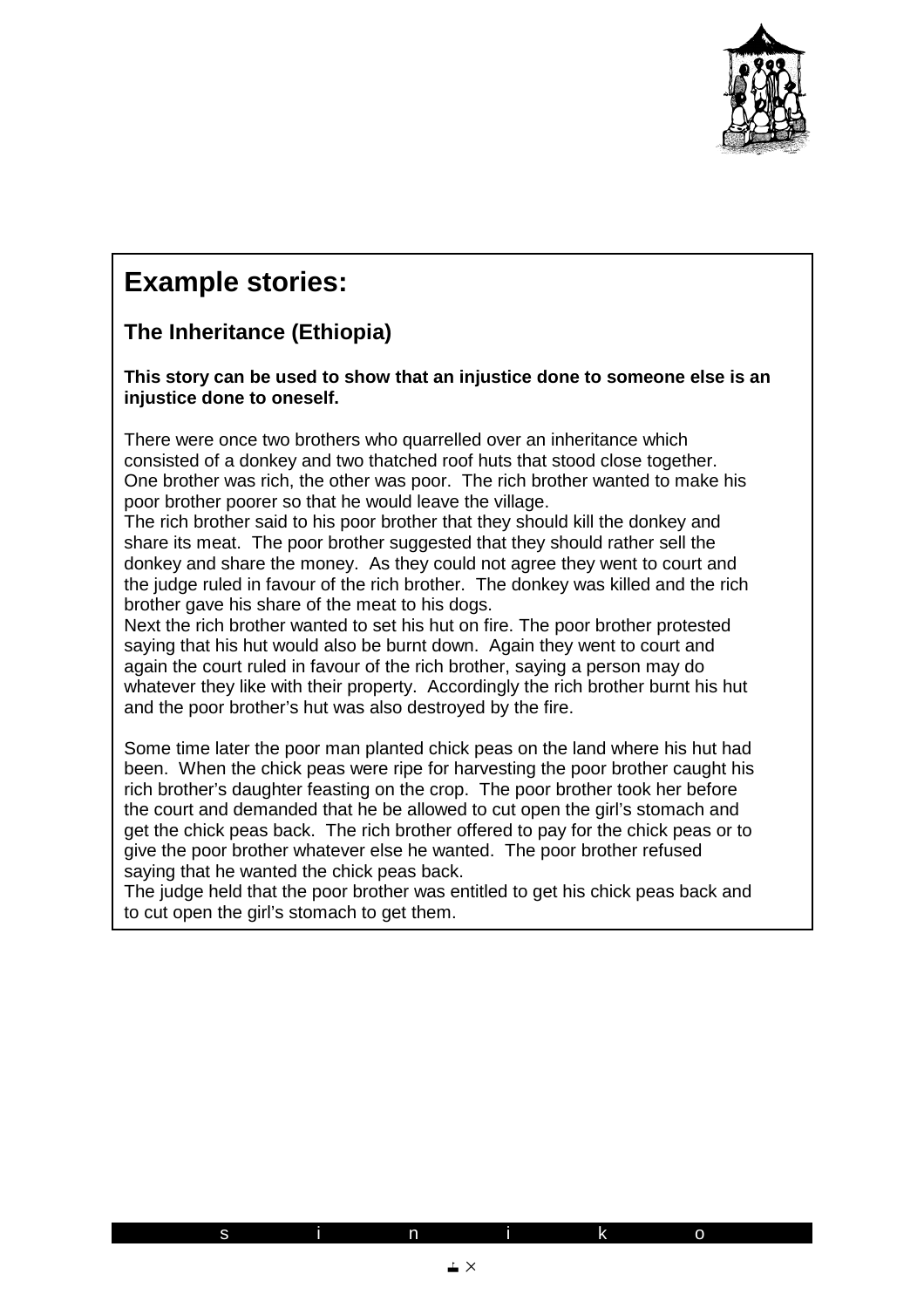

#### **Example stories continued...**

#### **Dividing the Cheese (Cape Verde Islands)**

Two cats stole a cheese. One wanted to divide it. The other did not trust him, so he said, "No, let us get a monkey to divide it between us!" The first went to find a monkey and asked him to be the judge. "Certainly," said the monkey. He sent them for a large knife and some scales. But instead of cutting the cheese in halves, he made one piece bigger than the other. Then he put them in the scale. "I didn't divide these well," he said. He started to eat the heavier piece of cheese. "What are you doing?" cried the cats.

"I am going to eat some of this piece to make it even with the other." Soon the piece he was eating was smaller than other piece. He changed over and began to eat the other.

The cats saw that before he was done he would have eaten all the cheese. They said, "Sir Judge, let us have the rest of the cheese, and we will divide it ourselves."

"Oh no," said the monkey, "you might fight over it, and the king of the animals would come after me." So the monkey went on eating, first one piece, then the other. The cats saw that nothing would be left. One cat turned to the other and said, "We should have divided the cheese ourselves."

After the monkey had eaten all the cheese, he said, "Let us all go in peace, and never again let your interest blind your understanding."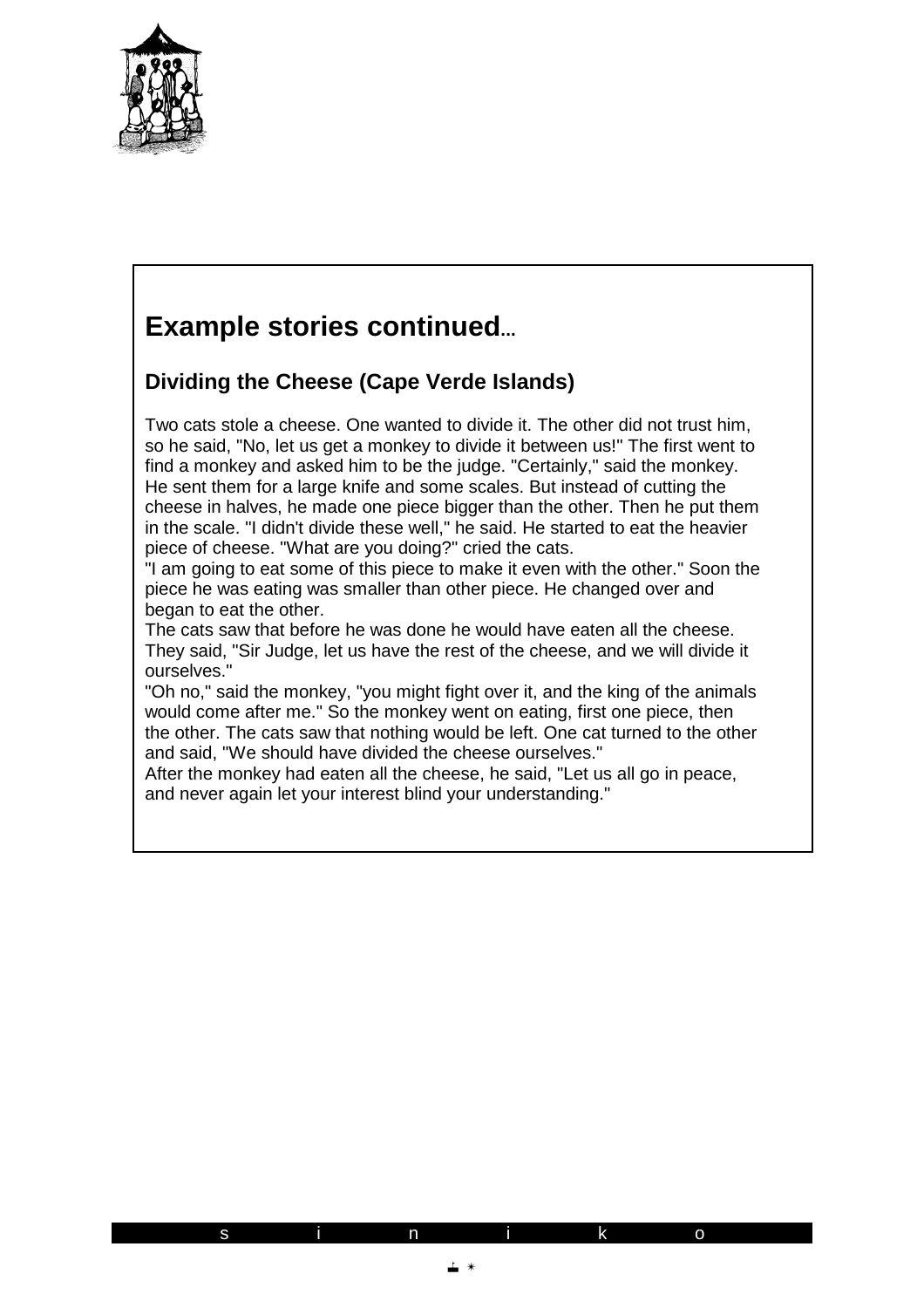

#### **Example stories continued...**

#### **The Donkey, the Horse, the Sheep and the Cock (Ghana)**

**This story can be used to show that rights go with responsibilities and that one person's action or inaction may have repercussions for other people.**

The donkey, the horse, the sheep and the cock all lived in a barn owned by a rich man who had only one child. The child liked to visit the barn to play with the animals. One morning the donkey woke up in a bad mood and started jumpting and kicking all over the barn. The cock went and asked the sheep to tell the donkey to stop, but the sheep refused, saying it was none of his business and the donkey could do what he liked.

The cock then went to the horse and begged him to talk to the donkey because his actions could lead to trouble for all of them. The horse refused and said that the donkey was old enough to know what he was doing and should take responsibility for his own actions. A little while later, the rich man's child came into the barn to play with the animals. The donkey did not see the child and kicked him on the head. The child fell to the ground unconscious.

The rich man was very angry and shot the donkey. The horse was ridden so hard to the next town to fetch a doctor that when he returned his feet were bleeding and his back raw from the whip.

Fortunately the boy recovered. The rich man was so happy that he threw a party to celebrate his son's recovery. The cock and the sheep were both slaughtered to feed the guests.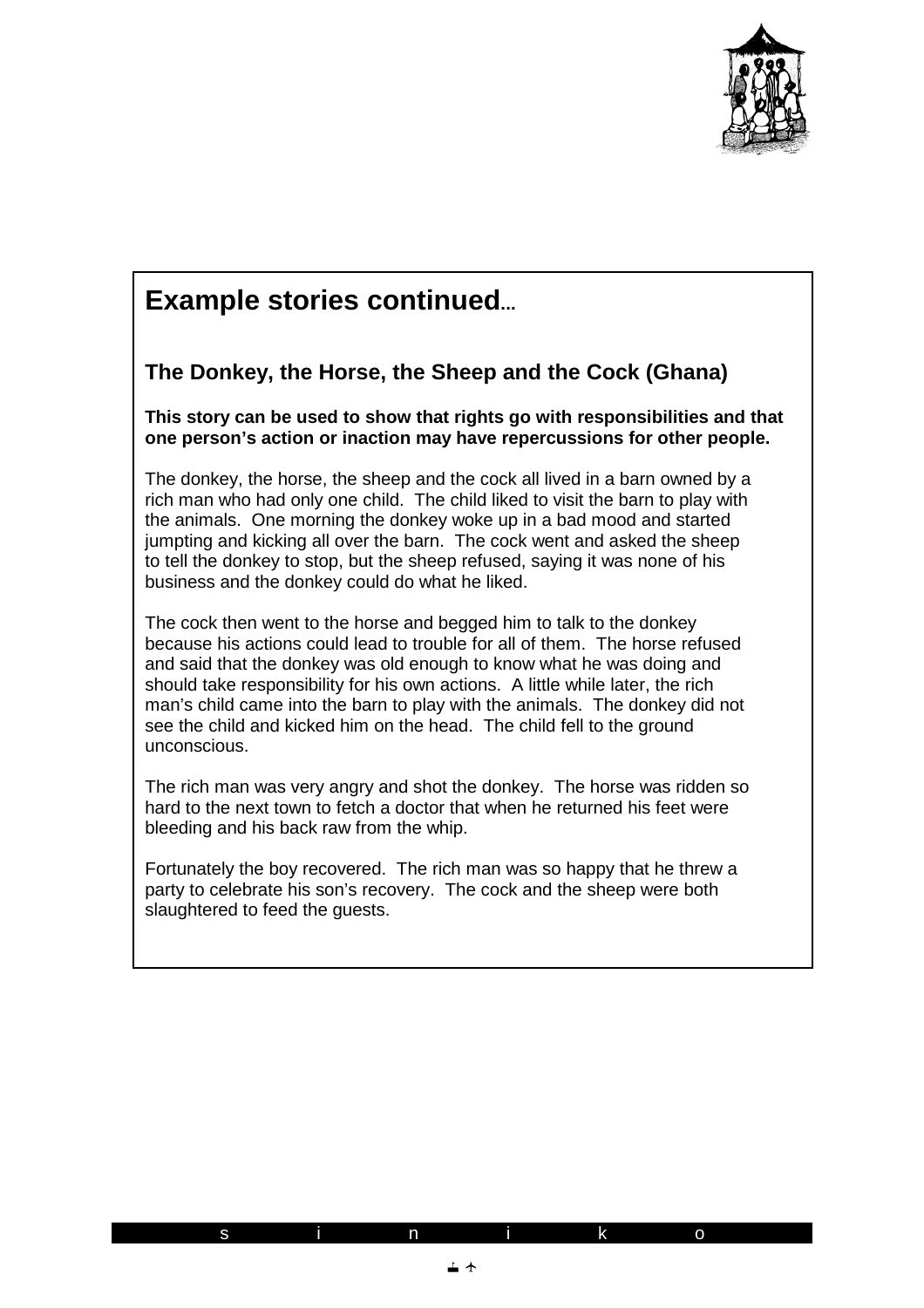

## **Sending us to the stars**

**Aim:** To help children think about the differences and similarities between humans.

#### **Learning points:**

- Our human similarities are greater than our differences.
- Rights are based on the similar needs of different people.

#### **What you need:**

- Summary of the Convention on the Rights of the Child (See Part Five).

**Time:** One hour, plus homework

#### **How to do it:**

! If necessary, spend some time discussing and explaining to the children the concepts of outer space, the stars and planets, and space travel.

! Ask the children to pretend that they are members of a very important space project. Ask them to imagine that signals have confirmed the existence of an intelligent life form in outer space. The United Nations has decided to send a space ship in the direction from which the signals came. It will carry information about Earth. Ask them what they would choose to send on the spaceship to tell intelligent beings on other planets about human beings on Earth. The choices should help the intelligent beings to understand that human beings all over the Earth have both similarities and differences.

! This can be done as an individual project, allowing children the opportunity to ask parents and others what they would do. For example, would you send music? If so, what sort? Books? Artcrafts? Photographs?

! Alternatively, the group can brainstorm ideas very quickly.

! With the children, look at their choices. Suggest other things which they might not have thought of. For example, in photographs are there any representations of people with disabilities?

! Ask the children the following questions to help them to think about similarities and differences.

#### **Questions:**

! Are there more differences or similarities between the people of the world? What would you think if you were a being from another world looking down on Earth? ! What do you think a being from another world would think if it saw people fighting

and being unkind to each other?

! What are more important, differences in customs, dress, language and body shape, or our similarities? Why?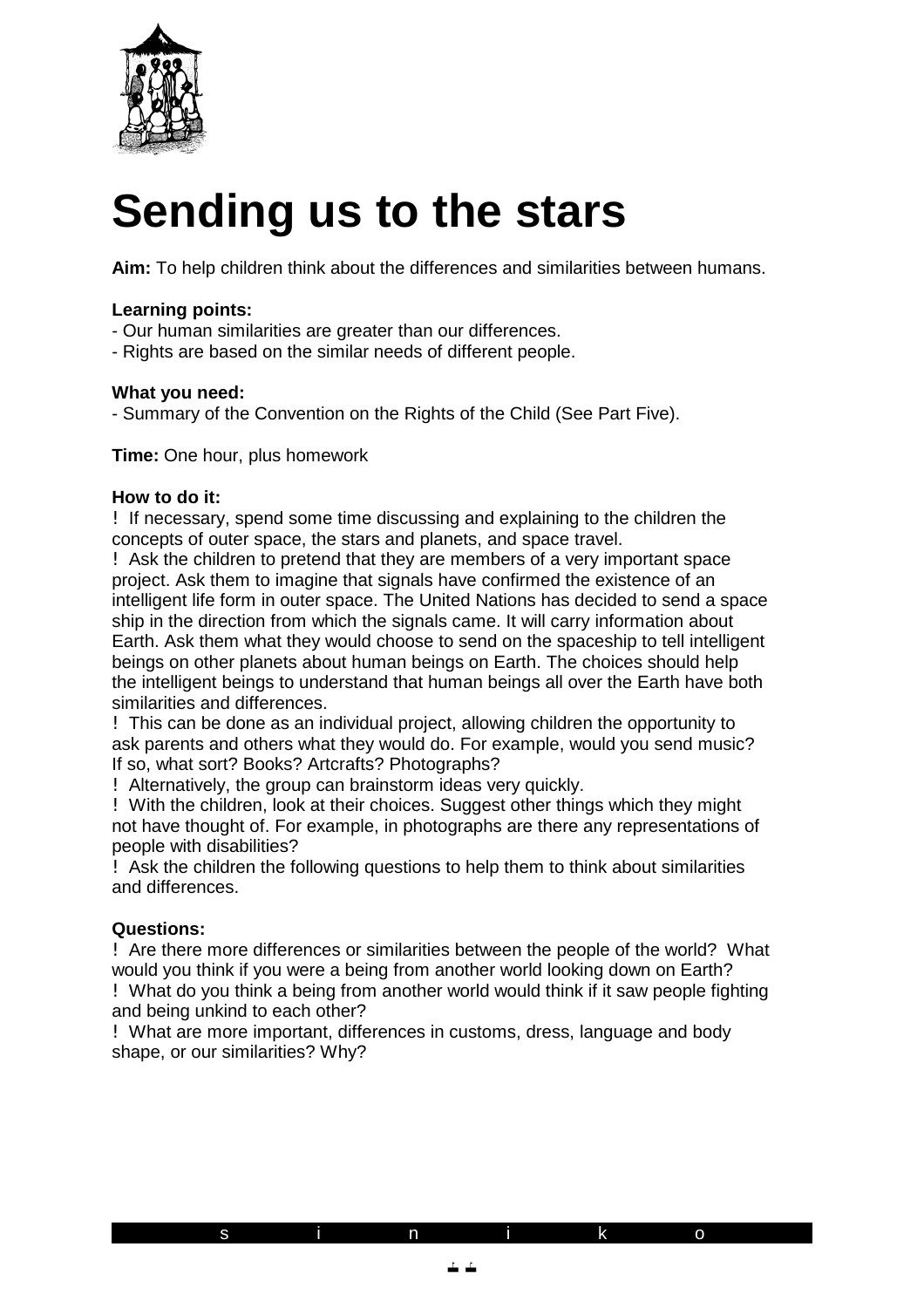

### **The Boy with Two Eyes**

**Aim:** This short story gives children a positive picture of "difference".

#### **Learning points**:

- Disabled people have the right to be treated in the same way as everyone else.

#### **What you need:**

- The Simplified Version of the Convention of the Rights of the Child (see Part Five).

#### **Time:** About an hour

#### **How to do it:**

! Tell the children the story below. Then ask the questions which follow.

"Way, way out in space there is a planet just like Earth. The people who live on the planet are just like us except for one thing, they only have one eye. But it is a very special eye. With their one eye they can see in the dark. They can see far, far away, and they can see straight through walls. Women on this planet have children just like on Earth. One day a strange child was born. He had two eyes! His mother and father were very upset.

The boy was a happy child. His parents loved him and enjoyed looking after him. But they were worried because he was so unusual. They took him to lots of doctors. The doctors shook their heads and said "Nothing can be done."

As the child grew up, he had more and more problems. Because he couldn't see in the dark, he had to carry a light. When he went to school, he could not read as well as other children. His teachers had to give him extra help. He couldn't see long distances, so he had to have a special telescope. Then he could see the other planets, like everyone else. Sometimes when he walked home from school he felt very lonely. "Other children see things I can't see," he thought. "I must be able to see things they don't see."

And one exciting day, he discovered he could see something that nobody else could see. He did not see in black and white as everybody else did. He told his parents how he saw things. He took his parents outside and told them about his thrilling discovery. They were amazed! His friends were amazed as well. He told them wonderful stories. He used words they had never heard before... like red and yellow... and orange. He talked about green trees and purple flowers. Everybody wanted to know how he saw things. He told wonderful stories about deep blue seas and waves with foaming white tops. Children loved to hear his stories about amazing dragons.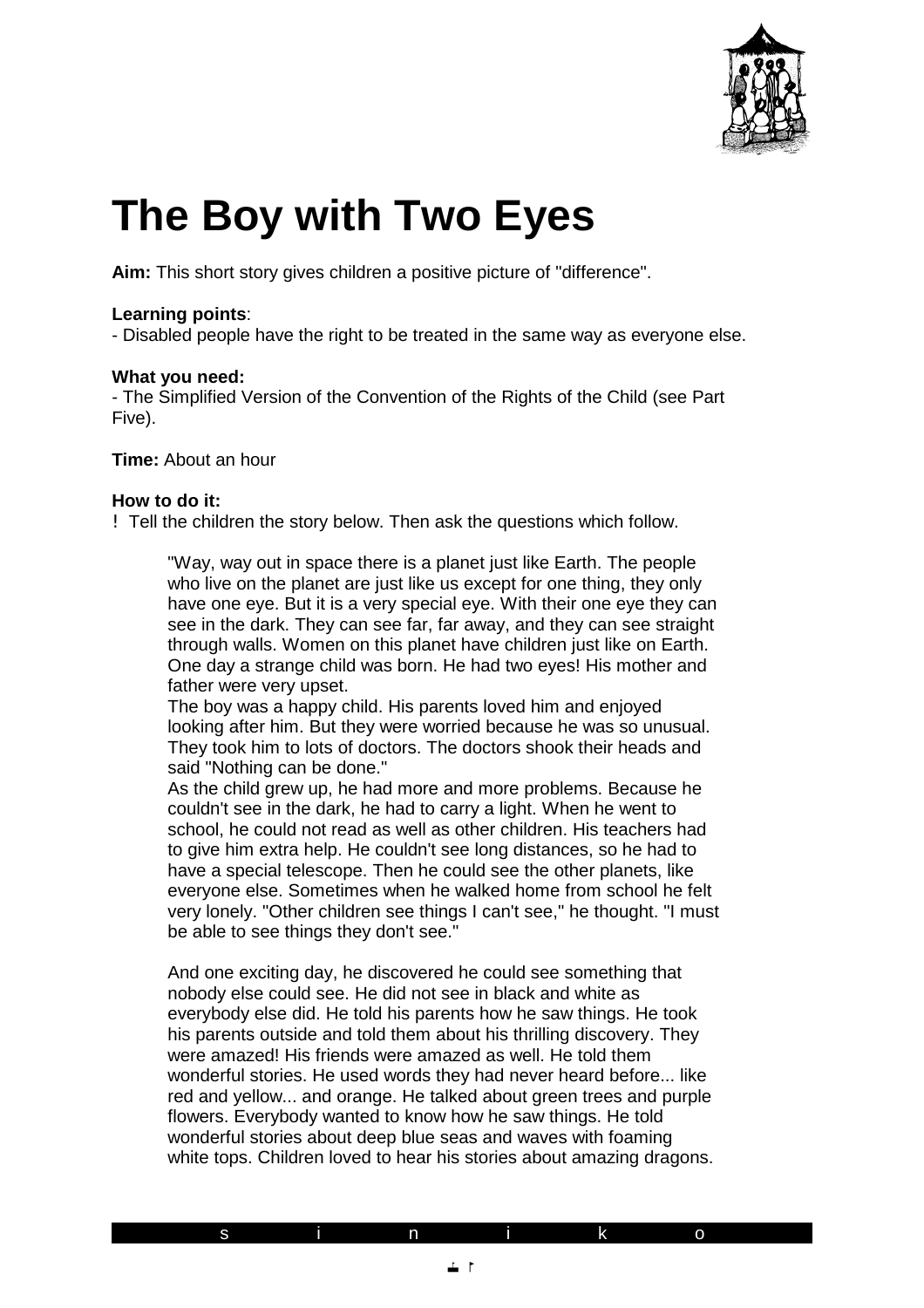

They gasped as he described their skin, their eyes and their fiery breath.

One day he met a girl. They fell in love. She didn't mind that he had two eyes. And then he found that he didn't mind either. He had become very famous. People came from all over the planet to hear him talk. Eventually they had a son. The child was just like the other children on the planet. He had only one eye."

#### **Questions:**

! What do you think it was like to have two eyes on a one-eyed planet?

! What difficulties do you think the boy with two eyes had? Why?

! What other sort of differences in their abilities do people have?

! Would you be "different" if you lived somewhere else on Earth? Why? How would you like to be treated if you were "different"?

#### **Choices:**

! Look at Article 23 of the Simplified Convention on the Rights of the Child. What sort of "special care" might disabled children need? If there was a disabled child in your group what would you do to help?

! Ask the group to imagine that they are going to a country where everyone has one eye. Ask them to write a letter to their new friends telling them how two-eyed people like to be treated.

! Ask the group to re-create the story in another form. For example, as a play or a picture.

! As a project children could study one particular disability, learning more about how people who have that disability live, what they can and can't do, what special equipment or help (if any) they need. This is an excellent opportunity for children to meet disabled people and challenge prejudices they might have about disability.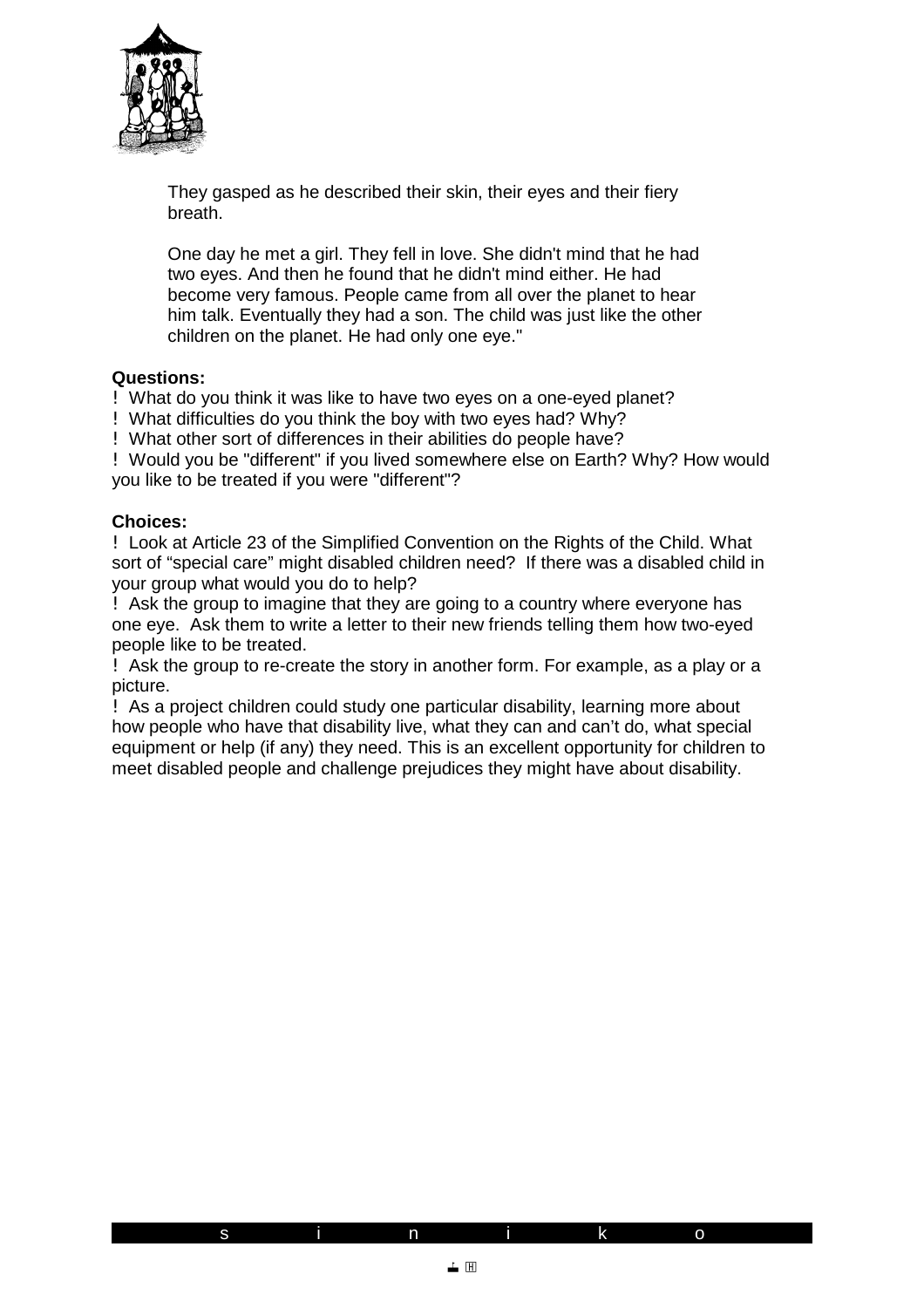

## **Who, me? activities about responsibility**

These activities are about our responsibilities to each other. They introduce children to the idea that it is best to treat others as you would like to be treated yourself. Some of the activities improve listening skills. All of them build trust between children, as part of creating an environment of responsibility and respect for each other's rights.

## **How do you feel?**

**Aim:** This quick game encourages sensitivity to other people's feelings.

#### **Learning point:**

- Sensitivity to each other's feelings is the basis for protecting each other's rights.

#### **What you need:**

- Summary of Rights from the Convention on the Rights of the Child (see Part Five).

**Time:** Half an hour

#### **How to do it:**

! Two children leave the room.

! While they are out, the other children choose a feeling to act when they come back in. For example, happy, angry, disappointed, excited, bored, lonely and so on. ! The two children return and the others act out the chosen feeling. The two

- children have to guess the feeling.
- ! Repeat this as many times as seems appropriate.
- ! Ask the questions below.

#### **Questions:**

To the children who went out of the room

- ! Was it easy to guess the feelings?
- ! How did you guess?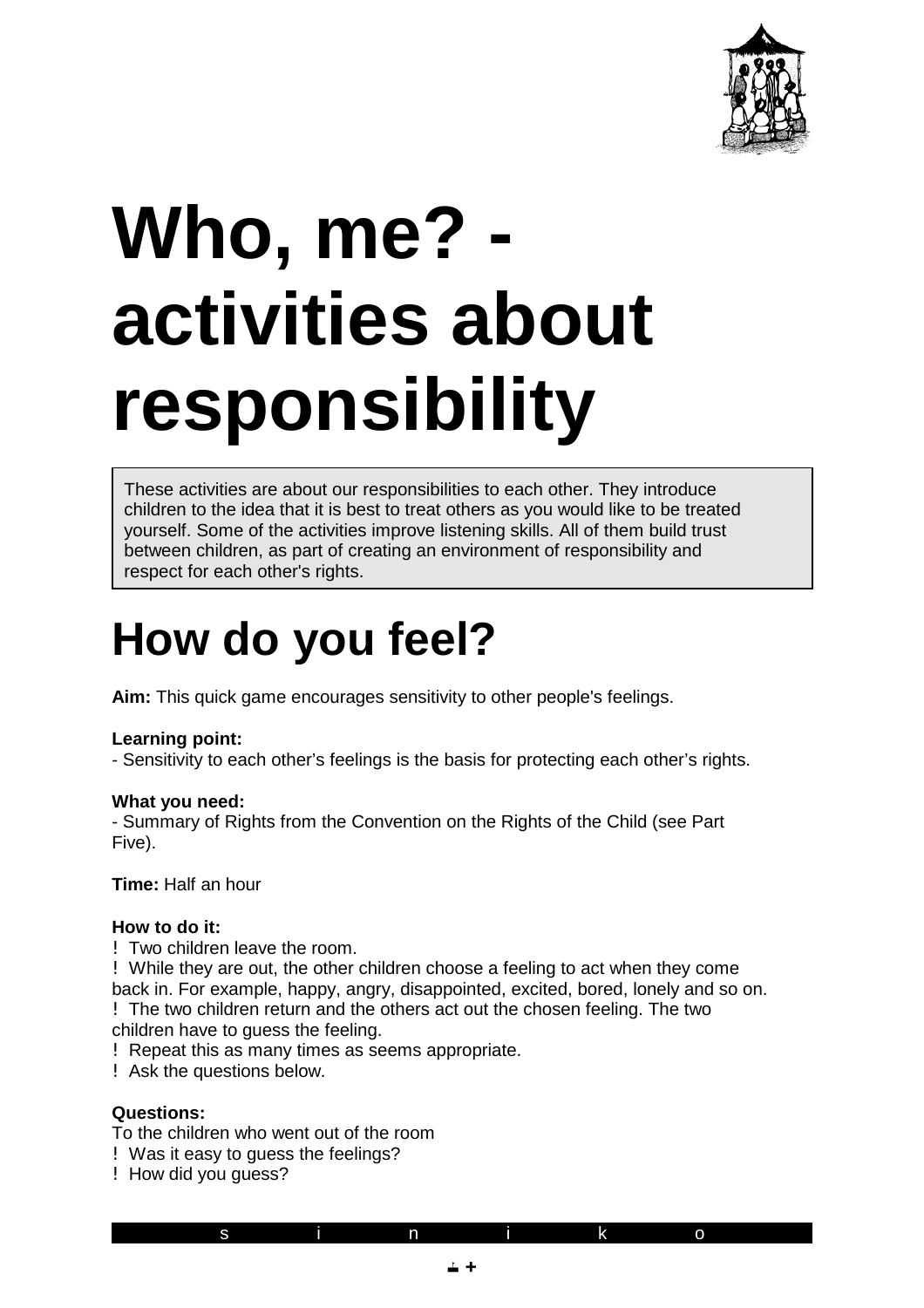

To the whole group -

! Is it a good idea to know how the people around you are feeling? Why?

! Have you ever felt happy when everyone else was sad, or sad when everyone else was happy? What was that like?

! What would happen if no one paid any attention to anyone else's feelings?

#### **Choices:**

! Look at the Summary of Rights from the Convention on the Rights of the Child "Children have the right to be kept safe and not hurt or neglected." How can being aware of each other's feelings help to fulfil this right?

! As a project for older children, work with them to create a roleplay about a situation where different feelings are involved (for example, a fight in the playground). See the advice on using roleplay in Part Two.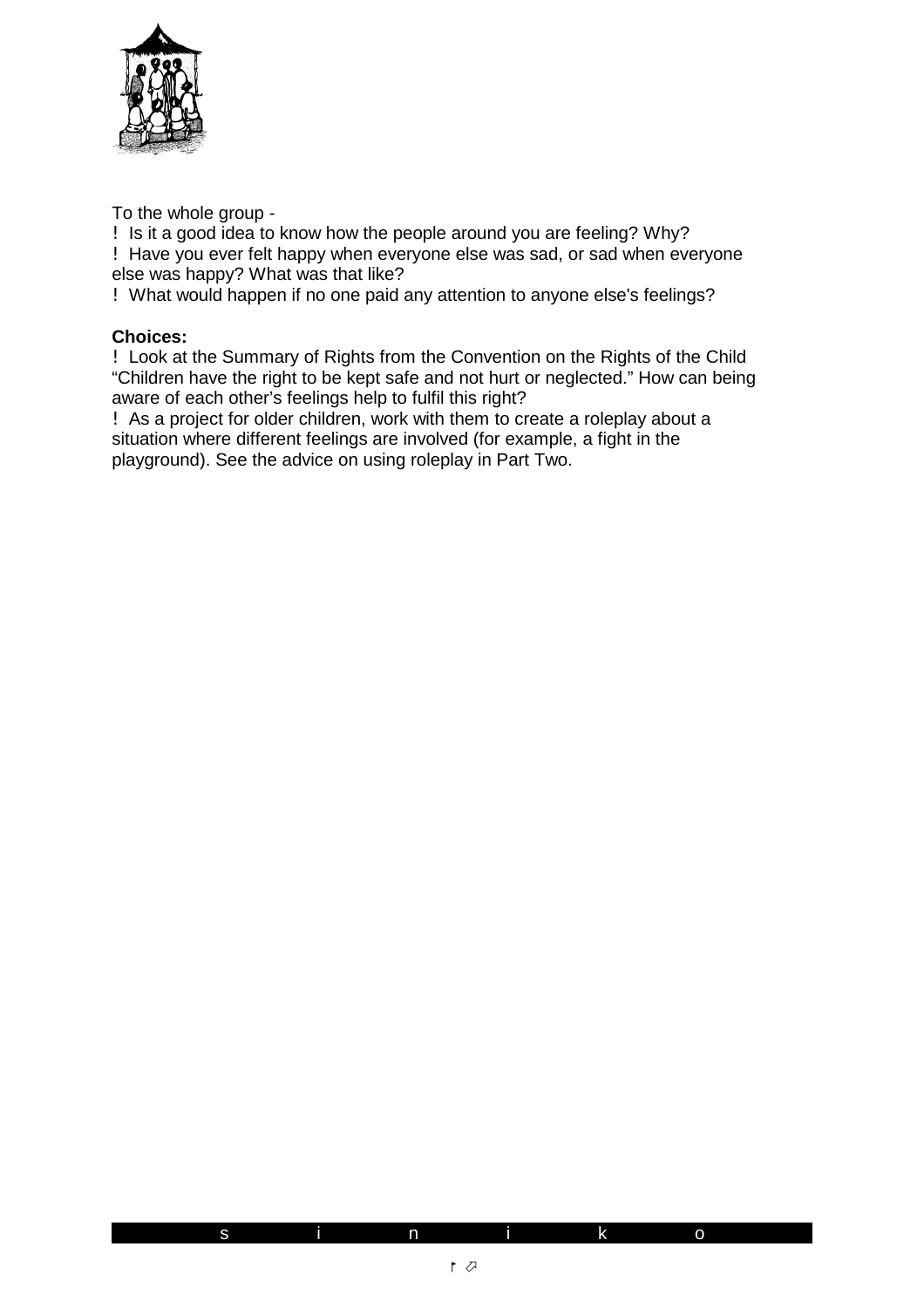

# **Touch me Gentle**

**Aim:** This quick game generates positive group feelings.

Note: It is up to you to decide whether this is an appropriate activity for your group. It often works best with small children, since older children may be reluctant to touch each other in this way.

# **Learning point:**

- "Do to others as you would have them do to you." (i.e. respecting other people's rights encourages them to trust you and to respect yours).

# **What you need:**

- Summary of the Convention on the Rights of the Child (see Part Five).

**Time:** Twenty minutes

# **How to do it:**

! Ask the children to walk in a circle.

! Ask them to sit down still in a circle with their face to the back of the child in front. ! Ask them to imagine their favourite colour being poured over the shoulders of the child in front of them.

! Show them a simple, gentle shoulder massage movement. Allow a few minutes while everyone massages the person in front of them.

! Everyone turns around and massages the one who massaged them.

! Ask the questions below.

# **Questions:**

! What was it like to be massaged? What was it like to massage someone else? ! What if someone was unkind or rough to the person in front of them? What would happen when we turned around? Why?

! How would you massage someone if you wanted them to be nice to you when you turn around?

# **Choices:**

! Look at the Summary of the Convention on the Rights of the Child. What would happen if we all ignored each other's rights and did as we pleased? Which rights would this affect? How? Would you like to live in such a world?

! When children are angry, ask them to tighten their muscles then imagine the same colour running down their body from head to toe, making their muscles relax. They can then step away from the puddle of colour at their feet, much less angry.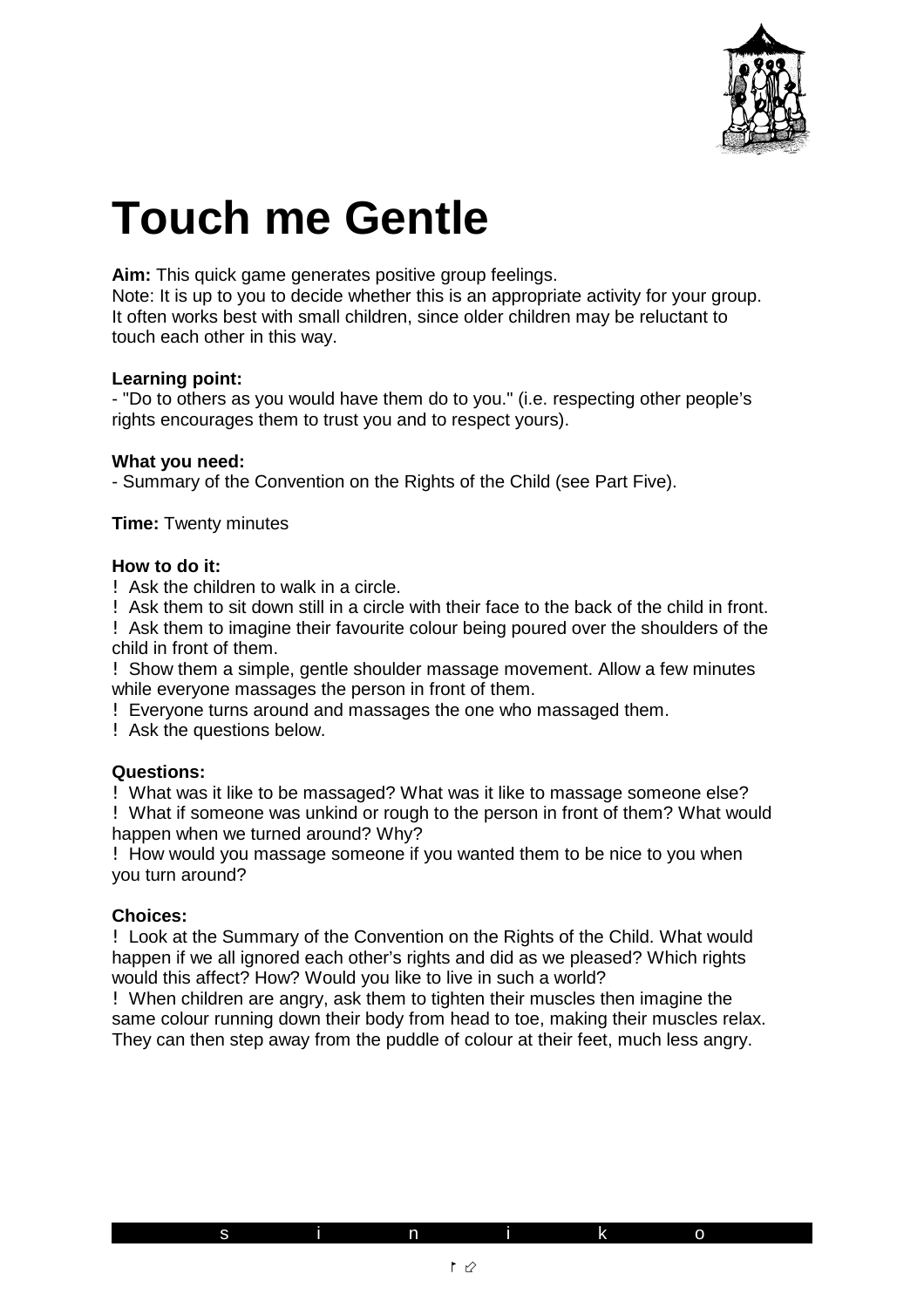

# **Talking Stick**

**Aim:** This sharing activity helps children develop listening and communication skills.

# **Learning point:**

- "Children have the right to express their own opinions and to meet together to express their views."

# **What you need:**

- Summary of the Convention on the Rights of the Child (Part Five).
- Any wooden stick, not too big, and without sharp bits.

**Time:** At least 10 minutes

# **How to do it:**

! Explain to the children that the Native American People or "Indians" had a way of listening to each other so that everyone got a chance to talk. They used a talking stick. Whoever has the talking stick has the power to speak and everyone else has the power to listen. The stick is passed around in a circle. Anyone who doesn't want to speak simply passes it on. The talking stick can be used in different ways. For example, to tell news or to give opinions. It is a good way to get shy children to speak with confidence and to persuade dominant children to respect the rights of other children.

! A good way to start is for the teacher to take the stick and, for example, say something which he or she likes, then pass the stick on to the child next to him or her. This is an easy way to show the children how to use the talking stick.

! Be sure not to force children to speak.

! After the activity, ask the questions below.

# **Questions:**

- ! What was it like to speak / to hear other people speak?
- ! Did you find out anything new or surprising?
- ! Do you like to be interrupted?
- ! What is the advantage of letting someone speak without interruptions?

# **Choices:**

! If a conflict occurs between members of the group, this method can be used to find out the opinions of the group about what should be done to resolve the problem.

! Adults can use this activity in exactly the same way, for example to get to know each other.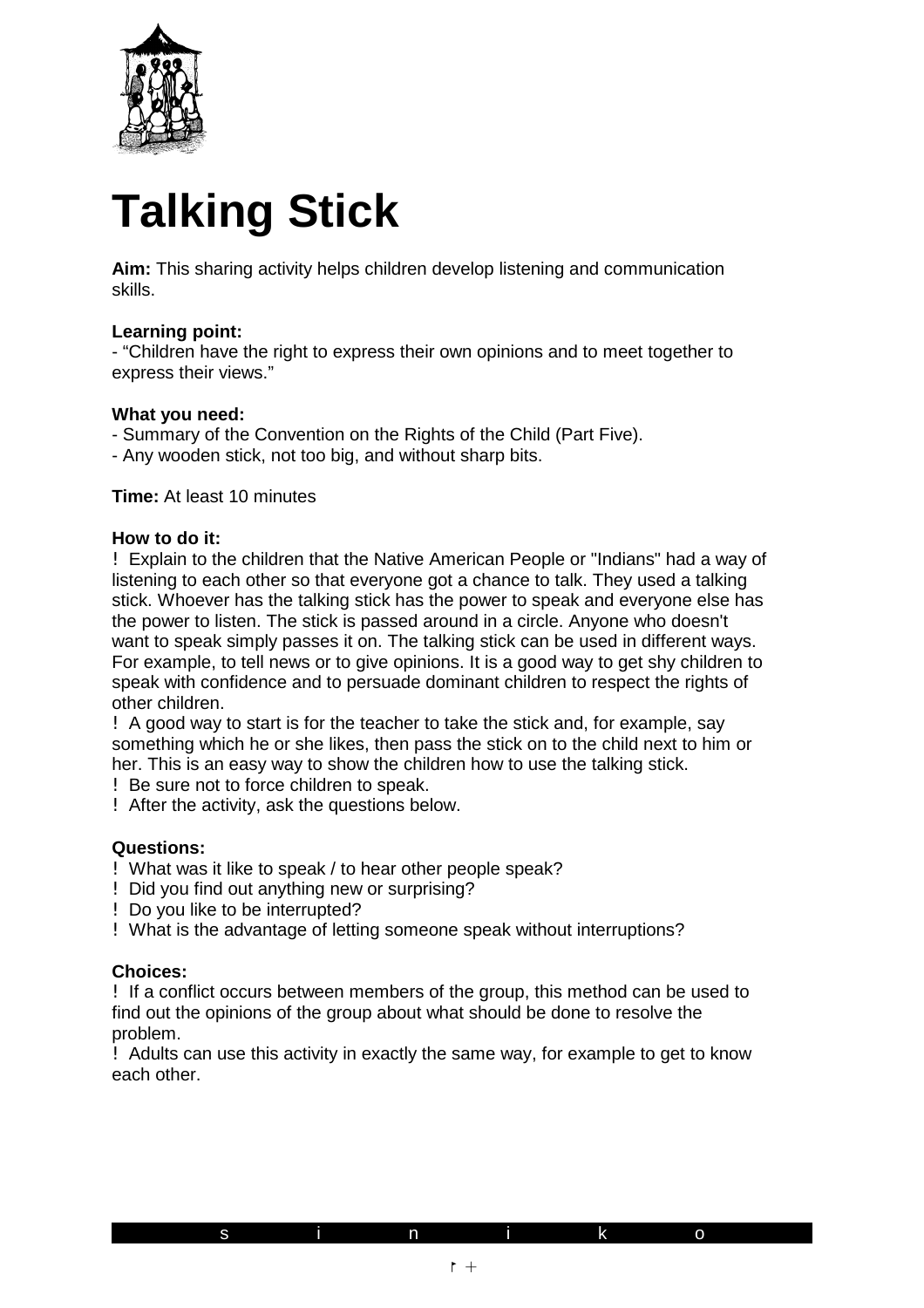

# **Let's listen to each other**

**Aim:** This rhyming game helps to develop listening skills.

# **Learning point:**

- Listening well helps us to respect other people's rights.

# **What you will need:**

- The text of some well-known rhymes.

**Time:** Half an hour

# **How to do it:**

- ! Say a familiar rhyme to the children but change one word.
- ! The children must spot the incorrect word and say what it should be.
- ! When they are used to this, change two words.
- ! Ask the questions below.

# **Questions:**

! When we are listening carefully, what do we do with our minds and our bodies? (the children might say: leaning forward, nodding, thinking about it...)

! What do we do with our minds and our bodies when we are not listening very well? (the children might say: looking away, not asking questions...)

! Do you think it is possible to get better at listening by practising?

! What are the advantages of listening carefully? (In our families, at school, in the street...)

! What would happen if everyone in the world stopped listening to each other?

# **Choices:**

! Ask children to write a story, a play, or to make a picture about a situation where someone didn't listen.

! As a project ask them to note during a weekend the times when they saw someone not listening. This data could be used for basic mathematical practice, displaying similar situations as percentages of the whole.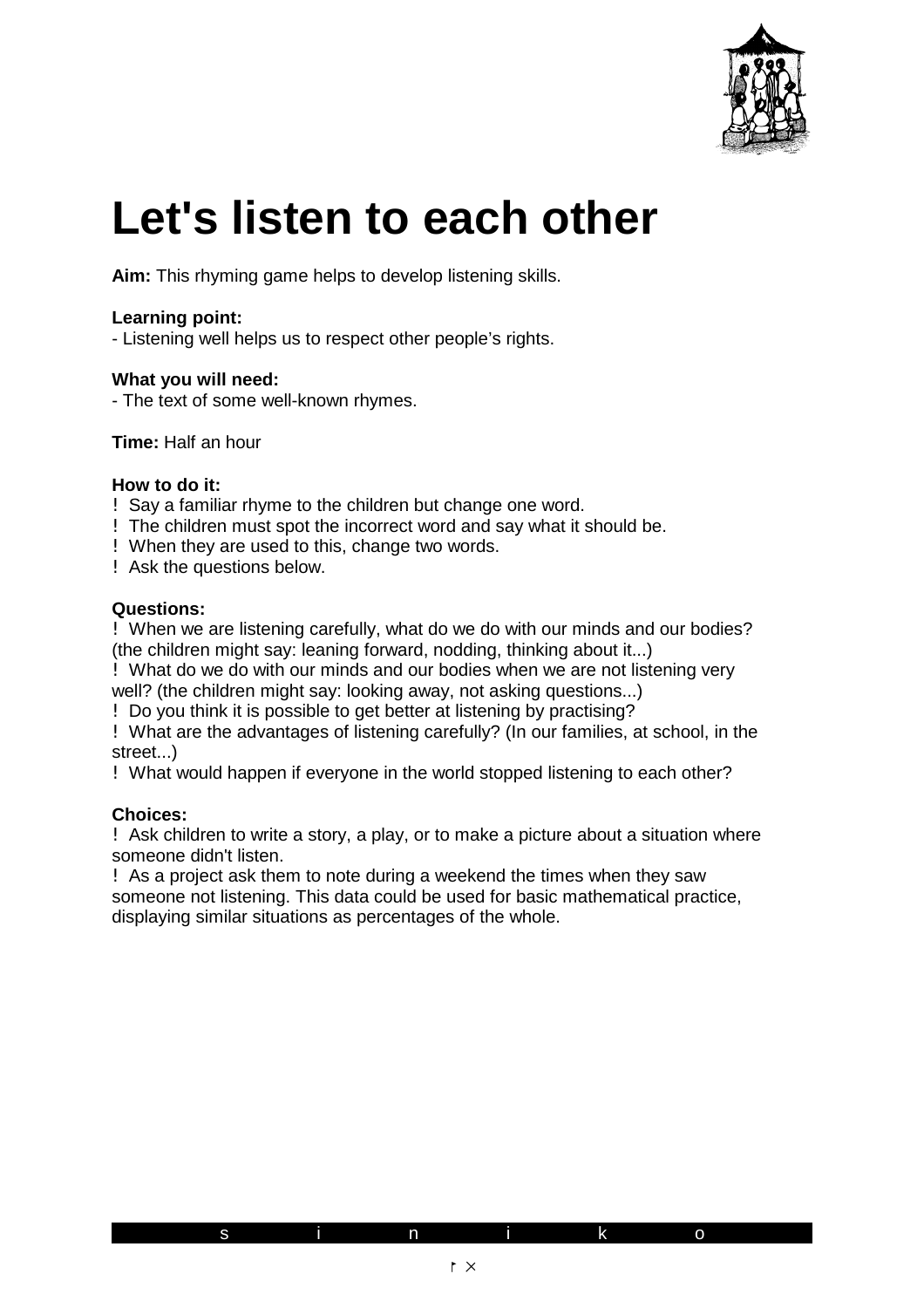

# **Trust Me**

**Aim:** This exciting and active game helps children to understand the importance of trust and cooperation.

# **Learning point:**

- We need to cooperate to achieve human rights for all.

# **What you need:**

- Summary of the Convention on the Rights of the Child (Part Five).
- Blindfolds for half of the children.

**Time:** Forty-five minutes

### **How to do it:**

! Ask the children to form pairs, and blindfold one child in each pair.

! The other child in the pair is "leader" and leads their partner around the room.

! The "leaders" should find a variety of (safe!) experiences for their partners. For example, asking them to identify objects by touching them, or leaving their partner alone for a moment, or running together on smooth ground. Encourage "leaders" to use their imagination.

! Pairs swap roles.

! After the game, allow time for the class to talk about the game. Use the questions below to start the discussion.

# **Questions:**

- ! What was it like to be "blind"/the leader?
- ! How did you communicate?
- ! Did you prefer one role? Why?
- ! Did you feel responsible when you were the leader?
- ! Did you trust your leader?
- ! Why is trust important? (In families, friendships, between countries...)

# **Choices:**

! Pick one of the rights from the Convention on the Rights of the Child. How would the world need to cooperate to make sure that this one right was realized for children everywhere? (For example, the right to enough food and clean water would require trust and cooperation by governments, food growers, traders, ....)

! In an adaptation of this game, one child is a "ship" and the others are "rocks". The rocks sit on the floor with spaces between them. The ship is blindfolded and must walk from one end of the room (the sea) to the other (the shore) without bumping into a rock. When the ship comes close to a rock, the seated child makes a noise like waves on a rock to warn the ship to change direction. When the ship reaches the shore, another child becomes the ship.

! As an action, children could prepare and perform a play for the whole school or community about a situation where cooperation prevents disaster.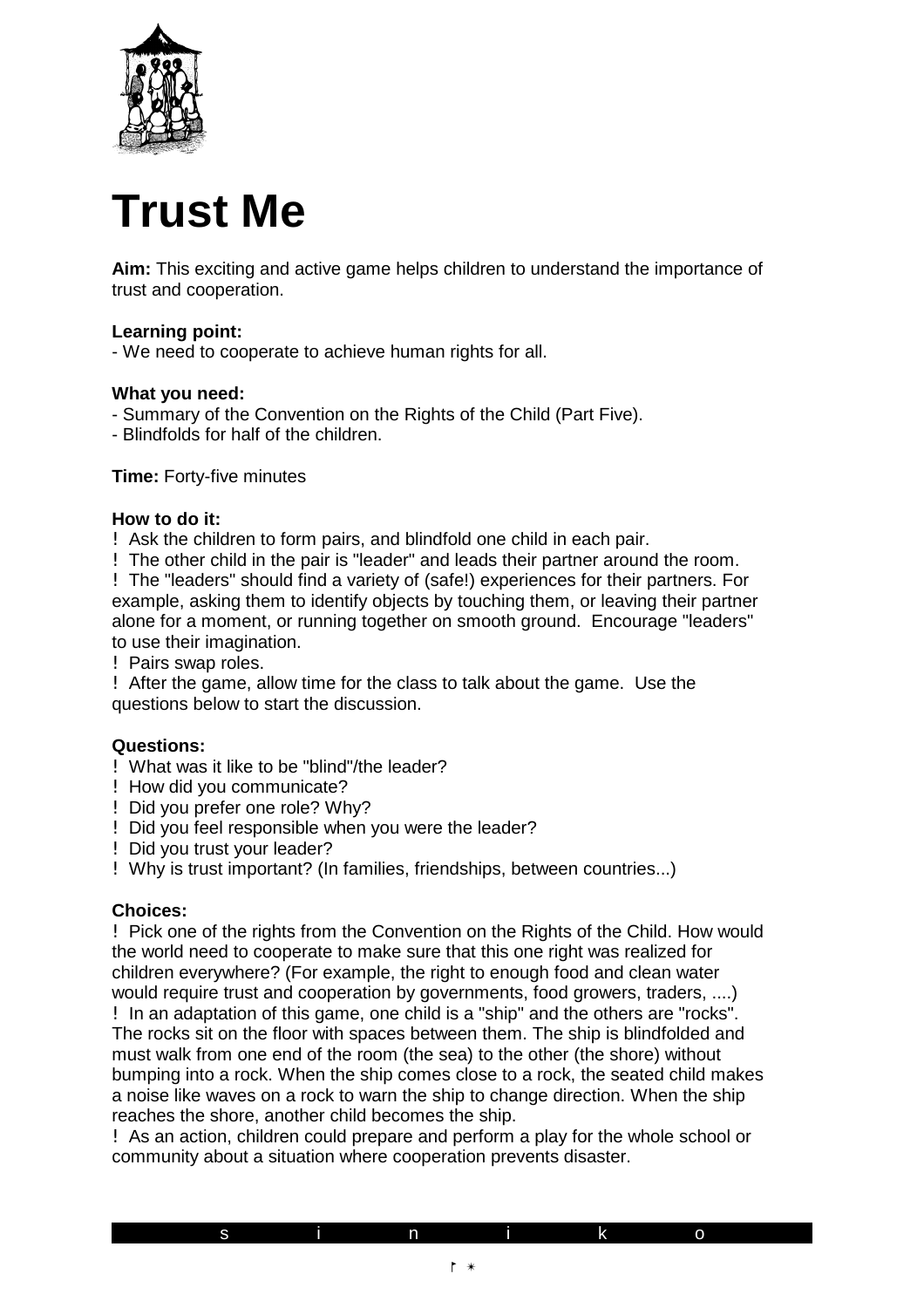

# **Rights for Life activities about the universality of rights**

These activities help children to understand that, like our thoughts, our rights are inalienable - that is to say, they are our own and cannot be taken away from us. They also show how rights have come to be defined and that they are based on the basic needs of all human beings.

# **My rights your rights**

**Aim:** This imagination game with junk or objects that have been thrown away helps to introduce children to the concept of universal and inalienable rights. It also raises questions about similarities and differences.

# **Learning point:**

- We all have "inalienable" qualities and also inalienable rights.

# **What you need:**

- Junk or objects that have been thrown away that can be collected by the children, such as empty tins or cans, plastic bags, containers, packets, rags... - Summary of Rights from the Convention on the Rights of the Child (Part Five).

# **Time:** About 20 minutes

# **How to do it:**

! Sit in a circle.

! Pass round one object. Each child suggests an imaginary use for it. For example, an empty packet could be a hat, a shoe, a suitcase... If they don't have an idea, they can pass it on.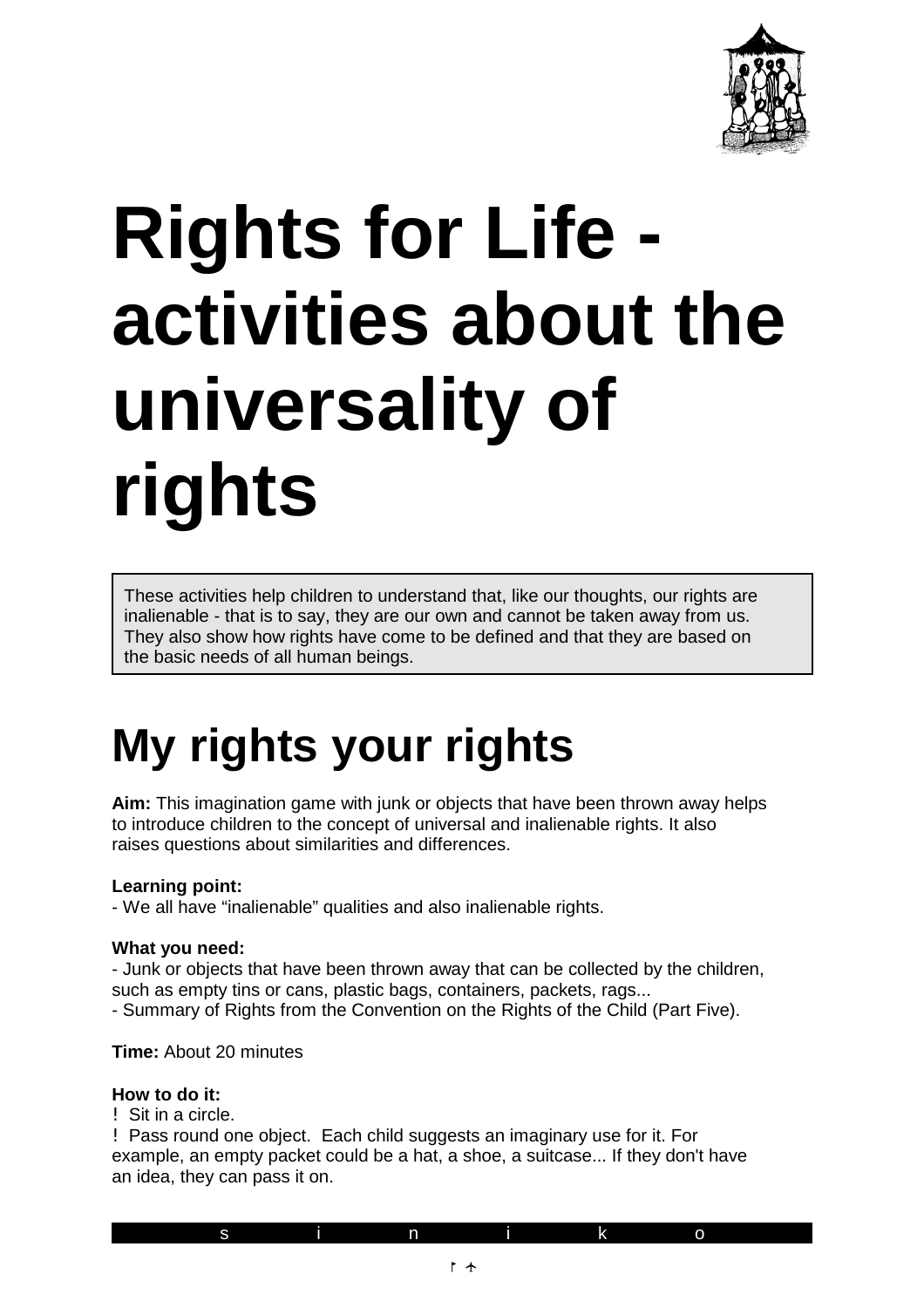

- ! Encourage imaginative suggestions.
- ! When ideas run out, pass round another object.
- ! Ask the following questions.

# **Questions:**

! What is "imagination"? When do we use it? What for?

Explain to the group that we all have an imagination which we are born with. Our imagination cannot be taken away from us. In the same way, we all have rights, which we are born with, and which cannot be taken away from us. Our rights can be ignored or violated by other people, but we still have them, no matter where we live or who we are - just the same as we all have our imaginations, no matter who we are.

# **Choices:**

! This activity is also useful for teaching about similarities and differences: we all have brains but our thoughts and ideas are sometimes different, sometimes similar, but never identical. You can explore this idea with the children by asking them "what is this?" before you pass round an object. The group might all agree that it is an old rag, but then their different brains can make it into a hundred different things.

! As a project ask the group to find things and situations which people see differently. For example, because of their height, their eyesight, etc. The children can make their findings into a wall display or picturebook.

# **Children's needs are rights**

**Aim:** This brainstorming activity helps to show that human rights documents are based on the basic human needs of all people.

# **Learning point:**

- Rights are based on the similar needs of different people.

# **What you need:**

- The Simplified Convention on the Rights of the Child from Part Five of this manual. - Blackboard or large pieces of paper and pens.

# **Time:** About an hour

### **How to do it:**

! Ask the children to imagine that they have been asked by the Organization of African Unity (OAU) to make a list of all the things which all the children in Africa need to be happy and healthy. For example, food, play, air, love...

! Write up these "needs" as they are suggested without judging them.

! When there are no more suggestions, ask the class to identify which of their suggestions are really needs, and which are "wants". (For example, TV and sweets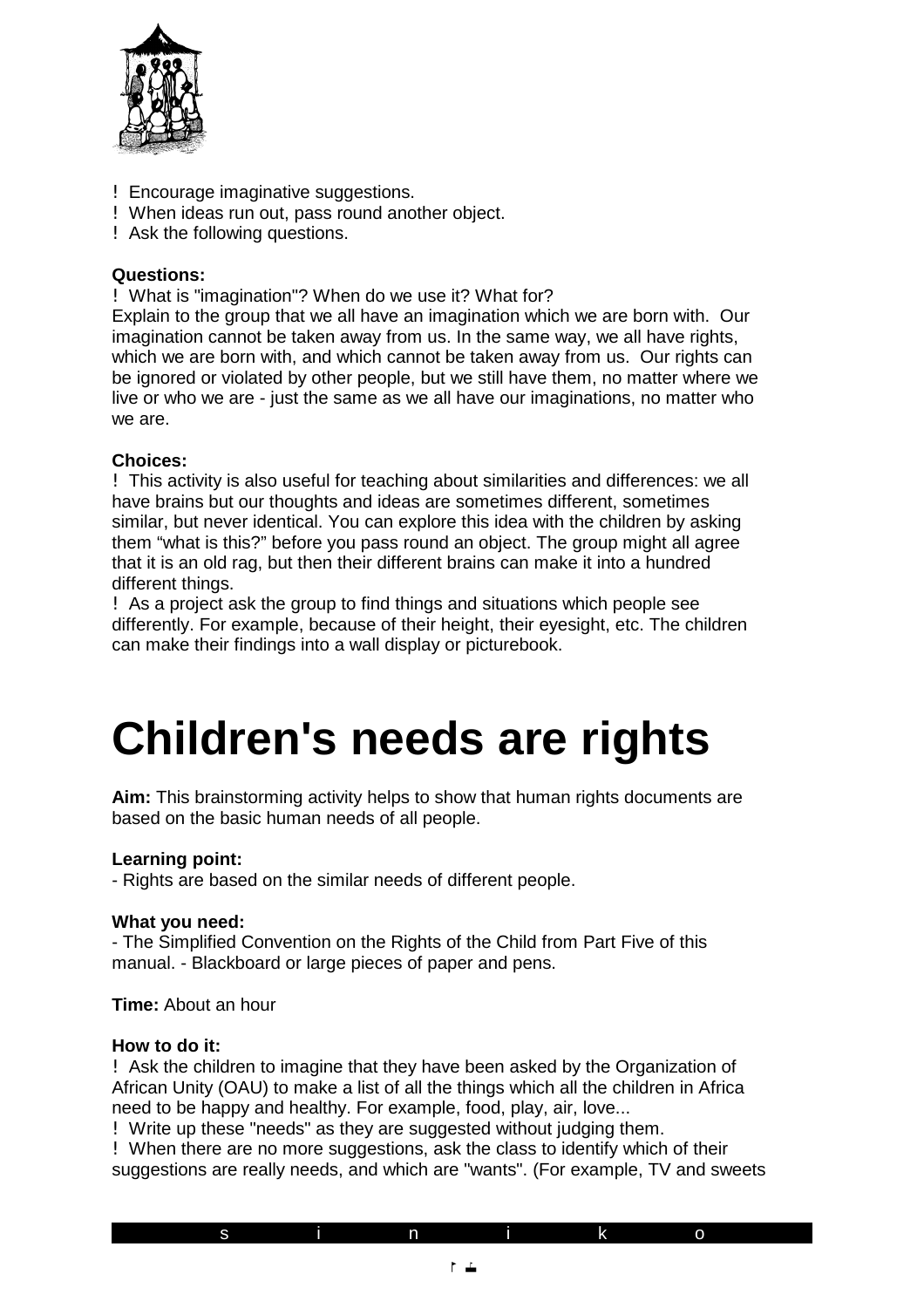

would be "wants" not "needs"). Try to identify needs which are the same for all children.

! Now show the group the summary of the Convention on the Rights of the Child. Explain that years ago, a similar list was made by the United Nations, and later it became the Convention. The Convention reminds the world's nations of the needs of their children. If you have a law in place in your country which incorporates the provisions of the Convention, you can explain this.

! Ask them to compare their list and the summary of the Convention. Which needs have been identified as rights? Are there any differences between the two lists? Why?

! Ask the questions below.

# **Questions:**

! Why do you think that the United Nations thought it was important to list children's rights?

! Why do you think the Convention is a list of needs, not of wants?

! Do you think all the children in your country and in the world have all these rights? Why not?

! Look at one or two of the rights in the Convention. What might happen to deny a child these rights?

! What can be done to ensure that children enjoy these rights?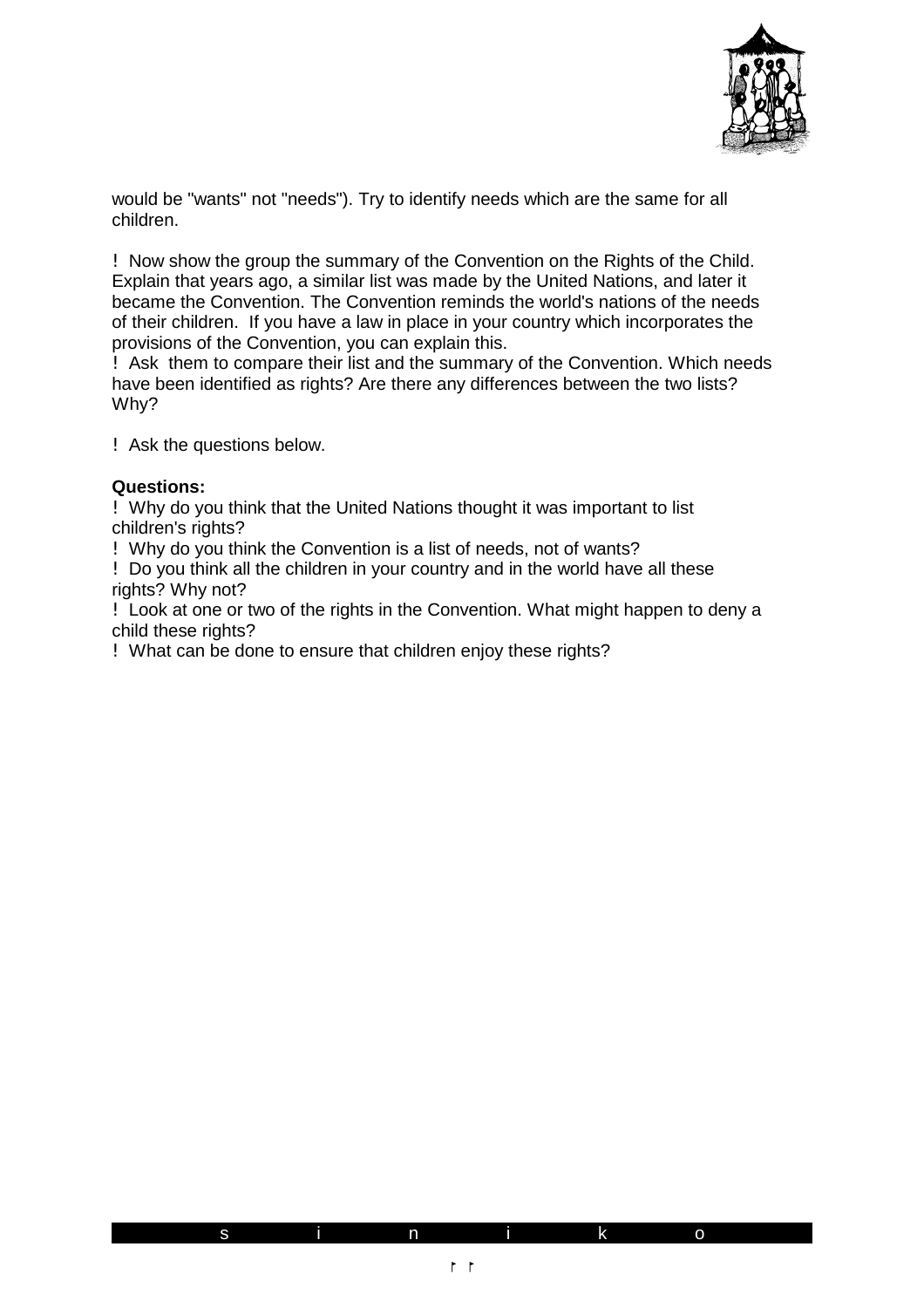

# **The long journey of rights**

**Aim:** This interviewing activity aims to help children to relate human rights to their own environment and to show that recognition of human rights has been gradual.

# **Learning point:**

- The codification of rights is a late-twentieth century development, but rights themselves have existed and been violated, fought for, and gradually achieved throughout history.

# **What you need:**

- Summary of the Convention on the Rights of the Child from Part Five.

**Time:** Three sessions, spread over several weeks

# **How to do it:**

! Explain to the children that human rights documents such as the Universal Declaration of Human Rights, the African Charter on Human and Peoples' Rights and the Convention on the Rights of the Child are recent developments, and that in the past, many of the human rights in these documents were not available to all children. Explain that in many modern countries, this is still so.

! With the children, make a short list of local people who might be able to answer the question: "Have the lives of children in our town improved in the last century?". For example, their grandparents. A list of about four people is ideal.

! Ask the children to write to these people to invite them to be interviewed. (It is easiest at first if the interviewees come to the group).

! Remember to ask the interviewees for short accounts of their knowledge about the subject on which they will be questioned. These can be read and discussed by the children before the day of the interview, so that questions can be prepared in advance. When preparing questions, the group should think "what do we want to learn?" For example, if an interviewee has indicated that they worked as a child instead of going to school, the children could plan to ask about their memories, a particular event, how they felt about it, when it happened, how and why, who was there, and so on.

! When the interviewees come in, seat them where the whole group can see.

! The children can take it in turns to ask their questions. Let the interview develop naturally - try not to interrupt unnecessarily.

! Record the answers, in writing or on cassette.

! If more than one interviewee is present, ask them to discuss questions, instead of answering individually. This can be very interesting!

! After the interviews, ask the children to compare the interviews with the summary of the Convention on the Rights of the Child. Ask the following questions:

# **Questions:**

- ! Do you think children's rights were respected in the past?
- ! Which rights were ignored? Why?
- ! Would you have liked to live at that time?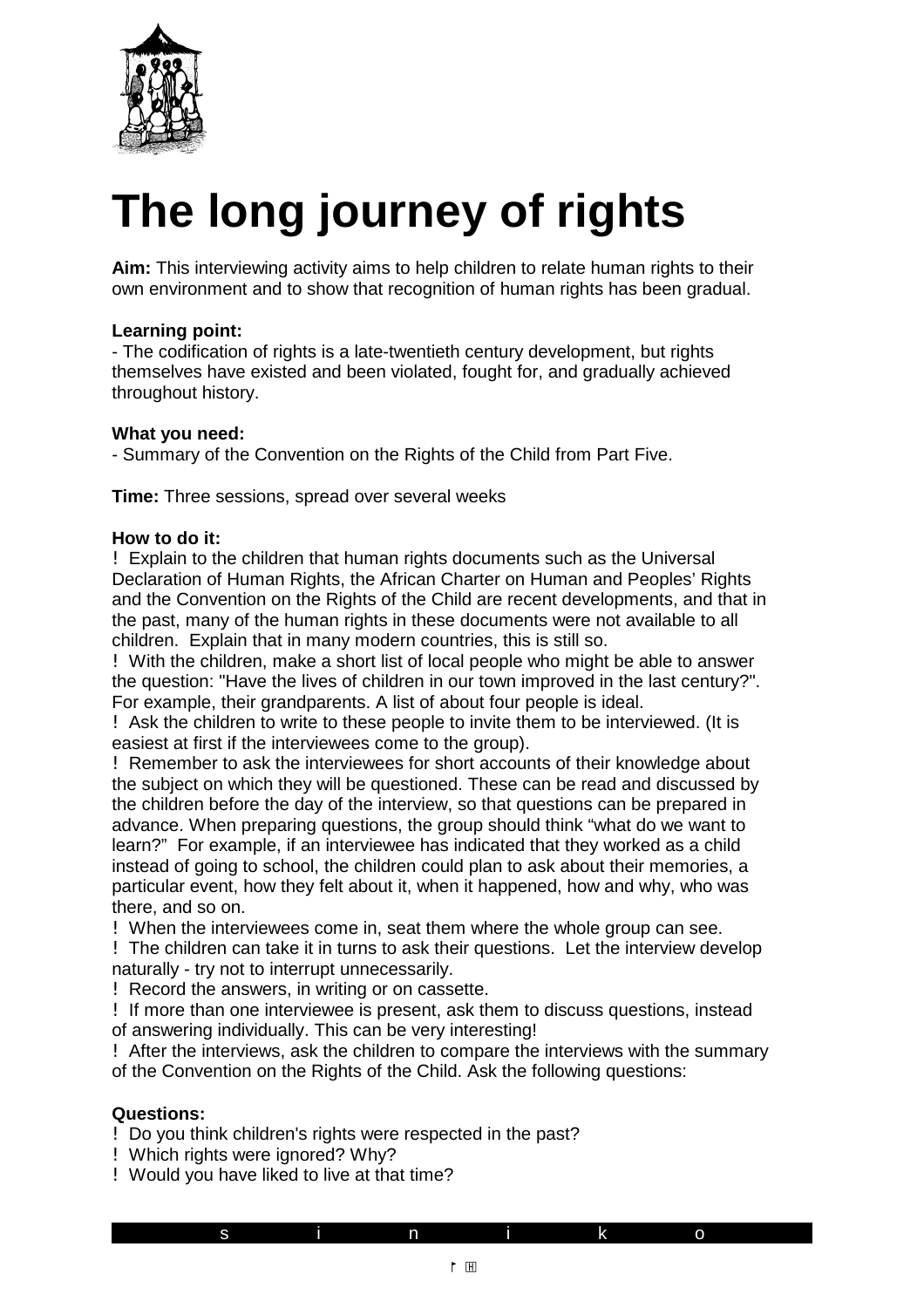

! Have things changed for children? Are they better or worse? Why?

# **Choices:**

! Older children could also interview people in their own homes.

! Use newspapers to discover how the rights of children in other parts of the world are ignored or protected.

! As a project ask children to make a play, poems, stories or artwork comparing children's lives in the past and the present.

! National literature may be a good source for stories about what children's lives were like in the past.

! As an action, children could write a play about the achievement of children's rights and perform it at a local festival.

# **The Calendar Game**

**Aim:** This activity with photographs helps to explain how all rights are linked. It can be used with children, teenagers and adults.

# **Learning Points:**

- Rights are "universal" (everyone has them).

- Rights are "indivisible" (you cannot enjoy some rights while denying others).

# **What you need:**

- About 12 photographs or other good quality pictures of people from around the world in as many different situations as possible. Calendars, newspapers and magazines are good sources for these pictures.

- Simplified Version of the Universal Declaration of Human Rights from Part Five.

**Time:** About 30 minutes

### **How to do it:**

! Spread the pictures out on the floor or on a table where everyone can see them. ! Ask the children to pick out the three pictures (as a whole group) which they like

best. This will take a few moments.

! Pick up the three chosen pictures. Tidy away all the other pictures so that they do not distract the children.

! Hold one of the three chosen pictures where everyone can see it. Ask the children the questions listed further down this page to stimulate their imaginations about the picture. Be open to all of the suggestions!

! Repeat this imagination exercise for the other two chosen pictures.

! Now go back to the first picture. Ask the children: "Which right or rights do you think this picture represents?" (If the participants are very young or are unfamiliar with human rights, allow them to consult the Simplified Version of the Universal Declaration of Human Rights).

! Repeat this question for the other two chosen pictures.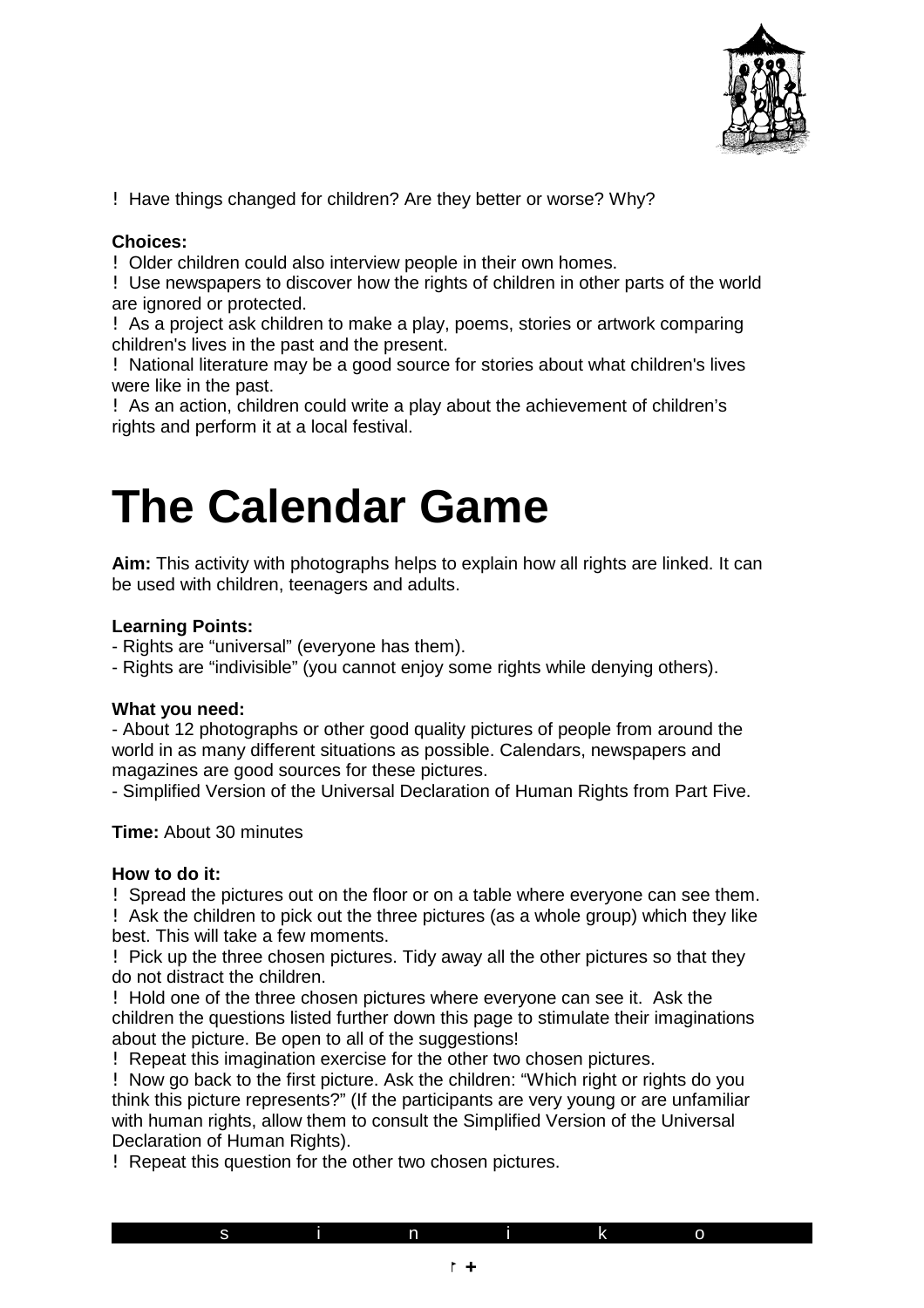

! Spread out all the pictures again. Ask the children: "What about these others? Which right or rights does each of these represent?" Use this opportunity to explain that all rights are "universal" (everyone has them).

! Now ask the children to see whether they can split the pictures into different piles, each pile corresponding to one of the points in the Simplified Version of the Universal Declaration of Human Rights. The children will soon realise that this task is impossible, as all rights are linked, so one picture will represent several rights at once. Use this opportunity to explain that rights are "indivisible" (you cannot enjoy some rights while denying others).

# **Questions:**

- ! Where do you think this photograph was taken?
- ! What do you think is happening?
- ! What time of day is it?
- ! Are these people related?
- ! Are they poor/rich, happy/sad?
- ! What are they looking at/doing/saying?
- ! Where are they going? Where have they been?
- ! Do they know the photographer?
- ! What do they think of her/him?

# **Choices:**

! If the pictures used all feature children, this activity can also be used with the Summary of Rights from the Convention on the Rights of the Child (from Part Five). ! As a project, children can collect as many pictures as possible of people from around the world and make a display with them.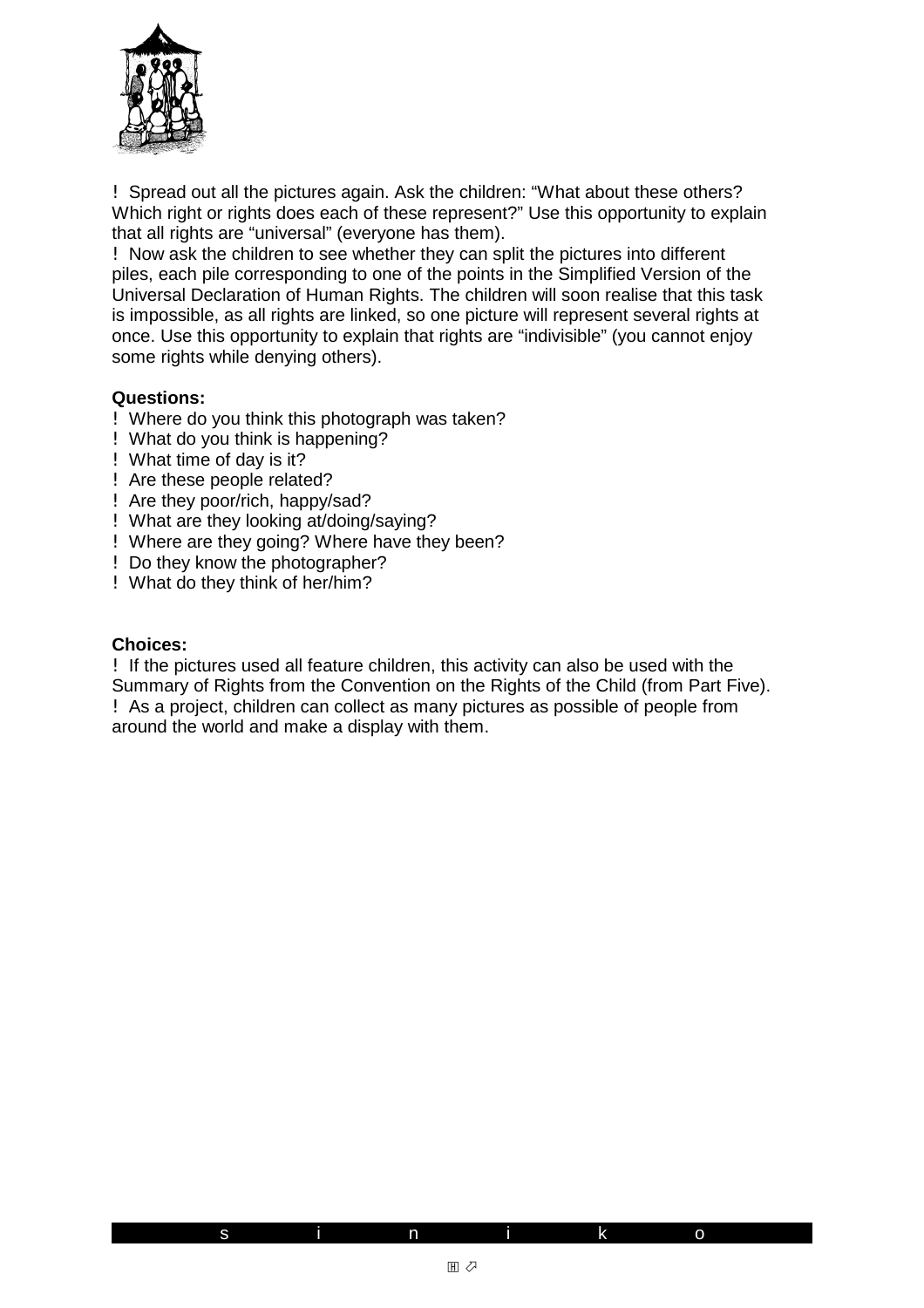

# **What's fair? activities about justice**

"It's not fair..." Fairness is something we each think we can judge well. We recognize at once what is not fair and can usually give a quick answer to the question "Why isn't it fair?"

Fair means honest and just, giving the same chances and treatment or the same amount to everyone, according to the rules if there are any. A simple example is running a race; a race is only fair if the rules are the same for everyone. If we all start at the same time, run the same distance, and are all of the same age and ability, that is fair.

Life would be fair if we all had an equal chance: if everyone had enough to eat, and clean water to drink; if everyone could go to school; if everyone were treated equally, regardless of their ethnic background, their gender or their religion; if everyone could vote freely. These are some examples to show what fairness is. Realizing the importance of fairness in their own lives is important for giving children a better understanding of the need for fairness in the world.

# **The Name Game**

**Aim:** This game enables children to get recognition and give it to others.

# **Learning points:**

- We all have the right to a name.
- Everyone benefits from fairness.

# **What you need:**

- The Simplified Version of the Convention on the Rights of the Child from Part Five (especially Article 7).

- Sponge ball or cushion.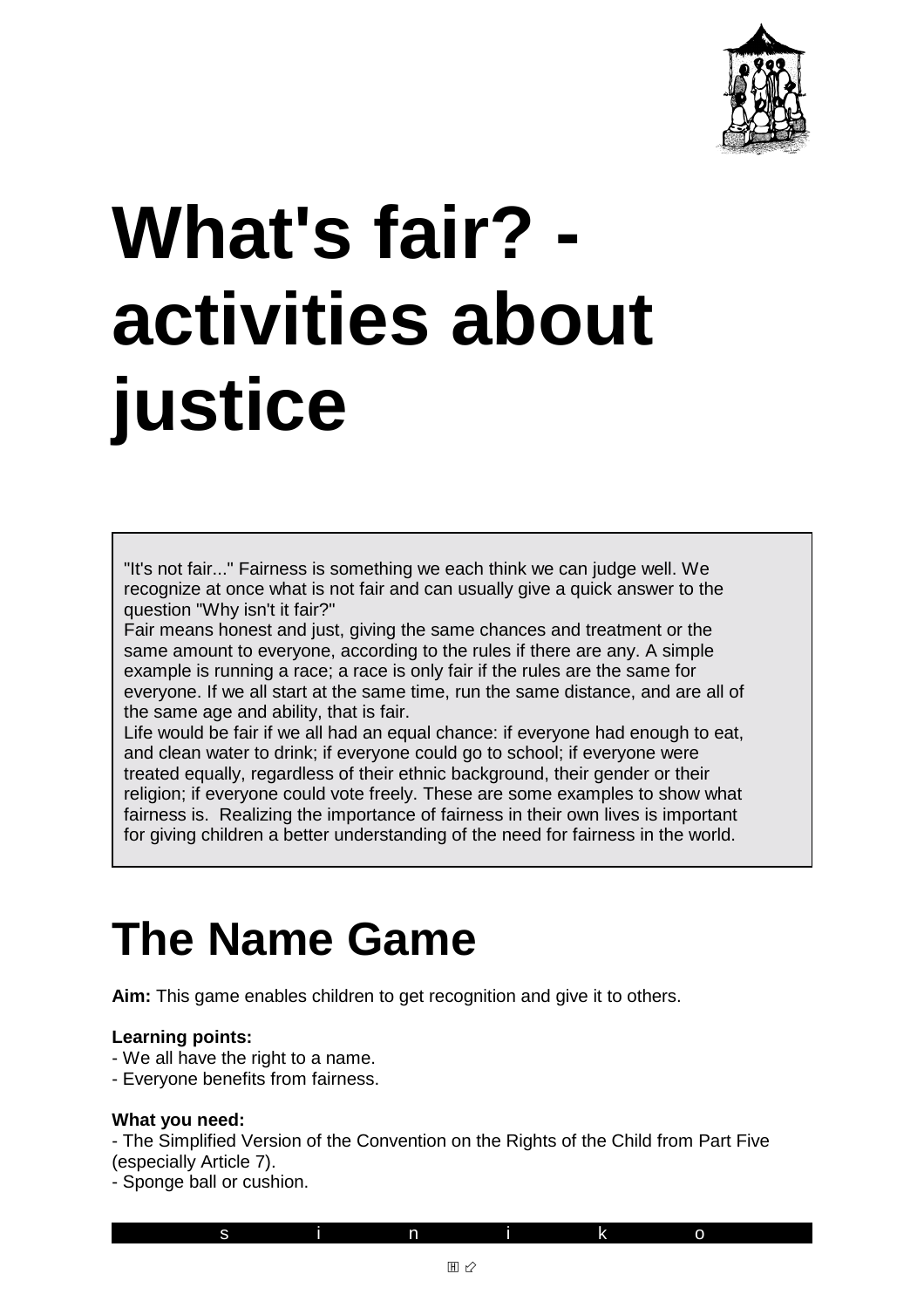

**Time:** Less than half an hour

# **How to do it:**

! The children sit in a circle on the floor.

! A child throws the ball to another child, calling out the name of the "catcher". If the name is correct, the catcher becomes the "thrower", and throws the ball on to another child, calling out the name of the new catcher. If the thrower has called out the wrong name, the child who is catching the ball corrects them and throws the ball back.

! Affirm children who might otherwise be left out by purposely throwing the ball to them when it is your turn.

! After playing for a few minutes, ask the questions below.

# **Questions:**

! Did everyone have the same chance to be the thrower? Why? Why not?

! What would it have been like if you never had the chance to be the thrower? Why?

- ! What can we do to make sure we play fairly next time?
- ! Can you think of a time when something unfair happened to you?
- ! How can we avoid unfairness in our class, school, family?

# **Choices:**

! Look at Article 7 of the Simplified Version of the Convention on the Rights of the Child. How would your life be different if you didn't have a name?

! Ask the children to write a story or a play about an unfair situation that is made fair.

! This activity can be good for introducing new group members to each other.

! When the group all know each other's names, make the game more difficult. For example, the first thrower could start a sentence to which every thrower has to add one word.

! As a project, children can investigate where different names come from and what they mean.

# **Know your Orange**

**Aim:** This observation game raises issues of sharing in the group and also teaches children that our perceptions of similarities and differences are very subjective. This basic idea is then linked through the questions to ideas about stereotyping in society.

# **Learning points:**

- Rights are based on fairness.
- Children have the right not to go hungry.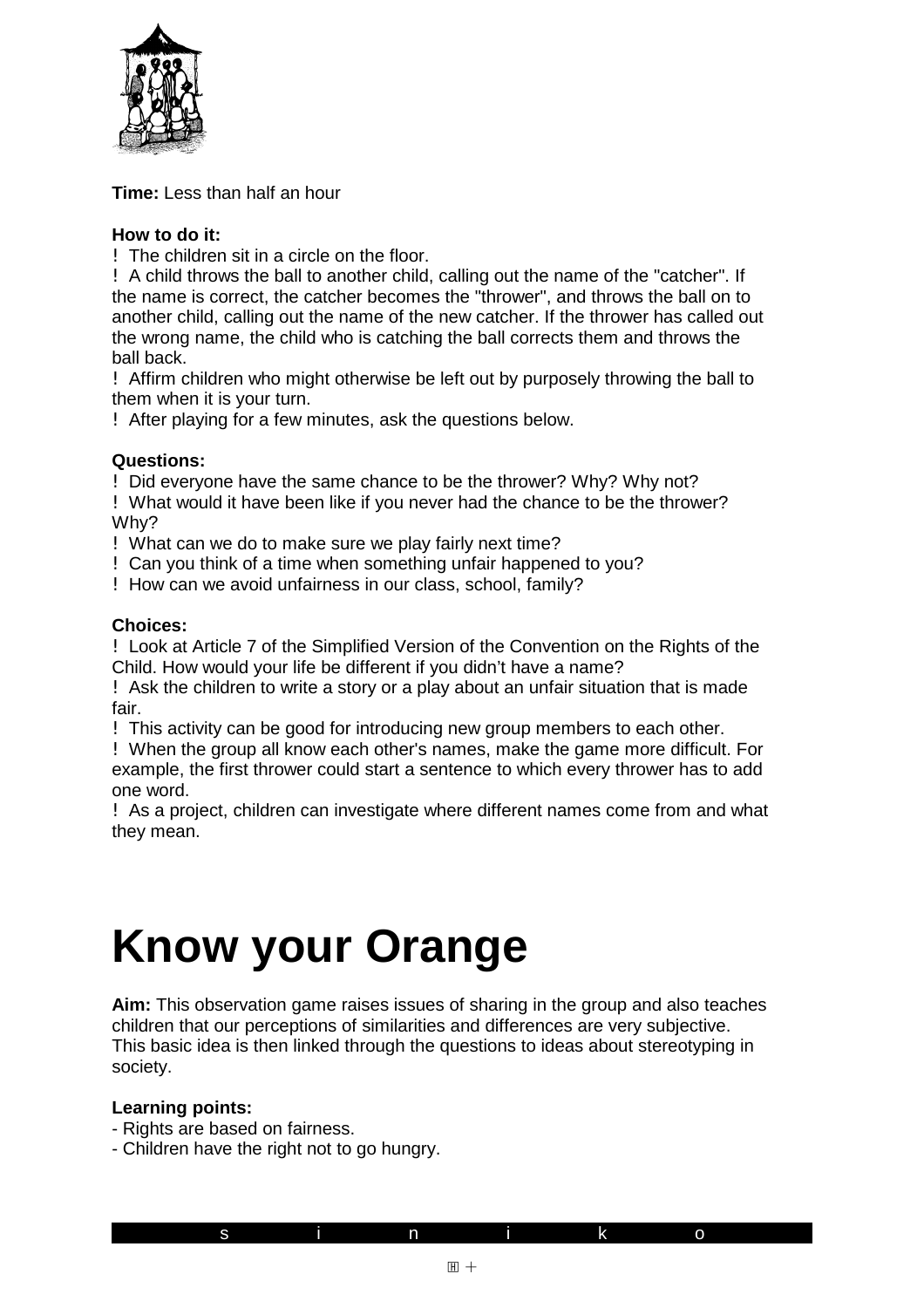

# **What you need:**

- Summary of Rights from the Convention on the Rights of the Child from part Five.

- One orange (or any fruit or vegetable) for each child.

**Time:** One hour

# **How to do it:**

! Ask the children to sit in pairs in a small circle.

! Ask the children what are the characteristics of oranges. Are all oranges the same?

! Give one orange to each pair.

! Each pair should observe its own orange for a while. Tell them to note its colour, any bumps, lumps, or other things that makes it different from other oranges.

! Collect the oranges in a bag.

! Pass them around one by one. Each pair examines each orange in turn. If a pair recognizes its orange, it holds onto it.

! When each pair has reclaimed their orange they can all be eaten.

# **Questions:**

! Look at the second point in the Summary of Rights from the Convention on the Rights of the Child. How can fairness and sharing help to protect this right for all children?

! Who got their orange back first/last? Why?

- ! Were you worried that someone else had got your orange?
- ! What if your orange hadn't appeared at all, how would you have felt?

! Here we shared oranges. What else do we share at school? Is sharing sometimes a problem? Why?

! What would happen if everyone forgot how to share? (In school, at home, in the world).

! Were all the oranges the same? What was similar about the oranges? What was different? (If the children started the activity believing that all oranges are the same, ask them if their opinion has now changed).

# **Choices:**

! This activity can also be done using stones, pieces of wood, or any other group of slightly different items.

! As a project ask the children to create and share with the group a story, play, or a picture about a world where everyone forgot to share.

! If you want to raise the issue of stereotyping, remind the children that they thought all oranges were the same, when actually they are quite different. Now show them as many different pictures as possible of a social group who are sometimes perceived to be "all the same". For example, ethnic minorities in your country, or people from distant parts of the world. Ask the children what stereotypical image people in other countries might have of the people in your country. Are stereotypes helpful? Why? Why not?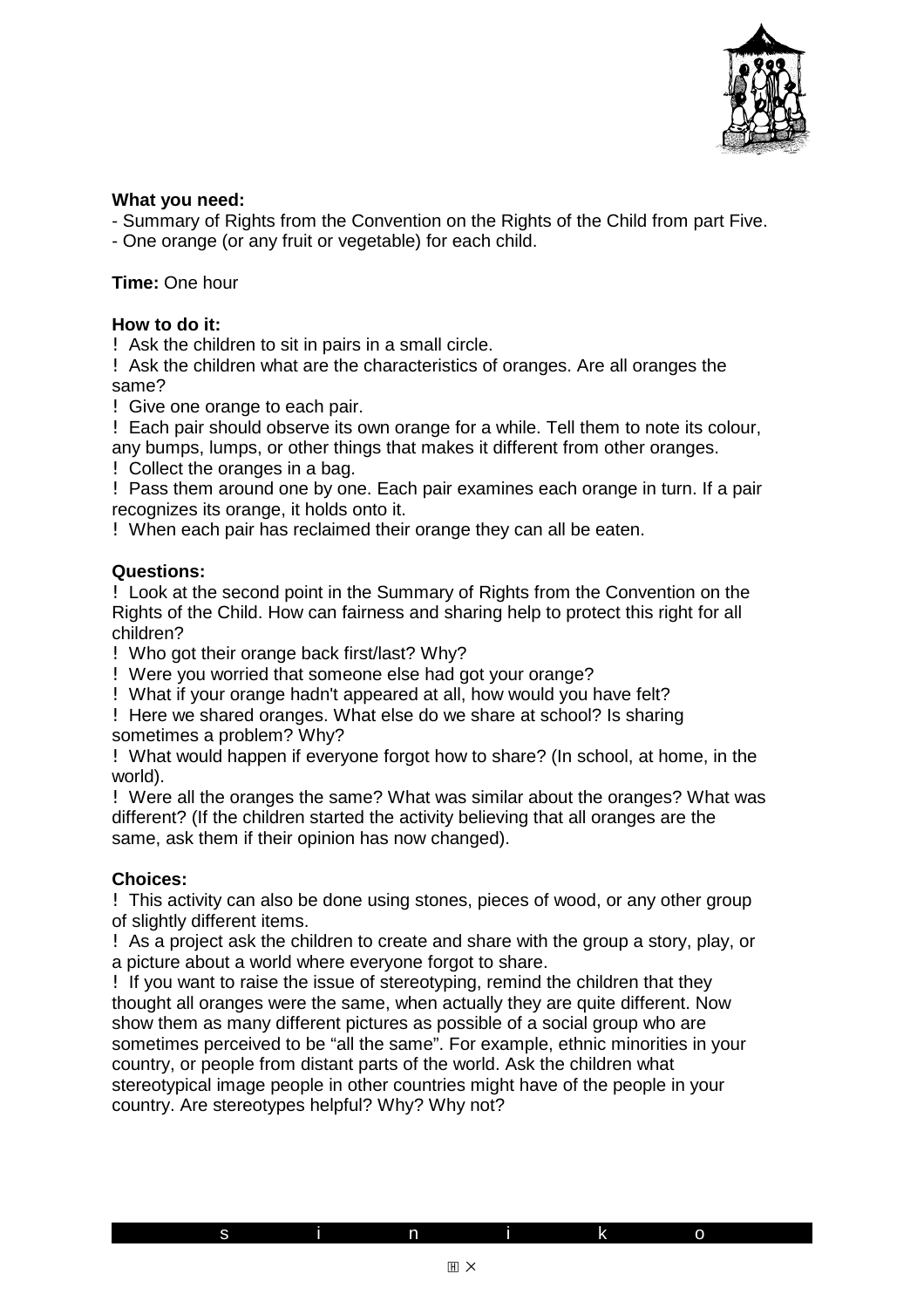

# **Camouflage**

**Aim:** In this indoor or outdoor game, children learn to identify and question unfairness.

# **Learning point:**

- Rights are based on fairness.

# **What you need:**

- The Summary of Rights from the Convention on the Rights of the Child (Part Five). - Three balls of wool of different colours. One ball should be a distinctive colour such as red, or yellow, and the others should be colours which blend with the indoor or outdoor surroundings.

**Time:** About an hour

# **How to do it:**

! Cut 20 or 30 pieces of wool from each colour.

! Hide them in a field or a park nearby or, if indoors, around the room where you are teaching.

! Divide the children into three teams. Each team should look for wool of one colour only.

! Give them a time limit and agree on a time-up signal.

! Count how many pieces of wool each team was able to find. The winner is the team with the most pieces of wool.

- ! The team which is looking for the brightly coloured wool will probably win,
- because it is easier to find.

! Ask the questions below.

# **Questions:**

- ! What did it feel like to be on the winning team?
- ! What did it feel like to be on the other team?
- ! Which team found most pieces? Why?
- ! If we played again, which team would you like to be on? Why?
- ! Is the game fair?
- ! Can it be made fair?

! Think of all the games you know: What makes them fair? (For example, in football, both teams have the same number of players).

# **Choices:**

! Look at the Summary of Rights from the Convention on the Rights of the Child. For many children in the world, these rights are not realized. How would you feel if you were one of these children? What can be done about this unfairness? ! For older children, make a game unfair, then use this as a starting point for thinking about global unfairness. (For example, in the distribution of wealth, water, food, land...)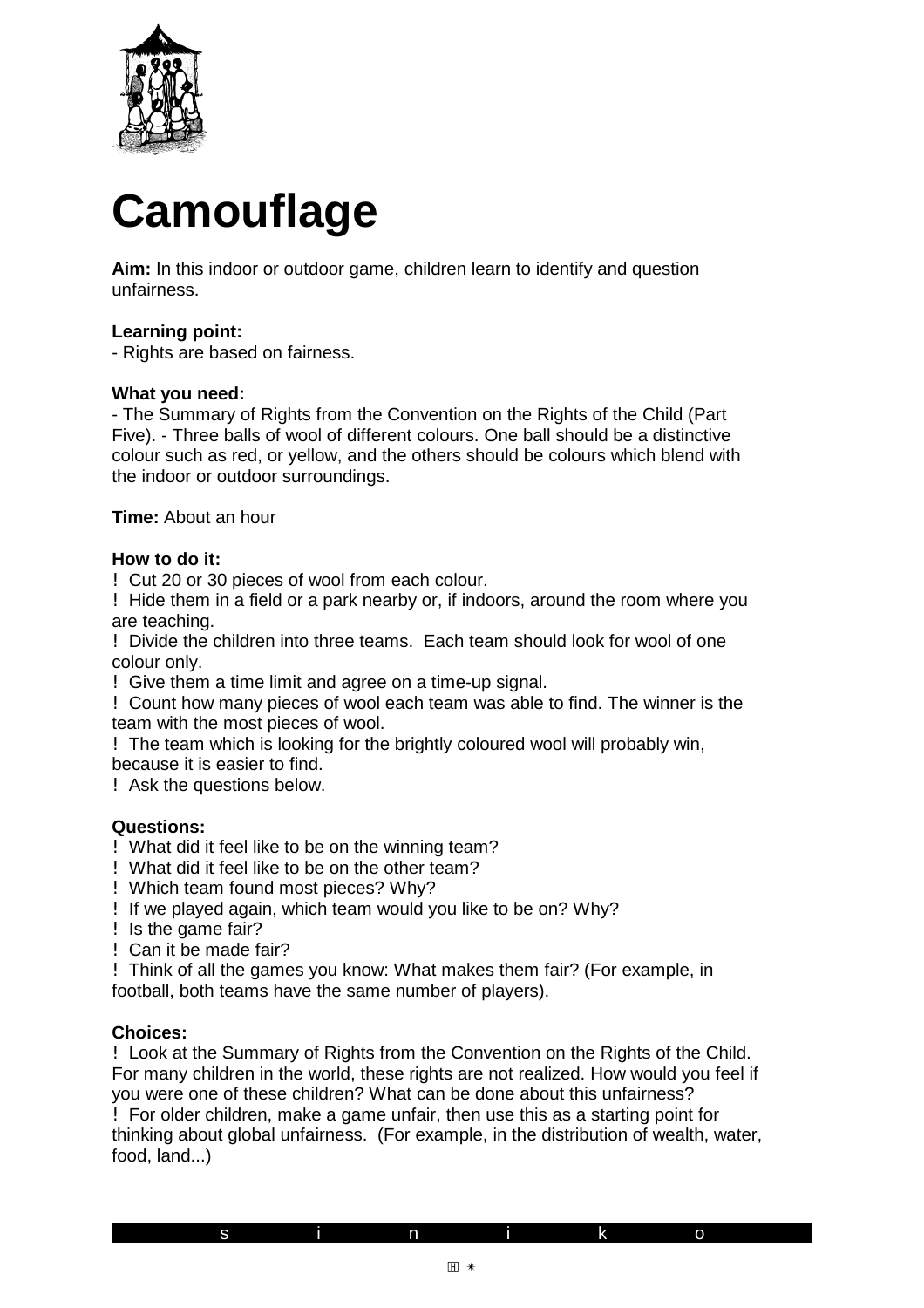

# **Let's learn about Fairness**

**Aim:** This brainstorm activity helps to develop children's natural sense of fairness.

# **Learning point:**

- Rights are based on fairness.

# **What you need:**

- Blackboard or large piece of paper and pens, sticky tape.

**Time:** About one and a half hours

# **How to do it:**

! Brainstorm with the children on the question "what is fair/unfair?". Write down all the ideas where they can be seen (see Part Two of this manual for detailed advice on how to run a brainstorm). Try to keep ideas short, but don't shorten them without checking what the child meant.

! Ask them to form small groups. Give the small groups five minutes to write a definition of what fairness is.

! Display the results on the wall. If some of the definitions are different ask the class if they can think of a common definition that includes all the definitions.

! Display this definition on the wall (If there are several definitions, display them all).

! Ask the questions below to help the children to think about what fairness means.

! If possible, illustrate the definition with drawings about fairness/unfairness.

# **Questions:**

! Is fairness important? Why?

! Can you think of a time from your life when something was fair and a time when something was unfair?

- ! What makes things unfair?
- ! How did it feel when things were unfair?
- ! Can things always be made fair?
- ! How can we try to make things fair in our school/community/country/world?

# **Choices:**

! This process of definition can also be used for discussing freedom, tolerance, responsibility, peace, or any other issue related to human rights. Its value lies in encouraging children to express their in-born feeling about what is "right".

! As a long-term project children can make human rights dictionaries. When unfamiliar words come up during your human rights teaching, work with the group to reach a simple definition which they can write in their dictionaries.

! Children could also make a large poster with a glossary of important words for display in the classroom. The glossary can be added to as and when new words are discussed.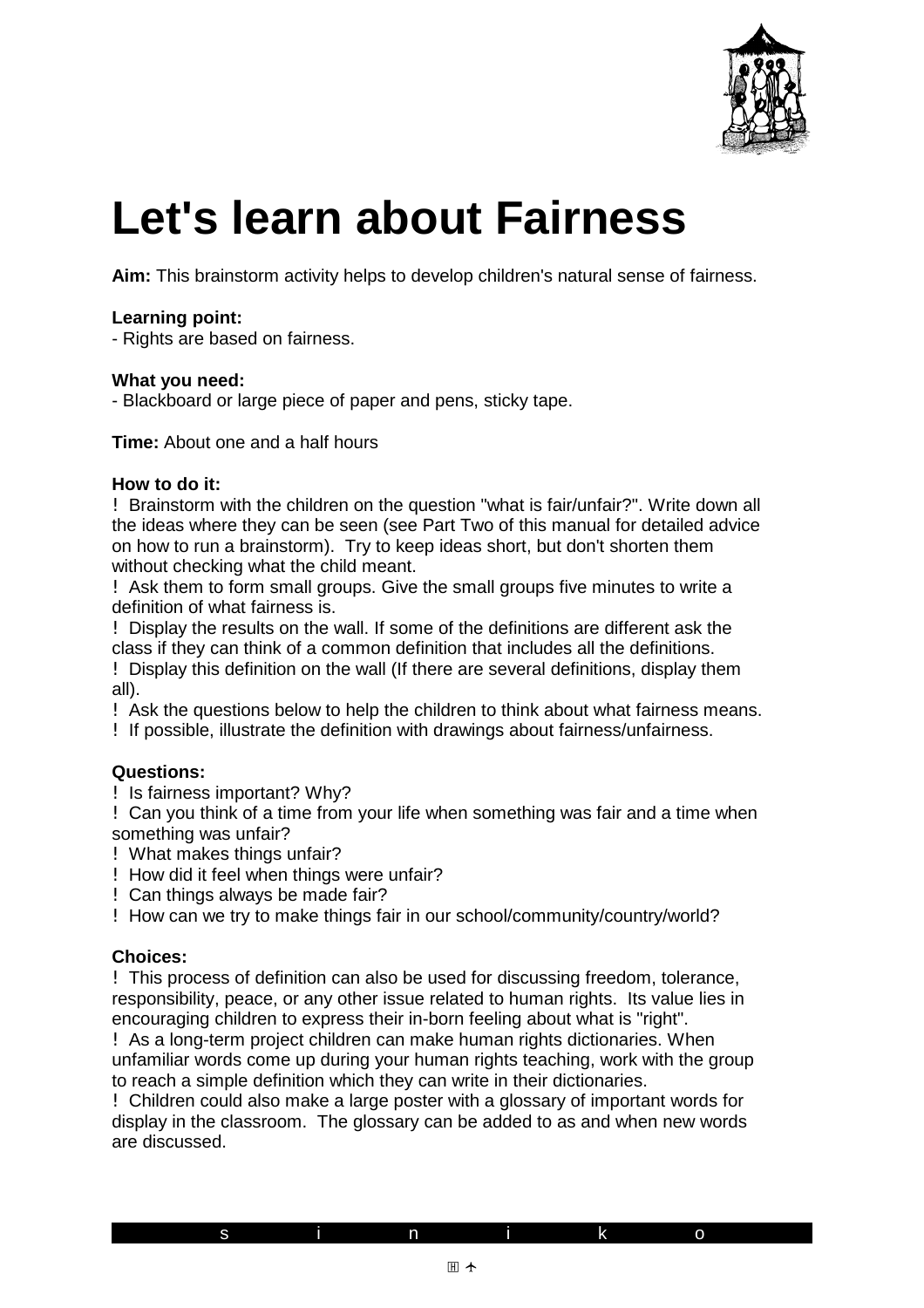

# **My rights / Your rights - activities about situations where rights conflict**

These activities about situations where rights come into conflict use roleplay and analysis of conflict situations at home and at school to encourage children to think of alternatives to fighting. They point out that when we say that each person has human rights, we are also saying that they have responsibilities to respect the rights of others. When our rights conflict, it is best to cooperate to find a solution which respects everyone's rights.

(Parts of the activities in this section are adapted from Creative Conflict Resolution by J Kriedler, p. 53-59. See "Useful Books" in Part Six of this manual).

# **Afi and Yao's presents**

**Aim:** This roleplay can help children to identify ways to solve conflicts of rights.

# **Learning points:**

- Sometimes people are in situations where their rights come into conflict.
- These conflicts can be resolved peacefully.

# **What you need:**

- The Summary of Rights from the Convention on the Rights of the Child (see Part Five).

- Afi's and Yao's story.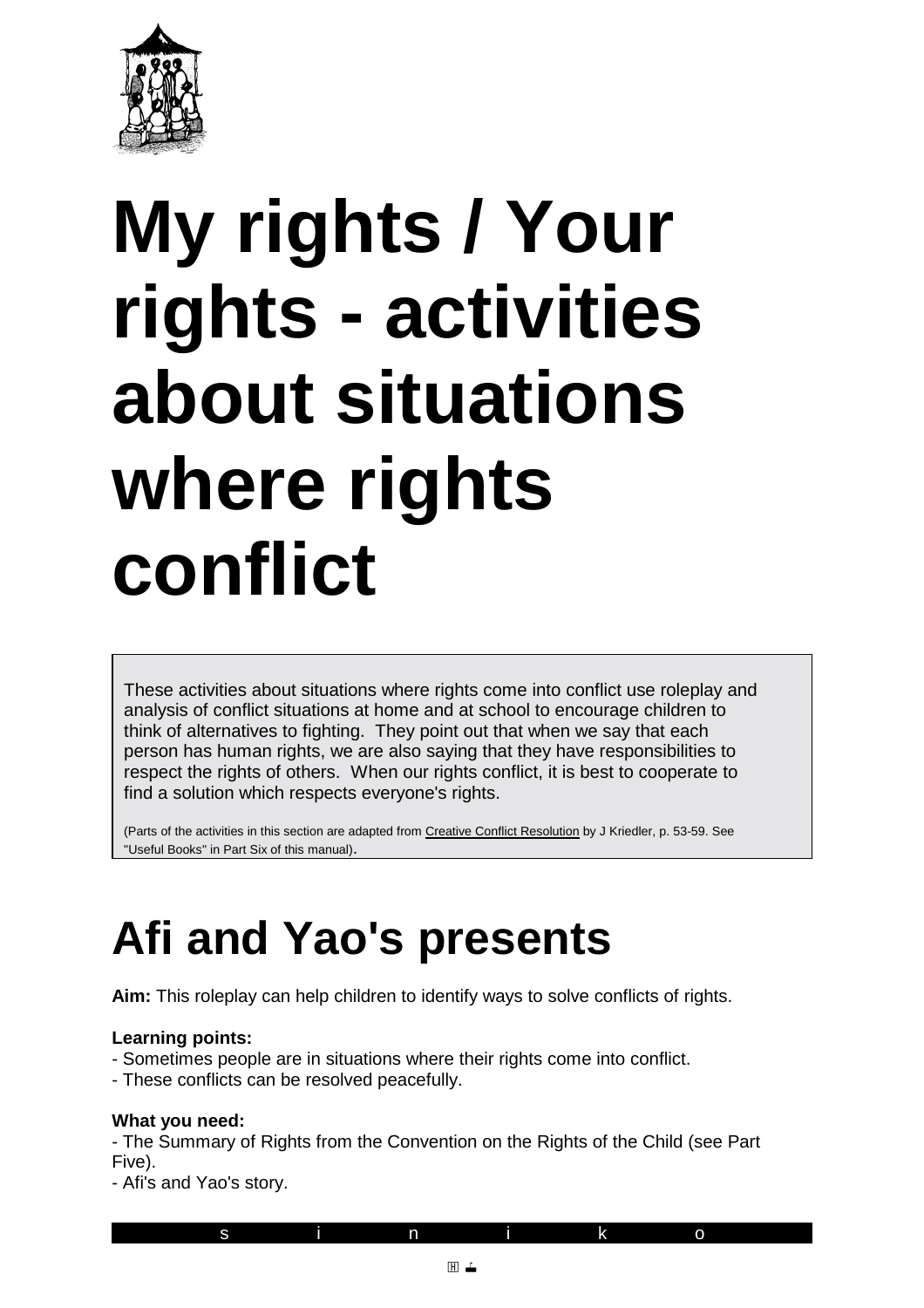

**Time:** About forty minutes

# **How to do it:**

! Tell the children the story below.

! Ask them to act out the situation (for detailed advice about using roleplay see Part Two of this manual).

! They can play four roles: Afi, Yao, the father and the mother.

! Freeze the roleplay at the point of conflict. Ask the class for suggestions about what could happen next. The players then choose one of these suggestions and use it to finish off the roleplay.

! Ask the questions below to help children think of non-violent solutions to the conflict.

! The players can then play out a peaceful ending.

# **Questions:**

! How did this conflict happen? Why did it happen?

- ! How did the characters feel?
- ! Was the end happy?
- ! How could this conflict have been prevented?
- ! What other endings could have worked?

! Whose rights were Yao and Afi ignoring? Which rights? (Refer to the Summary of Rights from the Convention on the Rights of the Child).

# **Choices:**

! This activity can be used to deal with conflict situations wherever they take place. Ask the children involved, and possibly the whole group, to think of non-violent ways in which these real conflicts can be solved.

! It can be useful to re-do a conflict roleplay with the participants reversing roles, so that they see the conflict from the other person's point of view.

# **Afi and Yao's story**

Afi and Yao were very happy because their parents bought them each a very nice present. Yao got a drum and he was so happy that he started to play on it straight away. Afi was also very happy because she got a xylophone. She started to play too. At first they were both very happy because they had got presents and they could both play at the same time, but after a while they found that they could not concentrate if they were both playing together. Afi stopped playing and asked Yao if he could stop for a while and let her play. Yao said that it didn't bother him if she played and that he didn't want to stop. Afi was so angry that she started to play very loudly and then Yao tried to play even louder. They started to compete with each other and because they were making such a noise their parents came into the room.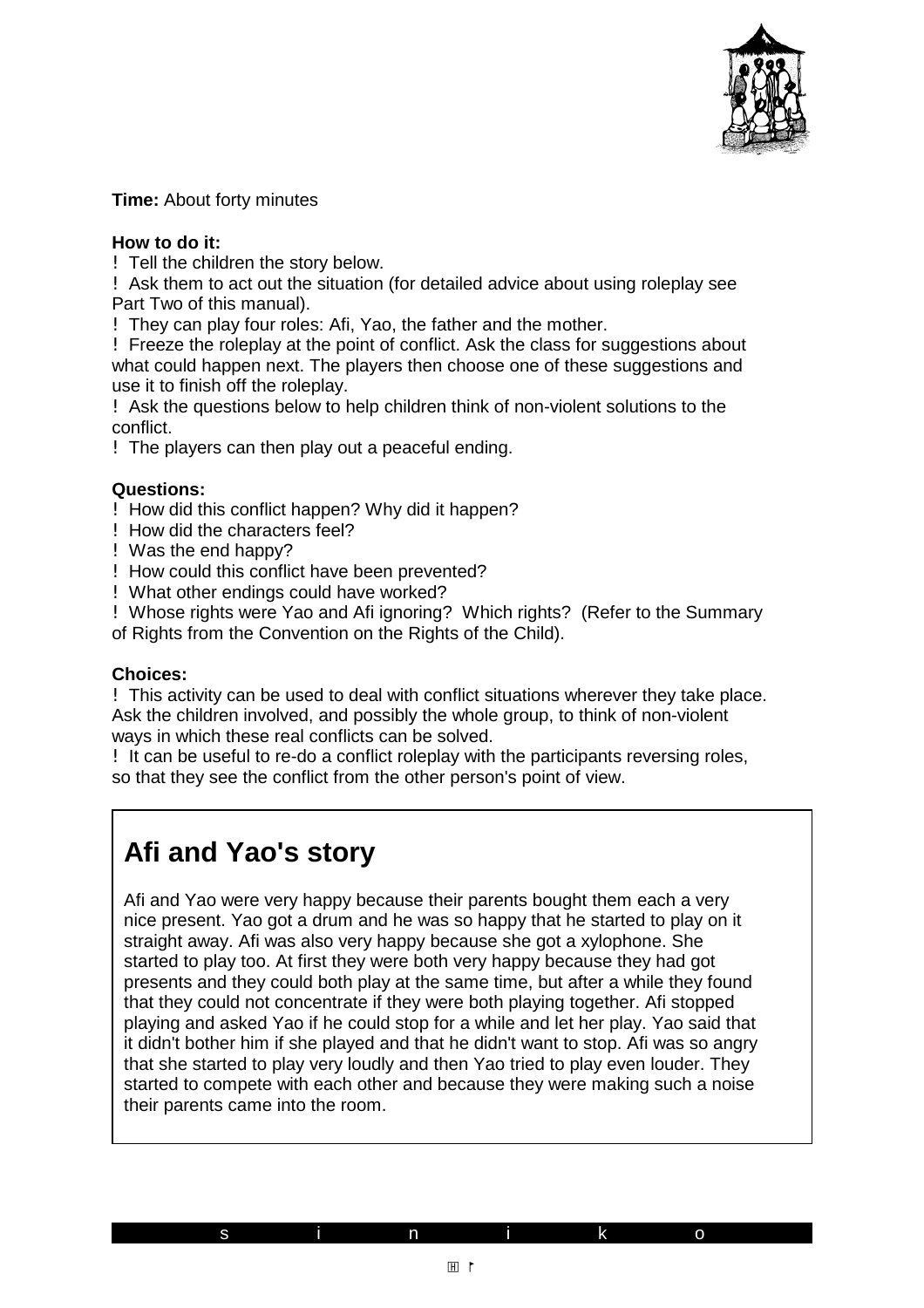

# **A story about fairness**

**Aim:** This fun and imaginative story-telling activity aims to show children that respecting each other's rights benefits everyone, unlike conflict in which only the victor benefits.

# **Learning points:**

- Sometimes people are in situations where their rights come into conflict.
- These conflicts can be resolved peacefully.

# **What you need:**

- One or two short folk tales or children's stories in which there is a conflict between the characters. If you think about this, you will see that many old tales are based on such conflicts - usually with one character or group of characters stereotyped as "bad" and another character or group of characters stereotyped as "good".

**Time:** One hour

# **How to do it:**

- ! Choose a story.
- ! Read the story to the class.

! Help the children to identify the conflict in the story by asking the questions listed below. Usually, traditional tales have "bad" characters who die or are punished, and "good" characters who live happily ever after.

- Who was happy at the end of the story? Why?
- Who was unhappy at the end of the story? Why?
- Were anyone's rights ignored in the story? Whose? Who were they ignored by?

! Ask the children to think of the story again, this time from the point of view of the monster, lion, or other "bad" character. Ask them to re-tell it from this character's point of view. Go through each incident in the story in this way. For example, a lion might say "I am a lion, it's my job to eat other animals, then a horrible hunter came along and shot me!..."

! Now, ask children how the story could be re-written so that everyone gets what they want, and conflict is avoided. The questions below can help with this. If there is time, the children could write their versions of the story, and illustrate them.

- Is it possible for this conflict to be solved peacefully? How?

- Is it possible for everyone in the story to get what they want? How?

- Why would that be better than a situation where someone wins and someone loses?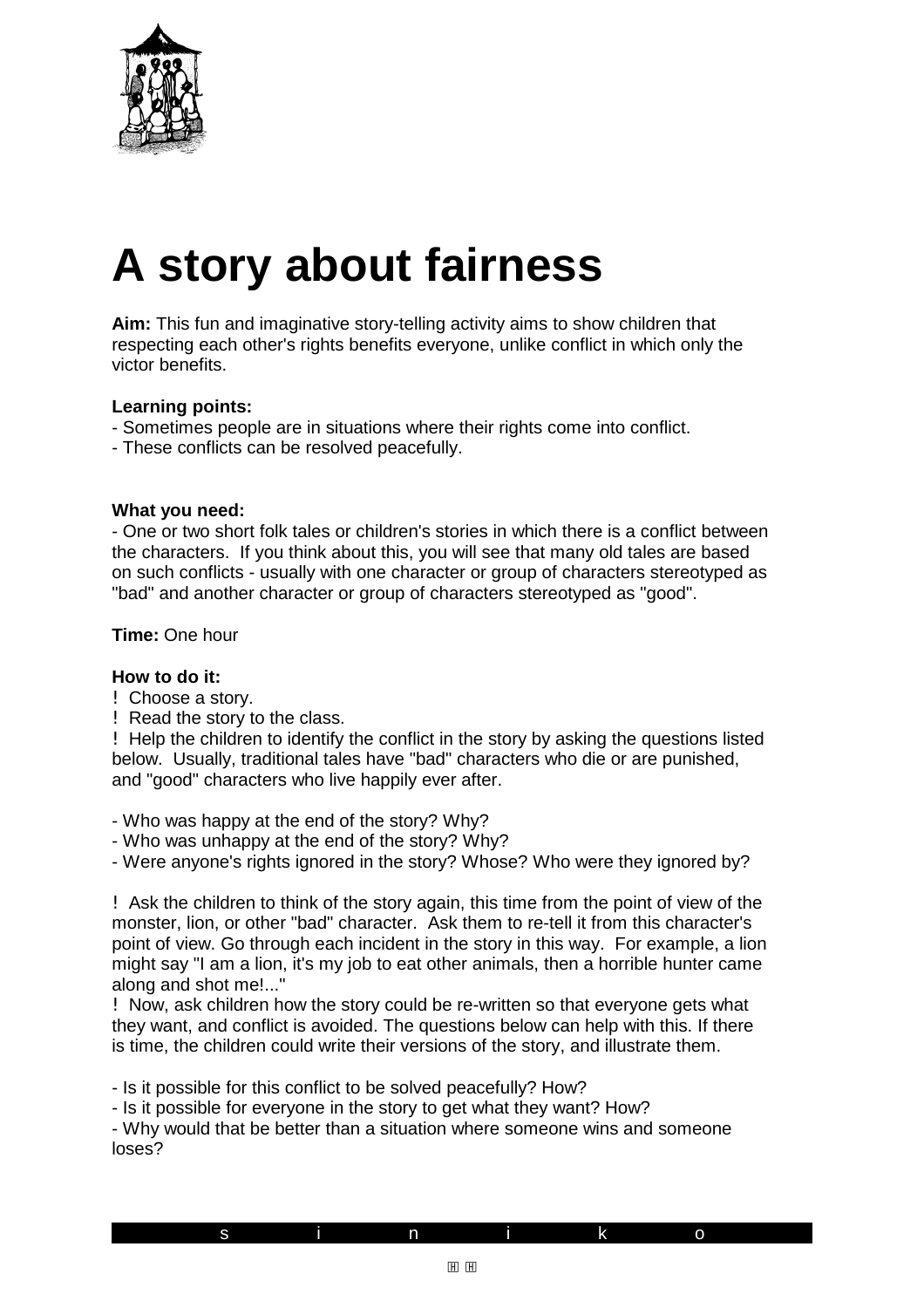

# **Choices:**

! As a project you may want to do more work on the idea of solving conflicts in a way in which no one loses out. One way to do this is to introduce children to the following four ways in which conflicts can end. Ask the children to help you think of examples from their experience which illustrate each one.

- Win-win: everyone is happy and gets what they want.
- Win-lose: one person does not get what they want and is unhappy.
- Lose-win: the other person does not get what they want and is unhappy.
- Lose-lose: everyone wastes their time arguing and no one gets what they want.

Once the group is familiar with this 'win-win' way of looking at conflicts, use it when real conflicts happen amongst the children. Ask the children involved, or the whole class, to work out a win-win solution.

This does not necessarily have to be a compromise. Often, both people involved in the conflict can gain from a win-win solution. For example, imagine that two children are fighting over an orange. It may be that one wants to eat the insides, while the other wants the peel to make a cake. This conflict can be solved peacefully, and both children can "win"! Of course, not all conflicts are so easily solved, but trying to think in this way can be useful.

# **Conflict webs**

**Aims:** This drawing activity helps children to analyze conflicts of rights using their own experience.

# **Learning points:**

- Sometimes people are in situations where their rights come into conflict.
- These conflicts can be resolved peacefully.

# **What you need:**

- Blackboard, or a large piece of paper and pens.

**Time:** Forty-five minutes

# **How to do it:**

- ! In the middle of the paper/board write the word "conflict" in a circle.
- ! Ask children what they think the word means.

! Ask for memories or thoughts it evokes. Each time something is suggested, draw a solid line from the main circle and add the word or phrase which has been suggested.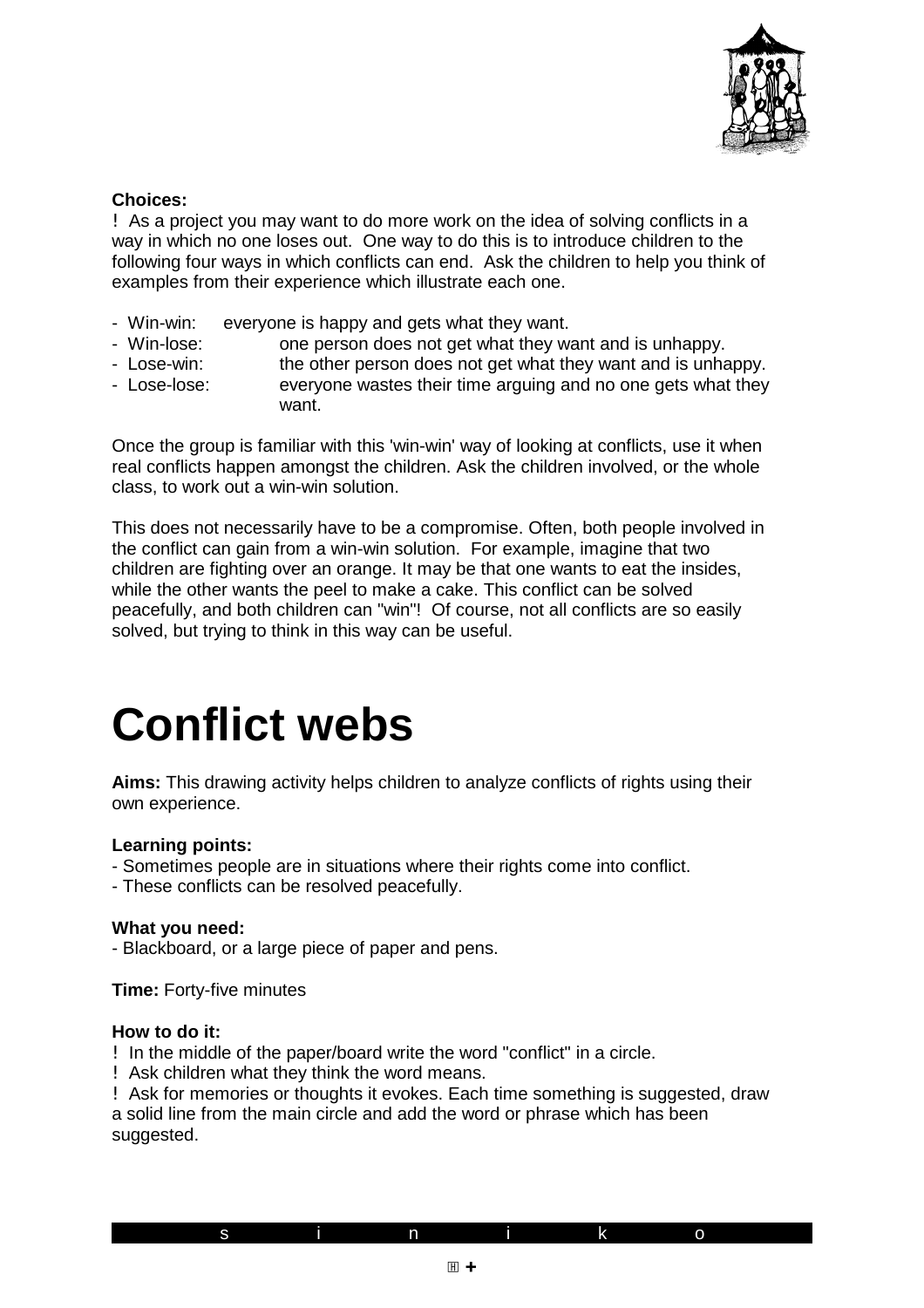

! When children begin to suggest ideas which are related to ideas already suggested, link them to the appropriate previous suggestion, not the main circle. Continue while interest remains high.

! At the end, ask the questions below, which draw out some general ideas about conflict.

# **Questions:**

- ! How could we define "conflict"?
- ! What do the conflicts we identified have in common?
- ! What causes conflicts?
- ! What makes them worse?
- ! What prevents or solves conflicts?

! In the examples, whose rights are ignored by who? Which rights? (Refer to the Summary of Rights from the Convention on the Rights of the Child in Part Five).

### **Choices:**

! As a project ask children to keep a diary of conflicts that they see for a week. Ask them to identify conflicts which are solved in a useful way, conflicts which waste a lot of time, or which recur a lot. It may be useful to sort these conflicts into categories. For example, friendly/angry, simple/confusing, violent/nonviolent. Tell children that stepping back from a conflict and analyzing it is a first step for solving it in a way which respects the rights of everyone involved.

! For more detailed analysis, ask the group about specific parts of the conflicts they recorded. For example: Could these solutions have been better? Or worse?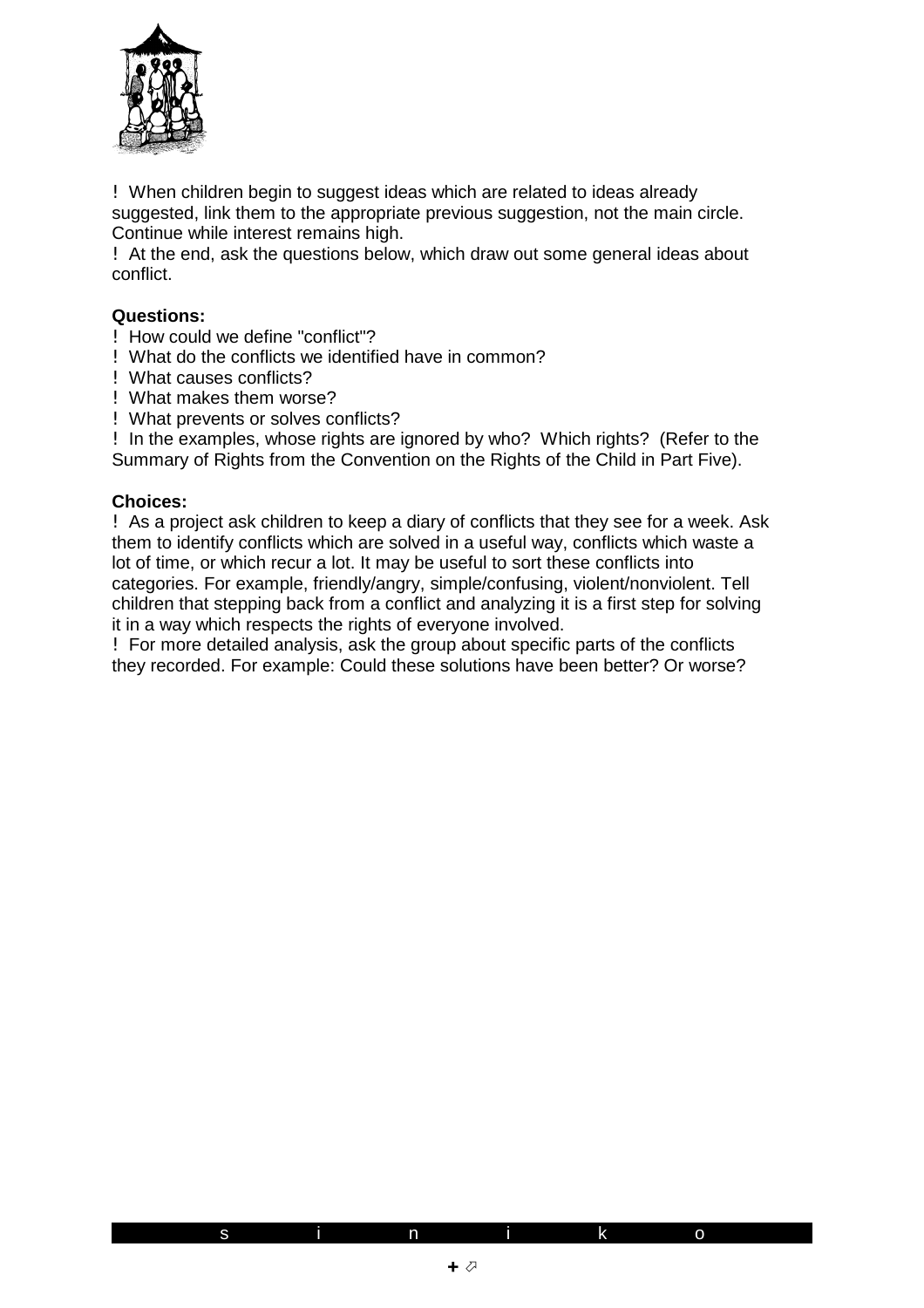

# **Action! - Making human rights part of our daily life**

These activities help children to think of human rights as something which they are able to defend and fight for, wherever they live. There are also suggestions for action in the "Choices" parts of many of the activities in the preceding pages.

# **Advertising our Rights**

**Aim:** This artistic activity aims to encourage children to interpret and promote their rights.

# **Learning point:**

- Everyone needs to be educated about human rights.

# **What you need:**

- Simplified Version of the Convention of the Rights on the Child or any human rights document from Part Five of this manual.

- Poster-making material: pens, paint, paper.

**Time:** One and a half hours

# **How to do it:**

! Before the lesson, select groups of rights from the Convention which are related to each other. For example, rights about the child and his/her family.

! Ask the class to form small groups or pairs.

! Tell them that in many countries there are TV and radio advertisements for children's rights, and also posters.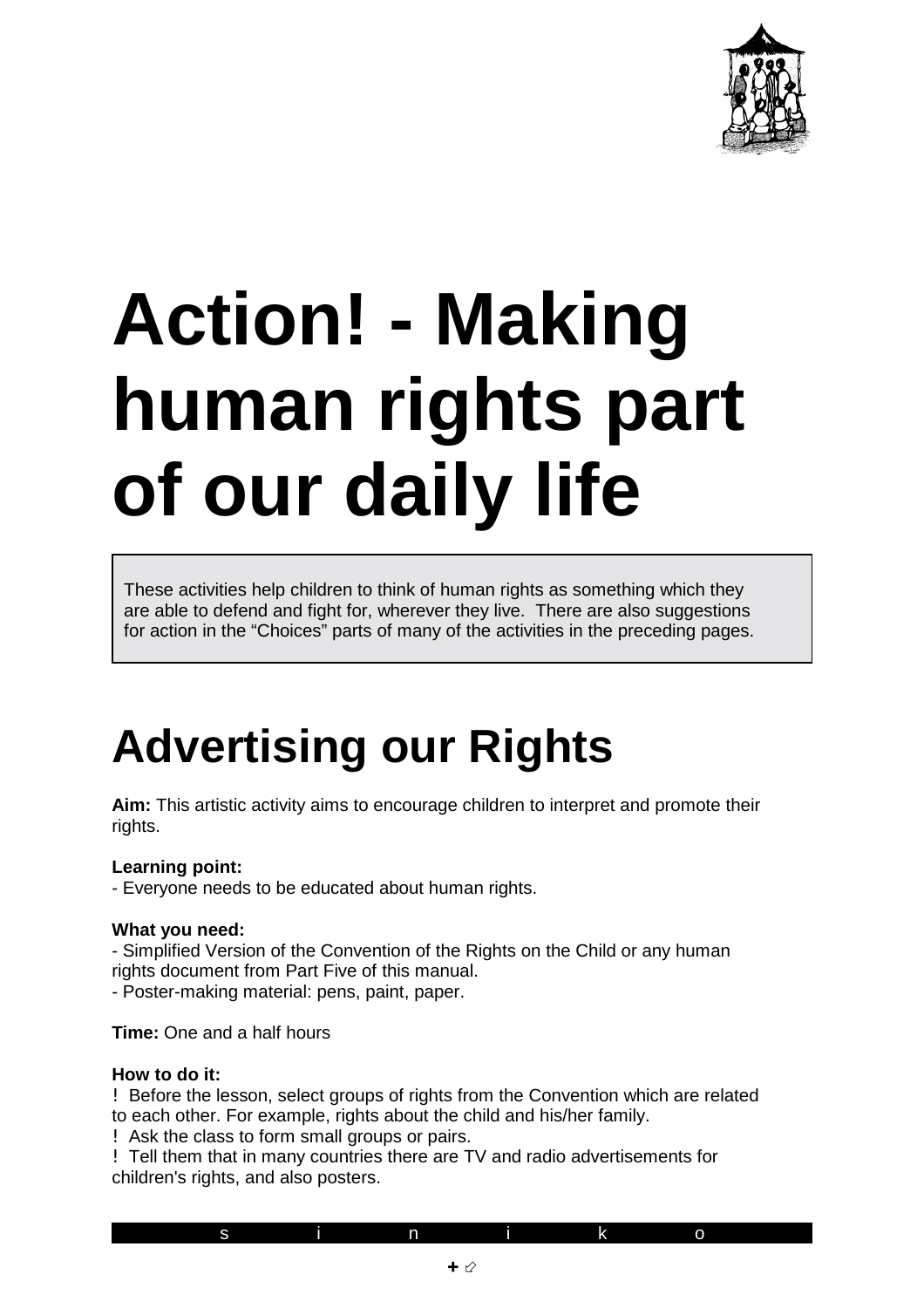

! Ask each pair or group to make an advertisement explaining one right or a group of rights from the Convention. It could be a poster, a play, a song, or a poem for display. If some children decide to make posters, the tips below may be helpful. ! The finished work can be displayed or performed by the children.

# **Tips for designing posters:**

! Have an idea of what you want to communicate before you start. Decide on your message and write it down.

! Make small, quick drawings at first to test as many ideas as possible.

! Don't be afraid to scrap an idea at any stage. It's much more important to work hard to get a strong idea than continue working on one you are not happy with. ! Make sure that the writing or drawing on the poster is large enough to make

an impact at a reasonable distance for viewers.

# **Choices:**

! The United Nations, the Organization of African Unity and other international organizations have chosen special days to focus public attention on human rights every year. The dates shown here are just a few ideas. Creating posters, plays, and poems to celebrate these days would be a good way to focus your human rights teaching.

International Women's Day **March 8** International Children's Day June 6 Day of the African Child **June 16** Africa Refugee Day June 20 International Teacher's Day **Charlots** October 5 Africa Human Rights Day **CHACK COMMON PROCESS** October 21 International Human Rights Day December 10

# **Human Rights News**

**Aim:** This project-based activity encourages children to take human rights out of the classroom.

# **Learning point:**

- Human rights are part of all human activities.

# **What you need:**

- Access to newspapers and other media.

**Time:** This is a project spread over several weeks

**How to do it:**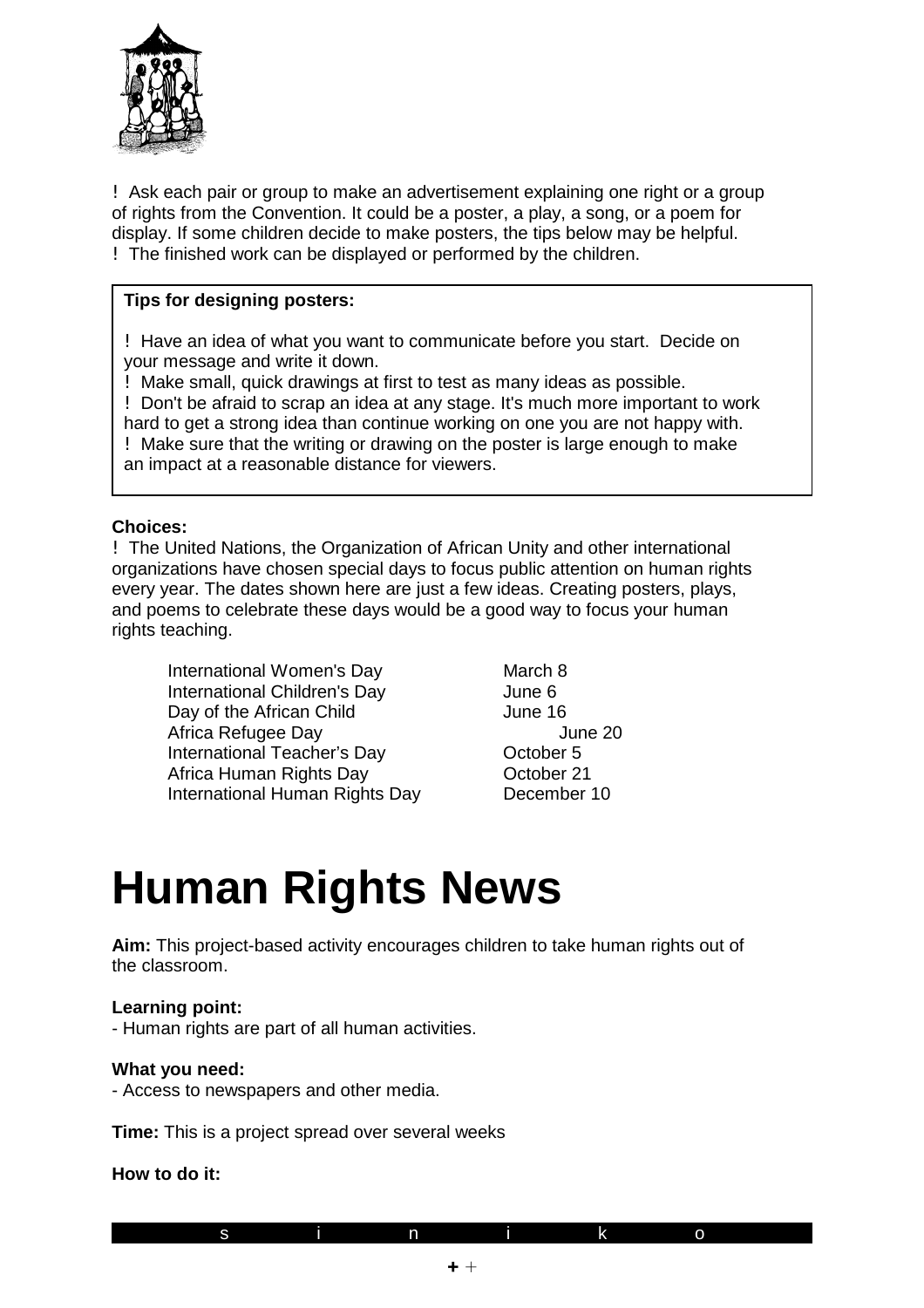

! Find a prominent place where Human Rights News can be displayed and regularly updated. For example, a notice board in a busy corridor or near the entrance.

! Read the advice about project work and working with newspapers from Part Two of this manual.

! Encourage the children to look at newspapers, magazines, TV and radio for pictures and text which relate to human rights. For example, cartoons might show prejudice and violence, a war report might show how human rights are being violated in other countries, or a domestic news item might mention a local rights issue. Encourage them to cut out these news items, or to write a short account of them, if they were on TV. Put these items on the noticeboard.

! If possible, allow the children themselves to decide what should appear in the Human Rights News. This is an opportunity for them to take responsibility for something themselves.

! It is a good idea to make Human Rights News a short-term project at first, to take advantage of the children's enthusiasm. If it is successful, then consider making it permanent.

! Where possible, balance negative images with positive ones. For example, a story about how different groups in your country are working together.

Use the Human Rights News material as a basis for human rights teaching - with your students also looking for interesting material, your job will be made easier!

# **Choices:**

! Human Rights News can also include posters, paintings, poems, and research by children about the local human rights situation. For example, an interview with an older person who suffered in war could be a useful addition.

! The Human Rights News display could be turned into an exhibition for local people, or an information point in a busy street.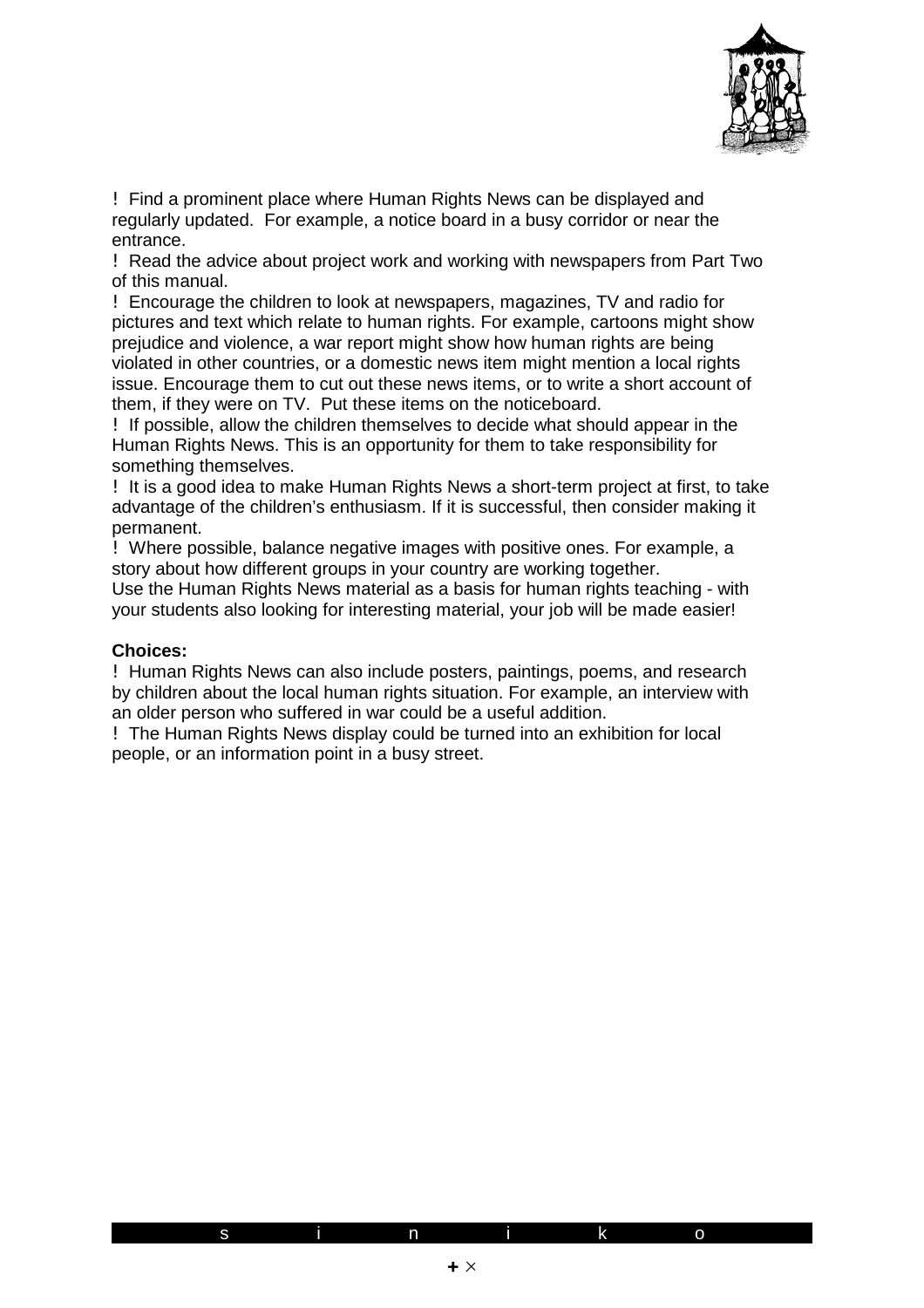# **Part Four: Older Children**

# **This part contains:**

- ! Starting up introductory activities
- ! Living together activities about respect
- ! Who, me? activities about responsibility
- ! Life activities about the universality of human rights
- ! What's fair? activities about justice
- ! Action! Making human rights part of daily life

*" Human rights education goes beyond providing information on international conventions and declarations...[It] should take into consideration... what the techniques and methodologies are that would facilitate the understanding of human rights."*

 **An Egyptian human rights educator**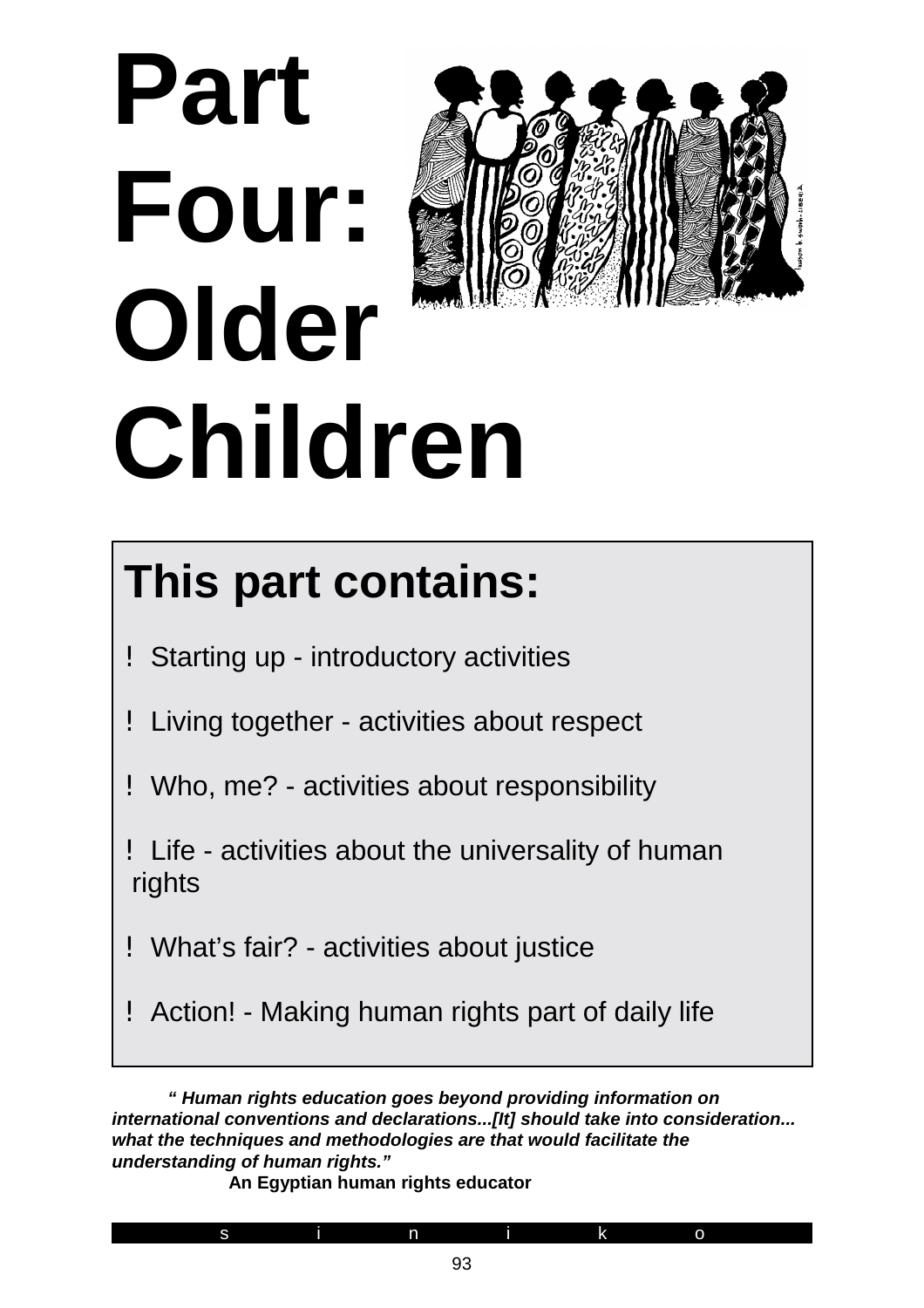

# **Guide to the activities:**

To make them easier to use, the activities in this part of the manual have the same format.

 **Title**

| Aim:                                                                                                                                                                                                                                                  | This, and the brief introduction to each group of activities,<br>tells you why they are useful.                                                                                                                             |
|-------------------------------------------------------------------------------------------------------------------------------------------------------------------------------------------------------------------------------------------------------|-----------------------------------------------------------------------------------------------------------------------------------------------------------------------------------------------------------------------------|
| <b>Learning points:</b>                                                                                                                                                                                                                               | These are the key concepts contained in the activity.<br>Keep them in mind as you do it.                                                                                                                                    |
| What you need:                                                                                                                                                                                                                                        | This tells you what equipment you will need and what to<br>prepare before the lesson.                                                                                                                                       |
| Time:                                                                                                                                                                                                                                                 | The times shown are estimates of how long it will take to<br>do the activity and any discussion component.                                                                                                                  |
| How to do it:                                                                                                                                                                                                                                         | This part explains the activity step-by-step. Where<br>specific methods are used, these are explained in Part<br>Two of this manual.                                                                                        |
| <b>Questions:</b>                                                                                                                                                                                                                                     | Most of the activities use open questions and discussion<br>to help learners to think about the issues raised by the<br>activity. Advice on using open questions and discussion<br>is available in Part Two of this manual. |
| <b>Choices:</b>                                                                                                                                                                                                                                       | These are suggestions for further work on an issue, or<br>ideas for adapting activities for another age group.                                                                                                              |
| <b>Information / Examples / Gamecards:</b><br>Some activities have additional parts. To avoid missing anything, read the<br>whole activity through before attempting it, and check that you have found all<br>the items listed under "What you need". |                                                                                                                                                                                                                             |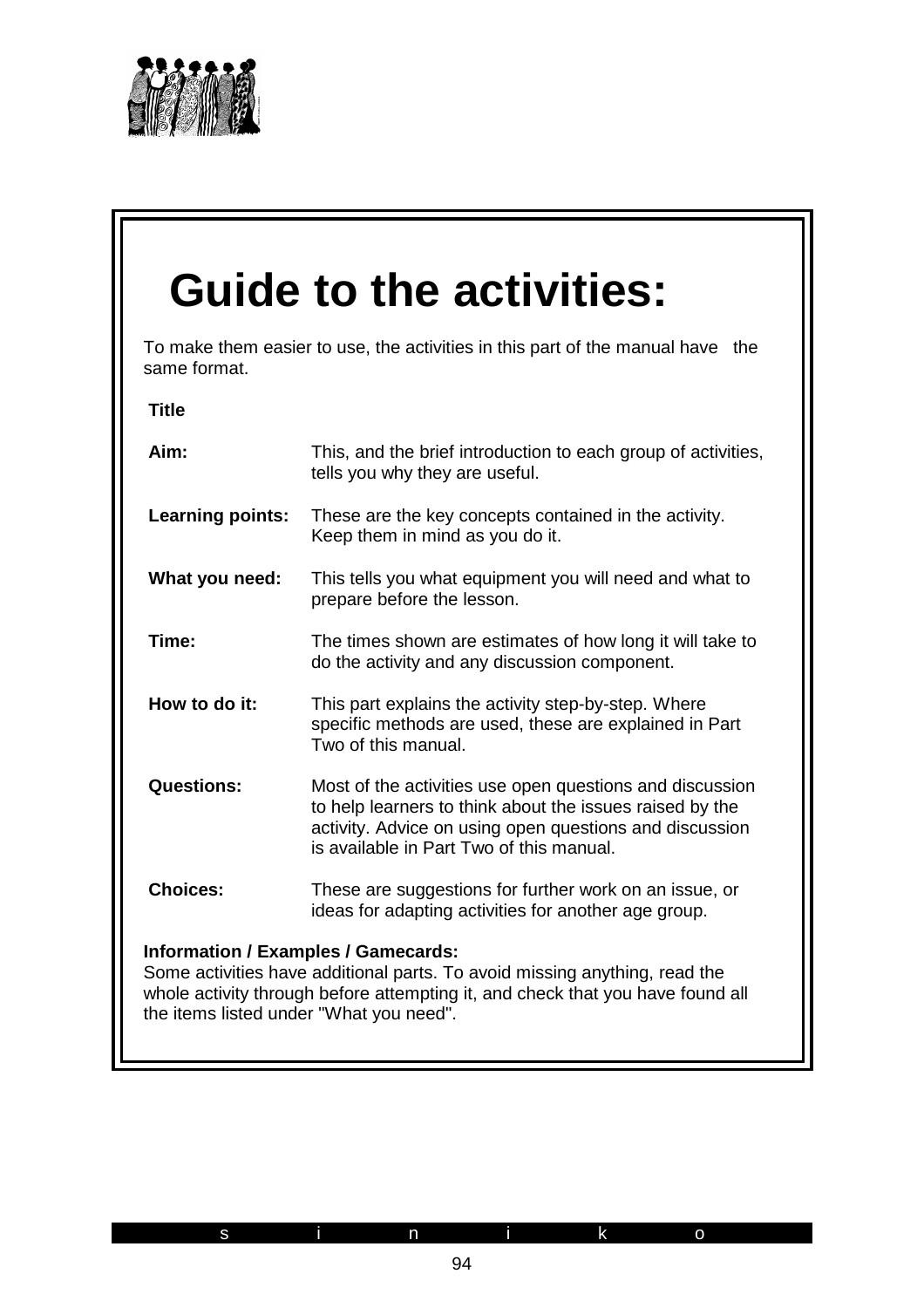

# **Starting up introductory activities**

Because several of the activities in this part of the manual refer to the Universal Declaration of Human Rights and the African Charter on Human and Peoples' Rights, here are two activities to help familiarize your learners with these documents.

# **The Imaginary Country**

*(This activity is based on ideas from Ed O'Brien and Nancy Flowers, USA)*

**Aim:** This activity introduces participants to the idea of rights based on needs, and familiarizes them with the Universal Declaration of Human Rights. It raises ideas of how we value rights.

# **Learning points:**

- Human Rights documents are based on our own inherent needs.

- We value some rights more highly depending on our own situation, but every right is important to someone.

# **What you need:**

- Simplified Versions of the Universal Declaration of Human Rights and the African Charter on Human and Peoples' Rights from Part Five of this manual.

- A blackboard where you can write or large pieces of paper and marker pens.

**Time:** About an hour and a quarter

# **How to do it:**

- Form small groups of four or five.
- Read out the following scenario:

"Imagine that you have discovered a new country, where no one has lived before, and where there are no laws and no rules. You and the other members of your group will be the settlers in this new land. You do not know what social position you will have in the new country."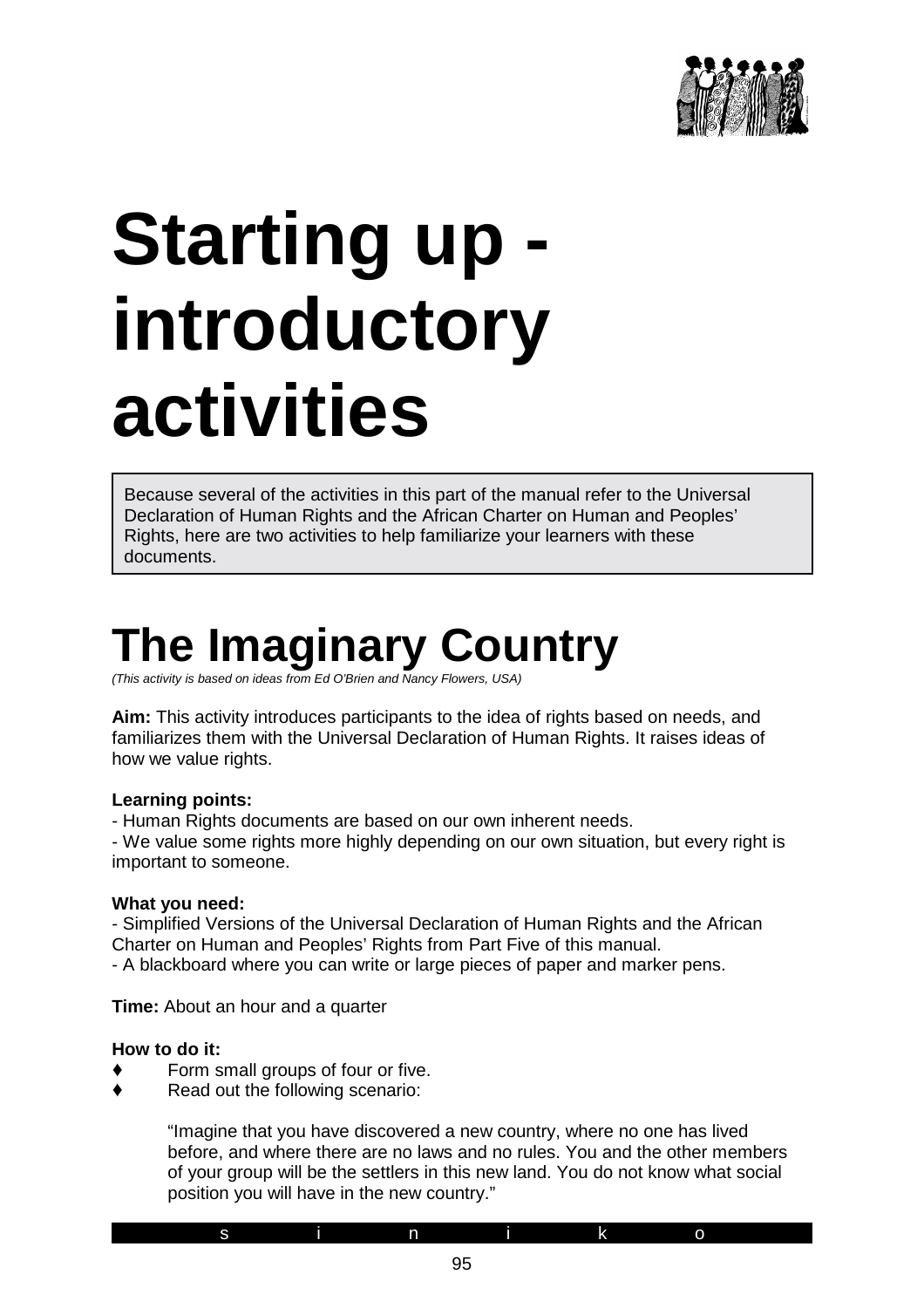

- Each group member should individually list three rights which they think should be guaranteed for everyone in this new country.
- Now ask them to share and discuss their lists within their group, and select a list of 10 rights which their whole group thinks are important.
- Now ask each group to give their country a name and to write their 10 chosen rights on a large piece of paper or a blackboard where everyone can see them.
- A representative from each group introduces their list to the whole group. As they do this, make a "master list" which should include all of the different rights from the group lists. Some rights will be mentioned several times, write them on the "master list" once, and tick them each time they are repeated.
- When all the groups have presented their lists, identify rights on the "master" list which overlap or contradict one another. Can the list be rationalized? Can some similar rights be grouped together?
- When the "master" list is completed, compare this with the Simplified Version of the Universal Declaration of Human Rights or the Simplified Version of the African Charter. What are the differences/similarities between your list and these documents?
- Use the following questions to draw out the learning points. The choices below suggest some ideas for extending the activity. If you decide to do this you will need to allocate more time.

# **Questions:**

- Did your ideas about which rights were most important change during this activity?
- How would life be if we excluded some of these rights?
- Why is it useful for us to be aware of what we need to live in dignity?
- Are there any rights which you now want to add to the final list?
- Did anyone list a right themselves which was not included in any of the lists?

# **Choices:**

- If you have time, ask participants to put a mark next to the three rights on the "master" list which they personally think are most important, or which they think we could live without. (This could be done during a break in the session).
- This activity has been used in many different countries. In countries where war is a problem, learners value the right to life most highly, while in those with economic problems the right to work comes first. You can explore this issue with the participants by asking questions such as: "Do you think the situation in our country has affected your choices of rights? Why? Why not?"
- As a project this activity can be adapted so that participants make a list of "rights" which they think would improve their school and community environments. For example, the right to work in peace, the right to have your point of view respected, the right to privacy... Be open to their suggestions, but emphasize that all rights have corresponding responsibilities. This list could be displayed and updated as necessary. Ask the group "What do you think should happen if someone violates these rights?"
- As an action, participants and facilitators could agree a list of "Our school or community is..." which could be displayed for all to see. One group who did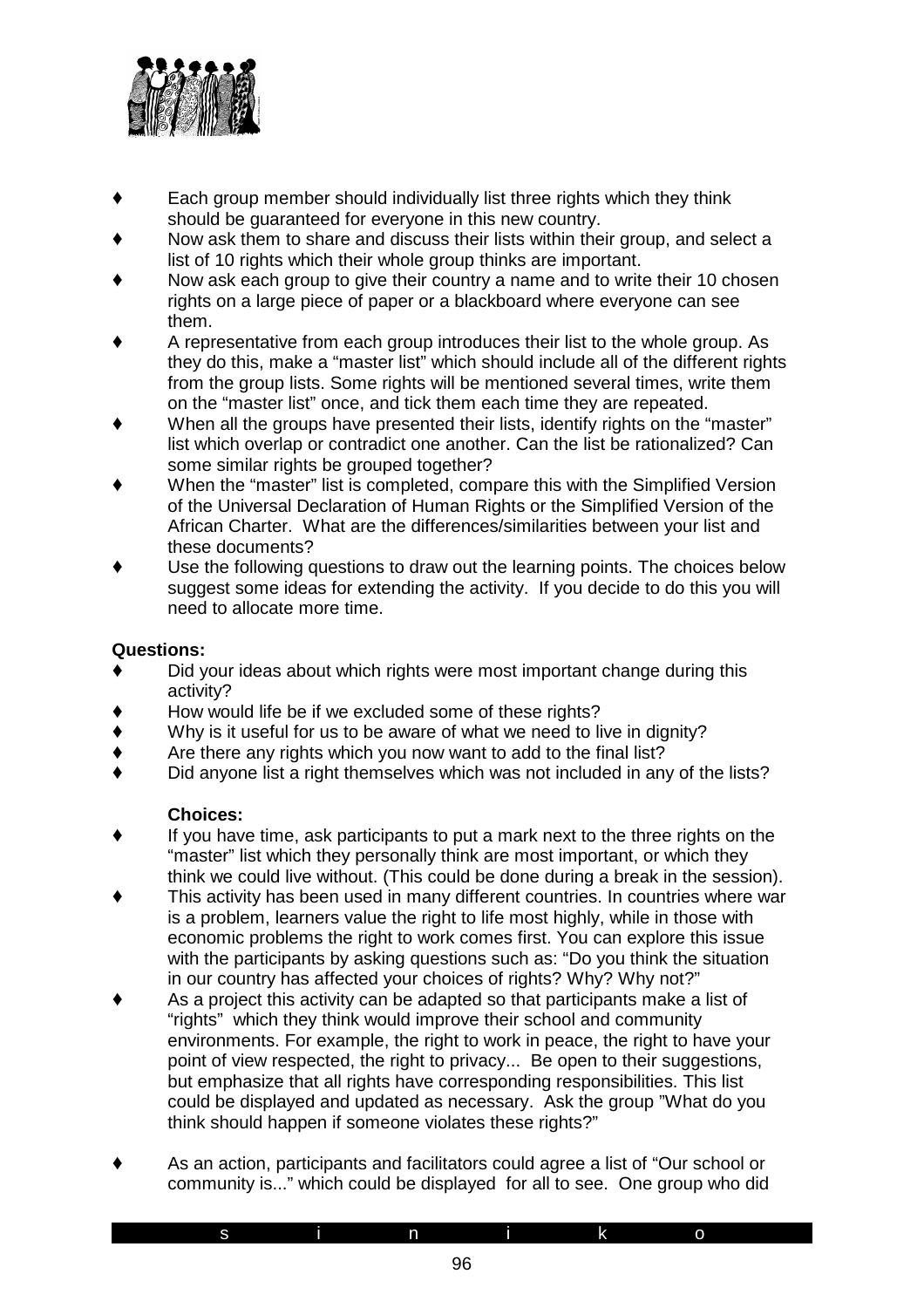

this chose to focus on the problem of violence in the school and community. They wrote: "Our community is: a place of safety, a place where the older kids look after the younger ones, a place where we respect each other...".

 This list can also be used to compare the participants' ideas with an abbreviated version of their own country's Bill of Rights or Constitution.

# **Rights in the News**

*(Based on a demonstration by Nancy Flowers)*

**Aim:** This analysis and discussion activity is a good introduction to rights for older children who might already have some mental picture of what human rights are. It helps them to recognize rights and to place a human rights "framework" on everyday situations.

# **Learning point:**

- Human rights relate to everyday situations.

# **What you need:**

- Old newspapers and magazines of all kinds, enough for small groups to have at least one each.

- Blackboard or large piece of paper, pens and sticky tape.

- The Simplified Versions of the Universal Declaration of Human Rights and the African Charter on Human and Peoples' Rights from Part Five of this manual.

**Time:** One hour

# **How to do it:**

Read the following text to the group:

"In our modern world more and more people have access to a large quantity of information than ever before. For most of us, this information comes through the media, and especially via the news. Everyday, TV screens, radios and newspapers are filled with situations and stories which are hopeful, tragic, happy, sad, simple or complex. Usually, we look at the terrible news stories and feel powerless. However, by looking again, using the ideas of human rights, we can see patterns of success, where rights are protected and acted upon, and patterns of problems, where rights are denied."

- Ask participants to form small groups of four or five.
- Distribute the newspapers and magazines randomly.
- Using the whole of the blackboard/large paper draw a large circle. On the circumference of the circle write the following three phrases in such a way that they are as far away from each other as possible. (This allows lots of room for newspaper cuttings to be stuck up later).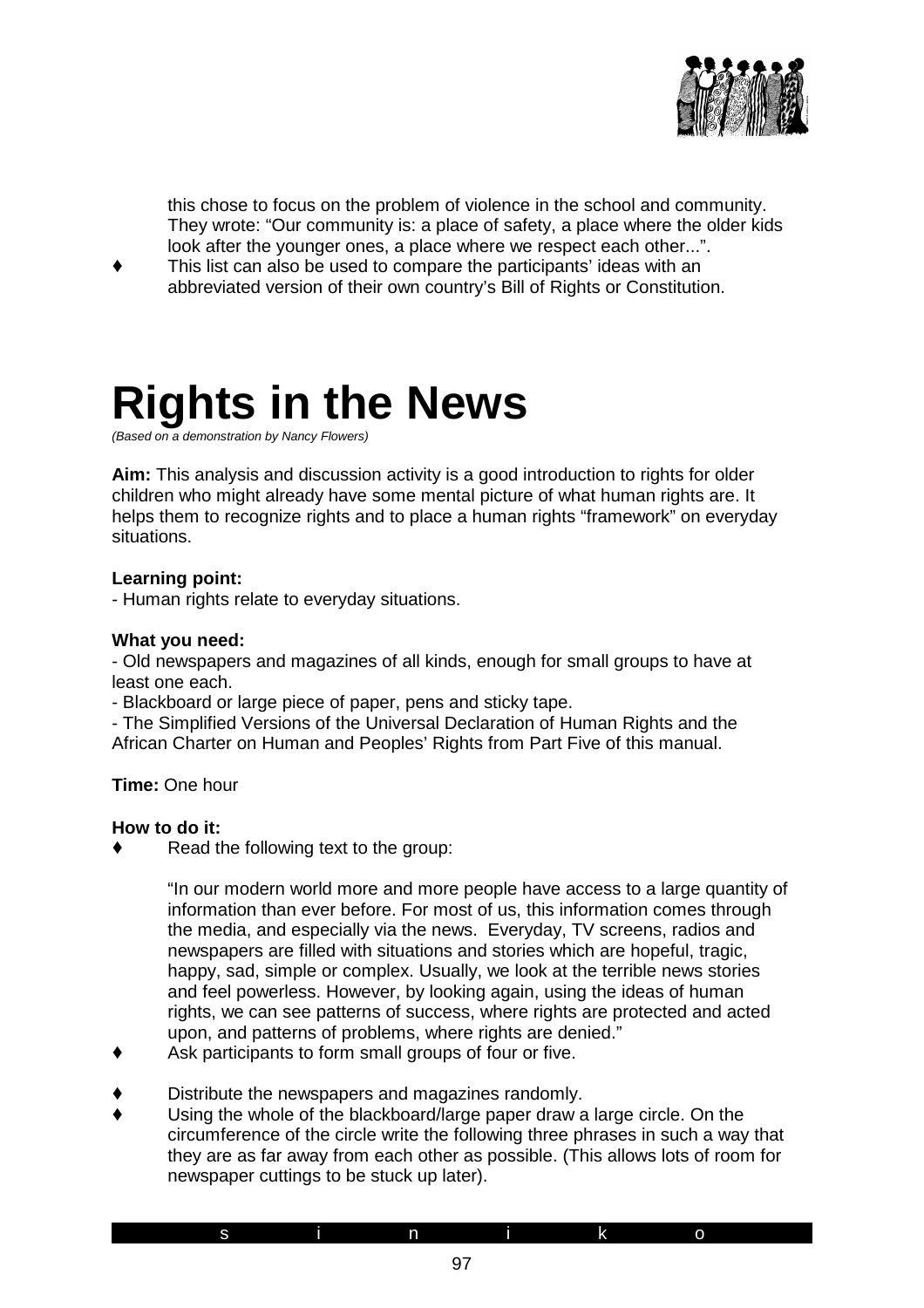

Three phrases:

- Rights denied
- Rights protected
- Rights in action
- Ask the groups to look through their newspapers and magazines to find things which illustrate each of the three phrases. Encourage the class to use all parts of the magazines and newspapers, including advertisements, classified adverts and other items.
- If necessary, encourage the group with the following examples:

# Rights denied:

This could be an article complaining that a local health clinic has been closed without consulting the local community. This would illustrate the denial of the right to health or even life!

# Rights protected:

This could be a story about children who have been rescued from people who were mistreating them.

# Rights in action:

This could be a picture of a footballer scoring a goal, illustrating the rights to leisure, health, freedom of association, or even travel (if it is an international match!)

- When the group has completed the task (usually after about 10 or 15 minutes) ask them to look at the Simplified Version of the Universal Declaration of Human Rights or the African Charter to find the article or articles which relate to the stories or pictures. Allow another 10 minutes for this part of the activity.
- Now ask each group in turn to stick up the findings on the blackboard/large paper. As they do this, they should explain why they chose that example and which specific article(s) from the UDHR or African Charter it illustrates.
- Some of the selected examples will involve situations where the same right or rights are denied, protected, and in action all at the same time! Use the questions below to help the class to analyze these situations.

# **Questions:**

- Was it easy to find examples to illustrate rights denied, rights protected and rights in action? Was one phrase particularly difficult to illustrate? Why?
- Were there any newspaper articles or other examples where all three phrases could be said to be relevant? Which? Why?

# **Choices:**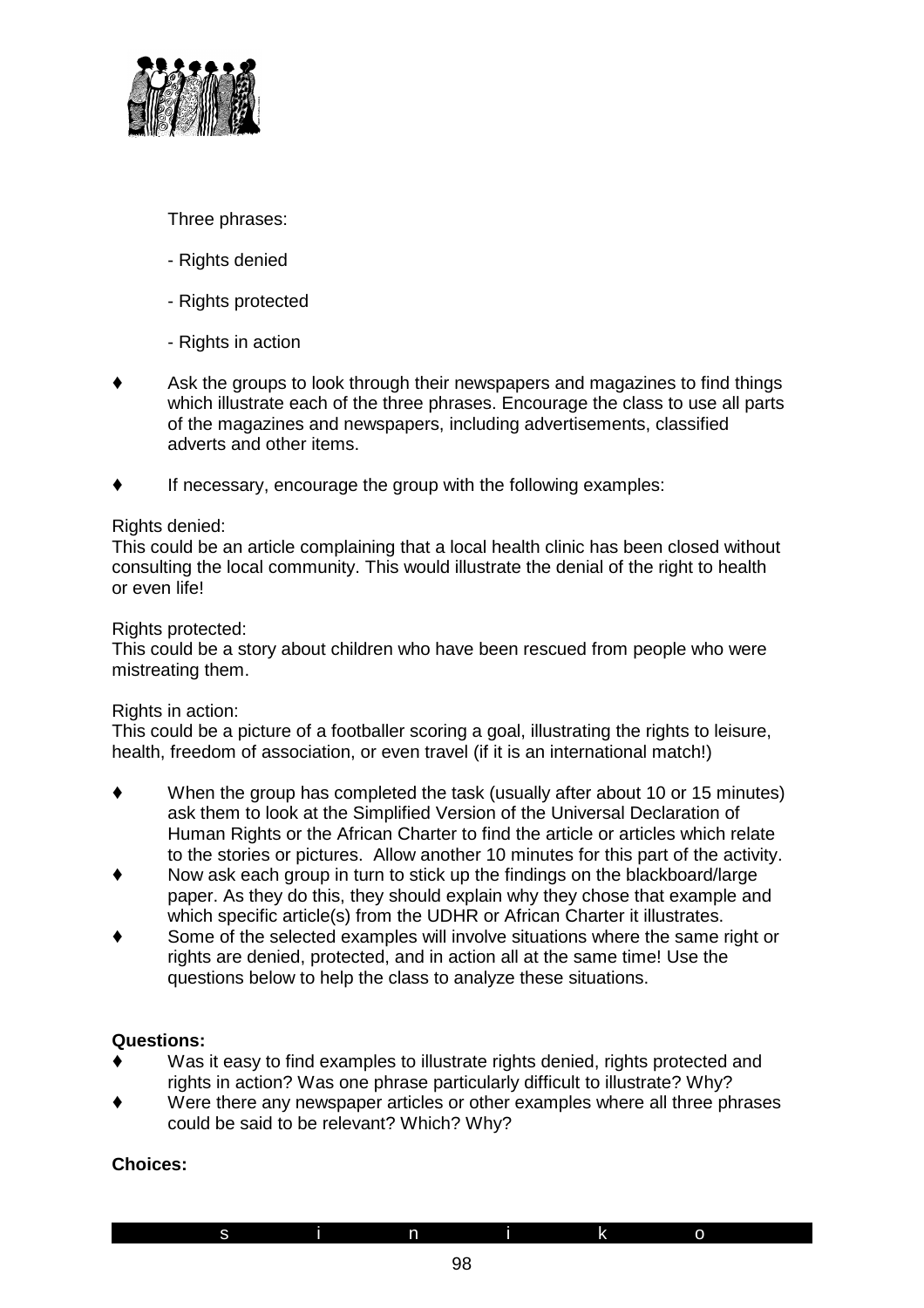

 As a project participants could examine international efforts to protect the rights of civilians in conflict situations, or alternatively examine the defence of the rights of a vulnerable group in your local area. (Note: Although participants need to know that rights are often denied, it is important for them to develop a knowledge of how they are protected if they are to feel that the defence of human rights is possible).

# **Living together activities about respect**

These activities emphasize that the way we interact every day has a direct effect on respect for human rights. A game with rules raises questions about how laws are made, and an activity about listening focuses on the right to an opinion and the responsibility to respect the opinions of others.

# **Camping Out**

*(Adapted from an idea in Understand the Law 1994, The Citizenship Foundation)*

**Aim:** This game helps young people understand how communities develop rules and laws to protect people's rights.

# **Learning points:**

- Rules of conduct prevent conflict and protect rights.
- Such rules are best made democratically.

### **What you need:**

- A copy of the "situations" presented at the end of this activity.

**Time:** About one and a half hours

### **How to do it:**

- Form participants into small groups of four or five.
- Read them the following: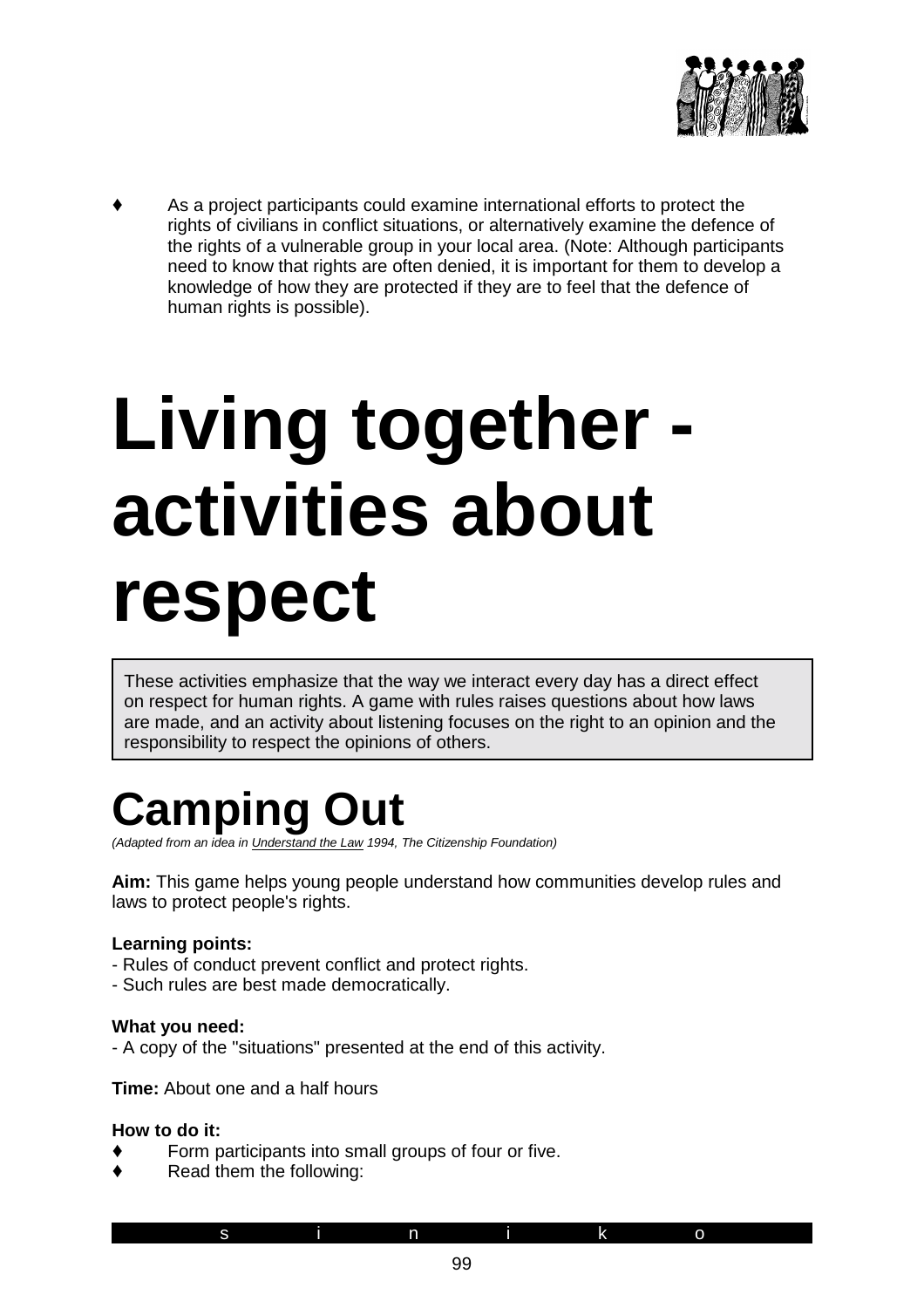

"Imagine that you are going on a camping trip with a group of friends. Someone has told you about a wonderful location for a camp, a clearing in the forest near a lake. You have been planning the trip together with others for several weeks, and finally the weekend arrives. After a long journey, you arrive at the clearing. You have brought everything you need, including one large tent for all of you to sleep in. There is a river nearby with good water, and you have permission to cut wood and make fires. There are no other facilities, no rules, and no adults or person in charge of the camp. You set up the tent, swim, and prepare for a week of fun!

However, by the end of the first day at the campsite, there have already been some disagreements about how the camp should be run. You all realize that it would be better if you could agree on ways to make your stay easier. You hold a meeting."

- Ask participants in their groups to see if they can think of four or five problems that a group like this might face. Ask them to decide how each problem could be solved.
- Ask them to consider the following questions:
	- How did they make their decisions?
	- Did anyone disagree?
	- Did everyone have an equal say?
- Now read the following text to the participants:

"After the meeting, all goes well and things are much better. However, after a couple of days, more problems arise, which together you have to sort out to prevent them happening again."

- If you are able to copy the "situations" in the following pages, distribute 2 or 3 of them to each group. In their groups participants should place all the "situations" face down on the table and take them up one at a time. They should try to reach a decision about what to do in each "situation". If possible they should try to agree. If you were unable to hand-copy or photocopy the "situations", read them out one by one, and try to reach a decision as a group, although this will be more difficult. You can always ask a couple of young people to help you hand-write them.
- If some groups finish the game more quickly than others, ask them to think about the questions below.
- When all the groups have finished playing the game, go through the "situations" asking the whole class what decisions they made. Don't ask every group to comment on every "situation" - that would take too long.
- Follow the activity with a discussion using the questions below.

# **Questions:**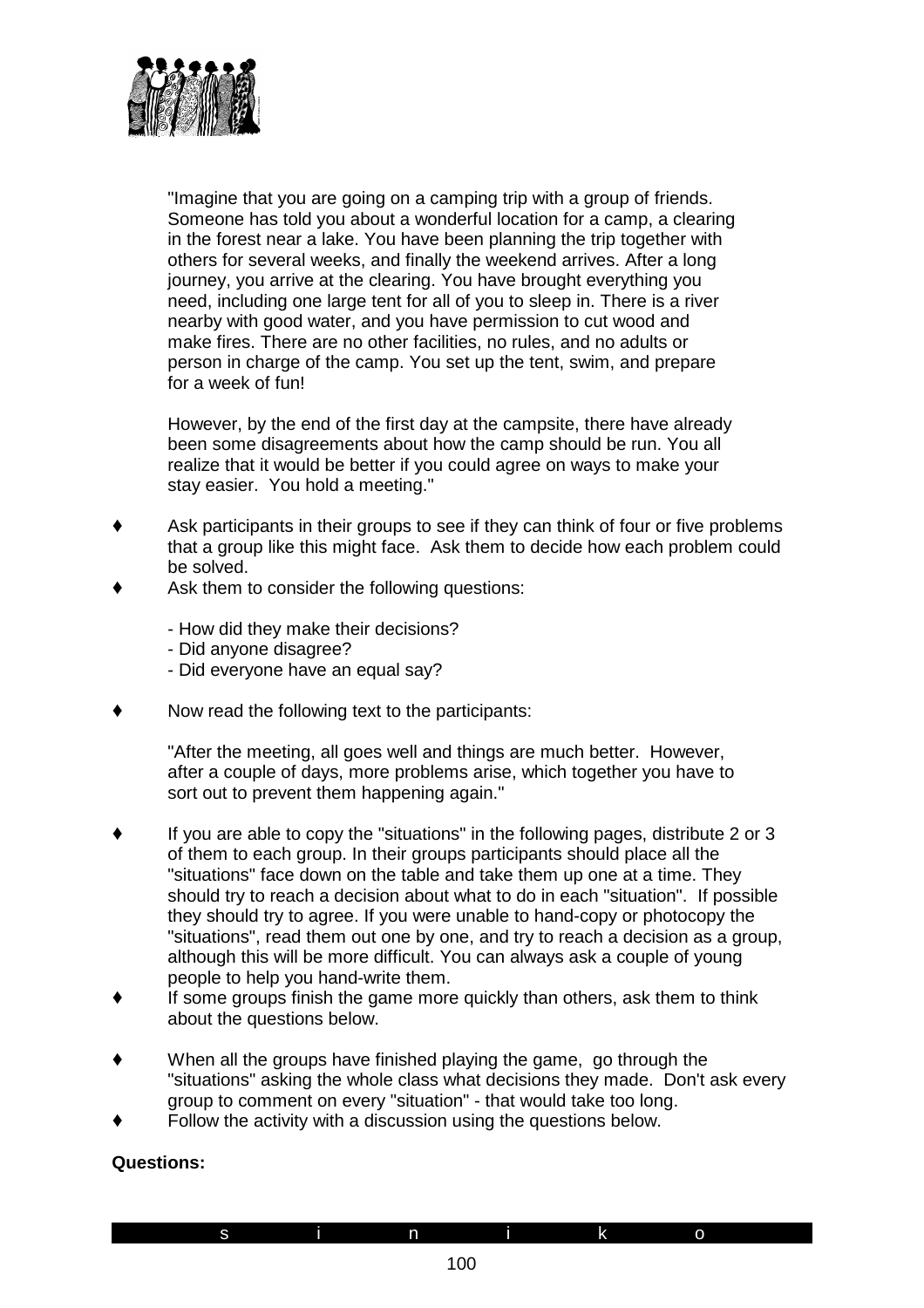

- In this activity you used rules to protect the rights of everyone in the camp. What would have happened if you were unable to agree on rules or if everyone ignored the rules?
- What makes a good/bad rule?
- What about laws? Should you always obey laws, even if they are bad? What can be done to change a bad law?
- Some rules and laws are unwritten. For example, "moral" or religious laws. Why do groups of people obey these rules/laws, even though they don't have to?
- Rules and laws are usually enforced by imposing a punishment or sanction. Maybe you have decided to use sanctions against people who broke the rules in the camp. What is the aim of sanctions? What sort of sanctions are most effective? Can sanctions be counter-productive? What happens if sanctions violate human rights? Should this be allowed?

# **Choices:**

- This activity could be the starting-point for making a set of rules for the group which are agreed by all group members and the facilitator in a participatory way.
- In many countries, execution is the punishment for all sorts of "crimes", from murder to offences such as smuggling. This activity can be a starting-point for a discussion about whether or not execution is a real deterrent for crime. Amnesty International can provide you with more information on this debate if you are interested.

# **Situation Cards for "Camping Out":**

# Situation One

Someone has to sleep near the door of the tent, which doesn't close properly. By the morning, this person's belongings have usually spilled out of the opening onto the wet grass. He or she complains that their belongings will be damaged. What do you do?

# Situation Two

You all agreed at the meeting how the camp should be run. But, one of you takes no notice of what was decided. How can you enforce the rules?

# Situation Three

Someone left the kettle boiling on the fire and went away to swim. The kettle fell into the fire and sparks set fire to a corner of your tent. You all realize that you have a safety problem. There may be others. What do you do?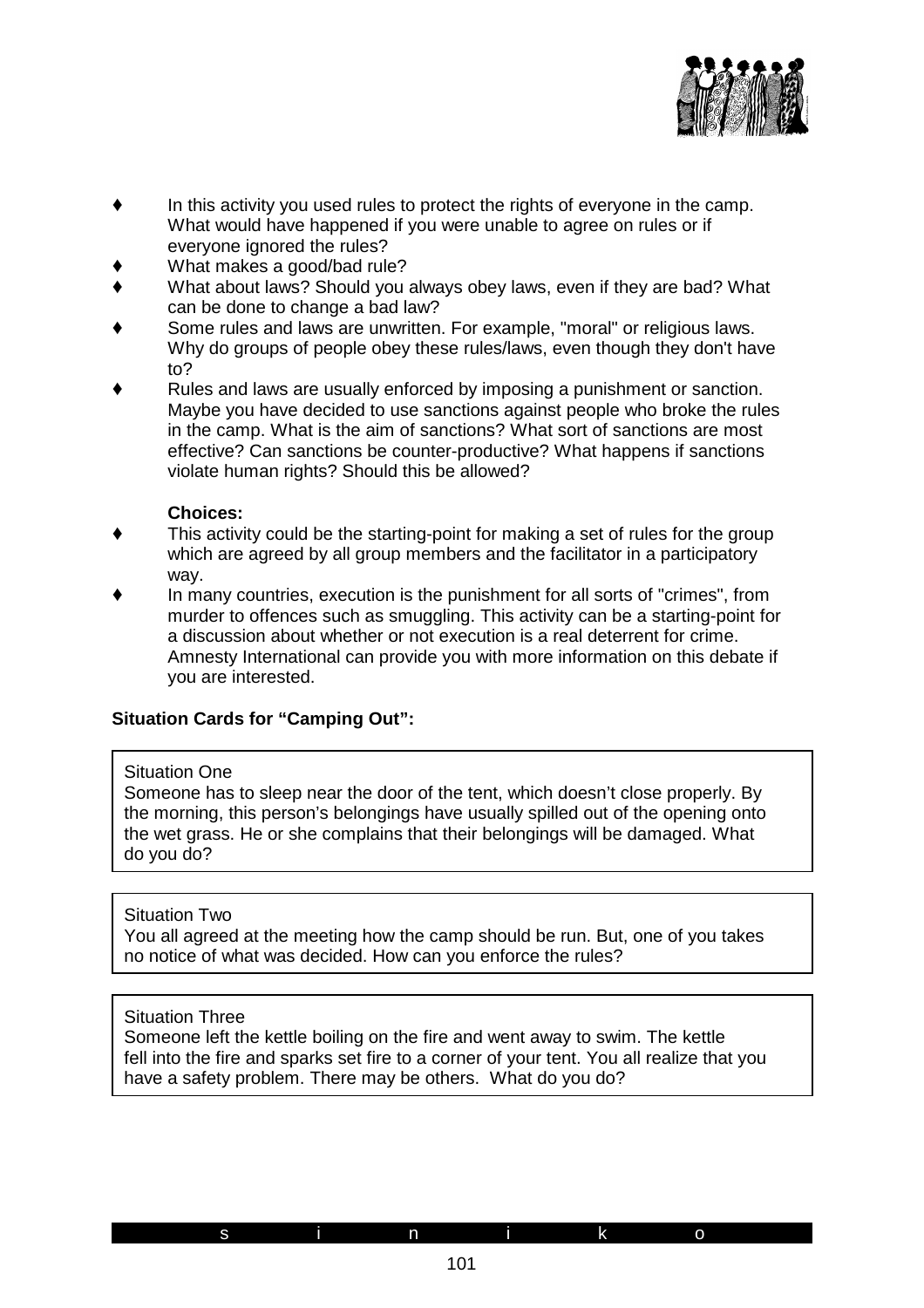

# Situation Four

Getting water from the river is a very boring job. Everyone would prefer to go swimming rather than fetch water. However, one of you strains your arm while swimming and can't carry water anymore. This means that the rest of you will each have to spend more time carrying water. What do you do?

# Situation Five

Two of you are smokers, the others are not. The non-smokers strongly object to the smell of smoke in the tent but the smokers feel they should be able to smoke whilst they are relaxing. What do you do?

# Situation Six

One of you has brought a radio and plays loud music early in the morning. This makes everyone angry. What do you do?

# Situation Seven

You all share one tent, but cannot agree about keeping it tidy. Some like the tent to be tidy all the time, the others don't. The arguments are affecting the atmosphere in the camp. What do you do?

# Situation Eight

Someone damages an expensive guitar belonging to someone else. She or he refuses to pay for the repairs. What do you do?

# Situation Nine

A friend of yours joins you for a couple of days. She or he has brought their own tent, but ignores the rules which everyone else has agreed. What do you do?

# Situation Ten Two of you feel that the camp should have a rule about alcohol and drinking. They ask for a meeting to discuss the matter. Most of you are against a complete ban. What do you do?

# **Active listening**

**Aim:** This listening activity helps participants to improve their listening skills and to think about what makes "good" and "bad" listening.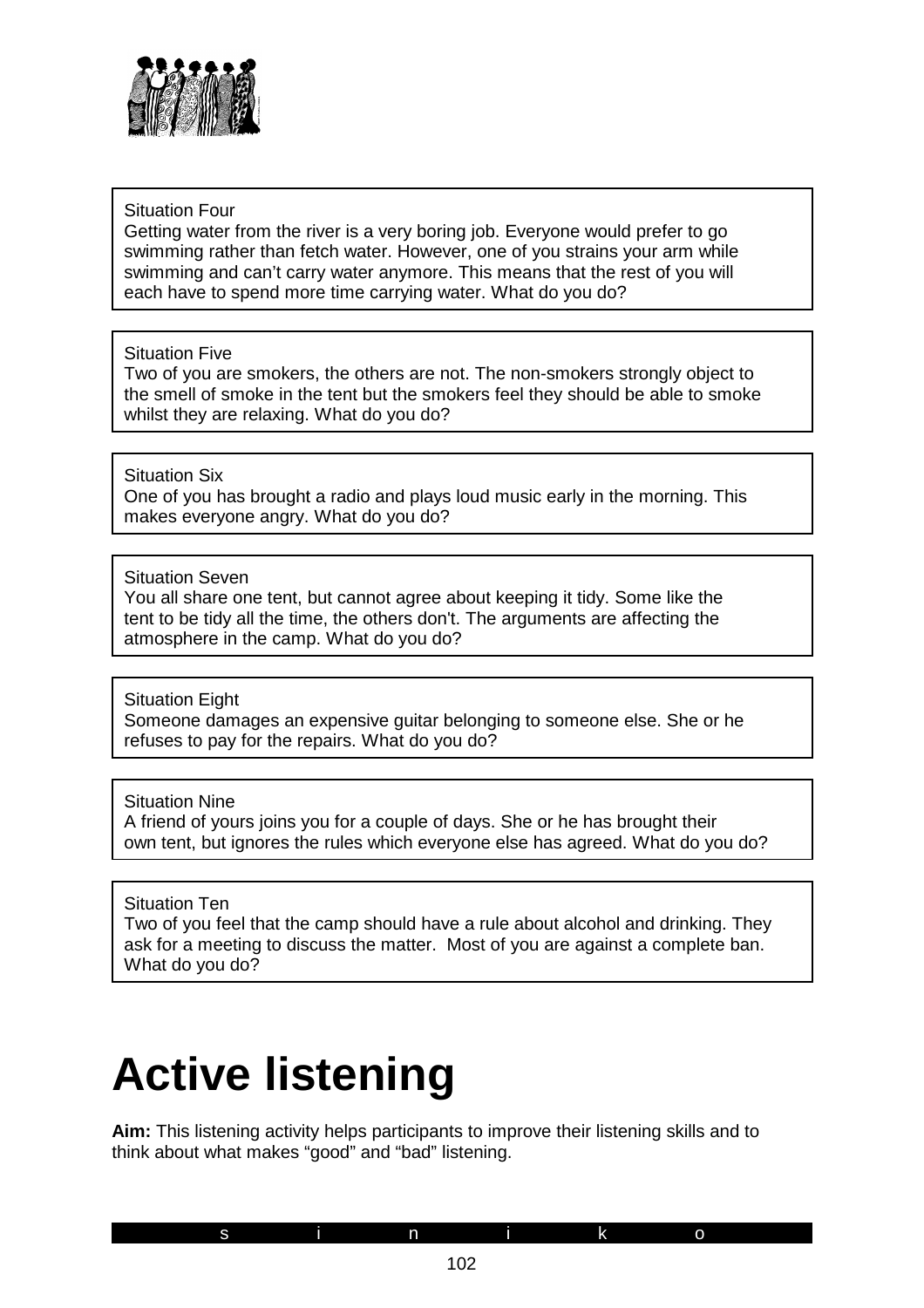

# **Learning points:**

- Listening is an important skill for respecting each others' right to an opinion. (See Article 9 of the African Charter on Human and Peoples' Rights and Article 19 of the Universal Declaration of Human Rights, in Part Five of this manual).

- We can improve our listening skills with practice.

# **What you need:**

- The boxes "What helps us to listen?" and "What prevents us from listening?" presented at the end of this activity.

**Time:** About 30 minutes

# **How to do it:**

- Form the group into pairs.
- Explain that, in a moment, one person in each pair will have to speak without stopping while the other person listens as carefully as they can. The speaker can speak about anything they want to. For example, themselves, their family, an interesting experience, their favourite ....
- Allow a moment for the pairs to decide who will talk and who will listen.
- Give the signal for the speakers to begin speaking.
- Allow the speakers a minute or two of uninterrupted speech. Then, before they begin to run out of things to say, clap your hands and ask them to stop.
- Ask the listeners to repeat back to their partner the last two sentences which that person said. This request is usually a big surprise - few people will be able to remember the two sentences perfectly!
- The pairs exchange roles, the listener now speaks and the speaker listens.
- After a couple of minutes, stop the speakers again. It is likely that the listeners this time will have been listening more carefully - so ask them to repeat the last THREE sentences which their partner said!
- Use the questions below to draw out the learning points.

# **Questions:**

- Could you remember the sentences?
- Was it easier to remember them the second time? Why?
- What did you do to help you listen? Did you do anything special with your body? Or with your face? What about your mind?
- What prevented you from listening?
- Now show the group the information in the boxes "What helps us to listen?" and "What prevents us from listening?" presented at the end of this activity. Is there anything in these boxes which they did not think of? Why?
- Listening is an important skill for respecting and protecting human rights. It is especially important for Article 9 of the African Charter on Human and Peoples' Rights, and Article 19 of the Universal Declaration of Human Rights, but also for all of the other Articles. Why is this so? What do we gain from listening to each other? Have you ever been in a situation where no one would listen to you? How do we feel when our opinion is ignored? Do you agree with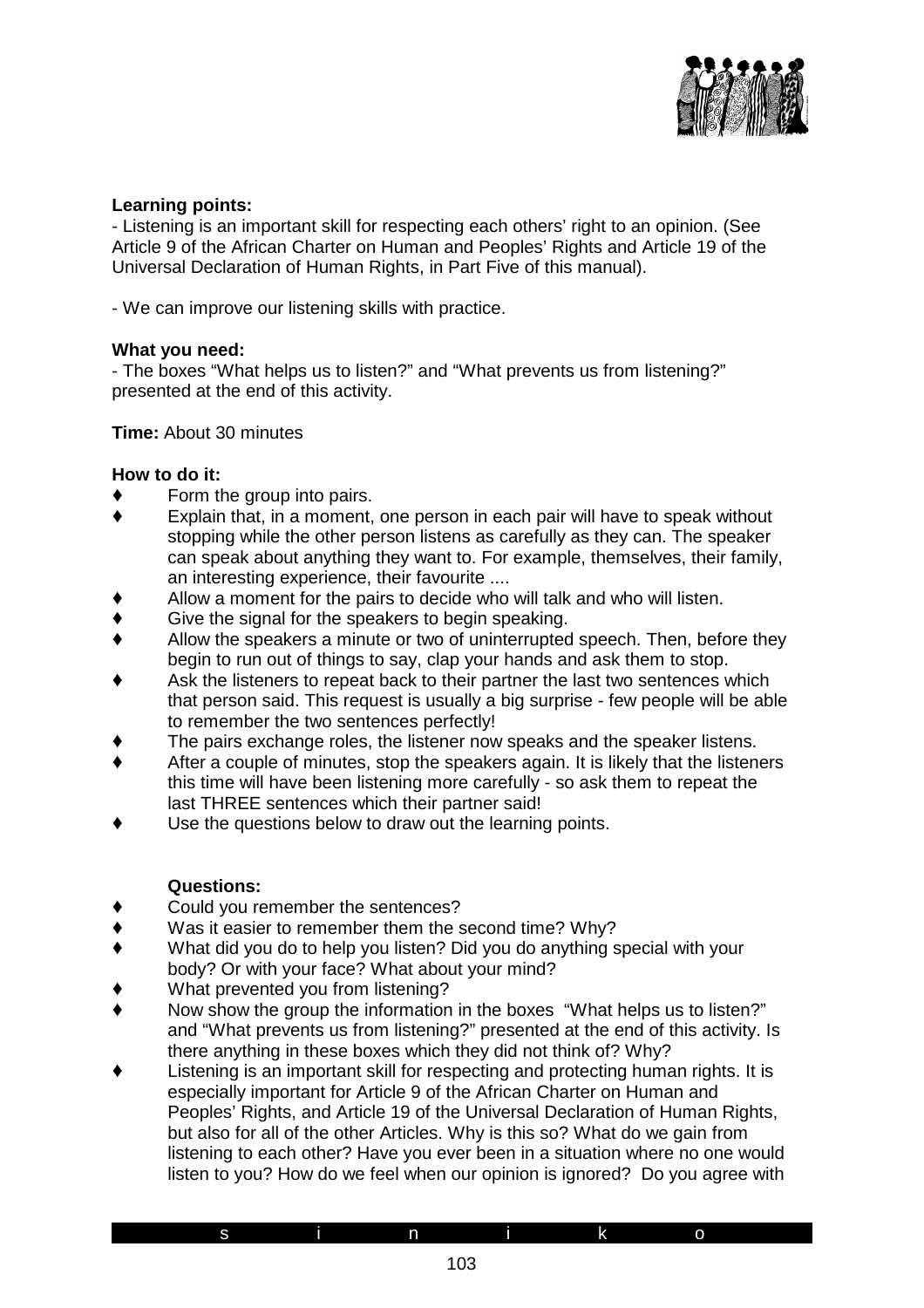

the idea that we can improve our listening skills by practice?

# **Choices:**

- If you wish, you can continue the game, maybe swapping partners or increasing the number of sentences that the listener must remember each time.
- It can be fun to repeat the game, making it harder every time, over several days or weeks, so that the participants notice their listening skills improve.

# **What prevents us from listening?**

On-off Listening

People think faster than they talk. This means that when you listen to someone, you have a lot of spare time for thinking. Often, we use this time to think about lunch, or what we did last night, instead of thinking about what the other person is saying!

◆ Prejudice Listening

In every part of the world, there are words or phrases which cause people to stop listening. Words like "capitalist", "rebel", "politics" "fundamentalist". Some times when people hear these words, they stop listening either because they find these topics boring or because they start to plan their defence, or a counter-attack because they disagree with what is being said.

◆ Closed Mind Listening

Sometimes, we decide quickly that the person (or the subject) is boring, wrong, or not relevant, or that we know what they are going to say. Then we stop listening.

Distracted Listening

Noise, lights, temperature, other things in the room, or what you ate for breakfast can all prevent us from listening to what people are saying. However, with practice, we can still listen well in these circumstances.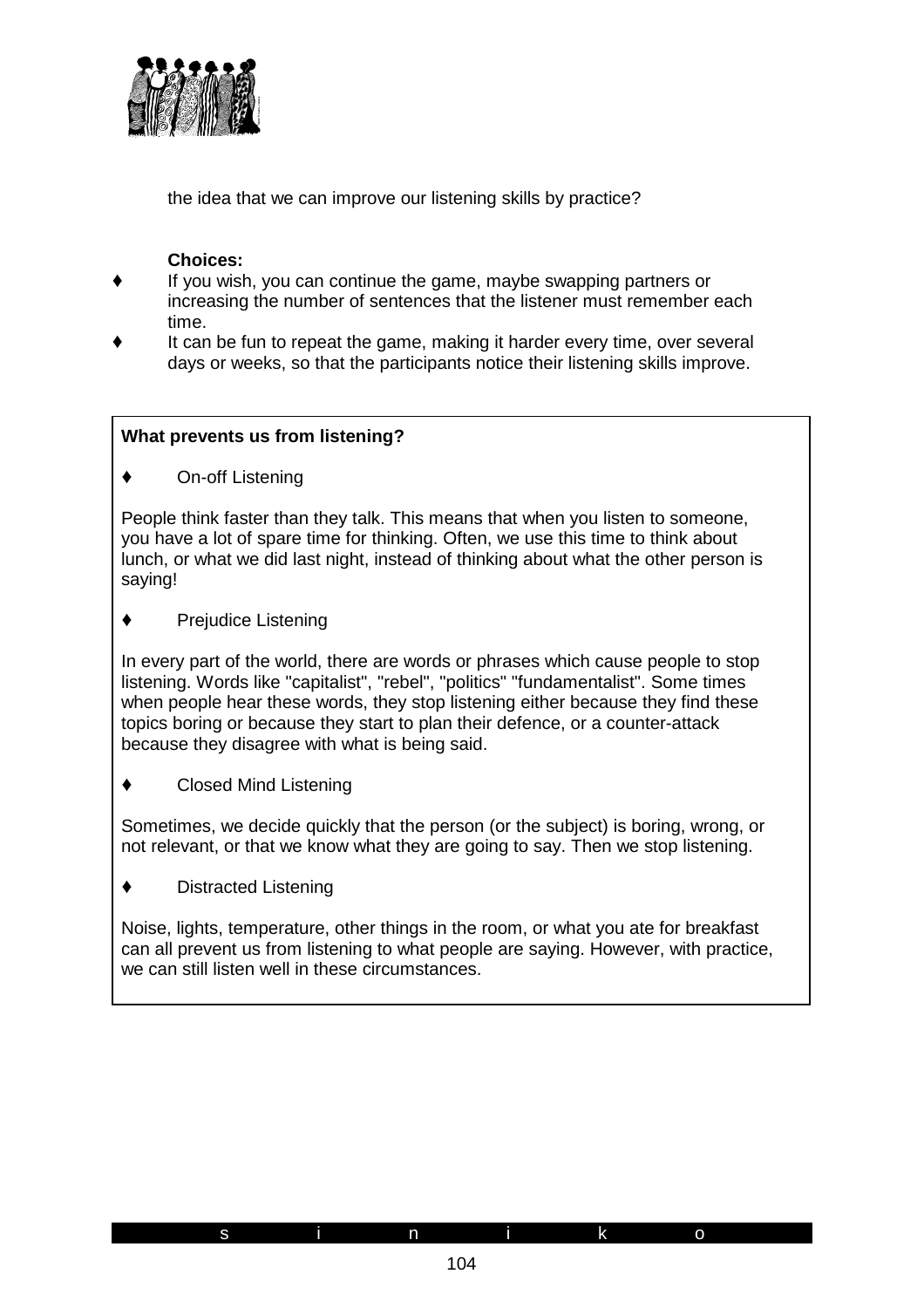

# **What helps us to listen?**

We listen with our bodies as well as with our minds...

- ! face the speaker
- ! have an open posture (don't fold your arms or turn your back......)
- ! lean towards the speaker
- ! relax
- Listen to **what** is being said...
- ! listen for the central theme, not just the "facts"
- ! keep an open mind
- ! analyze and evaluate
- ! don't interrupt

Listen to **how** it is being said...

- ! non-verbal signs (for example face expressions, body posture)
- ! tone of voice

Listening is important because...

- ! It shows people that you value their experience and what they say
- ! It encourages people to talk honestly and freely

! It can help you to identify areas where people agree or disagree, and helps you to think of solutions to these disagreements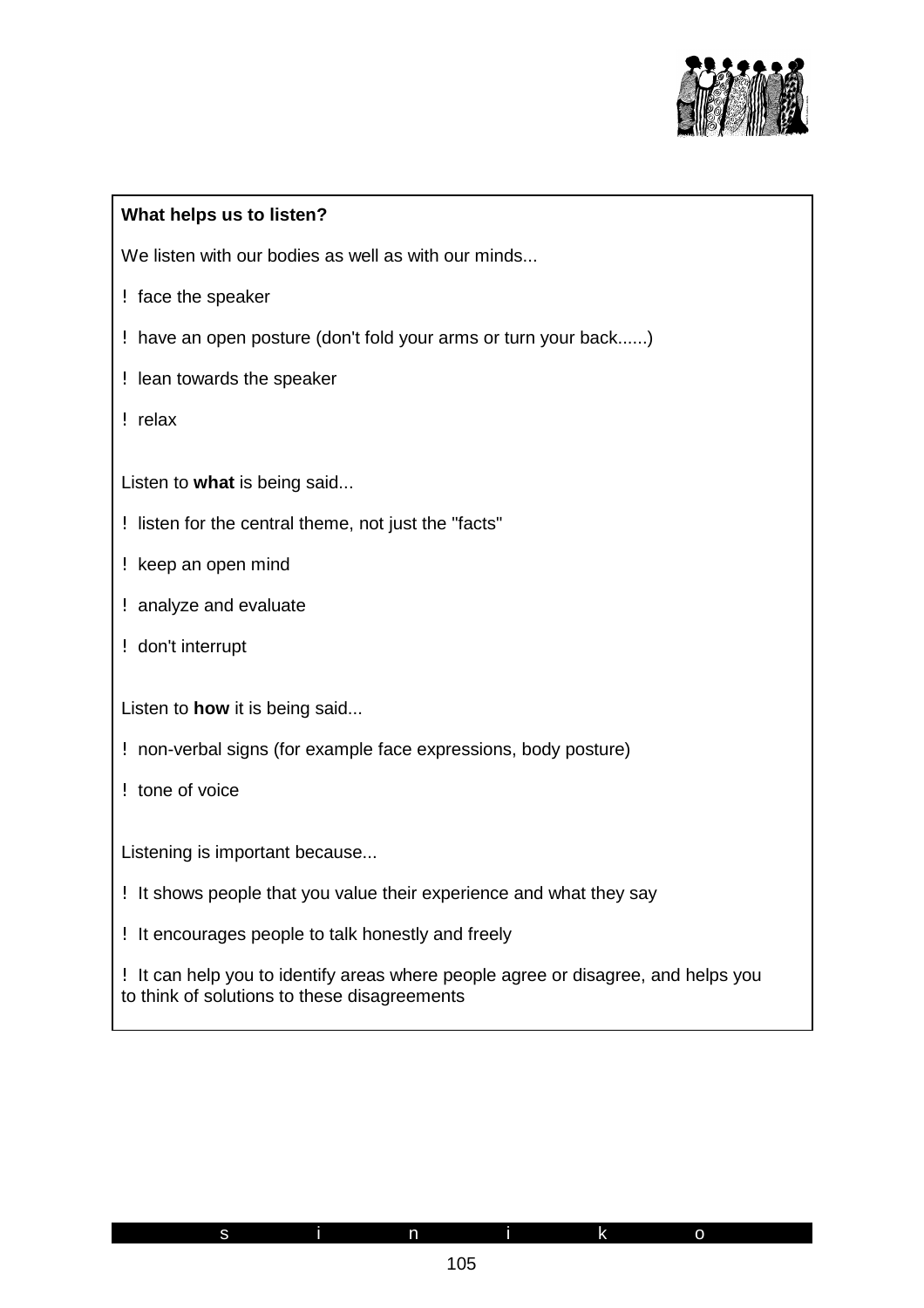

# **Who, me? activities about responsibility**

These activities emphasize personal responsibility. A real-life moral dilemma is used to raise questions about honesty and everyday responsibility. Another activity about censorship looks at the responsible use of power. The overall aim of these activities is to show that rights have corresponding responsibilities.

## **Rights and Responsibilities**

**Aim:** This short activity helps participants to understand the connection between rights and responsibilities

#### **Learning point:**

- Every right has a corresponding responsibility.

#### **What you need:**

- Simplified Version of the Universal Declaration of Human Rights or the African Charter on Human and Peoples' Rights (see Part Five).

- Information about Rights and Responsibilities presented at the end of this activity.
- Blackboard, or large pieces of paper, pens and sticky tape.

**Time:** Forty-five minutes

#### **How to do it:**

- Ask participants to form pairs. Each person should write down five important rights which they think they should have in the school and five important rights which they think they should have at home. For example the rights to their own space.
- Ask each participant to swap their list with their partner. Each person should think of the responsibilities which correspond with each right that their partner listed. For example, the responsibility to respect the space of the people they live with.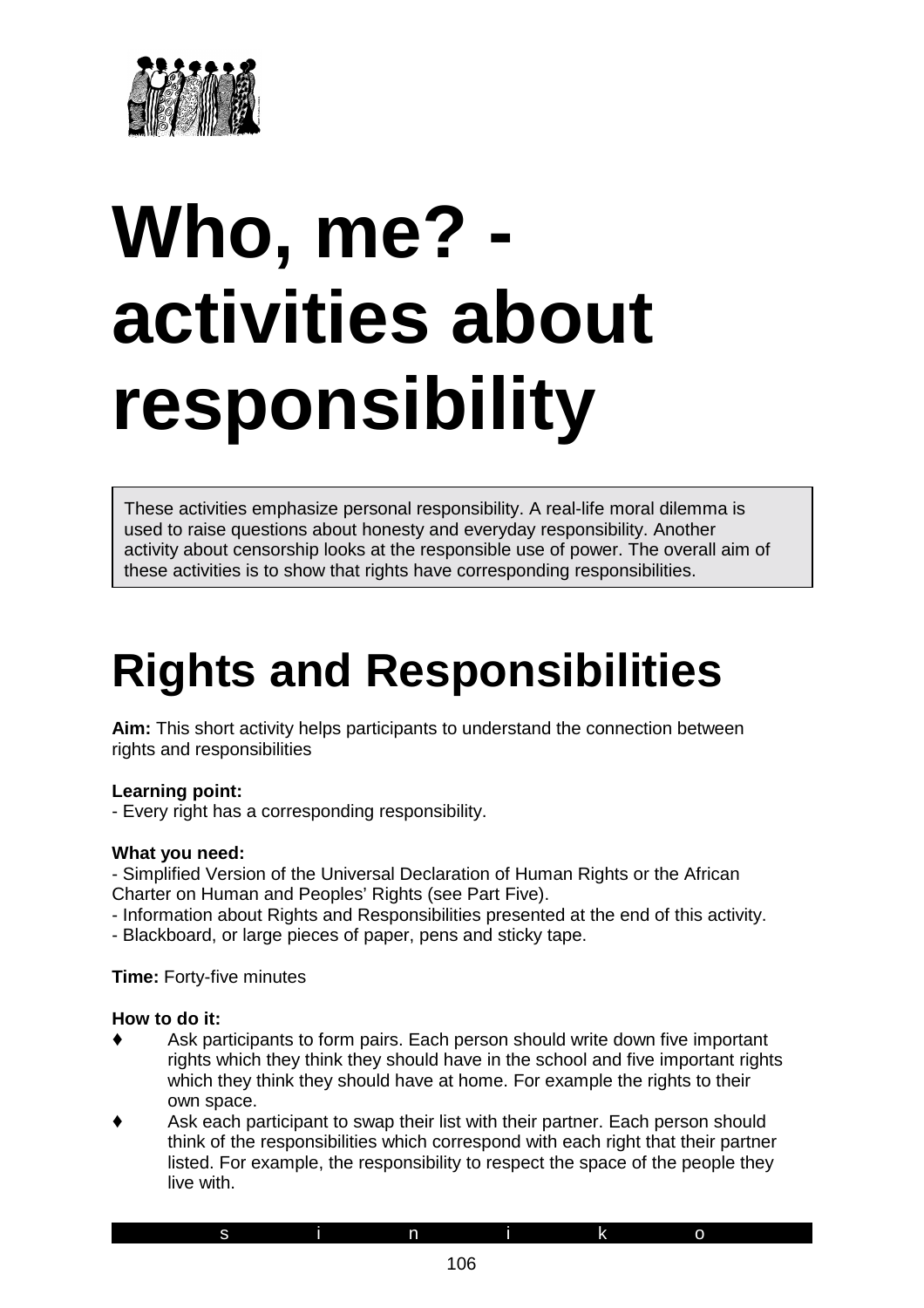

- Every pair reports to the rest of the group two rights and their corresponding responsibilities from their lists. The facilitator should write the rights and responsibilities on the board or on large paper stuck to the wall.
- Ask participants to read the Information about Rights and Responsibilities. Start a discussion using the following questions:

#### **Questions:**

- Was it easy or hard to think of the corresponding responsibility to each right?
- In the example about seatbelts (see Information about Rights and Responsibilities at the end of this activity), who do you think is right, the government or the people who refuse to wear seatbelts?
- What if someone you knew was injured because a driver refused to wear a seatbelt? How might this happen? How would you feel?
- What if a sick child died because the doctor was too busy helping a driver who had refused to wear a seatbelt and was injured? Look at the Simplified Version of the Universal Declaration of Human Rights or the African Charter on Human and Peoples' Rights. Which rights are involved in this example?
- Can you think of similar examples where other rights and responsibilities conflict?

#### **Choices:**

- Because issues of rights and responsibilities are common in schools and communities, (for example the rights to use equipment, and the responsibility not to damage it) this activity can be the basis for using the language of rights and responsibility in everyday situations, and to deal with problems of vandalism.
- As an action, participants and facilitators can keep the list of rights and equivalent responsibilities on the wall. When conflicts occur, or when other rights issues come up, anyone is free to add to the list. For example, if some participants have been "borrowing" other people's possessions without permission, a participant might decide to add to the list: "I have the right to privacy and security for my belongings / And I also have the responsibility to respect the privacy and security of others." It might be useful to write at the top of the list: "We all have the right to add to this list / And we have the responsibility not to write things which violate the rights of others".
- To help clarify rights and responsibilities, participants could read the following information on "Negative" and "Positive" rights in the next page, then go through the Universal Declaration of Human Rights or the African Charter identifying "Negative" and "Positive" rights (they will find that many rights consist equally of "negative" (responsibility) and "positive" (right) elements.
- The African Charter on Human and Peoples' Rights specifically mentions duties. Ask students to identify these and see if they can find the corresponding rights to which they refer.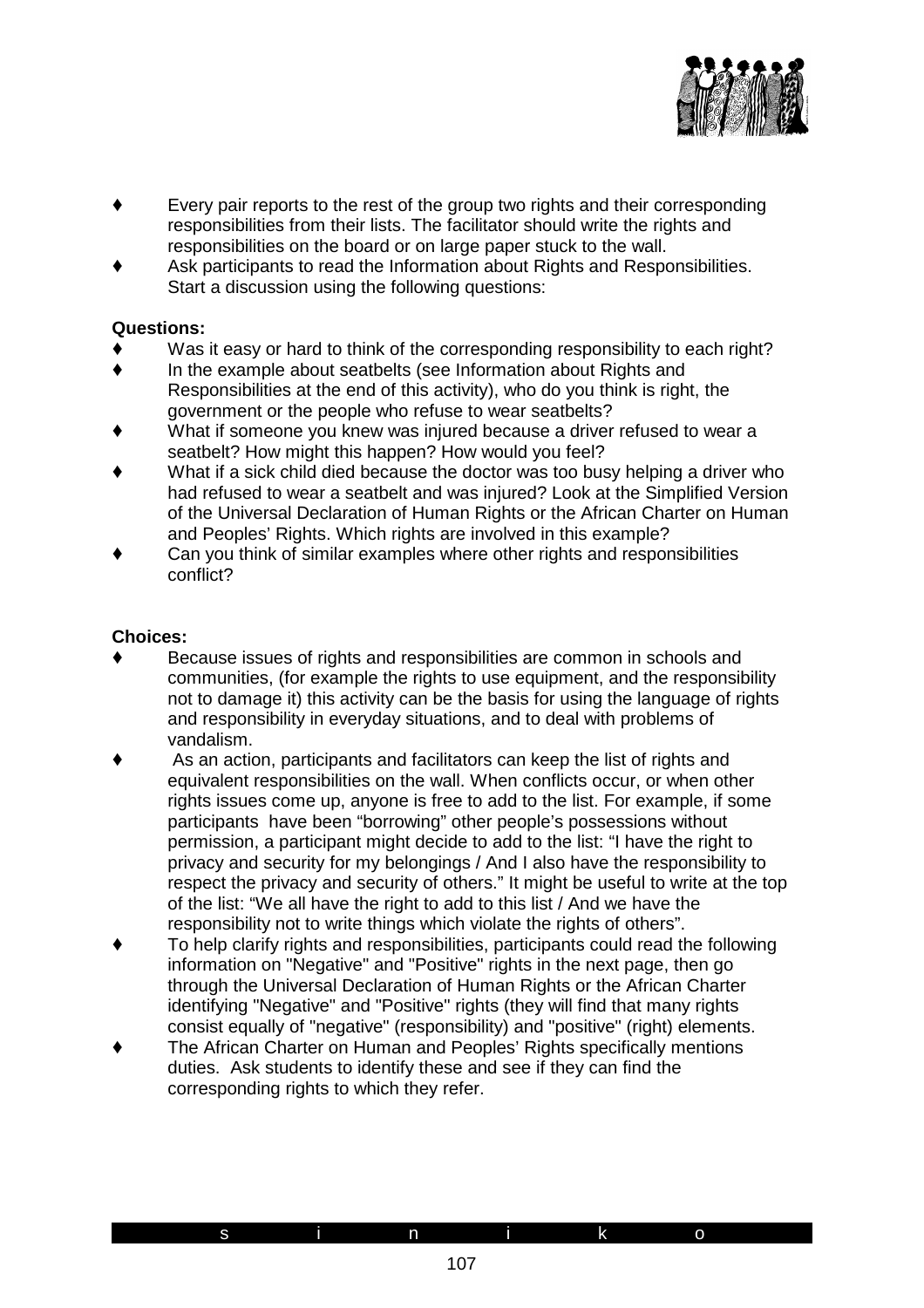

#### **Information about Rights and Responsibilities:**

Every right has a corresponding responsibility. For example, your right to freedom of speech is limited by your responsibility not to say untrue things which will degrade another person and abuse their right to dignity and good reputation.

The balance of our rights and our responsibilities to respect the rights of other people means that we usually have to exercise our rights within certain restraints.

There are many situations where rights and responsibilities of different people conflict. For example, some countries have laws making the wearing of seatbelts compulsory in cars. Many people oppose these laws, arguing that it is a restriction of their right to act freely.

The governments of these countries argue that people in cars have a responsibility to the hospitals, doctors, and the rest of society to do everything possible to avoid getting injured while they are driving. It is argued that if people do not wear seatbelts and are injured, they take time, money and hospital space away from people with illnesses, and therefore restrict the right of sick people to proper health care.

#### **Information on "Negative" and "Positive" Rights:**

The term "negative right" is used to describe a right which stops something harmful or unpleasant being done to us. Examples of negative rights are the right not to be killed or badly treated or to have your possessions stolen. These are negative rights because they say NO to someone who might want to hurt you or others.

The term "positive right" is used to describe a right which declares our freedom to do something. For example, the right to be paid for your work is a positive right. These are positive rights because they tell you that YES you have this right, and they tell other people that YES they must support your right. For example, your employer has a responsibility to pay you and the other employees.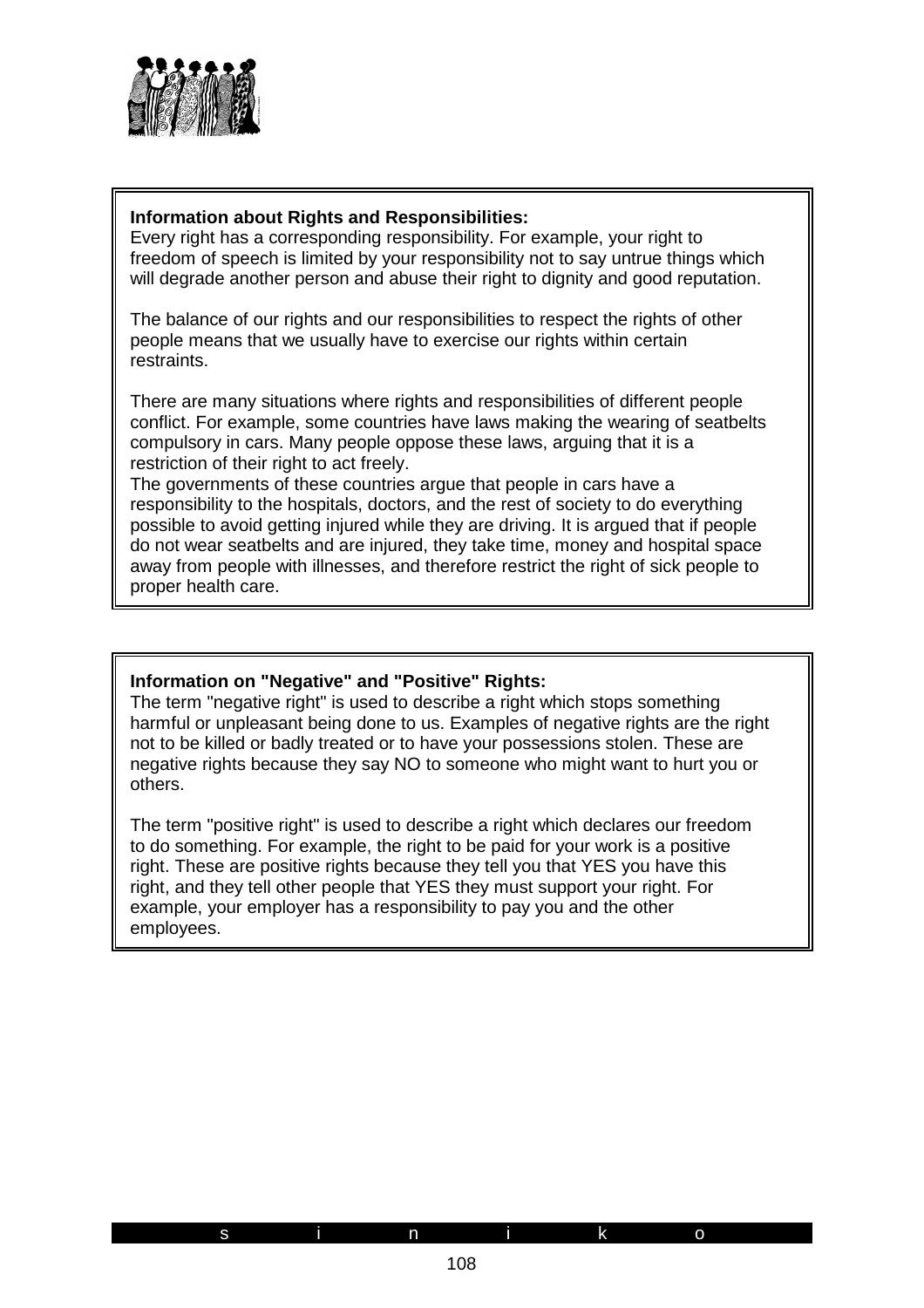

## **A Matter of Principle**

*(Adapted from p.82 of Understand the Law 1993, The Citizenship Foundation)*

**Aim:** This case study uses a moral dilemma to introduce participants to ideas of responsibility in society. Although the person in the case study is accidentally overpaid a large amount, many people will have been given the wrong change in a shop and had to make a similar choice.

#### **Learning point:**

- Every right has a corresponding responsibility. For example, the right to be judged equally by the law has the corresponding responsibility to respect the law.

#### **What you need:**

- The Simplified Versions of the Universal Declaration of Human Rights and the African Charter on Human and Peoples' Rights (see Part Five of this manual).

**Time:** At least one hour

#### **How to do it:**

- Form participants into small groups of four or five.
- Read the following text to the group:

"Every month Makau puts a small part of his wages into his account at the local bank. It is not a lot, but it is the only way he can save enough for a holiday with his children.

Each month the bank sends Makau a statement telling him how much he has in his account. This month Makau sees that he has much more money than he thought. There must be a mistake. He writes to the bank to say it has given him CFA 2,000,000 more than it should have.

'No,' says the bank, 'there has been no mistake. The money is yours.' Makau writes again. 'We have double checked,' says the bank, 'we have not made a mistake.'

Makau still isn't happy. He writes for a third time, and the bank tells him again that the money is his.

After this, Makau doesn't think he has anything to lose. He starts to spend the money on things he and his family need. He buys some new furniture, redecorates his home and goes away on a week's holiday with his family.

A little later, the people at the bank realize that they have made a mistake. The CFA 2,000,000 that Makau has been given belongs to another customer who has the same name. The bank asks Makau for the money back. He gives them what he has left, but he has spent more than CFA 1,000,000. Makau is charged with theft."

If Makau is to be found legally guilty of theft, it must be proved in court that he:

- behaved dishonestly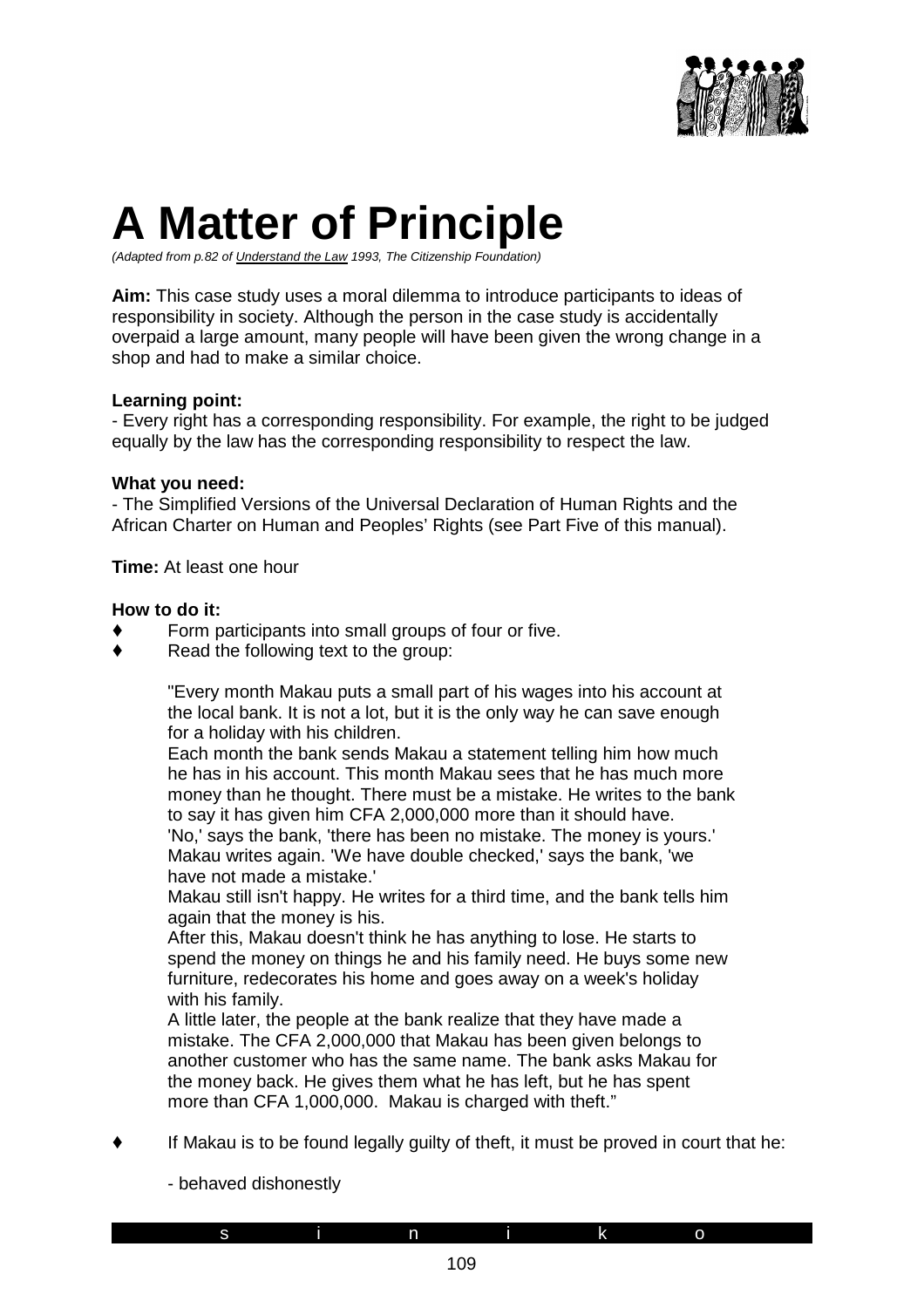

- took or kept something belonging to someone else
- intended to keep it permanently
- Ask participants to decide in groups whether Makau should be found guilty of theft. To answer this, participants need to ask three questions:
	- Did Makau behave dishonestly?
	- Did Makau take something from someone else?
	- Did Makau intend to keep it?

If the groups' answers to all three questions is **yes**, then Makau is guilty in law. If the group answered **no** to one or more questions then he is not guilty. - If they decide that Makau is guilty in law of theft, what punishment do they think he should be given?

People can be fined various sums of money for this crime. You can find out what the punishment would be in your country and tell the group what this is. - If participants decide that Makau is not guilty, would they make him pay back the

money that he spent on his family and his home?

 Now tell participants what actually happened to Makau: "After a three day trial, the jury found Makau not guilty of theft. Juries don't have to give reasons for their verdict, but we can presume that Makau's attempts to draw the error to the attention of the bank convinced the jury that he had not behaved with dishonest intent. Although Makau was found not guilty of theft, there still remained the question of whether he should return the money that he had already spent. It was not within the power of the court to deal with this and the bank needed to bring a new case through a different court to reclaim the money."

#### **Questions:**

- What would you have done if you were Makau? Why?
- Who was responsible for correcting the bank's mistake Makau or the bank? Why?
- Would it make a difference to your answer if the amount of money was smaller/larger?
- What about other cases? For example, is it the responsibility of a car owner to lock her or his car or the responsibility of everyone else not to steal it if it is unlocked?
- Imagine you were a friend of Makau's. Would you report him to the police?
- Who is responsible for enforcing the law?
- Look at the Simplified Versions of the Universal Declaration of Human Rights and the African Charter on Human and Peoples' Rights in Part Five of this manual. Which rights are involved in this case?

**Choices:**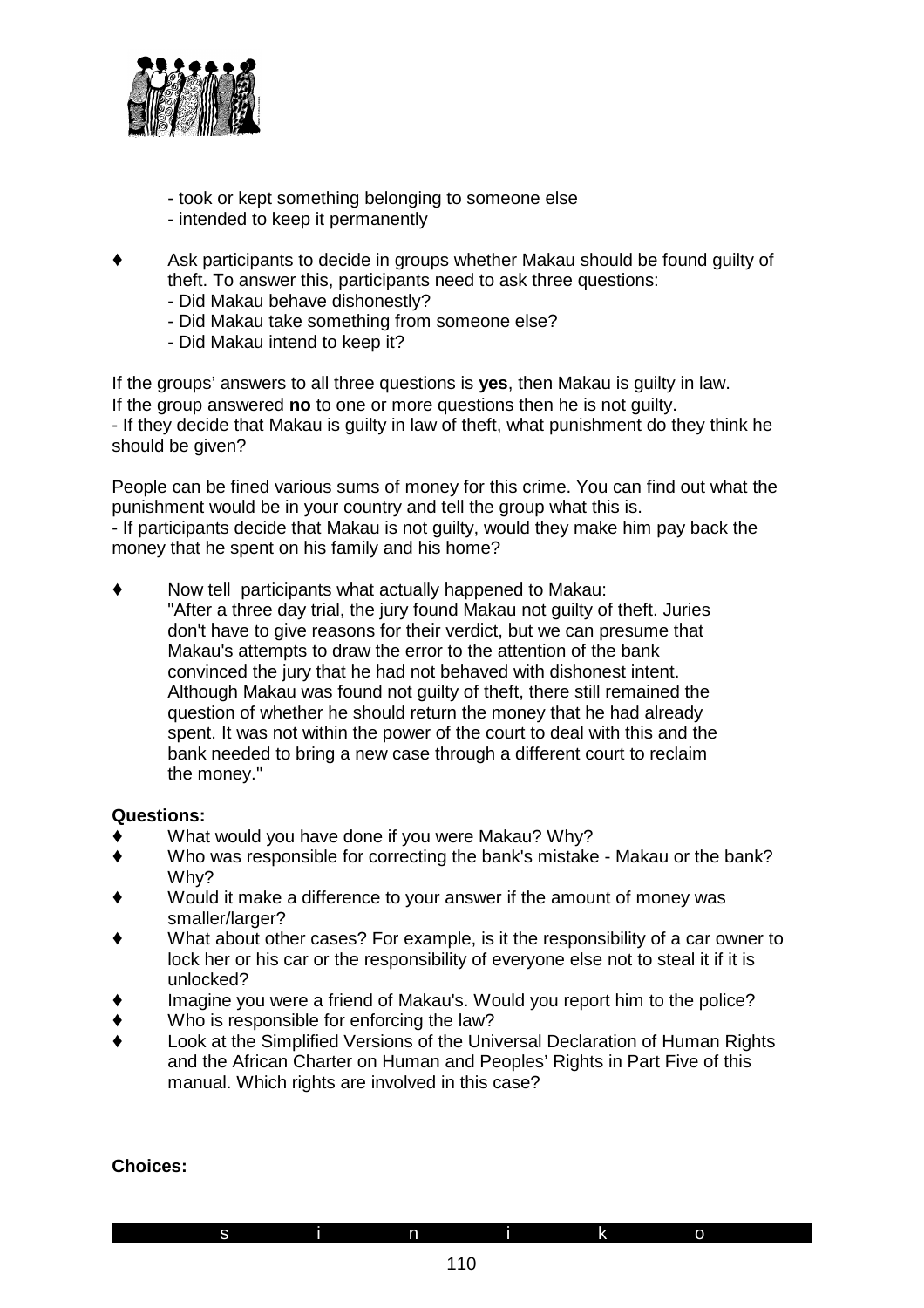

- Participants could write a story about a situation where they had to take responsibility and make a moral decision. For example, they find some money in the street - do they hand it in?
- As a project, participants can find out about the legal system in their country. Many courtrooms accept visitors. The project could result in a mock trial of a case involving rights and responsibilities.
- Makau's case could be presented as a mock trial by dividing the class into three large groups: one consisting of lawyers for Makau, one as prosecutors, and one as judges. Each large group should then be subdivided into small groups of four or five to prepare arguments or the judgement for their role. A court could then be set up and each small group asked to nominate one person to represent its views in the teams of defence lawyers, prosecutors or judges. The prosecution team would argue first; then the defence; then a reply by the prosecution to any new points raised by the defence; then a short recess by the judges to consider their verdict after hearing the arguments; and then a decision by the judges.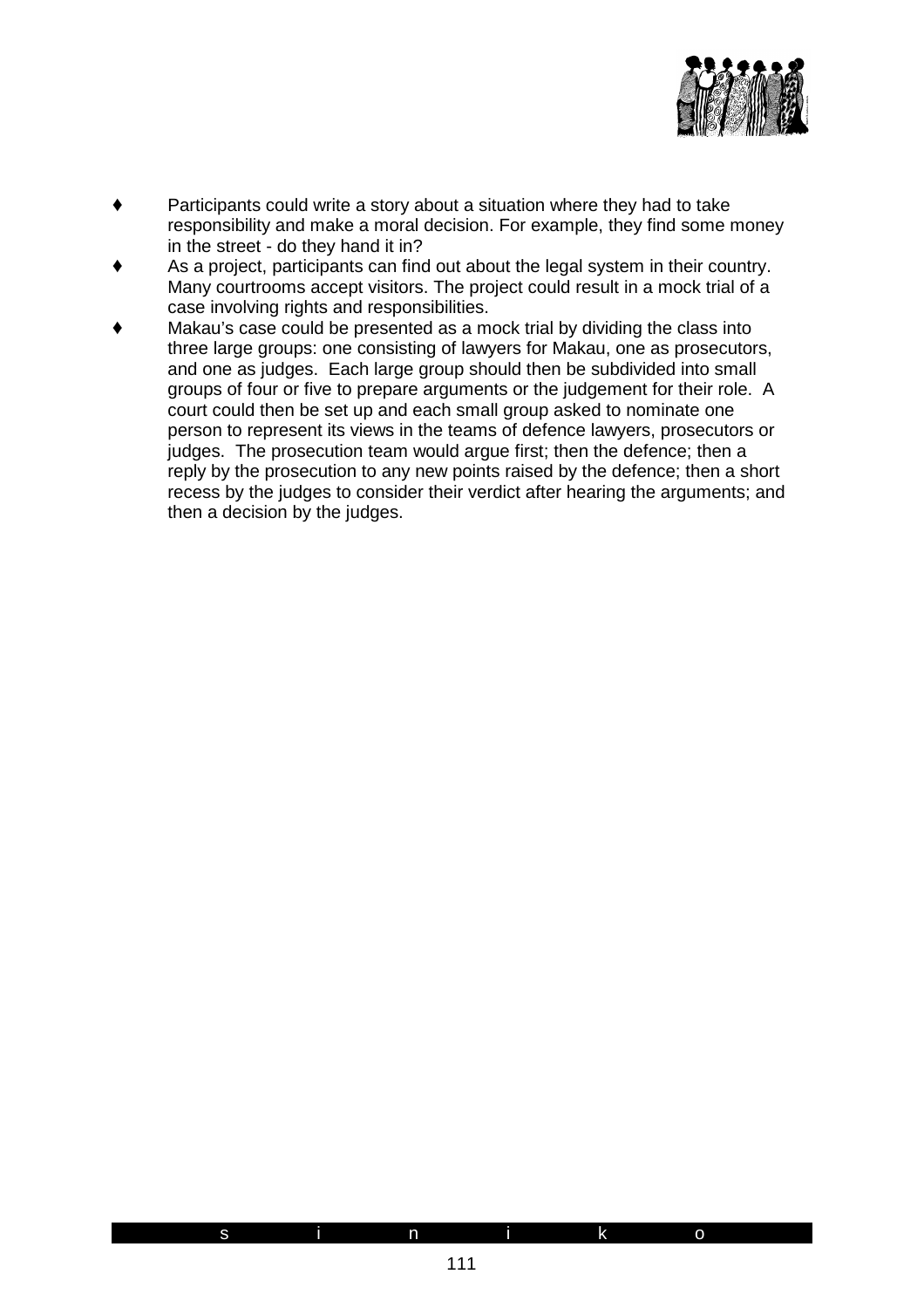

## **Censorship and Freedom of expression**

**Aim:** This letter-writing activity examines the rights and responsibilities of the individual and the state regarding freedom of expression. Because it depends a lot on trust between participants and the facilitator, it is better to use it only when participants have already had experience of other activities for teaching human rights.

#### **Learning points:**

- Every right has a corresponding responsibility.

- For example, the right to freedom of expression has the corresponding responsibility to respect the opinion of others.

#### **Time:** An hour and a half

#### **What you need:**

- The Simplified Version of the Universal Declaration of Human Rights or the African Charter on Human and Peoples' Rights (see Part Five of this manual).

- The Information on Censorship presented at the end of this activity.

#### **How to do it:**

- Ask the group to imagine that they are each writing to the local newspaper or radio station. (If your area does not have a local newspaper or radio station, you can invent one with the group). Ask them to write a short letter about something which they do not like at all in their local area.
- After participants have written their letters, put the group into pairs. Ask each pair to exchange their letters. Now ask them to imagine that they are all editors of the newspaper or radio news. They have received this letter which they are worried will upset the local and district authorities. Ask them to cross out (censor) the parts of the letter which they think are dangerous. They are allowed to change the letter in any way they like.
- Return all the letters to those who wrote them. Either as a group, or in small groups, discuss the questions below.
- After the discussion, go through the Information on Censorship presented at the end of this activity and ask the group to think of a scenario to illustrate each of the points. For example, under "WHAT is being censored" the information lists "artists". Ask participants why they think someone would want to censor an artist. If your country has censorship now or in the past, refer to that, giving specific examples.

#### **Questions:**

- Did you use some self-censorship before you wrote your letter? Why/Why not?
- Did you use polite or offensive language in the letter?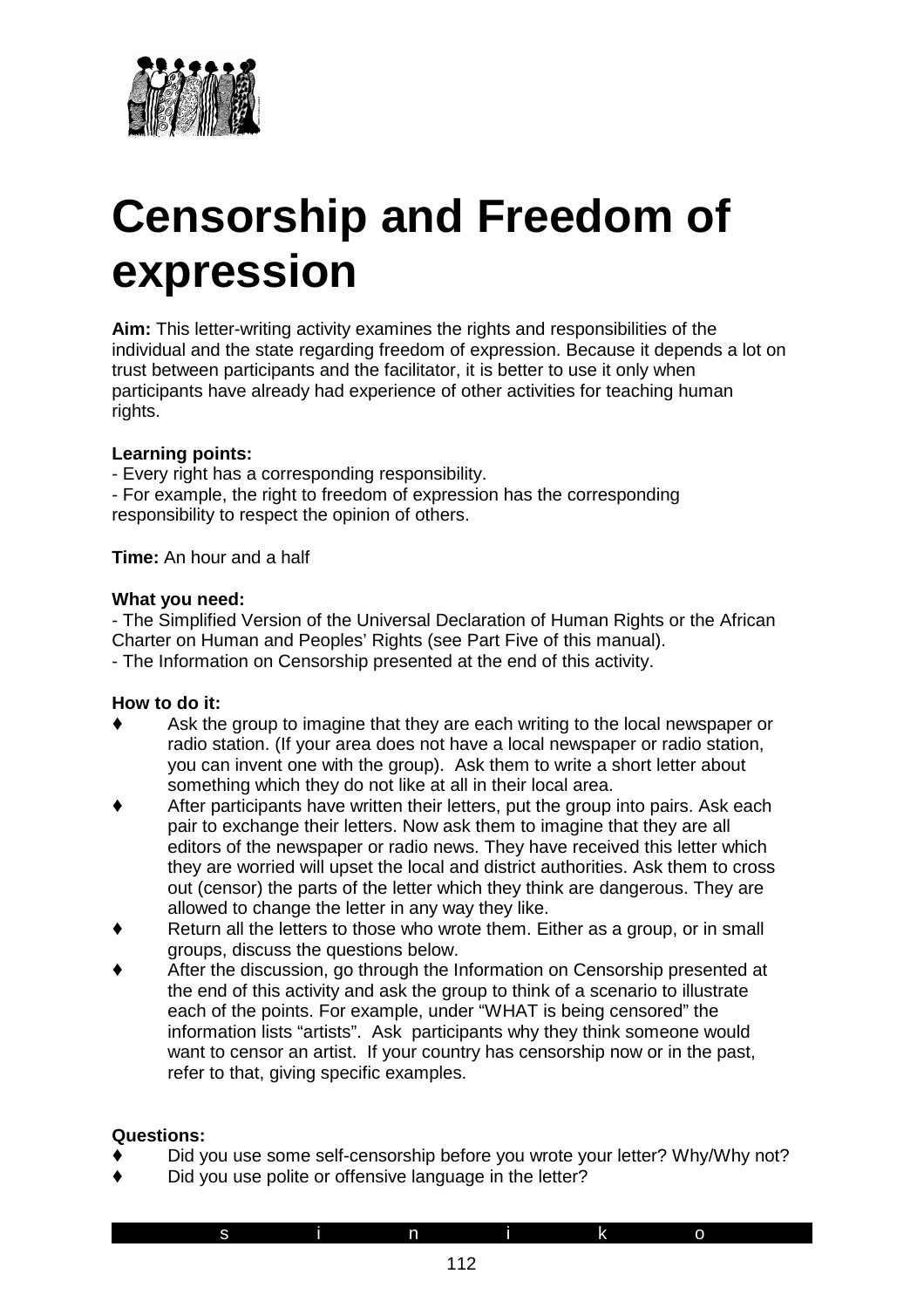

- If you wrote a polite letter, was it because you felt responsible toward the feelings of others or was it because you were afraid of possible punishment?
- Were you thinking more about how to improve the situation or did you just want to show your anger?
- How did you feel when your letter was censored?
- How did your letter look after censorship?
- How did you choose what to cross out in the letter you censored?
- How do you think you would react if you were a local official who received a letter of complaint? What if the letter attacked your personality or used offensive language?
- Do you think a government has a responsibility to listen to all complaints, even if they are "dangerous"? Why/ Why not?
- Was your letter "dangerous"?
- Why do you think we did this activity?

#### **Choices:**

- If you think this is appropriate, the activity can be altered so that the participants imagine that they are writing to the Ministry of Education or a local community authority.
- As a project ask the group to monitor newspapers over a period. They could choose one news item and compare how different newspapers write about the same issue according to their bias.
- If participants feel strongly about an issue which they see in the newspapers, they could write a polite letter to the media as a group to express their point of view.
- Participants could be asked to see if they can find letters to the editor of a newspaper which represent conflicting points of view concerning a particular issue.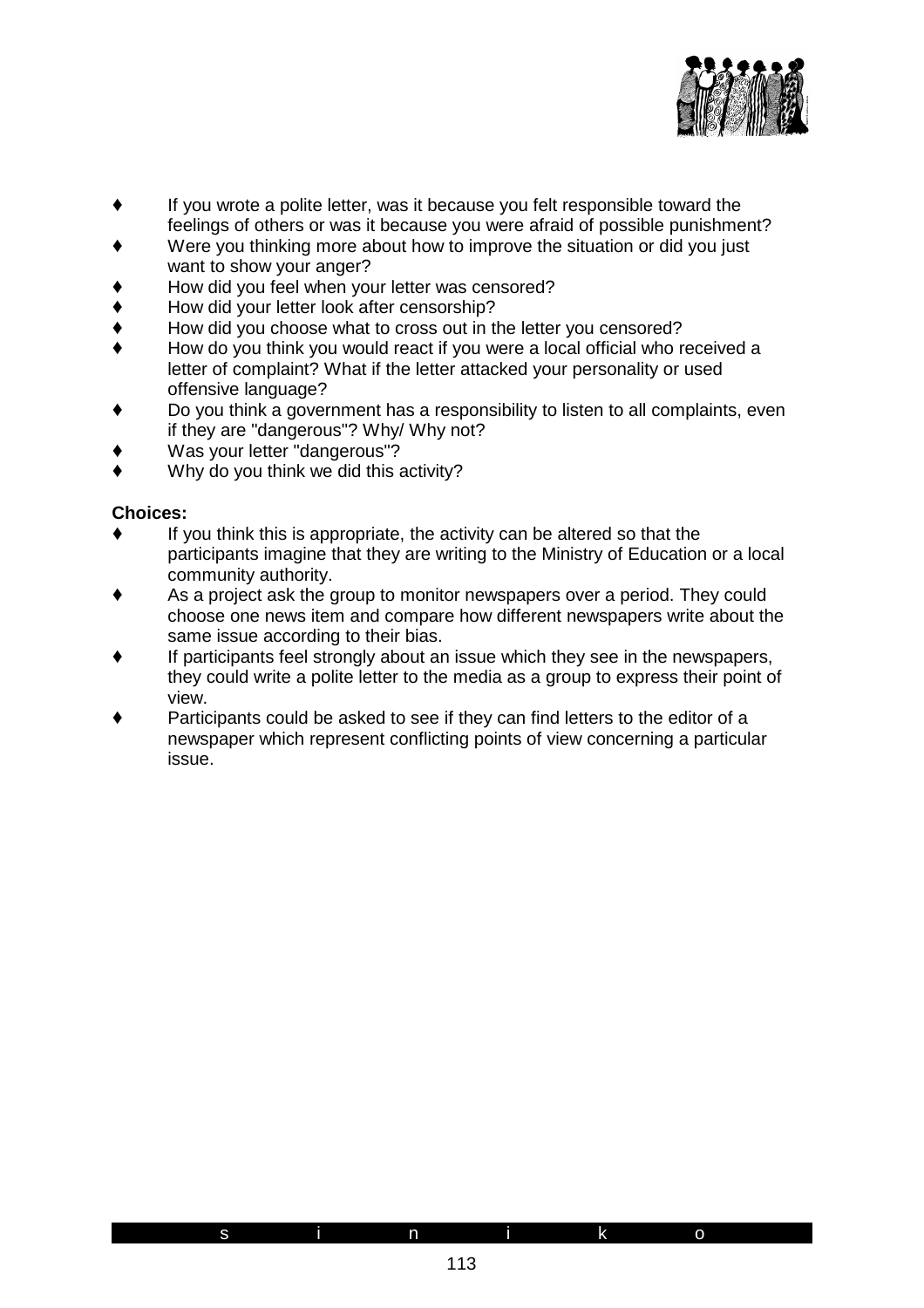

#### **Information about Censorship**

Freedom of expression is a human right set out in the Universal Declaration of Human Rights (Article 19) and in the African Charter on Human and Peoples' Rights (Article 9). Many people believe that it is the heart of a democratic society. Others say that too much freedom of expression can be dangerous. In many countries, free speech is controlled when it causes violence by inciting riots, calling on people to revolt, or when it incites prejudice against other ethnic groups. In some countries, criticism of the government is also censored.

WHO is doing the censoring:

| - official censors<br>- civil servants                                                                                                                                                                                                          | - the government<br>- employers | - the law<br>- unions | - the media<br>- pressure groups |
|-------------------------------------------------------------------------------------------------------------------------------------------------------------------------------------------------------------------------------------------------|---------------------------------|-----------------------|----------------------------------|
| WHAT is being censored:<br>- information<br>- access to information<br>- expression<br>- collective action - attacks upon accepted values<br>- artists<br>- political opposition<br>- critics of society<br>- writers                           |                                 |                       |                                  |
| WHY censorship is carried out:<br>- to cover up incompetence and/or information - to defend status quo<br>- to protect government policy<br>- to protect privilege<br>- to defend the vulnerable, for example, juveniles<br>- to preserve power |                                 |                       |                                  |
| HOW censorship is carried out:<br>- by stopping something from being carried out (pre-emptive censorship)<br>- by punishment after the event (punitive censorship)                                                                              |                                 |                       |                                  |
| WHEN censorship is carried out:<br>- before an election<br>- at a time of rapid social change<br>- during a period of national/international crisis<br>- when a government is weak and under threat                                             |                                 |                       |                                  |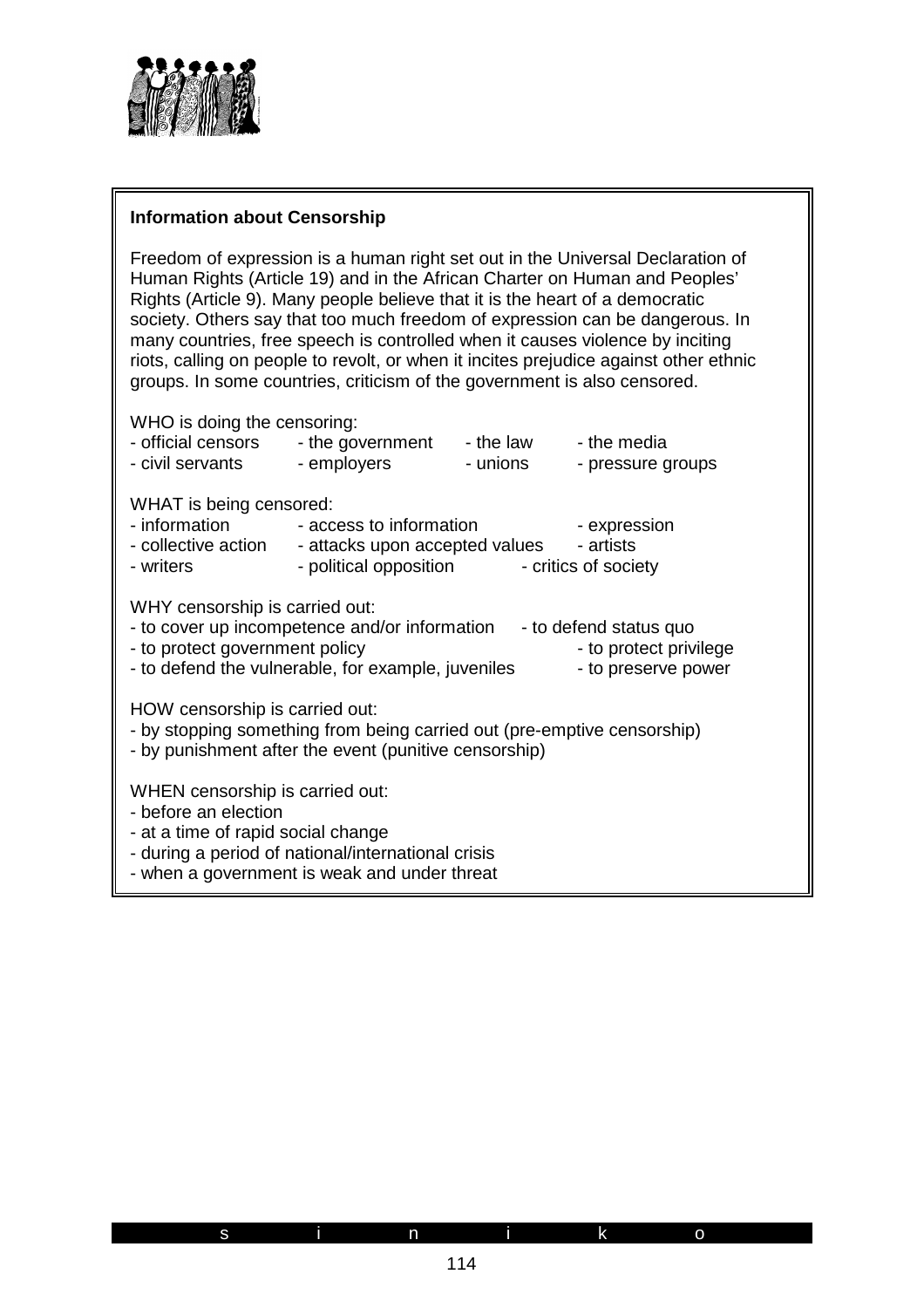

## **What can we do?**

**Aim:** This case study about a political killing encourages participants to discuss the responsibilities of the state and of the individual. (Tell learners that the case used here is an imaginary situation to help them understand the topic).

#### **Learning point:**

- Every right has a corresponding responsibility. For example, the right to personal security has a corresponding responsibility to respect and defend this right for other people.

#### **What you need:**

- The case study of Judge Olu Aruwa

- The information about political killings presented at the end of this activity

**Time:** About one hour

#### **How to do it:**

! Read, or ask participants to read the imaginary case of Olu Aruwa.

! Tell them that deaths like Judge Aruwa's are called extrajudicial executions or political killings. Read, or ask participants to read, the Information about Political Killings presented at the end of this activity.

! Judge Aruwa's family want to bring the soldiers responsible for his death to justice. The army don't want this to happen. Ask the participants to discuss in groups of four or five why the family and the army have these points of view. Here are some questions to help start the discussion:

-Who do you think is responsible for Judge Aruwa's death: the army, the government, Judge Aruwa, the soldiers?

-How would it affect other members of the security forces if the guilty soldiers are punished?

.<br>►If the guilty soldiers are punished, would the power of the government, security forces and army increase or decrease? What about their image?

-What if they are not punished? Will the army lose the trust of the people?

-Does it matter if the army loses the trust of the people?

-Do you think it is alright to say that soldiers cannot be prosecuted for killing anyone, even in these circumstances?

-If the soldiers are not punished, what effect will this have on the public's perception of the legal system (courts, judges, etc)?

! Ask the group to imagine that they were hiding nearby when Judge Aruwa was killed and that they saw the faces of the soldiers, but were not seen themselves. What could be done in this situation? Would you:

- go home and forget all about it ? Would this be possible?

- go to a police station and report it?

- tell Judge Aruwa's family or someone else what you saw?

- do something else? What? Why?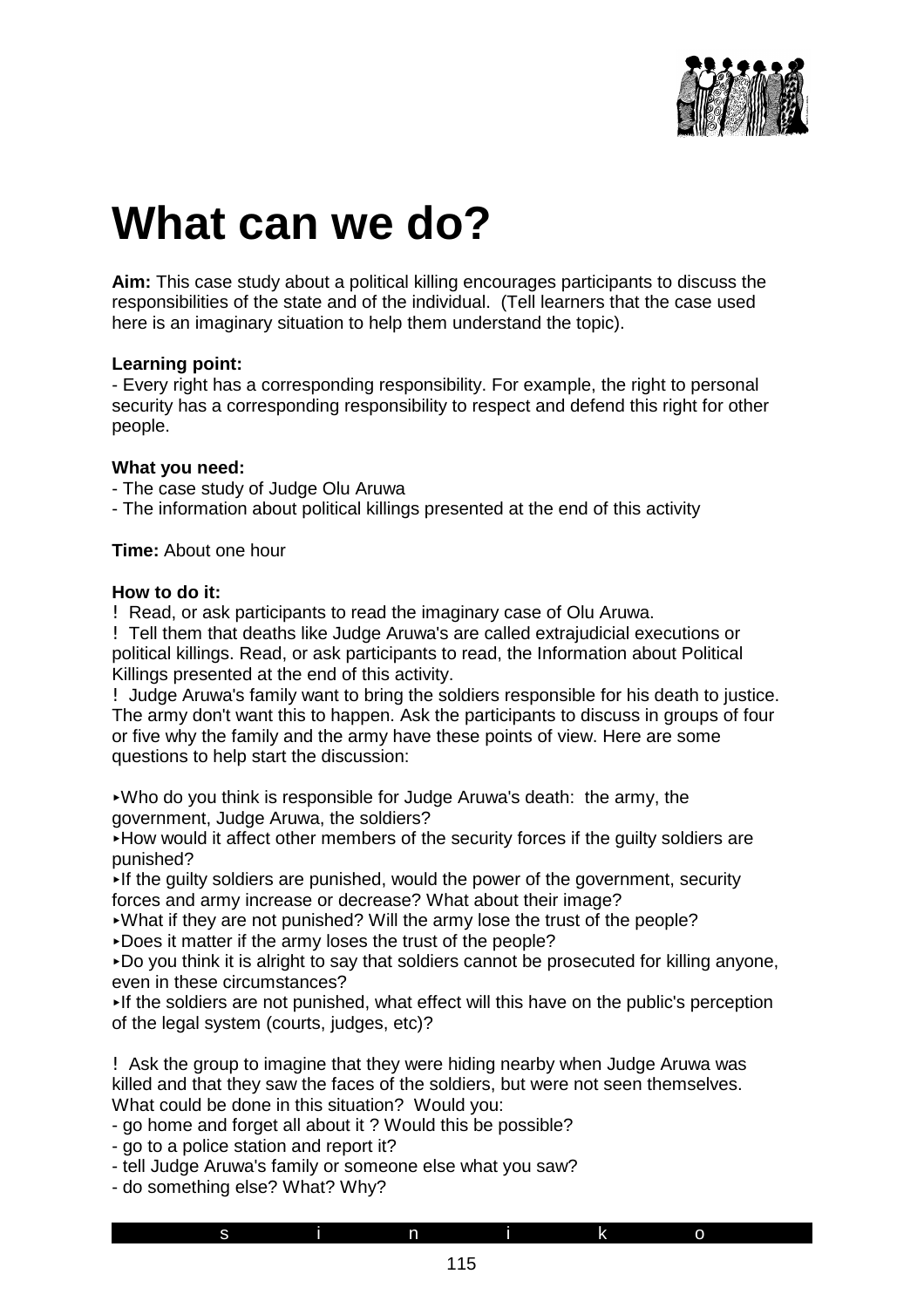

#### **Choices:**

! Ask participants to imagine that they are friends, family, or colleagues of someone who has been extrajudicially executed. Ask them to write a poem or a story or paint a picture to show how these people might feel.

! As a project ask participants in small groups to pretend that one of them is a journalist who has come to ask Judge Aruwa's family about his death. Each group should prepare a small drama about the meeting with the journalist. Some questions to think about are:

Do they want to talk to the journalist? Is it dangerous? Can they trust him/her? What does the journalist want? What is his/her point of view about the killing? Can the journalist help to publicize the killing? Do the relatives/friends/colleagues of Judge Aruwa want this?

Each group can present their drama to the whole group.

#### **The Case of Judge Olu Aruwa**

Judge Olu Aruwa was a high court judge in Sarifa, a small country in Africa. This country was governed by the military after a coup d'etat which toppled a constitutionally elected government.

The people of Sarifa lived in fear and torment from the dictatorial rule of the military rulers. Violence and human rights violations became a part of the country's culture. The military dictators coerced and used the judiciary to imprison and torture opponents of the regime. Fear prevailed throughout the country and many intellectuals and professionals fled the country. There was a "culture of silence" which gripped the entire citizenry.

Judge Aruwa was one unique judge who refused to be intimidated by the military dictators. His fairness and strict adherence to the rule of law most often made his rulings unfavourable to the military government. Furthermore, he was outspoken and a critic of the government. He received many death threats from anonymous callers which he knew came from the military rulers, but he was unperturbed.

On 15th November 1994, around 9.00pm, Judge Aruwa was abducted from his home. He was later shot and his body burnt beyond recognition by four soldiers.

An official investigation was opened into the murder of Judge Aruwa and four soldiers were identified as suspects. Proceedings initially started at the civilian courts which began uncovering evidence pointing to government's involvement in the murder. The government quickly intervened and asked the military courts to request exclusive jurisdiction over the case. In the past, the military courts have repeatedly exonerated members of the security forces accused of human rights violations.

The report of the investigation never saw the light of day as the government shelved it. Judge Aruwa's family and human rights activists in the country, who sought publicity for his killing, became the target of systematic harassment by government agents.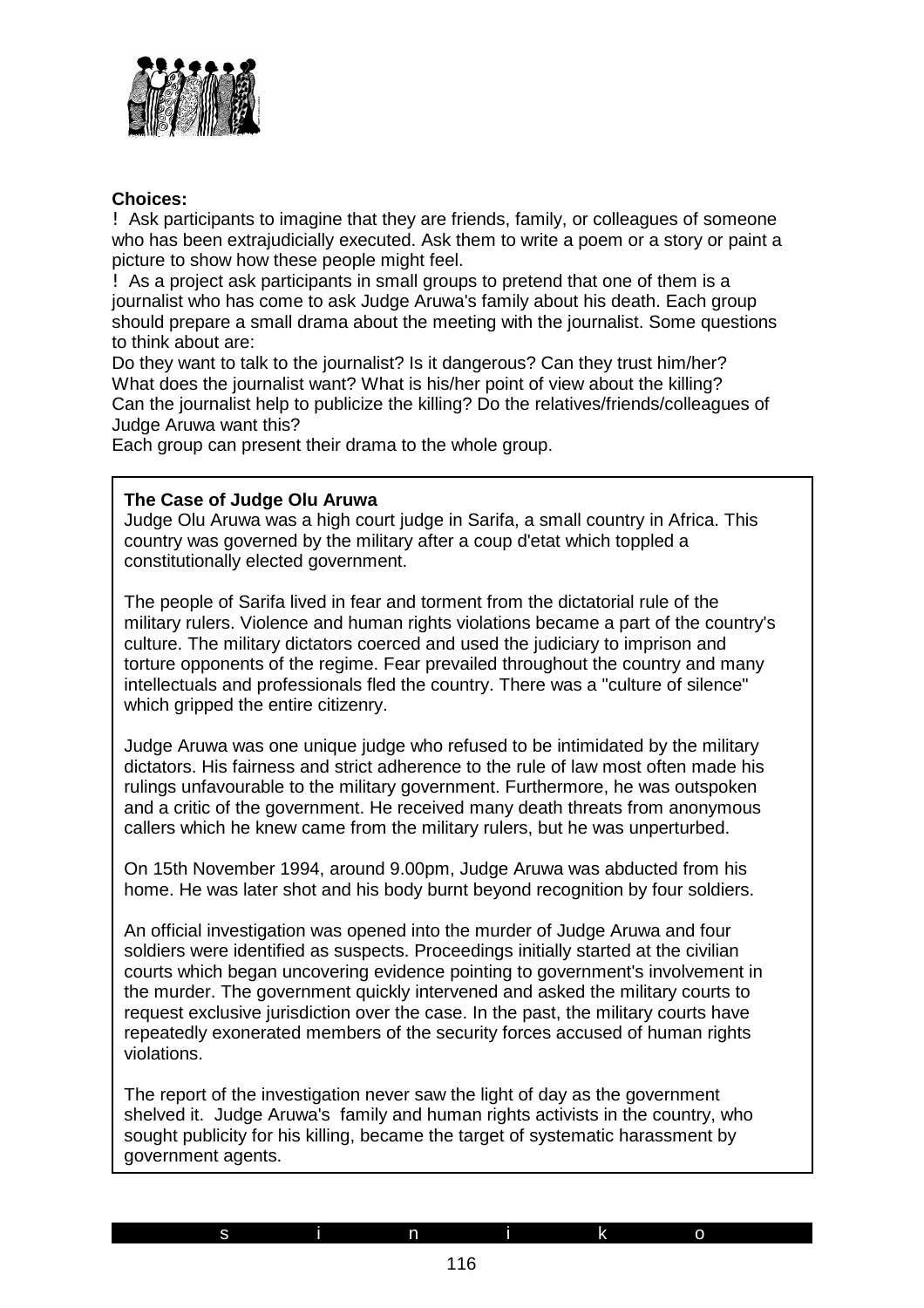

#### **Information about Political Killings**

The term "extrajudicial execution" describes an unlawful deliberate killing carried out on the orders of a government or with its complicity. If the authorities refuse to investigate an unjustifiable killing by the security forces or bring the perpetrators to justice, then it is an extrajudicial execution for which the government is responsible. The term "political killing" can also be used as it is more easily understood and includes deliberate and arbitrary killings by armed political groups.

Political killings are different from killings which occur within a legally justifiable context. If someone is killed as the result of soldiers acting in self-defence, or by police during a riot, then the killing may be legally justifiable. Also, when someone is executed after being found guilty in a fair trial, the state responsible will argue that the killing is legally justifiable. Also, if a soldier kills for personal reasons and is punished like any other murderer, the killing he committed is not an extrajudicial execution. Also, killing enemy soldiers during fighting is legal.

Many governments who use political killings are bound by treaties pledging them to respect human rights. Some governments do not try to justify their actions. Some use methods of murder which conceal the crime. Killings are carried out at night, when the victims are alone. Bodies are mutilated and hidden to avoid recognition. But most governments involved in political killings lie or play down the facts.

In June 1989, tanks of the Chinese army massacred pro-democracy protesters in Tiananmen Square, Beijing. Television cameras recorded it and it was headline news around the world. Thousands of people witnessed it. Hundreds of bodies were traced in morgues and hospitals. Nevertheless, the government initially said no one had been killed. This version was later amended: the government said 200 civilians had been killed in Beijing in clashes between soldiers and demonstrators, a gross underestimate of the reality.

Some governments make the excuse that violence is endemic in their societies, or results from ethnic tensions. Violence will be endemic in any society where human rights are violated. And intercommunal violence is not the inevitable product of ethnic or religious tensions. It often starts or is made worse because of official policies.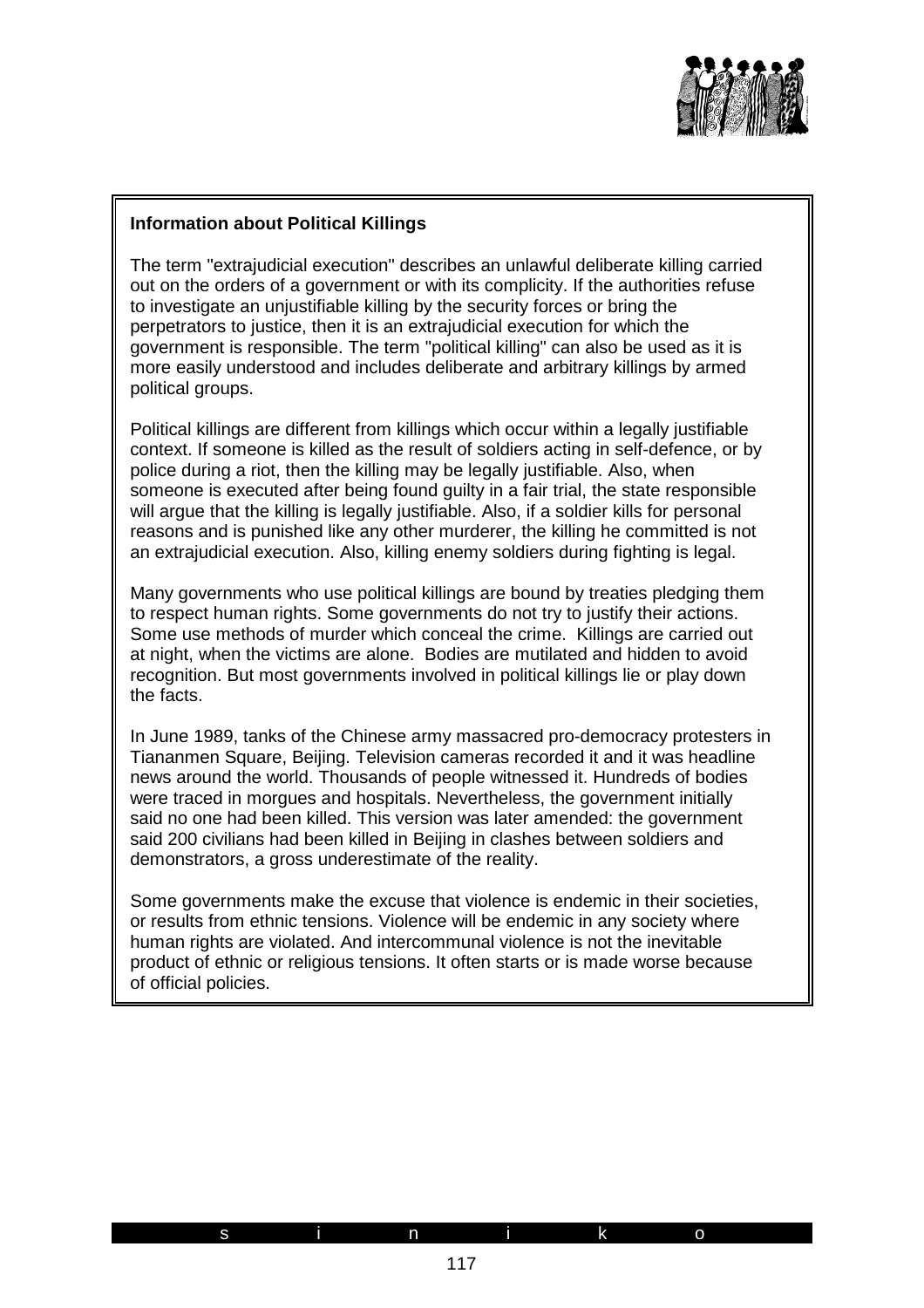

# **Life - activities about the universality of human rights**

These activities help participants to understand that all human beings have the same rights. Our rights can be violated, but they cannot be taken away from us. We are born with them and die with them.

## **Wheel rights**

*(Adapted from Human Rights Education Workshop on Women's Human Rights and Gender Equality, presented by the Croatian NGO B.a.B.e.)* 

**Aim:** This activity uses life experience as a basis for thinking about how we defend our own rights and the rights of others.

#### **Learning point:**

- In our lives we have already defended our rights and the rights of others, even if we did not use the language of "rights".

#### **What you need:**

- Blackboard or large piece of paper and pens.

**Time:** About one hour

#### **How to do it:**

- This is an activity for groups of about four or five people. When you have a large number of participants, do the activity first with a small group (maybe during lunch). These members can then act as the facilitators of small groups.
- Divide participants into groups of about four or five people, with a facilitator for each group.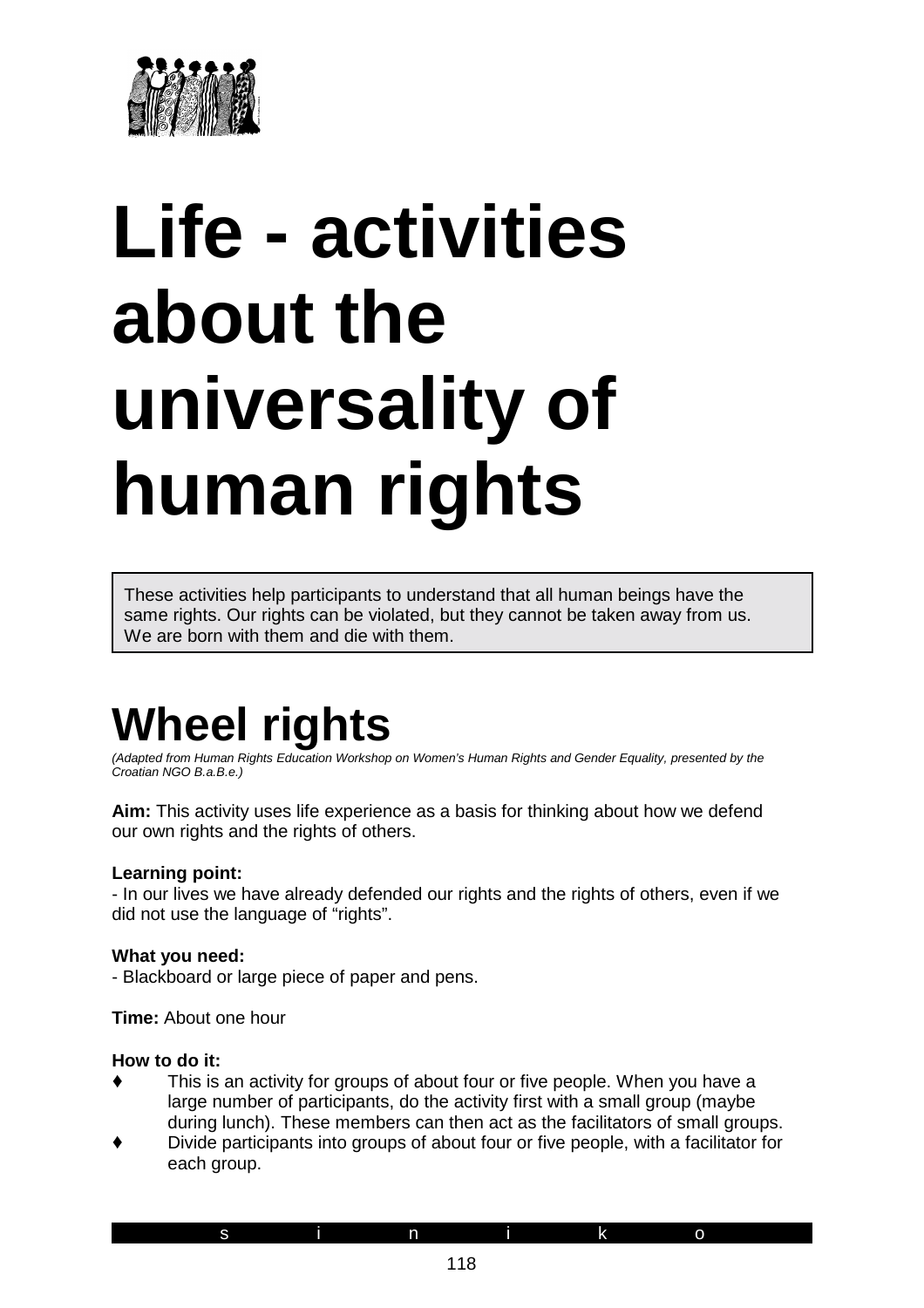

- The facilitator asks each person in the group to remember a time when they "stood up" for their rights or the rights of other people. (For example, group members might remember a time when they were unfairly accused of something as a child). If they wish, the members of the group can describe their memory to a neighbour. At the end of five minutes, every person in the group should have the following information ready:
	- 1. A time when I "stood up" for rights
	- 2. What happened
	- 3. Where it happened
	- 4. The motive. Why I "stood up"
	- 5. Who or what were my sources of support
- While they are thinking, each facilitator draws a large wheel with spokes.
- The facilitator now asks each member of the group to tell their story, keeping closely to the five points listed above.
- As each group member tells their story, the facilitator writes **where** each incident happened at the **end** of one of the spokes, and writes the **motive** and the sources of **support** along the **spoke**. (To make writing easier, the facilitator can summarize what is said, if the group member agrees).
- When everyone has told their story, the facilitator can use the questions below to draw out the learning points.

#### **Questions:**

- Were your experiences similar/different? For example, did they happen in public/private, at home/work?
- Were certain places or persons both positive and negative?
- Did anyone mention the law or authorities as a source of support? Why? Why not?
- How did you feel when you remembered "standing up"?
- Were these positive experiences? Why? Why not?
- Have many of us experienced support or solidarity from our friends/ colleagues/ family? Why do you think this sort of support is useful when we stand up for human rights?

#### **Choices:**

- This activity is very flexible. It can be used for analyzing any sort of past experience with any age group. It is particularly useful for showing that we share many experiences.
- Participants can look at the simplified versions of the Universal Declaration of Human Rights or the African Charter on Human and Peoples' Rights (see Part Five of this manual) to see which rights might have been relevant to their stories.
- As a project, ask participants to monitor the media over a weekend. How many examples can they find of people "standing up" for their rights?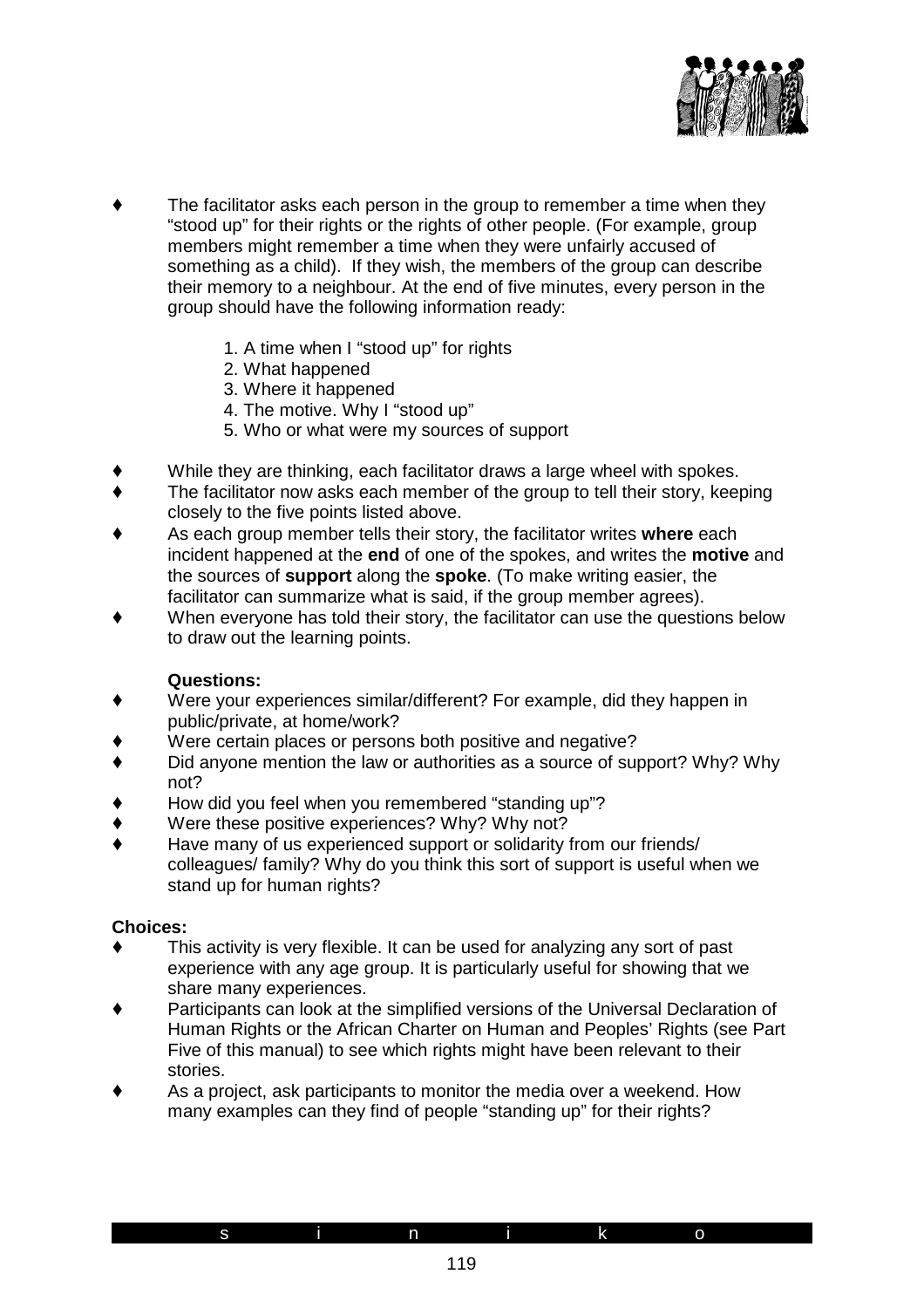

### **"Mignonette"**

*(Adapted from p.11 of Understand the Law 1994, The Citizenship Foundation)*

**Aim:** This morally complex story about the right to life will help participants to think about how rights work in practice. It also links well with activities about conflict which start later on in this chapter.

#### **Learning points:**

- Everyone has the right to life.
- There is a concept of "natural rights."

**Time:** About one hour

#### **What you need:**

- The Simplified Versions of the Universal Declaration of Human Rights (UDHR) and the African Charter on Human and Peoples' Rights (see Part Five of this manual).

#### **How to do it:**

- Show participants article three of the Universal Declaration of Human Rights and article four of the African Charter which set out the right to life: Article 3 of the UDHR. "Everyone has the right to life, liberty and security of person."
- Form participants into small groups of four or five.
- Read the following story to the group.

"On 19 May 1884, four men set sail for Australia from England in a yacht called the *Mignonette*. They were Captain Thomas Dudley, Firstmate Edwin Stephens, Seaman Ned Brooks and Richard Parker, the 17-year-old cabin boy. On 5 July a huge wave smashed into the side of the yacht. It started to sink. The men had time only to grab two tins of food and to get into an open boat before the *Mignonette* sank. The four unlucky sailors found themselves in the middle of the Atlantic Ocean, 1,600 miles from land, with only a few tinned vegetables to keep them alive. After three days, the hungry men managed to catch a turtle. This provided them with food and drink, but nine days later that was all gone. Still 1,000 miles from land, with no food and only the occasional drop of rainwater to drink, the sailors became desperate. The Captain wrote in a letter to his wife that, if no ship should come, 'we must soon die... I am sorry I ever started such a trip...' There was, however, one chance of survival, at least for three of the crew, for a few more days. Someone would have to become food for the others. The Captain suggested that they draw lots to decide which of them should be killed, but Stephens and Brooks objected. 'if we are to die,' they said, 'we should all die together'. Young Richard Parker, lying hardly conscious in the bottom of the boat, said nothing.

After two more days without food and water, the Captain convinced Stephens that one of them ought to be sacrificed to save the others, and that the obvious candidate was Richard Parker. He was an orphan,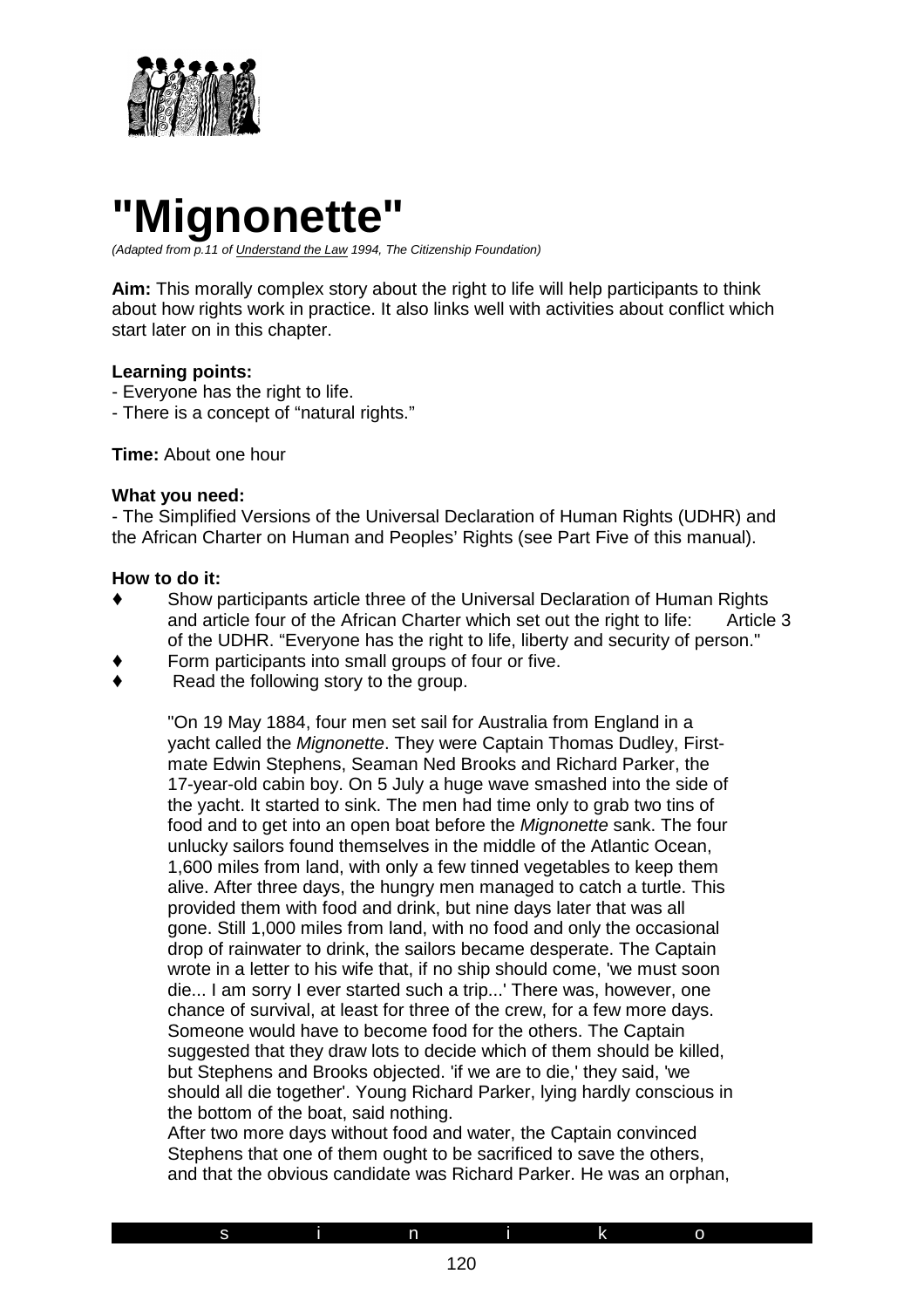

had no wife or family, and was already on the brink of death. He woke from his coma only occasionally to drink sea-water which was making him even more ill. They knew their little boat was drifting towards the shipping lanes. They might sight a ship any day - or they might not. They agreed that if no help came to them by the next day, then they would kill the boy. None came. Seaman Brooks wanted no part in the killing. While he covered himself with a jacket at the end of the boat, Dudley and Stephens knelt over the unconscious Parker. 'Richard, my boy,' whispered the Captain, 'your time has come'. Stephens stood ready to hold the boy's feet but there was no need. He was too ill to struggle as the Captain took out a pocket-knife and plunged it into the boy's neck, killing him instantly. All three men drank the blood and ate Richard's heart and liver for the next three days. On the fourth day, they were sighted by a German ship, the *Montezuma*. The three men were very weak. The First-mate and Captain needed to be hauled on board by rope. The men landed in England on 7 September. Dudley, Stephens and

Brooks went straight to the authorities and explained the reasons for the death of the boy."

- ! Ask the participants in their groups to answer the following questions:
- Do you think the three men did anything wrong?
- Should they have been charged with a crime?
- Should they all be charged with the same crime?
- ! Now read the next part of the story to the group:

"Incidents like this had happened before, and so Dudley, Stephens and Brooks were very surprised when they were immediately charged with murder - although the charge against Seaman Brooks was later dropped. There was a lot of public interest in the story as it was reported in detail by the newspapers. Money was collected to pay for lawyers to defend the men in court. At the trial, everyone agreed about the facts of the case, but the jury were faced with a difficult task. They sympathised with the three men, and would have liked to agree that it was not wrong for someone to kill another to save his or her own life. But they did recognize that to kill someone intentionally who was not threatening your own life must be murder. The judge offered the jury a way out of this problem by allowing them to take the unusual step of a 'special verdict'. In this, the jury stated the facts of the case, but left a panel of five judges to decide whether Dudley and Stephens were guilty of murder."

! Ask participants in their groups to answer the following questions: -If you were one of the five judges, would you find Dudley and Stephens guilty or not guilty of murder? -Why?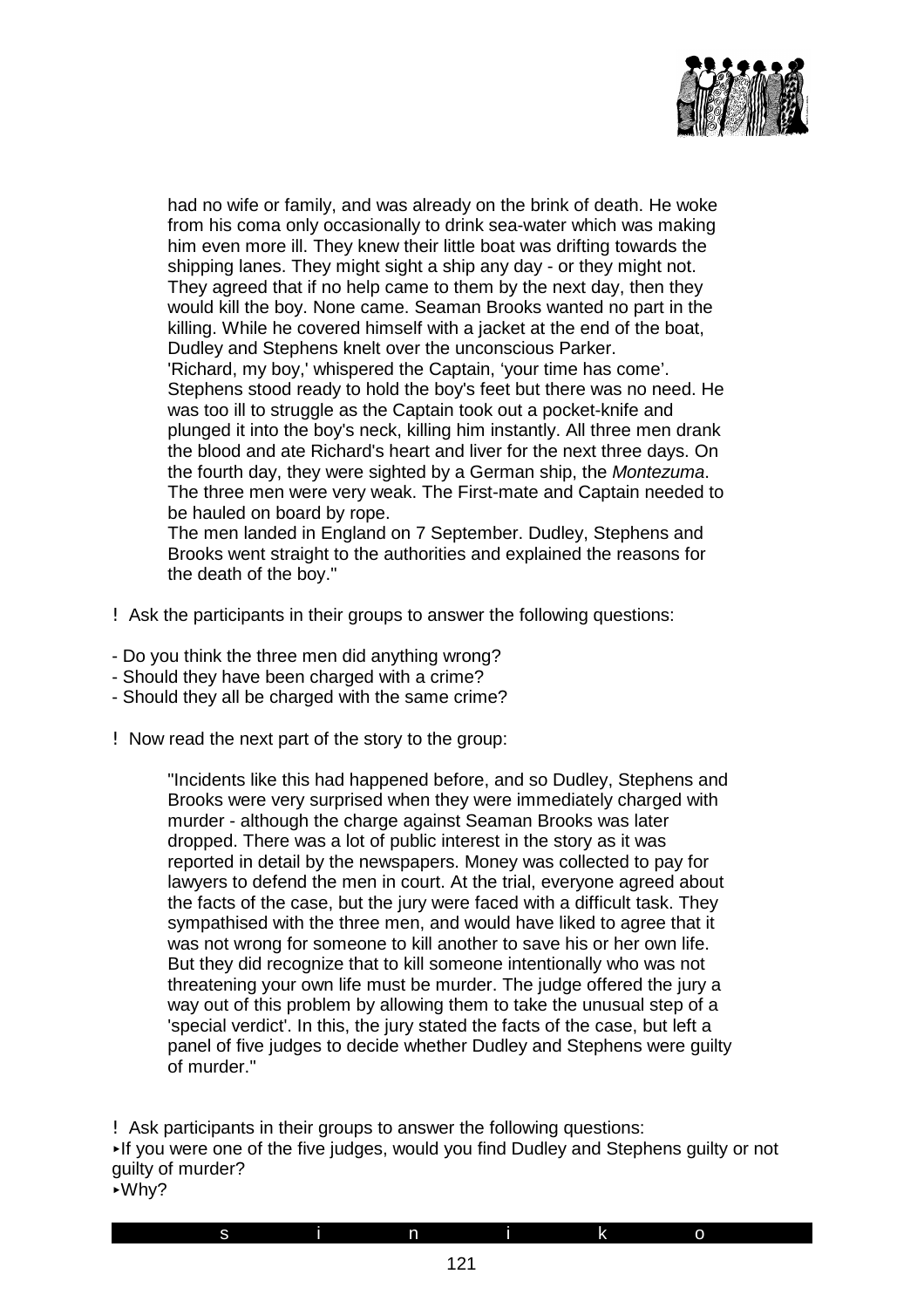

- -If they are guilty, how should they be punished?
- ! Now tell the group what happened:

"The court passed a verdict of murder on Dudley and Stephens. The sentence for murder was death, but in this case it was changed to six months imprisonment. By the standards of the time, and compared with the treatment given to other sailors in a similar position, this was still thought by many to be severe."

#### **Questions:**

! Richard Parker's right to life was violated. What about the right to life of the other men in the boat?

! What would you have done? Would you die rather than kill someone else?

! This story happened 64 years before the Universal Declaration of Human Rights was made. Does this make any difference to Richard Parker's right to life?

! Some people argue that there are "natural" laws and rights which have always existed, and which are common-sense and fair. For example, the right to be free would be a "natural" right. Do you agree that with this idea?

! What other things, apart from life itself, do you think we might have a "natural" right to? Make a list and compare it with the rights in the Universal Declaration of Human Rights.

#### **Choices:**

- ! What if the men had not told the authorities that they killed the boy? Ask participants to make a play, stories, poems, or imaginary letters in which they imagine that they are the three men ten years after the story. How would they feel about what they did? Would they feel guilty? Why/Why not?
- ! How would you react if you were a friend of Richard Parker?
- ! As a project, learners could make a survey of their friends and family, asking "What do you think are your natural rights?" The resulting data could be collated and used for discussion or as the basis for maths work, for example, by displaying it as a pie chart.
- Present the event as a drama with students playing the different roles.<br>Present the case as a mock trial with students playing the roles of
- Present the case as a mock trial with students playing the roles of prosecutors, defence lawyers and judges.

## **What's fair? -**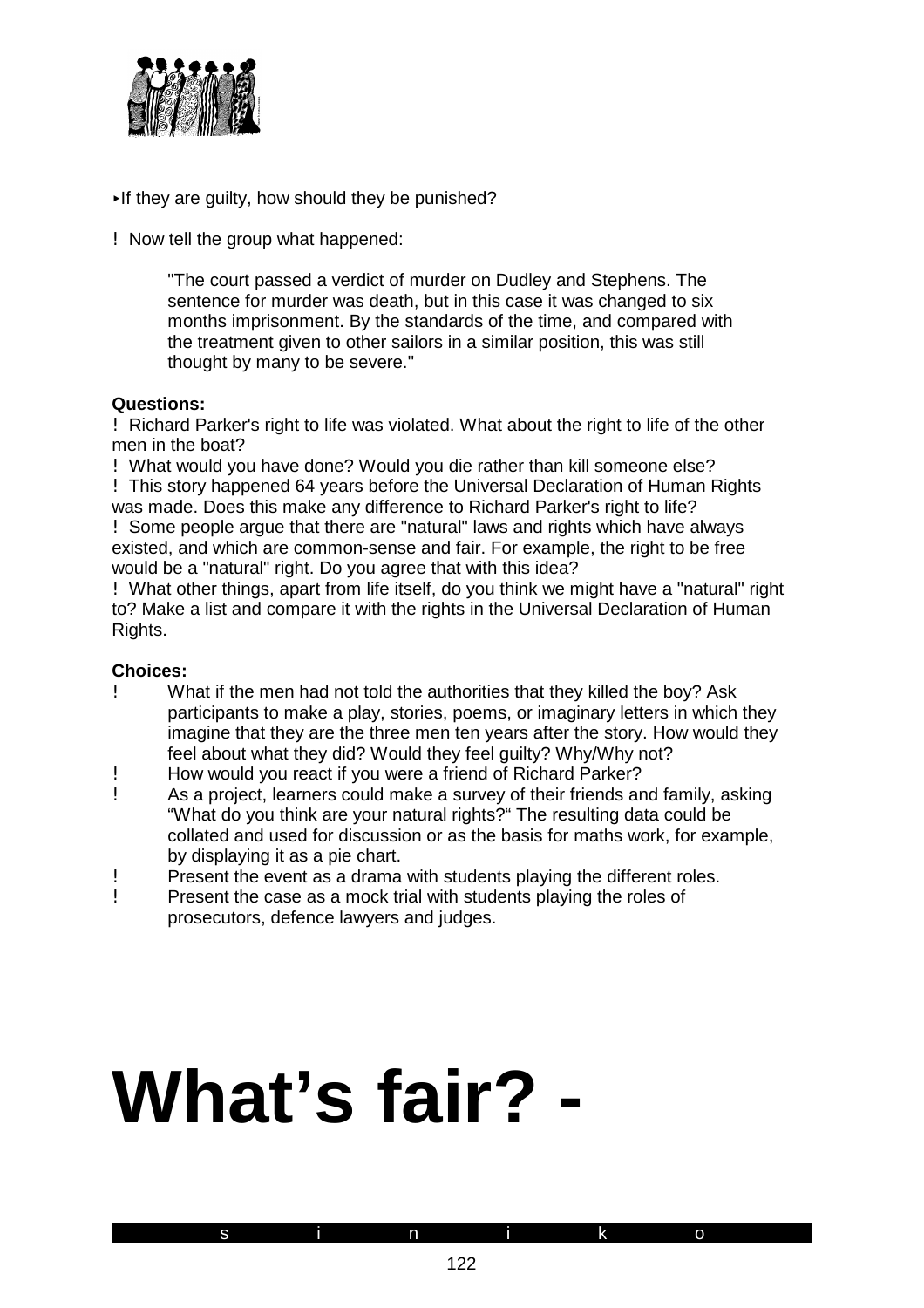

# **activities about justice**

These activities about justice use the discrimination faced by women and minorities as a way to examine everyday injustice.

The aim is to show that large numbers of people are unfairly denied their human rights in everyday situations, and that this should be opposed and overcome.

(Names and situations used here are imaginary. You can use local examples in your teaching).

### **Safina's Story**

*(Adapted from p.16 of Understand the Law 1995, The Citizenship Foundation)*

**Aim:** This case study about ethnic discrimination aims to explore issues of justice and human rights.

#### **Learning point:**

- Discrimination, including racial or ethnic discrimination, is a violation of human rights.

#### **What you need:**

- A copy of the Simplified Version of the Universal Declaration of Human Rights and the African Charter on Human and Peoples' Rights from Part Five of this manual for each group.

**Time:** About an hour and a half

#### **How to do it:**

! Organize students into small groups of four or five.

! Explain to the participants that many countries have laws against unfair discrimination on the grounds of ethnicity or sex. Also the Universal Declaration of Human Rights and the African Charter contain articles against discrimination.

! Ask participants in their groups to look at different parts of the simplified version of the Universal Declaration of Human Rights and the African Charter to find which are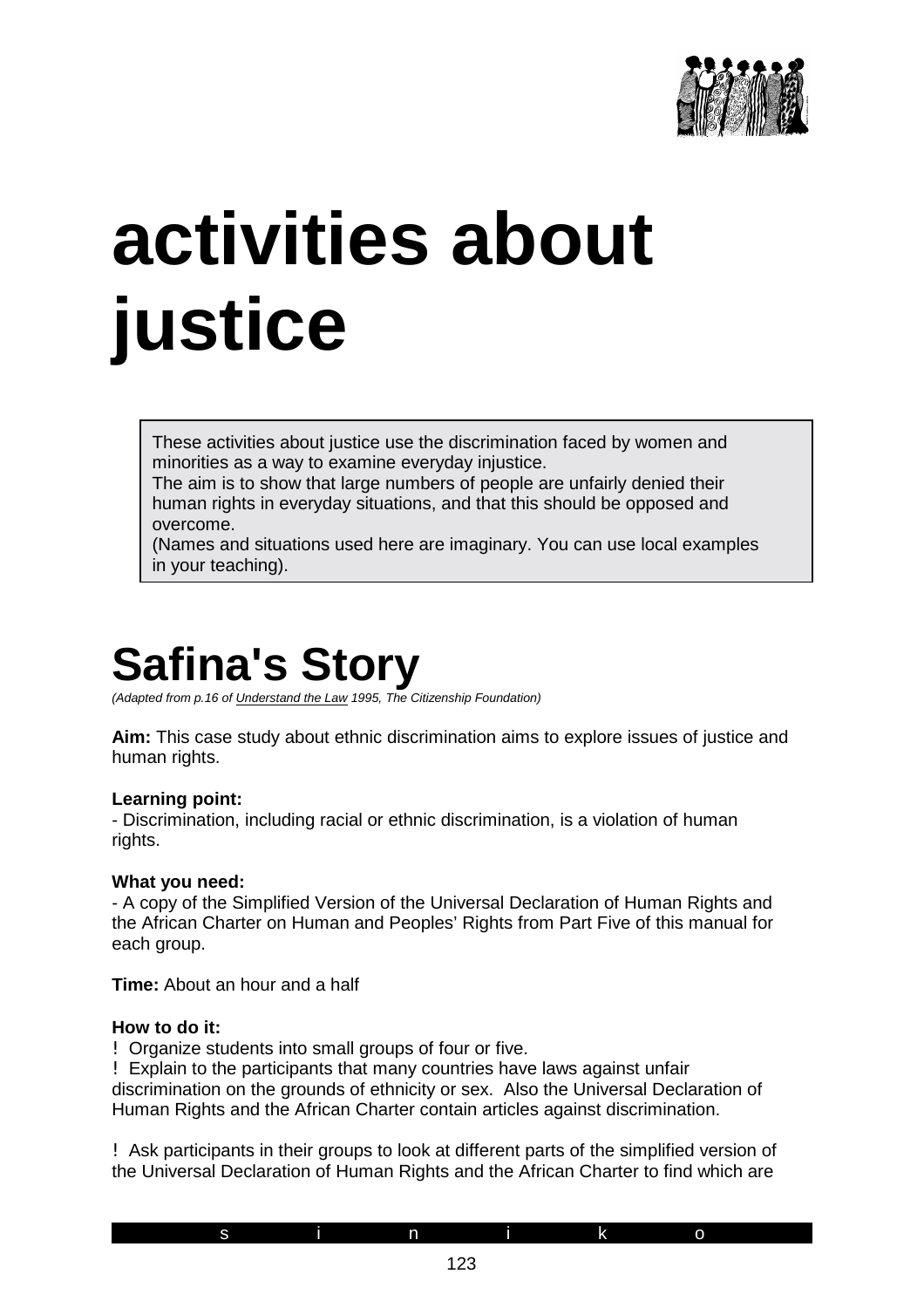

the relevant articles against discrimination. (Note: Almost every article is relevant in some way).

! After ten minutes, go round the groups and ask each one to tell everyone about an article they think is relevant. Ask them to justify their choice by giving a practical example of how that article counters discrimination.

#### ! Read out Safina's Story:

Safina is a woman from one of the ethnic minorities in her country. This is her story:

"I'm a stenographer secretary Grade 1 staying with my elder sister in the capital city. My sister showed me an advertisement looking for a stenographer secretary Grade1 with three years post qualification experience. I was elated by the opportunity because I am perfectly qualified. I immediately collected and completed an application form. I anxiously waited for a letter inviting me for the interview.

For weeks I heard nothing from the company and this made me nervous. I made enquiries from the manageress who always assured me that the shortlisting had not been done. At one visit, a worker at the office gave me a hint that someone had been appointed for the post some weeks ago. I was further told that the appointee was from the same ethnic group as the manageress and was less qualified with no working experience. I confronted the manageress with these facts and she could not deny them. She gave the excuse that I had not worked in the city before and that I also had a child which she thought would adversely affect my work."

Safina took the case to the industrial tribunal. The panel at the tribunal unanimously agreed that Safina had been discriminated against and had to be compensated.

#### **Questions:**

! Do you think Safina was unfairly discriminated against? Why? What do you think the manageress should do?

! "Ignorance encourages prejudice and makes discrimination possible". Do you agree with this statement? Why? What does this sentence mean?

#### **Choices:**

! As an action, ask participants to write stories, poems, a play or make cartoons/pictures about a time when they felt unfairly discriminated against. For example, because of their sex or age. What would it be like to be discriminated against all the time? If the participants agree, display their work for all to see. ! As a project participants could study a group in their country which is discriminated against, focusing on the question "How can this discrimination be tackled?"

## **Advantages and**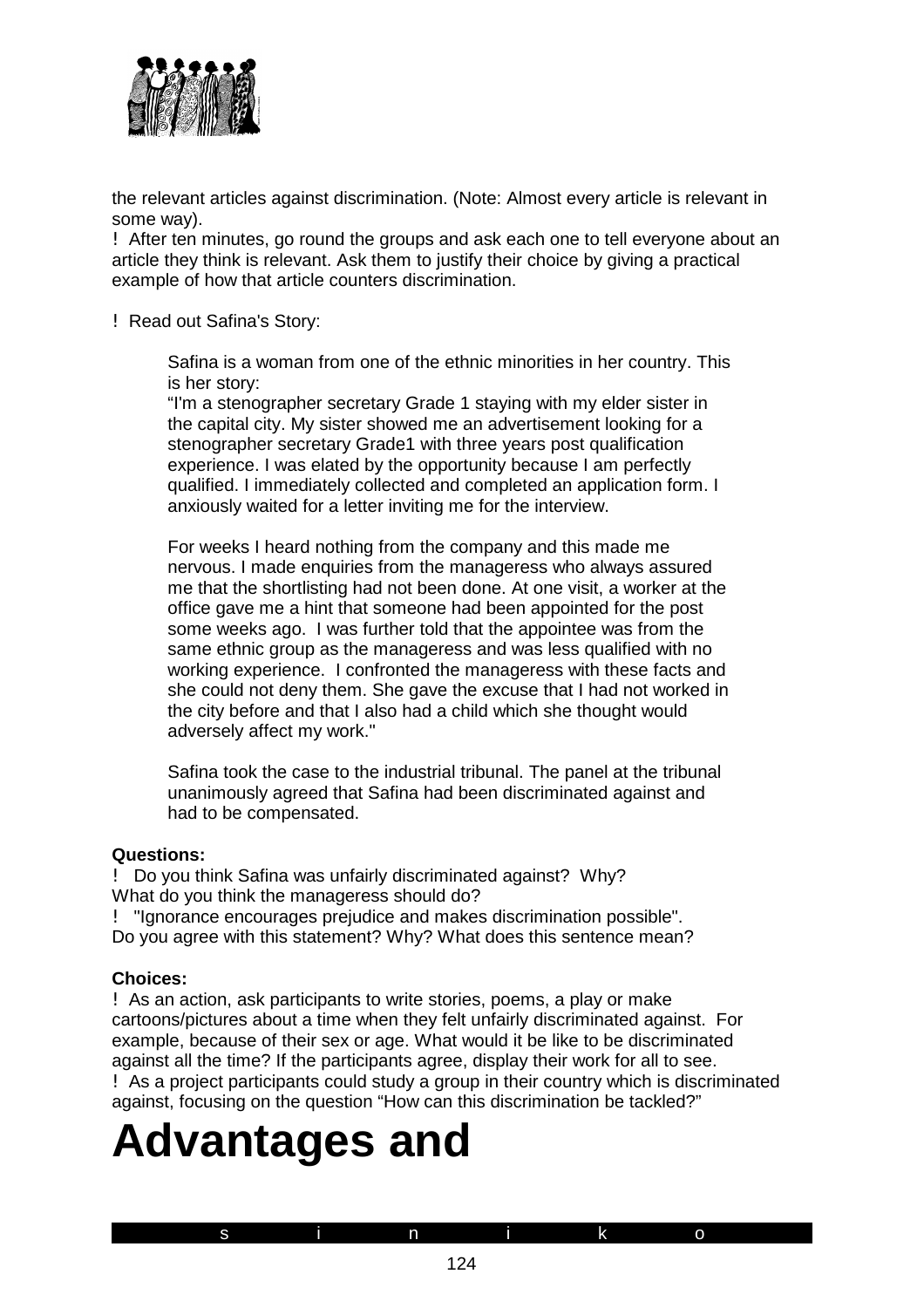

## **disadvantages**

*(Adapted from Amnesty International USA HRE Resource Notebook: Women's rights)*

**Aim:** This activity helps participants to examine their own attitudes and perceptions about the differences between the way men and women are treated in society.

#### **Learning point:**

- Discrimination against women is a violation of human rights.

#### **What you need:**

- The simplified version of the Universal Declaration of Human Rights or the African Charter on Human and Peoples' Rights (see Part Five).

- Pens and paper

**Time:** One hour

#### **How to do it:**

! Ask the group to form small groups of males and females consisting of four or five people each. Ideally, there will be an equal number of male and female groups. Explain that each group will be asked to make a list and that this will be used for a discussion.

! Ask each group of **males** to make a list of the advantages and disadvantages of being **female**. Females do the same for males. Allow ten minutes for this exercise.

! The lists should have an equal number of advantages and disadvantages.

! Now pair each group of males with a group of females. Each female group reports its list to a male group and responds to the male group's reactions.

! Now each male group reports its list to a female group and responds to the female group's reactions.

! If necessary, use the following questions to start a discussion.

#### **Questions:**

! Was it easy to think of the advantages and disadvantages of being a male or female? Why? Why not?

! Did you find yourselves listing things which could be called sexist?

! Do you think those sorts of generalizations about people are realistic? Do they apply to the people you know?

! Was it a useful activity? Why? Did you learn anything that you didn't know before?

#### **Choices:**

! This activity can also be used to examine other differences apart from gender, such as ethnicity, social class, religion...

## **All Work - Equal Dignity**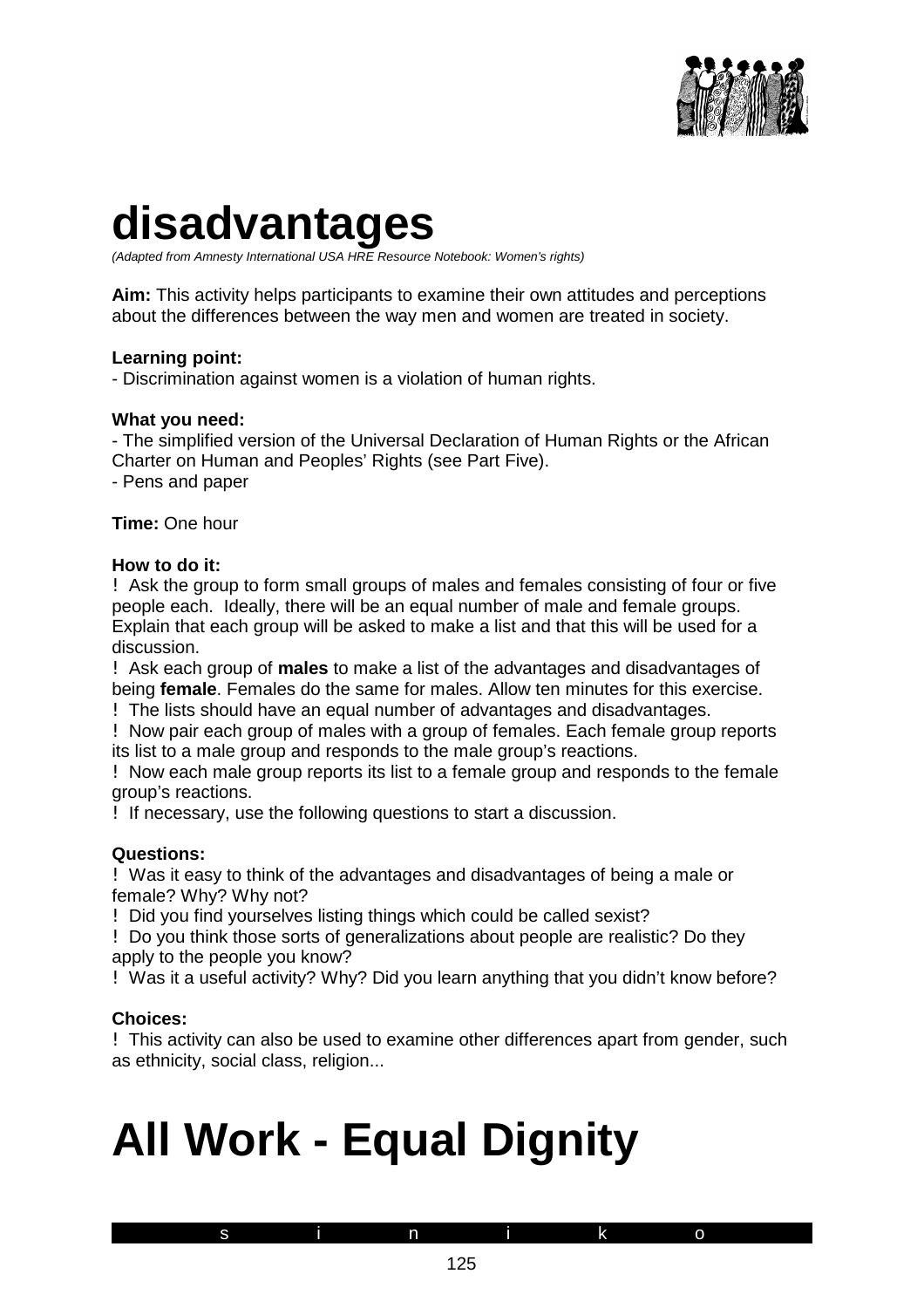

**Aim:** This project activity aims to draw participants' attention towards discrimination between men and women and to encourage them to challenge it.

#### **Learning point:**

- Discrimination against women is a violation of human rights.

#### **What you need:**

- Simplified Version of the Universal Declaration of Human Rights or the African Charter on Human and Peoples' Rights from Part Five of this manual.

- Text "She doesn't work" presented at the end of this activity.
- Blackboard or large piece of paper.

#### **Time:** Two hours

#### **How to do it:**

- Read, or ask participants to read the text "She doesn't work".
- With the whole group, make a quick list of all the jobs which women do at home.
- Now brainstorm reasons why men think that household work is not "work". Encourage the group to think of as many reasons as possible why men might think like this. For example, it might be because she is unpaid, or because he thinks his work is harder. Spend about five minutes on this part.
- Now, brainstorm reasons why women's responsibilities are work. For example, her longer working day. Spend about five minutes on this part.
- Tell the students that Articles 1 and 2 of the Universal Declaration of Human Rights specifically mention sexual equality as does Article 2 of the African Charter. Read these articles - either the full or simplified versions.
- Ask them to form pairs. Each pair should make a list of all the work which has to be done in and around **their** home.
- After five minutes, go around the pairs, asking for one item from each pair's list until there are no more suggestions. Write all the suggestions on the board or paper.
- Ask the participants to form small groups. Ask each group to write their own questionnaire about household work. The aim of the questionnaires is to find out from family/friends/neighbours about who does the housework and how it is done. They will need to phrase the questions in such a way as to find out as much as possible about the subject from the people they interview. They could include questions such as:

- Who makes the meals in your house?

- Do men and children help around your house? What do they do?
- How long does the housework take?
- Do women have other jobs to do in addition?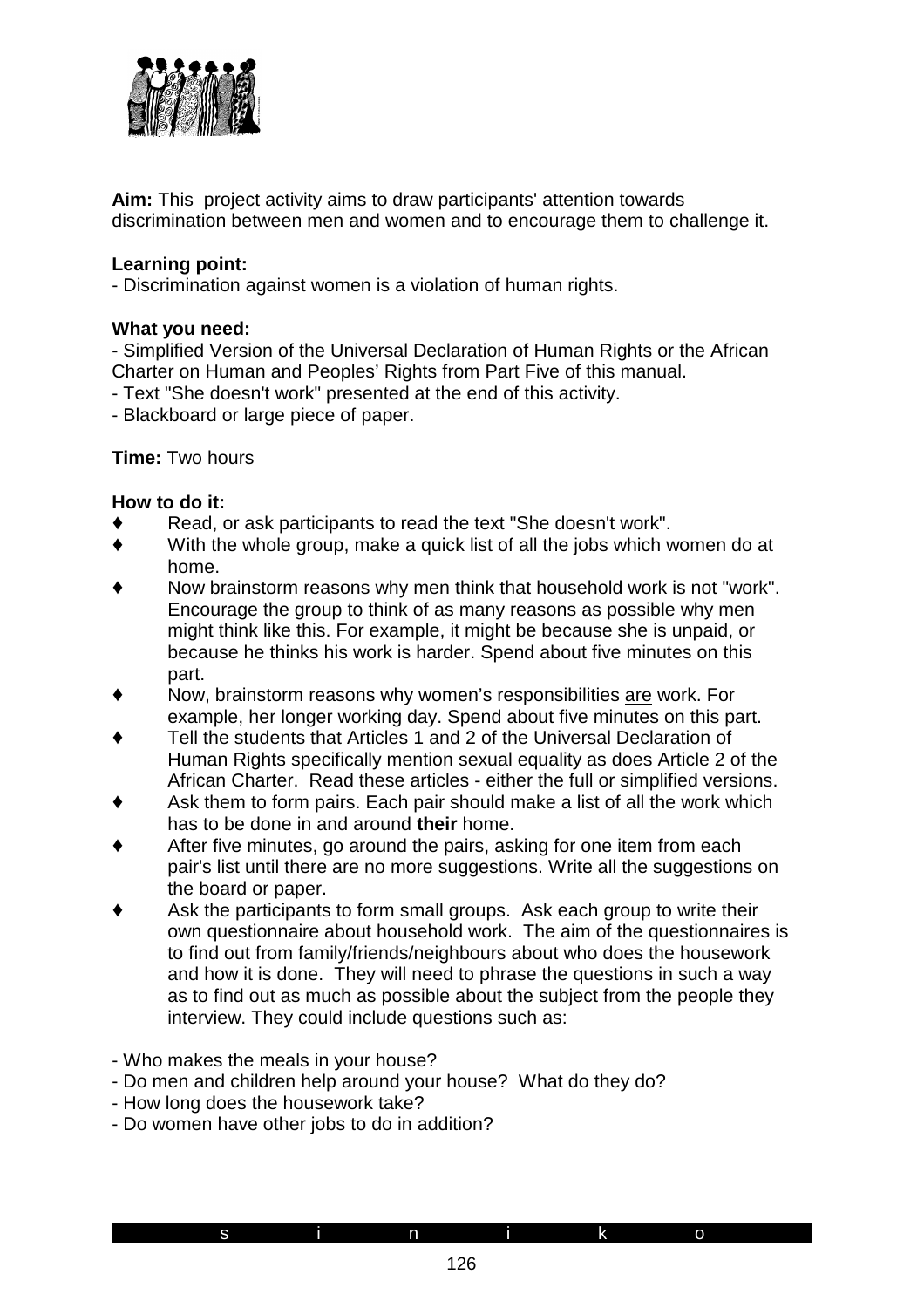

- Allow a week for the groups to carry out their survey about housework in the community using their questionnaires. Remind them to question both men and women!
- After the survey is finished, have a report-back session. This could be done as a mathematical analysis of the survey answers, or a verbal report, or as a quick Talking Stick exercise where each person is allowed to mention one thing that they discovered through the survey.
- During or after the report-back, use the following questions to help the group analyze their results.

#### **Questions:**

- Did you discover anything surprising?
- How did you feel about what you found?
- Did your discoveries change the way you think about the work women do? Why/ Why not?
- Did you discover any tasks which could only be done by men?
- Did you discover any tasks which could only be done by women?
- Boys, would you like to do all the work that women do? Why/ Why not?
- Is it right for women to have to do all this work?
- What can we do to treat each other more equally? Which tasks could be done by men or women? Which tasks could be done together?

#### **Choices:**

! As a project, ask the group to work out how many hours there are in each week and then calculate for their family how much time each person spends sleeping, working, relaxing, playing, and so on. The results could be made into a statistical chart, or calculated as percentages. Then ask questions like those listed above to draw participants' attention to the burden of housework which women carry, and maybe the differences between boys' and girls' lives. It is likely that the girls will have less leisure time than the boys. For example, fetching water and firewood in rural areas of Africa takes up large amounts of time. Concentrate on examining whether they think the present situation is fair.

127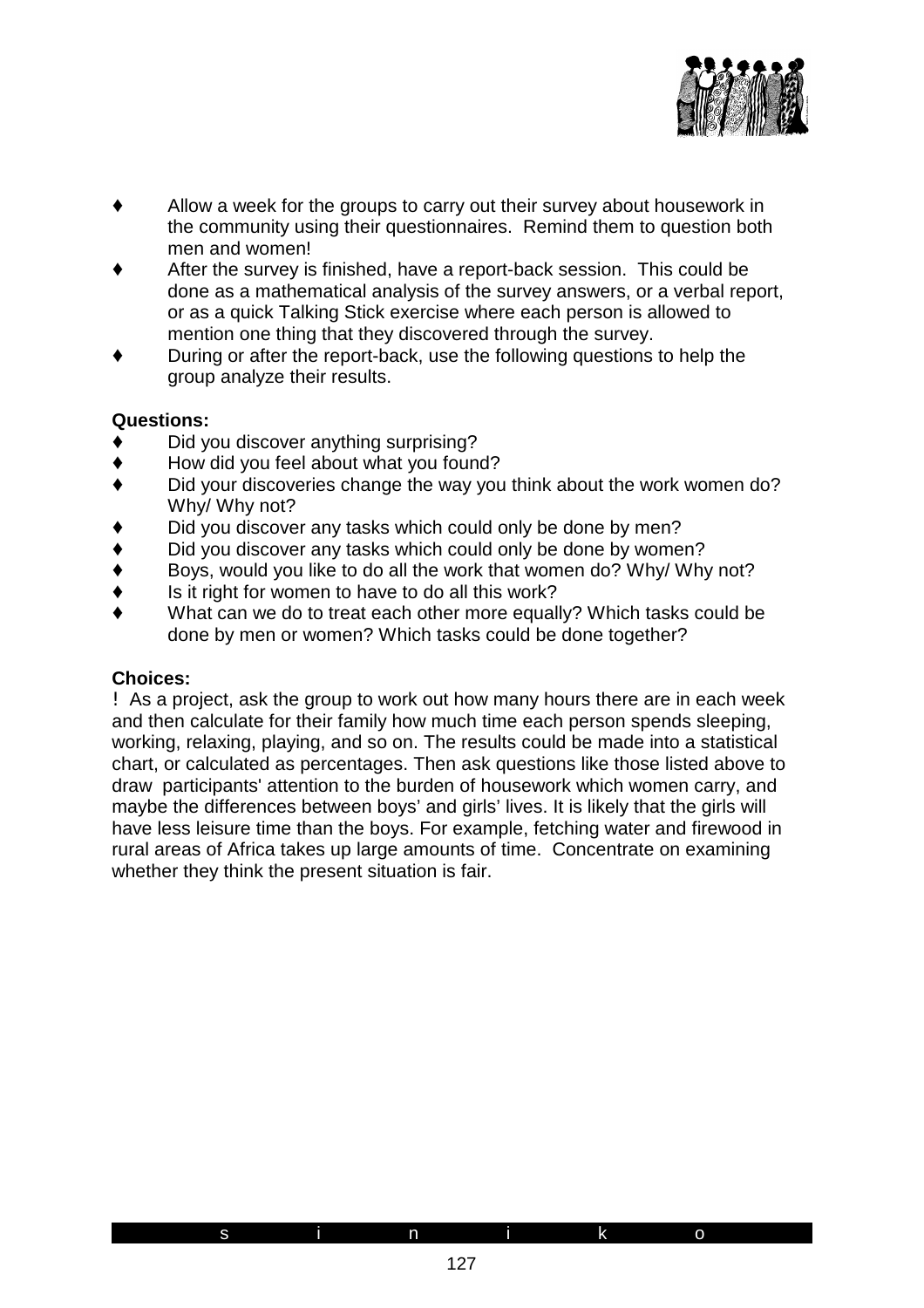

#### **She doesn't work**

"Have you many children?" the Doctor asked.

"Sixteen born, but only nine live," he answered.

"Does your wife work?"

"No, she stays at home."

"I see. How does she spend her day?"

"Well, she gets up at four in the morning, fetches water and wood, makes the fire and cooks breakfast. Then she goes to the river and washes clothes. After that she goes to town to get corn ground and buy what we need in the market. Then she cooks the midday meal."

"You come home at midday?"

"No, no. She brings the meal to me in the fields, about three kilometres from home."

"And after that?"

"Well she takes care of chickens and pigs. And of course she looks after the children all day. Then she prepares supper so that it is ready when I come home."

"Does she go to bed after supper?"

"No, I do. She has things to do around the house until nine o'clock."

"But you say your wife doesn't work?"

"No. I told you. She stays at home."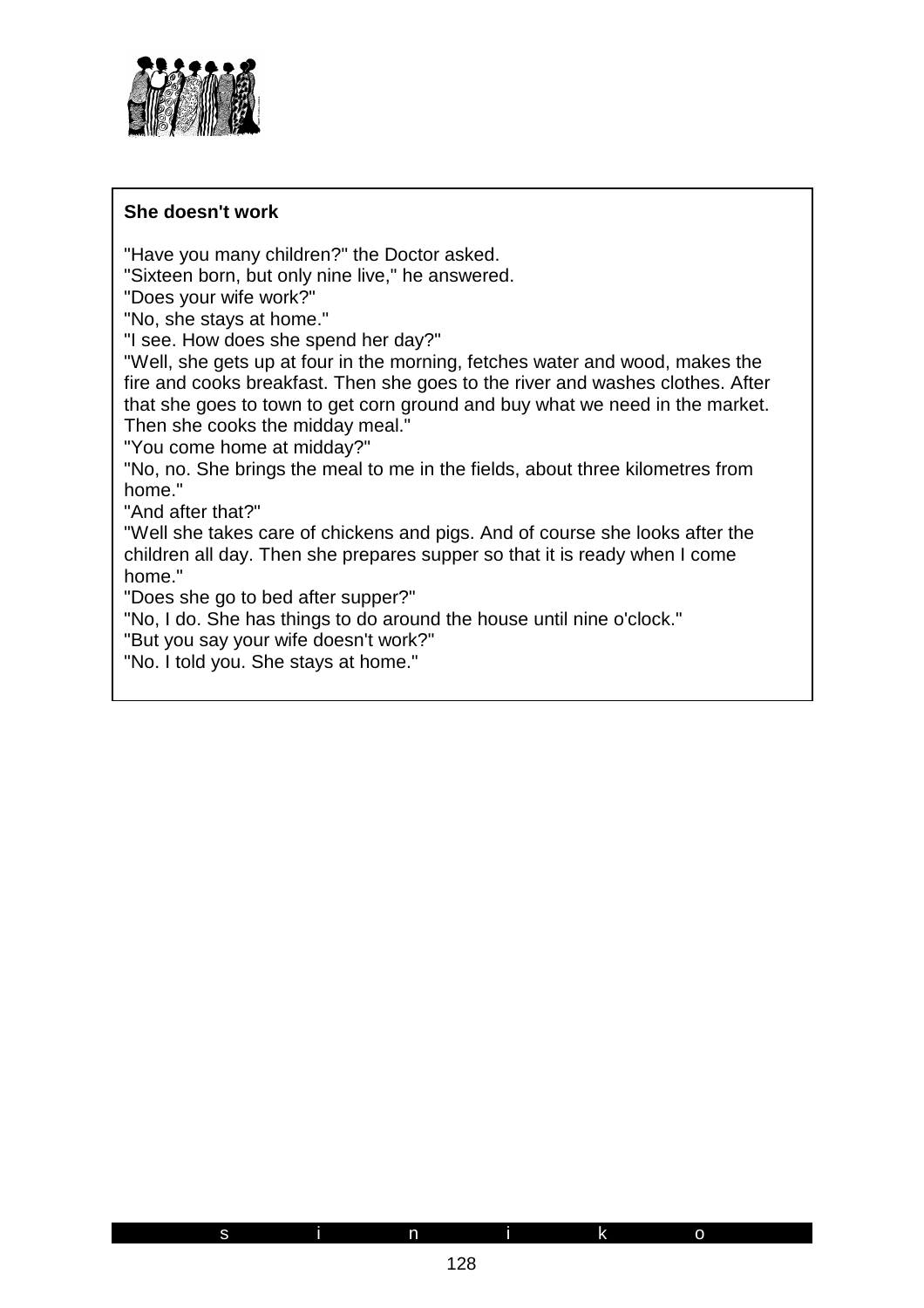

## **Refugee roleplay**

This activity uses an imaginary situation to help participants understand that the relationship between an individual's rights and other people's rights is not always clear cut, and that sometimes conflicts arise out of our different needs or different ways of thinking. Nevertheless it is important to find the right compromise which will allow us to live in harmony with our families, neighbours and people from other countries regardless of our religion, ethnic background, gender or political beliefs.

**Aim:** This activity uses a roleplay where refugees and border officials express different points of view on the rights of refugees to increase participants' knowledge about refugee rights.

#### **Learning point:**

- Refugees are an especially vulnerable group who need protection and have specific rights.

#### **What you need:**

- The texts entitled "Immigration officers' arguments and options", "Refugees'. arguments and options", "Information about Refugees" which are presented at the end of this activity.

- Blackboard or large paper, pens and sticky tape.

#### **Time:** One hour

#### **How to do it:**

! Start with a brainstorm to find out what learners think about refugees. Write the word "refugee" on the board or on a large piece of paper stuck to wall, and ask the group to say the first things that the word makes them think of. (The advice on brainstorming in Part Two may be helpful here).

! Read the Information about Refugees to the group to introduce the subject. Ask the group if they have any questions about what you have read to them.

! Consulting the advice on using roleplay in Part Two, help the group to do the following roleplay.

! Read out the following scenario (if you wish, you can invent imaginary names for countries X and Y):

"It is a dark, cold and wet night on the border between X and Y. A column of refugees has arrived, fleeing from the war in X. They want to cross into Y. They are hungry, tired and cold. They have no money, and no documents. The immigration officials from country Y have different points of view - some want to allow the refugees to cross, but others don't. The refugees are desperate, and use several arguments to try to persuade the immigration officials."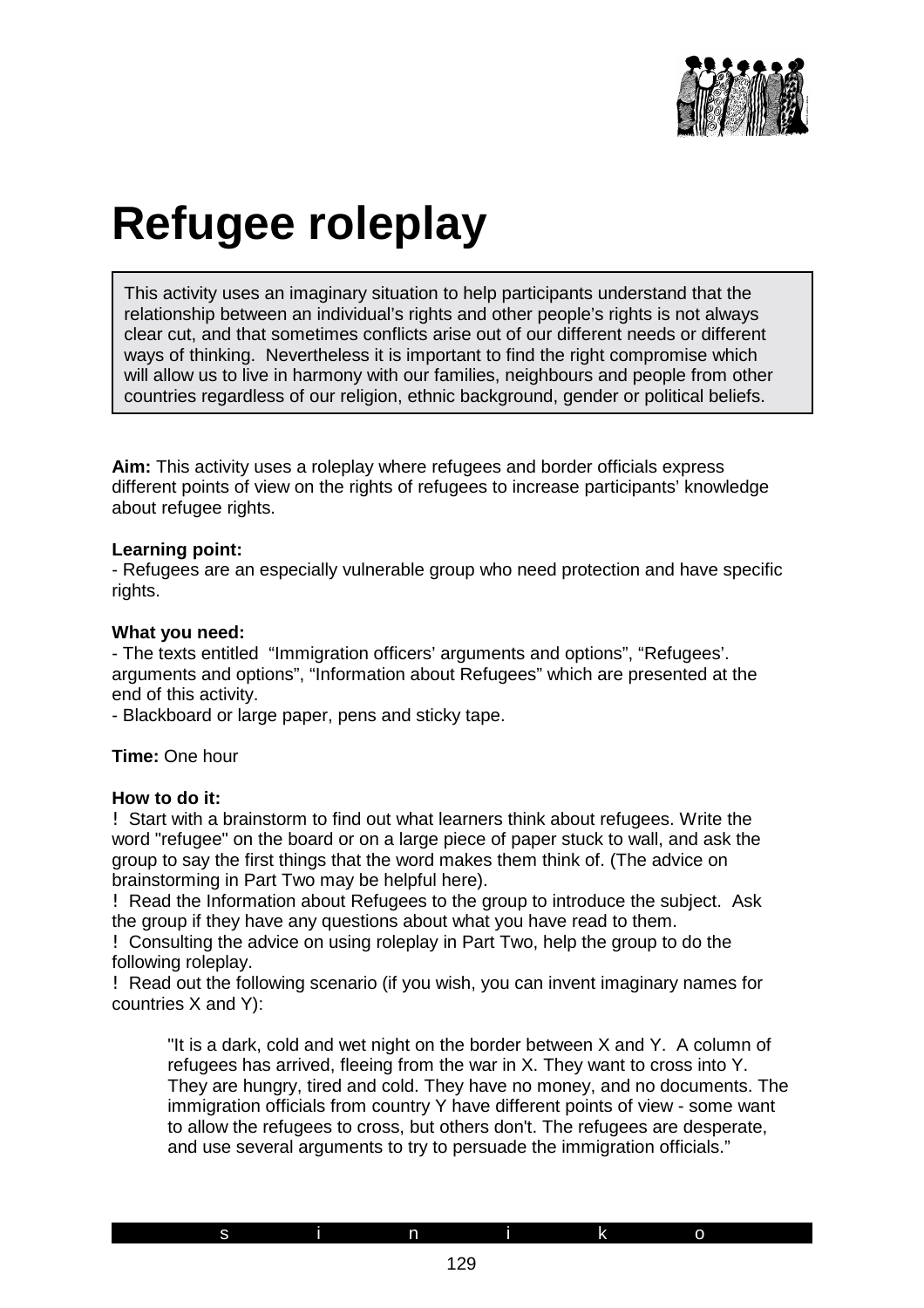

! Ask one third of the group to imagine that they are the immigration officers from country Y. Give this group the "Immigration officers' arguments and options". ! Ask another third to imagine that they are refugees. Give this group the "Refugees' arguments and options".

! Tell the players that they can use the arguments on their cards and any other relevant arguments they can think of. If it helps, draw a line along the floor to symbolize the border. Tell them that when the roleplay begins, they have ten minutes to reach some sort of conclusion, which may be one of the options listed, or another solution.

! It is up to you and the group to decide whether the "refugees" and the "immigration officers" will put their arguments as a group, or whether they will individually take responsibility for putting individual arguments.

! Ask the remaining third of them to act as observers. (Half can monitor the "immigration officers", and half can monitor the "refugees").

! Give the "refugees" and the "immigration officers" a few minutes before the roleplay to read through their arguments and options and to decide on tactics.

! Start the roleplay. Use your own judgement about when to stop.

! After the roleplay, discuss it using the following questions. This is important to draw out the learning points.

#### **Questions:**

! How did the situation work out? What happened?

! How did it feel to be a refugee?

! How did it feel to be an immigration officer?

! Refugees have a right to protection under the 1951 Convention Relating to the Status of Refugees. Were these refugees given their right to protection? Why/why not?

! Do you think that a country should have the right to turn away refugees?

! Would you do this yourself? What if you knew they faced death in their own country?

#### **Choices:**

! If there is time, do the roleplay again, but the group members who were immigration officers must now be refugees. At the end ask them how did it feel to be playing the other role?

! The Office of the United Nations High Commissioner for Refugees (UNHCR) is responsible for protecting the rights of refugees. You may want to find out where their office is located in your country and invite them to come to speak to your group.

! Ask group members to write an imaginative account of the scene at the border. The account could be from the point of view of a refugee child.

! As an action, group members could gather essential items and deliver them to refugees who are sheltering in your country.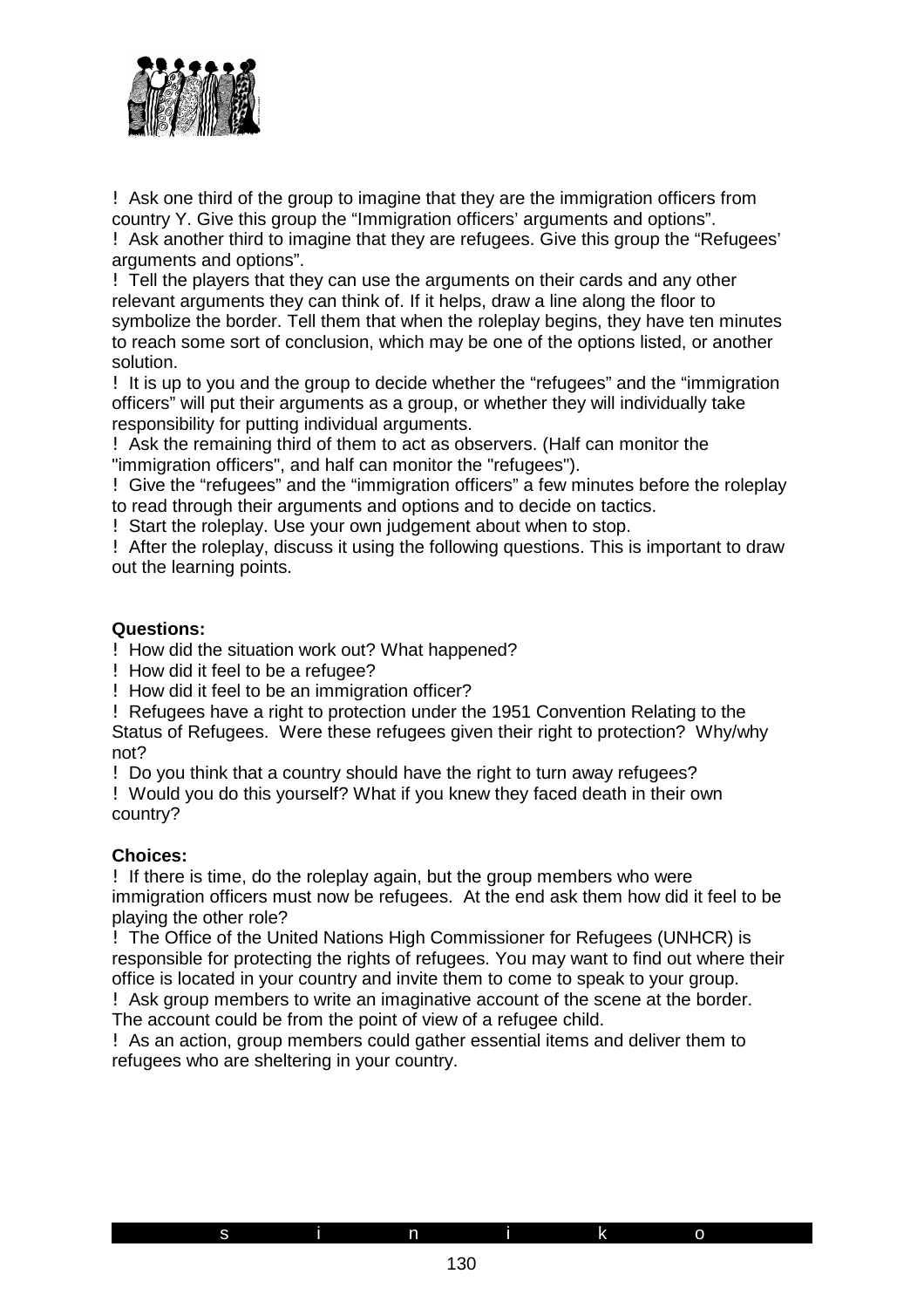

#### **Immigration officers' arguments and options**:

You can use these arguments and any others you can think of:

- ! They are desperate, we can't send them back.
- ! If we send them back we will be responsible if they are arrested, tortured or killed.
- ! We have legal obligations to accept refugees.
- ! They have no money, and will need state support. Our country cannot afford that.
- ! Can they prove that they are genuine refugees? Maybe they are just here to look for a better standard of living?
- ! Our country is a military and business partner of country X. We can't be seen to be protecting them.
- ! Maybe they have skills which we need?
- ! There are enough refugees in our country. We need to take care of our own people. They should go to the richer countries.
- ! If we let them in, others will also demand entry.
- ! They don't speak our language, they have a different religion and they eat different food. They won't integrate.
- ! They will bring political trouble.

Before the roleplay, think about the following options:

- ! Will you let all of the refugees across the border?
- ! Will you let some across the border?
- ! Will you split them up by age, profession, wealth...?
- ! Will you do something else instead? What?

#### **Refugees' arguments and options:**

You can use these arguments and any others you can think of:

- ! It is our right to receive asylum.
- ! Our children are hungry, you have a moral responsibility to help us.
- ! We will be killed if we go back.
- ! We have no money.
- ! We can't go anywhere else.
- ! We only want shelter until it is safe to return.
- ! Other refugees have been allowed into your country.

Before the roleplay, think about the following options:

- ! Will you split up if the immigration officers ask you to?
- ! Will you go home if they try to send you back?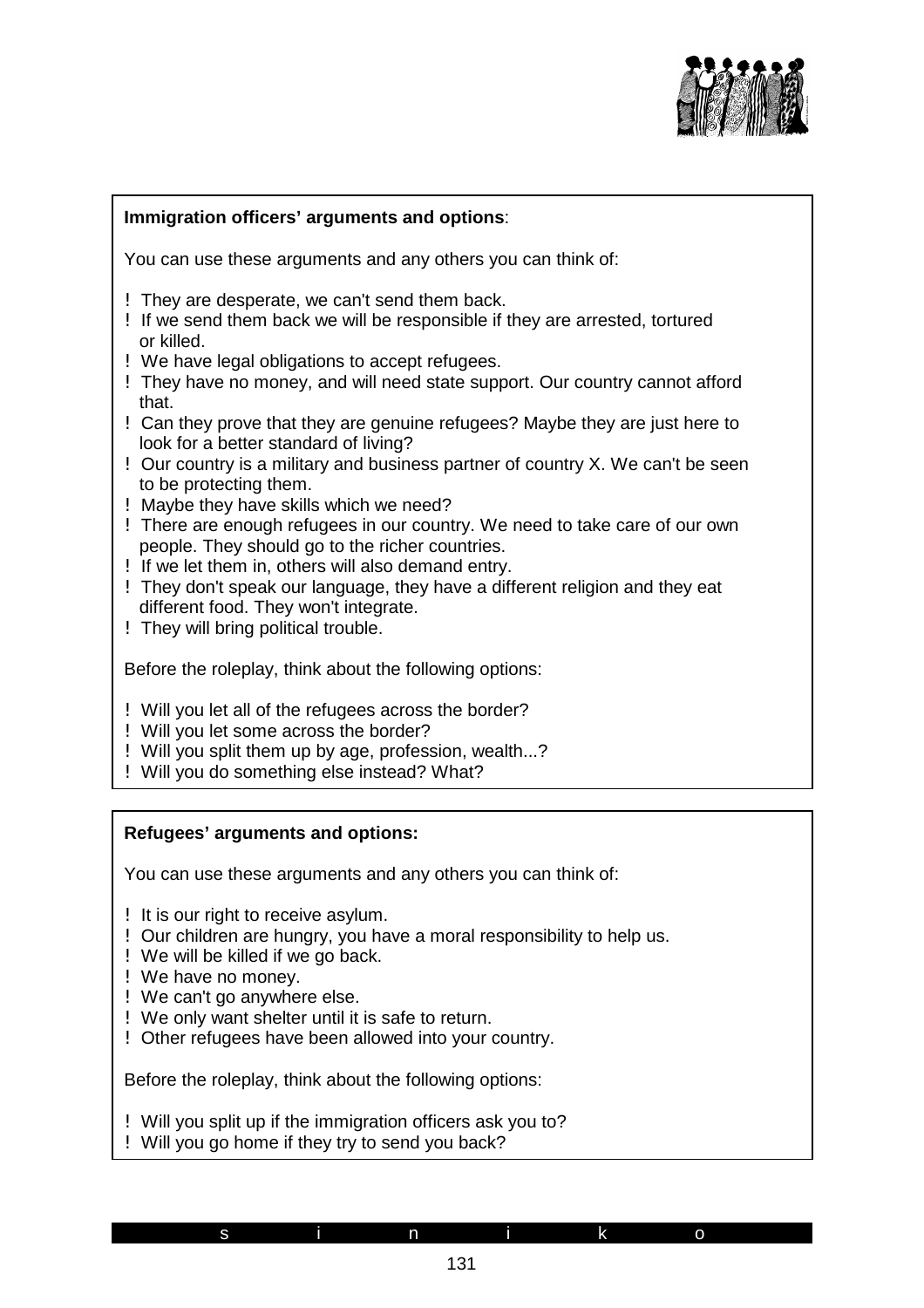

#### **Information about refugees**

Every year tens of thousands of people have to leave their homes and often their countries because of persecution or war. These people become refugees. They nearly always have to move suddenly, leaving their possessions behind, tearing families apart. Many are never able to return to their homes. In 1992 there were almost 19 million refugees in the world.

Most refugees seek safety in a neighbouring country. Others have to travel great distances to find safety. Refugees often arrive at airports and sea ports far from their native land, asking for entry.

In 1951, the United Nations adopted the **Convention Relating to the Status of Refugees**. More than half of the countries in the world have agreed with the Convention. They give protection to refugees and agree not to force them to return to their country to risk persecution or death. Article 33 of the Convention says: "No Contracting State shall expel or return a refugee in any manner whatsoever to the frontiers of territories where his life or freedom would be threatened on account of his race, religion, nationality, membership of a particular social group or political opinion."

 **continued...**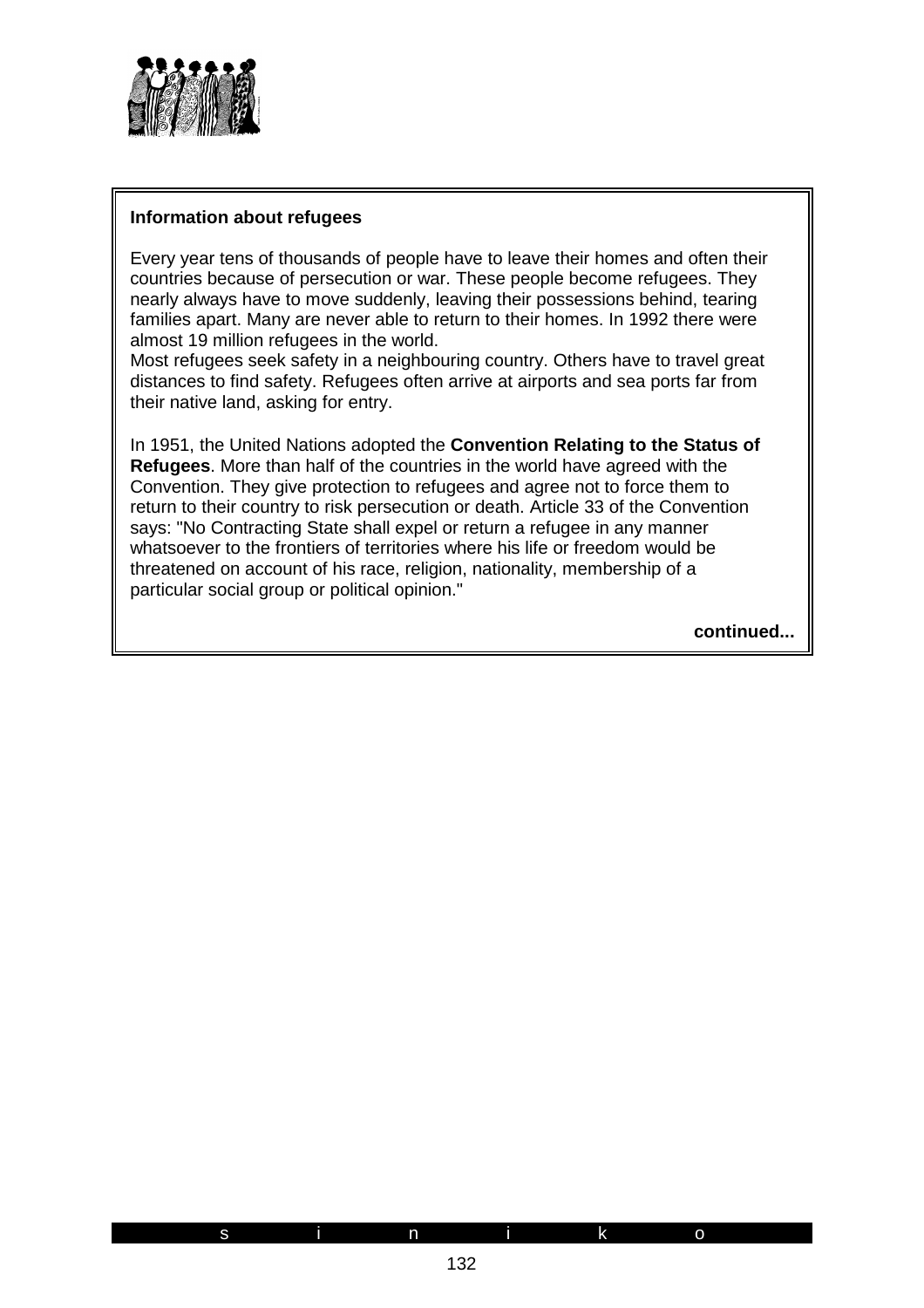

#### **Information about refugees continued...**

This also applies if a government wants to send a refugee to another country from which the refugee might be sent home. Also, governments must hear the claim of a refugee who wants to find safety (seek asylum) in their country. This principle applies to all states, whether or not they are party to the 1951 Convention.

According to the Convention, a refugee is someone who has left their country and is unable to return because of a real fear of being persecuted because of their race, religion, nationality, membership of a particular social group, or political opinion.

The 1951 Convention also says that refugees should be free from discrimination and should receive their full rights in the country where they go to be safe. Also, many articles of the Universal Declaration of Human Rights protect refugees. However, countries disagree about who is a "genuine" refugee. The media and politicians often demand limits on the number of refugees, saying that they cause racial tension, and shortages of housing and jobs.

In recent years the governments of many of the world's richest countries have reduced the number of refugees they allow in, for two reasons. First, air travel has become cheaper, meaning that more refugees from developing countries want to enter developed countries. Second, the world economic downturn has reduced the need for large workforces. This means that refugees who used to come as migrant workers now have to apply for refugee status.

To justify restrictions on refugees, rich countries often say that refugees are not victims of oppression, but just want a better standard of living. They call them "economic migrants". To protect the rights of refugees the **Office of the United Nations High Commissioner for Refugees (UNHCR)** based in Geneva, was established by the UN General Assembly on 14 December 1950.

Governments often argue that refugees' fears are exaggerated or untrue. Refugees are protected from this argument by organizations who use evidence of human rights violations in the refugee's country to persuade the government to let them apply for asylum.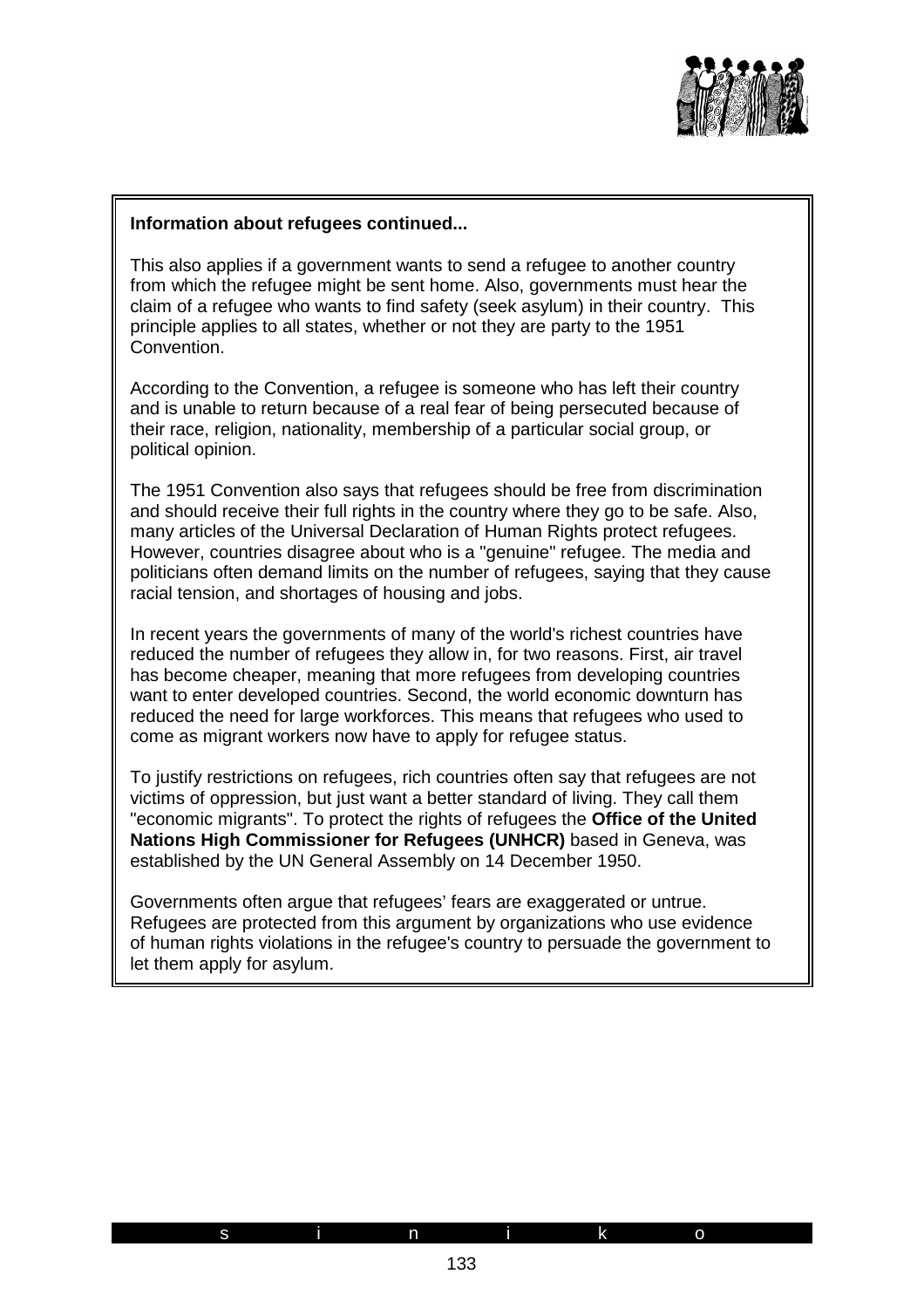

# **Action! - Making human rights part of daily life**

These activities help learners to think of human rights as something which they are able to defend and fight for, wherever they live. There are also suggestions for action in the "Choices" parts of many of the activities in the preceding pages.

## **The Power of Action**

**Aim:** This case study about a famous human rights campaigner aims to show the power of action by giving an example of someone who acted successfully to obtain their rights.

#### **Learning point:**

- Individuals, and especially groups, can act to successfully oppose human rights violations.

#### **What you need:**

- Mahatma Gandhi's Story presented at the end of this activity.

**Time:** About half an hour

#### **How to do it:**

! Read, or ask the students to read, Gandhi's story.

! Use the questions below to start a discussion (the advice on discussion in Part Two may be helpful here).

#### **Questions:**

! The Indians protested without violence. Why do you think this was?

! Gandhi asked for "world sympathy in this battle of Right against Might". Do you think that the other people of the world would have been so sympathetic if the Indians had used violence? Why?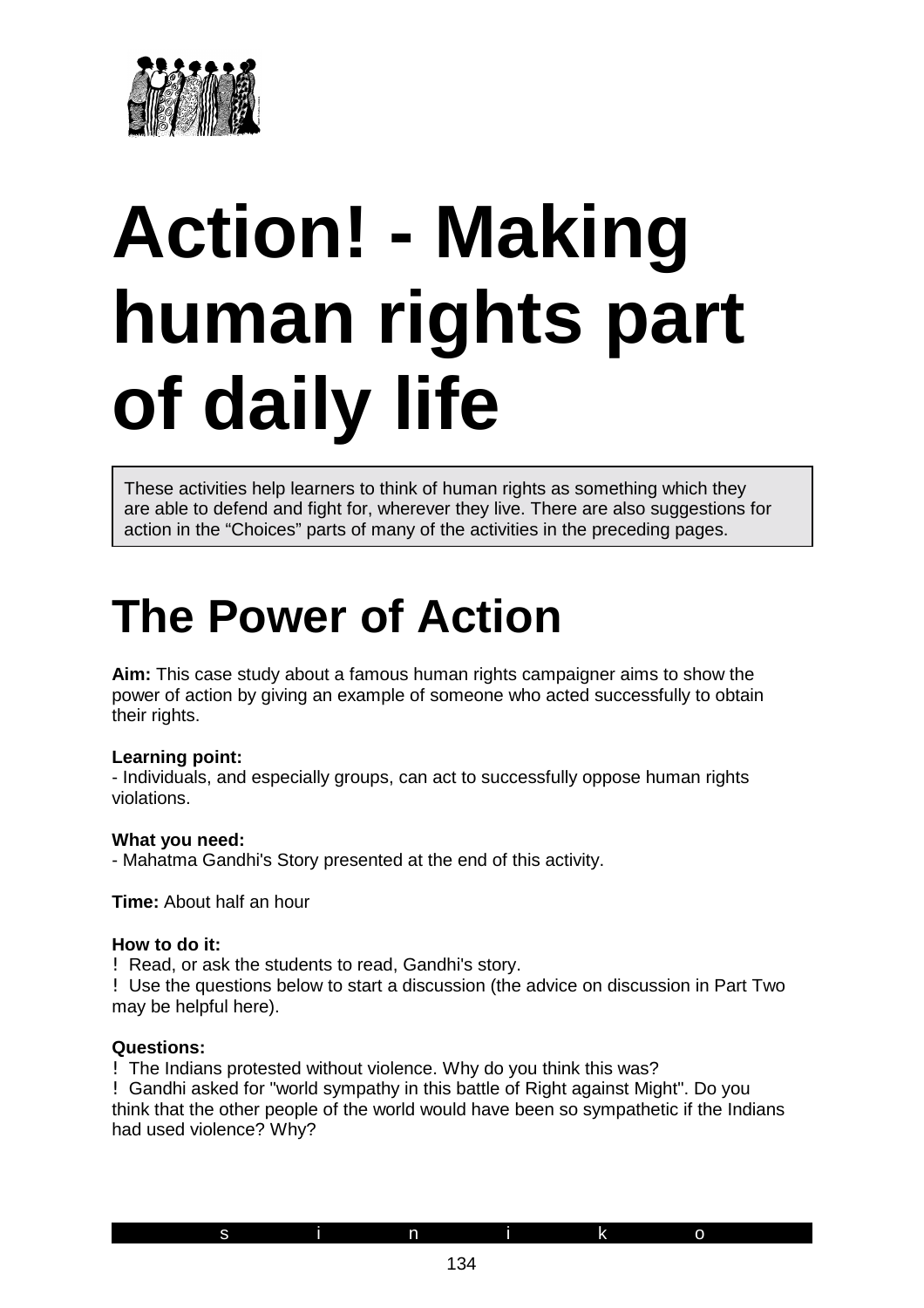

#### **Choices:**

! Give the class an example of a person or a group from your own country who acted to obtain their rights. As a project students could research this person or group and make a poster picture, or write an essay, story or play to show what they found out.

#### **Mahatma Gandhi's Story**

The Mahatma (Great Soul) gave a new meaning to non-violence. He said that anything gained through violence was not worth having.

Born Mohandas Karamchand Gandhi in Gujarat, India in 1869, he qualified as a lawyer in England before practising in South Africa. There he experienced racial discrimination for the first time. There were laws to stop people without white skin from doing many things, such as becoming a lawyer or travelling in the first class compartments of trains. Gandhi saw that many black people in South Africa were poor and that they were treated badly by the whites. He organized protests and went to prison fighting against injustice.

From the beginning of his life as a protester Gandhi was directed by his deep religious convictions. He believed that violence was always wrong.

Gandhi returned to India in 1915. There was a great poverty among the Indians too. The British were ruling India harshly, taking taxes that the people could not afford, preventing Indians from ruling their own country, discouraging their industry and using force to control the people.

In 1930 Gandhi chose an issue to protest about that at first did not worry the British because it seemed so minor - the tax on salt. Salt can be taken from sea water but in India all salt was made and sold by British government who made money out of it. Gandhi said that the salt belonged to India and that he would break this law.

First, he asked to discuss the issue with the head of the British government in India, the Viceroy. The Viceroy refused, thinking it was unimportant. Then, on 12 March 1930, when he was sixty years old, Gandhi set out with his followers to march 322 kilometres from his home to the sea to make salt. For twenty-four days the people of India and the rest of the world followed his progress. The anticipation was intense. On 6 April, with thousands of onlookers Gandhi walked into the sea and picked up a handful of salt. This act of defiance was a signal to the nation. All along the coast of India people made salt illegally. He wrote, "I want world sympathy in this battle of Right against Might." A month later Gandhi was arrested and tens of thousands had been put in prison.

Gandhi and the people of India spent many years protesting before the British finally left. They continued to march, to refuse to cooperate, and to stretch British resources by allowing themselves to be imprisoned.

Finally India achieved success in 1947 when the British gave up their rule and India became independent.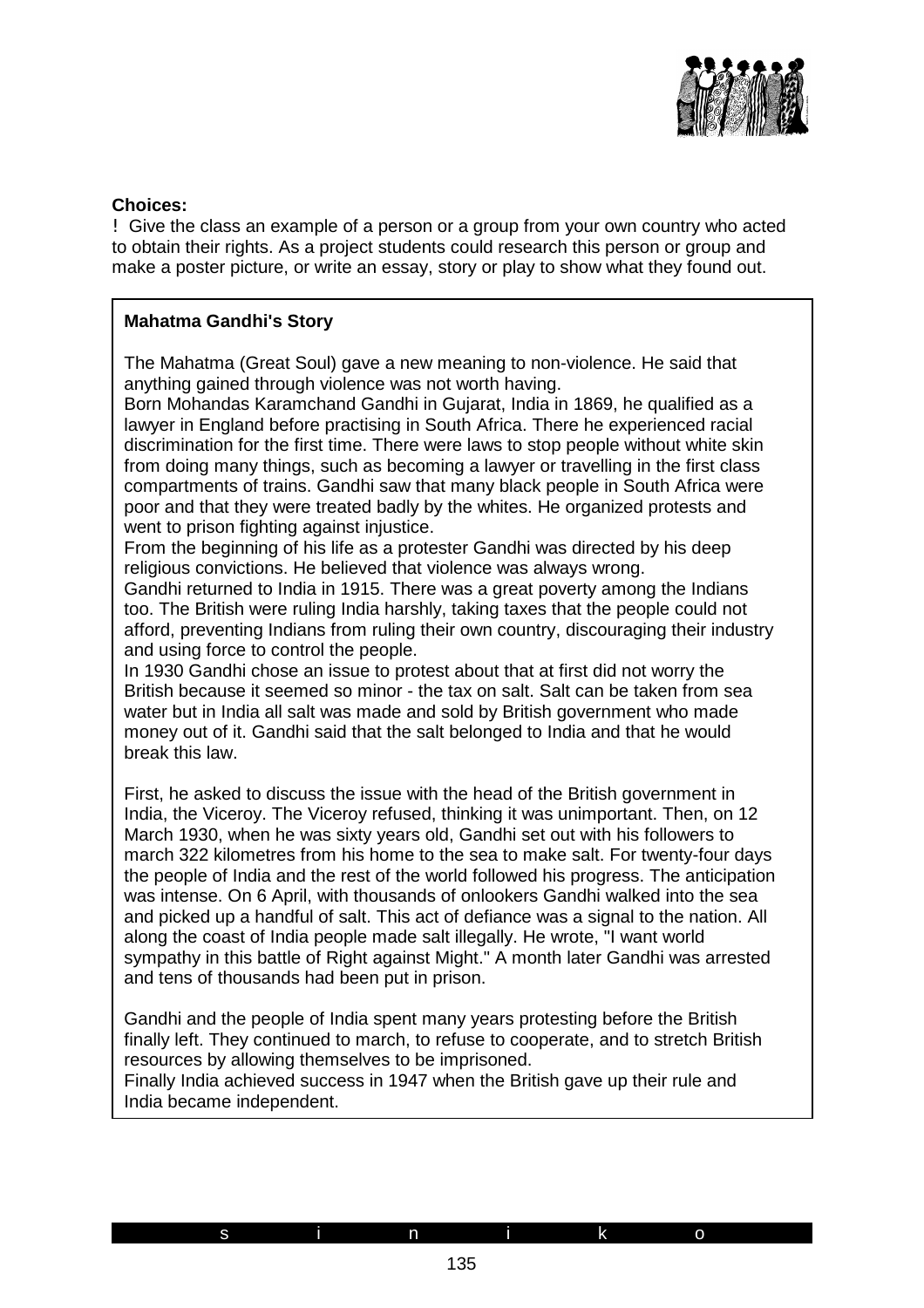

## **Action Roleplays**

**Aim:** This roleplay activity aims to encourage children to apply their rights in real situations.

#### **Learning point:**

- Human rights violations occur in everyday situations and can be opposed by ordinary people.

#### **What you need:**

- Simplified version of the Universal Declaration of Human Rights or the African Charter from Part Five of this manual (one copy per four or five students - they can hand-copy it themselves, if necessary).

- Advice on using roleplay from Part Two of this manual.

- The roleplay situations presented at the end of this activity.

**Time:** One and a half hours

#### **How to do it:**

! Ask the group to divide into small groups of four or five. Read out Roleplay One and ask them to identify the articles of the Universal Declaration of Human Rights or the African Charter on Human and Peoples' Rights which are relevant to it. Below are some likely answers, but this list is not exhaustive. Allow five to ten minutes for this then repeat the same process for Roleplays Two and Three.

Some likely answers:

In Roleplay One, the most relevant articles are: Universal Declaration: Article two, articles six and seven, and article thirteen. African Charter: Articles two, three and twelve.

In Roleplay Two, the most relevant articles are: Universal Declaration: Article twenty and article twenty-three. African Charter: Articles eleven, fifteen and sixteen.

In Roleplay Three, the most relevant articles are: Universal Declaration: Articles nineteen and twenty, and article twenty-four. African Charter: Articles nine and eleven.

! Now re-arrange participants into three small groups, and give each group one of the roleplay situations. Ask each group to roleplay their situation, finding a positive conclusion. They will need to decide who will play each role, and how to play the end of the situation. (For step-by-step advice on how to run roleplays, see Part Two). ! Ask each small group in turn to do their roleplay for the whole group. After each roleplay performance, ask the players how it felt, then ask participants to think of other possible endings. Encourage them to think about ways in which the people in the situations could prevent their rights being violated.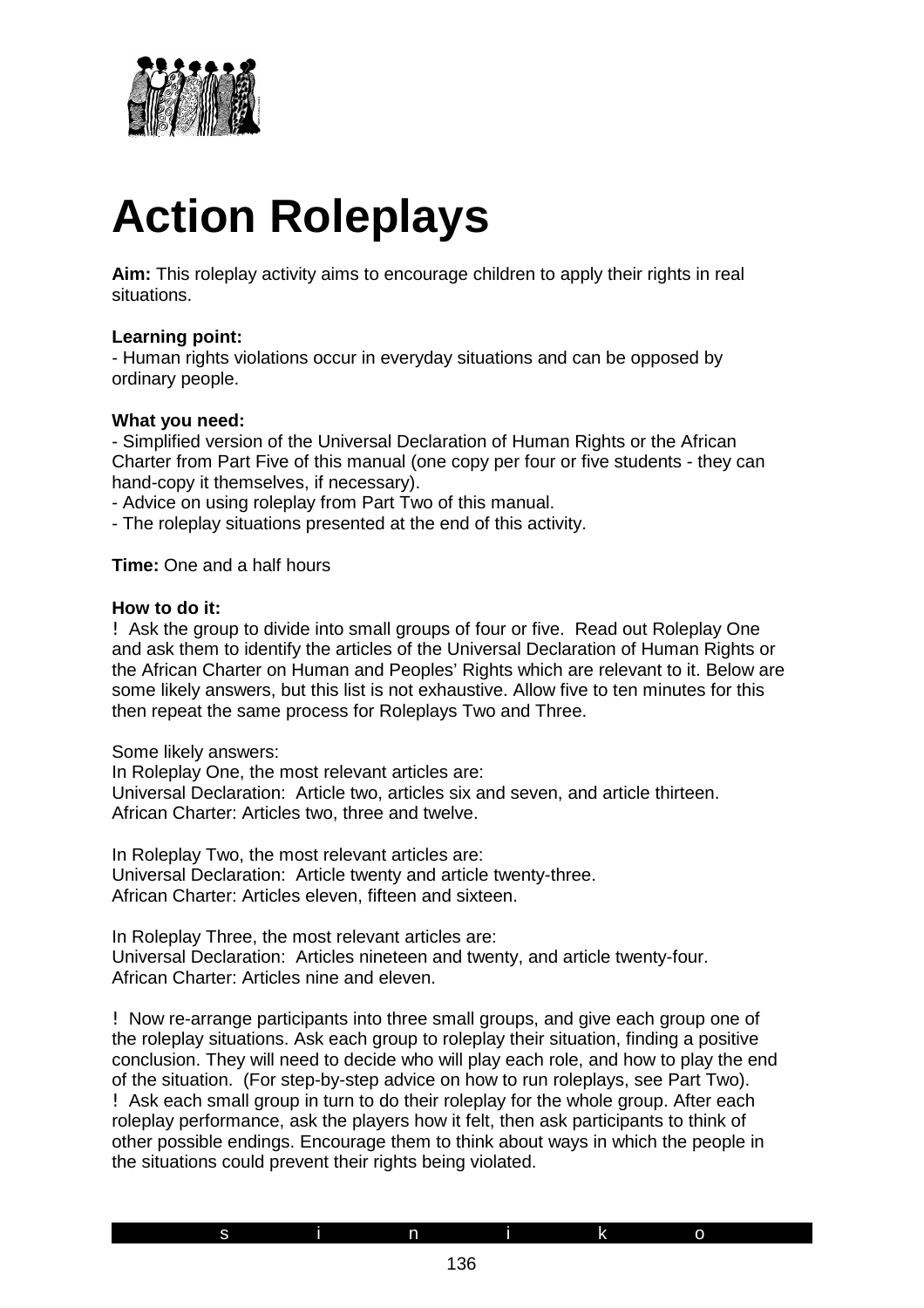

#### **Choices:**

! If the group is small, or if there is a lack of time, a few participants could perform one roleplay for the whole group.

#### **Roleplays:**

**One:** Bongi wants to cross the border into the neighbouring country to visit her daughter, who has married someone from that country. The border officials refuse to let her in. They say that she is too poor to pay for a hotel in their country.

**Two:** Vusi is a welder in the harbour. His eyes hurt because of the heavy electric current. His boss said he will not buy protective goggles for Kofi because they are very expensive. Kofi can't afford to buy them for himself. He asks his Union to help. When his boss finds out, Kofi loses his job.

**Three:** The last park in town is going to be made into a carpark. Ten people from the neighbourhood demonstrate peacefully in the park, saying that they need a place to relax and for their children to play in. The Police come and say that they are not allowed to demonstrate and that they should go home. The demonstrators sit down on the ground and refuse to move. The police move them by force, hurting some of them.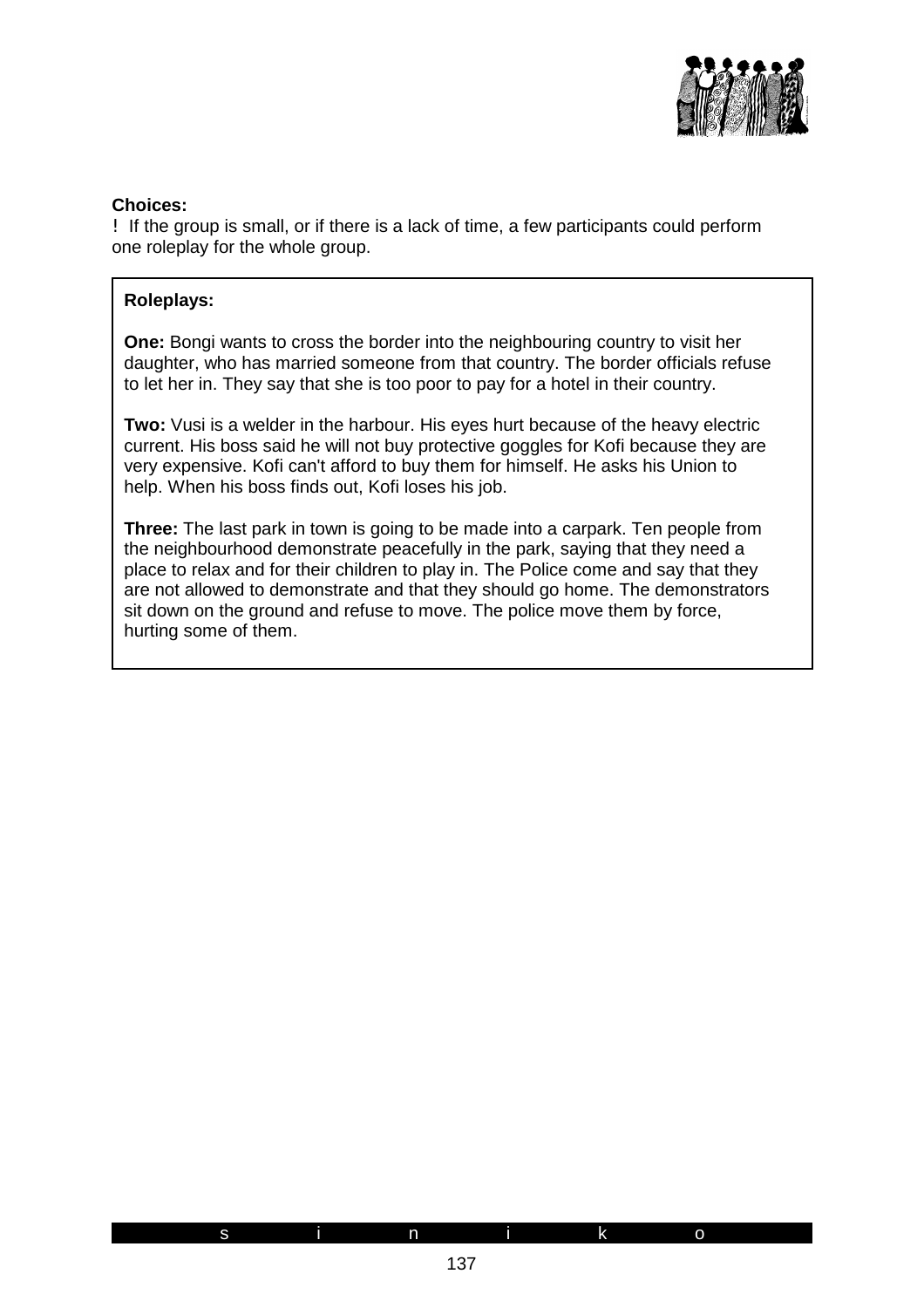# **Part Five: Human Rights**



# **Documents**

## **This part contains:**

- ! Universal Declaration of Human Rights
- ! Simplified Version of the Universal Declaration of Human Rights
- ! Simplified Version of the African Charter on Human and Peoples' Rights
- ! Simplified Version of the Convention on the Rights of the Child
- ! Summary of Rights from the Convention on the Rights of the Child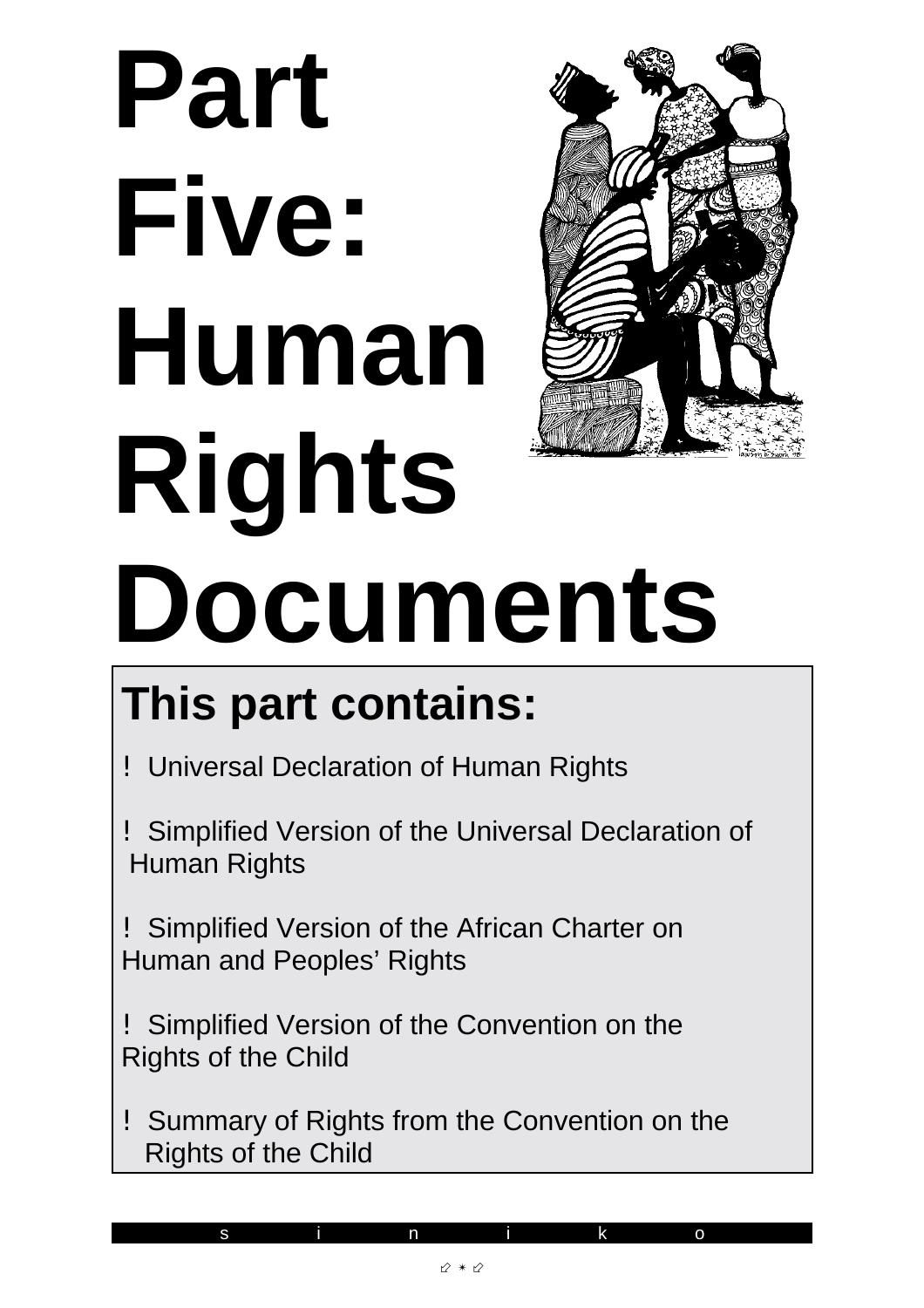

*"African NGOs should popularise all human rights texts, and where appropriate, incorporate them into their human rights education programmes"*

 **African NGO Workshop on Human Rights Education, Durban September 1994**

# **Universal Declaration of Human Rights**

Adopted and proclaimed by General Assembly Resolution 217 A (III) of 10 December 1948

*On December 10, 1948, the General Assembly of the United Nations adopted and proclaimed the Universal Declaration of Human Rights, the full text of which appears below. Following this historic act the Assembly called upon all Member countries to publicize the text of the Declaration and "to cause it to be disseminated, displayed, read and expounded principally in schools and other educational institutions, without distinction based on the political status of countries of territories."*

#### **Preamble**

**Whereas** recognition of the inherent dignity and of the equal and inalienable rights of all members of the human family is the foundation of freedom, justice and peace in all the world,

**Whereas** disregard and contempt for human rights have resulted in barbarous acts which have outraged the conscience of mankind, and the advent of a world in which human beings shall enjoy freedom of speech and belief and freedom from fear and want has been proclaimed as the highest aspiration of the common people,

**Whereas** it is essential, if man is not to be compelled to have recourse, as a last resort, to rebellion against tyranny and oppression, that human rights should be protected by the rule of law,

**Whereas** it is essential to promote the development of friendly relations between nations,

**Whereas** the people of the United Nations have in the Charter reaffirmed their faith in fundamental human rights, in the dignity and worth of the human person and in the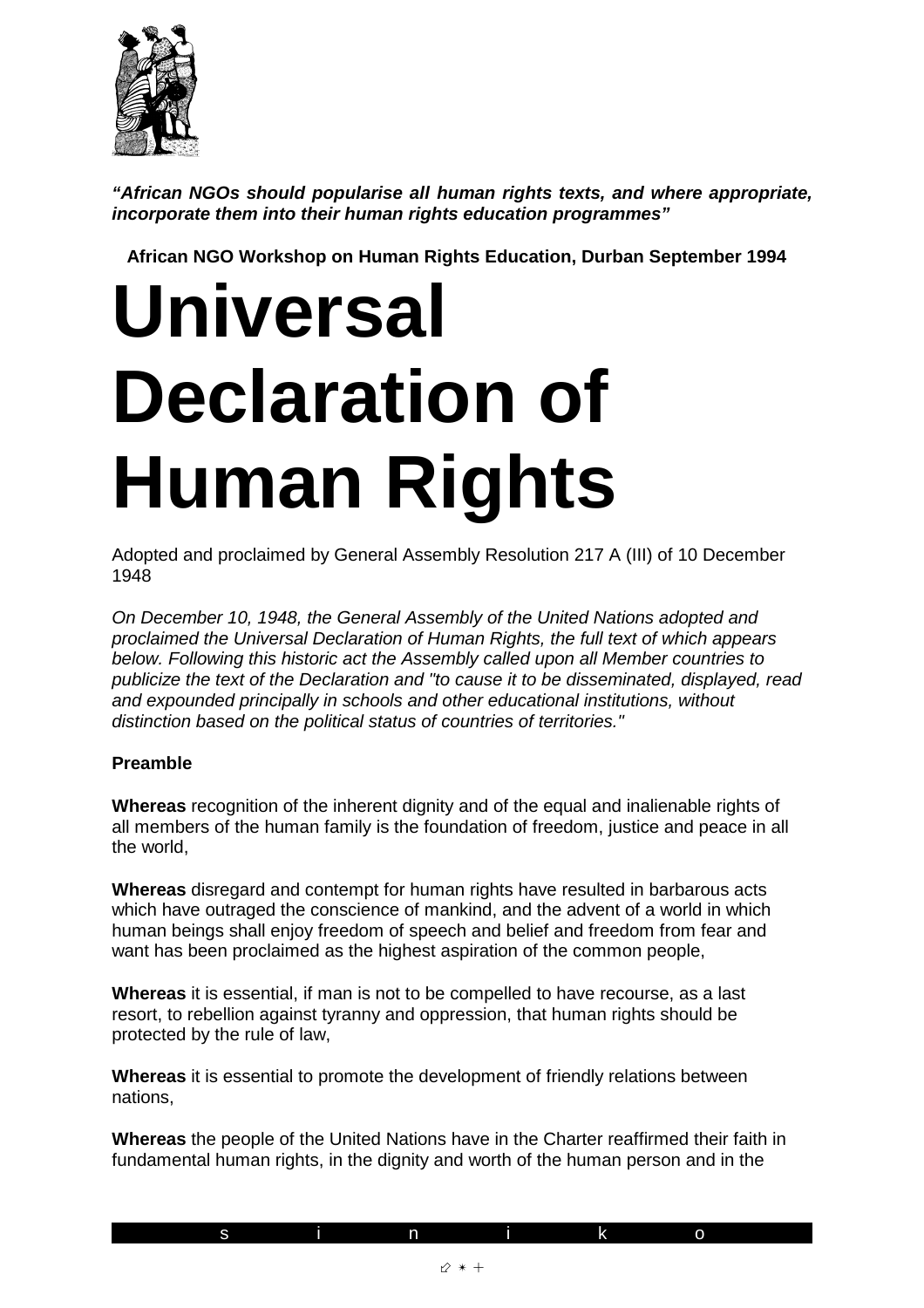

equal rights of men and women and have determined to promote social progress and better standards of life in larger freedom,

**Whereas** Member States have pledged themselves to achieve, in cooperation with the United Nations, the promotion of universal respect for and observance of human rights and fundamental freedoms,

**Whereas** a common understanding of these rights and freedoms is of the greatest importance for the full realization of this pledge,

#### *Now, Therefore* **THE GENERAL ASSEMBLY** *proclaims*

THIS UNIVERSAL DECLARATION OF HUMAN RIGHTS as a common standard of achievement for all peoples and all nations, to the end that every individual and every organ of society, keeping this Declaration constantly in mind, shall strive by teaching and education to promote respect for these rights and freedoms and by progressive measures, national and international, to secure their universal and effective recognition and observance, both among the peoples of Member States themselves and among the peoples of territories under their jurisdiction.

**Article 1.** All human beings are born free and equal in dignity and rights. They are endowed with reason and conscience and should act towards one another in a spirit of brotherhood.

**Article 2.** Everyone is entitled to all the rights and freedoms set forth in this Declaration, without distinction of any kind, such as race, colour, sex, language, religion, political or other opinion, national or social origin, property, birth or other status.

Furthermore, no distinction shall be made on the basis of the political, jurisdictional or international status of the country or territory to which a person belongs whether it be independent, trust, now, self-governing or under any other limitation of sovereignty.

**Article 3.** Everyone has the right to life, liberty and security of person.

**Article 4.** No one shall be held in slavery or servitude; slavery and the slave trade shall be prohibited in all their forms.

**Article 5.** No one shall be subjected to torture or to cruel, inhuman or degrading treatment or punishment.

**Article 6.** Everyone has the right to recognition everywhere as a person before the law.

**Article 7.** All are equal before the law and are entitled without any discrimination to equal protection of the law. All are entitled to equal protection against any discrimination in violation of this Declaration and against any incitement to such discrimination.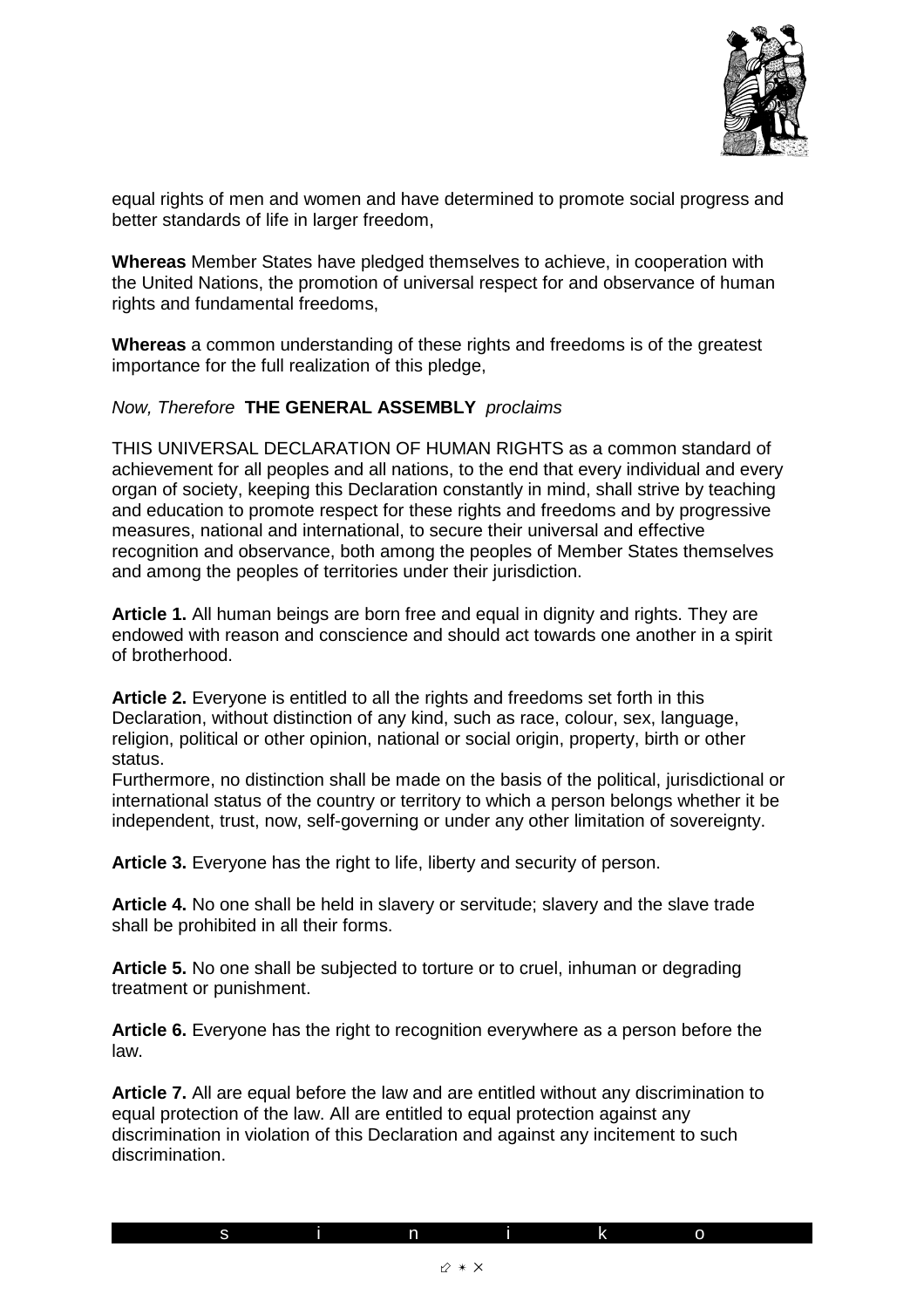

**Article 8.** Everyone has the right to an effective remedy by the competent national tribunals for acts violating the fundamental rights granted him by the constitution or by law.

**Article 9.** No one shall be subjected to arbitrary arrest, detention or exile.

**Article 10.** Everyone is entitled in full equality to a fair and public hearing by an independent and impartial tribunal, in the determination of his rights and obligations and of any criminal charge against him.

#### **Article 11.**

(1) Everyone charged with a penal offence has the right to be presumed innocent until proved guilty according to law in a public trial at which he has had all the guarantees necessary for his defence.

(2) No one shall be held guilty of any penal offence on account of any act or omission which did not constitute a penal offence, under national or international law, at the time when it was committed. Nor shall a heavier penalty be imposed than the one that was applicable at the time the penal offence was committed.

**Article 12.** No one shall be subjected to arbitrary interference with his privacy, family, home or correspondence, nor to attacks upon his honour and reputation. Everyone has the right to the protection of the law against such interference or attacks.

#### **Article 13.**

(1) Everyone has the right to freedom of movement and residence within the borders of each state.

(2) Everyone has the right to leave any country, including his own, and to return to his country.

#### **Article 14.**

(1) Everyone has the right to seek and to enjoy in other countries asylum from persecution.

(2) This right may not be invoked in the case of prosecutions genuinely arising from non-political crimes or from acts contrary to the purposes and principles of the United Nations.

#### **Article 15.**

(1) Everyone has the right to a nationality.

(2) No one shall be arbitrarily deprived of his nationality nor denied the right to change his nationality.

#### **Article 16.**

(1) Men and Women of full age without any limitation due to race, nationality or religion, have the right to marry and to found a family. They are entitled to equal rights as to marriage, during marriage and at its dissolution.

(2) Marriage shall be entered into only with the free and full consent of the intending spouses.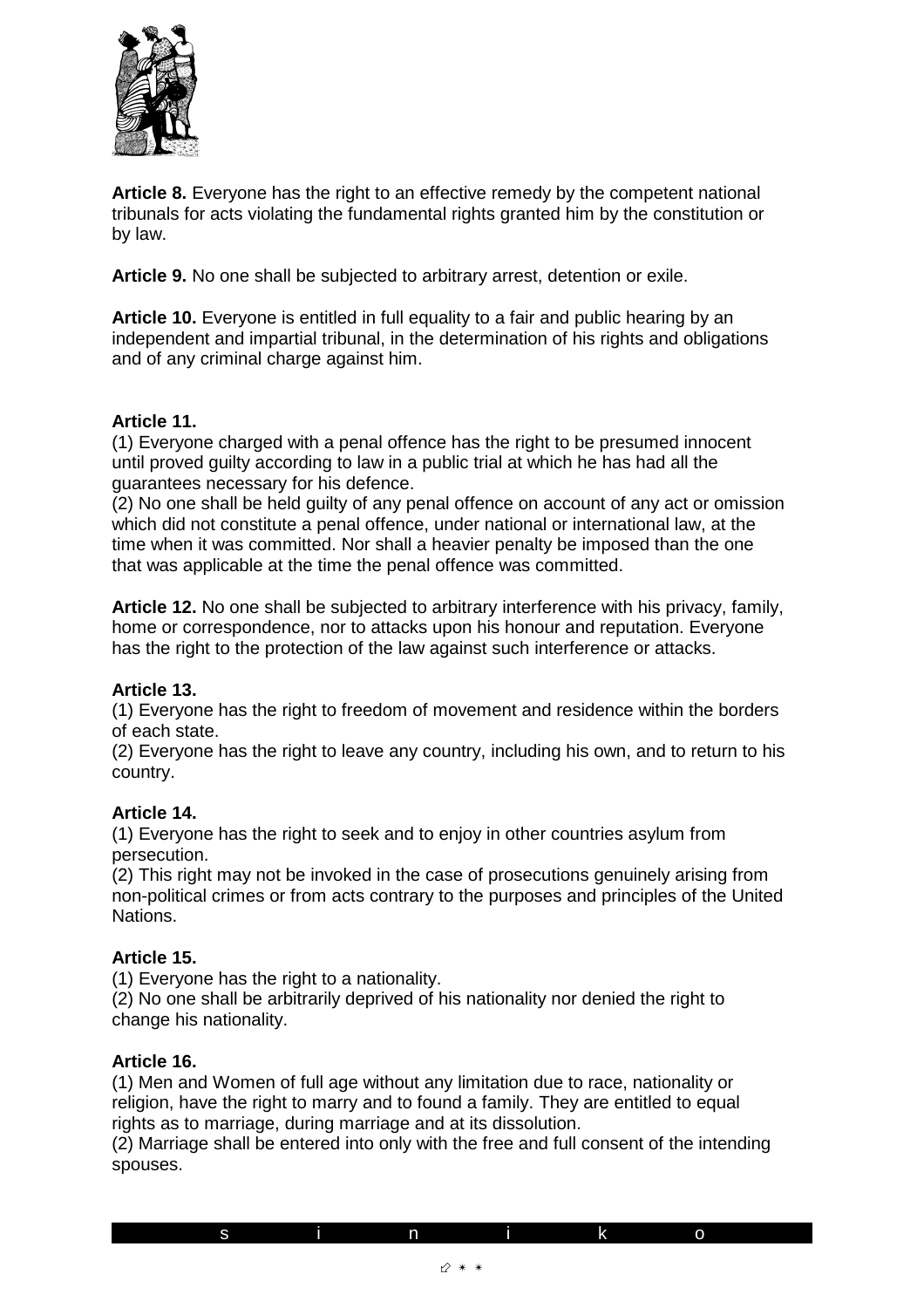

(3) The family is the natural and fundamental group unit of society and is entitled to protection by society and the State.

#### **Article 17.**

(1) Everyone has the right to own property alone as well as in association with others. (2) No one shall be arbitrarily deprived of his property.

**Article 18.** Everyone has the right to freedom of thought, conscience and religion; this right includes freedom to change his religion or belief, and freedom whether alone or in community with others and in public or private, to manifest his religion of belief in teaching, practice, worship and observance.

**Article 19.** Everyone has the right to freedom of opinion and expression; this right includes freedom to hold opinions without interference and to seek, receive and impart information and ideas through any media and regardless of frontiers.

#### **Article 20.**

(1) Everyone has the right to freedom of peaceful assembly and association.

(2) Everyone has the rights of equal access to public service in his country.

#### **Article 21.**

(1) Everyone has the right to take part in the government of his country, directly or through freely chosen representatives.

(2) Everyone has the right of equal access to public service in his country.

(3) The will of the people shall be the basis of the authority of government; this will shall be expressed in periodic and genuine elections which shall be by universal and equal suffrage and shall be held by secret vote or by equivalent free voting procedures.

**Article 22.** Everyone, as a member of society, has the right to social security and is entitled to realization, through national effort and international cooperation and in accordance with the organization and resources of each State, of the economic, social and cultural rights indispensable for his dignity and the free development of his personality.

#### **Article 23.**

(1) Everyone has the right to work, to free choice of employment, to just and favourable conditions of work and to protection against unemployment.

(2) Everyone, without any discrimination, has the right to equal pay for equal work.

(3) Everyone who works has the right to just and favourable remuneration ensuring for himself and his family an existence worthy of human dignity, and supplemented, of necessary, by other means of social protection.

(4) Everyone has the right to form and to join trade unions for the protection of his interests.

**Article 24.** Everyone has the right to rest and leisure, including reasonable limitation of working hours and periodic holidays with pay.

**Article 25.**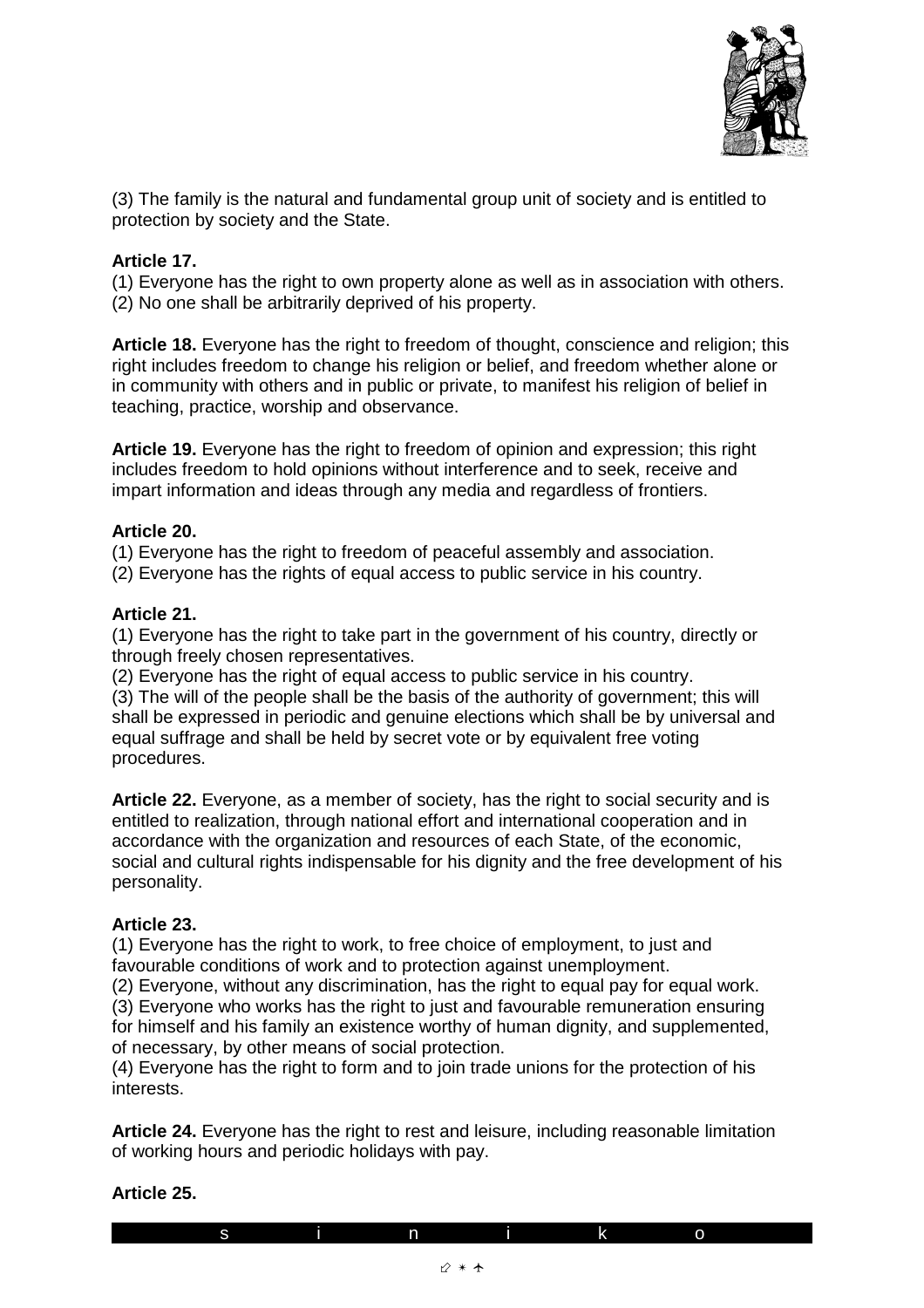

(1) Everyone has the right to a standard of living adequate for the health and wellbeing of himself and of his family, including food, clothing, housing and medical care and necessary social services, and the right to security in the event of unemployment, sickness, disability, widowhood, old age or other lack of livelihood in circumstances beyond his control.

(2) Motherhood and childhood are entitled to special care and assistance. All children, whether born in or out of wedlock, shall enjoy the same social protection.

#### **Article 26.**

(1) Everyone has the right to education. Education shall be free, at least in the elementary and fundamental stages. Elementary education shall be compulsory. Technical and professional education shall be made generally available and higher education shall be equally accessible to all on the basis of merit.

(2) Education shall be directed to the full development of the human personality and to the strengthening of respect for human rights and fundamental freedoms. It shall promote understanding, tolerance and friendship among all nations, racial or religious groups, and shall further the activities of the United Nations for the maintenance of peace.

(3) Parents have a prior right to choose the kind of education that shall be given to their children.

#### **Article 27.**

(1) Everyone has the right freely to participate in the cultural life of the community, to enjoy the arts and to share in scientific advancement and its benefits.

(2) Everyone has the right to the protection of the moral and material interests resulting from any scientific, literary or artistic production of which he is the author.

**Article 28.** Everyone is entitled to a social and international order in which the rights and freedoms set forth in this Declaration can be fully realized.

#### **Article 29.**

(1) Everyone has duties to the community which alone the free and full development of his personality is possible.

(2) In the exercise of his rights and freedoms. everyone shall be subject only to such limitations as are determined by law solely for the purpose of securing due

recognition and respect for the rights and freedoms of others and of meeting the just requirements of morality, public order and the general welfare in a democratic society.

(3) These rights and freedoms may in no case be exercised contrary to the purposes and principles of the United Nations.

**Article 30.** Nothing in this Declaration may be interpreted as implying for any State, group or person any right to engage in any activity or to perform any act aimed at the destruction of any of the rights and freedoms set forth herein.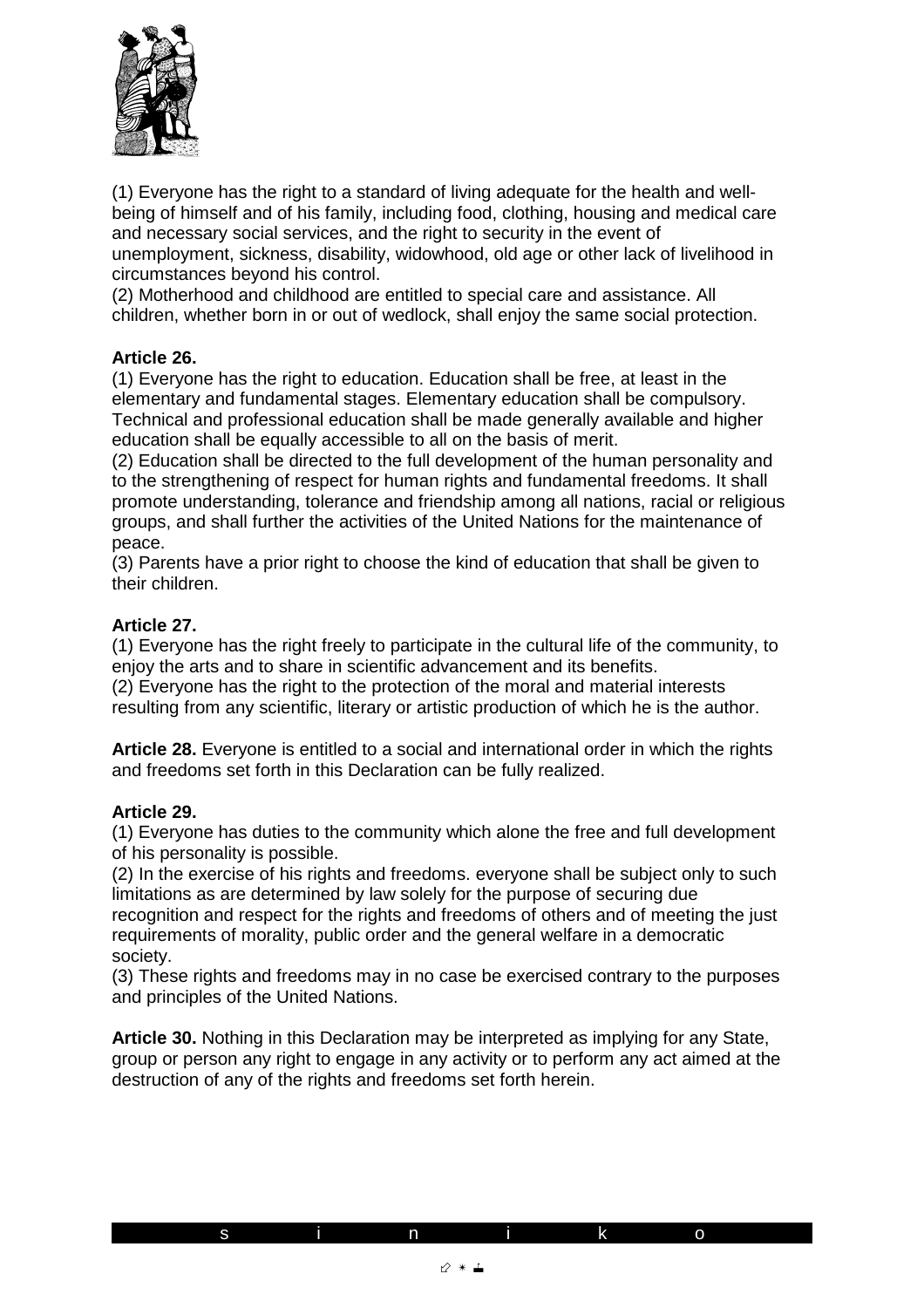

## **Simplified Version of the Universal Declaration of Human Rights**

#### **Summary of Preamble**

The General Assembly recognizes that the inherent dignity and the equal and inalienable rights of all members of the human family is the foundation of freedom, justice and peace in the world, human rights should be protected by the rule of law, friendly relations between nations must be fostered, the peoples of the UN have affirmed their faith in human rights, the dignity and the worth of the human person, the equal rights of men and women and are determined to promote social progress, better standards of life and larger freedom and have promised to promote human rights and a common understanding of these rights.

#### **A summary of the Universal Declaration of Human Rights**

**1.** Everyone is free and we should all be treated in the same way.

**2.** Everyone is equal despite differences in skin colour, sex, religion, language for example.

**3.** Everyone has the right to life and to live in freedom and safety.

**4.** No one has the right to treat you as a slave nor should you make anyone your slave.

- **5.** No one has the right to hurt you or to torture you.
- **6.** Everyone has the right to be treated equally by the law.
- **7.** The law is the same for everyone, it should be applied in the same way to all.
- **8.** Everyone has the right to ask for legal help when their rights are not respected.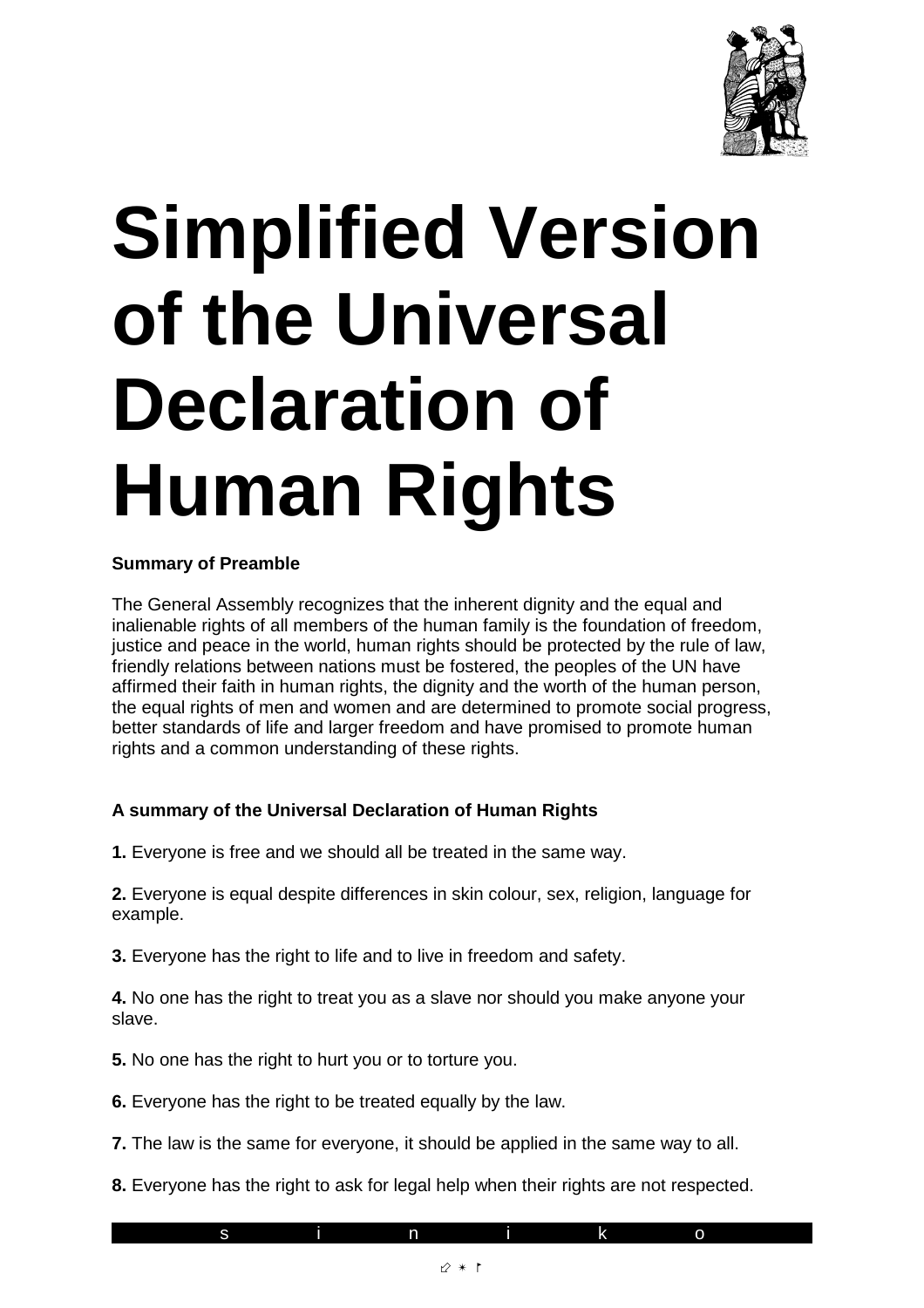

**9.** No one has the right to imprison you unjustly or expel you from your own country.

**10.** Everyone has the right to a fair and public trial.

**11.** Everyone should be considered innocent until guilt is proved.

**12.** Every one has the right to ask for help if someone tries to harm you, but no one can enter your home, open your letters or bother you or your family without a good reason.

**13.** Everyone has the right to travel as they wish.

**14.** Everyone has the right to go to another country and ask for protection if they are being persecuted or are in danger of being persecuted.

**15.** Everyone has the right to belong to a country. No one has the right to prevent you from belonging to another country if you wish to.

**16.** Everyone has the right to marry and have a family.

**17.** Everyone has the right to own property and possessions.

**18.** Everyone has the right to practise and observe all aspects of their own religion and change their religion if they want to.

**19.** Everyone has the right to say what they think and to give and receive information.

**20.** Everyone has the right to take part in meetings and to join associations in a peaceful way.

**21.** Everyone has the right to help choose and take part in the government of their country.

**22.** Everyone has the right to social security and to opportunities to develop their skills.

**23.** Everyone has the right to work for a fair wage in a safe environment and to join a trade union.

**24.** Everyone has the right to rest and leisure.

**25.** Everyone has the right to an adequate standard of living and medical help if they are ill.

**26.** Everyone has the right to go to school.

**27.** Everyone has the right to share in their community's cultural life.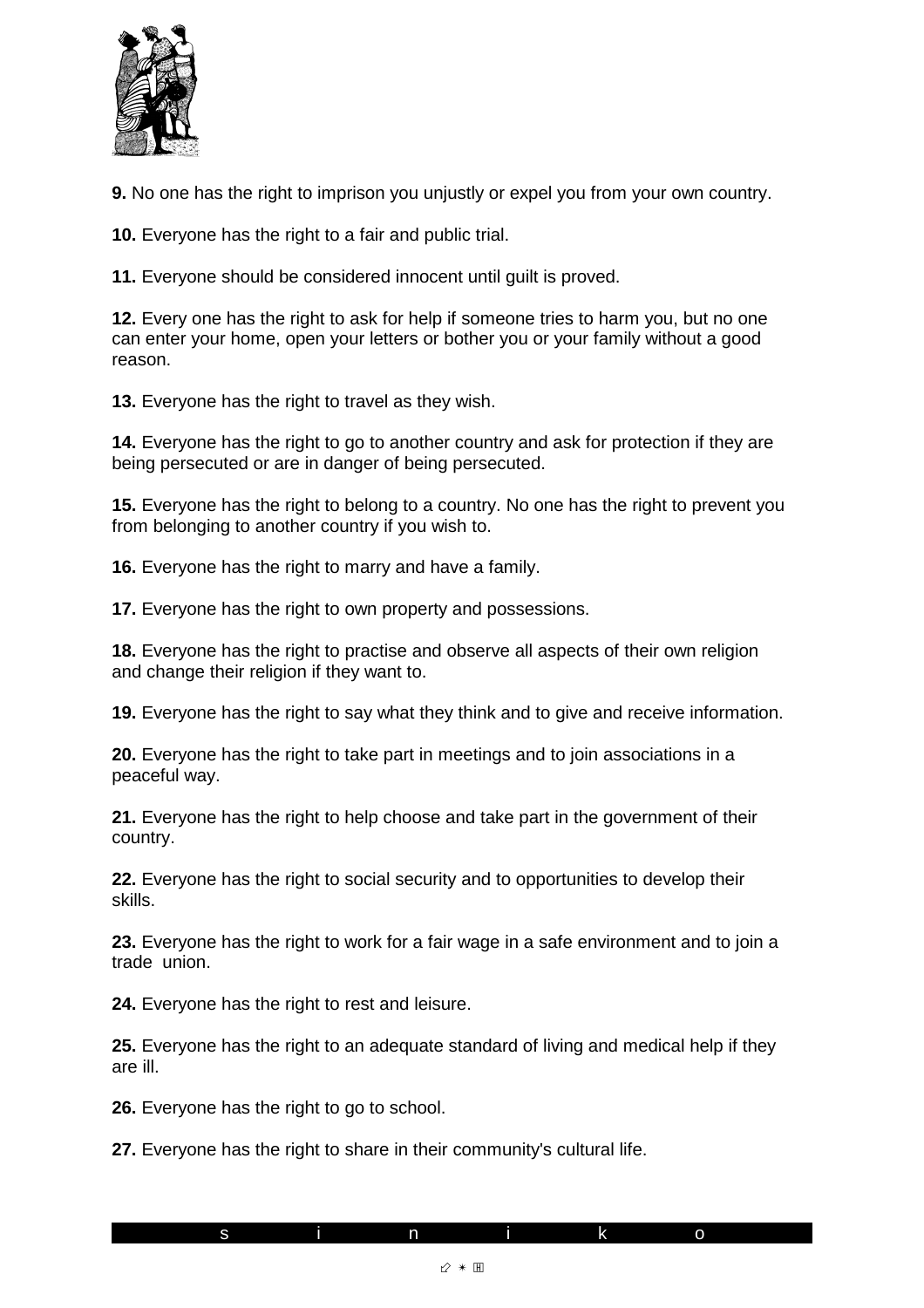

**28.** Everyone must respect the 'social order' that is necessary for all these rights to be available.

- **29.** Everyone must respect the rights of others, the community and public property.
- **30.** No one has the right to take away any of the rights in this declaration.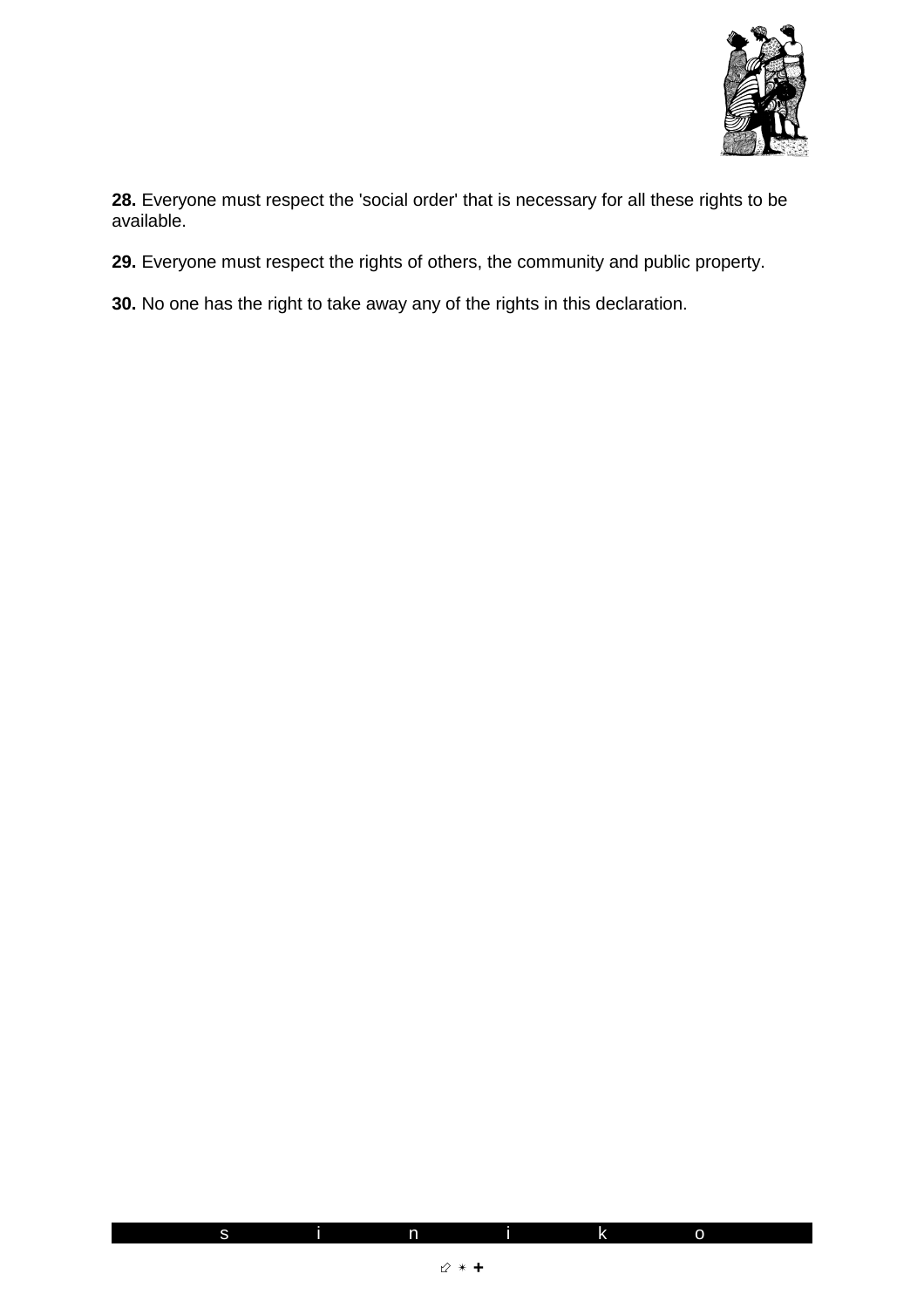

### **Simplified Version of the African Charter on Human and Peoples' Rights**

#### **Summary of Preamble:**

African States who are members of the Organization of African Unity (OAU) recognize that freedom, equality, justice and dignity are essential objectives for the achievement of the legitimate aspirations of the African peoples; pledge to eradicate all forms of colonialism from Africa and to strive for a better life for the peoples of Africa; emphasize the importance of their historical tradition and the values of African civilization and that everyone has responsibilities and duties to society as well as rights; underline the need to pay particular attention to the right to development and the fact that civil and political rights cannot be dissociated from economic, social and cultural rights; emphasize the rights of peoples as well as of individual human beings; are conscious of their duty to achieve the total liberation of Africa and to dismantle all forms of discrimination; and reaffirm their adherence to the principles of human and peoples' rights and freedoms contained in international declarations and standards.

#### **A summary of the African Charter on Human and Peoples' Rights:**

**Article 1.** States which belong to the Organization of African Unity (OAU) and which agree to this Charter must recognise the rights, duties and freedoms in the Charter and make them effective by law.

**Article 2.** Each person is entitled to the rights and freedoms in this Charter, no matter what his/her race, tribe, colour, sex, language, religion, political or other opinion, national or social origin, fortune, birth or other status.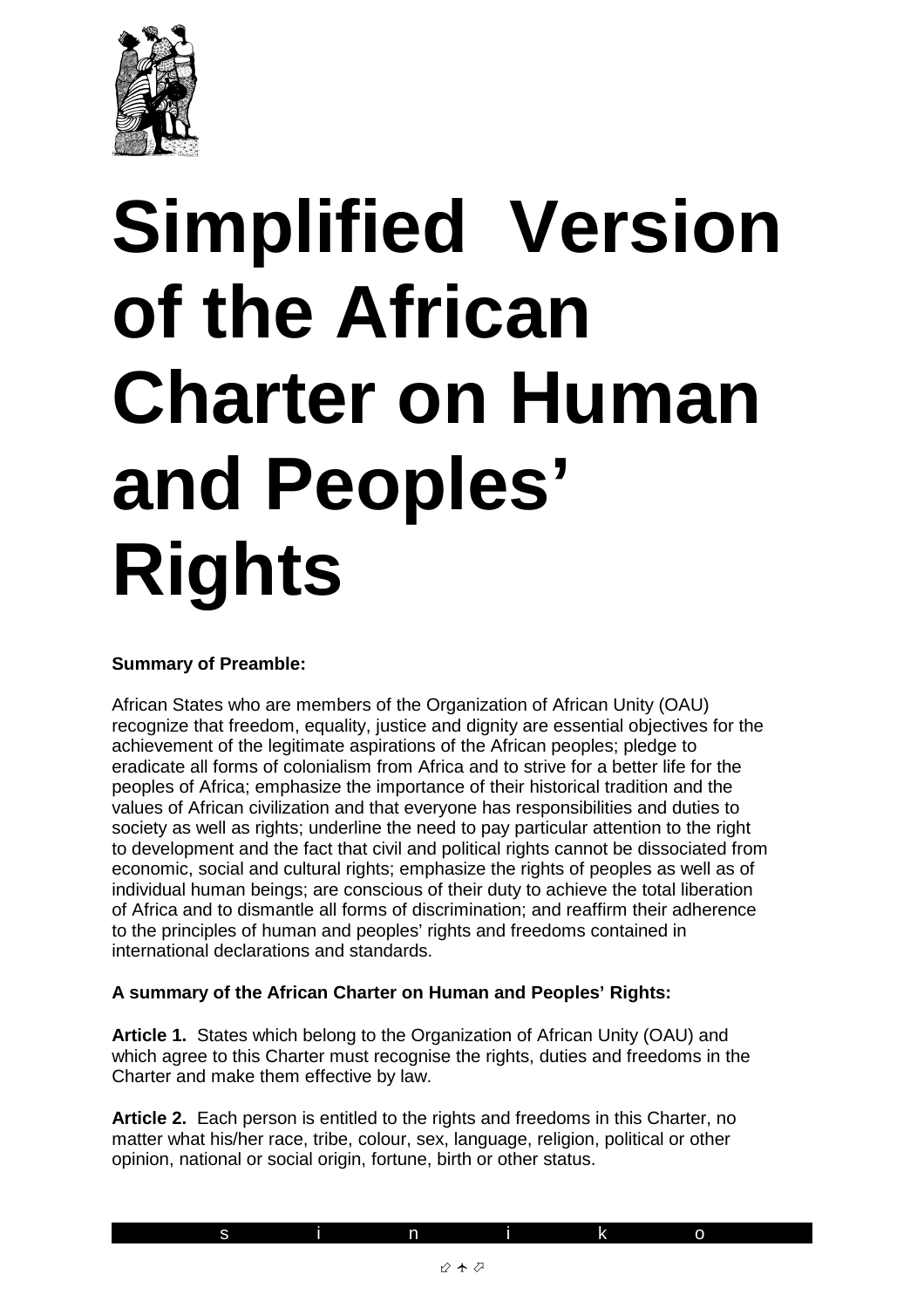

**Article 3.** Each person is equal before the law and must be protected equally by the law.

**Article 4.** Every human being is entitled to respect for his/her life and to safety.

**Article 5.** Each person has the right to respect for his/her dignity and legal status. No form of exploitation or degradation is allowed, especially not slavery, torture, inhuman or degrading punishment and treatment.

**Article 6.** Each person has the right to liberty and to safety. No one's freedom may be unlawfully taken away. In particular, no one may be arrested or detained without a lawful reason.

**Article 7.** Each person has the right to a fair hearing and a fair trial in a proper court. No one may be punished until he/she is proved guilty of breaking the law. No one may be punished for another person's crime.

**Article 8.** Everyone is free to hold his/her own beliefs, and is free to practice his/her own religion, as long as it is with respect for others.

**Article 9.** Each person has the right to give and receive information freely, and to express his/her opinion, within the law.

**Article 10.** Each person has the right to mix freely with others, within the law. Each person is free to mix with others as long as he/she follows Article 29.

**Article 11.** All people have the right to meet or assemble freely, as long as they do not break the law and do not disturb the rights and freedoms of others.

**Article 12.** Each person has the right to move freely inside and outside his/her country as long as he/she follows the law. Any person may get lawful asylum in other countries if he/she is persecuted.

**Article 13.** Every citizen has the right to take part in the government of his/her country. Each citizen must have equal use of the country's public service and public property.

**Article 14.** Each person has the right to own property, except when it is against the law because of public need or the general interest of the community.

**Article 15.** Each person has the right to work under good conditions and to equal pay for equal work.

**Article 16.** Each person has the right to health and medical care when sick.

**Article 17.** Each person has the right to education and cultural life. The State has the duty to protect and promote morals and traditional values recognised by the community.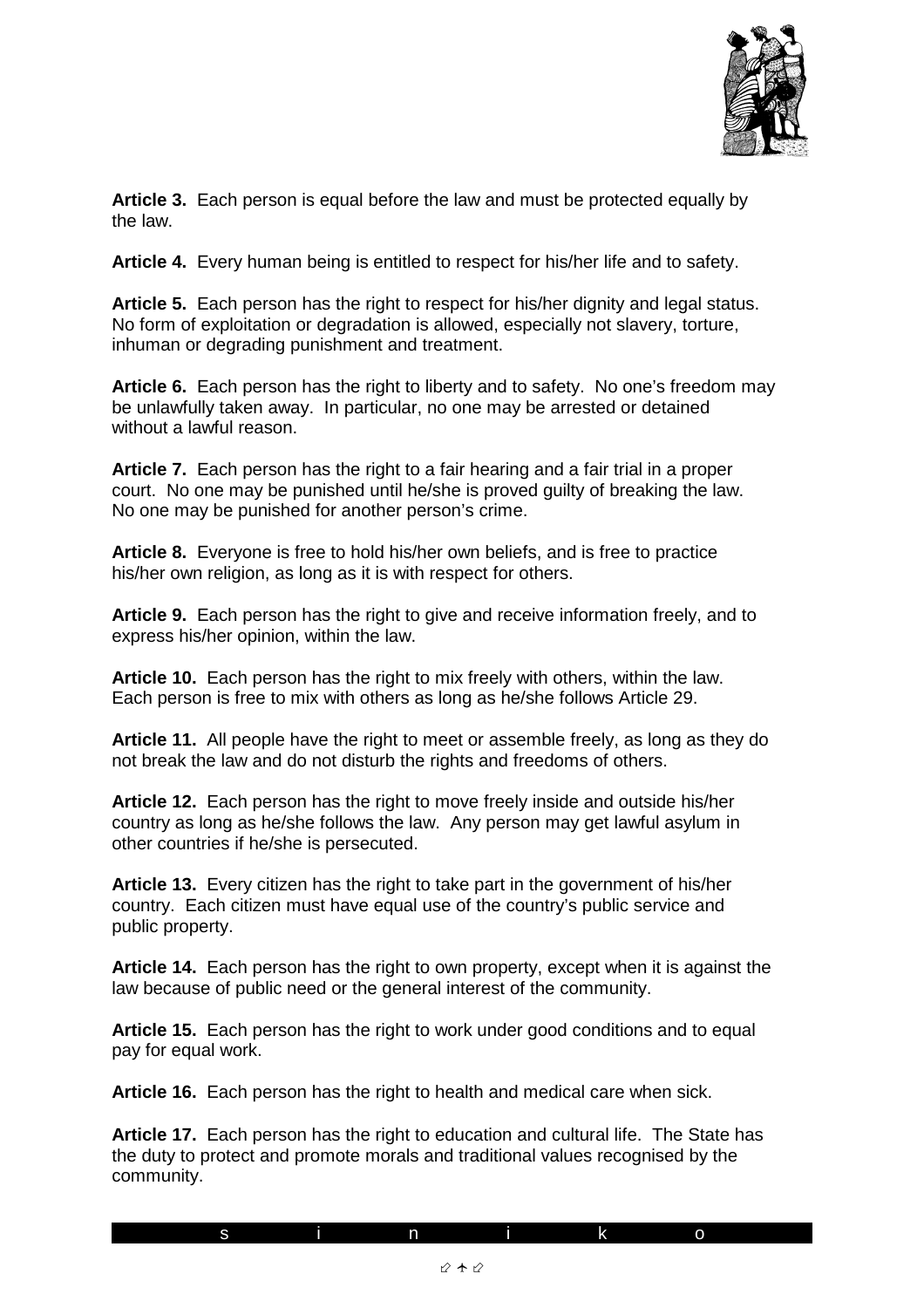

**Article 18.** The family is the natural unit and basis of society. The State has the duty to protect and assist the family, especially women, children, the aged and the disabled.

**Article 19.** All groups of people must be equal and have the same respect and the same rights. Nothing can justify the domination of one group by another.

**Article 20.** All peoples have the right to exist and to determine their own future. All people have the right to political, economic and social development. Any people struggling to free themselves from any kind of foreign domination have the right to help from member States.

**Article 21.** All peoples have the right to their country's natural resources and wealth without foreign exploitation.

**Article 22.** All peoples have the right to their economic, social and cultural development. States have the duty to ensure these rights.

**Article 23.** All peoples have the right to national and international peace and security. The principles of the Charter of the United Nations and the OAU must govern relations between States.

**Article 24.** All people have the right to a satisfactory environment in which they can develop.

**Article 25.** States have the duty to promote and teach respect for the rights and freedoms in this Charter. States must make sure their citizens understand the rights and freedoms as well as the obligations and duties of the Charter.

**Article 26.** States must make sure that the law Courts are independent. States must protect the rights and freedoms of this Charter.

**Article 27.** Each person has duties towards his/her family and society, the State, other communities and the international community. Each person must exercise his/her rights and freedoms without disturbing the rights of others.

**Article 28.** Each person has the duty to respect others, no matter who they are.

**Article 29.** Each person has the duty to preserve and respect his/her family, parents and nation. Each person must protect the security of his/her State and work for national solidarity and independence. Each person must work and pay lawful taxes, and promote positive African values and African unity.

*The remainder of the Charter (there are 68 Articles in all) deals primarily with the establishment of the African Commission on Human and Peoples' Rights and the manner in which it will operate.*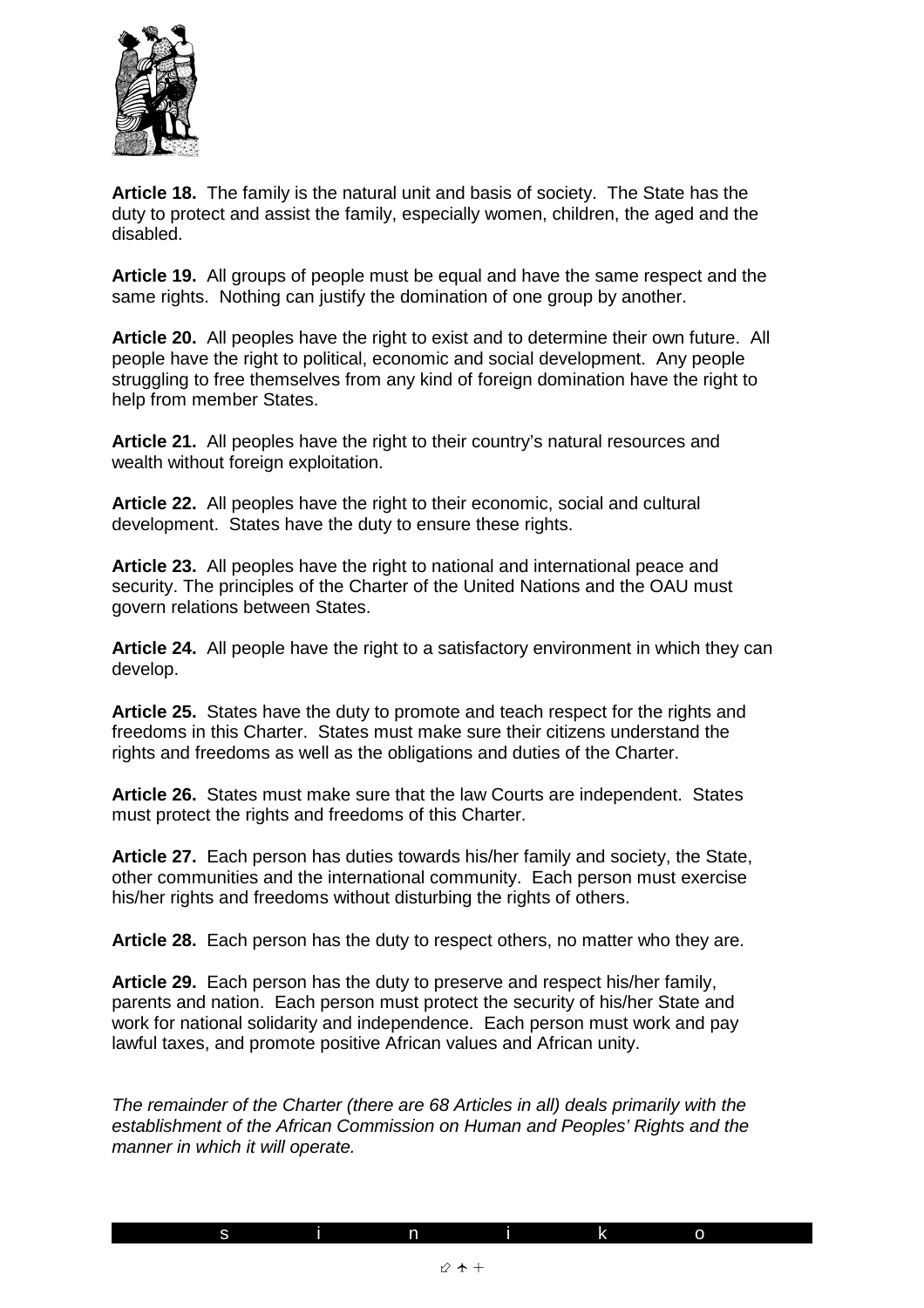

## **Simplified Version of the Convention on the Rights of the Child**

The aim of the Convention is to set standards for the defence of children against the neglect and abuse they face to varying degrees in all countries every day. It is careful to allow for the different cultural, political and material realities among states. The most important consideration is the best interest of the child. The rights set out in the Convention can be broadly grouped in three sections:

**Provision:** the right to possess, receive or have access to certain things or services (e.g. a name and a nationality, health care, education, rest and play and care for disabled and orphans).

**Protection:** the right to be shielded from harmful acts and practices (e.g. separation from parents, engagement in warfare, commercial or sexual exploitation and physical and mental abuse).

**Participation:** The child's right to be heard on decisions affecting his or her life. As abilities progress, the child should have increasing opportunities to take part in the activities of society, as a preparation for adult life (e.g. freedom of speech and opinion, culture, religion and language.

#### **Preamble**

The Preamble sets the tone in which the 54 articles of the Convention will be interpreted. The major UN texts which precede it and which have a direct bearing on children are mentioned, as is the importance of the family for the family for the harmonious development of the child, the importance of special safeguards and care, including appropriate legal protection, before as well as after birth, and the importance of the traditions and cultural values of each people for the child's development.

#### **Article 1: Definition of the child**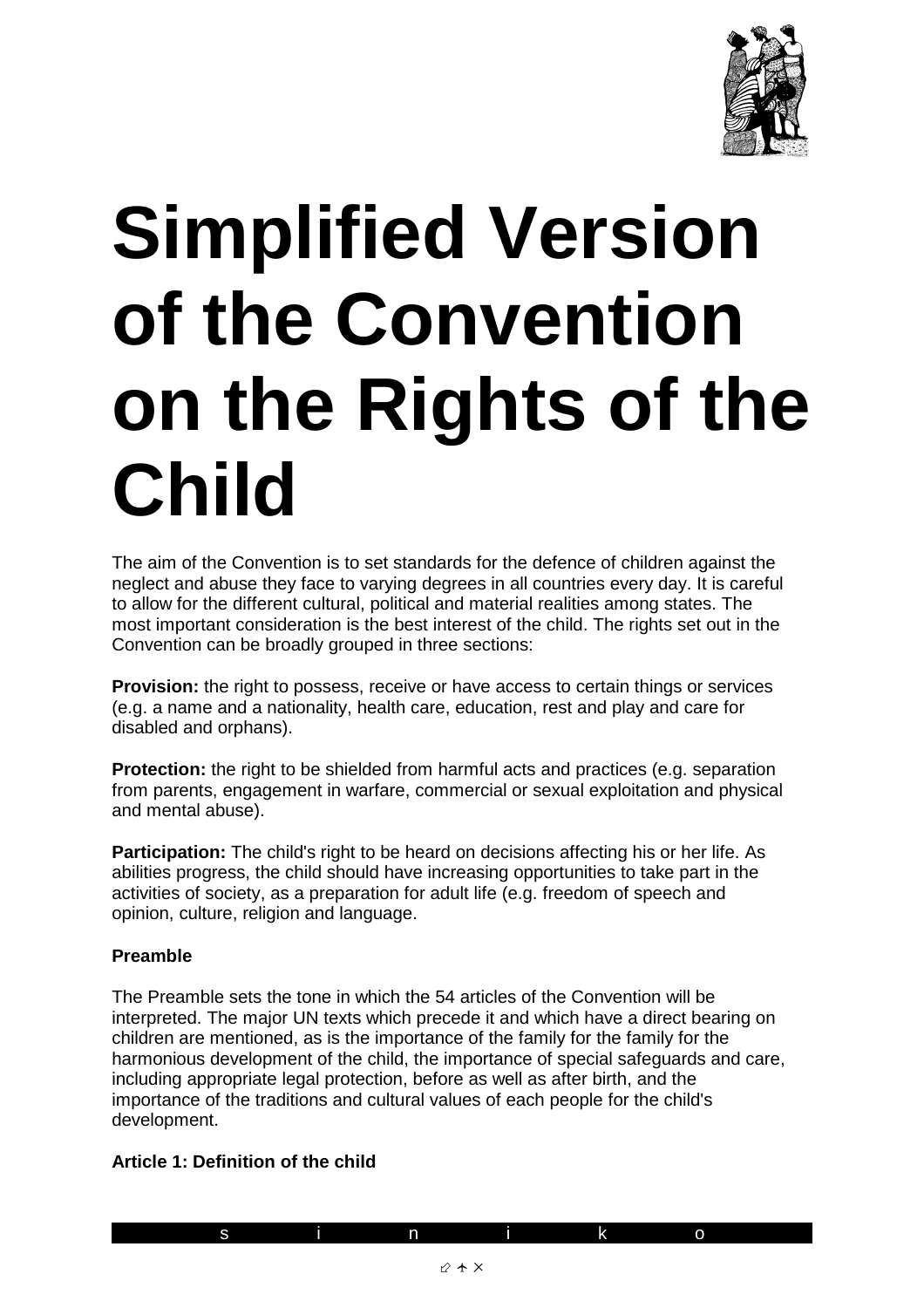

Every human being below 18 years unless majority is attained earlier according to the law applicable to the child.

#### **Article 2: Non discrimination**

All rights must be granted to each child without exception. The State must protect the child without exception. The State must protect the child against all forms of discriminations.

#### **Article 3: Best interests of the child**

In all actions concerning children, the best interest of the child shall be the major consideration.

#### **Article 4: Implementation of rights**

The obligation on the State to ensure that the rights in the Convention are implemented.

#### **Article 5: Parents, family, community rights and responsibilities**

States are to respect the parents and family in their child rearing function.

#### **Article 6: Life, survival and development**

The right of the child to life and the state's obligation to ensure the child's survival and development.

#### **Article 7: Name and nationality**

The right from birth to a name, to acquire a nationality and to know and be cared for by his or her parents.

#### **Article 8: Preservation of identity**

The obligation of the State to assist the child in reestablishing identity if this has been illegally withdrawn.

#### **Article 9: Non-separation from parents**

The right of the child to retain contact with his parents in cases of separation. If separation is the result of detention, imprisonment or death the State shall provide the information to the child or parents about the whereabouts of the missing family member.

#### **Article 10: Family reunification**

requests to leave or enter country for family reunification shall be dealt with in a human manner. A child has the right to maintain regular contacts with both parents when these live in different States.

#### **Article 11: Illicit transfer and non-return of children**

The State shall combat child kidnapping by a partner or third party.

#### **Article 12: Expression of opinion**

The right of the child to express his or her opinion and to have this taken into consideration.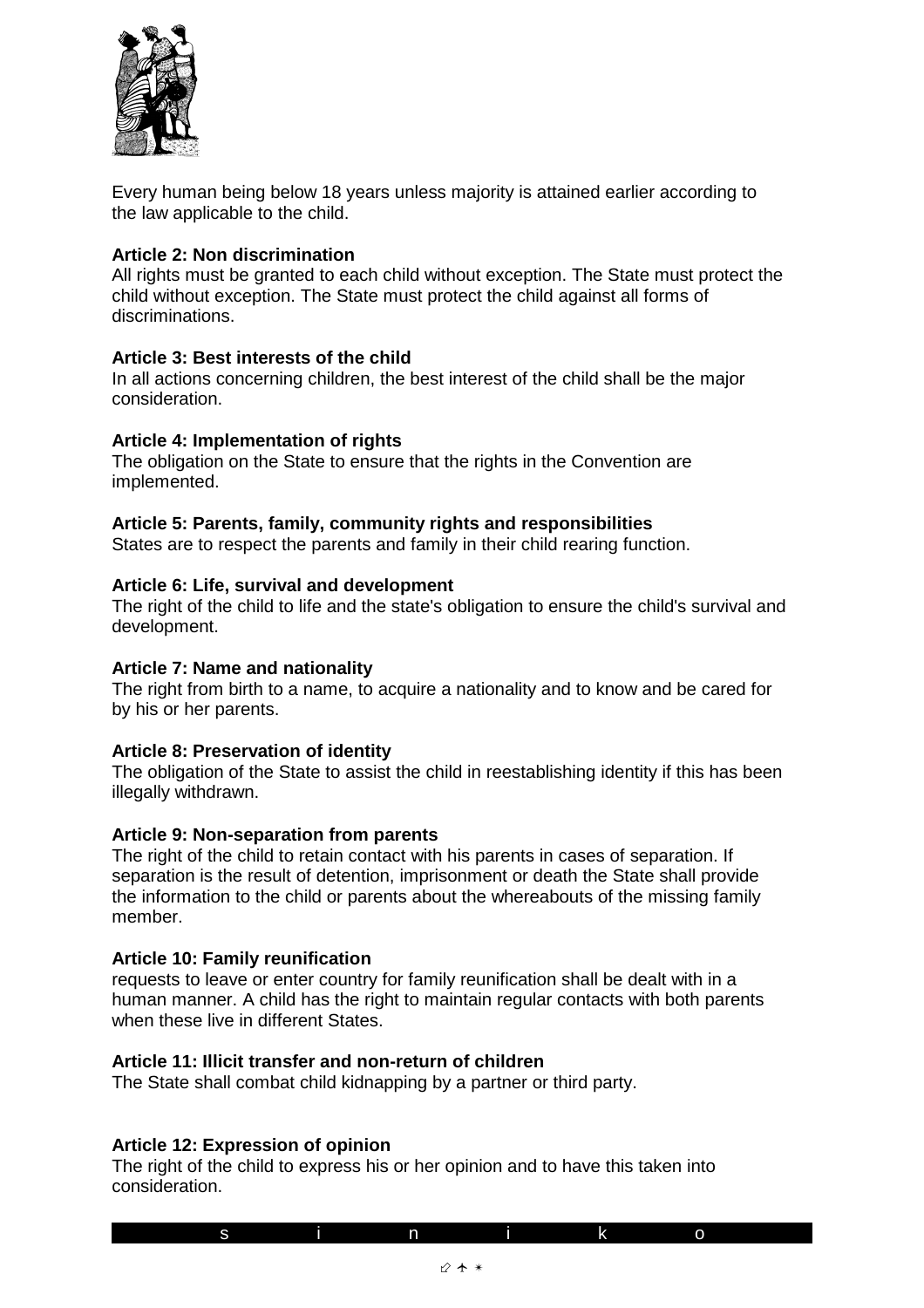

#### **Article 13: Freedom of expression and information**

The right to seek, receive and impart information in various forms, including art, print, writing.

#### **Article 14: Freedom of thought, conscience and religion**

States are to be respect the rights and duties of parents to provide direction to the child in the exercise of this right in accordance with the child's evolving capacities.

#### **Article 15: Freedom of association**

The child's right to freedom of association and peaceful assembly.

#### **Article 16: Privacy, honour, reputation**

No child shall be subjected to interference with privacy, family, home or correspondence.

#### **Article 17: Access to information and media**

The child shall have access to information from a diversity of sources; due attention shall be paid to minorities and guidelines to protect children from harmful material shall be encouraged.

#### **Article 18: Parental responsibility**

Both parents have common responsibilities for the upbringing of the child and assistance shall be given to them in the performance of the parental responsibilities.

#### **Article 19: Abuse and neglect (while in family or care)**

States have the obligation to protect children from all forms of abuse. Social programmes and support services shall be made available.

#### **Article 20: Alternative care for children in the absence of parents**

The entitlement of the child to alternative care with national laws and the obligation on the State to pay due regard to continuity in the child's religious, cultural, linguistic or ethnic background in the provision of alternative care.

#### **Article 21: Adoption**

States are to ensure that only authorised bodies carry out adoption. Inter-country adoption may be considered if national solutions have been exhausted.

#### **Article 22: Refugee children**

Special protection is to be given to refugee children.

States shall cooperate with international agencies to this end and also to reunite children separated from the families.

#### **Article 23: Disabled children**

The right to benefit from special care and education for a fuller life in society.

#### **Article 24: Health care**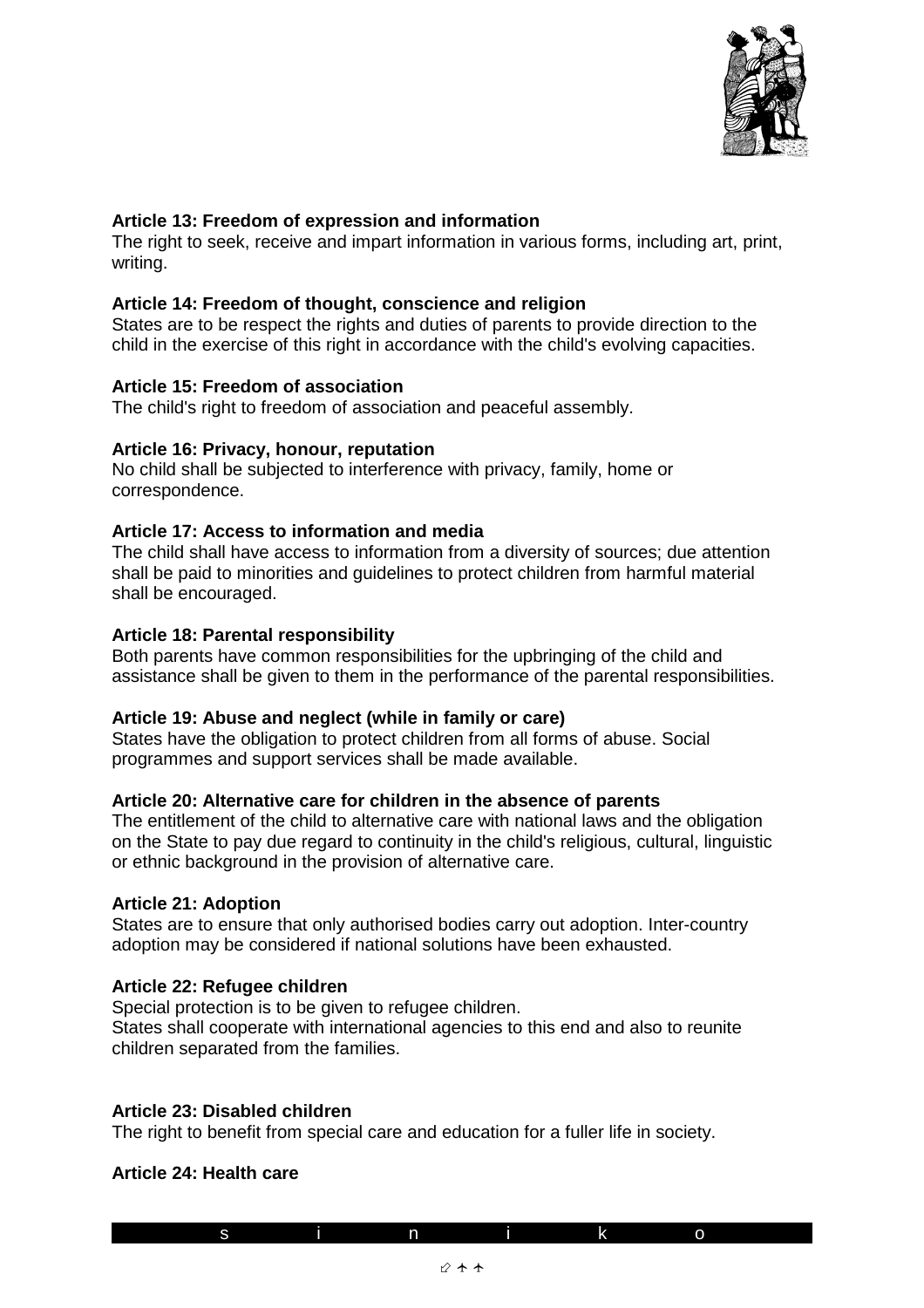

Access to preventive and curative health care services as well as the gradual abolition of traditional practices harmful to the child.

#### **Article 25: Periodic review**

The child who is placed for care, protection or treatment has the right to have the placement reviewed on a regular basis.

#### **Article 26: Social security**

The child's right to social security

#### **Article 27: Standard of living**

Parental responsibility to provide adequate living conditions for the child's development even when one of the parents is living in a country other than the child's place of residence.

#### **Article 28: Education**

The right to free primary education, the availability of vocational educating, and the need for measures to reduce the drop-out rates.

#### **Article 29: Aims of education**

Education should foster the development of the child's personality and talents, preparation for a responsible adult life, respect for human rights as well as the cultural and national values of the child's country and that of others.

#### **Article 30: Children of minorities and indigenous children**

The right of the child belonging to a minority or indigenous group to enjoy his or her culture, to practise his or her own language.

#### **Article 31: Play and recreation**

The right of the child to play, recreational activities and to participate in cultural and artistic life.

#### **Article 32: Economic exploitation**

The right of the child to protection against harmful forms of work and against exploitation.

#### **Article 33: Narcotic and psychotic substances**

Protection of the child from their illicit use and the utilisation of the child in their production and distribution.

#### **Article 34: Sexual exploitation**

Protection of the child from sexual exploitation including prostitution and the use of children in pornographic materials.

#### **Article 35: Abduction, sale and traffic**

State obligation to prevent the abduction, sale of or traffic in children.

#### **Article 36: Other forms of exploitation**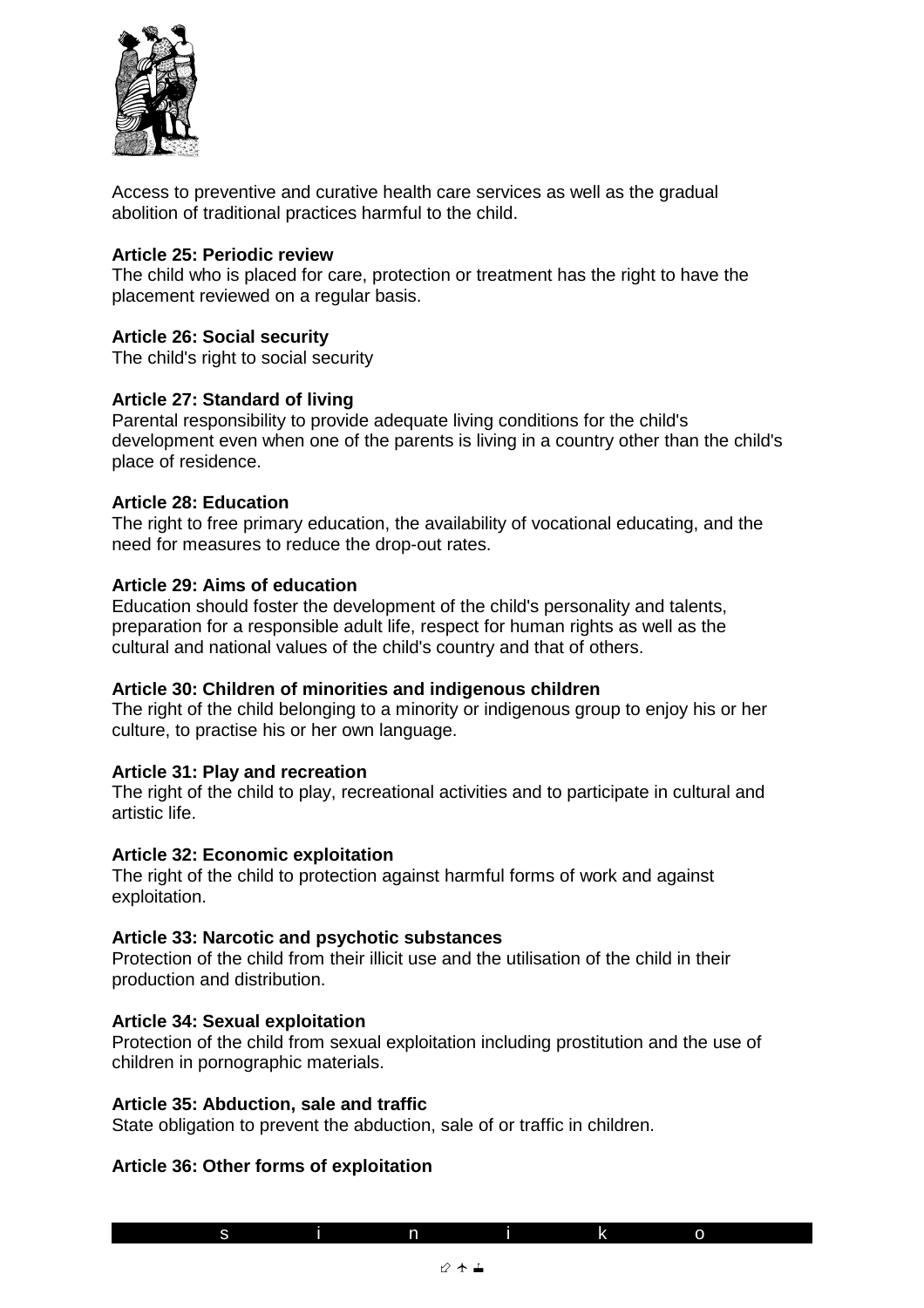

#### **Article 37: Torture, capital punishment, deprivation of liberty**

Obligation of the State vis-a-vis children in detention.

#### **Article 38: Armed conflicts**

Children under 15 years are not to take a direct part in hostilities. No recruitment of children under 15.

#### **Article 39: Recovery and reintegration**

State obligations for the reeducation and social reintegration of child victims of exploitation, torture or armed conflicts.

#### **Article 40: Juvenile justice**

Treatment of child accused of infringing the penal law shall promote the child's sense of dignity.

#### **Article 41: Rights of the child in other instruments**

#### **Article 42: Dissemination of the Convention**

The state's duty to make the convention known to adults and children.

#### **Article 43-54: Implementation**

These paragraphs provide for a Committee on the Rights of the Child to oversee implementation of the Convention.

The titles of articles are for ease of reference only. They do not form part of the adopted text. (UNICEF - UK)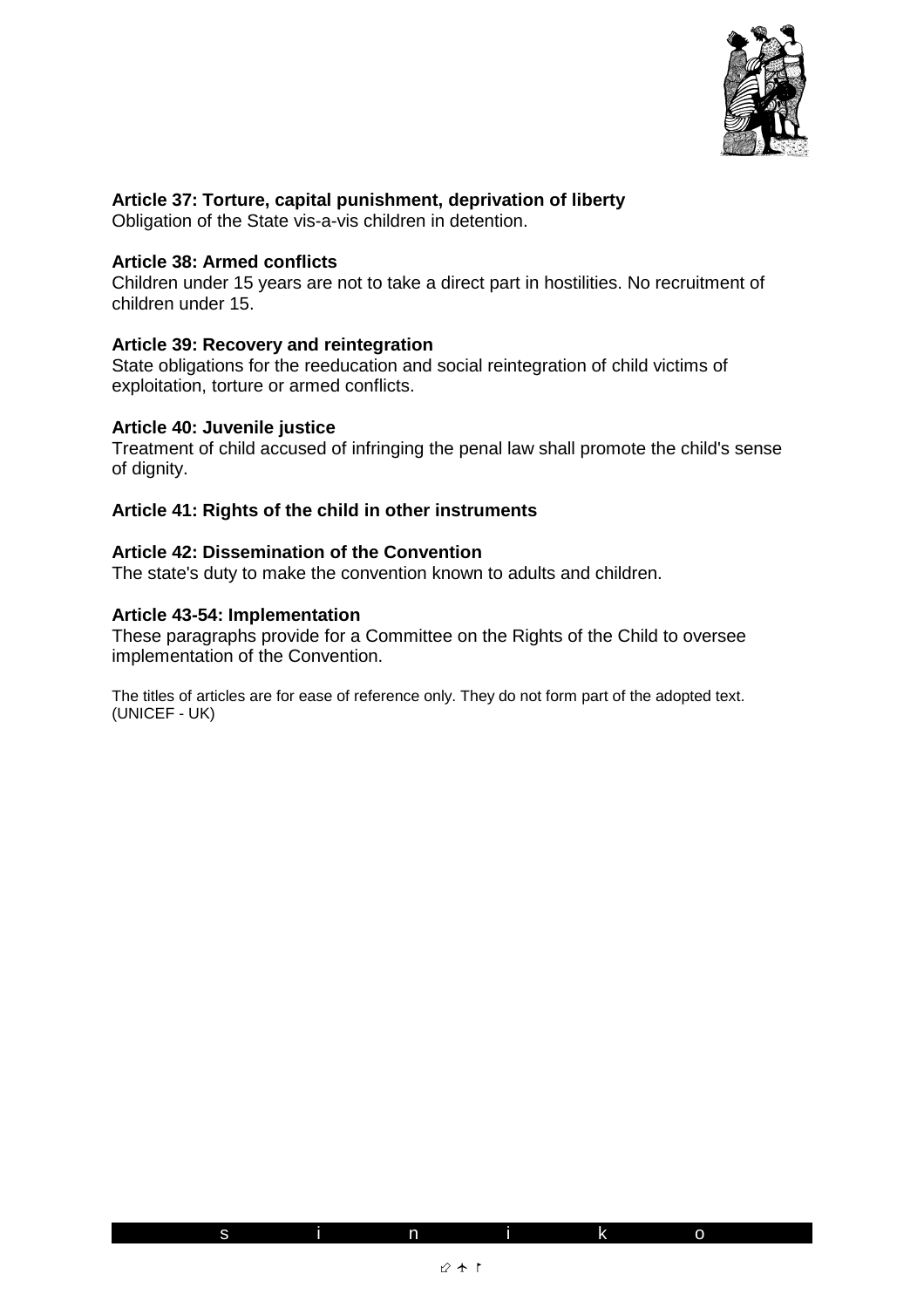

## **Summary of Rights from the Convention on the Rights of the Child**

- ! Children have the right to be with their family or with those who will care for them best.
- ! Children have the right to enough food and clean water.
- ! Children have the right to an adequate standard of living.
- ! Children have the right to health care.
- ! Disabled children have the right to special care and training.
- ! Children have the right to play.
- ! Children have the right to free education.
- ! Children have the right to be kept safe and not hurt or neglected.
- ! Children must not be used as cheap workers or as soldiers.
- ! Children must be allowed to speak their own language and practise their own religion and culture.
- ! Children have the right to express their own opinions and to meet together to express their views.

(UNICEF - UK)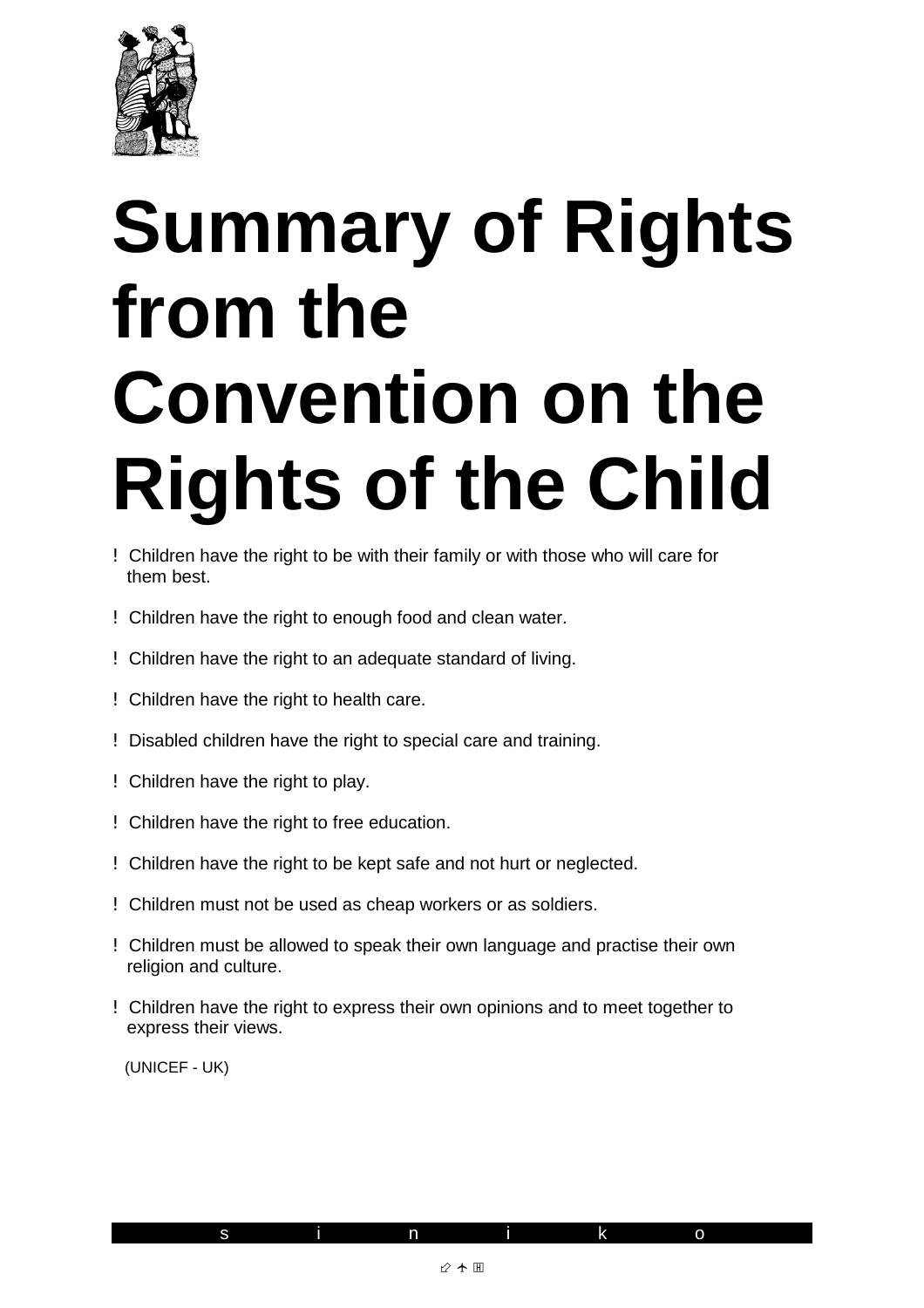# **Part Six: Next Steps**



### **This part contains:**

- ! Building a Human Rights Education Network
- ! Organizing a Workshop on Human Rights Education for trainers/teachers
- ! Example Workshop
- ! Evaluating your Workshop
- ! Useful Organizations
- ! Possible Funders
- ! Useful Books
- Internet Resources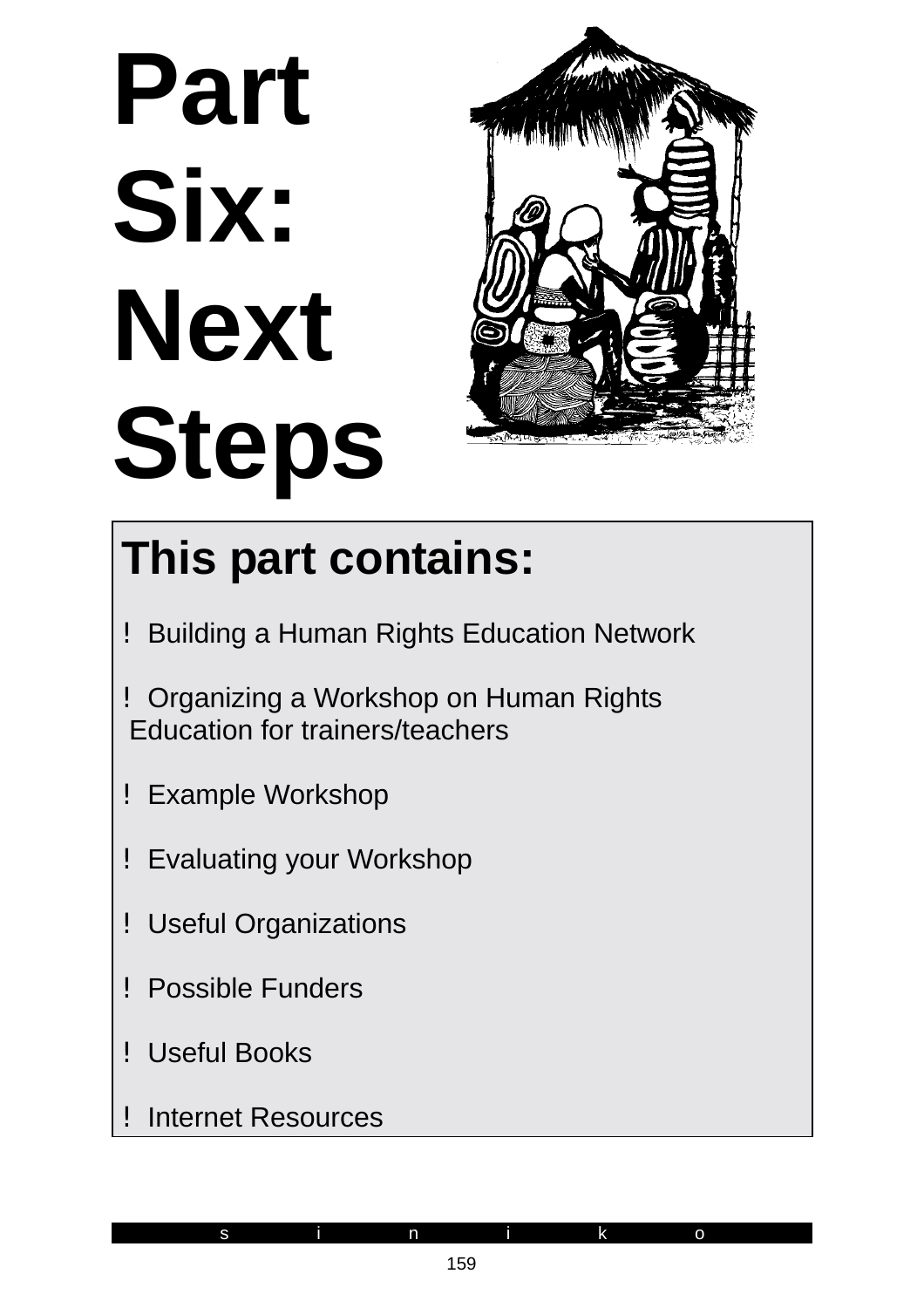

*"African NGOs should network nationally, regionally and continentally at a practical level on human rights education projects and programmes through exchanges, coordination and cooperation."*

 **African NGO Workshop on Human Rights Education, Durban, September 1994**

### **Building a Human Rights Education Network**

### **Why build a network?**

**Efficiency:** In your country, there will be many people who are already interested in introducing human rights in their teaching, or who have an official responsibility for this. If you identify these people you can share information, plan together, and act together, which saves a lot of time and energy.

**Pressure:** If your country has recognized international documents such as the Universal Declaration of Human Rights and the African Charter on Human and Peoples' Rights, officials are obliged to act to further human rights. Acting as a network can make it easier to persuade officials to support your human rights education work; for example, by giving teachers paid leave to attend training. In some countries, officials have also provided money and space for workshops.

**Materials:** In some countries, networks have created human rights education materials of their own, established information/documentation centres as well as translating and adapting foreign materials. These networks have also organized the testing of materials in the classroom, and their distribution to teachers.

**Advice from other networks:** Organizations in your country which campaign for the rights of women, minorities, children, disabled people and other groups, can give new networks advice based on their experience. An African NGO network on human rights education has also been established at the regional level since 1994. Several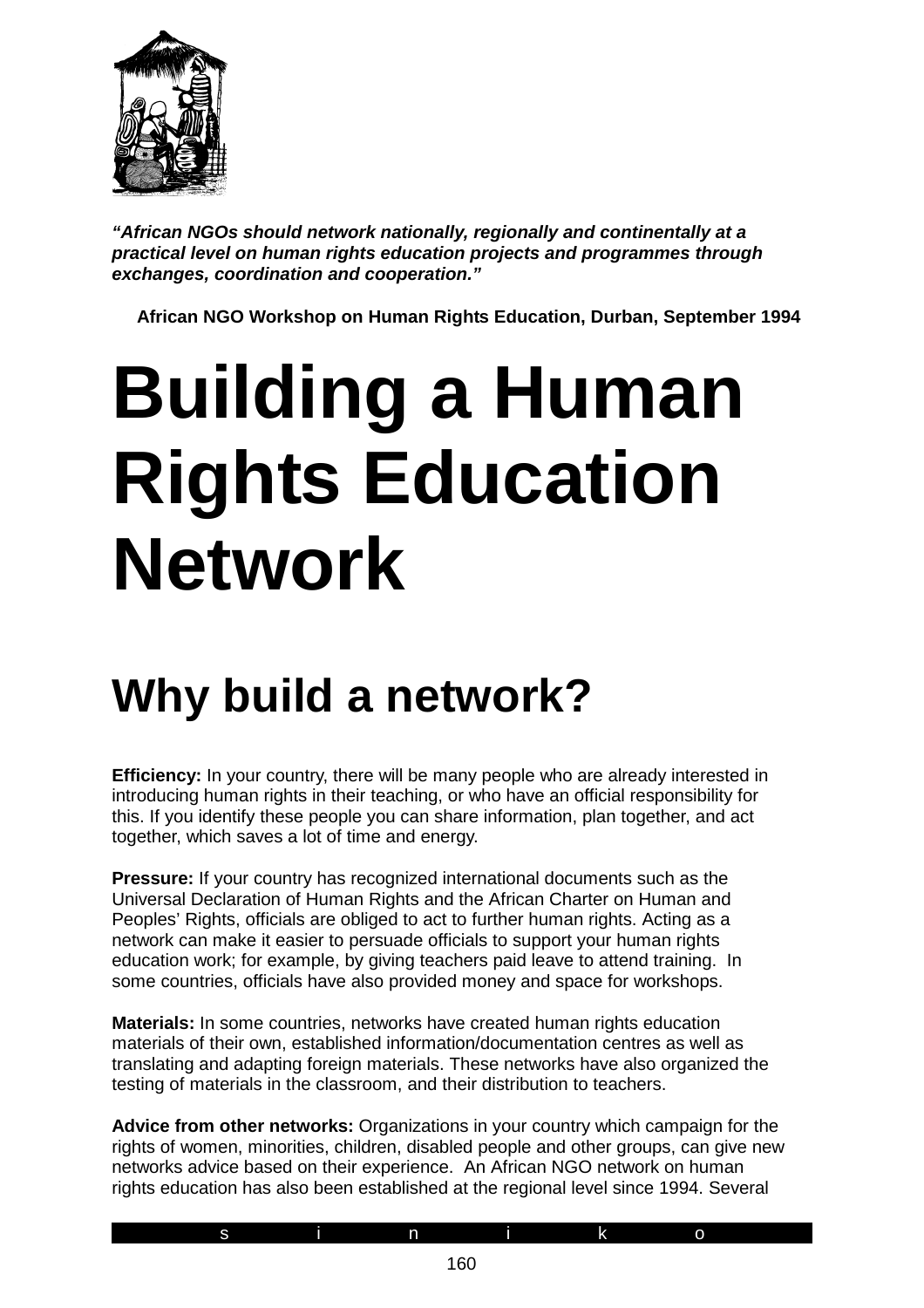

regional workshops have been organized to date in South Africa, Egypt and Ethiopia. You may find it helpful to contact one of the NGOs involved in this network: see contact addresses later in this chapter for Street Law (South Africa), RADDHO (Senegal), Institute for Human Rights Education (South Africa).

**Contacts overseas:** Teachers, students, university staff and people in other countries will probably be more interested in contact with a network than with individuals or single schools. This is because contact through a network is more efficient in terms of time, money and energy.

**Access to funds:** For the same reason, a network is more likely to be able to access funds. Grant-making bodies prefer to give money to a group of individuals who will have the energy to complete a project, than to an individual. If the network includes groups of people who are working on different aspects of the same issue or project, then a joint project and a joint application for funds will be possible.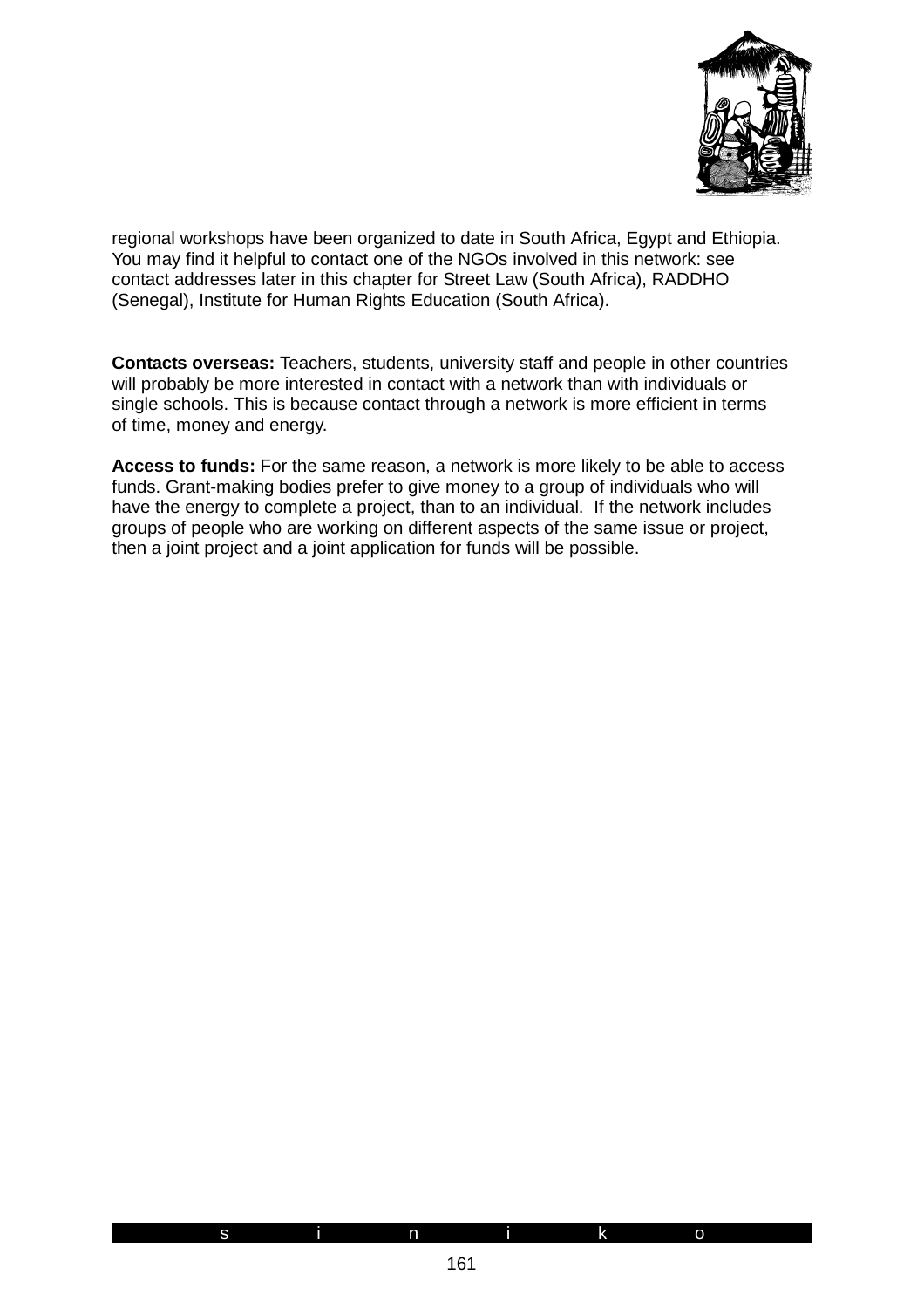

#### **The following questions may help you to set up a network:**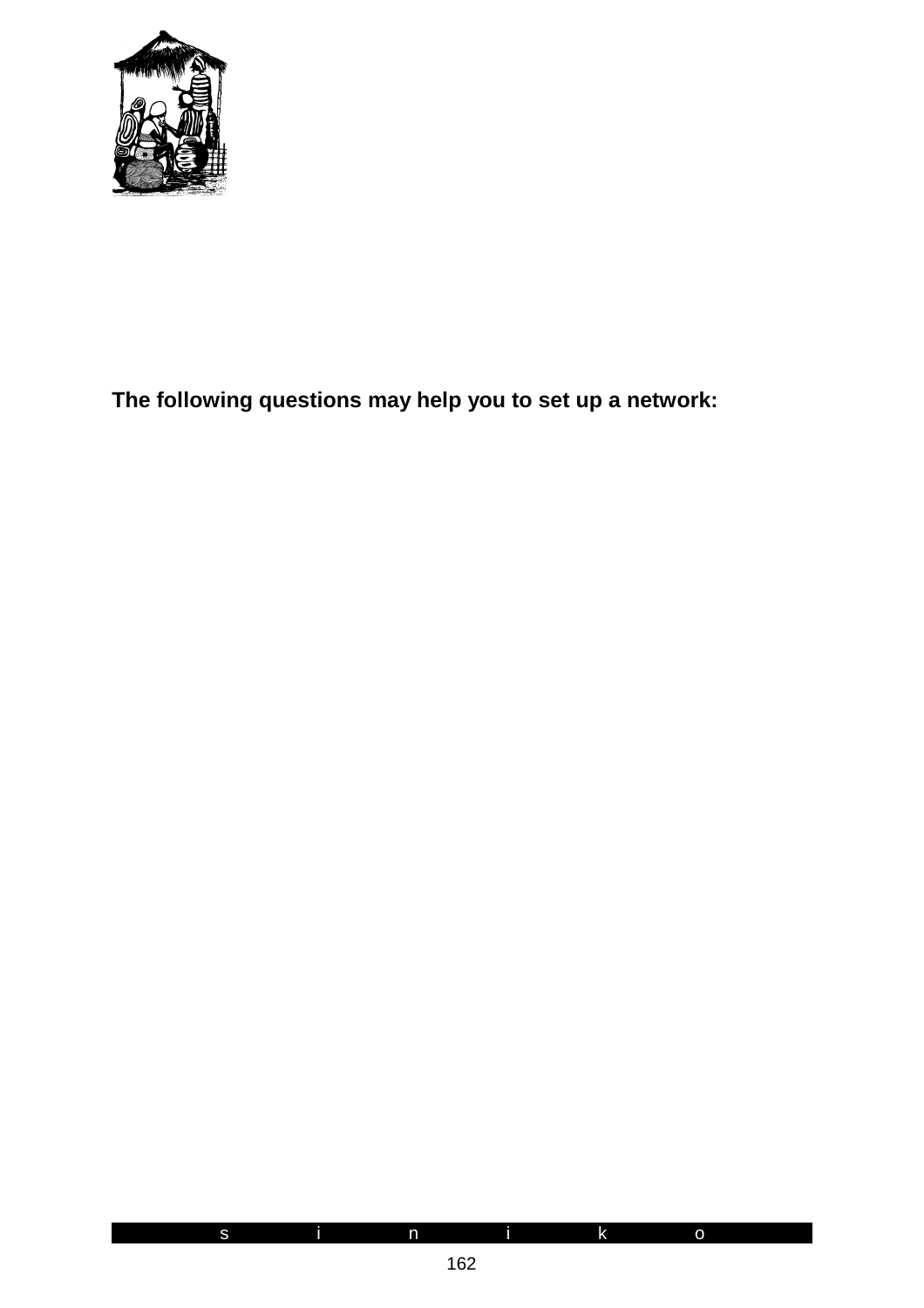

! If a network does not already exist in your area, you could start by asking yourself these questions. Are there people with experience or interest in introducing human rights in the teaching curricula of schools or other educational projects in your country? Who do you know or already have contact with? Where? Here are some ideas of people you might want to contact:

#### **Do you have contacts in schools?**

Nursery, primary, secondary teachers Students, parents Head teachers Psychologists, social workers, pedagogues, other staff

#### **Do you have contacts in Educational Institutions?**

Adult educators, researchers in education, librarians University staff, teacher trainers

#### **Do you have contacts in Educational Authorities?**

Policy makers, evaluators

#### **Do you have contacts in Non-Governmental Organizations (NGOs)?**

In your country? In the region? Overseas? Non-Governmental Organizations are groups of people, often volunteers, who are working to change something in their society by peaceful means.

#### **Do you have contacts in the local community, the media?**

In radio / TV / newspapers Religious organizations, community based organizations Local Authorities, Trade Unions, Professional Organizations

! How can you best use these contacts? What are your priorities? For example: - Which people is it most useful to have contacts with?

- How many people do you have the time, energy and resources to contact?

- Is it best to concentrate on making existing contacts stronger?

- Is it necessary to concentrate on people whose support you need but don't yet have, such as education authorities?

! Is it possible or necessary to try to stimulate institutions where you do not know anybody interested in human rights education? For example, in a school where you don't know anyone?

! Is it possible or necessary for someone to collect information about human rights and education initiatives in a central place? Who? How? For example, someone could keep materials in a special place where they will be available to everyone in the network.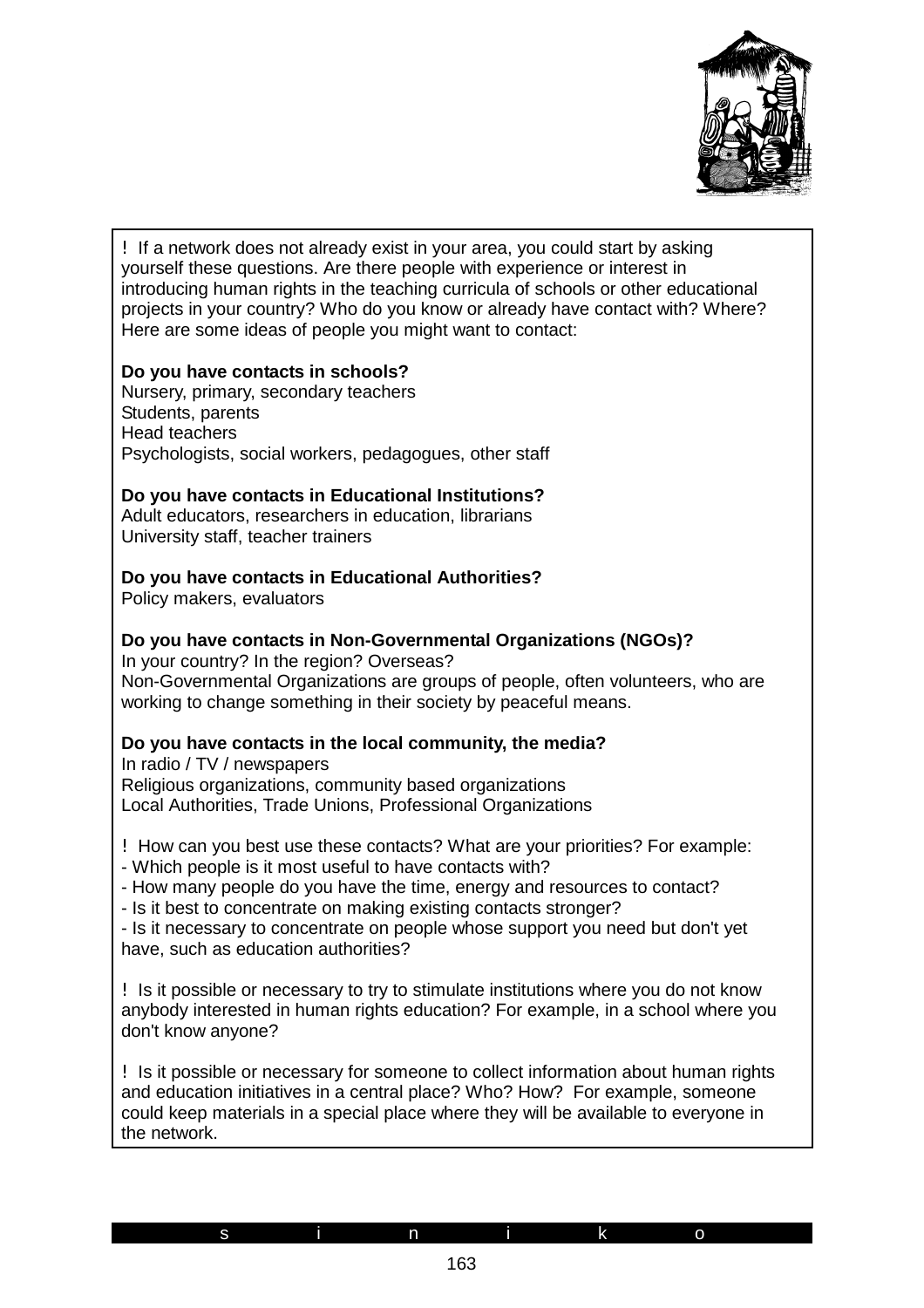

### **Organizing a Workshop on Human Rights Education for trainers/teachers**

By "workshop", we mean a practical training session where trainers and participants work together using participative learning methods like those in this manual, the aim being to improve their skills, knowledge and attitudes about human rights and to learn how to introduce them into school or community-based educational programs.

Good planning before a workshop can avoid problems. Even so, no workshop is perfect, and problems will occur, but these should be considered as practical lessons which will help you to do better next time!

**How long will it take?** Before you do anything, make sure you have enough time, especially if this is your first workshop. If you want to organize a short workshop (one or two days) with one or two trainers you will need at least six or eight weeks to organize it. The more trainers and the longer the workshop, the more time you need. It is always better to have time left over than not enough!

**What do I want the workshop to achieve?** Think hard about this question. It will save a lot of time and energy if your aims are clear and understood by the training team, the organizers, and the participants. Start with modest and attainable aims. A simple well focused area is better than trying to superficially cover too much.

**Who will participate?** What age group will the participants be teaching? Do they have experience of participative teaching methodology? Where will they come from, how will they travel to the workshop, who will pay the travel costs? Are there other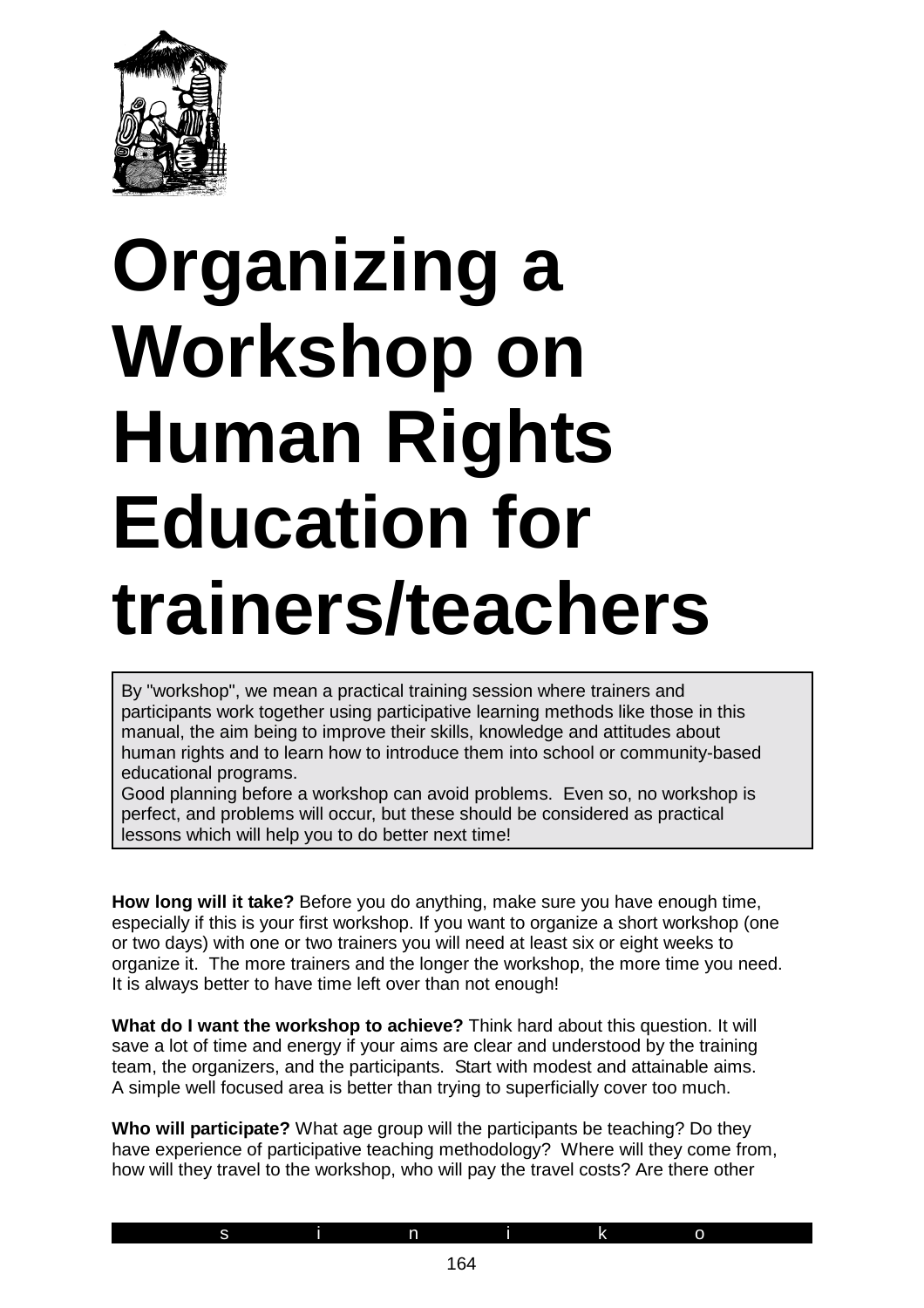

groups who could also benefit by attending? For example, representatives from local educational authorities, school inspectors, school heads or parents.

**What do they need to learn, and how?** Will there be theoretical presentations or development of practical skills? What are the specific human rights problems which they or their learners face in their local area? What skills and knowledge do they already have?

**Who will do the training?** How many trainers will you need? It is easier for a small group of trainers to get together to design a workshop. However, there should be enough trainers so that they can take breaks, and so that participants don't get bored with the same person! Generally, the longer the workshop, the more trainers you need.

It is very important that the trainers work as a non-hierarchical team in planning, carrying out, and evaluating the workshop. Although some trainers might have more workshop experience, others might have equally valuable skills, such as a better understanding of the local situation. The training team should remember that they are "modelling" a democratic style of teaching which can be as important a lesson for the participants as the content of the workshop. A bossy "expert" can easily contradict with his or her body language the verbal message of equality and human rights. It might be necessary to organize a Training of Trainers (TOT) workshop to upgrade the knowledge and skills of the teachers/trainers.

**How many participants and trainers?** Having more than twenty-five participants makes communication and active participation difficult. However, larger groups can be split up for some activities. For example, two trainers could manage two groups of 8-10 people. To have too few participants can be wasteful of time, energy and money.

**How long will it last?** Usually no longer than three or four days consecutively, because participative learning is very tiring. Make enough breaks for participants and trainers to rest, but don't make them too long or time meant for activities will be wasted.

**When is the best time?** This depends mostly on participants and trainers. Can they take time off from work and family obligations? Some times are better than others. For example, the end of the school year may be bad for teachers who have more work at that time, but the Spring or Summer breaks might be ideal. If teachers have to take time off from school, it is a good idea to talk to the local educational authorities to try to persuade them to allow this. If you are dealing with local community projects schedule the workshop at their convenience.

**What will need to be organized?** Be realistic. It is much better to share responsibility than to have to do everything yourself. You may need to organize:

! Accommodation for trainers and participants.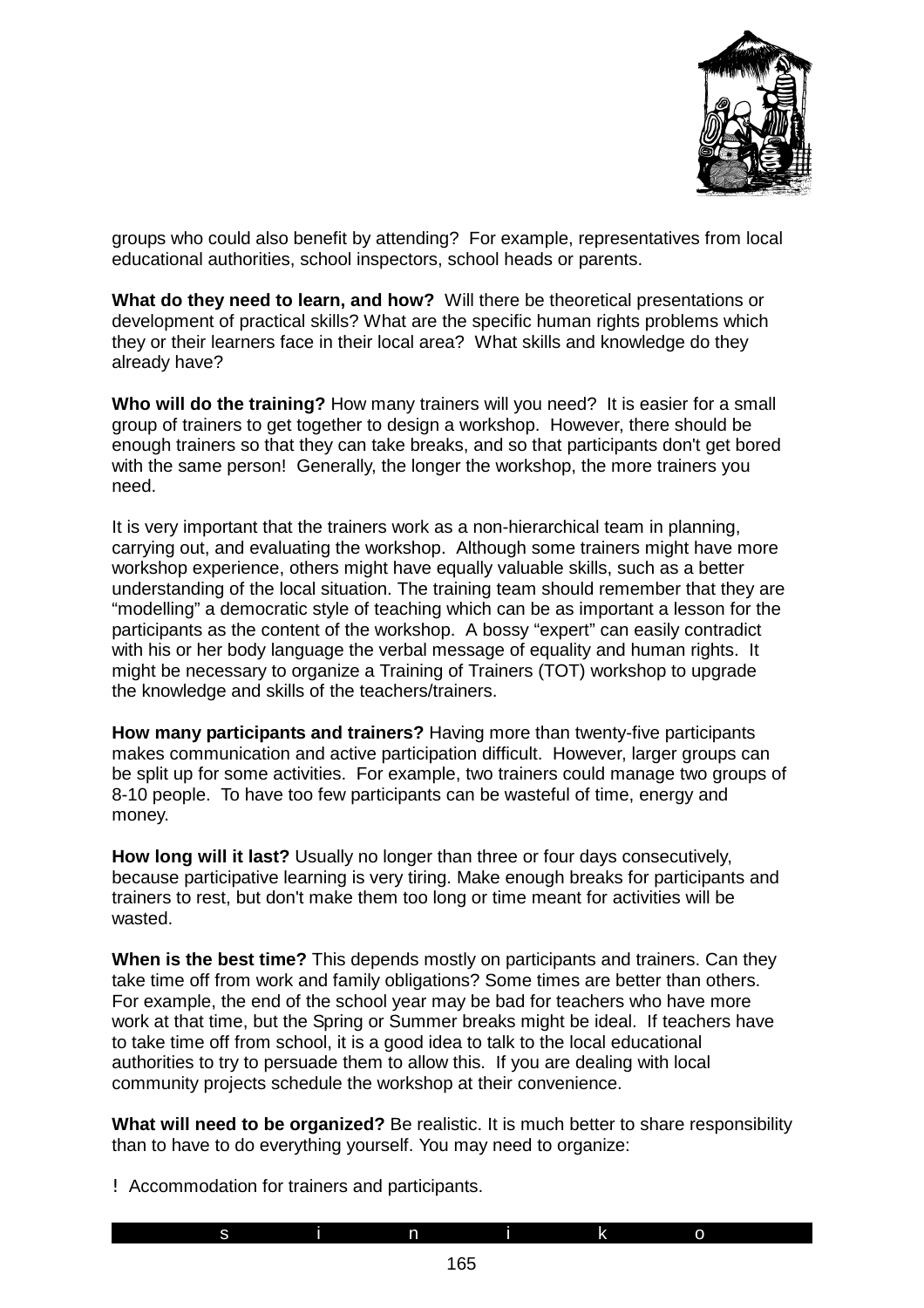

! Workshop space with chairs which can be moved around. Also paper and pens for everyone. Enough space, light and privacy are very important. Special equipment, for example, audio-visual, or materials for participative exercises. Remember to check the equipment before the workshop to see if it works! (A note about using modern technology: although technology such as video equipment can make your training exciting and effective, in some places it can be difficult to obtain. It also breaks down, and can be a distraction. Remember that it is not essential to use such equipment. Even where it is available, only use it if you feel it will enhance the workshop).

! Money. You might need to pay for accommodation, workshop space, travel, food, preparation of materials and so on. Will the costs be covered by education authorities, private companies, foundations, the participants themselves? Plan your costs carefully at the start and prepare a budget. Don't underestimate.

! Communication with participants, trainers and funders. Participants should be sent invitation letters with a deadline for applications. They might need the program and some materials in advance. Trainers should meet in advance if possible or otherwise communicate through letters, phone or fax to plan the workshop and to decide who will do what. Funders will want to know when to send the money, and how it will be spent.

! How to build on the workshop? After the workshop, you will probably want to build on the contacts you made and the skills which you learned. You could:

Ask the workshop participants for their suggestions, comments and criticisms about the workshop. An anonymous questionnaire might help, with questions such as "What was the most/least useful part of the workshop?".

Share addresses so that participants can exchange information, support each other, and discuss their experiences. Encourage the formation of clubs or networks among participants who live near each other as a means of supporting one another.

Start a newsletter with ideas, experiences, information...

Organize follow-up workshops with more detail about the subjects which participants found most useful.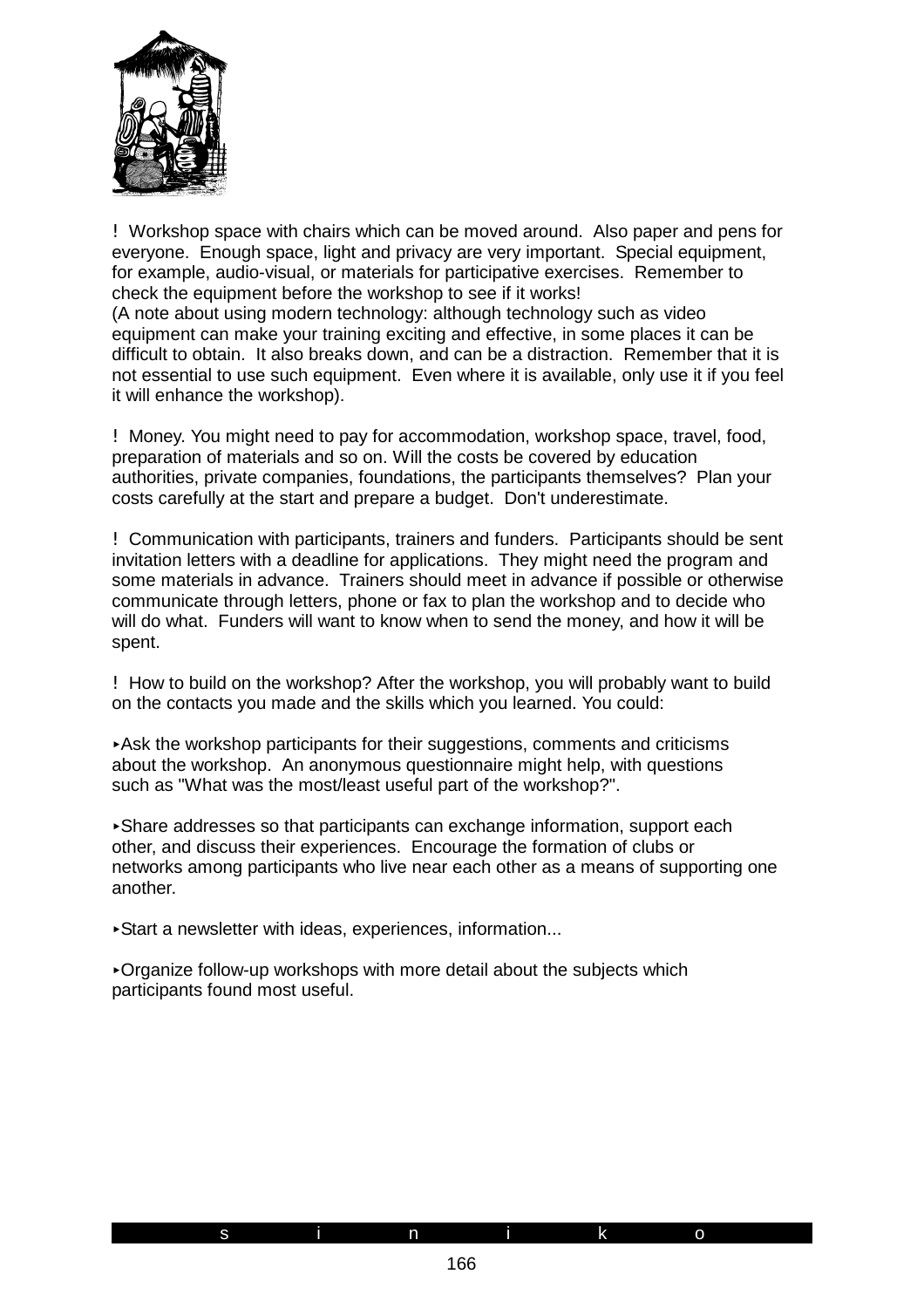

### **Example Workshop**

This three-day workshop is a combination of several Human Rights Education workshops that Amnesty International has conducted. Note that there is a mixture of practical activities, mini-lectures, and discussions. The activities are explained in full in other parts of this manual. The mini-lectures are based on the information in Part One of this manual. Times for each part of the agenda are approximate, but each day is about seven hours long.

This workshop can be adapted or used as it is with a group of teachers/trainers or interested people anywhere in Africa. Hopefully it will provide you with inspiration to come up with your own ideas - you know best what is appropriate for your own specific needs.

*(Parts of this agenda are based on a model workshop designed by Nancy Flowers and Ellen Moore)*

#### **Day 1 An Introduction to Human Rights**

#### ! **Arrival of participants (15 minutes)**

Hand out materials (parts one, two and five of this manual might be useful here) and name-badges (a piece of paper and a pin will do).

#### ! **Introductions (15 minutes)**

Introduce the host organization, and any cooperating partners.

#### ! **Warm-up (15 minutes)**

Everyone (including trainers) introduce themselves (You can use the basic part of "The Name Game" from Part Three).

#### ! **Remarks (10 minutes)**

Introduce the agenda and the methodology. Explain that the agenda might change, depending upon what the participants say in the daily evaluations (for more about evaluating your workshop refer to the section on evaluation later in this chapter).

#### ! **Expectations (20 minutes)**

Ask participants "What are your hopes and expectations for this workshop?" If necessary, they can write private thoughts before sharing their expectations with the group. Write up the expectations on a large piece of paper and save them for the last day. If some participants have expectations which will not be met by the workshop, note this and if possible, meet with these participants in a break to discuss how they **can** find out about the things in which they are interested.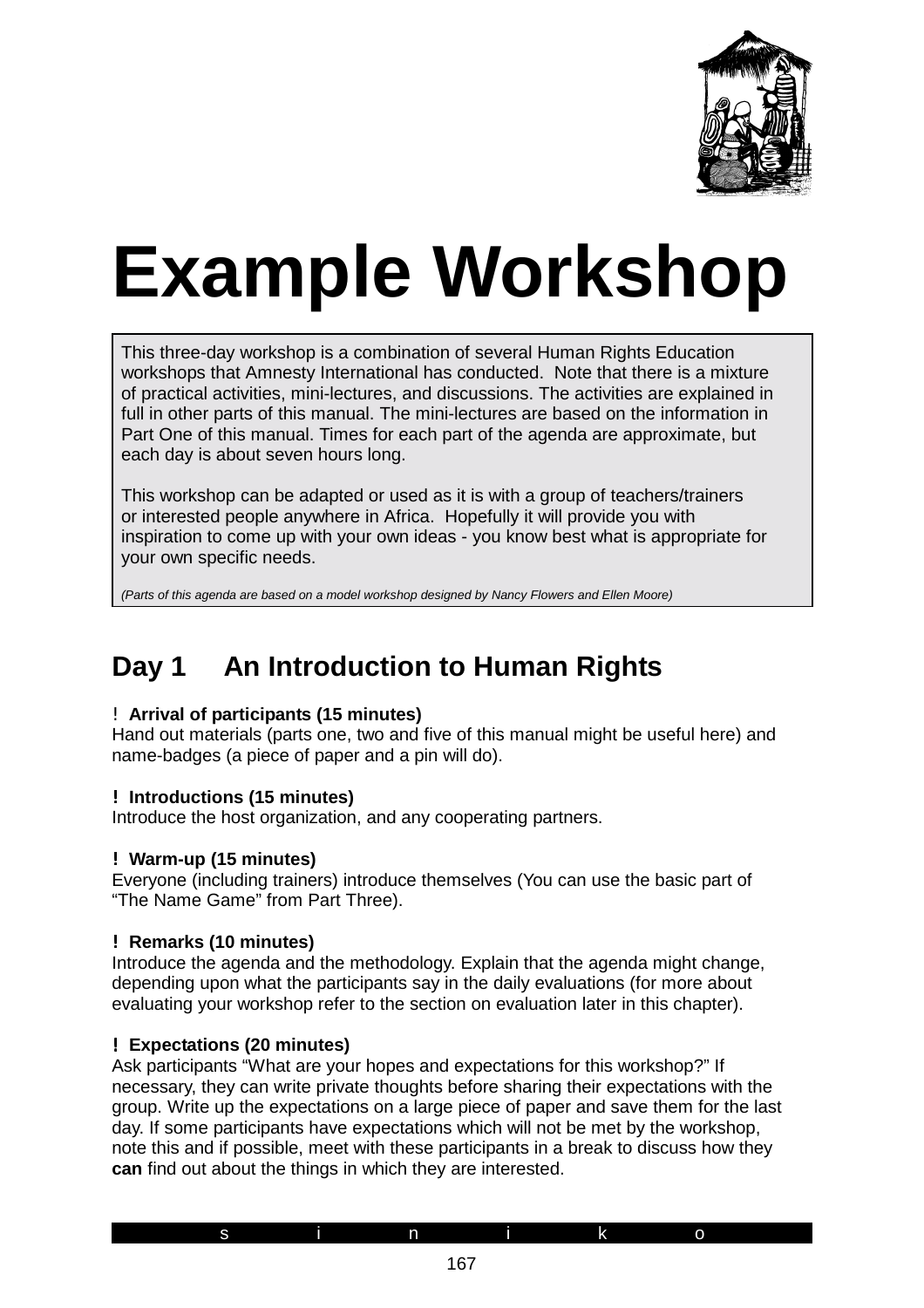

#### ! **Workshop Objectives (20 minutes)**

After participants have expressed their expectations of the workshop go through the workshop objectives with them. Compare the objectives with participants' expectations.

#### ! **Break (30 minutes)**

#### ! **Mini-lecture (15 minutes)**

"What are Human Rights?" (see Part One).

#### ! **The Imaginary Country (60 - 75 minutes)**

Activity in which participants design a human rights document for a new country (see Part Four).

#### ! **Lunch (90 minutes)**

#### ! **Mini-lecture (15 minutes)**

"What is Human Rights Education?" (see Part One).

#### ! **Animated video of the UDHR and discussion (45 minutes)** (see Part Six).

#### ! **Rights in the News (60 minutes)**

Participants use local newspapers and magazines to find examples of rights exercised, rights violated, rights protected, and rights in conflict (see Part Four).

#### ! **Break (30 minutes)**

#### ! **Personal notes (15 minutes)**

Ask participants to prepare for the rest of the course by privately writing their own answers to these questions:

What do you think are the main human rights issues in your country today? Especially think of situations where people's rights conflict. How are they dealt with? How could they be resolved? Is resolution possible?

#### ! **Evaluation (15 minutes)**

 Explain that evaluation is important because it helps the trainers to tailor the workshop to participants' needs. Ask the participants to write anonymously their answers to the following questions: "What did you like best about today? What did you like least? What changes would you make?" Collect their answers. Allow time for the training team to look at them in the evening. If possible, make changes to the agenda to address participants' needs.

#### ! **Steering Committee**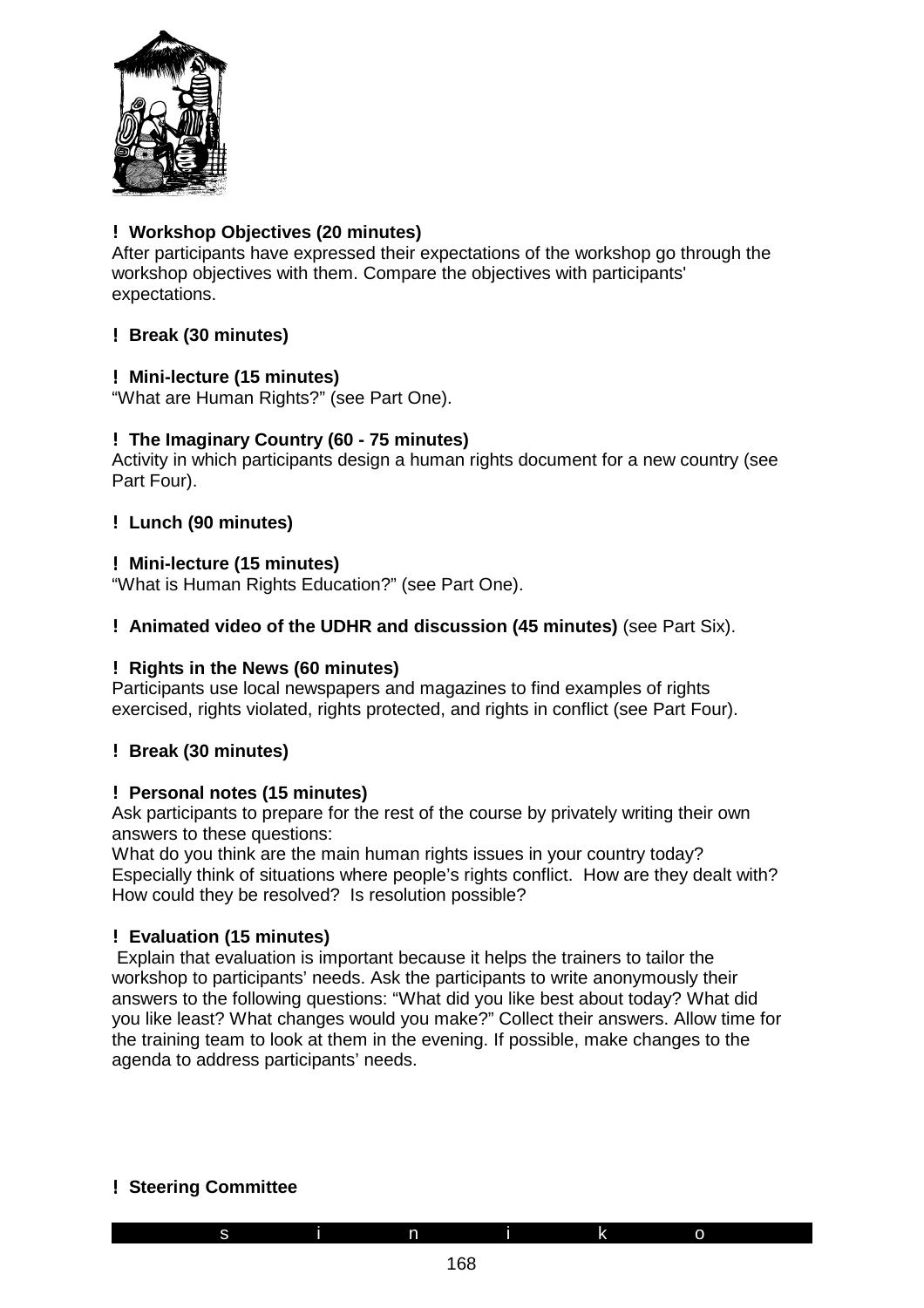

The Steering Committee, comprising facilitators and representatives of the participants, meet at the end of each day. The representatives of the participants collect feedback from everyone in advance of the Steering Committee meeting. The timetable and activities for the next day can be reviewed in light of comments received.

#### **Day 2 The Rights of the Child**

#### ! **Warm-up (15 minutes)**

Active listening (see Part Four)*.*

#### ! **Feedback (15 minutes)**

Trainers summarize previous day's evaluation and any changes to the agenda.

#### ! **"What protection and rights are especially needed by children?" (15 minutes)**  Using the rules on brainstorming (see Part Two) ask participants this question.

#### ! **Mini-lecture (15 minutes)**

"The Convention on the Rights of the Child" (see Part Five) followed by questions*.* If there is time, small groups can list the articles of the Convention on the Rights of the Child that are or are not provided for children in your country.

#### ! **Wheel Rights (60 minutes)**

Adapt the activity from Part Four so that participants think of a time when they "stood up" for their rights as a child.

#### ! **Break (30 minutes)**

#### ! **Teaching methods "Carousel" (first 60 minutes)**

Participants split into four groups. Each group visits each of the four corners of the room in turn. In each corner, a different trainer demonstrates a different activity. The trainers do not move, so each trainer demonstrates the same activity four times to four different groups. Each demonstration lasts thirty minutes - twenty-five minutes for the demonstration and five minutes for participants to identify the **skills**, **attitudes**, **knowledge** and **methodology** used in the activity (see Part One). The "carousel" is a good way to demonstrate several activities quickly.

Any four short activities can be used, for example:

- 1. **Advantages / disadvantages** (see Part Four)
- 2. **The Calendar Game** (see Part Three)
- 3. **Conflict Webs** (see Part Three)
- 4. **Know Your Orange** (see Part Three)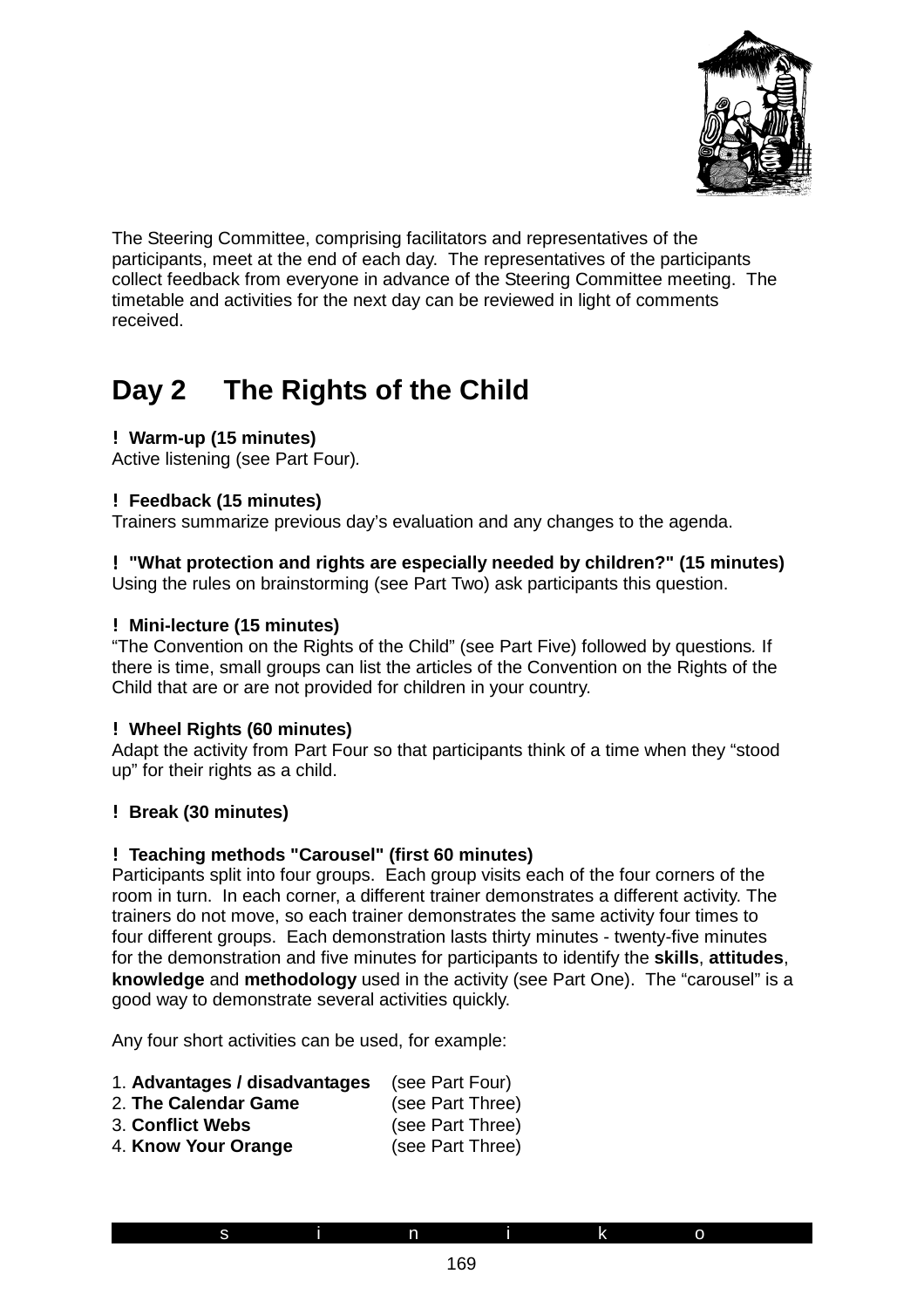

Note: These four activities range from 30 minutes to 60 minutes in length. For the "Carousel" they all need to be 30 minutes. This can be achieved by using only the basic part of each activity. If after 30 minutes the activity is not finished and it is time to change groups, quickly explain the rest of the activity to the participants. Do not delay the "Carousel".

#### ! **Lunch (90 minutes)**

(this can be taken in the middle of the "Carousel" - when each group has experienced two activities and still has two more to go).

#### ! **Continuation of teaching methods "Carousel" (second 60 minutes).**

! **Break (30 minutes)**

#### ! **Mini-lecture (30 minutes)**

"How to design your own human rights teaching activities" (see Part Two)*.*

#### ! **Evaluation of day's work (Steering Committee meeting) (15 minutes).**

#### **Day 3 Taking Human Rights Education Home**

#### ! **Warm-up (30 minutes)**

"Quick Quiz" from Part Three.

#### ! **Feedback (15 minutes)**

Trainers summarize the previous day's evaluation and any changes to the agenda.

#### ! **Mini-lecture (15 minutes)**

"Human Rights Education and our country's National Curriculum."

#### ! **"How can human rights be part of the curriculum?" (30 minutes)**

Using the rules on brainstorming ask participants this question. For more about brainstorming and fitting human rights into the curriculum, see Part Two.

#### ! **Personal notes (15 minutes)**

Ask participants to privately write their own answers to the question: "How could you introduce Human Rights into the teaching program you work with?"

#### ! **Designing our own activities (90 minutes)**

With participants, make a quick list of the human rights issues they would most like to teach about. Ask participants to work alone or in small groups to create lessons on these issues that could be used in their own educational situation. If necessary, help participants by summarizing the mini-lecture "How to design your own human rights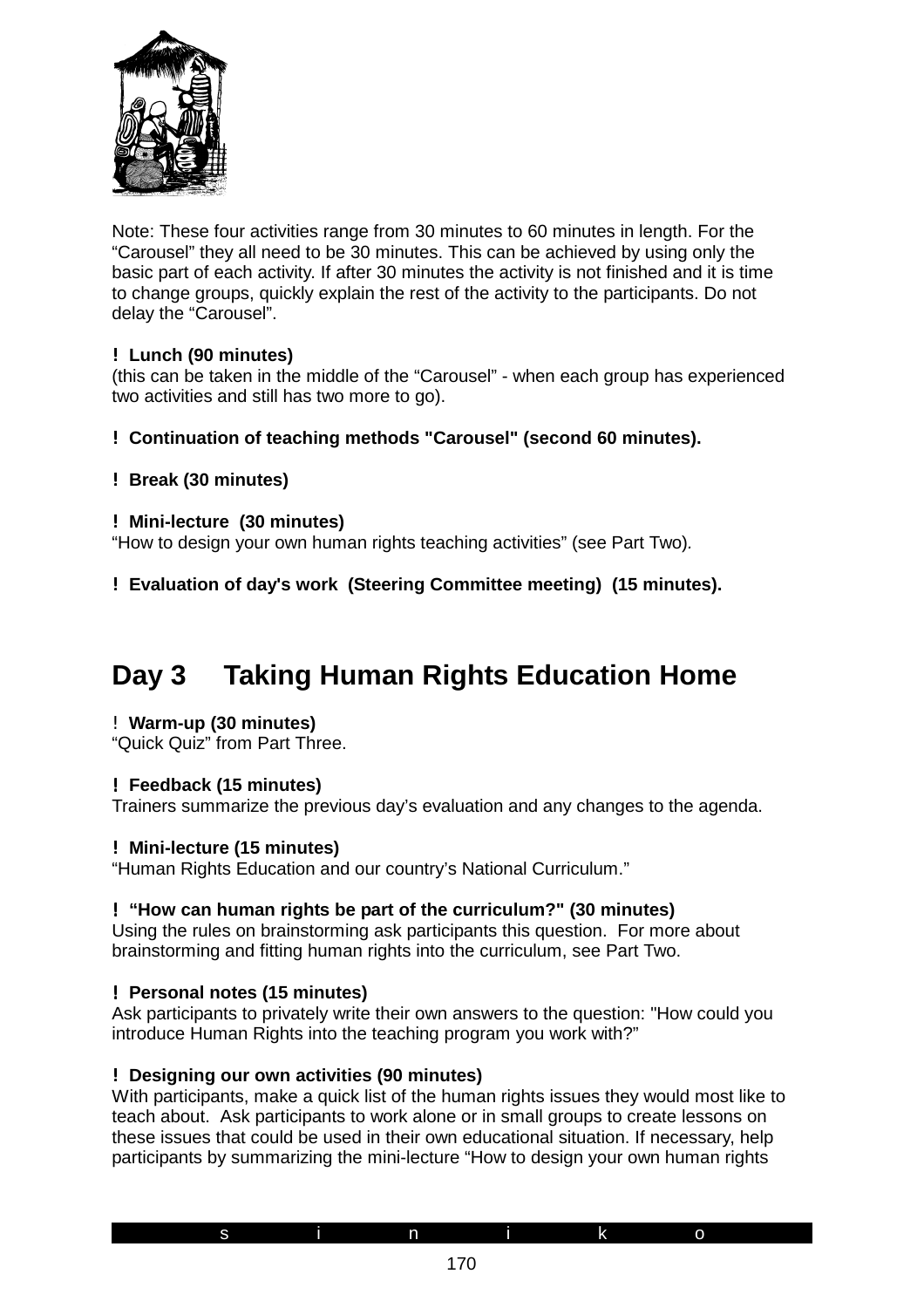

teaching activities" from Day 2. (Participants can take a break during this period as and when they need it).

#### ! **Lunch (90 minutes)**

#### ! **Presentation of model lessons (60 minutes)**

These do not have to be perfect or complete - the purpose of the activity is to have a first go at developing materials.

#### ! **Back to the real world (30 minutes)**

Ask participants in groups to make two lists. One list of factors which could help them to teach human rights, and one list of obstacles to teaching human rights. Ask the groups to compare their lists. Do any of the things in the "help" list overcome things in the "obstacle" list?

How can we deal with the obstacles?

#### ! **Final evaluation (30 minutes)**

Ask the participants to write anonymously their answers to the long evaluation form shown later in this chapter.

#### ! **Talking Stick**

Display the list of expectations from Day One. Using the activity from Part Three, give participants the opportunity to say whether their expectations were fulfilled, and anything else that they want to say. Remember, they do not have to speak if they don't want to.

#### ! **Presentation of certificates**

These are a good idea - especially if the local educational authority signs them.

**END**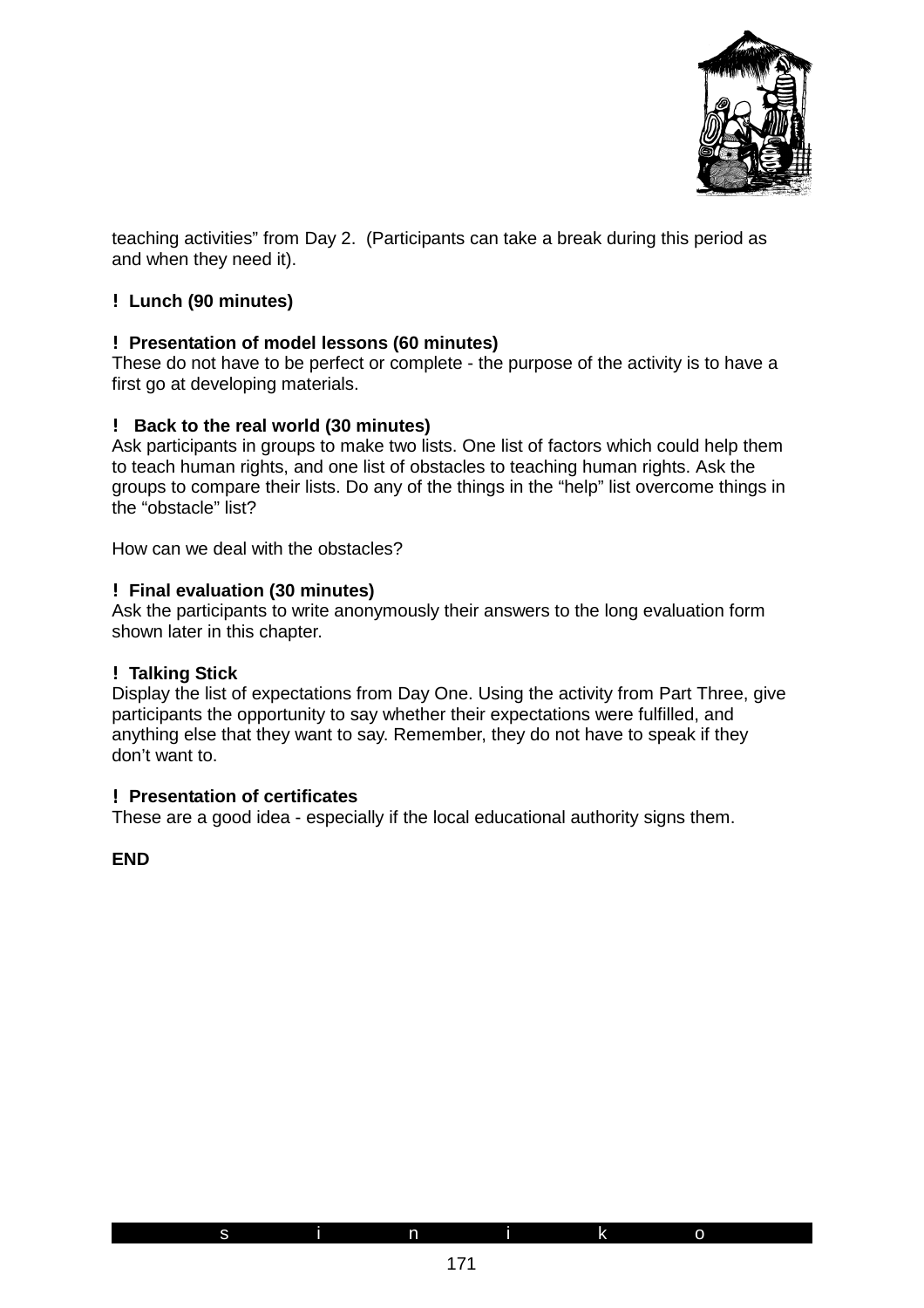

## **Evaluating your Workshop**

Evaluation of a workshop is useful for several reasons, some of which are:

- It ensures that trainers know what participants want.

- It gives trainers instant feedback, both positive and negative, which helps to improve the rest of the training and future workshops.

- It shows participants that their views are valued.
- The data it provides can be useful to give to possible funders.

*(This section on evaluation is based on the essay "Evaluation of In-Service Teacher Trainings" by Felisa Tibbitts)*

Usually anonymous evaluation forms are given to participants either daily and/or at the end of the training. Informal feedback can also be given orally in whole group meetings, or in smaller, more intimate groups to individual trainers, who then share that feedback with the other members of the training team.

Anonymous evaluation forms can be long or short. It might be appropriate to give out short forms daily, then finish off with a longer form at the end of the training. On the long form, it may also be desirable to include a question asking the participants how they intend to introduce human rights into their teaching practices. This data can then be used to coordinate support for the participants once they are back in their home situations.

#### **Sample Short Evaluation Form:**

- 1. What did you like most about today's training?
- 2. What did you like least?
- 3. What suggestions do you have for improvements?

(Because there are so few questions, they can be read out or written in a prominent place, so that participants simply copy them down. This saves the trainers' time).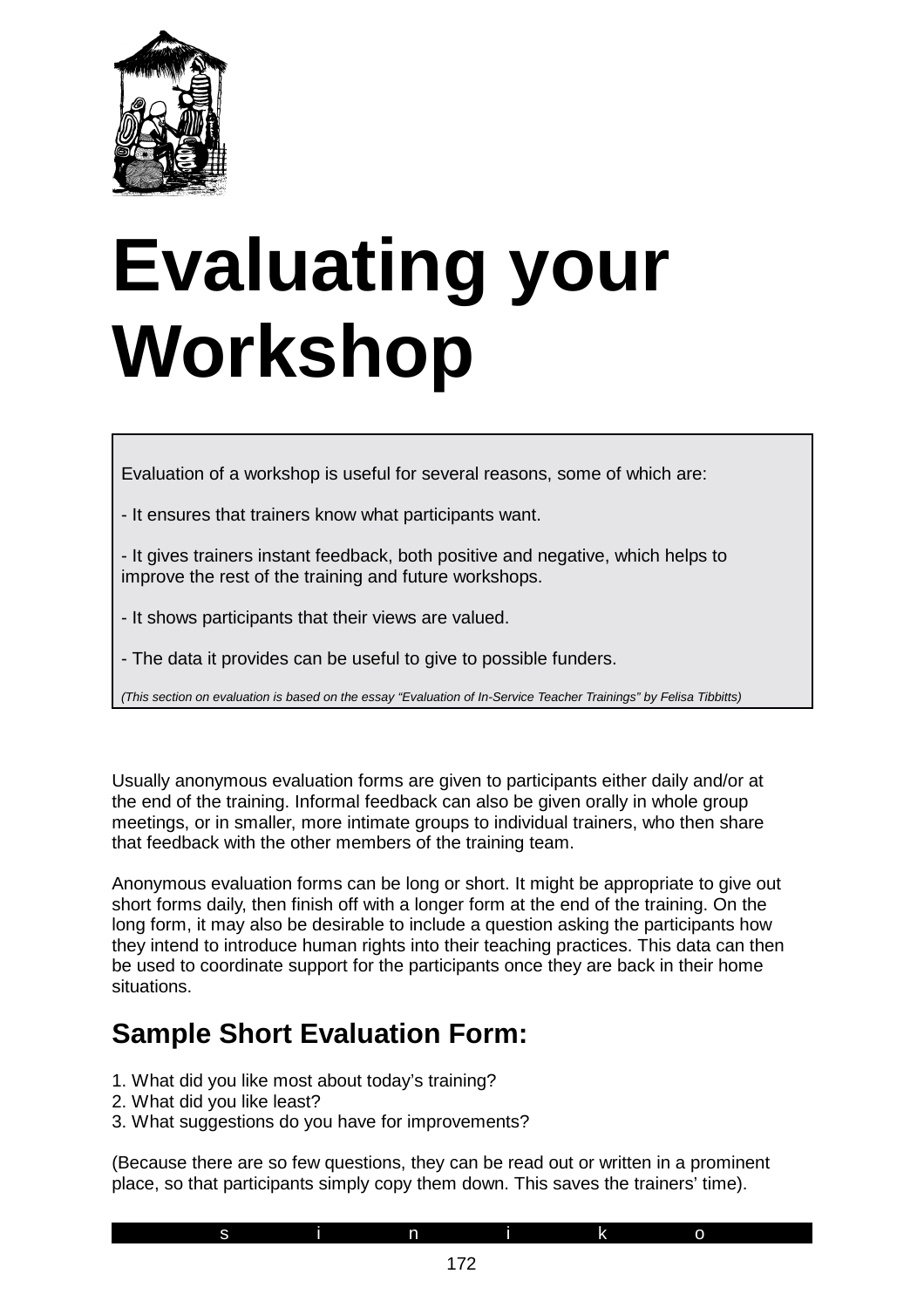

#### **Sample Long Evaluation Form:**

**Organizational aspects of the workshop:** (please tick √)

| Excellent | Good | ОK | Problematic |
|-----------|------|----|-------------|
|           |      |    |             |

- 1. Workshop rooms
- 2. Accommodation
- 3. Food
- 4. Transport

#### **Educational aspects of the workshop:**

Using the scale  $1 = \text{very useful}$ ,  $2 = \text{somewhat useful}$ ,  $3 = \text{not very useful}$ rate how useful the workshop was for the following things

5. Learning about key human rights documents, principles and mechanisms for protection \_\_

6. Becoming familiar with participative educational methodology

7. Learning specific human right-related activities that can be applied in the classroom \_\_

8. Using the scale  $1 = \text{very useful}$ ,  $2 = \text{somewhat useful}$ ,  $3 = \text{not very useful}$ , rate how useful each session in the workshop was for you)

(Here, organizers list the individual sessions)

9. What was most valuable to you in the training?

10. What was the least useful aspect of the training?

11. What suggestions do you have for improving the training?

12. How do you expect to apply what you have learned in the training in your classroom, school or other educational environment?

#### **Sample Visual Evaluation Method:**

Forms and discussions are not the only way to evaluate. You might want to use a visual evaluation method for variety, or because you have a time shortage. Here is an example of a visual evaluation method:

Draw a dartboard on a large piece of paper or on a blackboard. (ie several concentric circles radiating around a central red "bullseye", with lines dividing the circles into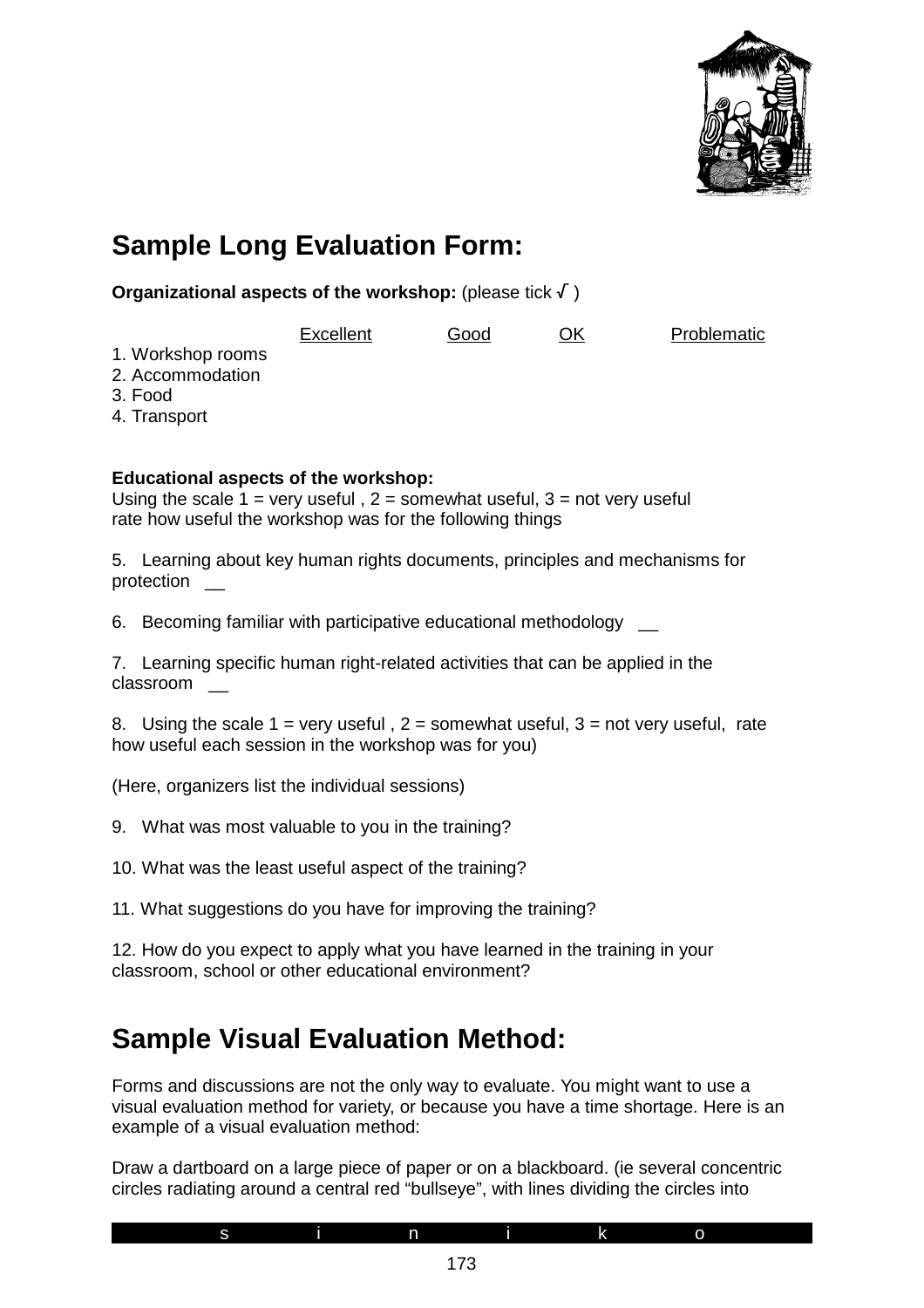

"slices", in the same way as you would divide a cake. The number of "slices" should be equivalent to the number of things which you want to assess, such as individual training sessions, organizational issues, etc).

Tell the participants that the trainers will leave the room (maybe during a break in the programme). The participants must all make one mark in each of the "slices". If they thought a session was excellent, they should place their mark near the central "bullseye" in the relevant "slice". If they thought that the session was not useful, they should place their mark on one of the outer circles.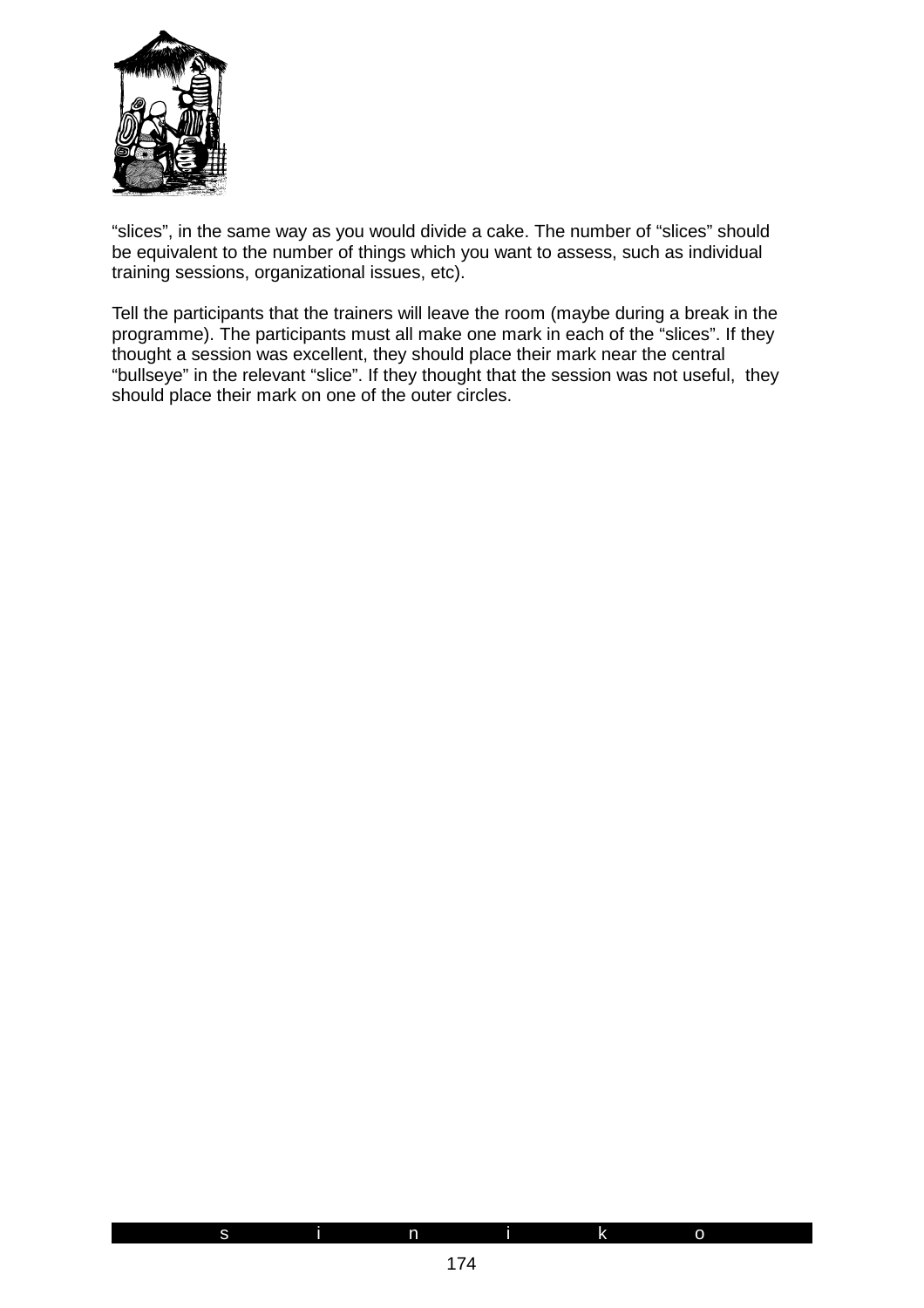

### **Useful Organizations**

These organizations produce Human Rights Education material, hold workshops, and may be able to give advice. Please remember to specify the sort of help you need, as many of them are small organizations with very busy staff.

**Organization:** Human Rights and Peace Centre **Address:** Makerere University, Kampala, Uganda **Activities:** Publishes a journal on human rights and has a library and documentation unit that compiles and develops materials and literature on human rights and peace.

**Organization:** Human Rights Network - Uganda (HURINET) **Address:** PO Box 5211, Kampala, Uganda **Activities:** Encourages sharing of human rights information and resources. Adult or popular education, development of teaching materials, fact-finding.

**Organization:** Institute for Human Rights Education (IHRE)

**Address:** 1st Floor Endulini, 5A Jubilee Road, Parktown 2193, PO Box 546, Wits, Johannesburg, South Africa

**Activities:** Has a resource centre on human rights. Produces and distributes educational audio tapes. It offers counselling services, research fellowship and community seminars. Also develops teacher training programmes on human rights and runs workshops.

**Organization:** Association Rwandaise pour la Défense des Droits de l'Homme **Address:** BP 1868, Kigali, Rwanda

**Activities:** Collects and distributes information on human rights. Produces radio programs and also trains teachers and students on human rights issues.

**Organization:** Zimbabwe Human Rights Association **Address:** 55 Herbert Chitepo Avenue, Harare, Zimbabwe **Activities:** Public education programmes, documentation and advocacy. Organizes workshops, carries out research and produces publications.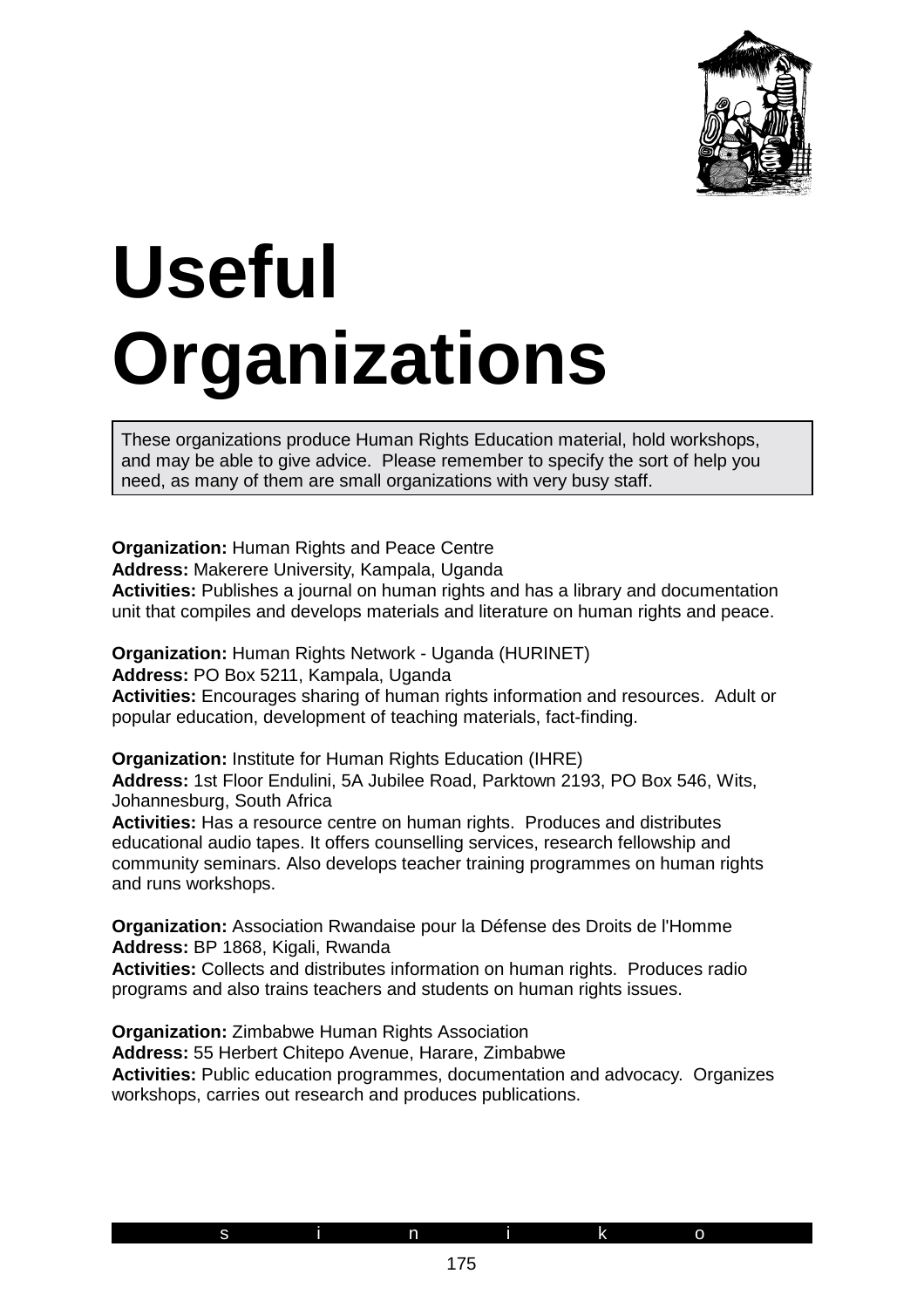

**Organization:** Rencontre Africaine pour la Défense des Droits de l'Homme (RADDHO)

**Address:** Sicap Amitié II - Villa No 4024, Allées Seydou Nourou Tall, BP 15246 Dakar-Fann, Sénégal

**Activities:** Aims to promote, protect and defend human rights. Organizes conferences, round tables and workshops and conducts field investigations.

**Organization:** Street Law, South Africa

**Address:** University of Natal, Howard College, Faculty of Law, King George V Avenue, Durban 4041, South Africa

**Activities:** South African branch of Street Law, Inc, USA. International focus is on creating an "ethos" of democracy, rule of law and human rights worldwide. Provides assistance to law, democracy and human rights education projects. Develops training courses and publishes human rights education material.

**Organization: Ditshwanelo - Botswana Centre for Human Rights Address:** PO Box 00416, Gaborone, Botswana

**Activities:** Carries out research, education and outreach with the aim of bringing human rights violations to the public's attention and increasing the general public's awareness and knowledge of human rights and legal matters.

**Organization:** African Centre for Democracy and Human Rights Studies **Address:** Kairaba Avenue, Kombo St Mary's Division, The Gambia **Activities:** Primary objectives of the centre are to promote and protect human rights and democracy in Africa through education, advisory services and research, information and documentation.

**Organization:** Legal Research and Resource Development Centre **Address:** 9 Hughes Avenue, PO Box 75242, Yaba, Lagos, Nigeria **Activities:** Promotes human rights education through interdisciplinary research, teaching, exchange of ideas and development of resources. Has established a reference and documentation unit.

**Organization:** Canadian Human Rights Foundation

**Address:** 1425, Rene-Levesque Blvd. W, Suite 307, Montreal, Canada H3G 1T7 **Tel:** (1) 514 954 0382 **Fax:** (1) 514 954 0659

**Activities:** Produces a quarterly newsletter "Speaking About Rights". Also organizes The International Human Rights Training Programme, which brings over 100 participants from 35 countries together every June/July for a 3-week intensive training course. The aim is to provide practical tools to strengthen and develop capacity in human rights work, to facilitate the understanding of human rights instruments and their inter-relationships, and to facilitate networking and partnership activities. The working languages are English and French.

**Organization:** Human Rights Education Associates (HREA)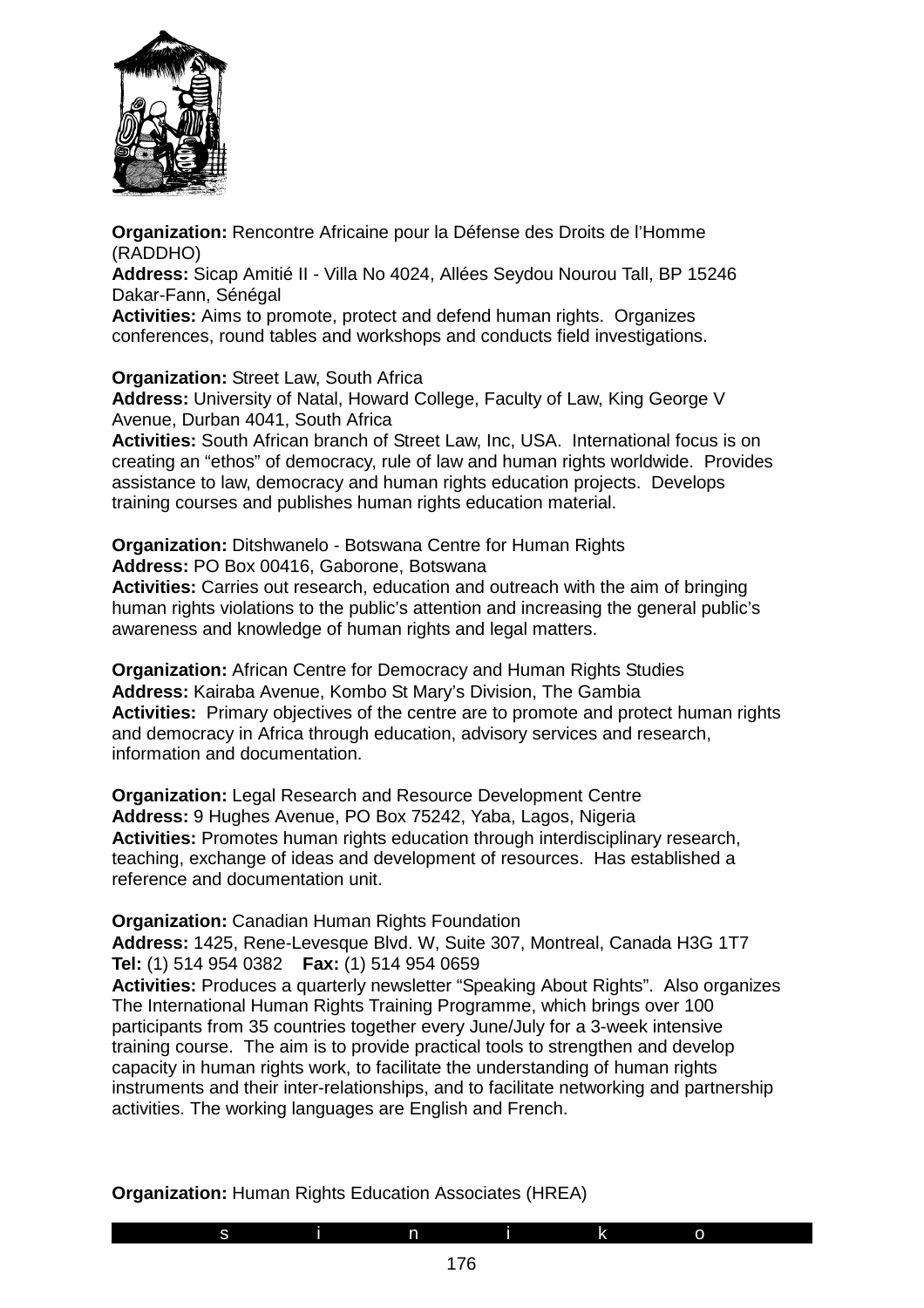

**Address:** Postbus 59225, 1040 KE Amsterdam, The Netherlands **Tel:** + 31 20 524 1404 **Fax:** + 31 20 524 1498 **Activities:** Assistance in curriculum and materials development; training of professional groups; research and evaluation; organizational development; and networking with other human rights organizations.

**Organization:** The Citizenship Foundation **Address:** Weddel House, 13 West Smithfield, London EC1A 9HY, UK **Tel:** 0171 236 2171 **Fax:** 0171 329 3702 **Activities:** Produces materials which teach citizenship for children of all ages.

**Organization:** Education in Human Rights Network (EIHRN)

**Address:** Audrey Osler, Secretary, EIHRN, c/o School of Education, University of Birmingham, Birmingham B15 2TT, UK

**Tel:** (44) 121 414 3344 **Fax:** (44) 121 414 4865

**Activities:** An informal group of individuals and organizations concerned with human rights education, established in the UK in 1987. The network publishes the "Human Rights Education Newsletter", which is available from Margot Brown, University College of Ripon and York St. John, Lord Mayor's Walk, York, England YO3 7EX, UK. The network also organizes an annual summer school.

**Organization:** Human Rights USA

**Address:** 918 16th Street, NW, Suite 602, Washington DC 20006-2902, USA **Tel:** + 1 202 293 0088 **Fax:** + 1 202 293 0089

**Activities:** An human rights initiative of four partner organizations: Amnesty International USA Educators' Network, the Center for Human Rights Education, Partners in Human Rights Education and Street Law, Inc. Primary activities include intensive community and school-based human rights education and advocacy programs; national outreach in the US to schools and social justice organizations; maintaining a Resource Center; and conducting a media campaign. Information on conferences and courses in human rights education.

**Organization:** The World Association for the School as an Instrument of Peace (EIP) **Address:** 5 rue de Simplon, CH-1207 Geneva, Switzerland **Tel/Fax:** (44 22) 736 44 52, 753 06 53

**Activities:** The EIP is an international non-governmental organization with consultative status to the United Nations, UNESCO, ILO, and the Council of Europe. In 1984 EIP formed the International Training Centre on Human Rights and Peace Teaching (CIFEDHOP). CIFEDHOP is an international foundation which trains teachers of primary, secondary, and vocational schools and teacher training colleges in human rights education. The annual International Training Session on Human Rights and Peace Teaching has English and French speaking sections and financial grants are available in some cases for people who wish to attend it.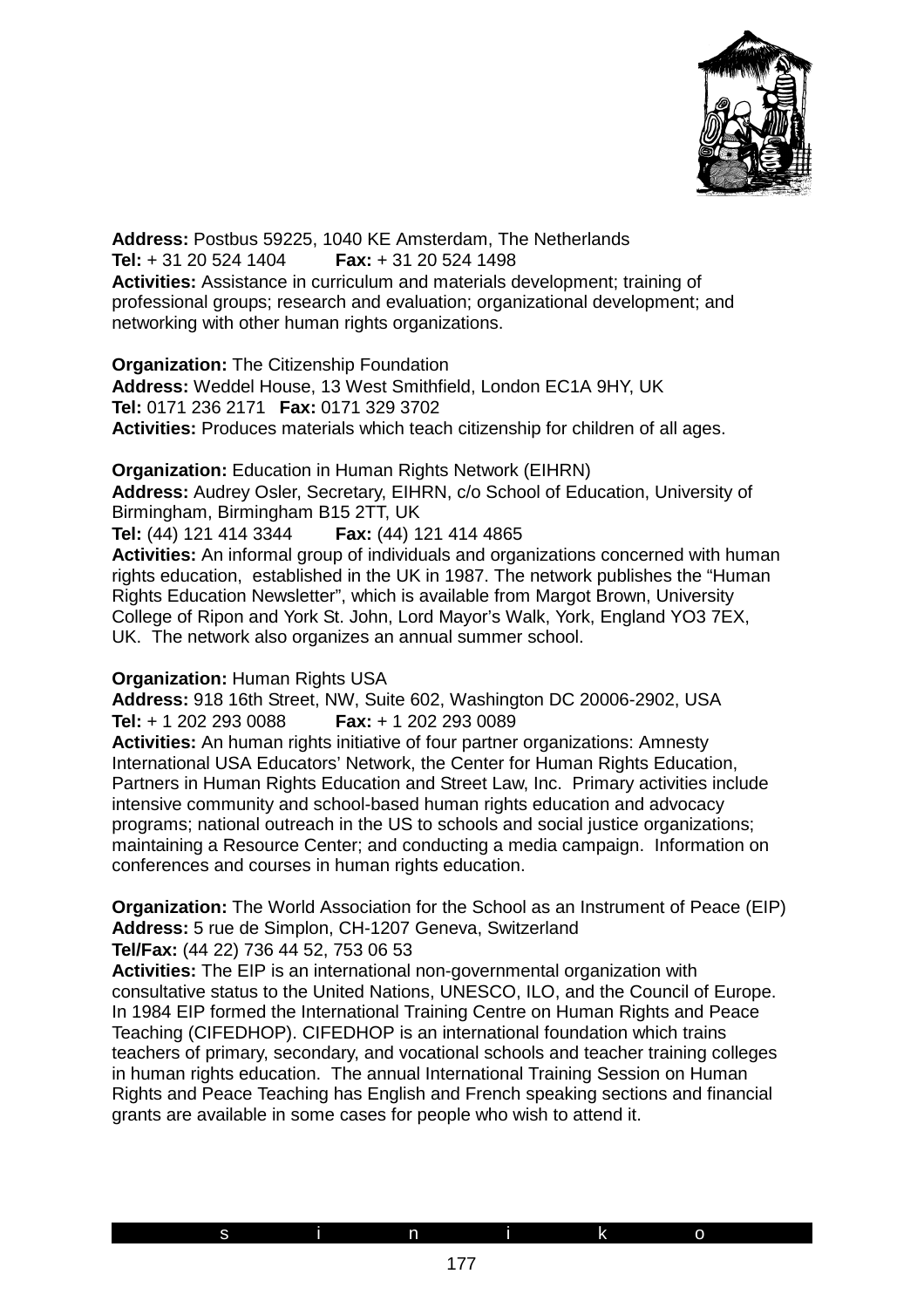

### **Possible Funders**

These organizations may be able to give money to help you in your Human Rights Education work. Here is some advice to make your application successful.

! Write a short letter first, asking for details of their application process. Specify the type of help you need and how much money you are looking for. Be brief.

! The funder will either send you a standard application form, or will ask you to submit your own application.

! If you have to write your own application, include:

- Brief background: who you are, information about the overall aims of your project/organization.
- The need. Say what you want (for example, \$200 for a training workshop)
- Say why you need the things that you are requesting. Include a clear budget.

! The funder will reply, saying yes or no. If they say yes, you will need to arrange how to receive the money and in what form, and how to account for it.

! **Important:** Funders have strict rules. Some can only give money for training or production of materials. Others might pay for equipment or salaries. Most have an upper limit to the grants they make. If a funder says no, stop and try elsewhere. Also, if you receive money for a specific purpose (eg: salary), you must not spend it on something else (eg: computer) however much you need it. Submit another application for that.

**Organization:** Council of Europe **Address:** BP 431 R6, F-67006, Strasbourg Cedex, France **Tel:** + 33 388 412000 **Fax:** +33 388 412781/82/83 **Contact:** Human Rights Directorate

**Organization:** Ford Foundation **Address:** 320 East 43rd St., New York, N.Y. 10017, USA **Tel:** + 1 212 573 4708 **Fax:** + 1 212 687 5769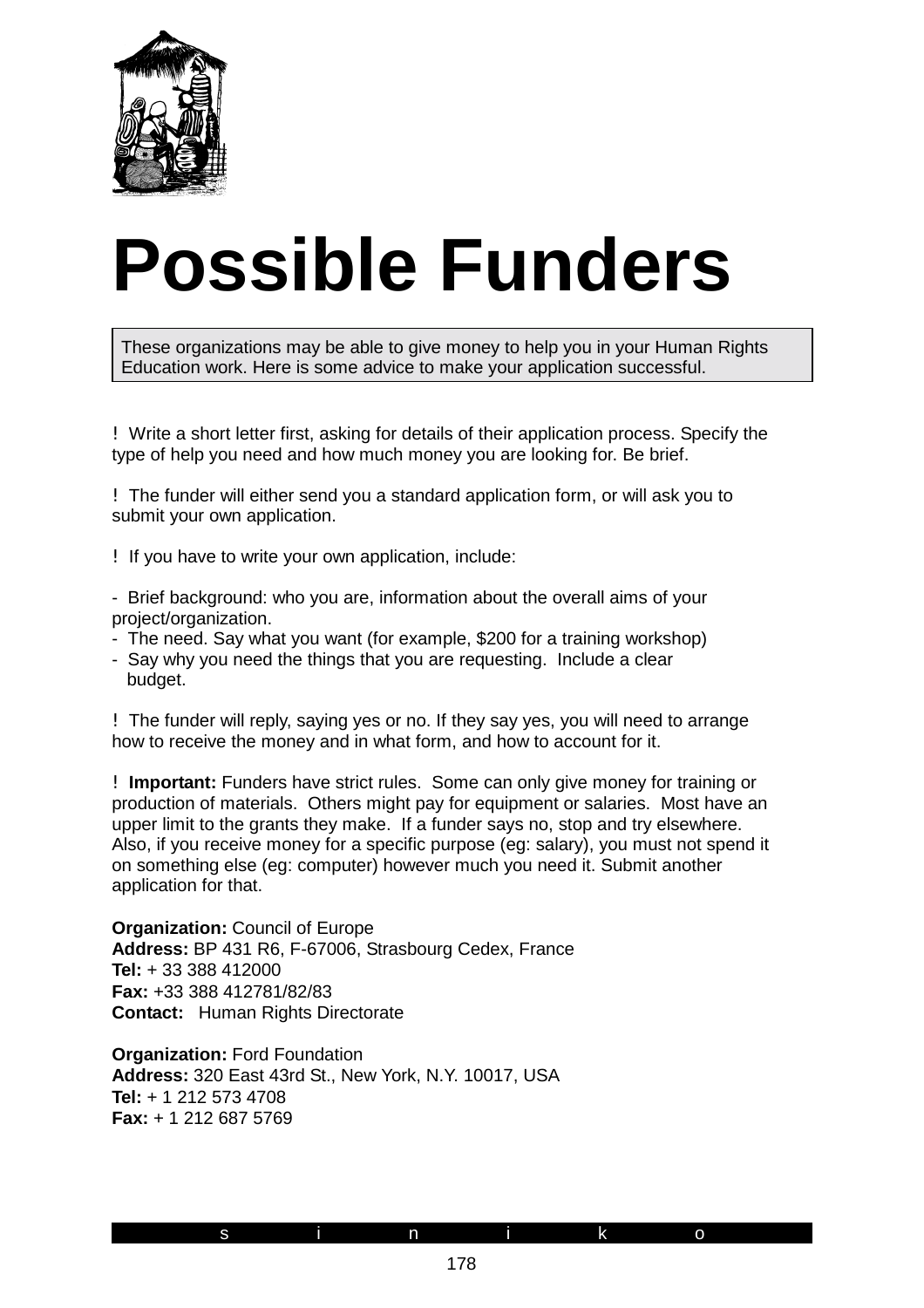

**Organization:** Street Law, Inc **Address:** 918 16th Street, NW # 602, Washington, DC 20006, USA **Tel:** + 1 202 293 0088 **Fax:** + 1 293 0089

**Organization:** Swedish NGO Foundation for Human Rights **Address:** Drottninggatan 101, S-11360 Stockholm, Sweden **Tel:** + 46 8 303150 **Fax:** + 46 8 303031

**Organization**: International Centre for Human Rights and Democratic Development **Address**: 63, rue de Bresoles, Montreal, Quebec H2Y 1V7, Canada **Tel:** + 1 514 283 6073 **Fax:** + 1 514 283 3792

**Organization:** Norwegian Agency for Development Cooperation (NORAD) **Address:** PO Box 8034, N-0030 Oslo, Norway **Tel:** + 47 22 31 44 00 **Fax:** + 47 22 31 33 01

**Organization:** Danish International Development Agency (DANIDA) **Address:** Asiatisk Plads 2, 1448 Copenhagen K, Denmark **Tel:** + 45 33 92 00 00 **Fax:** + 45 31 54 05 33

### **Useful Books**

The following books are practical recent texts on human rights and Human Rights Education. Some may be available free of charge, or it may be possible to get permission to photocopy materials for classroom use. It may also be possible to exchange materials developed by yourself or your own organization for those listed here.

**Title:** Human Rights for All **Authors:** David McQuoid-Mason, Edward L O'Brien, Eleanor Greene **Place of publication:** Cape Town, South Africa **Publisher:** Lawyers for Human Rights (South Africa) and the National Institute for Citizen Education in the Law (United States) Year of publication: 1991 (reprinted 1993) **Language:** English **Content:** Aimed at everyone - young people, adults, students and teachers. It explains what the international community accepts as human rights, examines the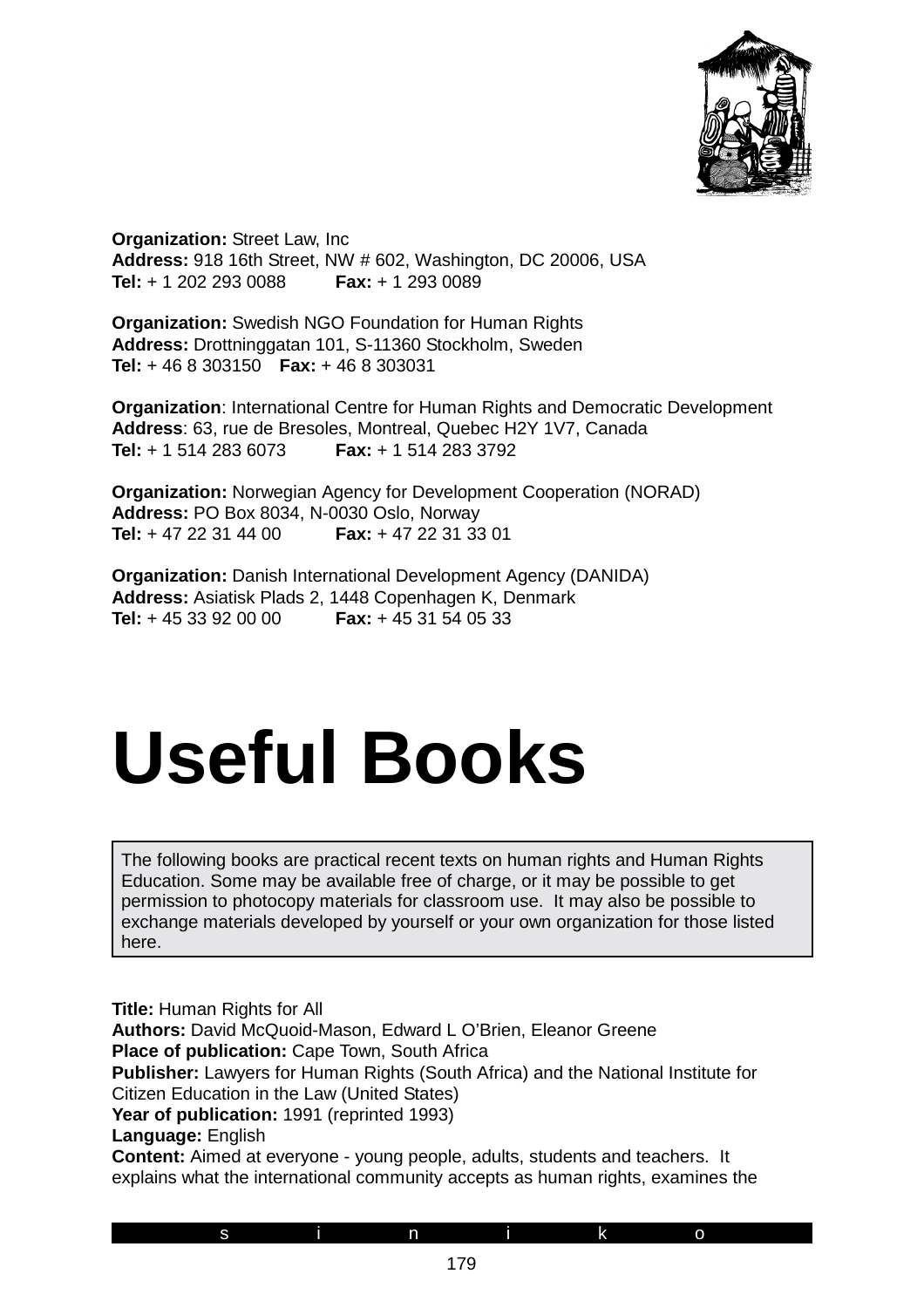

impact on society when human rights are abused, and suggests how such abuses can be prevented. The book uses a variety of student-centred activities including case studies, role plays, simulations, small-group discussions, opinion polls and mock trials. It is illustrated with cartoons and collages and is accompanied by a Teacher's Manual which sets out how the lessons in the main text can be conducted and gives solutions to the problems.

**Address:** Juta & Co Ltd, PO Box 14373, Kenwyn 7790, South Africa

#### **Title:** Democracy for All

**Authors:** David McQuoid-Mason, Mandla Mchunu, Karthy Govender, Edward L O'Brien and Mary Curd Larkin

**Place of publication:** Cape Town, South Africa

**Publisher:** Street Law (South Africa), Lawyers for Human Rights (South Africa) and the National Institute for Citizenship Education in the Law

#### **Year of publication:** 1994

**Language:** English

**Content:** Aimed at everyone: young people, adults, students and teachers. It explains what the international community accepts as democracy, as well as raises the question of what democracy means to each of us. It explains how government works in a democracy; how abuse of power is checked in a democracy; how human rights support democracy; how democratic elections take place; and the ways citizens can participate in a democracy. The book uses a variety of student-centred activities including case studies, role plays, simulations, small-group discussions, opinion polls and debates. It is illustrated with cartoons and accompanied by an Instructor's Manual which sets out how the lessons in the main text can be conducted and gives solutions to the problems.

**Address:** Juta & Co Ltd, PO Box 14373, Kenwyn 7790, South Africa

**Title:** Ke Tsa Rona

**Authors**: Kevin Kelly et al

**Place of publication:** Gaborone, Botswana

**Publisher:** Ditshwanelo, Gaborone

**Year of publication:** 1991

#### **Language:** English

**Content:** A training manual for youth and informal sector teaching, covering the main aspects of human rights in the community - such as democracy and the constitution, indigenous peoples, the death penalty and women. Ideas are introduced using illustrated, relevant case studies, which can be used for exercises, discussion, role play etc.

**Address:** Ditshwanelo, PO Box 00416, Gaborone, Botswana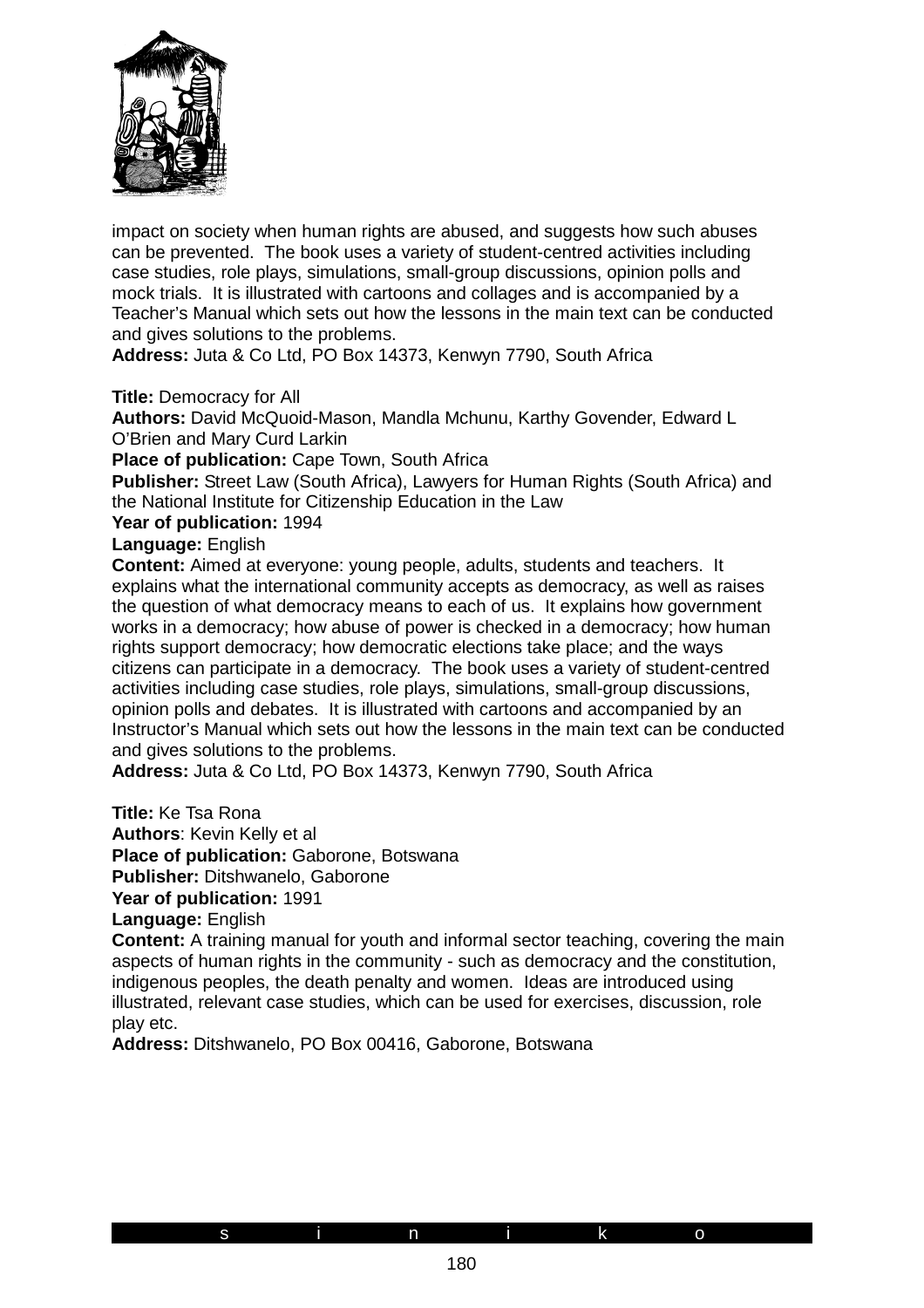

**Title**: Bells of Freedom / Le Tissage de la Liberté **Authors:** Action Professionals Association for the People, Ethiopia **Place of publication:** Addis Ababa, Ethiopia **Publisher:** Action Professionals Association for the People, Ethiopia **Year of publication:** 1996/7 **Languages:** English, French, Amharic

**Content:** A technical handbook for facilitators of non-formal human rights education, with reference to Ethiopia. It introduces the purposes and methods of human rights education and covers a variety of areas where it can be used to good effect: for example concerning arranged marriages, child prostitution, the disabled etc. It brings to the fore legal instruments including the Convention on the Elimination of all Forms of Discrimination Against Women (CEDAW), and the Universal Declaration of Human Rights through a series of educational exercises which can be used in teaching. The book includes guidance on conducting HRE workshops and exercises.

**Address:** Peoples Decade of Human Rights Education, 526 W 111 Street, No 4E, New York, USA

**Title:** Human Rights Here and Now

**Author:** Nancy Flowers et al

**Publisher:** The Human Rights Educators' Network of Amnesty International USA, Human Rights USA and The Stanley Foundation

**Date of publication:** 1998

## **Language:** English

**Content:** This book is intended to mark the 50th anniversary of the Universal Declaration of Human Rights (1998) and to further human rights education in the United States. It can be used by educators in classrooms, by human rights advocates in informal settings and by individuals for their own self-learning. It contains basic background information about human rights concepts, documents, history and the process by which international human rights law is created and defended. Intended mainly for educators, the book addresses typical questions and concerns about human rights education and sets out general principles and methodologies for effective teaching about human rights. There is also a collection of lively, innovative activities to further learning and to help participants to strategize about taking action in defence of human rights. Most activities are suitable for secondary school up to adult groups, although many can be adapted for nursery and primary level.

**Address:** Human Rights USA Resource Center, 310 Fourth Avenue South, Suite 1000, Minneapolis, MN 55415-1012, USA.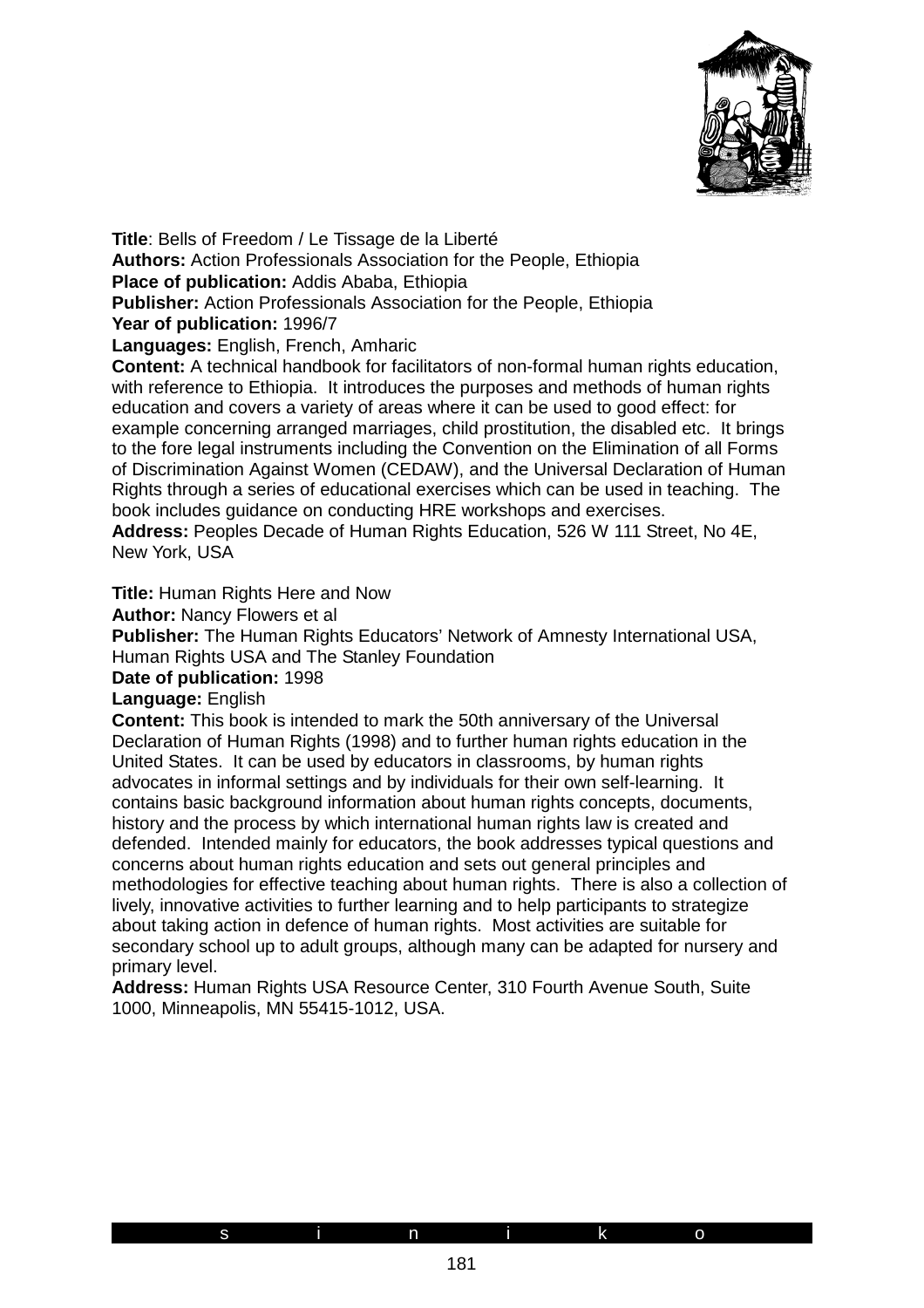

**Title:** Human Rights Education for the Twenty-First Century **Author:** George J. Andeopoulos and Richard Pierre Claude (Eds) **Publisher:** University of Pennsylvania Press, Philadelphia **Date of publication:** 1997

## **Language:** English

**Content:** This book covers a lot of practical issues in human rights education. It explores the theories and contexts of human rights education, how human rights education could be taught in Teacher Training Colleges and Adult Education as well as in community-based and non-formal educational environments. It contains a lot of articles written within the context of different countries and gives a broad spectrum of human rights education at various levels of education.

**Title:** ABC Teaching Human Rights: Practical Activities for Primary and Secondary Schools.

**Place of publication:** Geneva, Switzerland

**Publisher:** United Nations Centre for Human Rights

**Date of publication:** 1989

**Language:** English, French and other languages

**Content:** This book is intended for use by primary and secondary school teachers. The first section gives an introduction to methodological aspects of teaching human rights. The second section provides information about various civil and political rights, based on the Universal Declaration of Human Rights, which can be used in lessons. The third section looks at wider human rights issues including peace, food, water, energy, discrimination etc. The appendix contains the text of a large number of international documents and conventions dealing with human rights.

**Address:** United Nations Centre for Human Rights, United Nations Office at Geneva, 1211 Geneva 10, Switzerland.

**Title:** How to Run a Workshop **Place of publication: South Africa Publisher:** Legal Education Action Project (LEAP), University of Cape Town **Date of publication:** April 1991 **Language:** English **Content:** A short practical guide to planning a workshop with step by step instructions and examples of three model workshops. **Address:** LEAP, Institute of Criminology, University of Cape Town, Private Bag, Rondebosch 7700, South Africa.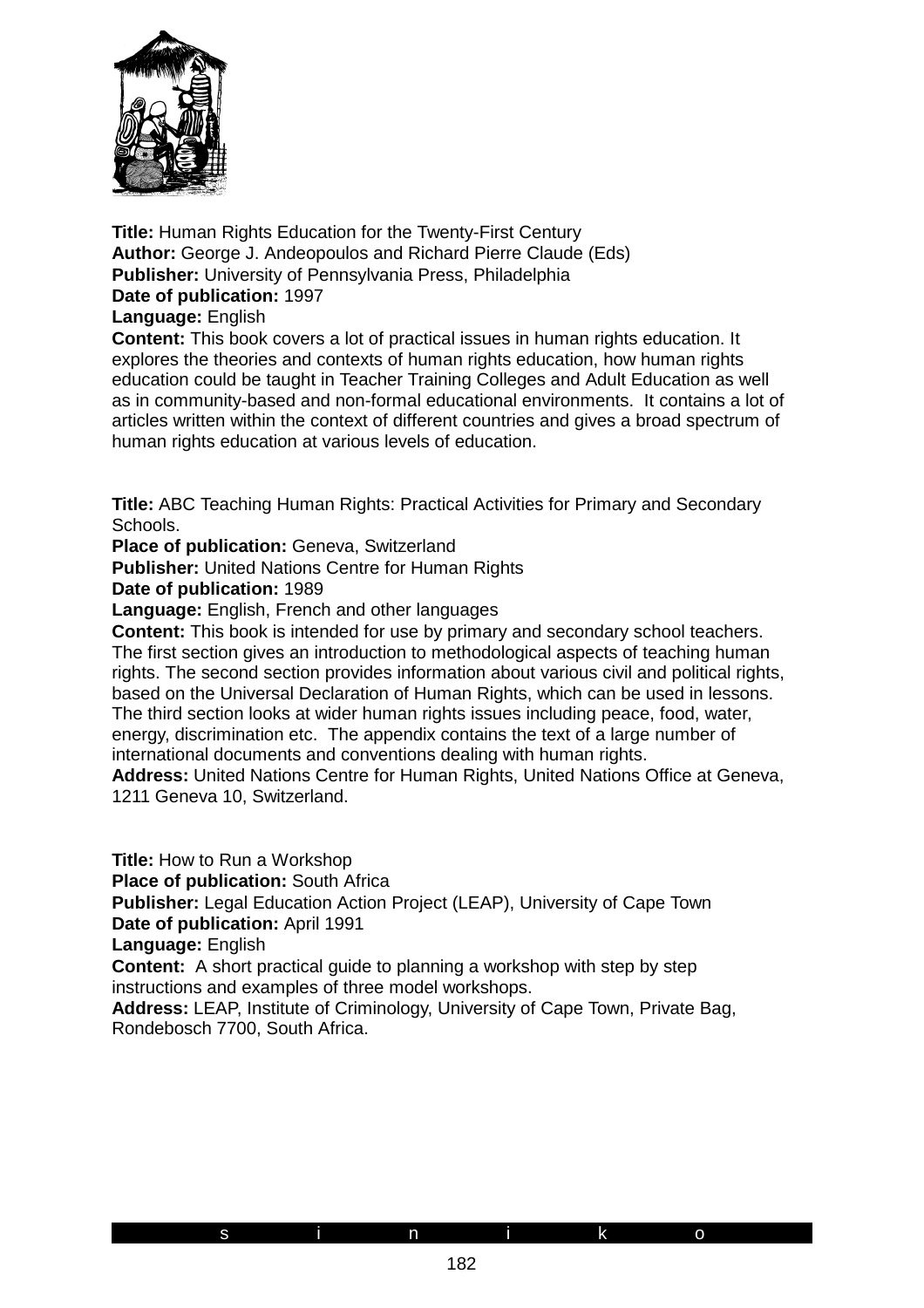

**Title:** Human Rights **Author:** Selby, David **Place of publication:** Cambridge, UK **Publisher:** Cambridge University Press **Year of publication:** 1988 **Language:** English

**Content:** This book gives a clear introduction to human rights. It begins by looking at what human rights actually are, international covenants and different viewpoints from east-west and north-south. Case studies from Latin America, the Soviet Union, East Timor and the West are looked at. Finally the defence of human rights is discussed from the level of UN involvement to international and local pressure groups. Many photographs, cartoons, maps and diagrams are used. Some questions are included alongside the text.

**Address:** Press Syndicate of the University of Cambridge, The Pitt Building, Trumpington Street, Cambridge CB2 1RP, UK.

**Title:** The Challenge of Human Rights Education

**Author:** Starkey, Hugh ed.

**Place of publication:** United Kingdom

**Publisher:** Cassell Educational Limited

**Year of publication:** 1991

**Language:** English

**Content:** This collection of essays addresses and draws upon the growing interest in human rights education in Europe. Leading educationalists of Europe and North America analyze key human rights texts within the contexts of stages of human rights education and varied contemporary social and educational policies. The material is primarily theoretical, but with a constant reference to practical situations or applications.

**Address:** Cassell Educational Limited, Villiers House, 41/47 Strand, London WC2N 5JE, UK.

**Title:** Songs, Games and Stories from Around the World **Author:** Goodman, H. ed. **Place of publication:** London **Publisher:** UNICEF-UK **Year of publication:** 1990 **Language:** English **Content:** A collection of songs (some in the original language, with English

translation), stories and games with accompanying cassette tape, designed for the under eights. Includes photographs and information about UNICEF's work. **Address:** UNICEF UK, 55 Lincoln's Inn Fields, London WC2A 3NB, UK.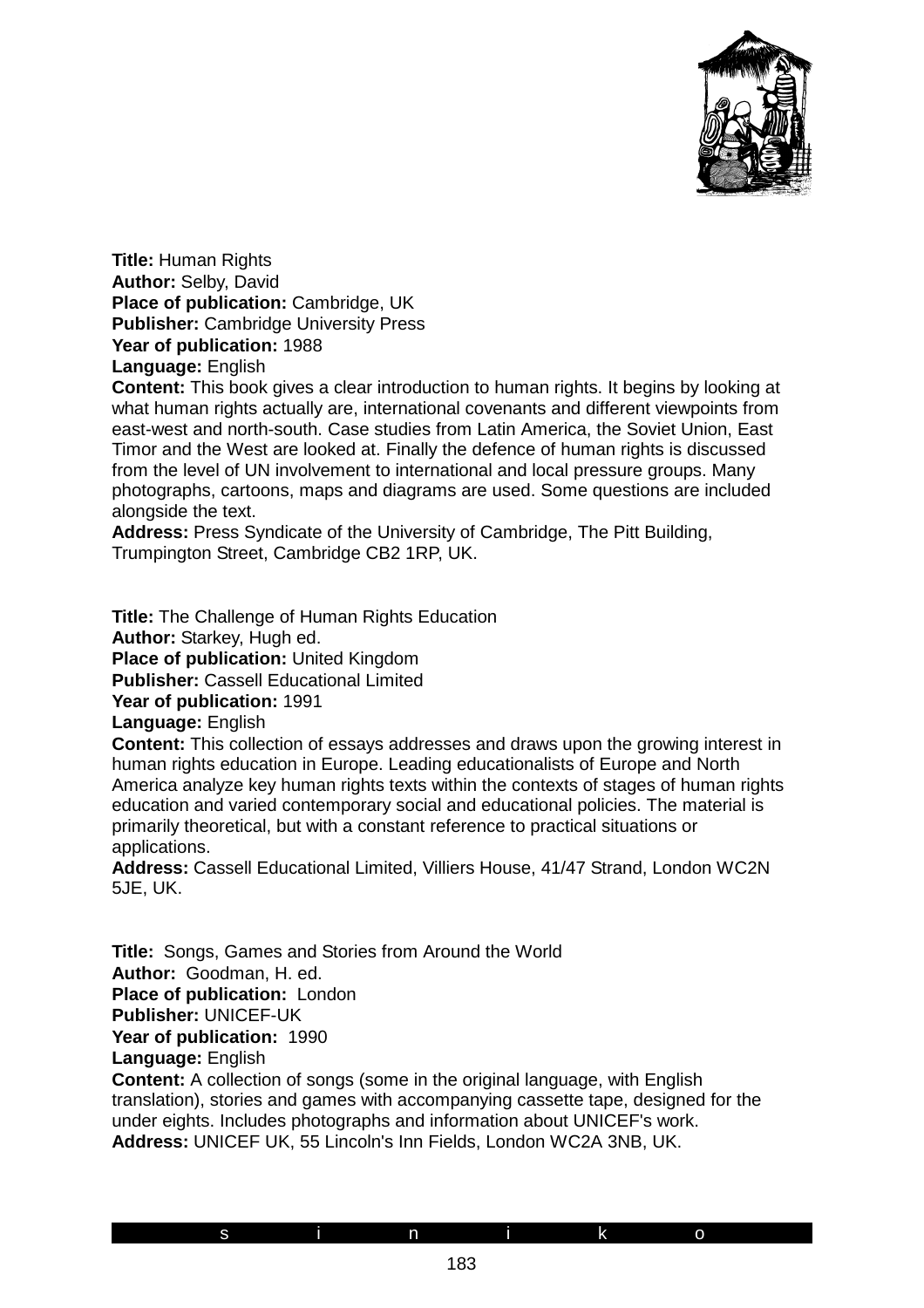

**Title:** Keep Us Safe; The Whole Child; It's Our Right: A Project to Introduce the UN Convention on the Rights of the Child to 8-13 Year Olds **Author:** UNICEF- UK ; Save The Children Fund **Place of publication:** (London) **Publisher:** UNICEF- UK ; Save The Children Fund **Year of Publication:** 1990 **Language:** English

**Content:** A series of three books (accompanied by a teachers' handbook) designed to introduce the UN Convention on the Rights of the Child to 8-13 year olds. The first book (Keep Us Safe) deals with those articles which cover protection of the child from abuse and exploitation. The second book (The Whole Child) covers the child's participation in his/her own development and the third (It's Our Right) deals with provision for the child's physical and emotional development. Each book contains many activities (games, worksheets, texts, cartoons etc.) together with directions for the teacher on how to use them. There are also lists of resources and useful addresses.

**Address:** UNICEF-UK, 55 Lincoln's Inn Fields, London WC2A 3NB, UK.

**Title:** The Rights of the World's Children **Place of publication:** Switzerland **Publisher:** Simon Spivac **Year of publication:** 1989 **Language:** English **Content:** This education kit outlines case studies, discussion questions, activities, role playing and background information, with suggested age ranges. The material is arranged into eight categories covering themes such as identity, food and security,

education and creative expression, family, equality, violence, war, and the law. **Address:** UNICEF, Palais des Nations, CH-1211 Geneva 10, Switzerland.

**Title:** Human Rights **Author:** David Shiman **Place of publication: Denver, USA Publisher:** Centre for Teaching International Relations, University of Denver. **Year of publication:** 1993 **Language:** English **Content:** A comprehensive manual of 155 pages of practical activities for ages 12 to adult, including women's and children's rights, the Holocaust, death penalty, refugees, and racial issues. **Address:** Centre for Teaching International Relations, University of Denver, Colorado 80208, USA.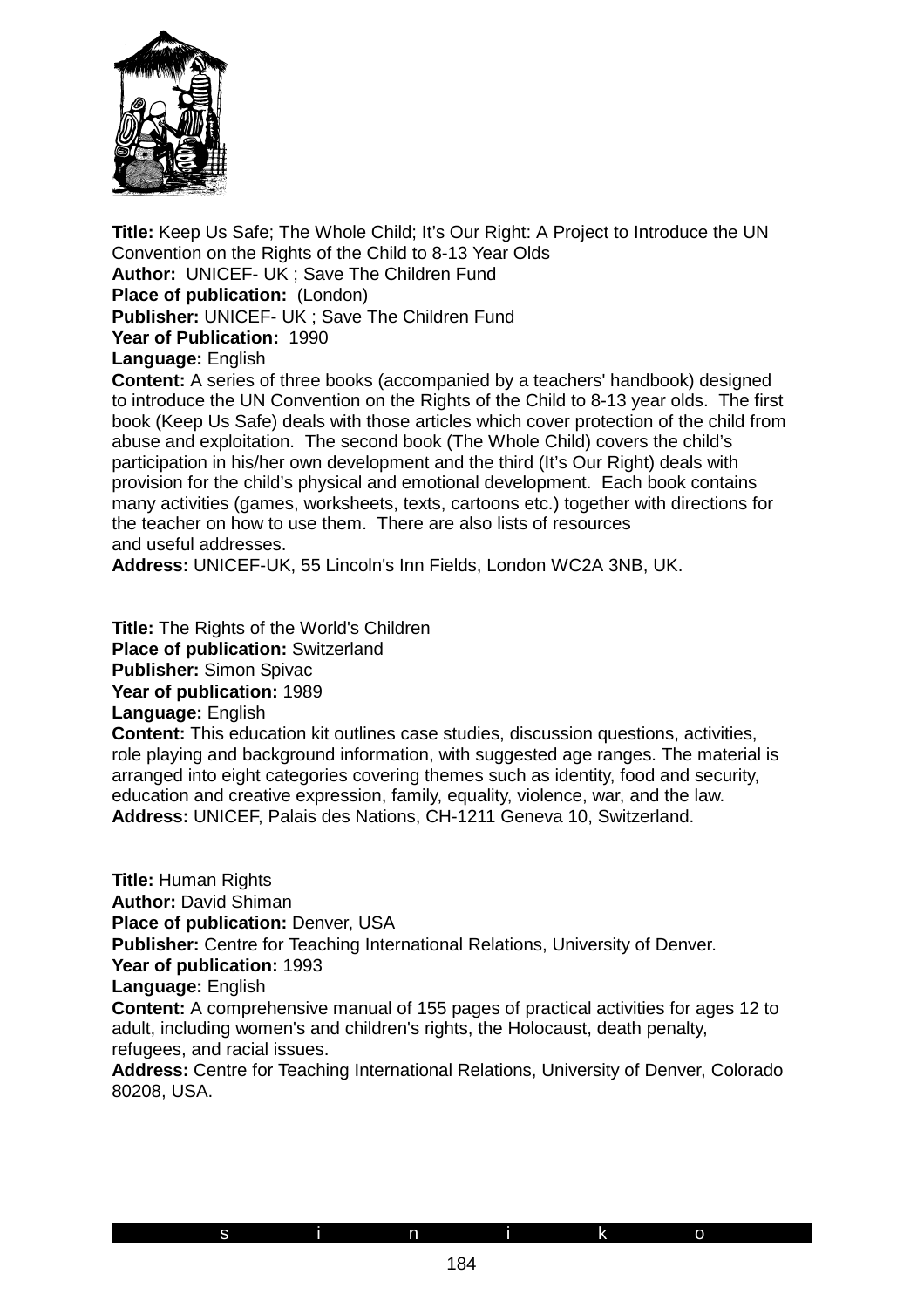

**Title:** Creative Conflict Resolution: More than 200 Activities for Keeping Peace in the Classroom. **Author:** William Kreidler **Place of publication: Illinois, USA Publisher:** Scott, Foresman and Company **Year of publication:** 1984 **Language:** English **Content:** 20 conflict resolution techniques for the classroom with examples, and 200 activities and cooperative games. **Address:** Good Year Books, Department GYB, 1900 East Lake Avenue, Glenview, Illinois 60025, USA.

**Title:** The Prejudice Book: Activities for the Classroom **Author:** David A.Shiman **Place of publication:** New York **Publisher:** Anti-Defamation League **Date of publication:** 1994 **Language:** English **Content:** 176 pages containing 37 activities for older children which identify and counter stereotypes, generalizations and prejudices of all kinds. **Address:** ADL, 823 United Nations Plaza, 10017 New York, NY USA

**Title:** Educating for Character: How our Schools can Teach Respect and Responsibility **Author:** Thomas Lickona **Place of publication:** New York **Publisher:** Bantam Books **Date of publication:** 1992 **Language:** English **Content:** Contains strategies for teaching children how to resolve conflicts, improving the moral culture in the school and initiating democratic school government. **Address:** Bantam Books, 666 Fifth Avenue, New York, NY 10103, USA (Price \$ 12.50)

**Title:** Educating for Human Dignity: Learning About Rights and Responsibilities **Author:** Betty A. Reardon **Place of publication:** Philadelphia **Publisher:** University of Pennsylvania Press **Date of publication:** 1995 **Language:** English **Content:** A detailed teacher's textbook, outlining the purposes and approaches of human rights education, and providing many exercises for the classroom. The exercises and activities are divided into sections according to age group;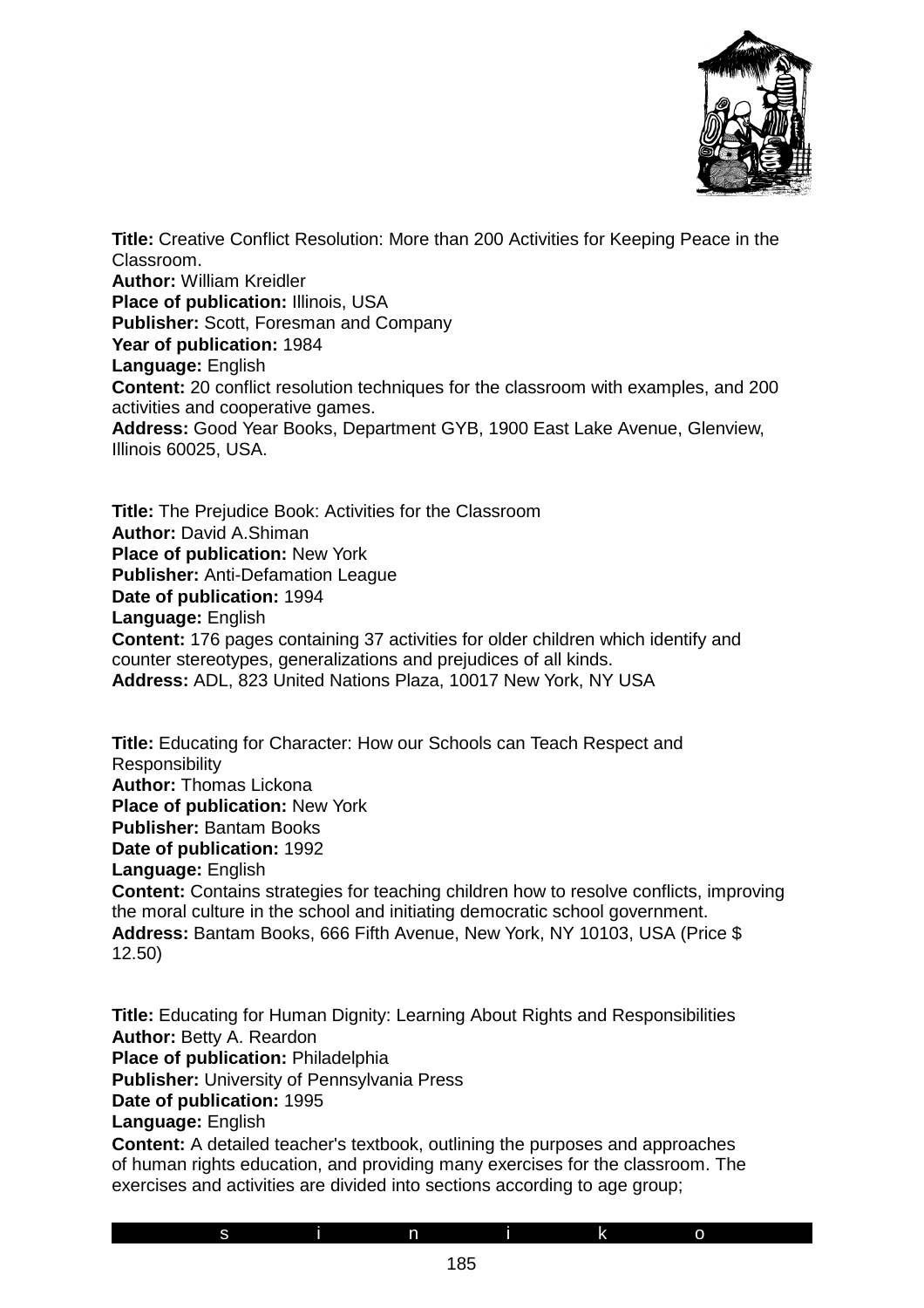

early grades, middle years and high school, and cover a wide variety of human rights education issues including discrimination, children's rights and international human rights standards. The textbook also lists a large amount of resource materials, including films, and reproduces the UDHR, The Convention on the Elimination of Discrimination Against Women and the Convention on the Rights of the Child in appendices.

**Address:** University of Pennsylvania Press, 423 Guardian Drive, Philadelphia, PA 19014-6097, USA.

**Title:** Our World, Our Rights **Author:** Brown, Margot ed. **Place of publication:** London **Publisher:** Amnesty International UK, 99-119 Rosebery Ave, London EC1R 4RE, UK. **Date of Publication:** 1995 **Language:** English **Content:** A primary school textbook to introduce the Universal Declaration of Human

Rights through a variety of activities. Includes worksheets, handouts etc that can be photocopied, based on stories, factual information and illustrated problems, which discuss rights both in the classroom, and in the wider context. Includes information for the teacher on human rights and human rights education.

## **Audio-visual material**

**Title:** Animated cartoon video on the Universal Declaration of Human Rights **Language:** English, French and Spanish

**Content:** A 20 minute video which illustrates in cartoon form each article of the Universal Declaration of Human Rights.

**Address:** Send cheque or international money order for £25 to Amnesty International, International Secretariat, 1 Easton Street, London, WC1X 8DJ, UK.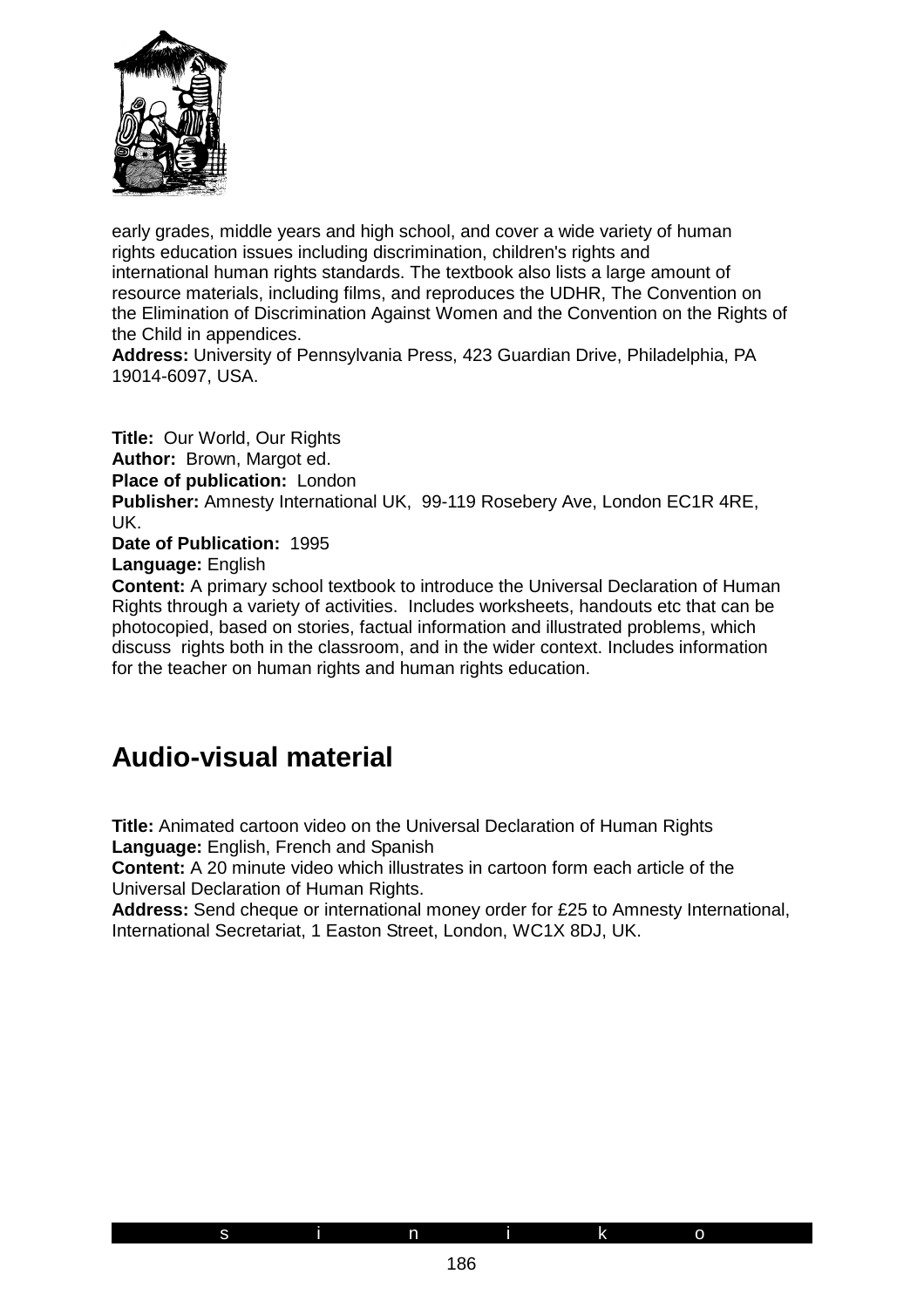

## **Internet Resources**

The following websites contain information which you may find useful:

Amnesty International USA

 Institute for Human Rights Education, South Africa http://www.ihre.co.za

Human Rights Education Associates http://www.hrea.org

 People's Decade of Human Rights Education http://www.pdhre.org

 University of Minnesota, Human Rights Library http://www.umn.edu/humanrts

 UN High Commissioner for Human Rights **http://www.unhchr.ch** 

Human Rights Internet http://www.hri.ca

Amnesty International - Africa http://www.afrika.amnesty.org

Amnesty International http://www.amnesty.org

Educators' Network http://www.amnesty-usa.org/education

Human Rights USA http://www.hrusa.org

Street Law, Inc http://www.streetlaw.org

Oxfam http://www.oxfam.org.uk

UNESCO http://www.education.unesco.org